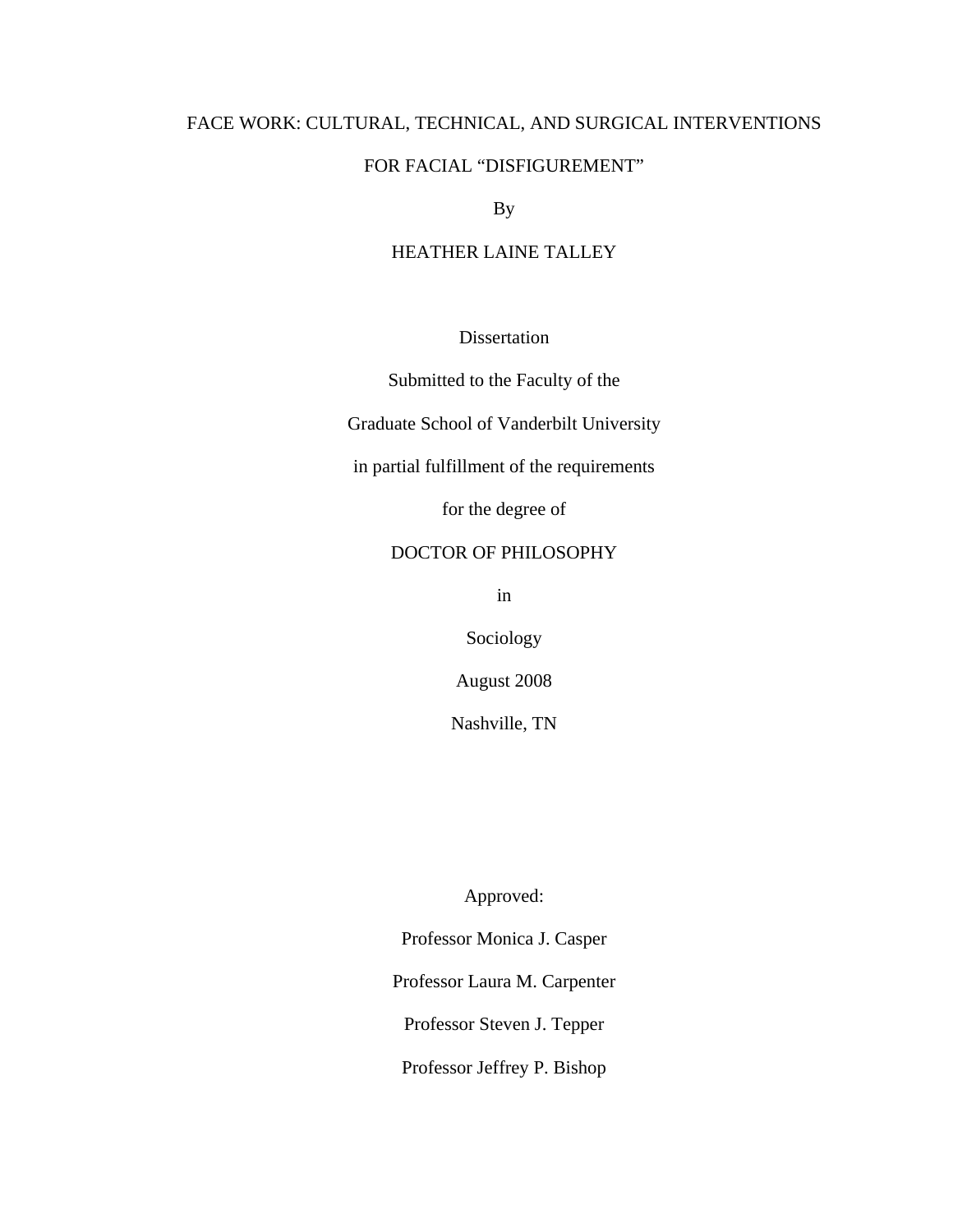Copyright© 2008 by Heather Laine Talley All Rights Reserved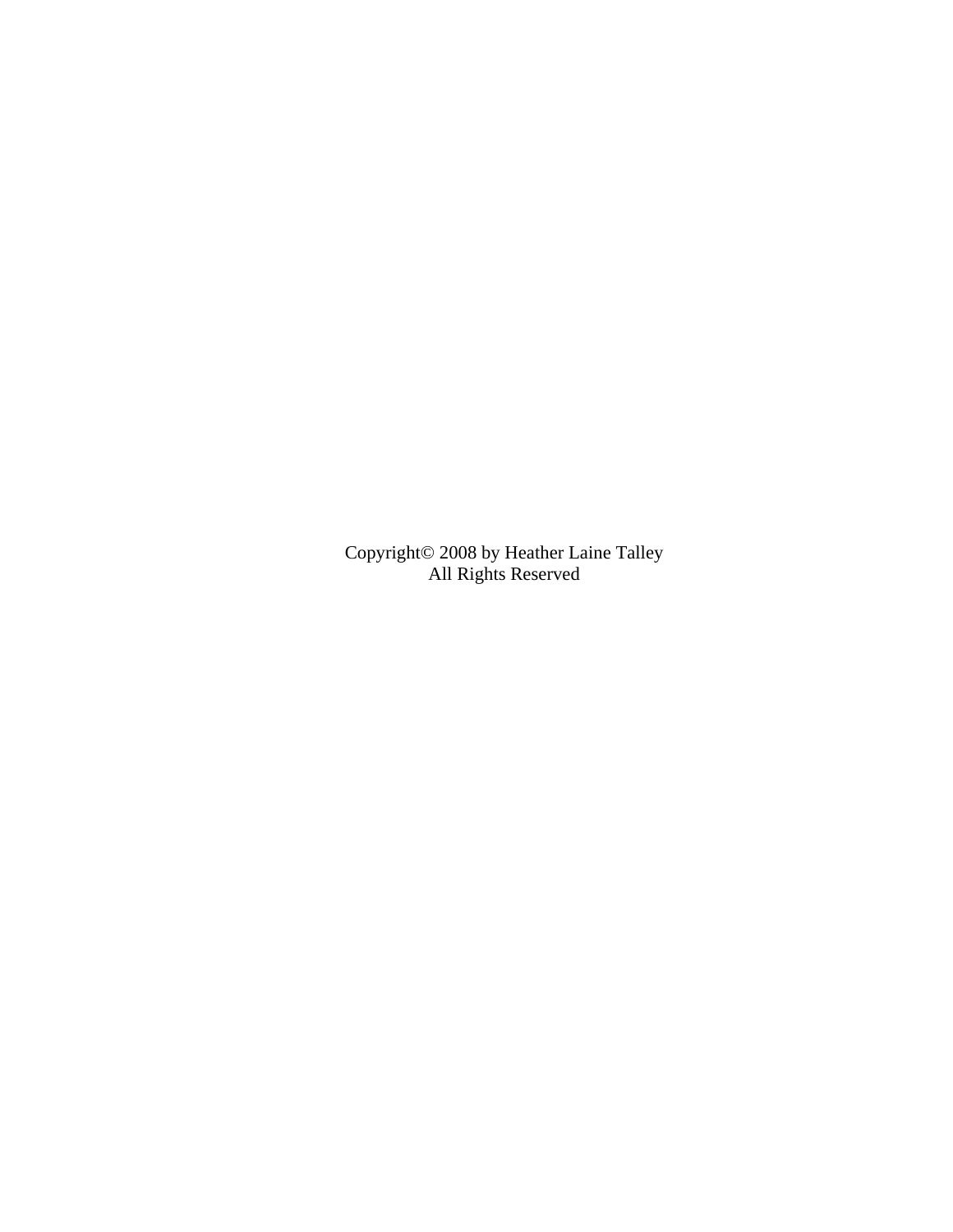For Verba. It is doubtful that I would ever have been able to make peace with my face had I not met you. Of my blessed life, it is that moment of serendipity that I am most grateful for.

AND

For my mother. I am happy to have a face that so resembles her own.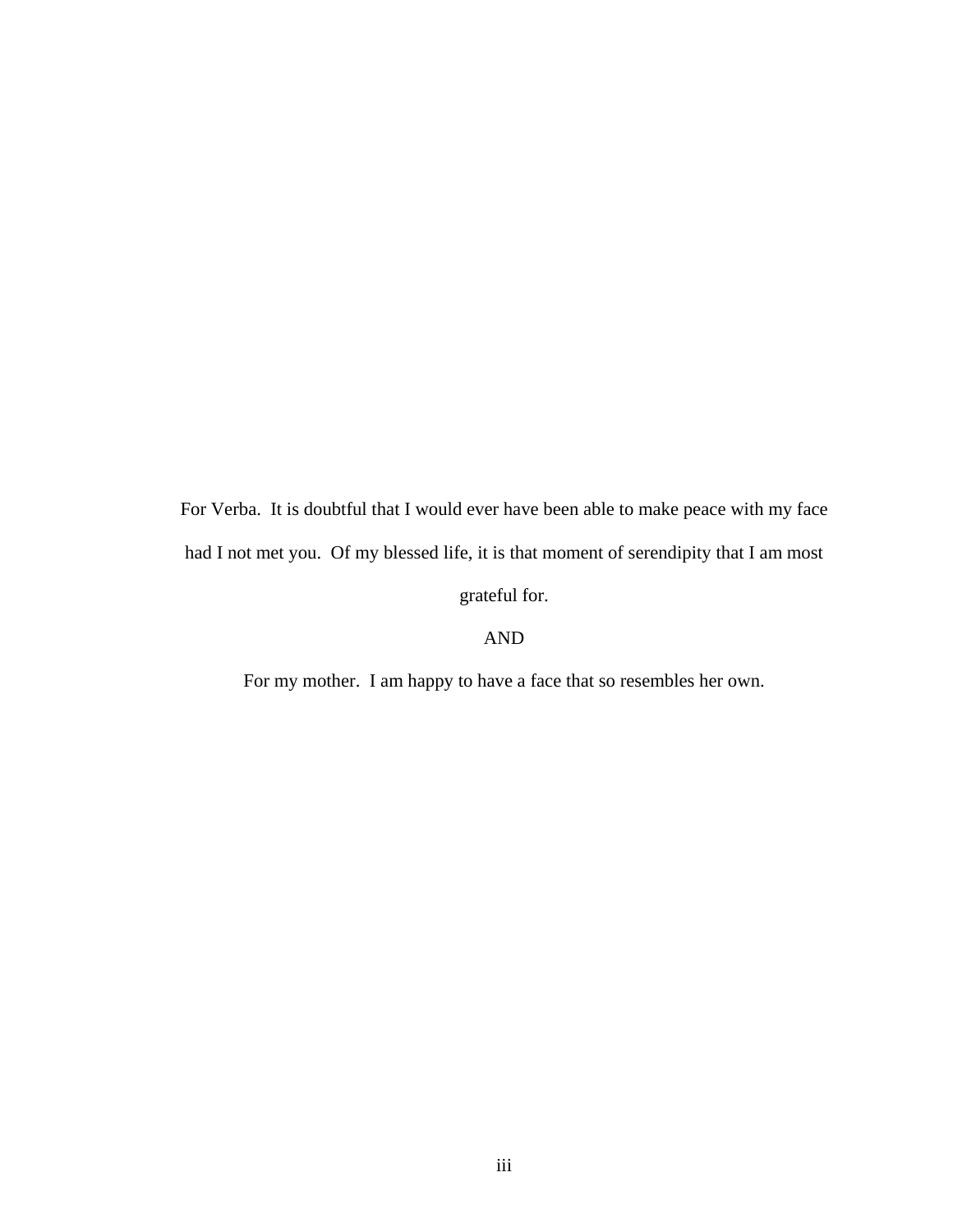#### **ACKNOWLEDGEMENTS**

Forgive this exorbitantly long, self-indulgent list of acknowledgements. Dissertations are often described as the work of a lone scholar. In my case, nothing could be further from the truth. I am humbled by the constant support and encouragement I have received throughout this process.

I entered graduate school to find that I was lucky to have an amazing cohort. Josh Packard trudged with me through what seemed like an endless series of requirements. Kolkata was fun too. Soma Chaudhuri has provided comic relief, a steady stream of compliments, and an alternative outlook. Within hours of first hanging out with George Sanders, I lost my drivers license. He helped me look for it, and for the following six years, he helped me look for lots of other things I lost too. I am deeply grateful. Dan Morrison and Erin Rehel came later, and yet they have been brilliant colleagues and dear friends. Karen Campbell and George Becker have respectively showered me with advice and dark chocolate. Steven Tepper was generous to agree to serve on my committee. He has corroborated with me on the art of marathoning, without which I would still be writing this dissertation. Jeffrey Bishop was kind to fill in at the last minute. Thank you.

Mona Frederick, Galyn Martin, and Sarah Nobles created a space and, of course, provided the funds through the Robert Penn Warren Center Dissertation Fellows Program, which allowed me to write. Thanks to Helmut Smith who told me early on that my argument was just simply true and thus not an argument. In that moment, he was right. My hope is that the same cannot be said now.

iv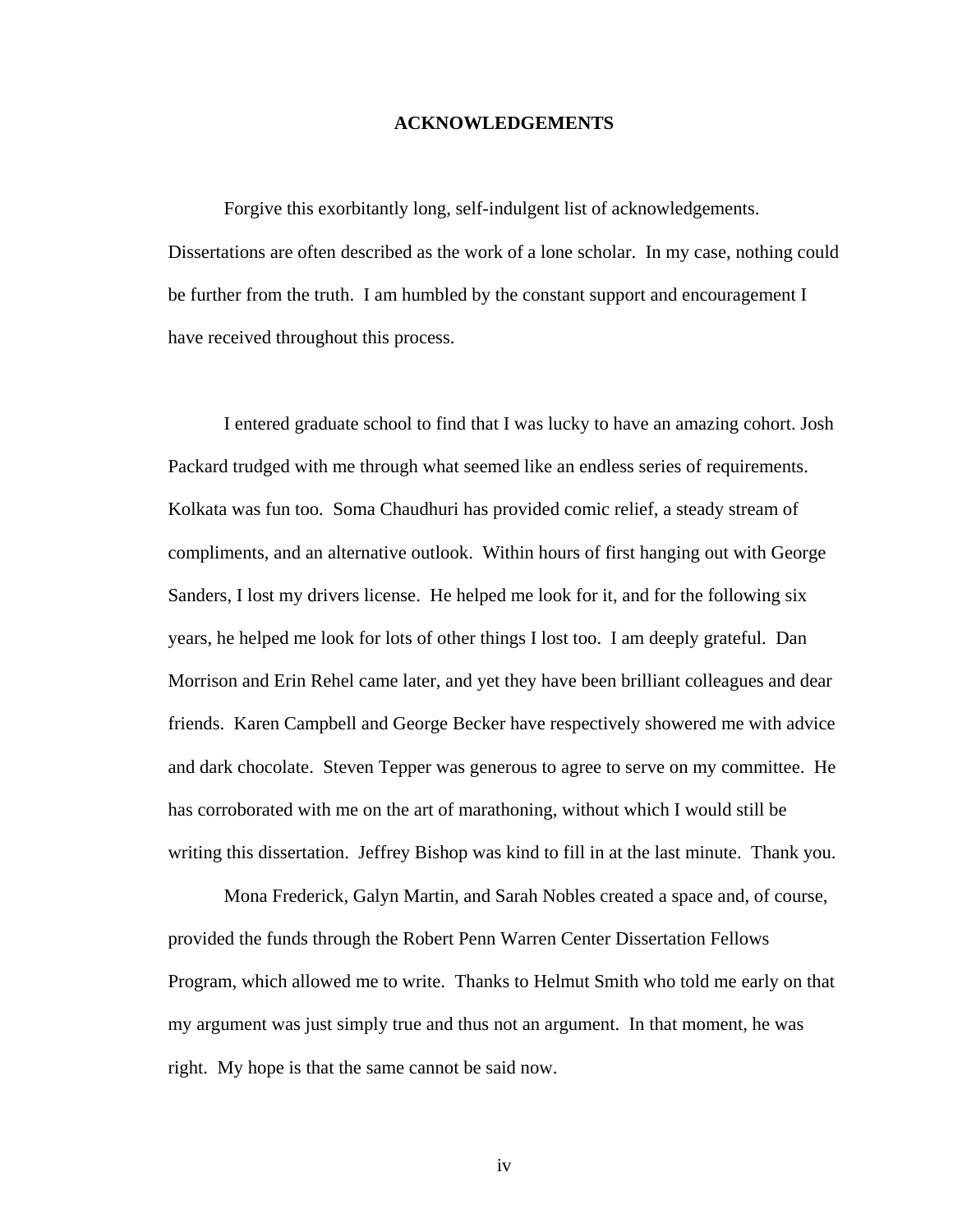Karin Peterson taught me how to draw theory and to think of myself as a theorist. That was revolutionary for an undergraduate who had never heard of graduate school. Thank you for your encouragement and for always being available for endless questions then and now.

Laura Carpenter and I arrived at Vanderbilt the same year. Laura introduced me to a kind of sociology that I needed to understand in order to navigate the discipline. She proved to be incredibly generous with her time, and much of my first years in graduate school were spent in readings courses that she did not have to helm, and yet she always enthusiastically agreed. I have never been content to exclusively talk shop and have been known to get distracted when forced to. Thankfully, Laura, as the always savvy advisor, managed to corral me with equal parts food talk, travel stories, and sociology.

Months after Monica Casper arrived at Vanderbilt a friend declared to her that she and I had surely been "separated at birth." It's true. Our thinking follows uncannily similar lines that sometimes appear to others to be characterized by distracting detours. Without ever having to say so, we both understood that for each of us those detours are precisely the point. In a startling moment early on in my graduate career, a professor on the cusp of retirement slammed his fist onto our Garland Hall seminar table and scathingly remarked to a student, "Don't put me in an f-ing box." I don't like boxes either. Monica listened to ideas, responded to work, and never tried to limit the direction of my thinking. The tools of our trade are words, and she has been an incredible editor. In addition, Monica has been generous with invitations to collaborate. Over the last four years, we have analyzed Oprah's work in South Africa, critiqued *Talladega Nights*, and

v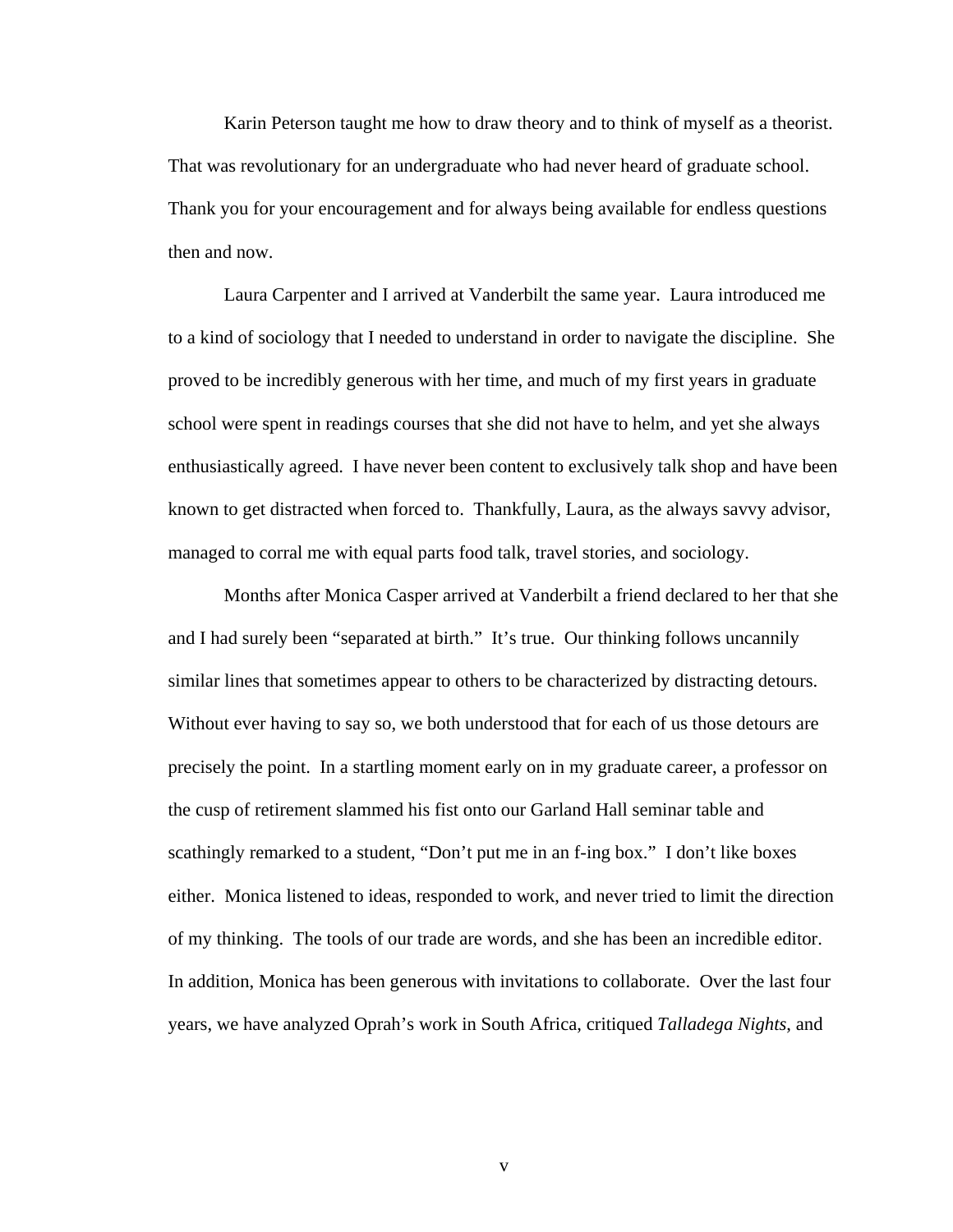posed questions regarding intersex and aging. We have, in short, been all over the place and that has been a pleasure.

I am leaving Vanderbilt with a dear friend, Gayle Parrott. Is there any greater gift than perspective? Sarah Beth McLellan came into my life as a student. She became my housemate and dear friend. To say she caught me in the most difficult moments of the last year would not be an overstatement. She also conceived of the kitchen dance party. Let's dance always. Vali Forrister's vision gave birth to Act Like a Grrrl. Her project deeply resonated with me. We have partnered in what has undoubtedly been the most meaning-filled work of my life. In the process of organizing, fundraising, and brainstorming, I discovered a fabulous friend. Together we drank lots of wine, and I think we also might have changed our corner of the world. SB and Vali, you are goddesses...officially.

Lyndi Hewitt and I have spent hours (no doubt numbering in the hundreds) on the phone. For me, not a minute has been wasted. Thank you for feminist insights, sheer brilliance, and endless encouragement. I look forward to many years of collaboration with you in the project of feminism and the project of life. Ashley Fleetwood introduced me to what a great and meaningful life in the university could entail. I thank you for that and for being a friend who always tells me the truth. Ana Helena Allen and Sarah Hutchinson traveled with me at crucial moments. Without you, I may never have circulated the globe. Those trips have dramatically shaped my perspective. The world is big, but not so big. Wherever we may be, we will always find each other.

vi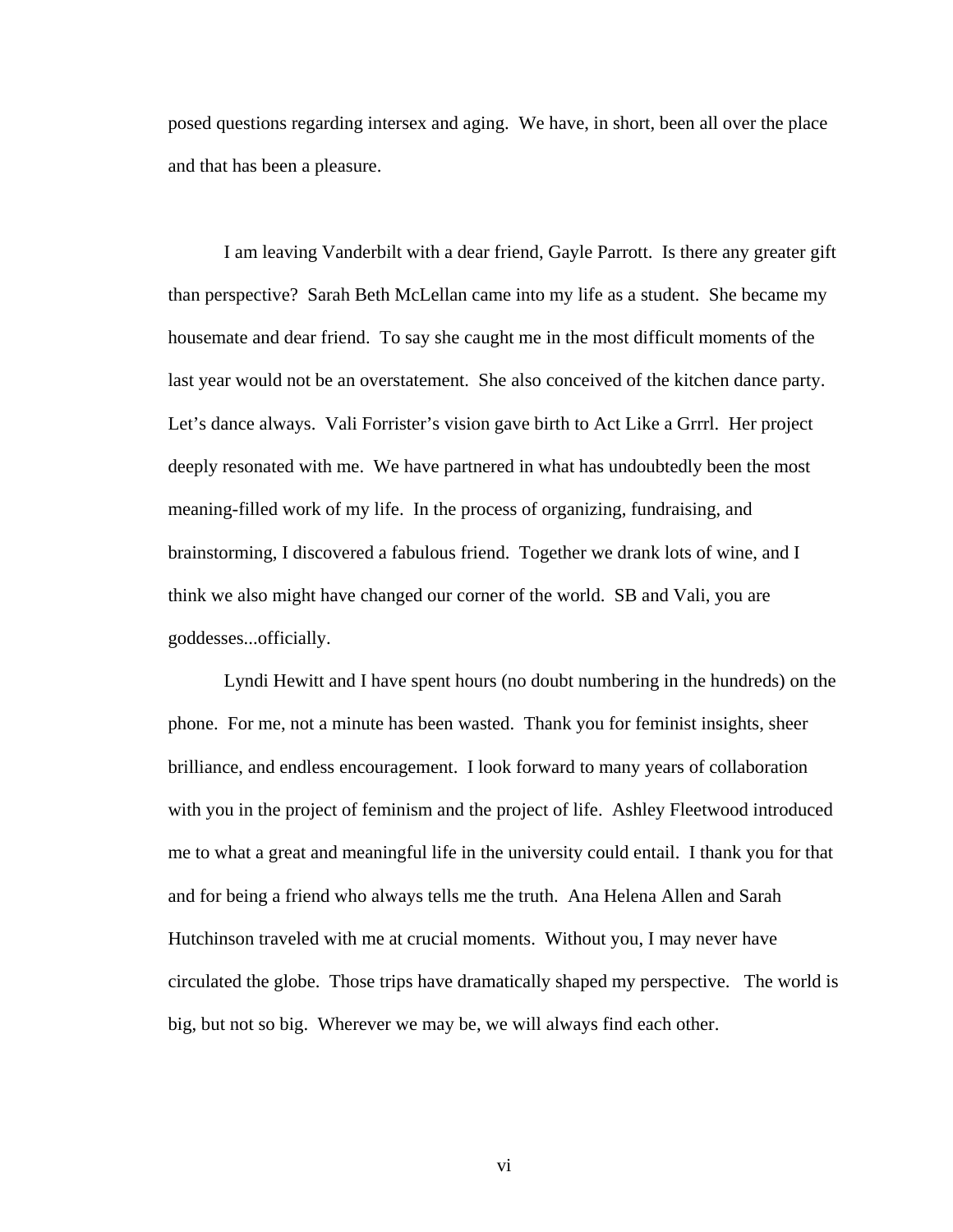Verba has been my constant friend and idea collaborator. I am not sure how to tell you what you mean to me. I hope I tell you a little bit almost everyday. If anyone has pushed my thinking, it is you. Be clear that it is only because I am in such awe of your intelligence that I have taken your criticism so well.

Marcia, when I met you I thought I had never met anyone who was so funny. Many years and lives later, you still make me laugh. It was not a coincidence that we encountered one another again when we did. I needed what you have provided. You have wholeheartedly encouraged me, deeply challenged me, and animated my passion. I have never had more fun or been more connected. I am deeply grateful that you are in my life.

Bramlett, I don't have the space to thank you for everything you've done to support me over these last six years. Here's a partial list. Thank you for endless conversations about teaching. Those conversations kept me focused on why I'd begun this work at all. Thank you for North Carolina apples and Winston Lights and postcards in crucial moments. I hope this project is "a celebration of creativity." Thanks to both you and Phil for an open invitation to write on the porch, for homemade dinners, for champagne to celebrate minor milestones and cocktails to shake off what felt like major set-backs. Thank you for being who you are in my life. I am blessed to have an amazing chosen family.

My nieces, Sami and Marki inspire me everyday. Sami, I appreciate your vulnerability and honesty, especially when you have spoken hard things. Marki, I appreciate the sheer pleasure you take in everyday life. Let's appreciate one another

vii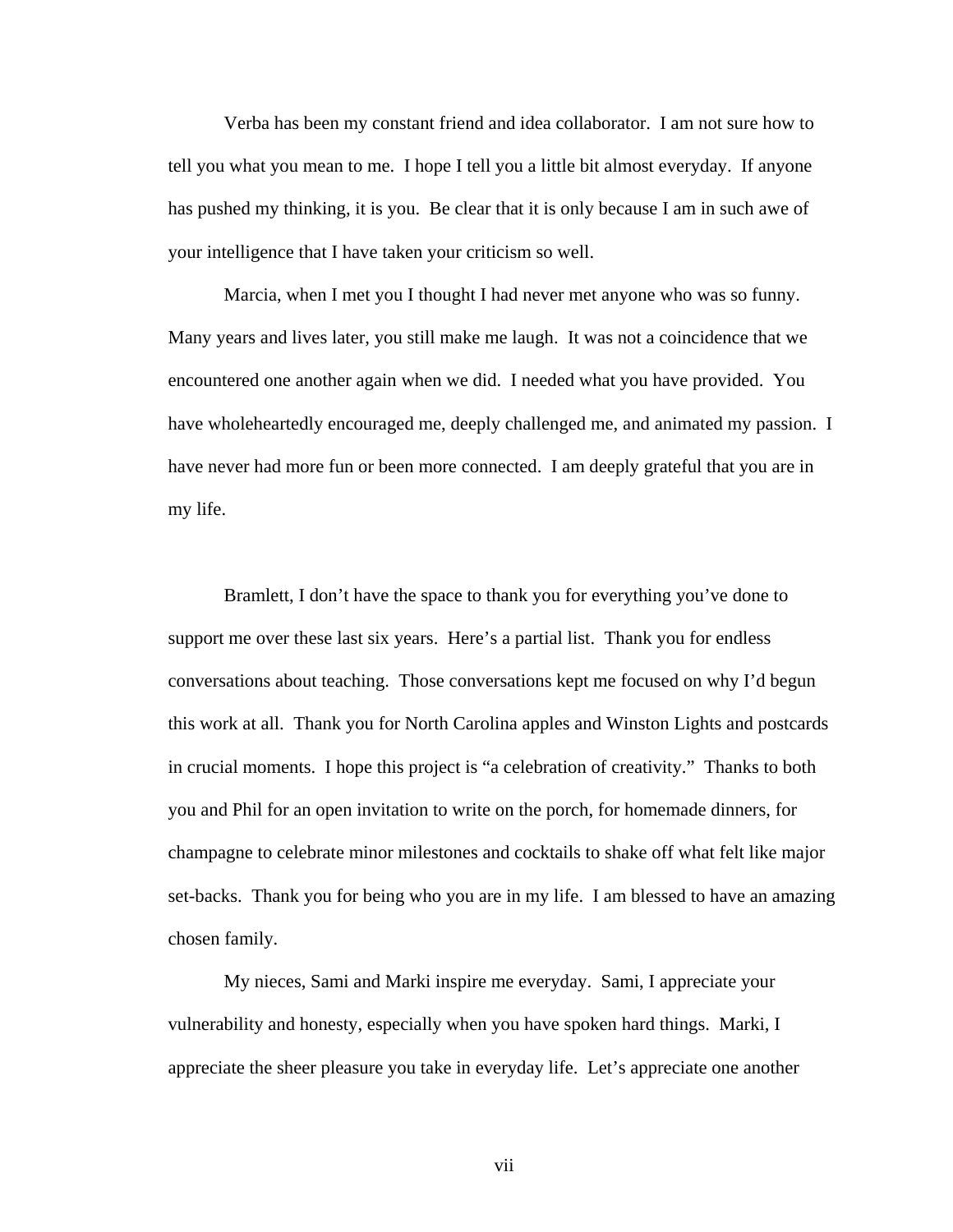every time the three of us are together. My second year of graduate school was marked by the birth of Riley Reed Talley (AKA Donut). In the following years, she has filled my life with much needed silliness and, on occasion, brilliance. "What are they names?" is a really good question. I have too often forgotten that strangers have names at all. Thank you for reminding me of that. Of all that I look forward to over the next several years, I dream most of watching each of you come into your own as women with equal parts passion, joy, and generosity.

Lauren, you have given me a piece of home in Louisiana. Cullen, Travis, and Christopher have been the best brothers, in their unique ways, though all three of them have offered financial support in the form of running clothes, bar tabs, and long lunches at Smiling Fish. Cullen, you challenged me to expand how I live, promising that with vulnerability comes much joy. You were right. Travis, you are my fraternal twin of sorts. At first glance, we appear to have nothing in common and yet we share a deep and unwavering connectedness. Christopher, despite being the youngest you have outdone us all. Your adventurousness and belief that any kind of life is possible inspires me. As siblings, we often talk past one another and sometimes disagree, and the fact that we love each other regardless is, from my perspective, precious.

My father was complementary of my unexpected academic success as an undergraduate but not surprised. His belief in me has been unwavering. I still treasure those engraved silver and pewter cups. They remind me to be aware of the "wow" moments everyday. My mother, in her own way, instilled in me an appreciation of learning. Neither of us would have predicted that my life would take this turn but in a certain sort of way it makes sense. Thank you for teaching me about the power of words

viii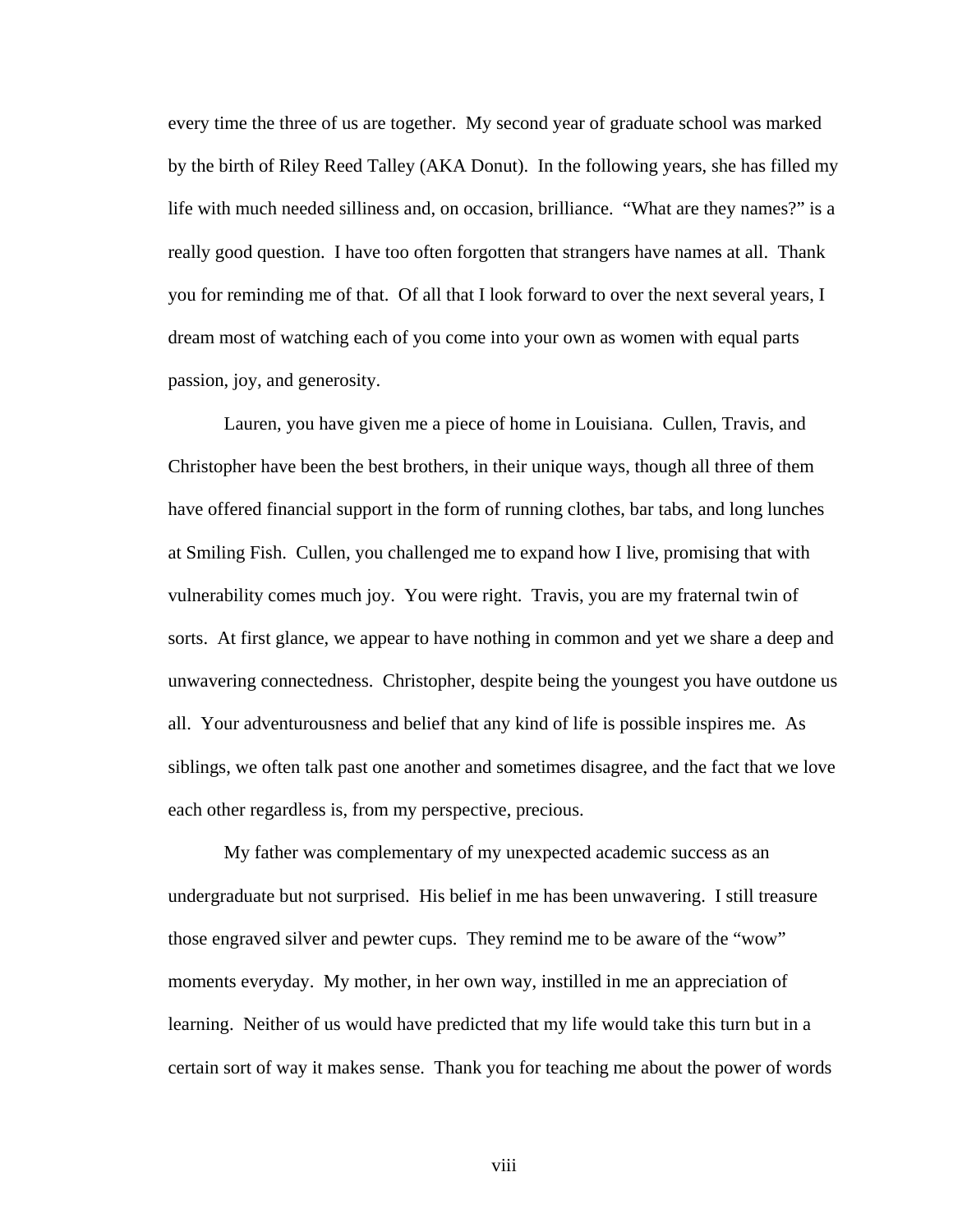and about the promise of imagination. There have been many "crises." Thank you for listening to me cry and offering comfort about wrecked cars and no money and absolute aimlessness. Most importantly, my mother has listened intently and dreamt with me when I imagined what life after school might look like. There may be a pie shop yet.

Each of you is deeply lodged in my heart and that, I have come to know, is the most important thing.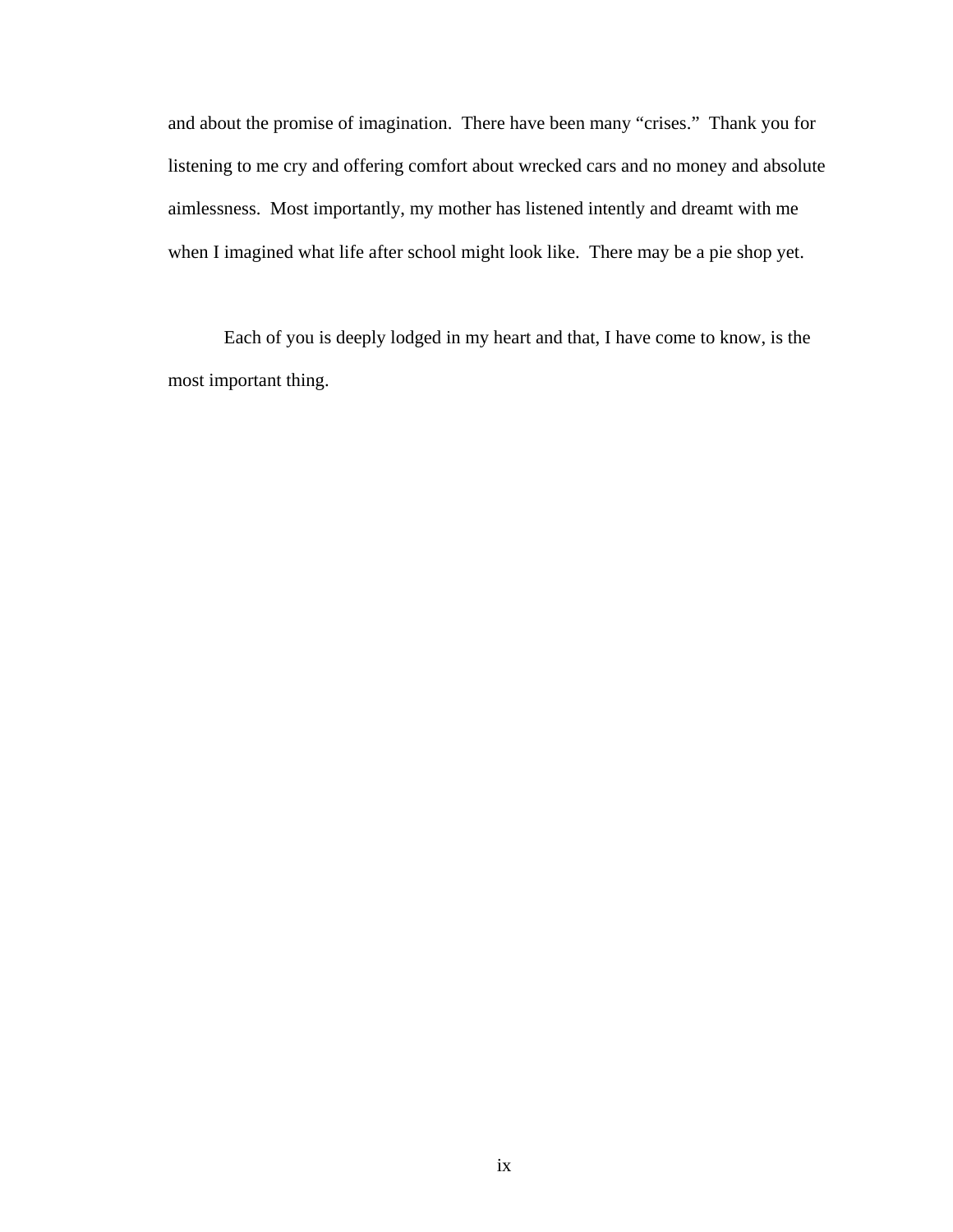# **TABLE OF CONTENTS**

| Chapter        |                                                                                                                           |  |
|----------------|---------------------------------------------------------------------------------------------------------------------------|--|
| $\mathbf{I}$ . | ABOUT FACE: AN ETHNOGRAPHY OF FACIAL DIFFERENCE AND                                                                       |  |
| $\Pi$ .        | Epistemologies, methodologies, and reflections on the writer's face28                                                     |  |
|                | Representations of disfigurement/Images of face work39                                                                    |  |
| III.           | FACING OFF: DEBATING FACE TRANSPLANTATION AND<br>Face debates: The contested risks and benefits of face transplantation89 |  |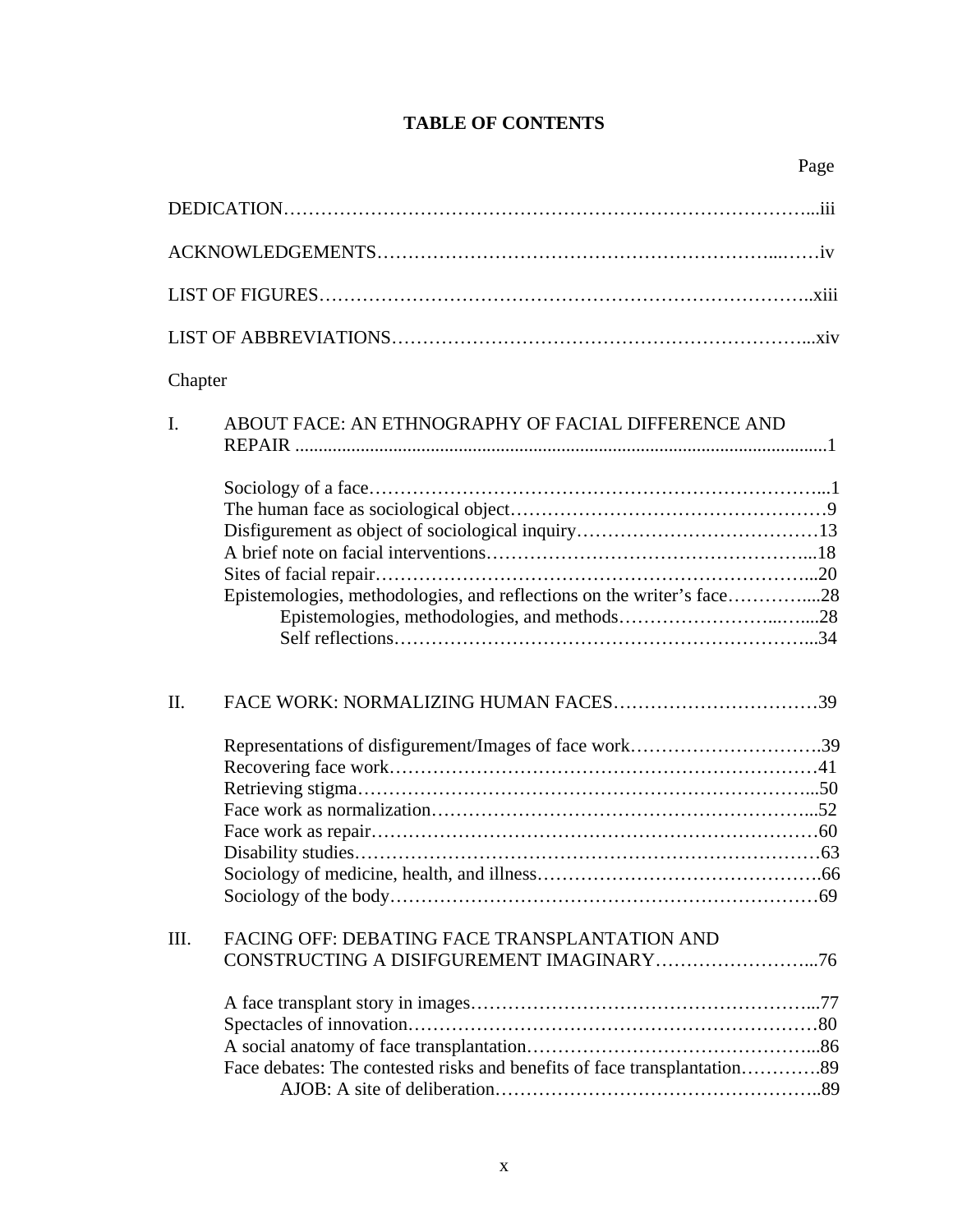| IV. | NOT A PRETTY GIRL: FACIAL FEMINIZATION IN THE SERVICE |  |
|-----|-------------------------------------------------------|--|
|     |                                                       |  |
|     |                                                       |  |
|     |                                                       |  |
|     |                                                       |  |
|     |                                                       |  |
|     |                                                       |  |
| V.  | MAKING FACES: EXTREME MAKEOVERS AND THE "REALITY" OF  |  |
|     |                                                       |  |
|     |                                                       |  |
|     |                                                       |  |
|     |                                                       |  |
|     |                                                       |  |
|     |                                                       |  |
|     |                                                       |  |
|     |                                                       |  |
|     |                                                       |  |
|     |                                                       |  |
|     |                                                       |  |
|     |                                                       |  |
|     |                                                       |  |
|     |                                                       |  |
|     |                                                       |  |
|     |                                                       |  |
|     |                                                       |  |
| VI. |                                                       |  |
|     |                                                       |  |
|     |                                                       |  |
|     |                                                       |  |
|     |                                                       |  |
|     |                                                       |  |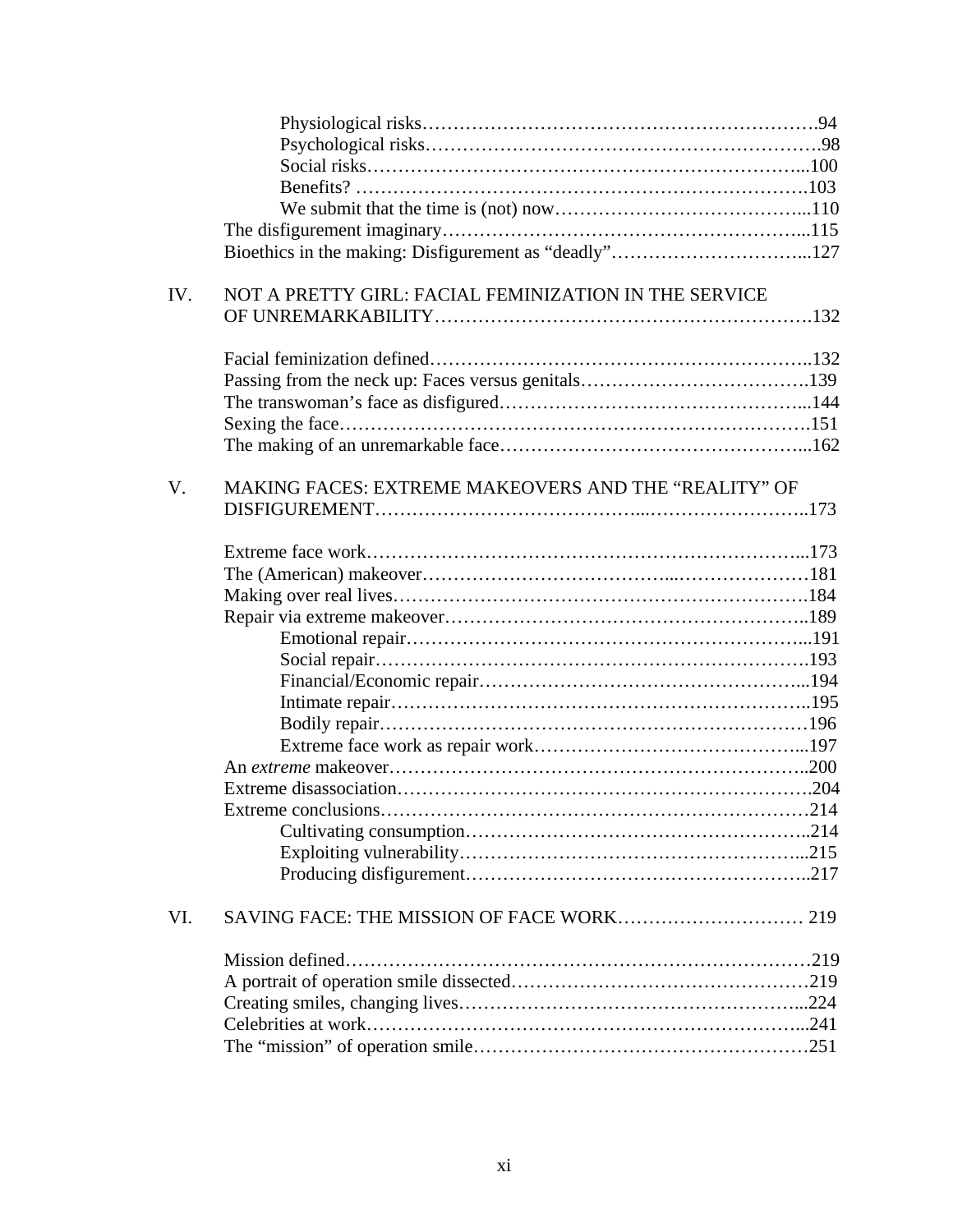|  | The politics of non-intervention, the promise of social change262 |  |
|--|-------------------------------------------------------------------|--|
|  |                                                                   |  |
|  |                                                                   |  |
|  |                                                                   |  |
|  |                                                                   |  |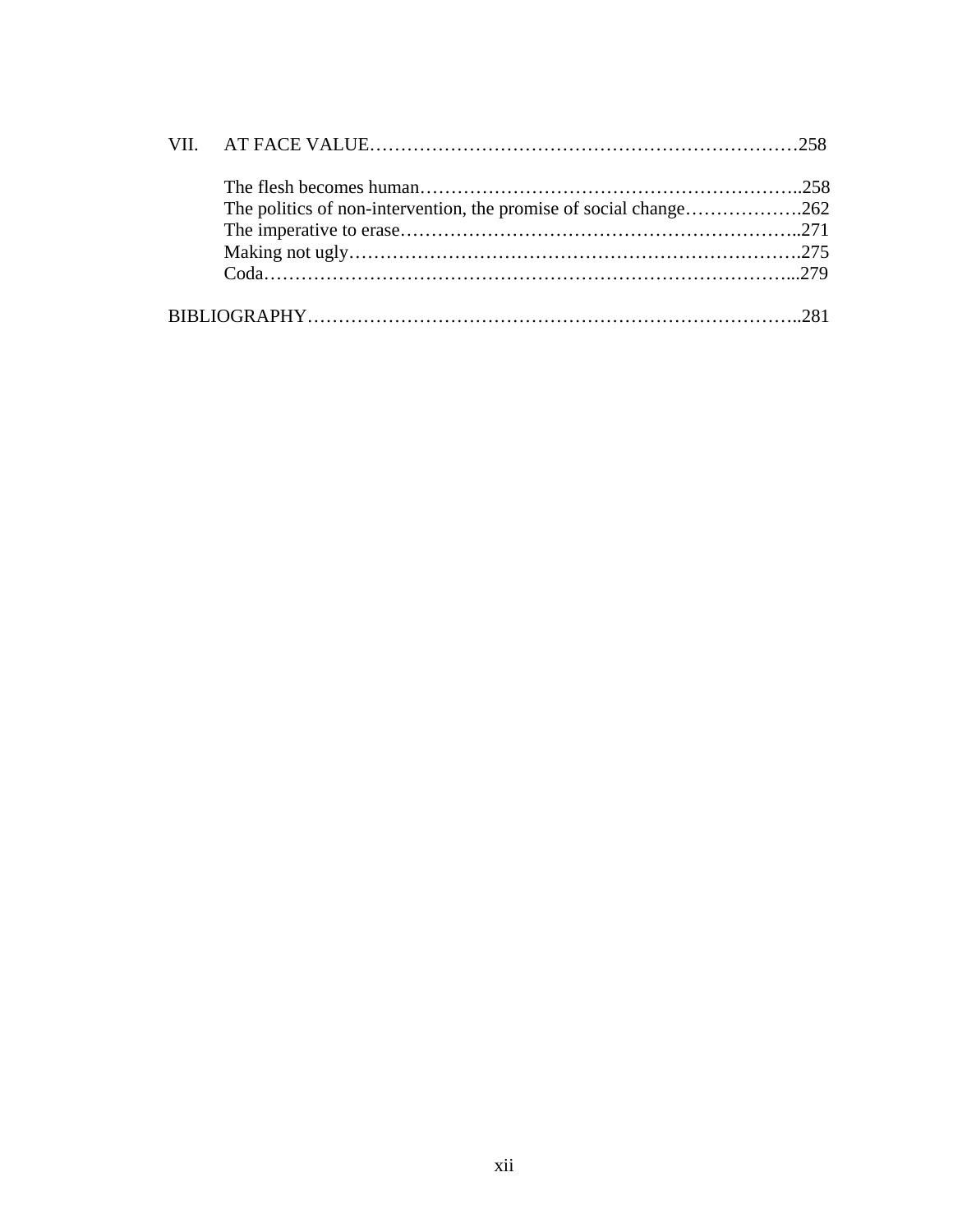# **LIST OF FIGURES**

| Figure |                                                               | Page |
|--------|---------------------------------------------------------------|------|
| 1.     |                                                               |      |
| 2.     |                                                               |      |
| 3.     |                                                               |      |
| 4.     |                                                               |      |
| 5.     |                                                               |      |
| 6.     | If You Had to Have a Face Transplant, Whose Famous Face       |      |
| 7.     |                                                               |      |
| 8.     | Graphic Used to Illustrate Sex Difference in Skulls by Facial |      |
| 9.     |                                                               |      |
| 10.    |                                                               |      |
| 11.    |                                                               |      |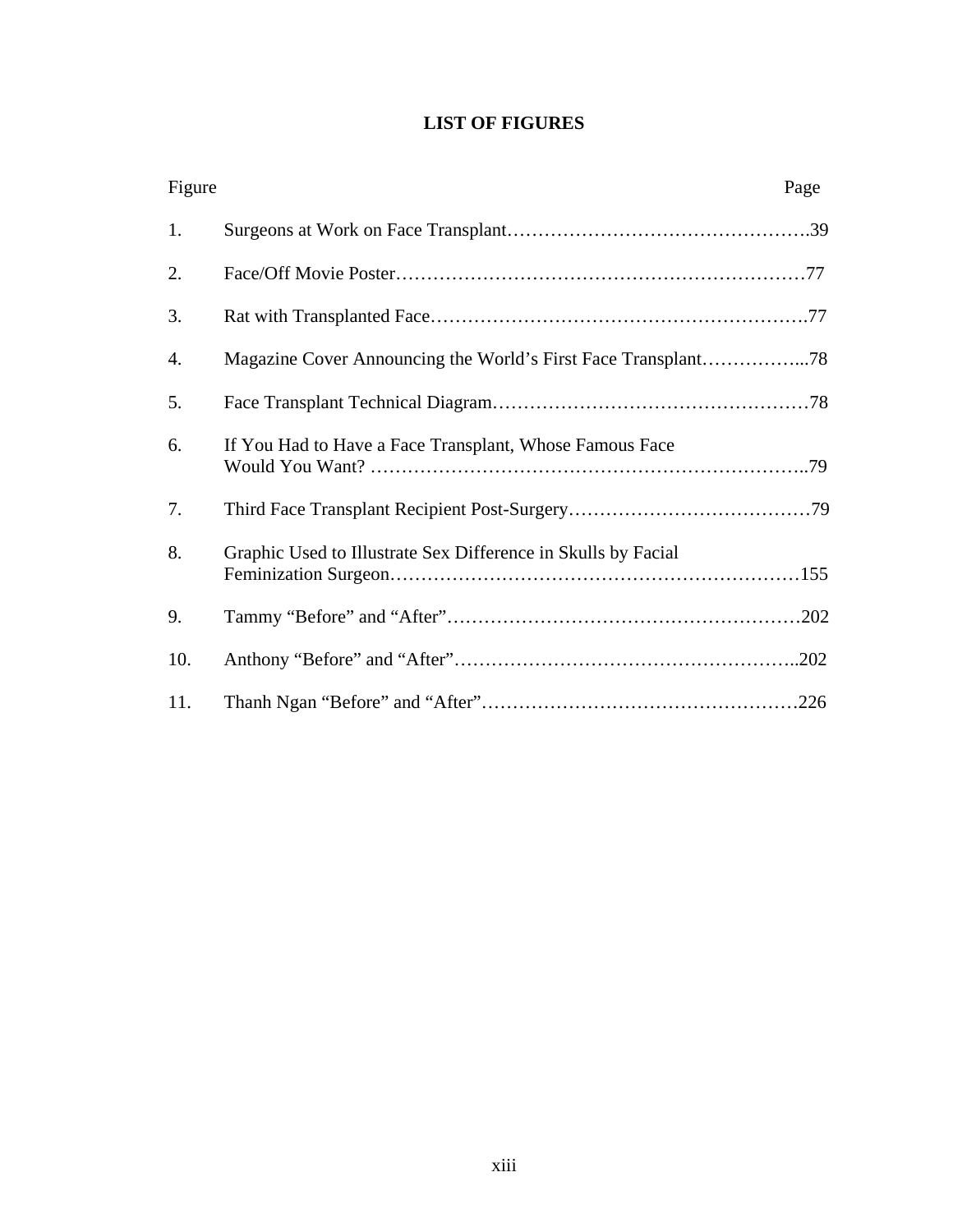# **LIST OF ABBREVIATIONS**

- AJOB American Journal of Bioethics
- DS Disability studies
- FFS Facial feminization surgery
- FT Face transplantation
- IFGE International Foundation for Gender Education
- MTF Male to female transsexual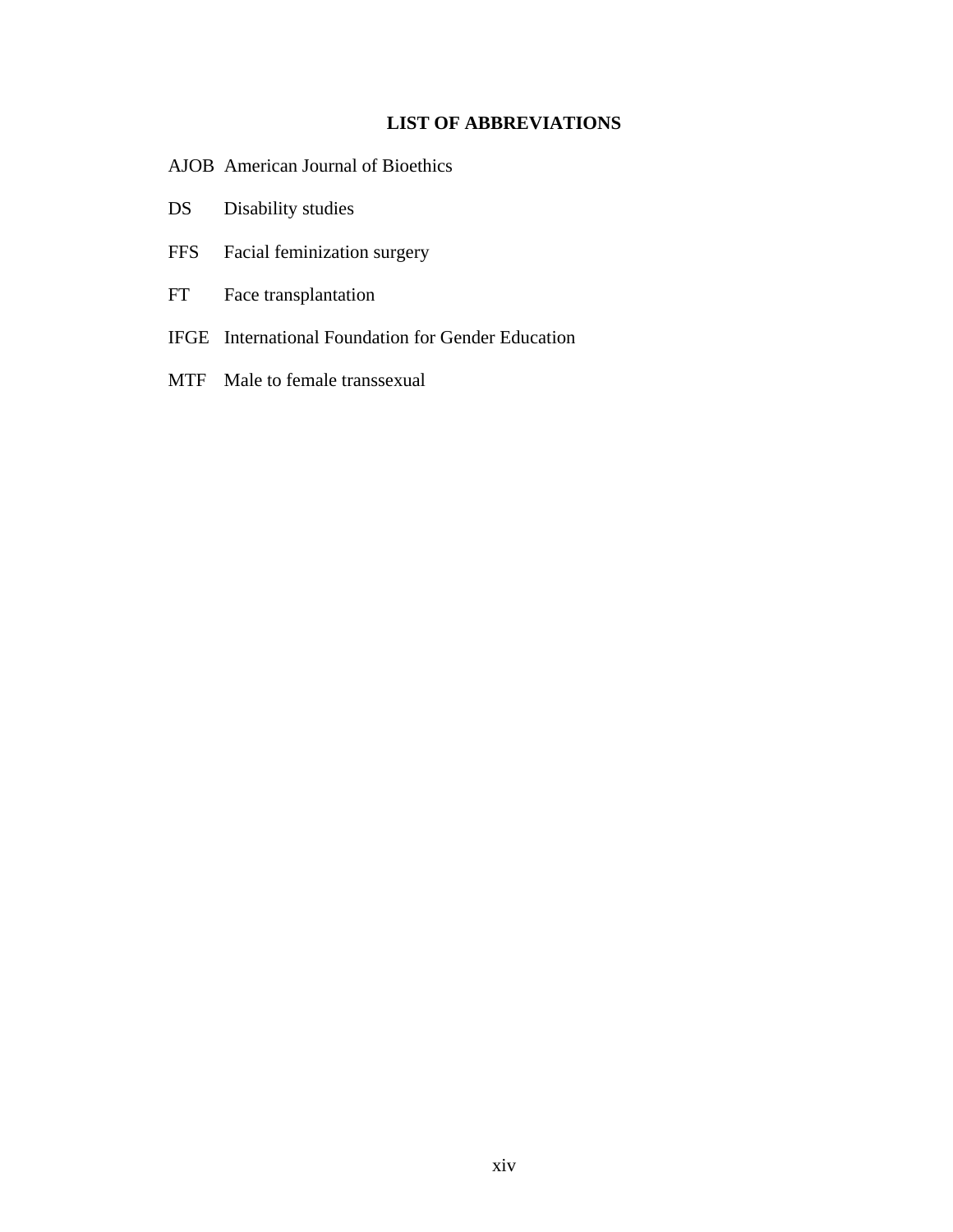#### **CHAPTER I**

# **ABOUT FACE: AN ETHNOGRAPHY OF FACIAL DIFFERENCE AND REPAIR**

"The face is nothing but an instrument panel registering all the body mechanisms: digestion, sight, hearing, respiration, thought."

Milan Kundera (1999: 40)

"The face is the most intimate, most individual characteristic of your body. It's who you are."

Linda Hogle quoted in Bowen (1999: 2)

#### **Sociology of a Face**

Facial difference circulates through our Western collective imagination. Stories of cutting-edge biotechnologies like face transplantation periodically make their way into major newspapers. Coverage of philanthropic mission work devoted to repairing the faces of "third world" children show up in magazine interviews with celebrities and in public relations promotion of good works accomplished by medical center teams. Plastic surgery television, featuring dramatic stories about reconstructive and cosmetic procedures, saturates the television schedule. Representations of faces and "facial disfigurement" circulate widely, and together these images inform our notions about what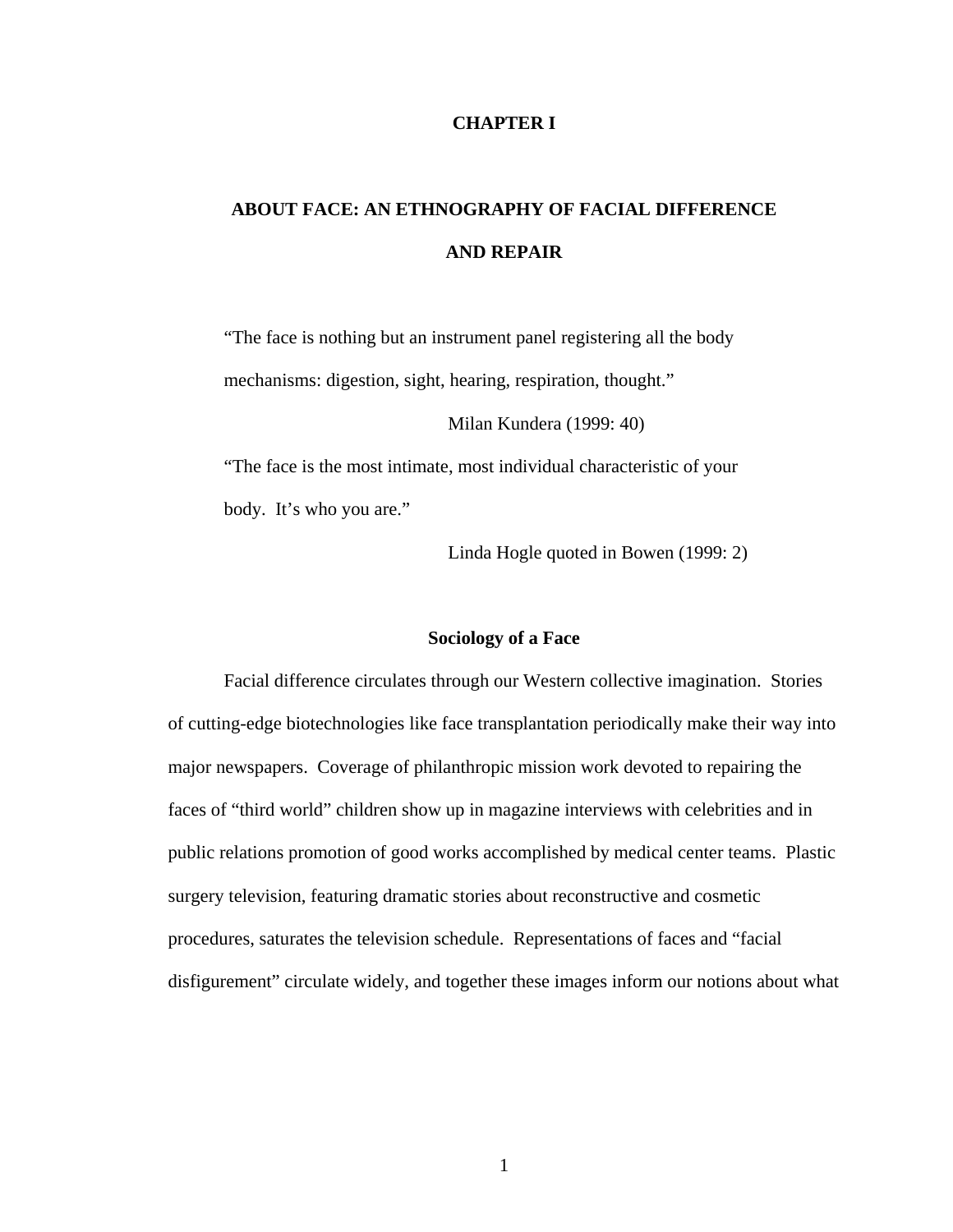it means to be facially variant.<sup>[1](#page-15-0)</sup> Yet there is not one single or unitary notion about what disfigurement is. Those with facial differences are positioned as the monster, the cyborg, the recluse, the victim, the alien, and the non-human in varying accounts. While there are many stories and images of facial difference, particular stories capture our cultural imagination and these stories lend intelligibility to the meanings of facial difference.

In 1994, writer Lucy Grealy published a memoir, *Autobiography of a Face*, tracing her experience as a self-identified disfigured person. *Autobiography of a Face*  chronicles Grealy's experiences with facial difference resulting from Ewing's sarcoma, a cancer of the bone and soft tissue. Grealy's cancer metastasized in her right jaw. The illness and subsequent surgeries resulted in a highly asymmetrical face. The book was celebrated upon its release, earning distinctions as a *New York Times* Notable Book and one of *USA Today*'s Best Books of the Year. Reviews of *Autobiography of a Face* praise it not only as an exceptional work of non-fiction but also as an insightful account of the experience of facial difference. But because there is no one "real" story about facial disfigurement, I ask: What is the truth of disfigurement that circulates in and through *Autobiography of a Face*? What is it about this text that so captured critics and readers?

<span id="page-15-0"></span><sup>1</sup> The word "disfigurement" is a thoroughly problematic term. I use "disfigurement" not to reify social stigma of atypical faces, but rather to socially and semantically situate the faces about which I am talking. Rather than taking for granted the process of defining a face as disfigured, I analyze the construction of "disfigurement" as an operative category that shapes social meanings of and responses to atypical faces in various contexts. I discuss the tensions implicit in use of the term more thoroughly in Chapter 2.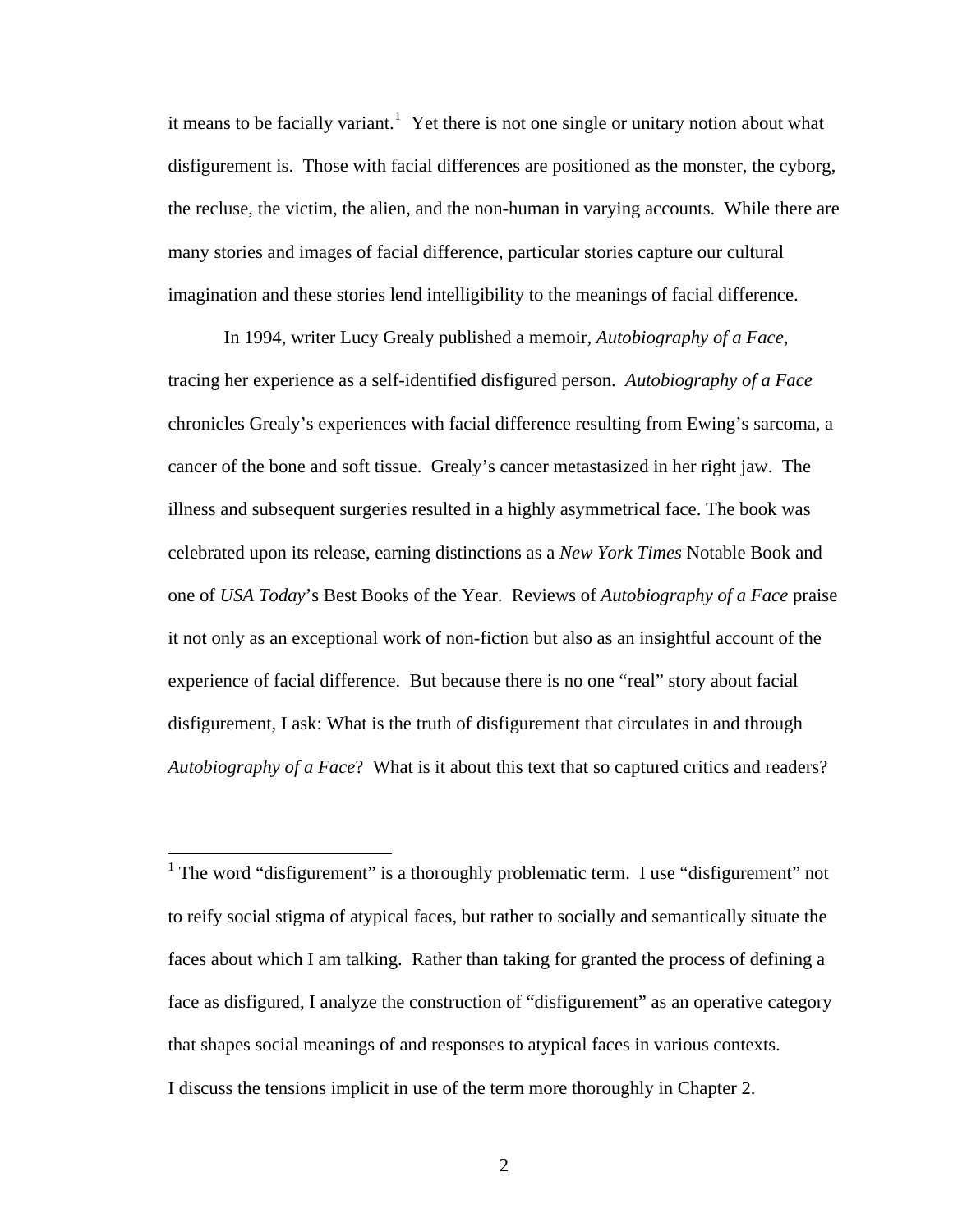And more broadly, what is the cultural backdrop against which I analytically dissect various attempts to "fix" the face?

*Autobiography of a Face* explores one young woman's experience of bodily suffering, but more specifically it chronicles her attempts to cope with facial disfigurement. At nine years old, Lucy Grealy was diagnosed. Following that moment, her life was irrevocably changed. As a child she began a series of treatments both to cure the cancer and to repair her face. *Autobiography of a Face* offers startling insight into the desire (and in moments, the compulsion) to "fix" or repair the human body. Like many others with faces defined as disfigured or non-normative, Grealy's life could be reconstructed through her medical records. Countless surgeries changed Grealy's face, and her life. Most dramatically, the use of "pedestals" temporarily restored the facial structure lost:

In the first operation, two parallel incisions would be made in my stomach. The strip of skin between these incisions would be lifted up and rolled into a sort of tube with both ends still attached to my stomach, resembling a kind of handle: this was the pedestal. The two incisions would be sewn together down its side, like a seam. Six weeks later, one end of the handle would be cut from my stomach and attached to my wrist, so that my hand would be sewn to my stomach for six weeks. Then the end of the tube that was still attached to my stomach would be severed and sewn to my face, so that now my hand would be attached to my face. Six weeks after that, my hand would be cut loose and the pedestal, or flap, as they called it, would be nestled completely into the gap created by my missing jaw. This would be only the first pedestal: the whole process would take several, plus additional operations to carve everything into a recognizable shape, over a period of about ten years altogether (154).

Ultimately, though, each surgery failed to offer any permanent fix. While Grealy's pursuit of bodily transformation relies on the same kinds of concerted attention and constant cultivation employed for all kinds of aesthetic interventions, the significance of facial disfigurement imbues Lucy's bodily repair with a particular weight.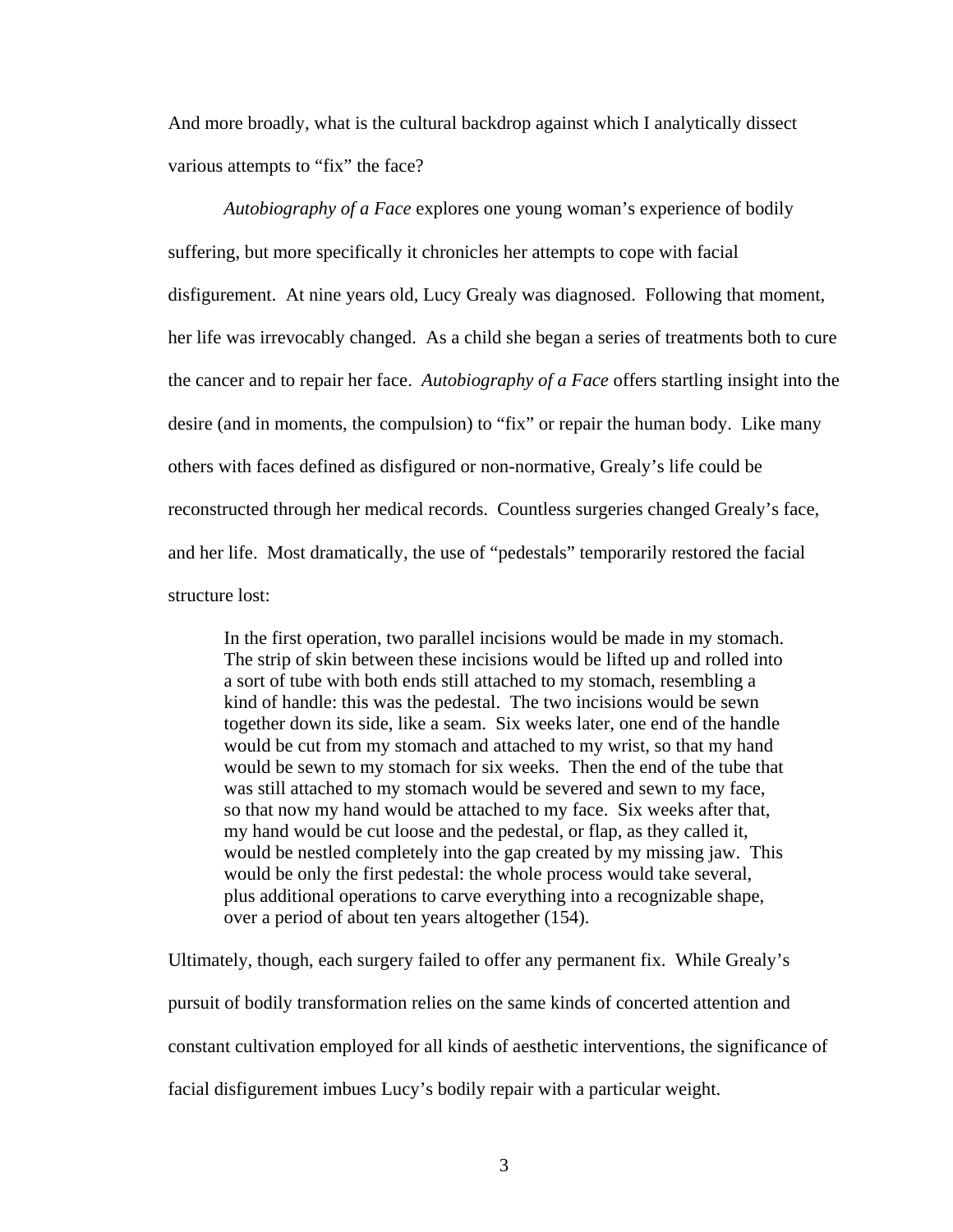Interspersed with descriptions of Lucy's interactions with the medical profession, we see Lucy as a child, adolescent, and later as a twenty-something writer. Lucy searches for some sense of normalcy either through the intervention that will repair her face or relationships that will lend her some sense of value. As a child, Lucy works in a horse barn. Of the experience, she writes,

The horses remained my one real source of relief. When I was in their presence, nothing else mattered. Animals were both the lives I took care of and the lives who took care of me. Horses neither disapproved nor approved of what I looked like. All that counted was how I treated them, how my actions weighted themselves in the world (152).

In her twenties, Lucy attends graduate school at the University of Iowa Writer's Workshop. There and in the writers' colonies that follow, Grealy desperately looks for the man who will have sex with her and who will remain with her in spite of her supposed ugliness. In adulthood, she is forced to look in the mirror after doctors who have promised technological miracles have given up and men intrigued by her tenacity and way with words have moved onto the next girl, one not so "different." The details change, but each of Grealy's stories centers on her insatiable search for love and normalcy.

The book is about Grealy's face, specifically, and about her "tragic" life, more generally, and throughout, *Autobiography of a Face* is about how one's life is predicated on one's face and its relationship to sense of self. She writes,

There was only one fact of me, my face, my ugliness. This singularity of meaning—I was my face, I was ugliness—though sometimes unbearable, also offered a possible point of escape. It became the launching pad from which to lift off, the one immediately recognizable place to point to when asked what was wrong with my life" (7).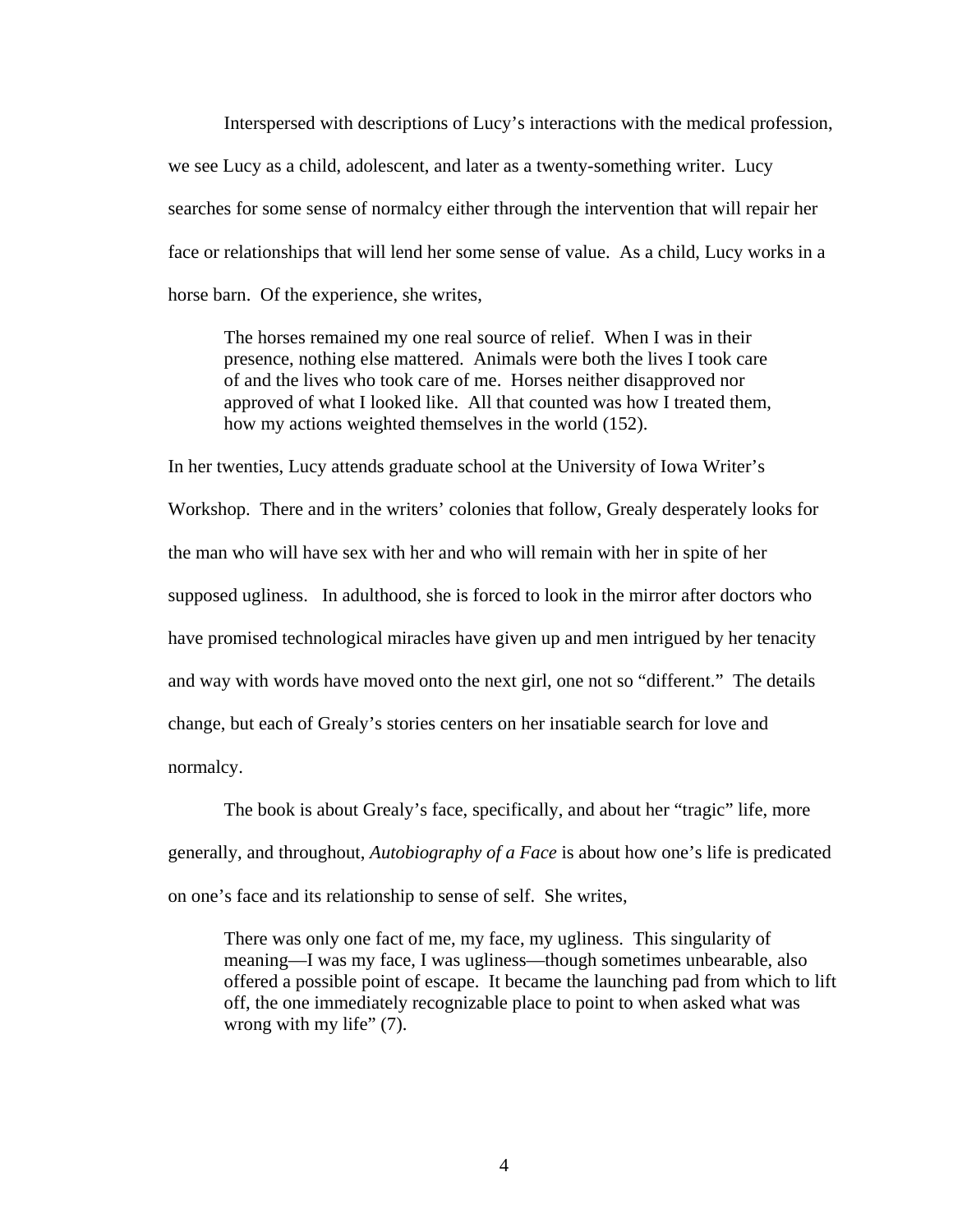Despite a promising few final pages, it is clear that Lucy's deep desire to be normal and valued are never to be satisfied as long as her facial difference remains.

*Autobiography of a Face* humanizes Lucy Grealy, and in the process facial disfigurement writ large. The book is a memoir, offering an intimate depiction of Grealy's experiences. Lucy speaks for herself. Her voice rises in stark contrast to the more common approach of talking *about* facial difference. Her voice makes her experiences real in a way that runs counter to most representations of facial difference. Be it the carnival barker who points to the sideshow performer with facial variance or the reconstructive surgeon who describes the techniques used on a face, disfigurement is talked about in ways that position people with faces defined as disfiguring as *objects*, as expressly *not human*. By contrast, Lucy describes what it feels like to look different and how that experience inspires obsession with normalizing interventions. Midway through her memoir, Grealy makes the startling admission, "For the first time I wished I were dead" (155). Grealy's account humanizes disfigurement, but unlike stories that offer an insider's perspective and, in the process, make the extraordinary a bit more mundane, *Autobiography of a Face* is startlingly bleak. Ultimately, Grealy suggests that disfigurement is worse than those with "normal" visages could ever imagine.

 Perhaps the most compelling detail of Lucy Grealy's story is one that could not be chronicled in her memoir: Lucy Grealy is dead. The details of her death, most widely publicized in Ann Patchett's book *Truth and Beauty: A Friendship* (2004), are vague. Lucy was an admitted heroin (ab)user. Shortly before her death, she was committed to a psychiatric facility for clinical depression and suicidal ideation. On December 18, 2002, her body was found in a bathtub in a friend's New York studio apartment. Underlying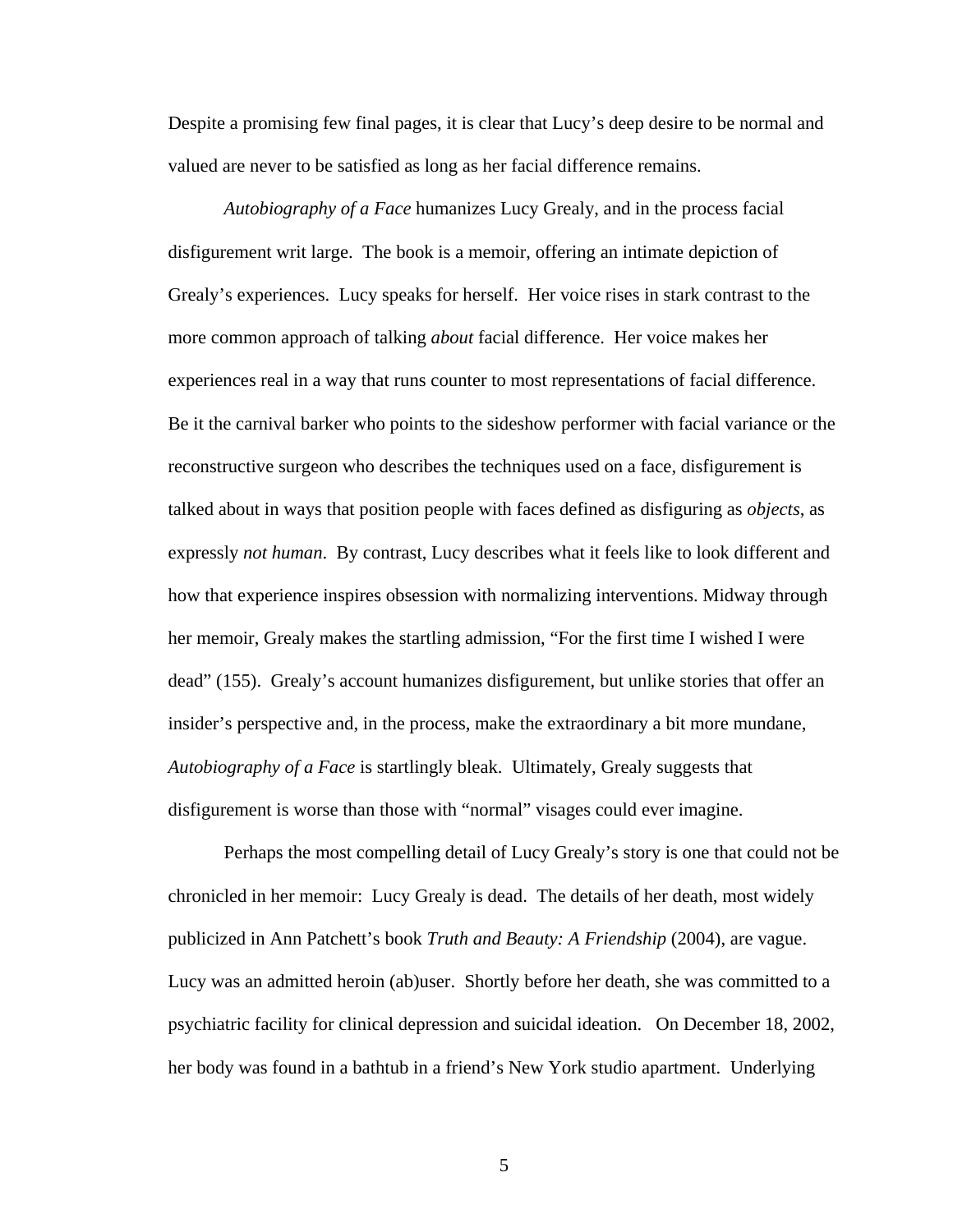every account of Lucy's death is the story of her face, or so the story goes, as told in Patchett's acclaimed book. The drugs and depression may have facilitated her demise, but the story of Lucy's life and death is one about facial disfigurement. It was her face that killed her. But why is the explanation that Lucy's face killed her a believable and perhaps even appealing account of her death? The narrative that positions Lucy's disfigured face as the cause of her death rests on assumptions about what disfigurement means, the significance of the face in everyday life, and the supposed limits of living with facial difference. If facial disfigurement is unequivocally tragic (as it is in so many accounts) and if our faces are, in a very fundamental way, who we are to the world, then of course, life as a facially disfigured person is simply not possible.

Reviews of *Autobiography of a Face* reveal what critics found compelling about the text.<sup>[2](#page-19-0)</sup> Over and over again, reviews celebrate three features of Grealy's story— the horror of facial variance, the cultural significance of appearance, and the overcoming of great suffering. In a *New York Times* book review, A.G. Mojtabai (1994) describes *Autobiography* as an "unblinking stare at an excruciatingly painful subject." A *Mademoiselle* review refers to the "horror" of Grealy's disfigurement, while a *Mirabella*  review references her "unbearable fate." Reviews also suggest that Lucy's disfigurement gives her significant, expert insights about beauty and attractiveness. A *Seventeen* magazine review notes, "Grealy beat cancer, but this almost seemed inconsequential compared to the horrors of coping in a world that measures a woman's worth by her

<u>.</u>

<span id="page-19-0"></span> $2<sup>2</sup>$  I cite reviews that are reprinted on the cover and in the front matter of the 1994 edition of the memoir. I provide citations for the reviews that are cited by critic's name in the bibliography.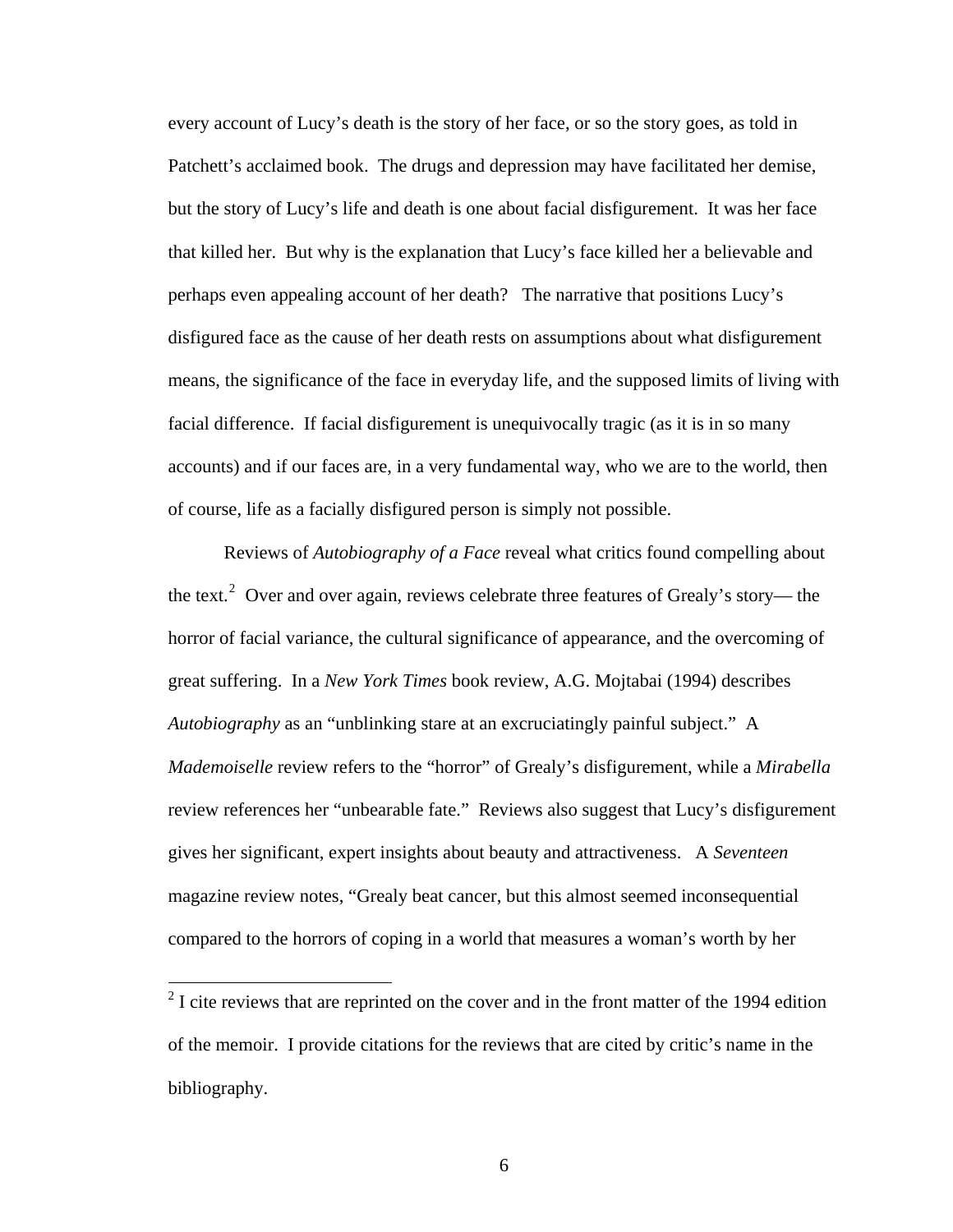looks." And a *Ploughshares* review argues that "she makes a lyrical statement about the complex relationship between beauty and self-worth in our society." While Grealy's life as a person with facial difference is continually positioned as horrific, reviewers uniformly celebrate her story as an overcoming narrative or as "a powerful testament to the triumph of the human spirit," as the *Detroit Free Press* described. A *Booklist* review notes, "She describes her heroic efforts to transforms her misfortune into a source of revelations about the beauty and mystery of life…She saved her own life by telling herself stories to live by. Now she'll change our lives by sharing them." Ultimately, the story of Lucy Grealy's life is compelling because it accesses tragedy. Both *Autobiography of a Face* and *Truth and Beauty* chronicle the life of a woman who searched for a technique that might refigure her face and thereby alleviate her suffering. Little wonder that the story of Grealy's death focuses on her failure to find a satisfactory intervention.

*Autobiography of a Face* tells one story about the significance of disfigurement and our deep desire to repair the human face. In this dissertation, I tell a sociological story about the relationship between bodily stigma—specifically disfigured faces—and technical, surgical, and cultural repair of these faces. As Lucy Grealy's life and the response to her memoir demonstrates, there is something socially and culturally significant about facial disfigurement. It is a physiological state and a morphological condition, but it is also a social status in the sense that it informs one's position in society, in Grealy's case her relative value as a human being. The power of a bodily state to determine a person's status is not unique to disfigurement. Status is thoroughly informed by the body. Hierarchies of race and gender, physical mobility and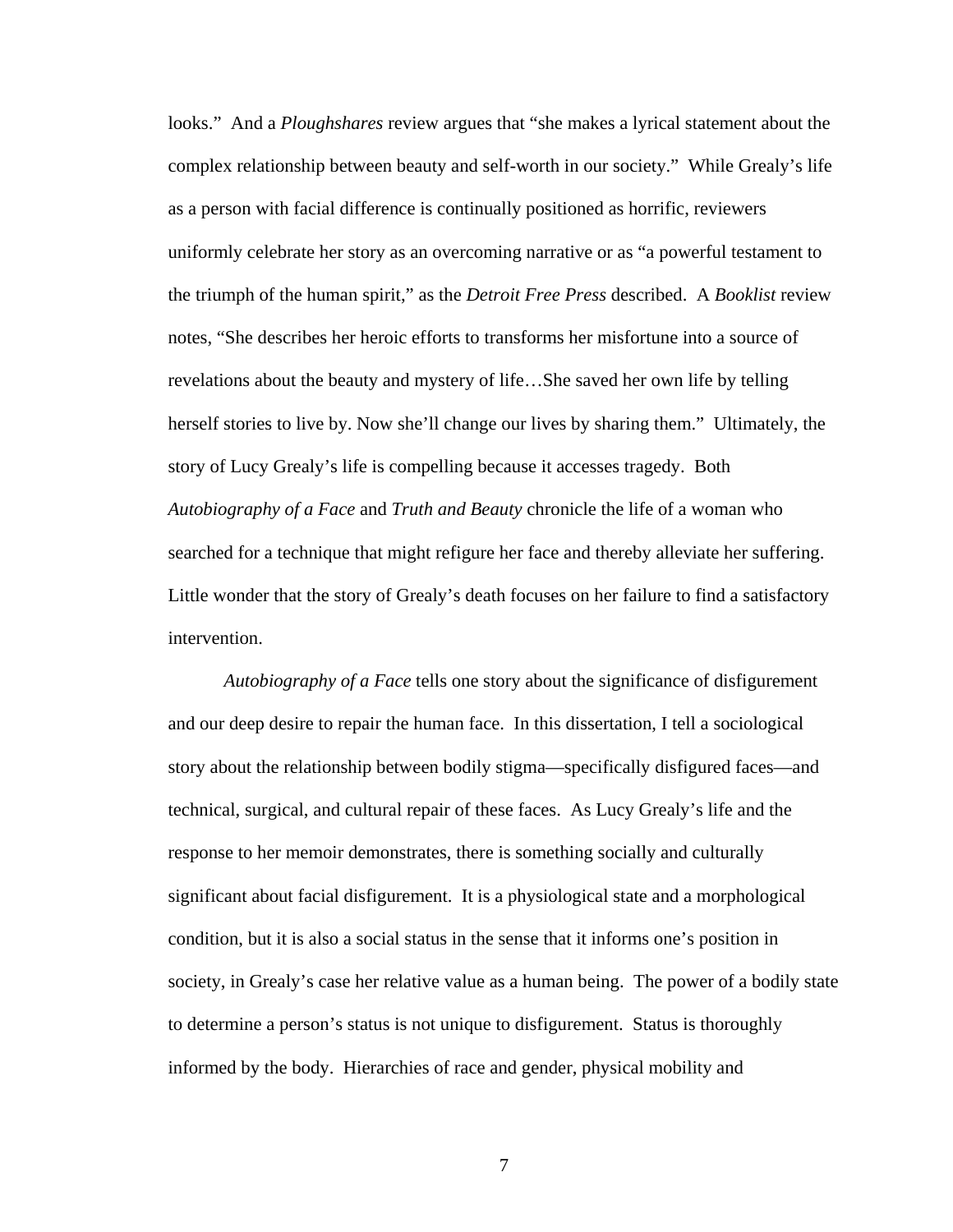attractiveness are all structures of bodily status. Particular categories or social locations carry more social value; others carry less. In effect, humans are varyingly defined and devalued in accordance with our bodies. In this study, I explore the specificity of facial difference. I query the ways in which disfigurement not only confers low status but may in fact carry such significance that humans defined as disfigured are understood *as not altogether human*.

The specter of disfigurement saturates our collective imagination. It appears not only in *Autobiography of a Face* but throughout popular culture as a haunting reminder about the fragility of human bodies. Disfigurement looms not only as one possible trauma, but rather as a particularly dreadful and astoundingly horrific bodily threat (Kemp 2004). Because the face is understood to be hugely significant physiologically as a mechanism for communication and as a means of eating, breathing, and seeing facial disfigurement signifies a highly threatening bodily impairment. Facial disfigurement also threatens our fundamental notions of self and identity. The disfigured face compromises appearance and thus our most public selves precisely because it is so difficult to conceal our faces.<sup>[3](#page-21-0)</sup> In this way, disfigurement threatens our very way of being in the world. I argue that the specter of disfigurement together with the importance accrued to the physiological functions of the face infuse the material practice of face work such that the work of repairing the face is given particular social, political, and moral significance. *In short, I argue that face work is not simply a conglomeration of reconstructive techniques aimed at the human face but rather the work of making the* 

 $\overline{a}$ 

<span id="page-21-0"></span> $3$  Veiling offers one such means for concealing the face, but this, of course, is a culturally specific practice and one that is increasingly suspect in a post 9/11 world.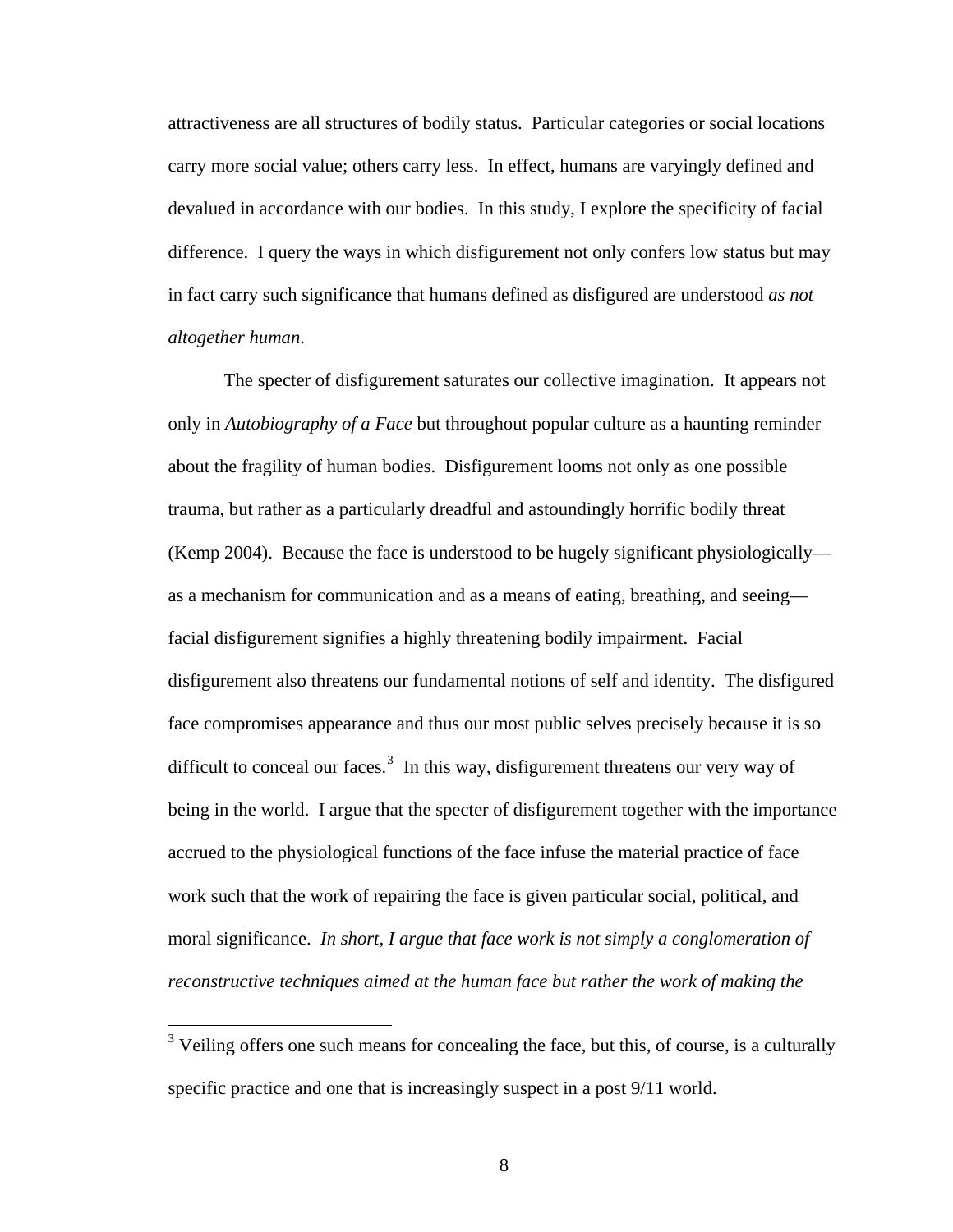*disfigured human.* This thesis is simultaneously a cultural *and* material account of what makes repair of the face take on the import that it does, and with what consequences for individuals and society.

#### **The Human Face as Sociological Object**

The body is decreasingly an "absent presence" in sociology (Williams and Bendelow 1998). Instead, sociological theories of the body and empirical accounts of bodily experience have been on the rise for more than a decade. Yet for the most part, "the body" that appears in sociology often is a referent for embodiment writ large. Theories of the body, then, are ironically infused with "the nonfleshiness of social constructionism" (Rosengarten 2005). Following areas like disability studies and women's and gender studies, sociologies of the body wrestle with how to theorize the body, as a material and social object. At its founding, disability studies (DS) rested on a distinction between disability and impairment (Wendell 2006). Disability was defined as a social, cultural, and political phenomenon. By contrast, impairment referred to a "natural," and thus taken for granted, bodily state. This distinction mirrors the distinction in women's and gender studies between sex and gender (Lorber 1993). Historically, sex was conceptualized as the "real" bodily material—genitals and chromosomes, hormones and gonads— in which gender was lodged. By contrast, gender was principally defined as the social and cultural meanings attached to sexed bodies. Because sex was conceived as bodily, it was a no "woman's" land for feminist theorists. In bracketing impairment or sex, disability and women's studies privileged metaphors of the body rather than bodily materiality. In the last decade, DS and feminist theory, in particular feminist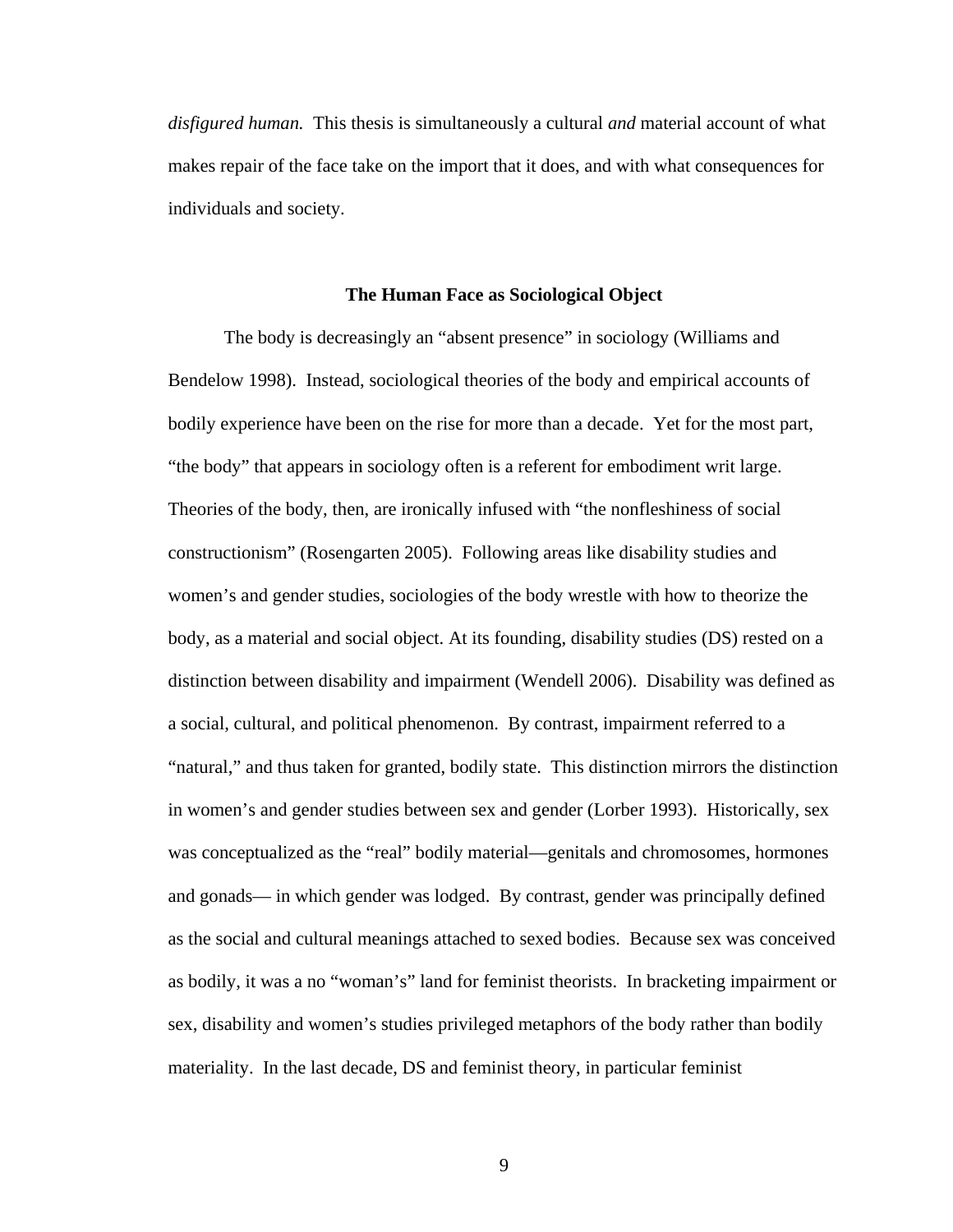technoscience studies, have made claims that "the natural" is itself a cultural and political construction. Increasingly, then, it is both experiences and meanings of "the social" and "the natural" body that are subject to social theorizing.

While "the body" is increasingly taken up within sociology, accounts often begin with the "social" and move to the "bodily." In other words, the body is made sense of via social processes and practices, but the material body and the relationships between materiality and social practice are rarely queried. As such, it seems curious to premise a sociological account on a particular body part, and yet this is precisely where my project begins. I open with questions about the physiological functions and the social meanings attributed to the face. In doing so, I suggest that there is a need both to theorize "the body" *and* to take the body apart analytically, to interrogate "embodiment" and specific body parts. Consider, for example, that aesthetic interventions are disproportionately aimed at features like breasts and noses and very rarely at elbows and bellybuttons. Understanding why demands not only a social account of medical technologies and aestheticization but also a cultural history of breasts, noses, elbows, and bellybuttons.

The face is a unique body part because it functions in a multitude of ways. The face facilitates vital bodily functions, most obviously eating and breathing, but it is hardly just a vital organ. The face is simultaneously a means of communication, a marker of identity and personhood, a signifier of social status, and a form of capital. Put another way, "Faces are the external manifestation of our persons (our souls?). They provide information about age, gender, ethnicity, and emotional states, and help to form the image that others have of us. Indeed, our face often provides the image that we have of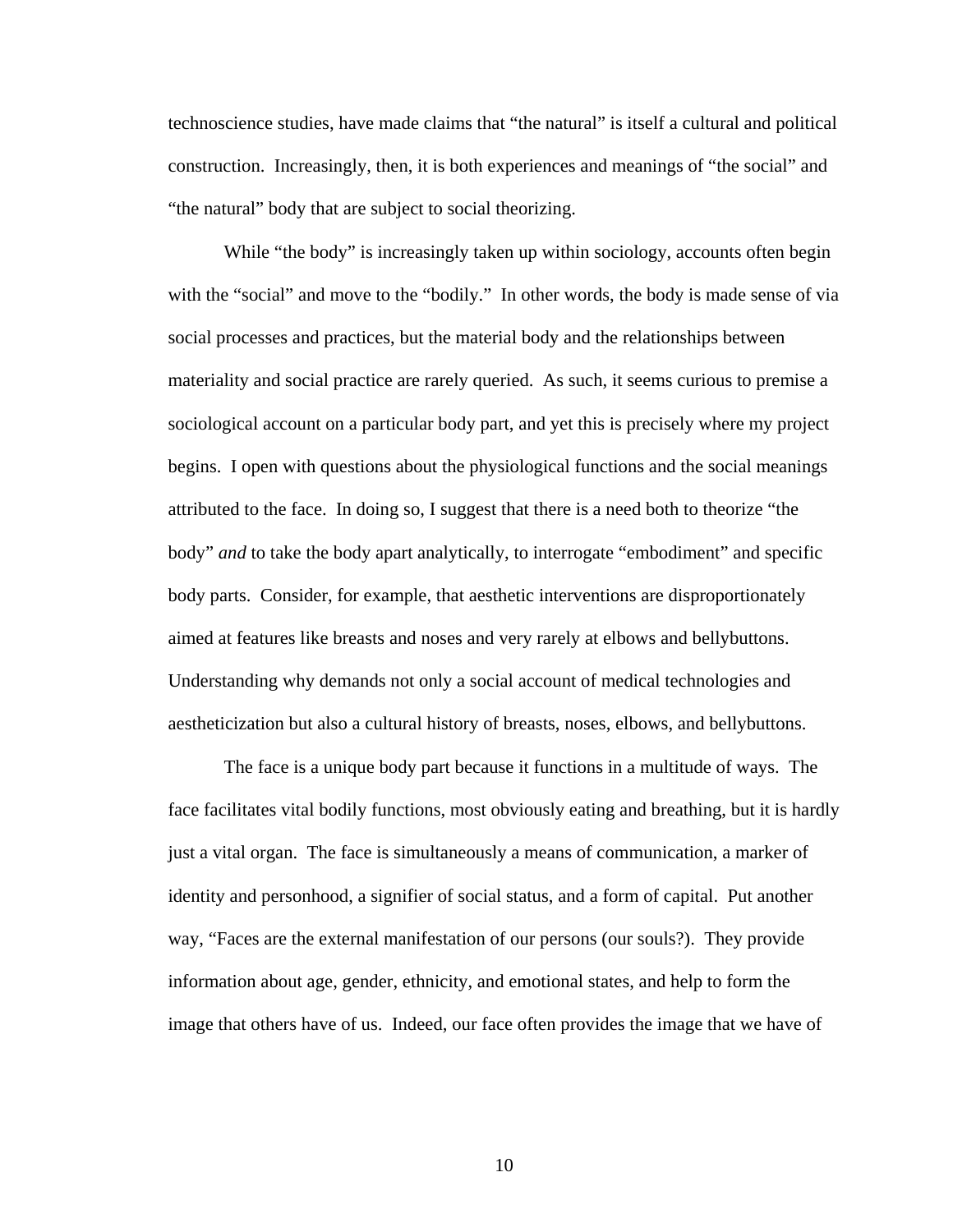ourselves" (Robertson 2004: 32). In these ways, the face is through and through a sociological subject.

 Beyond the functions that the face serves for sustaining life, the face also works as a mechanism for communication and as a facet of identity. In recent work entitled *Unmasking the Face* (2003), psychologists Paul Ekman and Wallace V. Friesen claim to have identified seven primary facial expressions: anger, disgust, fear, happiness, interest, sadness, and surprise. They argue that these are universal expressions, displayed by and recognizable to humans in every culture. Whether or not these facial features are biologically derived as Ekman and Friesen suggest, their research points to the pervasive ways in which the face is an instrument of communication.

In addition, the face is a basis for social identity. By the very fact that the face is so accessible as compared to most other parts of our bodies, it is central to our identity. Our faces are the primary points of reference for those we encounter. In this way, the face is a symbol which mediates subjectivity and public personhood. Put simply, as medical anthropologist Linda Hogle (1999:2) does, the face is "who you are." In an interview on face transplantation for Salon.com, Hogle suggests that a transplant is complicated by that fact that "[y]ou're really transplanting more than the tissue itself. You're bringing someone else's identity and overlaying it on the recipient's body." Sociology understands communication as a reality-generating endeavor and identities to be constituted through social interaction (Blumer 1969). As a mechanism for communication and as a central point of reference in social interaction, then, the face is a deeply compelling sociological object of inquiry.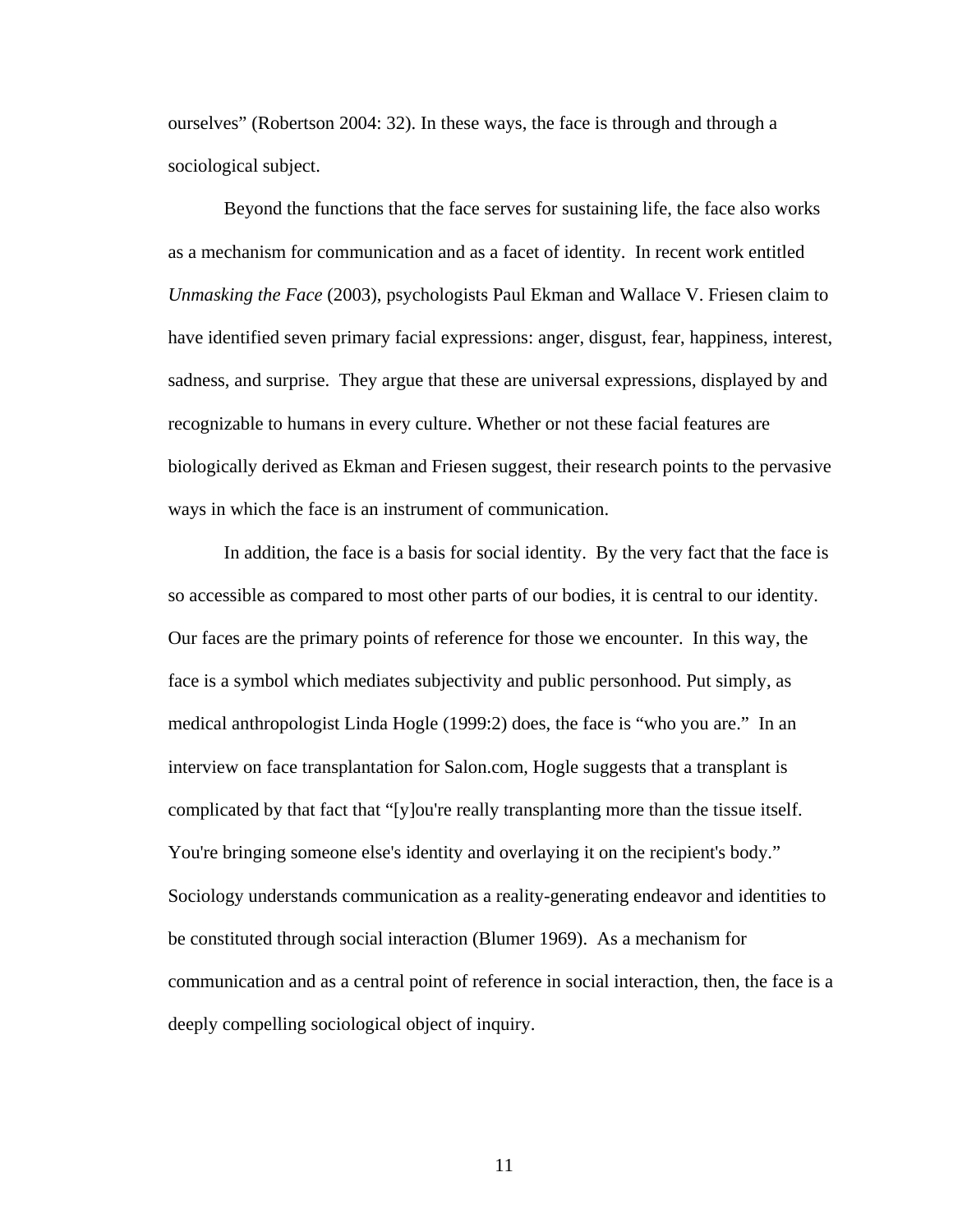For a discipline whose big questions often circulate around issues of social stratification, the face is a particularly salient point of inquiry towards understanding difference and inequality. The face works as a primary indicator of social status. While it is certainly true that looks can be deceiving—many of the inferences that we make based on another's face may not be accurate—every face-to-face human interaction is premised on the "fact" that the face tells us something about one another. The face ostensibly betrays our age, our race and ethnicity, and our gender—as these are configured in social contexts. In this way, what the face tells others about who we are determines our status in social relations and systems of power. Its lines and colors and decorations and bone structure are all evidence upon which we actively construct some sense of the Other; thus, the face is a social technology through which people are labeled, differentiated, and potentially devalued.

 Clearly the face is a powerful biosocial device, directly affecting what sociologists drawing on Max Weber (1978) deem "life chances." From this perspective, the face, along with the entire body, might be construed as a kind of physical capital, a resource that is directly correlated with status. As sociologist Chris Shilling, drawing on Pierre Bourdieu, writes:

While our physicality has become a possessor of symbolically valued appearances, it is additionally implicated in the prosaic buying and selling of labour power and the accumulation of other forms of capital…Physical capital is most usually converted into economic capital (money, goods, and services), cultural capital (e.g. educational qualifications), and social capital (interpersonal networks that allow individuals to draw on the help/resources of others), and is key to the reproduction of social inequalities (Bourdieu, 1978, 1984, 1986) (Shilling 2005: 474).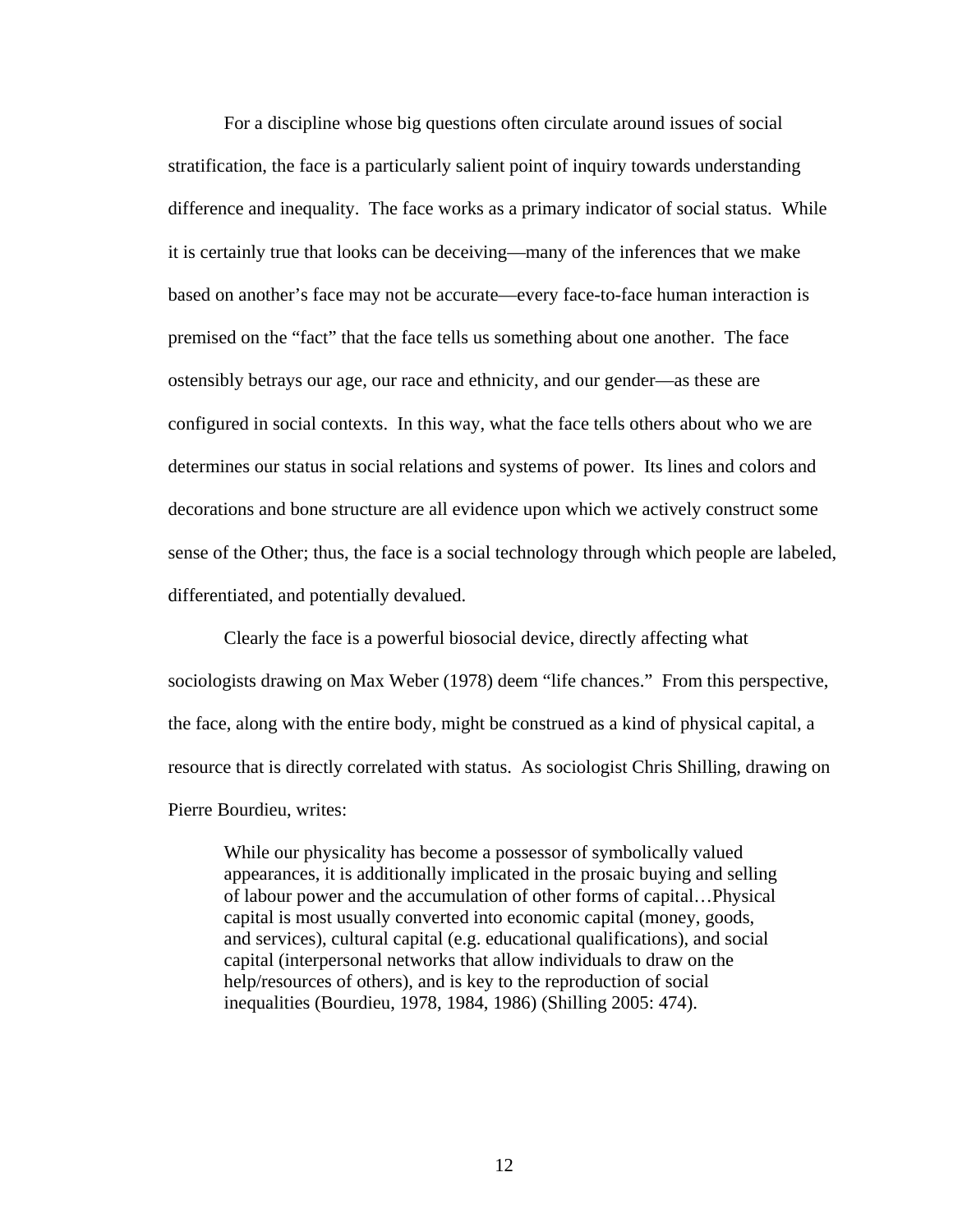If our bodies are forms of capital, the face is a key form of currency. Facial appearance is powerful. While attractiveness can translate into high status, so too can facial difference compromise one's value.

## **Disfigurement as Object of Sociological Inquiry**

 This dissertation offers an interrogation of interventions aimed at repairing facial disfigurement. It is an account of the social significance of facial variance—but what *is* facial disfigurement? In a real sense, there is no there, there. Disfigurement has no static intelligibility, no objective point of reference, no stable shared meaning. Yet it has a very definite, deeply felt social reality. As a target of intervention for various actors, facial disfigurement is an object of inquiry simultaneously in biomedicine and in the social sciences. Via attempts to "know" disfigurement, facial difference takes shape as a biomedical condition, as a technoscientific project, as a psychological trauma, and as a social problem. To define disfigurement, I first ask what constitutes disfigurement in fields that address the topic and shape intervention. Then, I explore the relatively limited life of disfigurement in sociology.

 In the biomedical sciences, facial disfigurement operates almost exclusively as a condition in need of intervention. As such, the cause of facial difference is of primary importance in calculating how to proceed. Based on fieldwork conducted in a maxillofacial clinic,<sup>[4](#page-26-0)</sup> Michael Hughes (1998) offers a typology of the causes of disfigurement that captures the ways in which disfigurement is conceptualized in medical

 $\overline{a}$ 

<span id="page-26-0"></span><sup>&</sup>lt;sup>4</sup> A maxilliofacial clinic describes a medical facility that specializes in treatment of the head, neck, face, and jaw.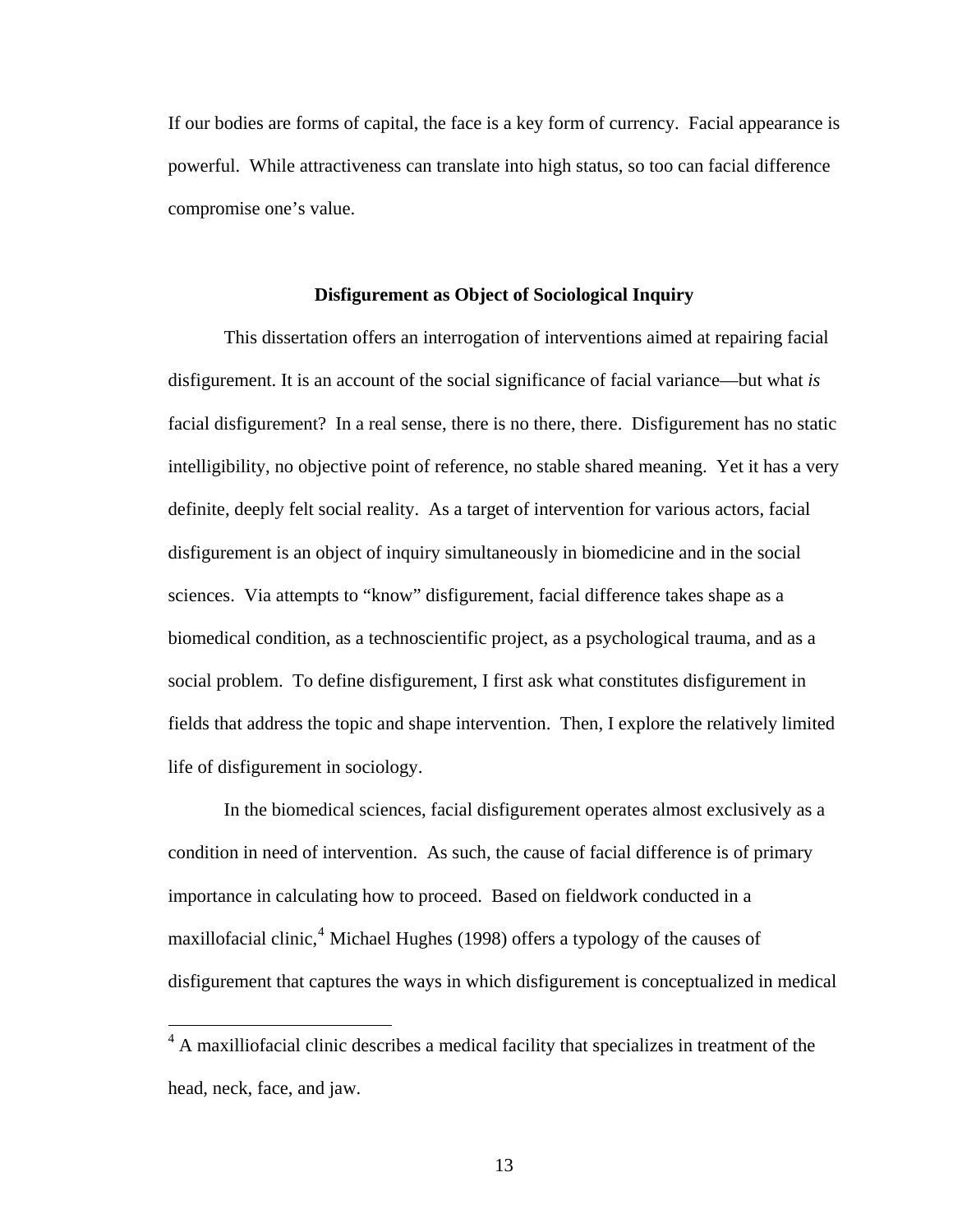contexts. For the purposes of intervention, facial difference is differentiated between those one is born with and those that result from illness or trauma. Congenital anomalies, or those conditions with which one is born, may result in facial difference. The most common example is cleft lip and palate,<sup>[5](#page-27-0)</sup> which can in most cases be surgically treated at birth. Facial reconstruction is also aimed at other congenital "diseases" like Down's Syndrome to normalize appearance, though this kind of facial intervention is controversial (Frank 2004). Alongside his list of congenital facial anomalies, Hughes adds ethnic facial characteristics, noting that people who seek surgery for ethnic features often conceptualize the feature in question as an abnormality. Burns, accidents (automobile accidents, fights, etc.), cancer, and other illnesses can also result in facial disfigurement. Hughes' research is in part a chronicle of the ways in which disfigurement takes shape in biomedical contexts, but like the surgeons that work in the clinic, Hughes takes these categories for granted. While the origin of disfigurement is crucial for elaborating techniques of repair, there is certainly more to disfigurement than its cause.

Psychological research on facial disfigurement focuses primarily on the emotional costs of having a disfigured face. The picture of disfigurement painted in psychological research is stark—both self-image and social encounters are profoundly and negatively impacted by facial differences (Callahan 2004; Kent 2000; Rumsey and Harcourt 2004). Wasserman and Allen (1985) find that children with cranio-facial anomalies are more

 $\overline{a}$ 

<span id="page-27-0"></span> $<sup>5</sup>$  Cleft lip and palate describe a congenital condition resulting when either the lip or roof</sup> of the mouth do not fuse in utero. This results in a gap that is often treated with surgery at birth.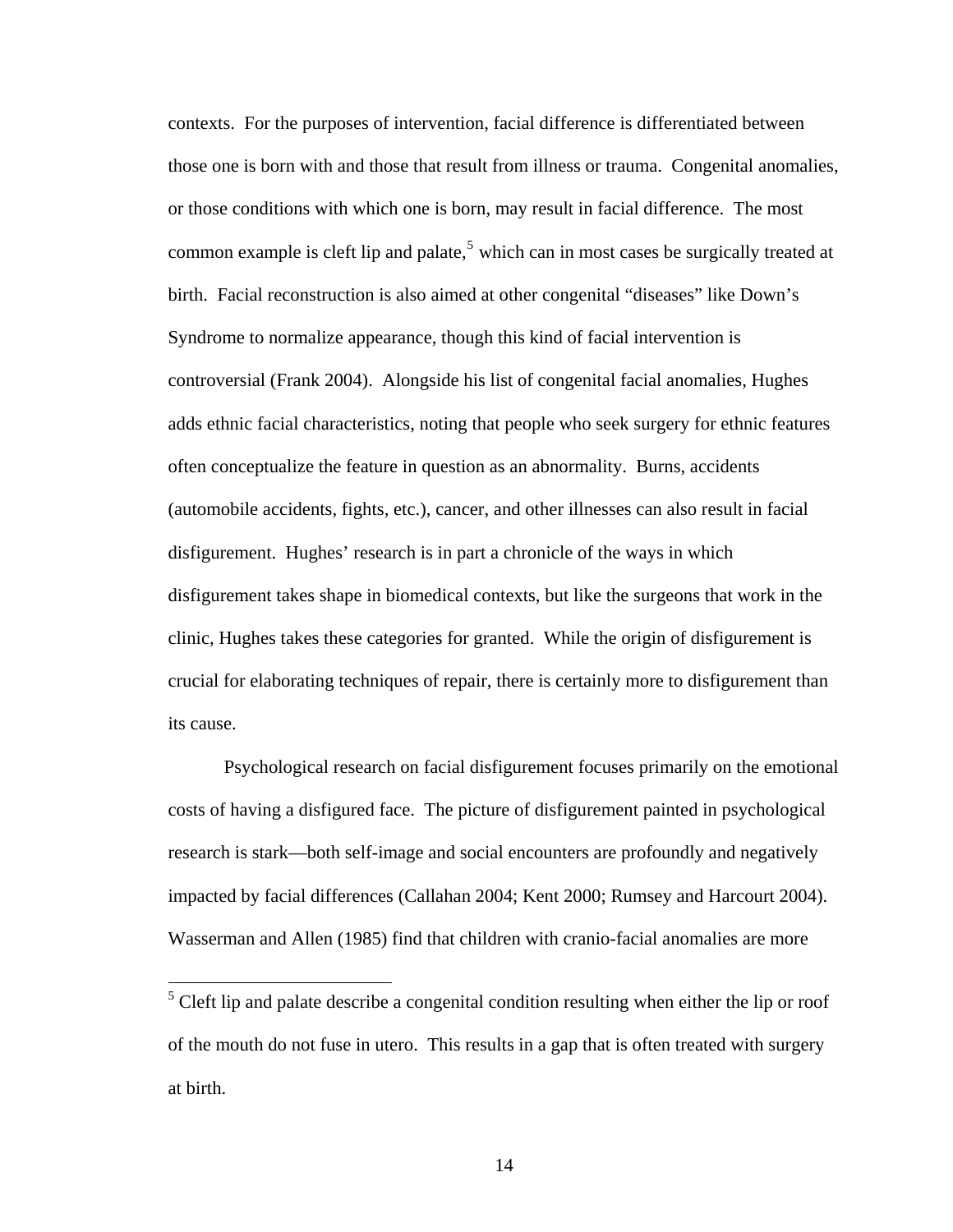likely to be ignored by their parents, and Barden et al. (1989) demonstrate that facially variant children are less likely to be held, played with, and looked at by their mothers. Worse yet, Wald and Knutson (2000) suggest that children with facial difference experience more abuse than children with "normal" faces. Research indicates that life chances are affected into adulthood. For example, people with facial difference are significantly less likely to be hired even than those with other physical disabilities (Stevenage and McKay 1999).

 In contrast with what one might assume, research demonstrates that the severity of disfigurement does not predict psychological adjustment (Landsdown et al. 1997). Rumsey and Harcourt (2004) write, "the extent to which a visible difference results in social disability involves a complex interplay of social and individual factors" (84). Psychologist and specialist on disfigurement Nichola Rumsey (2004) elaborates on this point:

Severe visible disfigurement does not condemn the affected person to the life of a social recluse. Powerful elements of adjustment include levels of self-esteem (and the extent to which esteem is derived from qualities other than outward appearance), a person's disposition (in particular an optimistic outlook on life, the quality of a person's support network, and the effectiveness of his/her social interaction skills (Rumsey and Harcourt 2004). Those who are most distressed by their appearance are more anxious and depressed, lack self-confidence, feel they cannot control social encounters, and do not believe they can use other techniques to compensate for their visible difference (22).

In this way the "trauma" of disfigurement cannot be nailed down conceptually or practically, making the project of facilitating coping particularly difficult. Psychological research conveys the *personal* trauma of disfigurement, but it does little to explain the *social* or *cultural* significance of facial disfigurement or the meaning of interventions designed to "fix" atypical faces. In a sense, psychological work explores facial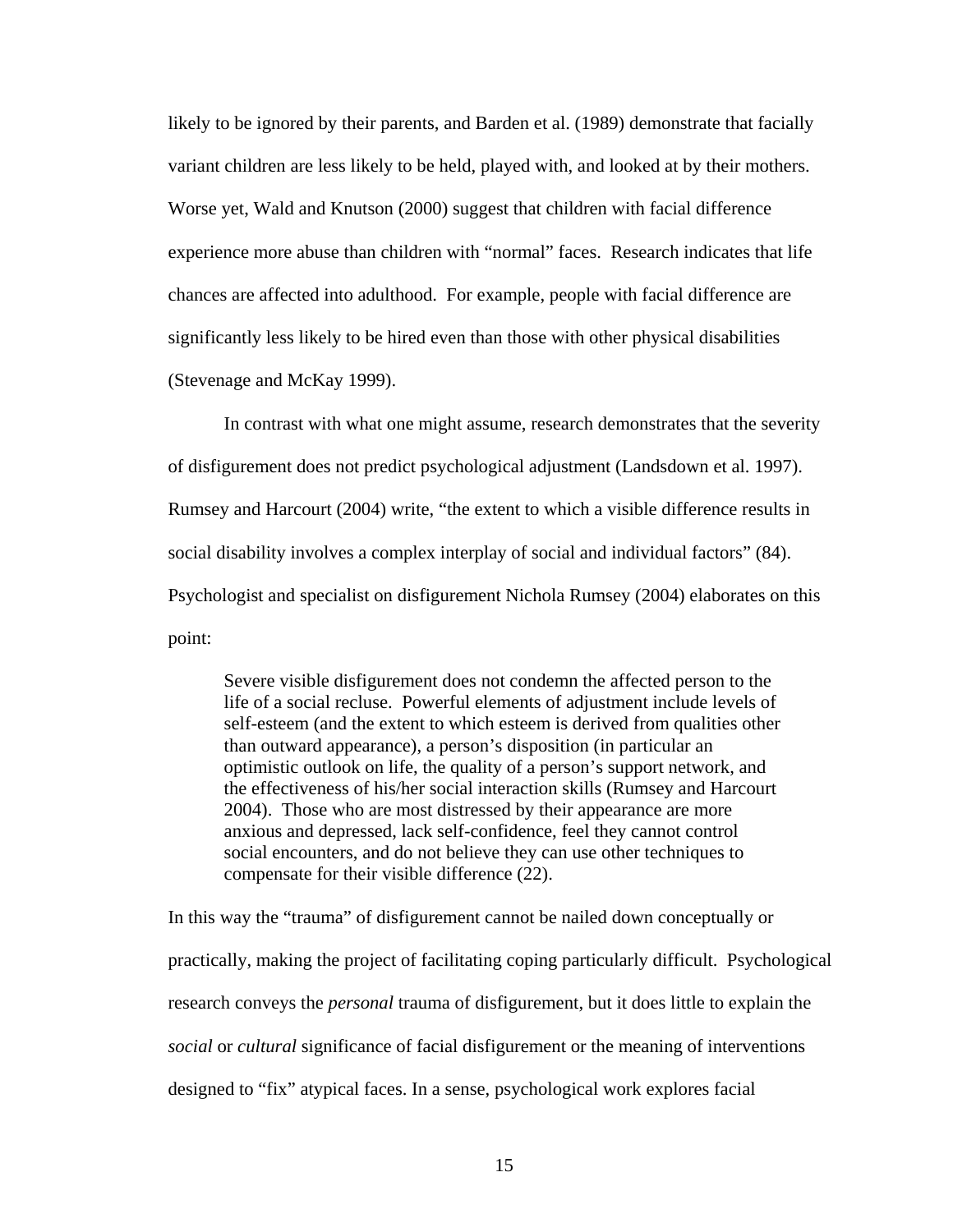disfigurement in a vacuum, as if sociocultural context does not inform experiences of embodied trauma.

Facial disfigurement has taken shape as a sociological object in only a very limited way. Frances Cooke Macgregor, a social scientist who worked as a graduate student under Margaret Mead and as a photographer, began exploring facial disfigurement during World War II. Soon after the war, Macgregor met a surgeon, Dr. John Marquis Converse, who worked on the faces of disfigured soldiers. After this meeting, Macgregor began a psychological and sociological study of facial disfigurement using Converse's patients as data. Her research on facial disfigurement resulted in two texts: *Facial Deformities and Plastic Surgery: A Psychosocial Study* (1953) and *Transformation and Identity: The Face and Plastic Surgery* (1974). Her later text begins, "Facial disfigurement is one of man's gravest handicaps." (1974: xxiii). Her founding premise—like mine—is that the face is so central to human life that having an atypical face is a significant social problem and thus an important topic for critical, sociological inquiry. Macgregor's work is remarkable in that she offers a sociological perspective on that which had previously been understood simply as a psychological or physiological problem. But her claim that the experience of disfigurement is fundamentally determined by our cultural notions of what disfigurement signifies was only the beginning in terms of what sociology can offer towards understanding facial difference. Macgregor's *New York Times* obituary captured the essence of her work on facial difference:

As for those whose faces happen to deviate from the norm, there was and is, a special irony with which they must contend. Their problems have their roots in the inextricable relationship of the face to the person and its role in human relations. Moreover, it is a situation made even worse in a society whose frenetic efforts to look young and beautiful makes looking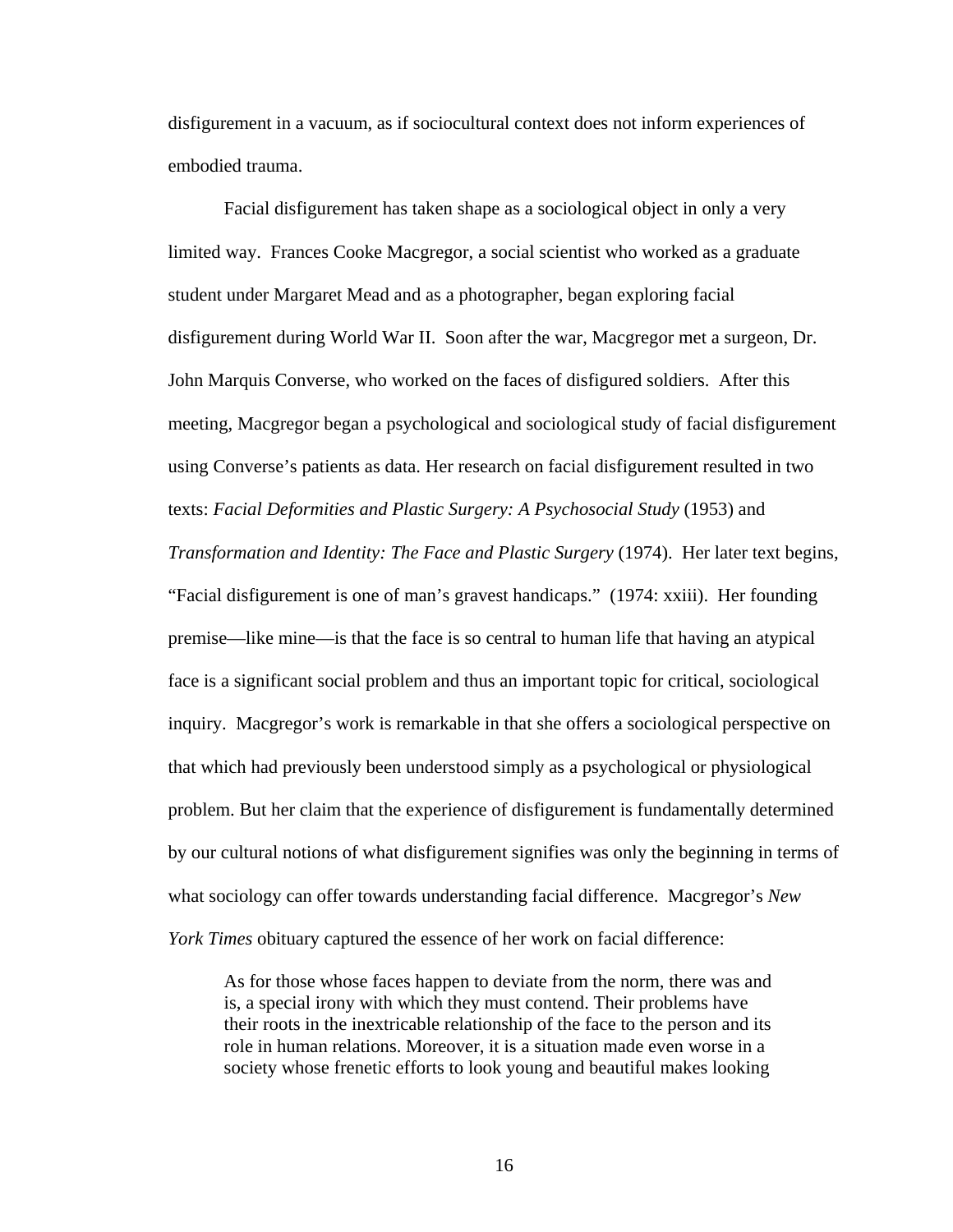different a social stigma—a stigma that has the potential for social and psychological death (New York Times 2002).

In the end, Macgregor demonstrated that there exists a complicated relationship between disfigurement and suffering and that dissolving it would require a radical cultural shift.

Each disciplinary attempt to know disfigurement wrestles with the suffering inextricably linked with disfigurement, though each makes very clear that suffering may not resemble what we imagine or that suffering need not be necessarily linked with disfigurement. The attempt to know disfigurement (as a biomedical condition, as a psychological trauma, or as a social problem) is always intertwined with the desire to alleviate the suffering linked with disfigurement. Underlying these accounts is a notion about how bad disfigurement is. Regardless of how one comes to be disfigured, facial difference is routinely positioned as a tragedy. Such rhetorical framing emphasizes the possibility of recovery. Within such a framework, the work of facial repair becomes a miraculous sort of task, one in which the afflicted and their "saviors" can triumph over what is taken for granted as a trauma.

 By contrast, I rely on the emergent meanings of disfigurement that arise in each site I analyze. In this way, I do not employ an a priori definition of disfigurement that emphasizes, for example, the loss of facial function or a radical departure of facial appearance from some mythic norm. As a result, the faces that appear in this account look quite different from one another, and yet in each site I explore, the faces that circulate therein carry a shared meaning. For the purposes of this account then, disfigurement is less about what a particular face looks like and more about the meanings conferred onto particular faces. I suggest that the process of defining a face as disfigured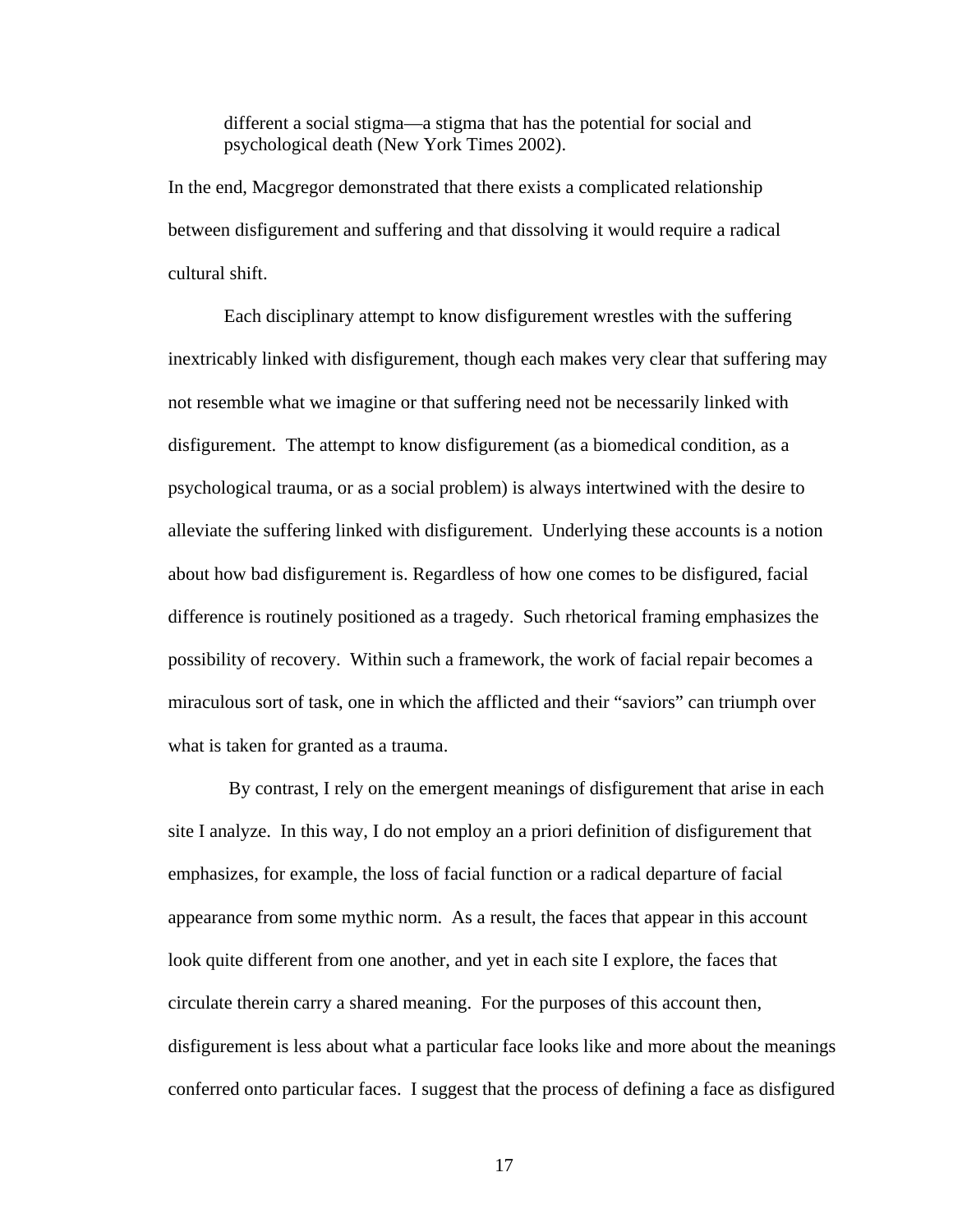is one in which the humanity of a person is called into question. While I query the consequences of defining a face as disfigured, I take the definition that arises in each of the sites I investigate for granted. That is, I am less interested in pinning disfigurement down as a "real" thing than in asking what disfigurement signifies. What, for example, is disfigurement made to say about a person, and what does disfigurement cost or make possible in certain contexts?

#### **A Brief Note on Facial Interventions**

This is not a story about beauty. It is not an analysis of cosmetic culture. It is not an inquiry into the ever-expanding markets facilitating aesthetic body projects. But beauty culture—its tools and its effects—is implicated in the story of facial disfigurement. This *is* a story about normalization and technologies aimed at repairing the face. Technically and historically, reconstructive surgery and cosmetic surgery are kin. Contemporary technologies of cosmetic enhancement arise out of techniques developed in the service of reconstructive surgery (Haiken 2000, Sullivan 2004). While the techniques are similar, the project of reconstructive story is often differentiated from the aim of cosmetic surgery.

Specifically, the subject of reconstructive surgery is often characterized as "in (dire) need" of intervention. From this perspective, what makes cosmetic surgery distinct from reconstructive surgery is the ends, *not* the means. By contrast, cosmetic surgery is often distinguished as elective surgery, under the assumption that patients do not need surgery but rather want it. Most sociological and feminist accounts of cosmetic surgery take the ends of reconstructive surgery for granted (Blum 2003, Pitts-Taylor 2007). In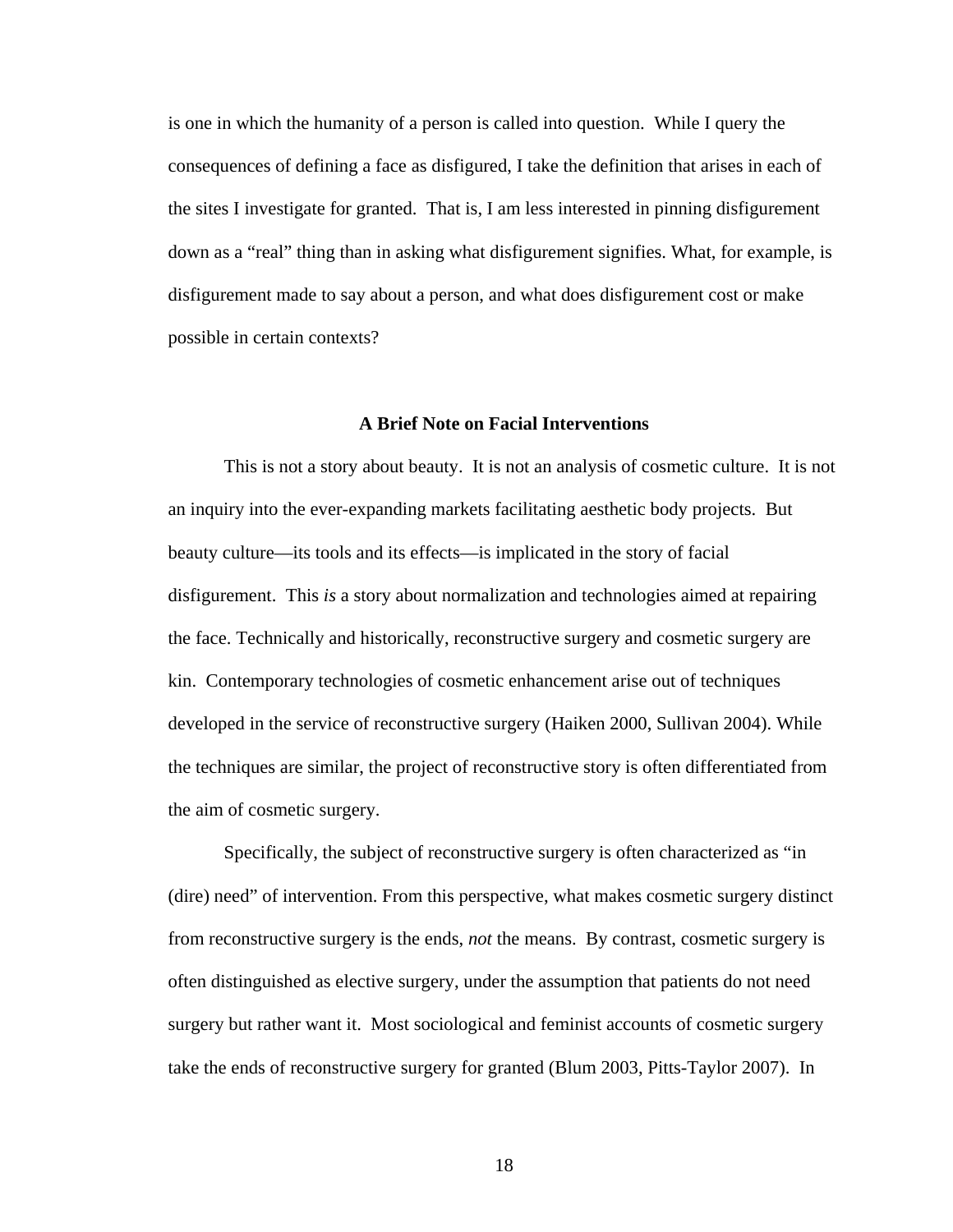other words, these analyses rely on assumptions about what kinds of faces and bodies need intervention and that the need is self-evident.

Yet, doctors and patients alike may understand elective procedures as "needed," and of course those with facial difference often "elect" to undergo reconstructive surgery. Clearly, the line between what constitutes reconstruction and what counts as cosmetic is not altogether clear, and this messiness is particularly telling. What distinguishes cosmetic surgery from reconstructive surgery is a taken for granted notion of which faces need intervention. When is it restoration? When is it optimization? When is it both? What are the stakes of claiming that something is restorative or optimizing? How is the project of healing related to the project of optimization?

In the gray area, then, there is the possibility of taking a face that might be deemed unattractive and defining it as disfigured. Given both the significance of the face and the specter of disfigurement, positioning particular faces as disfigured animates the imperative to repair. Thus while cosmetic and reconstructive surgery are technically similar, this project reveals the ways in which these distinctions are deployed with profoundly different consequences. This dissertation takes up sites of intervention, some of which might be alternatively characterized as sites of cosmetic and/or reconstructive surgery. I do not invest in this distinction and instead question the logic upon which this distinction rests.

Given the inordinate amount of scholarly attention paid to cosmetic surgery and beauty in the last several decades, it is interesting that ugliness is relatively unaccounted for. There are some exceptions. In Helen Deustch and Felicity Nussbaum's *"Defects": Engendering the Modern Body* (2000), "ugliness as an aesthetic category" is taken up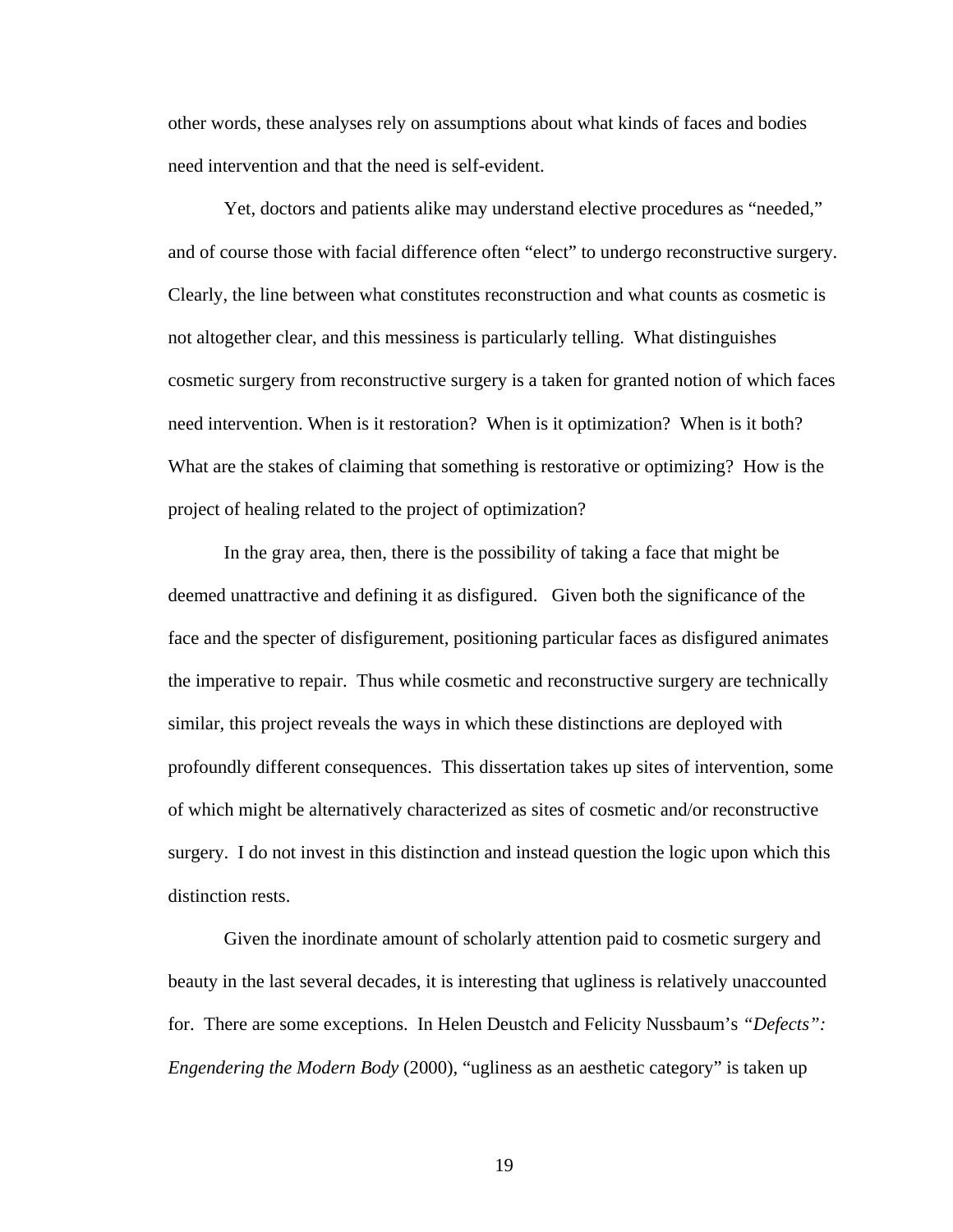along with other anomalous bodies. Their text interrogates the cultural work accomplished by monstrosity in the eighteenth century in the service of understanding modern notions of difference, particularly sexual difference. While the text inserts ugliness and disfigurement into the intellectual conversation, it is largely a historical account. There remains much to be said about how disfigurement operates in the contemporary socio-historical moment and how ugliness comes to carry particular consequences, specifically the push to repair, and for whom. By comparison, I situate notions of "ugly" and "disfigured" firmly in the context of  $21<sup>st</sup>$ -century discourses and practices of *normalization*.

#### **Sites of Facial Repair**

 I collectively refer to work aimed at repairing the face as "face work." In Chapter Two, "Face Work: Normalizing Human Faces," I locate the concept within a theoretical lineage, namely symbolic interactionism. My analysis looks at face work not as an interaction between a medical provider and a patient but as a social practice through which meanings about bodies emerge. Thus, I ask how is disfigurement produced in interaction? As I demonstrate, face work is a multifaceted, complex, and contradictory process wherein the face is technically repaired and what disfigurement means is negotiated. In this way, intervention happens both at the level of how bodies are materially managed/produced and at the level of how bodies are thought and talked about. As a *normalizing* technique, face work relies on the *ideological* links among aesthetics, disability, and technoscience.In other words, technological, cultural, and surgical interventions aimed at facial variance rely on meanings about the significance of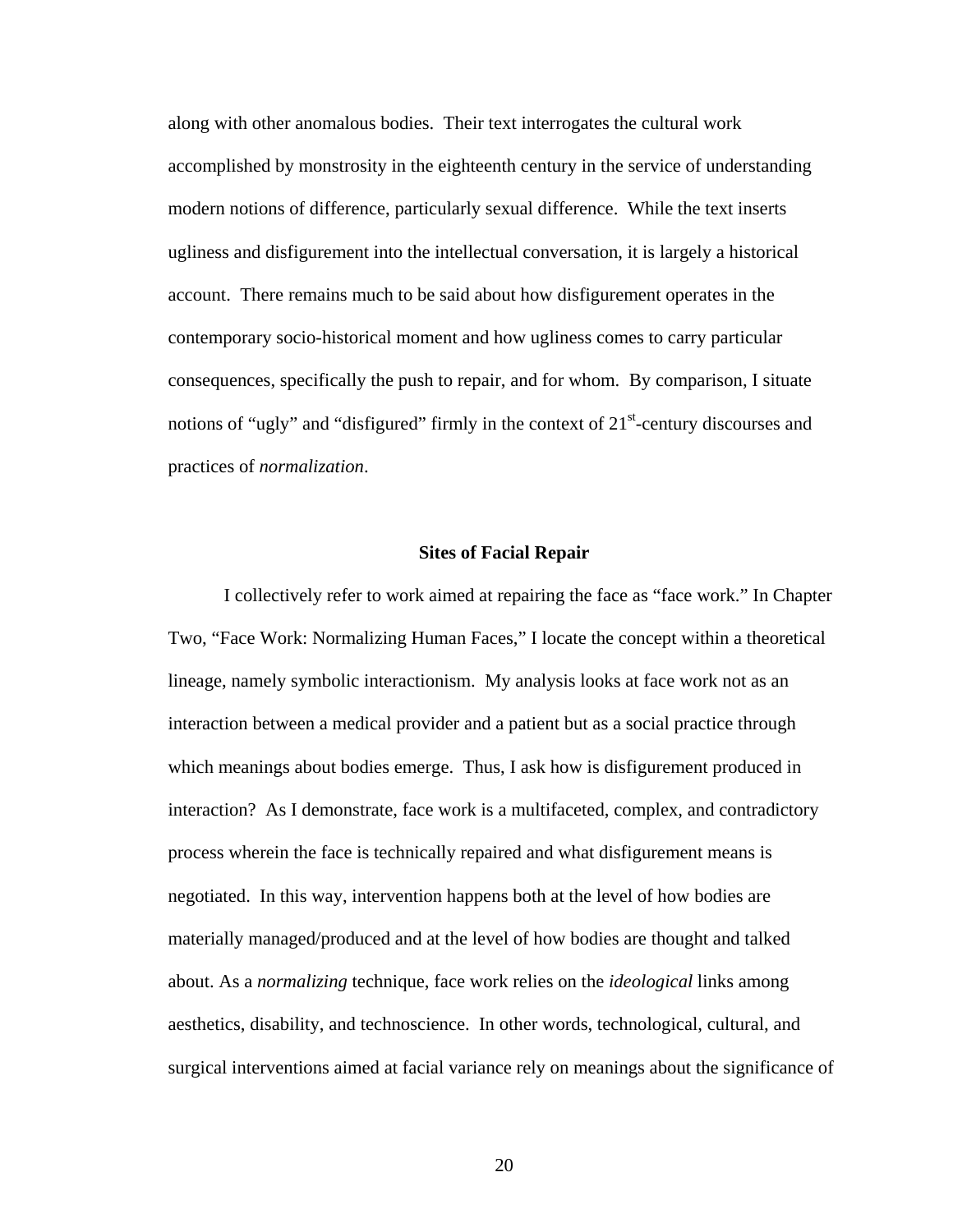the human face and the costs of disfigurement, and the interventions elicit deep hope about the redemptive effects of science and medicine. The functional imperative in reconstructive surgery is most obviously repairing the human face, but the work accomplished by intervention is not entirely self evident. In her book *Future Face*, Sandra Kemp writes, "Facial surgeons have historically been associated with the restoration of physical appearance as opposed to surgery that saves lives" (2004: 73). Ultimately, I demonstrate the reverse, that repair of the face takes on profound weight, namely the restoration of a disfigured person's humanity. Put more simply, to be human is to have a face, such that face work is ultimately the work of making the non-human human. In a very real way, face work which is often understood as "just" about appearance takes on the significance of life saving work in the sites in which it is accomplished.

Further, I argue that disfigurement is not simply responded to in sites of intervention. Instead, disfigurement is produced in the very sites constructed towards the eradication of facial variance. While biomedicine treats disfigurement as a bodily configuration that exists "out there," the operations of biomedicine rely on the continual reproduction of "disfigurement" as a bodily crisis. The reality of "disfigurement" that is situated as the object of intervention cannot be understood outside of the technoculturalmedical sites that deal in aesthetic intervention. Thus even as I write a constructivist account of disfigurement, I do not situate intervention as an unequivocally avoidable response to facial variance. Ironically, perhaps, a critical cultural studies account of the fleshiness of bodies and materiality of the face requires wrestling with the possibilities and promises of technomedical intervention.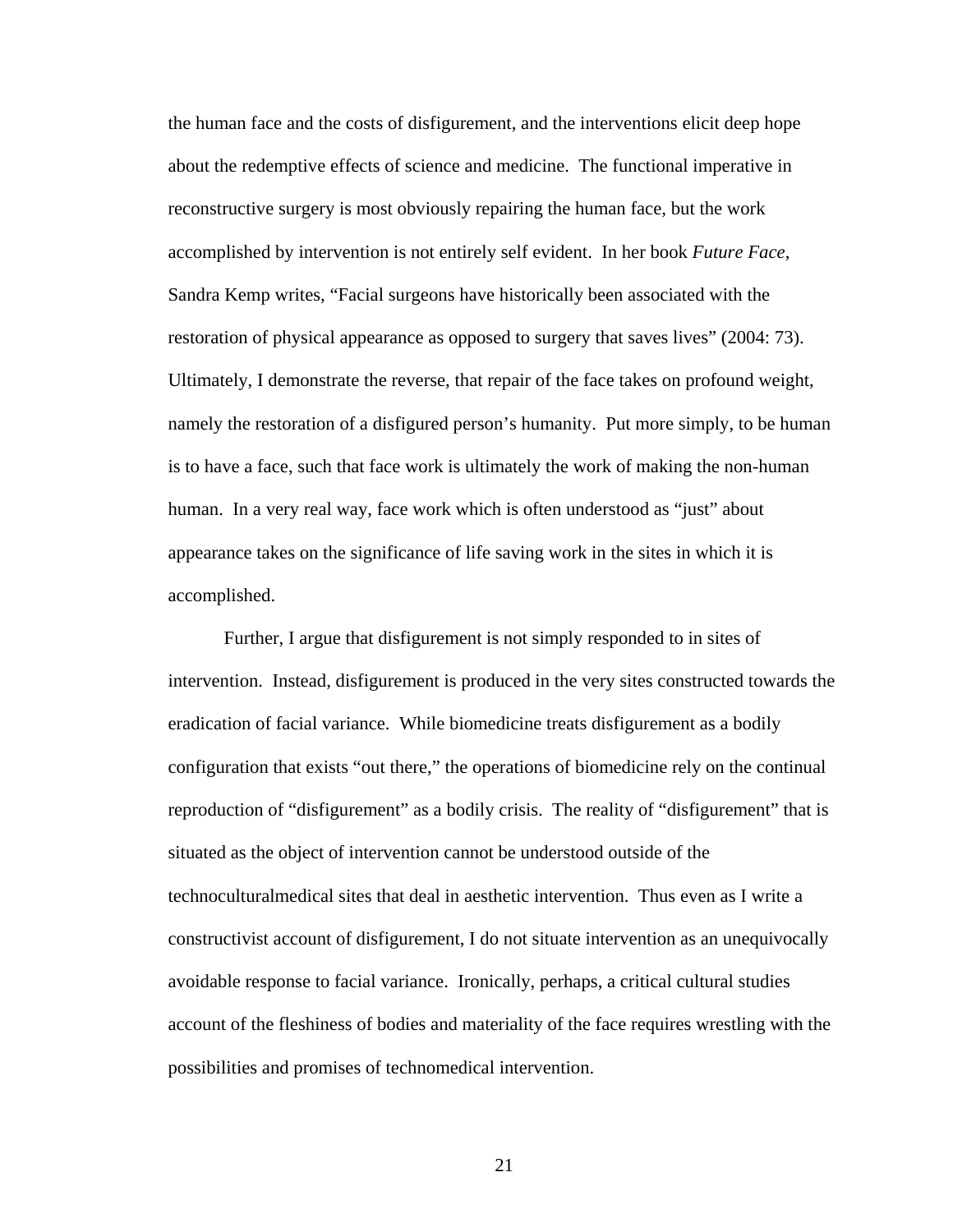At the same time that I critique modes of intervention aimed at disfigurement, I recognize certain facts about face work. Repair of the human face literally saves lives. For example, children with cleft palates are often unable to adequately nurse without surgery to repair the oral gap. In addition, repair is often desired by those at whom the intervention is aimed. By analyzing interventions targeting the face, I do not mean to suggest that intervention is bad or that repair should not exist as a mode of coping; rather I critique face work in order to disentangle the multifaceted work accomplished under the guise of reconstructive surgery. In this way, my work follows Marsha Rosengarten's critique of the technomedical measurement of HIV. She writes, "How is it possible to query the object(s) of matter while contributing to materially necessary interventions? Is it possible to contribute to arresting the virus by not furthering its conceptual stability?" (2005: 72). Similarly, I ask how do we question, and thereby destabilize, a bodily matter while elaborating and understanding potential interventions aimed at reshaping the realties associated with that very bodily matter?

I investigate four sites where surgical and other interventions are employed to repair faces defined and presented as disfigured. While each of the four sites is engaged in the general project of surgical face work, each is distinct enough to provide a basis for generative comparison and rich sociological analysis. In each, the disfigurement varies both in kind and "severity," as well as in the cultural, social, and bioethical responses to the practices. While all four sites rely on surgery as the primary means for re-making disfigured faces, the technical sophistication of procedures used in each site differs as do the risks and consequences. Thus, each site offers a compelling data field in which I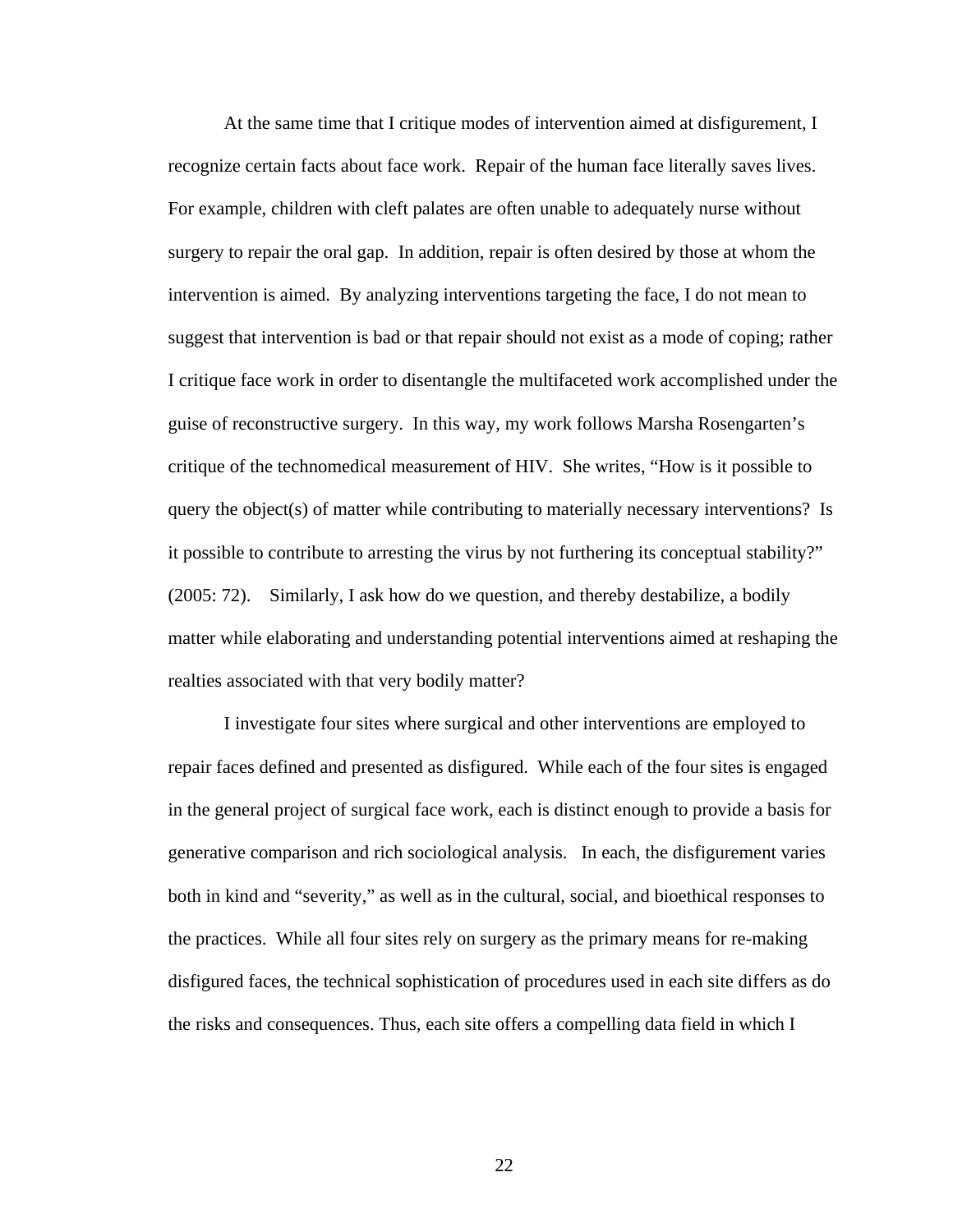explore constructions of disfigurement, meanings of "vital" and "non-vital," and the (re)production of cultural definitions and meanings of "human."

In Chapter Three, "Facing Off: Debating Face Transplantation and Constructing a Disfigurement Imaginary," I examine an emerging biomedical technology that promises to be a revolutionary intervention for severe facial disfigurement. Face transplantation remains an experimental procedure in which a donor face is surgically removed and replanted on a recipient's face. The procedure remains highly contested, with research doctors vying to complete a transplant, bioethicists predicting devastating consequences, and a public simultaneously dazzled and horrified by the technology. The debates surrounding face transplantation center on whether or not experimentation should occur. Ultimately, critics' positions rest on how they conceptualize the significance of facial intervention. Some understand face transplantation as *non-vital* work, that is, work that may not be "lifesaving" per se but that improves the quality of life. Others understand face transplantation as a *vital*, or lifesaving, intervention. I use debates about face transplantation to interrogate the significance of facial disfigurement and to raise questions about how we might understand aesthetic interventions as lifesaving work, given that the side-effects (including death) are framed as acceptable risks for treating facial disfigurement. In addition, *I critically analyze how the work of technological innovation rests on the discursive negotiation of the meaning of facial disfigurement, in particular a disfigurement imaginary that positions disfigurement as a profoundly discrediting condition, one that potentially undermines one's very humanity*. These ideas inform subsequent chapters in which I take up questions related to other types of face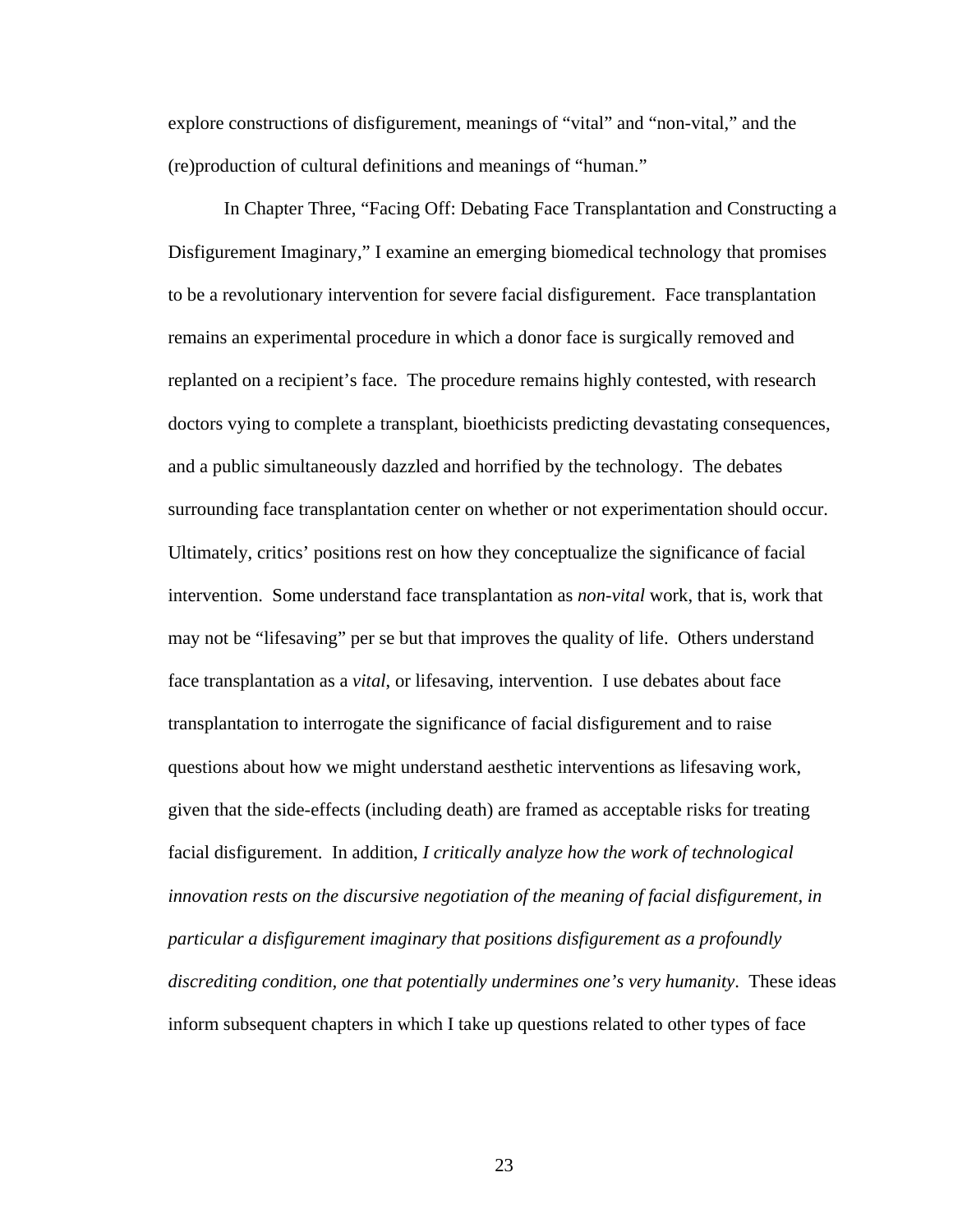work. Throughout this project, I continually ask how facial difference determines one's status as a human being.

In Chapter Four, **"**Not a Pretty Face: Facial Feminization in the Service of Unremarkability**,"** I explore another set of procedures aimed at "fixing" the face— facial feminization surgery (FFS). In the 1980s and 1990s, reconstructive and cosmetic surgeons developed a set of procedures collectively identified as facial feminization surgery. The procedures are marketed to male-to-female (MTF) transsexuals for the purposes of affecting a "feminine" appearing face. Facial feminization is accomplished through a variety of procedures including but not limited to a brow lift, a trachea shave, a jawline reduction, a chin reduction, and a face and neck lift at a cost of \$20,000 to \$40,000. I compare face work with the work of "fixing" other body parts, in this case genitals, to arrive at a theory about the particular social significance of the face. While faces subject to facial feminizing procedures are not immediately intelligible as "disfigured," I demonstrate that what counts as disfigurement is contextual. I describe processes through which "the male-to-female transsexual face" is taken apart, both literally and figuratively, resulting in a theory of facial sex difference. Even as "the female face" is described and sought after, I argue that this is an ideal that it is ultimately unattainable through surgery. *I argue that technically repairing the face works to make the MTF face merely "less masculine" or, more precisely, unremarkable.*

 In Chapter Five, "Making Faces: Extreme Makeovers and the 'Reality' of Disfigurement," I take on another set of faces that are relatively unremarkable but that are displayed in a spectacular context, the world of reality television. In 2002, ABC pushed the boundaries of television by airing *Extreme Makeover*. In each of the fifty-five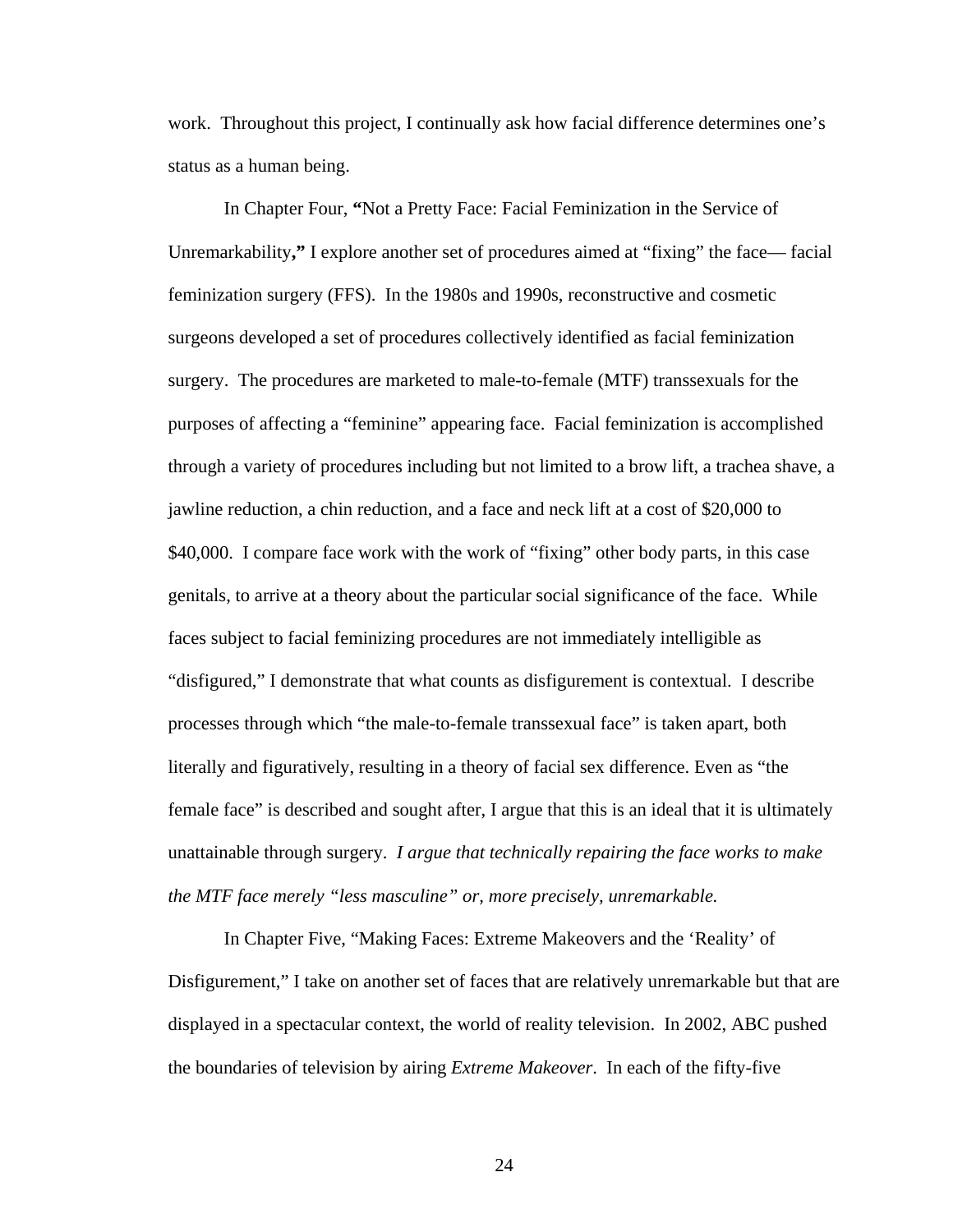episodes that aired over the course of three seasons, "real-life" people (most often women) moved to Hollywood to begin surgical, exercise, dietary, and other cosmetic regimens to prepare for their "big reveal." Like the faces subject to facial feminization, the faces of *Extreme Makeover* candidates are not, prior to intervention, disfigured in a taken for granted sort of way but are continually framed as disfigured in the context of the television show. *I examine the narrative structure of the show and demonstrate that face work is often conflated with repair of other domains of human life, including economic, emotional, social, bodily, and intimate lives, and how appearance is positioned as the most important facet of our lives.* I then consider what is accomplished via an "extreme" makeover. I analyze what counts as a successful intervention and demonstrate that the erasure of disfigurement is the creation of a new face altogether, a face that does not resemble its former self. I ask what it means to desire the experience of non-recognition.

 In Chapter Six, "Saving Face: The Mission of Face Work," I consider the work of the international not-for-profit organization Operation Smile. First, I consider how "disfigured" children are pictured, talked about, and deployed. Specifically, I consider how children's lives are described "before" intervention to understand what it means that crafting smiles is positioned as the "after" effect of the face work accomplished by the organization. I question what a smile is in order to understand why it is the most consistently relied upon imagery to describe Operation Smile's work, and *I argue that the smile is deployed towards the ends of positioning surgery as possessing the capacity to transform miserable children into happy recipients and to grant them a facial expression that is understood as universally human.* Then, I consider the cultural work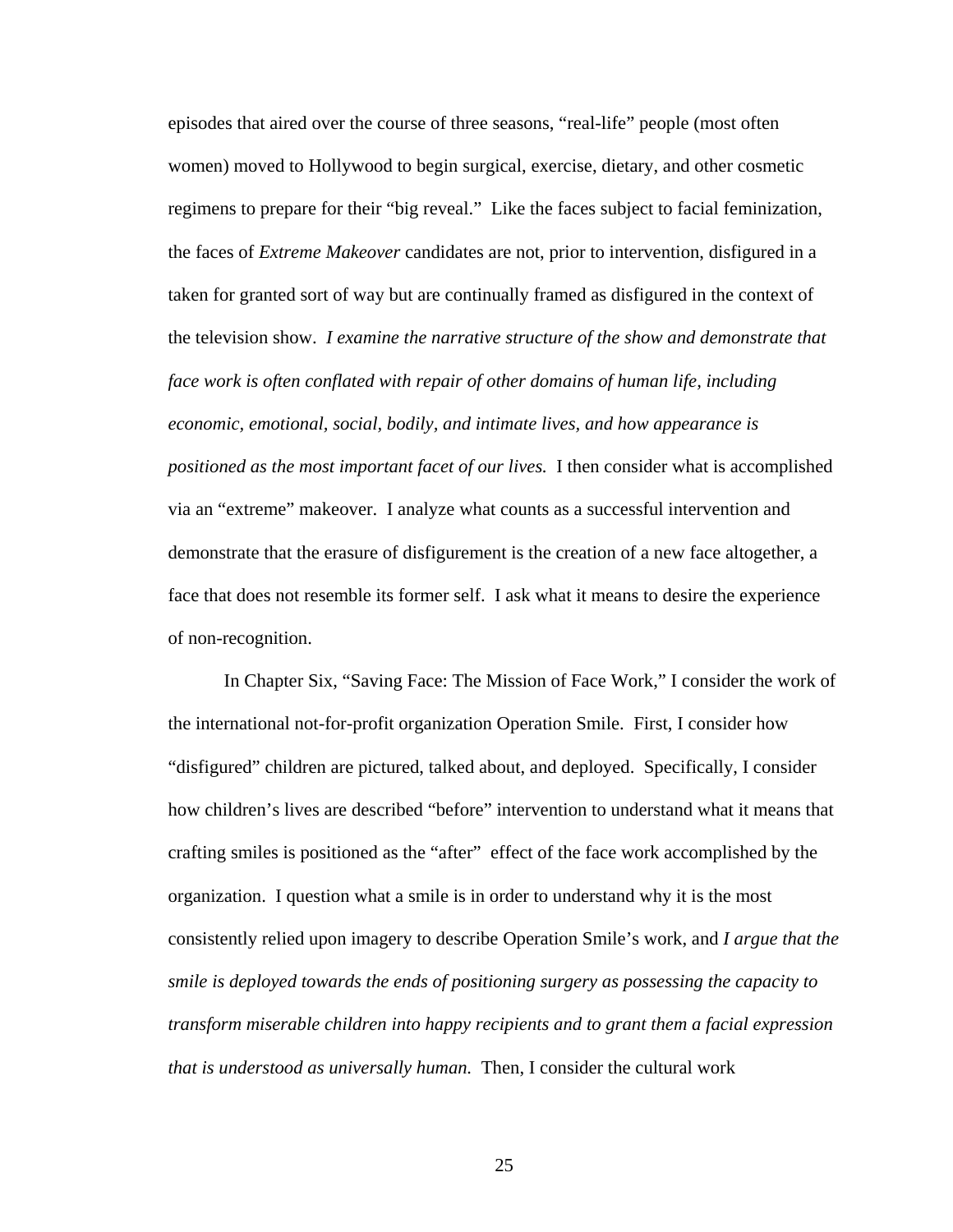accomplished by beautiful celebrity spokespersons, such as Jessica Simpson, on behalf of the organization. I argue that the juxtaposition of uncommon beauty and the grotesque body mobilizes hope and simultaneously reifies the very social context that makes facial difference the tragedy that it is. Based on this analysis, I conclude by questioning how Operation Smile figuratively "works" on disfigurement in ways that infuse disfigured faces with social meaning and positions donors in particular relationships with respect to facial difference. Specifically, I query how face work in the form of "missions" relies on colonialist notions of the relationships between the "first" and "third" worlds, between the global "haves" and the "have-nots."

Throughout this dissertation, I suggest that dramatic social transformations of the last half-century must be taken into account in any contemporary analysis of facial disfigurement. In the previous half century, an American "makeover" culture has emerged and expanded exponentially. This transformation is detectable in the ever growing consumption of cosmetic surgery (Sullivan 2004) and other aesthetic services, popular culture like F/X's *Nip/Tuck* and ABC's *Extreme Makeover* centrally focused on cosmetic surgery, and prevalent discourses which increasingly make "body projects" into moral enterprises (Brumberg 1998). We are, in short, experiencing an "aestheticization of everyday life" (Turner 2001). Consequently, new ways of understanding and contending with disfigurement have emerged. These need to be interrogated to locate and assess meanings of disfigurement in this socio-historical moment.

Based on the four cases I analyze, I make several arguments about the meaning of attempts to repair faces defined as disfigured and implicitly about the significance of the face, and facial disfigurement. I show that interventions are embedded in systems of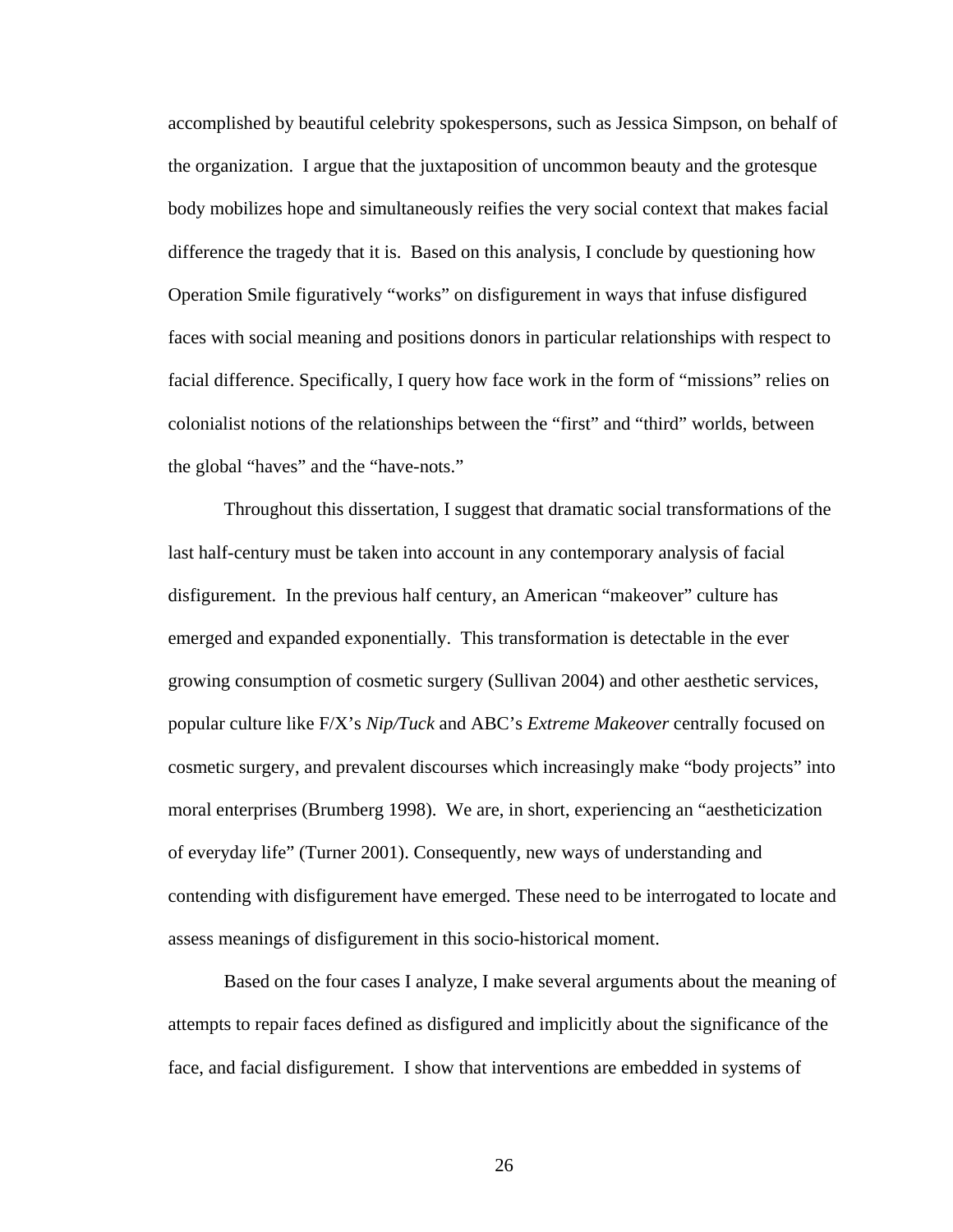logic. In order to justify interventions, facts must be employed in the service of diagnosing and making meaning out of those diagnoses. In this way, interventions cannot be taken for granted. Interventions rely on truth claims (Aronson 1984), and in order to make sense of these interventions we must query the truth claims upon which interventions rely. I argue that the fundamental truth claim upon which face work is based is that *disfigurement is inevitably a tragedy*, a threat to human existence. Thus, I show that the specter of disfigurement, specifically the idea that human life is not possible without a "normal" visage, lends itself to an imperative to repair. Repair is not *a* mode of coping, rather it is conceived of as an inevitable response; it is an assumed mode of being.

I conclude this thesis by asking what are the consequences of this particular arrangement, in which repair equals normalization? Instead of ending with a prescriptive or prohibitive conclusion about face work, I analyze and critique a different response to face work, namely the rejection by bioethicists and medical sociologists of technoscientific solutions to disfigurement. I consider the logic upon which calls for nonintervention rest and suggest that resisting medical intervention is an unsatisfactory response. But so, too, is the coercive imperative to repair. In part, I reject nonintervention as a solution because of the immense hope invested in face work, as illustrated in Lucy Grealy's profoundly moving memoir. What does it mean that repairing the face is constructed as a lifesaving intervention? In a new century characterized by widespread aestheticization, what does the conflation of facial appearance and "life itself" mean? Finally, I step back and reframe the work accomplished in these sites as work aimed at making faces not only not disfigured, but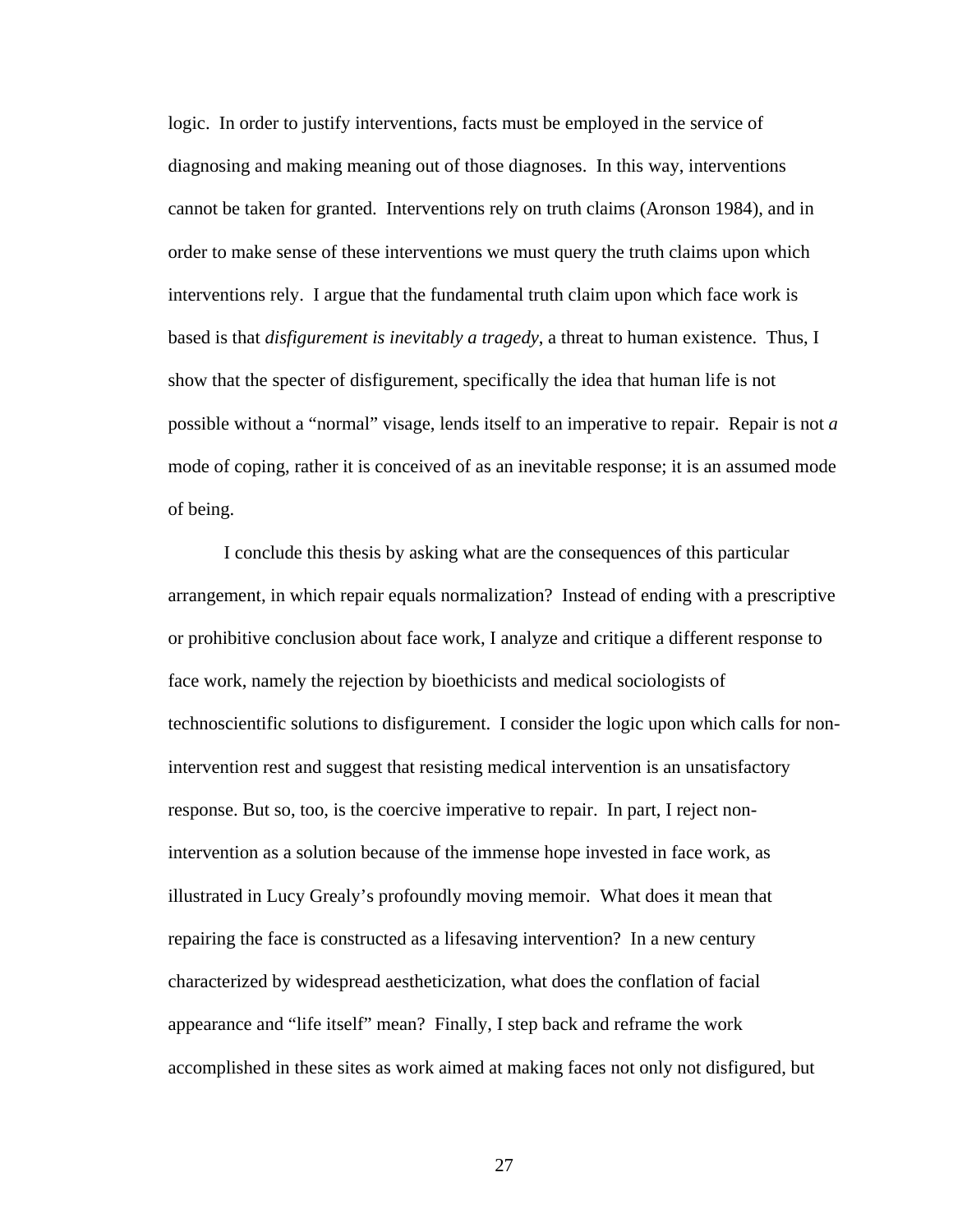also "not ugly." I make this distinction in order to connect the work accomplished in these specialized, expensive, labor-intensive, mediagenic sites with the aesthetic body projects accomplished by all of us in our everyday lives.

### **Epistemologies, Methodologies, and Reflections on the Writer's Face**

## *Epistemologies, Methodologies, and Methods*

We bury strange things in landfills—syringes dripping insulin, toenail clippings, old credit cards, and sometimes, dead bodies. Of course, there are mundane things too junk mail, orange peelings, cotton balls, and expired coupons. If we tried to separate our trash into clear categories, we would be hard-pressed to do so. Unlike the paper, plastic, metal, and glass of our recycling, our trash is hard to separate into easily distinguishable groupings—Are cotton balls paper? What if they are saturated with human blood? Then are cotton balls medical waste? Without a doubt, landfills are a mess. They are composed of a conglomeration of waste—human waste, food waste, chemical waste, paper waste, etc. And yet each item in a landfill tells us something about who we are (Alexander 1993; Rathje and Murphy 1992).

My thesis is an archeological project in the sense that I am attempting to make sense of messy, muddled, and disordered data. I draw on multiple, varied kinds of information to understand work aimed at repairing facial disfigurement. The landfill is an excavation nightmare, but taking each piece of garbage into account is incredibly revealing. Likewise, this project is empirically messy, but in the end, I produce an account that examines how facial repair operates as a biomedical technology, as a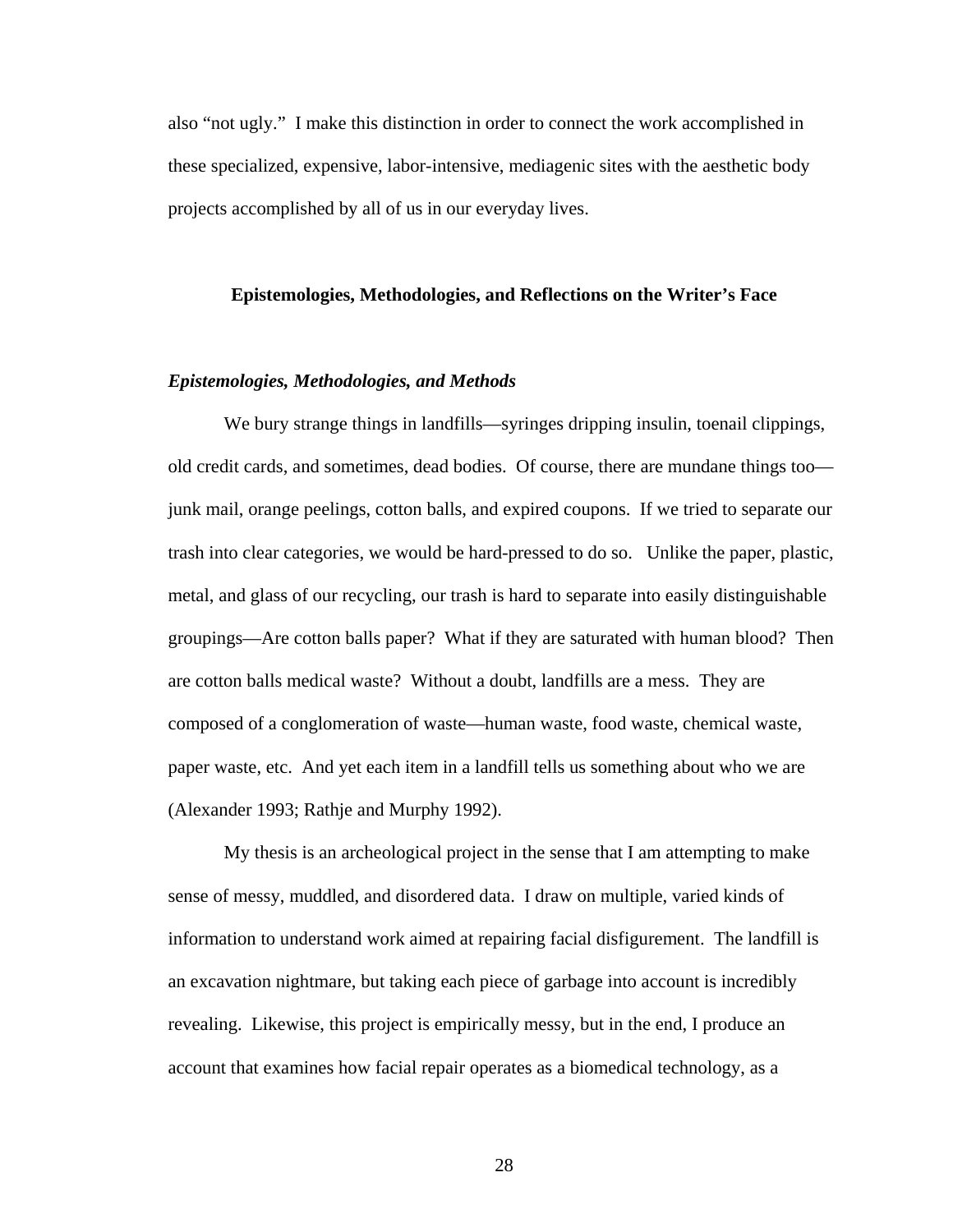meaning making intervention, as a cultural product, and as a discursive operation for the production of the category human. This work is based on four cases, and in my analysis of each I draw on multiple sources of data. While on its own, each piece demonstrates something about the significance of facial repair, taken together the data explored here allows for "thick analyses" (Fosket 2002:40).

 I situate myself epistemologically in constructivist, postmodern, feminist perspectives and use various analytic perspectives including grounded theory and situational analysis in order to theorize disfigurement and repair. Likewise, I employ multiple methods—multi-sited ethnography, interviewing, content analysis—and rely on varying kinds of data—television shows, professional journals, websites, conferences, conversations, and consultations. I analyze my data—fieldnotes, interview transcripts, texts—using qualitative methods of data analysis (Clarke 2005). From one perspective, then, this dissertation bastardizes carefully conceived methods. From another perspective, this approach—perhaps best termed multi-sited ethnography (Marcus 1998; Rapp 1999)—employs methodologies as tools rather than as formalist procedures. As Foucault has suggested, "'All my books… are little tool boxes. If people want to open them, to use a particular sentence, a particular idea, a particular analysis like a screwdriver or a spanner... so much the better!"" (Foucault in Lindsay Prior 1997: 77). I intend this cobbling of method as a tribute rather than as a form of intellectual trespass.

Telling a critical story of face transplantation requires entering the sites in which face transplantation is taking shape. This means entering the medical-technological complex and becoming acquainted with the key figures working towards solidifying this technology in the making. For my chapter on face transplantation, I rely on fieldwork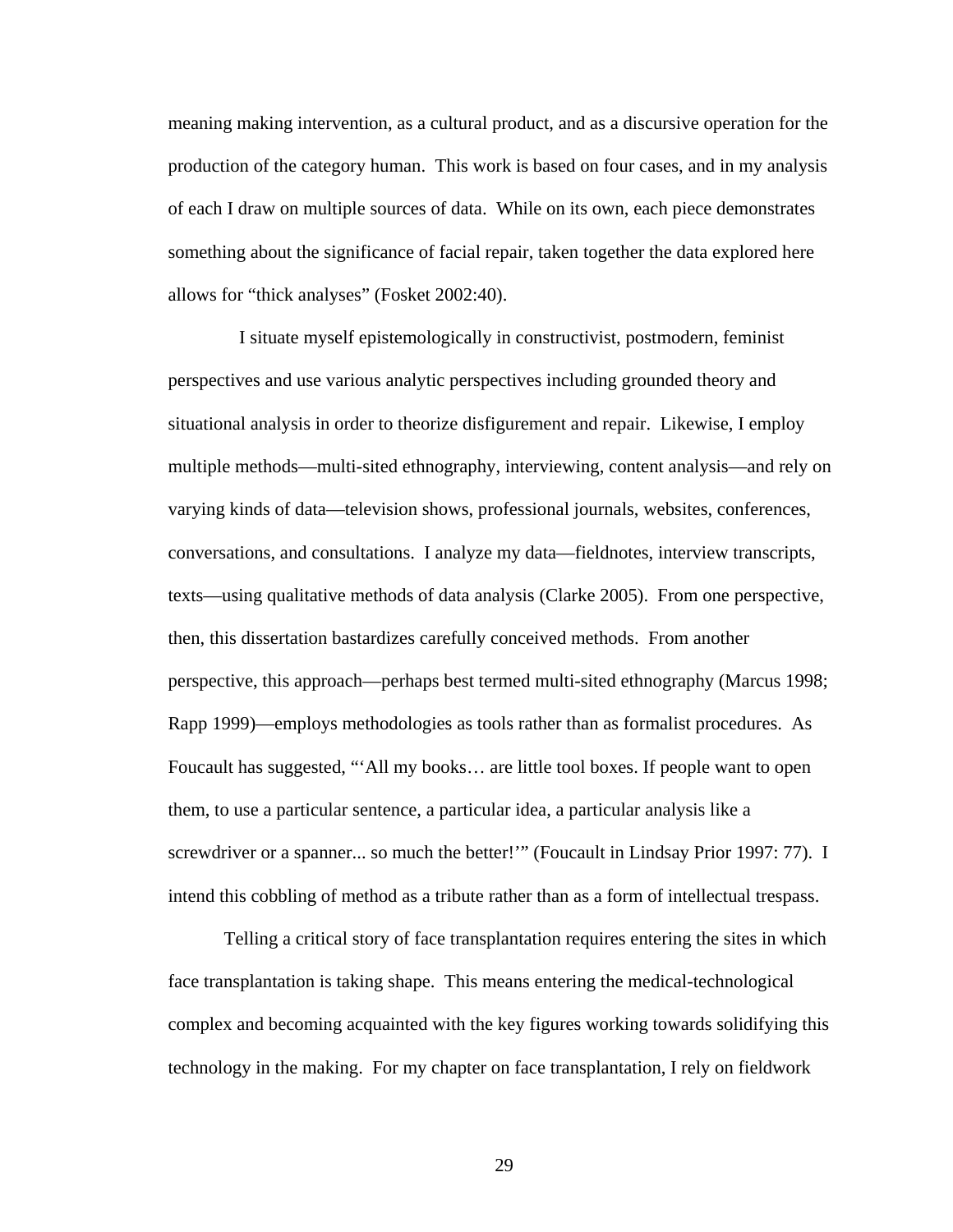conducted at weekly meetings of a U.S. based face transplant team, along with interviews with key team members to critically analyze how, in this case, the work of technological innovation rests on the discursive negotiations of the meanings of facial disfigurement. In addition, I employ content analysis of a 2004 issue of *The American Journal of Bioethics*, in which medical researchers, surgeons, bioethicists, and psychologists considered and debated the issue of face transplantation. Through content analysis of the *AJOB* exchange, I highlight the terms of contestation.

For my chapter on *Extreme Makeover*, analysis is based on observations collected while viewing 30 episodes chosen at random.In my fieldnotes, I chronicle the show as it unfolds for television viewers, emphasizing the narrative turns upon which each episode relies. In short, I trace the narrative arc embedded in each episode and query this pattern to interrogate what kind of storytelling the show accomplishes. Specifically, how does the series position disfigurement and cosmetic intervention?

 Accessing facial feminization requires entering sub-cultural spaces. I base my analysis of facial feminization surgery on fieldnotes collected at seminars held during two of the largest transgender conferences in the world—Southern Comfort and the International Foundation for Gender Education Conference. At each conference, the four facial feminization surgeons currently practicing in the United States presented information sessions to potential facial feminization consumers. This allowed me to observe each surgeon in two different settings. In addition, I analyze the materials pamphlets, journal articles, and promotional materials—distributed to attendees during these seminars.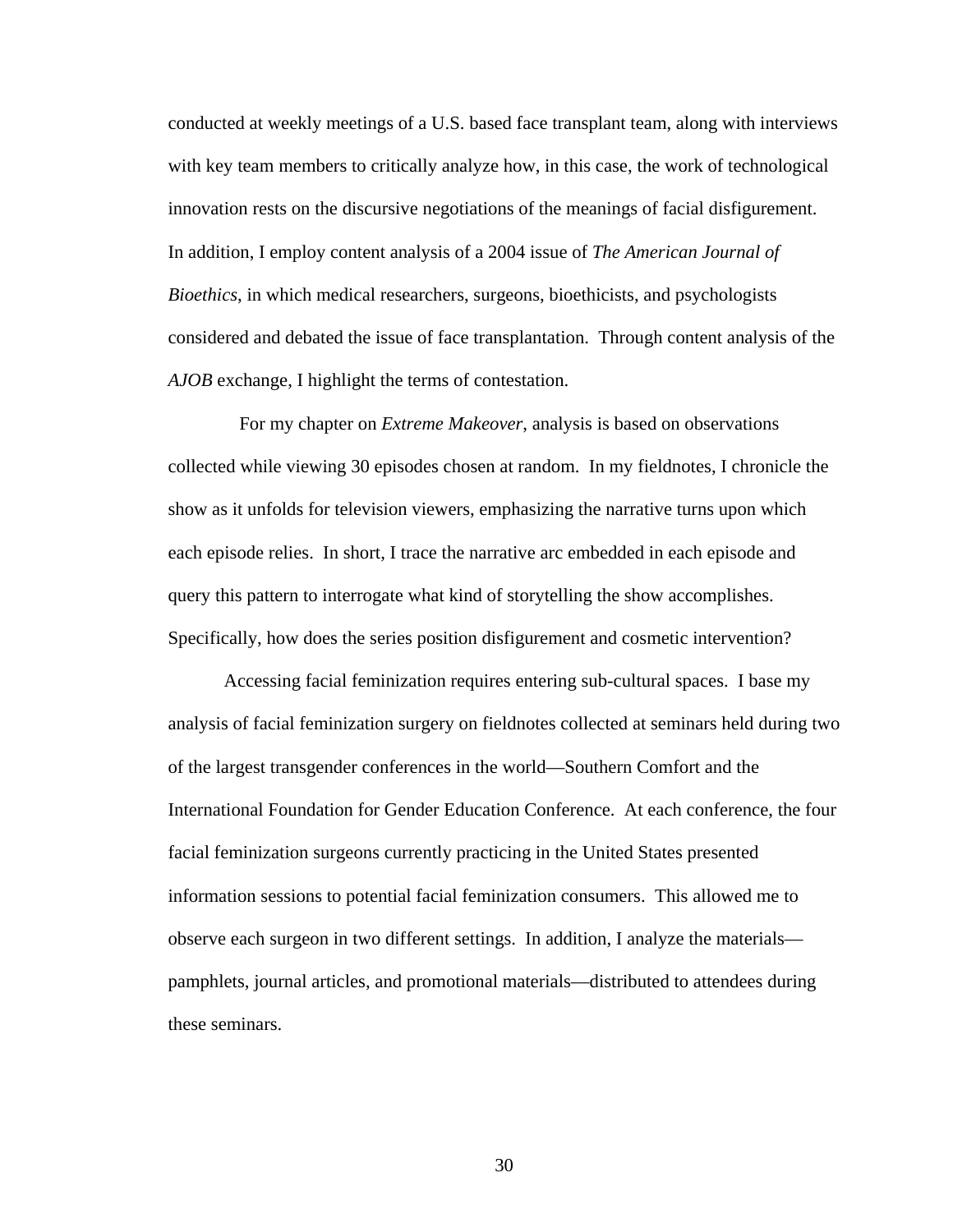My analysis of Operation Smile is based on content analysis of recent news coverage about the organization's work around the world. While news media works to convey "the facts," media also does the work of transmitting cultural hopes and fears about new technological, and in this case philanthropic, interventions. Using LexisNexis Academic, I gathered newspaper accounts from English international and national publications that discussed the work of Operation Smile starting in 2005 and throughout 2007. Based on analysis of 132 articles, I analyze the work of the organization. In addition, I consider how the organization represents its work on ita website, particularly focusing on the deployment of celebrity spokespersons throughout the organization's own site.

Throughout the dissertation, I include artifacts from each site. In some cases, I reproduce excerpted text from written materials. Most often, I insert images of disfigurement or repair that circulate in each site. Cultural theorists including Walter Benjamin, Stuart Hall, and Barbara Maria Stafford theorize the postmodern era as an "empire of images" (Bordo 2003). This is a socio-historical moment in which the asesthetic is deployed in the service of cultural, political, and technoscientific work. As art historian Stafford contends in her analysis of the Enlightenment-era emergence of "visualization of knowledge," our ways of understanding the body are mediated through metaphor and imagery (1991). Understanding why we intervene in bodily difference in the ways we do demands comprehension of the images that circulate in the service of intervention. I reproduce, describe, and assess images of disfigurement and repair that feature prominently in each of the cases under review, and I examine the rhetorical work accomplished by such artifacts. Images are increasingly important to analyses of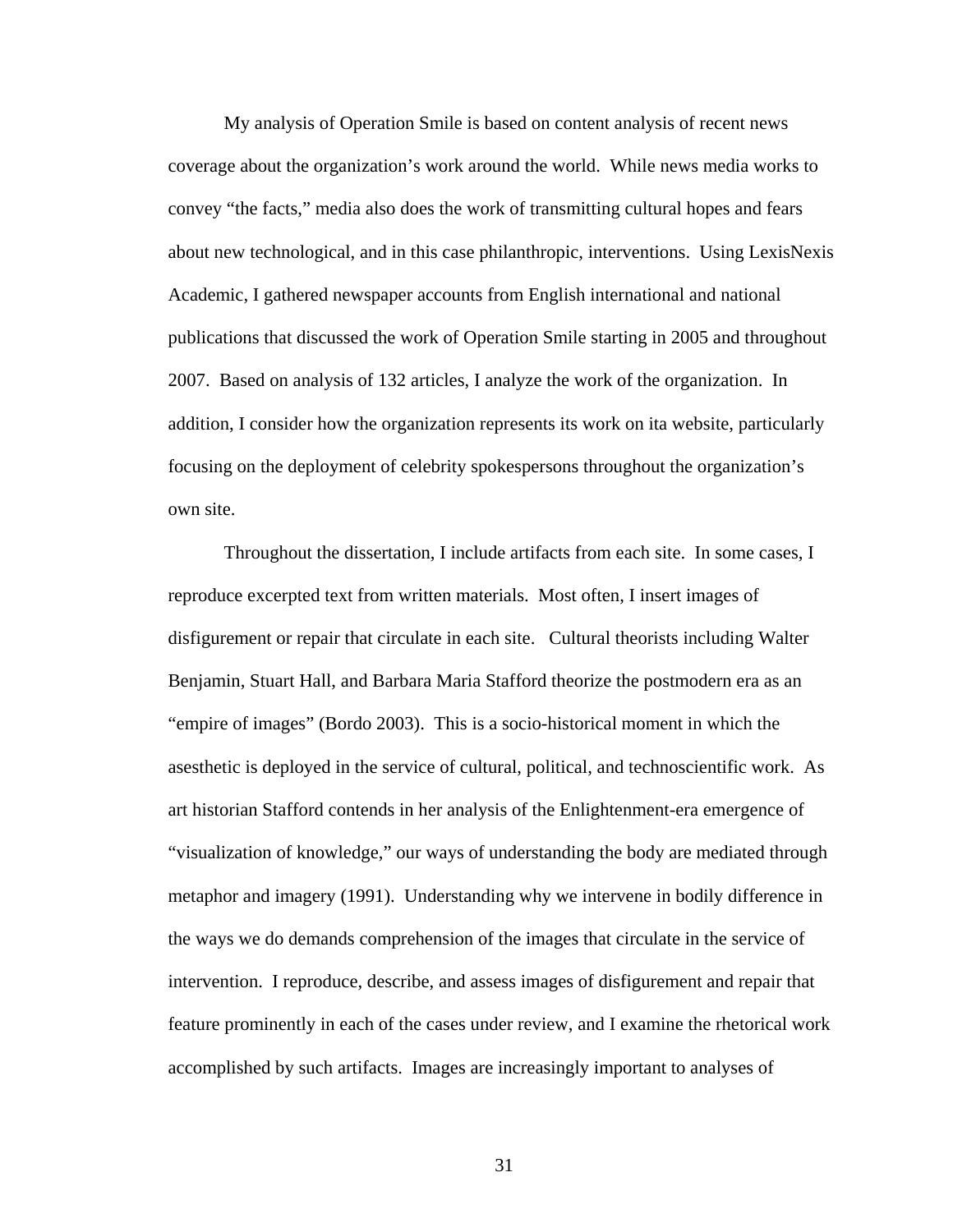medicine, science, and technology. Many scholars have argued that with the proliferation of imaging technologies like ultrasound and computerized tomography (CT) scan, visual images are central actors in the making of science (Aronowitz et al. 1996; Downey and Dumit 1997). Things, including images of faces, "talk" (Daston 2004). One central task of this project is to ask what images of disfigured faces and repair are saying, and to whom. Thus, the data upon which I base my argument includes not only the words transmitted in meetings and interviews and the prose of promotional materials, websites, and academic journals, but also the visual artifacts that constitute another means of knowing disfigurement. I include pictures of "disfigurement" not to capitalize on the spectacle, but rather to ask how knowledge about disfigurement is created and authority to intervene established through the deployment of images of disfigured faces.

I also insert brief pieces of experimental writing, along with stories about my own experiences in the sites I study. These are offered in an attempt to capture the affective experience of research. I outline the narrative structure of *Extreme Makeover* but to understand the work accomplished by the cultural medium, one must also think about the emotional responses elicited by watching the show. I describe the seminars in which facial feminization surgeons outline surgical techniques, but stories about conference attendees' responses to my own appearance are useful for understanding the ways in which people are compelled to consume expensive and painful surgery. Storytelling and creative non-fiction are sometimes effective means for conveying ideas, and I do not hesitate to employ these genres here.

Research guided from postmodern perspectives, like my own, looks very different than that which might emerge from positivist, realist epistemologies. First and foremost,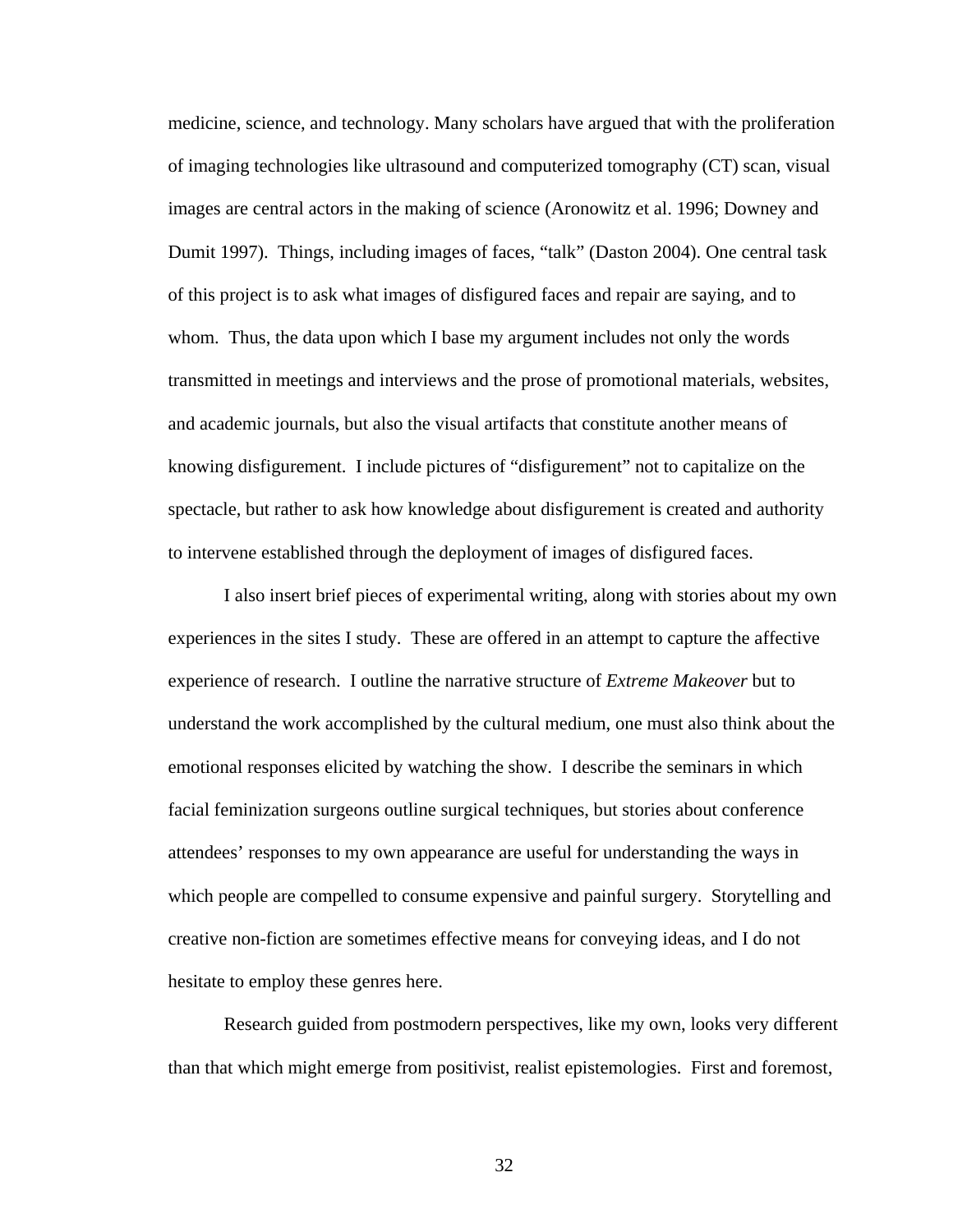I work from the assumption that all knowledge is partial or situated (Haraway 1988). In other words, all knowledge is shaped by a particular perspective and orientation to the world and by social location. No group will be able to tell the "Truth" about facial disfigurement. Rather, I use each site to create a story of repair that represents multiple standpoints (Hill-Collins 1990; Harding 1991; Hartsock 1983; Smith 1989). Particular standpoints may complement, contradict, or complicate other standpoints, but my intention is to create a story that highlights these tensions in the service of theory rather than a crafted narrative that glosses over differences in favor of a unified account.

It follows, then, that I understand my own project as a critical representation of facial repair as opposed to a definitive description of reconstructive interventions. While some sociologists might critique such a project for not attempting to create a generalizable social science account, work inspired by feminist and postmodern theories recognizes the "crisis of representation" or the problematics of constructing an account that claims authority (Rosaldo 1989). At the same time, I acknowledge the power a scholarly representation might have over other versions of the story. In the end, I position my own version as a complex, multi-layered, grounded theory about facial repair. Second, I emphasize both human agency and structural constraints. As a project with methodological ties to grounded theory, I am interested in human action and the ways in which actors shape their social locations. Situational analysis allows me to locate human action in broader situations (Clarke 2005). In this sense, I am attentive to the ways in which discursive formations, historical conventions, and institutional regulations influence human action.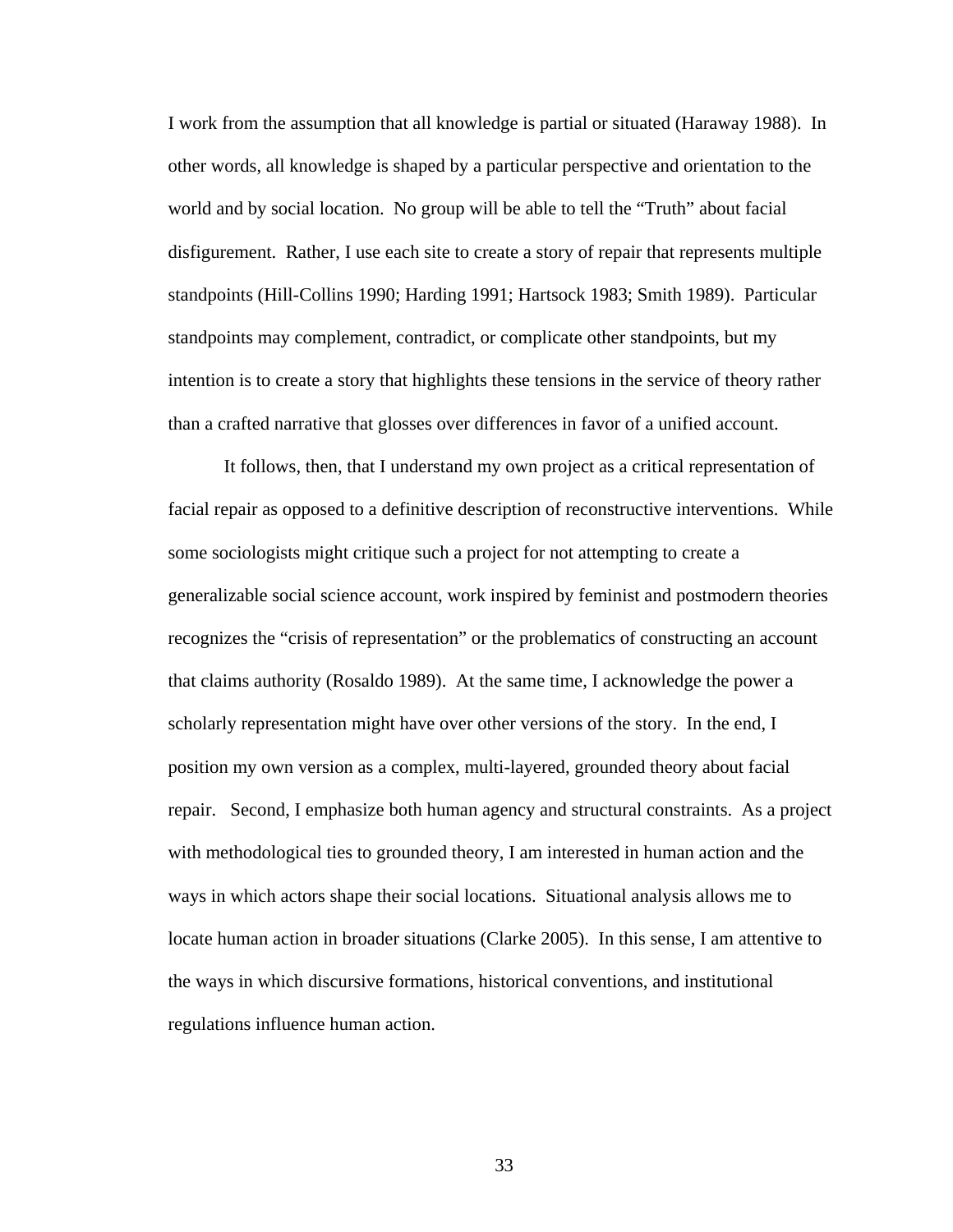This work is conceived as a volley to both sociology and disability studies to seriously take up the experience of disfigurement, a bodily experience and social status that is surprisingly overlooked in social theory. And yet, inquiries into facial disfigurement reveal much about who we are, what we fear, and how we recover—and even about who "we" may be. Disfigurement is also a significant sociological topic of inquiry for altogether different reasons. Interrogating appearance is critically important because beauty and ugliness determine status in fundamental ways. It is a wonder that a discipline premised on accounting for difference and devaluation does little work towards understanding how appearance matters. Sociologists analyze the practices aimed towards producing beauty (most obviously cosmetic surgery) and theorize these as deeply gendered practices, but do not query ugliness. We acknowledge that research indicates that those who are more attractive fare better in the world, but we have not developed lines of inquiry directed at dismantling aesthetic structures of inequality. This is a project about what people look like, but it is not sociological fluff. It is a first attempt to account for how appearance, specifically ugliness, matters in critical ways.

## *Self Reflections*

 How I position myself in relation to my research is inspired by feminist and queer theory along with disability studies, interdisciplinary fields that emerge from remarkably similar epistemological locations. In each field, difference and devaluation relative to gender, sexuality, or the body is redefined, reformulated, and recovered. All are politically motivated intellectual projects. These are critical theories of the world, knowledge bases aimed at social practice. Put more simply, the point is not simply to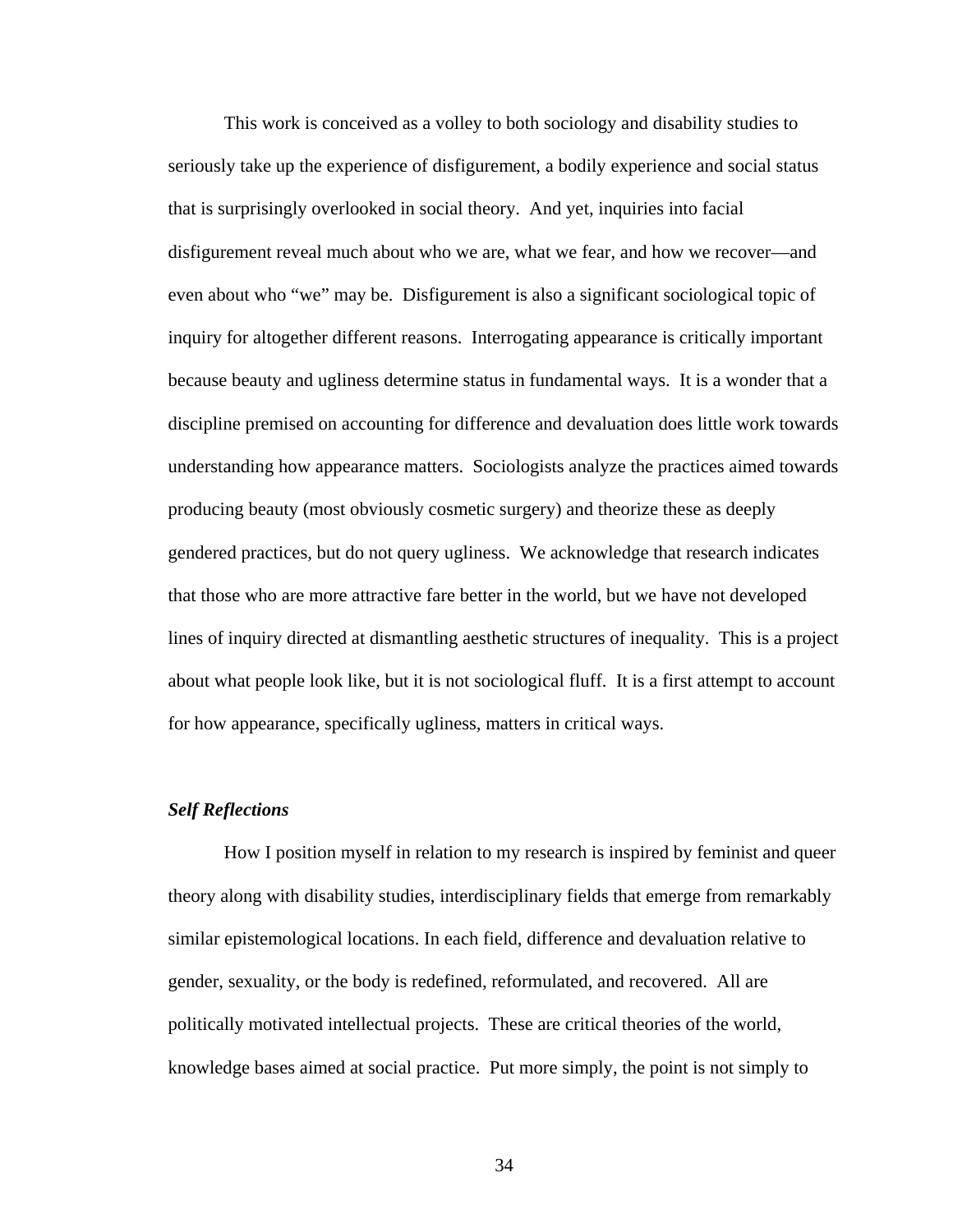understand but to transform. In addition, these areas of inquiry have traditionally celebrated self definition and, by extension, theorizing from the female, queer, or disabled subject position. As a consequence, writing what we are not remains a suspect practice.

 And so there is no way around the question of my own face. I am not disfigured in many senses of the word. My own face is what most would call unremarkable. It is, for the most part, seen and unnoticed by others. I have been called ugly more than once. But this insult has been hurled at me most often in instances in which I refused to conform to the expectations of a stranger or a girlfriend or a mother. It is the word that has been used against me when I stopped to help a woman whose boyfriend accosted her on her way onto campus, screaming and shaking her. It is the word used by a drunk lover on our way home from nights that started good and ended badly. It is the word that my mother desperately regrets using when as a teenager I would leave the house dressed provocatively, unconventionally. Leaving aside the question of why ugliness works as the ultimate insult, I *can* claim to know and understand what it means to be temporarily devastated by another's insistence that what I look like is not good enough or unattractive and even repulsive. And I can claim to know what it means to hear those words and to take them in, to have the experience of seeing one's self inexorably determined by the worst things you have ever heard about yourself. I think that most of us know the feeling of momentarily glancing in the mirror only to be disgusted with our own reflection. But as Margo Jefferson in a *New York Times* review of Lucy Grealy's *Autobiography of a Face* writes, "Suffering is exact. Each kind has its own weight and measure. Fearing you are ugly is not the same as knowing you are."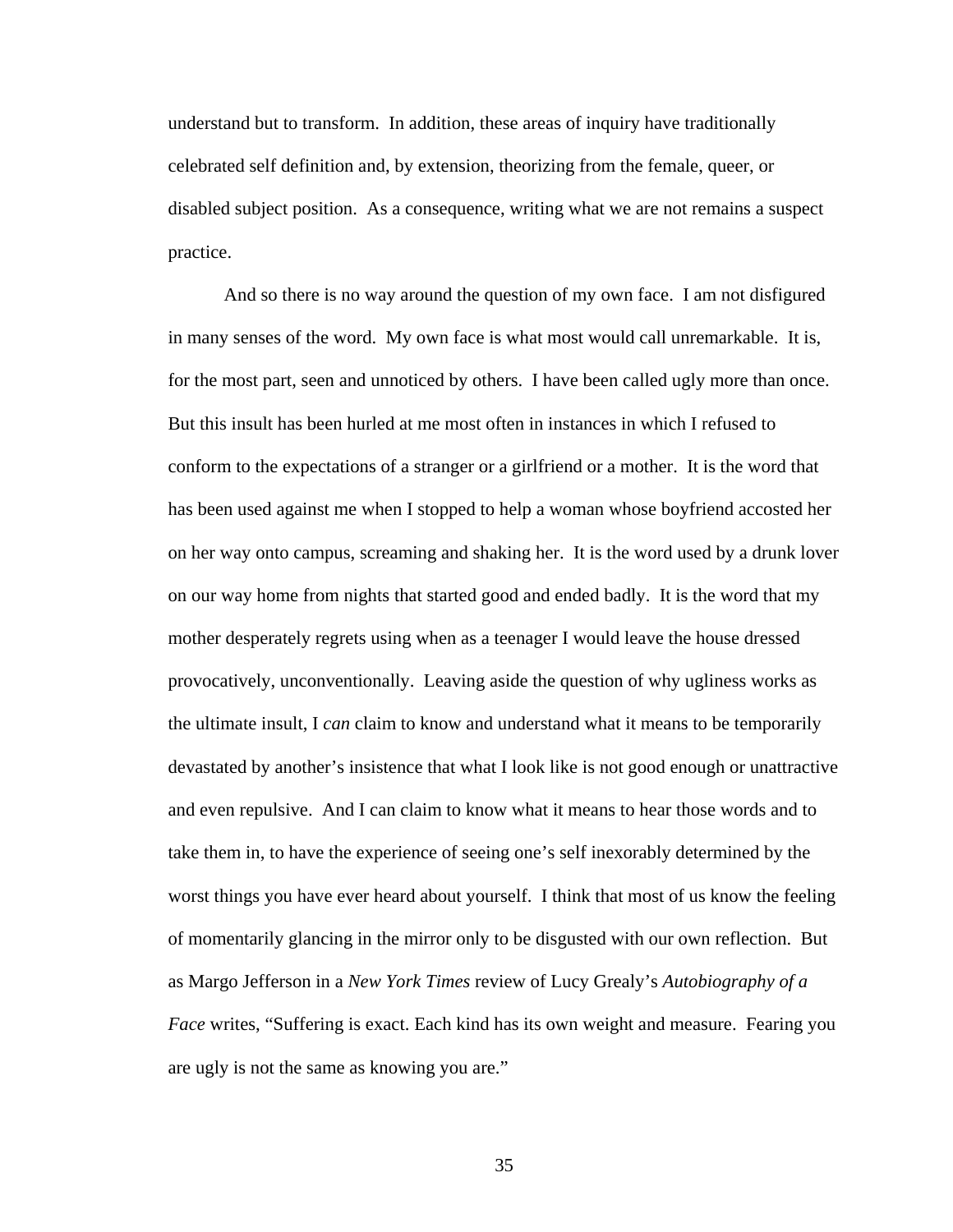Despite my own tenuous relationship with ugliness, I cannot and do not make claims about "knowing" disfigurement in any profoundly personal way. And yet, I dare to speak of it. I am a cautious though not timid speaker, and so I make claims on knowing disfigurement in some very real ways. I know disfigurement as a cultural specter in the ways that we all do. Many claim that they have never seen someone who is disfigured. This is doubtful. But whether or not we encounter disfigurement in the mundane acts of everyday life, we certainly encounter disfigurement in popular culture, in spaces of religion and spirituality, in literature, in visual art, and in science. We are, as of this writing, at war for the fifth year, with some 27,000 injured veterans. We encounter disfigurement, and I would argue, routinely produce disfigurement as part of our war work.

I know disfigurement as a work object. In her account of fetal surgery, sociologist Monica Casper (1998) describes the work object as "any material entity around which people make meaning and organize their work practices" (19). Through this project, disfigurement has taken shape for me as a work object of biomedical intervention. When I speak about disfigurement as an object of repair, I speak as some kind of authority. I have empirically investigated the ways in which disfigurement takes shape in surgical wards, in philanthropic literature, in bioethics debates, and in popular culture, and I claim to know something about the ways disfigurement is imbued with significance in sites that aim to fix faces defined as different.

And yet I know disfigurement also as a politically tricky subject. How we speak of disfigurement is constitutive of the ways we think about, respond to, manage, and represent disfigurement, and so I am cautious about how I speak of disfigurement in this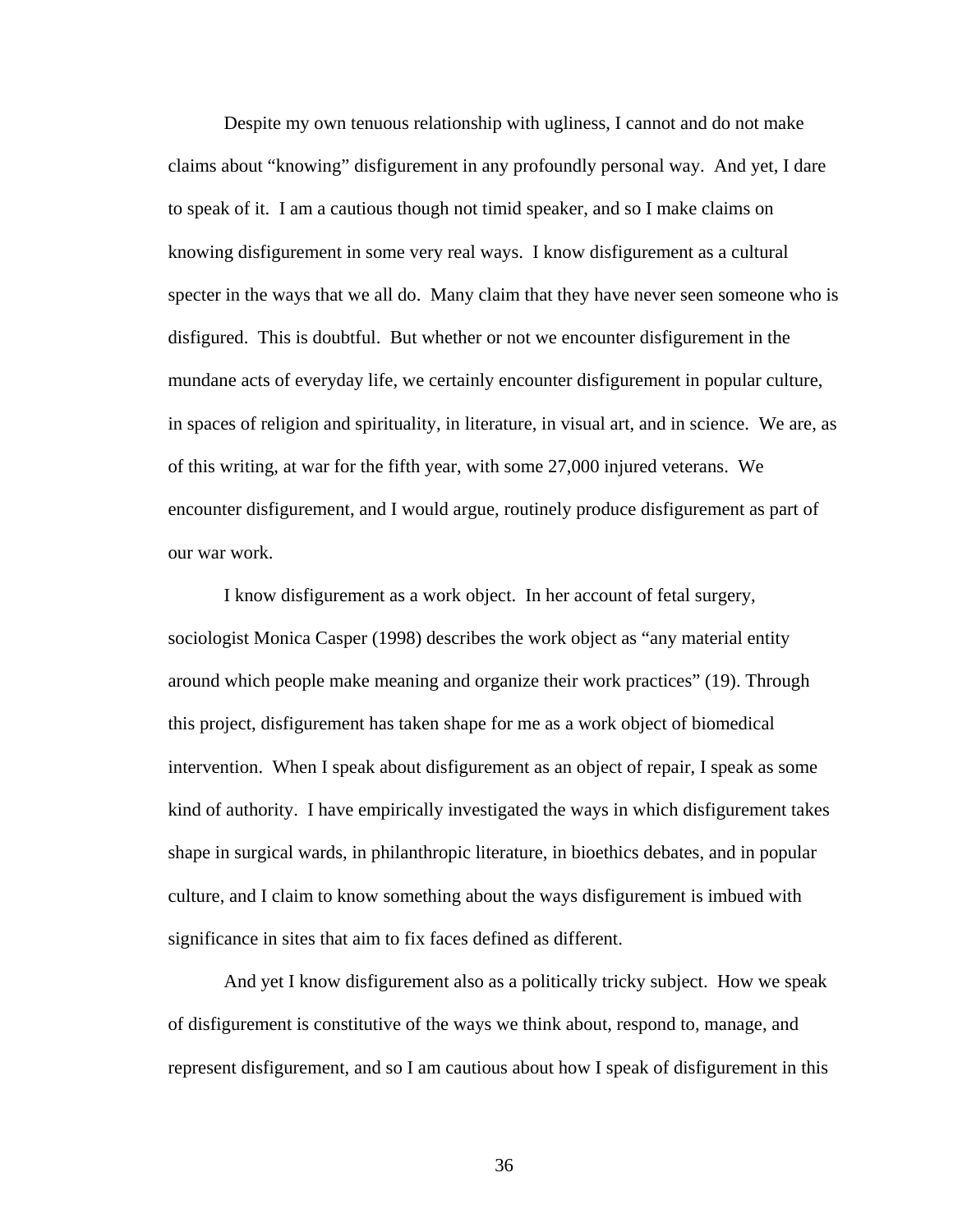work. Disability studies has done much to demonstrate how tropes about disability infuse discursive formations and social practices (Longmore 1997). One common response when speaking of bodily difference has been to resist the trope of tragedy that so often surrounds disability. This has been a critical move towards recovering the lives of people with disability from a monolithic story of suffering and the imperative to overcome. But then *what of suffering*? Though politically problematic to acknowledge, can we not agree that there is real suffering that is experienced and attributable to our bodies?

I do not mean to suggest that disfigurement and suffering are the same thing. Essentializing narratives of disability imagine that there is nothing to disability outside of suffering, and this is certainly an inadequate account. But there is also a phenomenological account of disability that acknowledges that suffering is experienced by all of us as a condition of embodiment, and yet that this suffering is not wholly constitutive of our human experience. There is then the possibility of speaking of the suffering that comes with disfigurement without producing a totalizing narrative of disfigurement. If we are to acknowledge suffering, which we must do if we seek to capture and represent a broad range of human experience, we must deploy narratives of suffering in the service of political and social change rather than cultural stagnation. Stories of suffering must be told, but they must not be told in order to confirm that what we are already doing and how we are already thinking is all that can be done and thought. If we speak of suffering, let us come to know how suffering itself and stories of suffering activate particular patterns of response, relationships, and thought, and let us ask if these patterns alleviate or reify suffering. Talk about suffering that is couched in terms of pity is never in the service of those suffering but rather in the service of voicing the feeling, be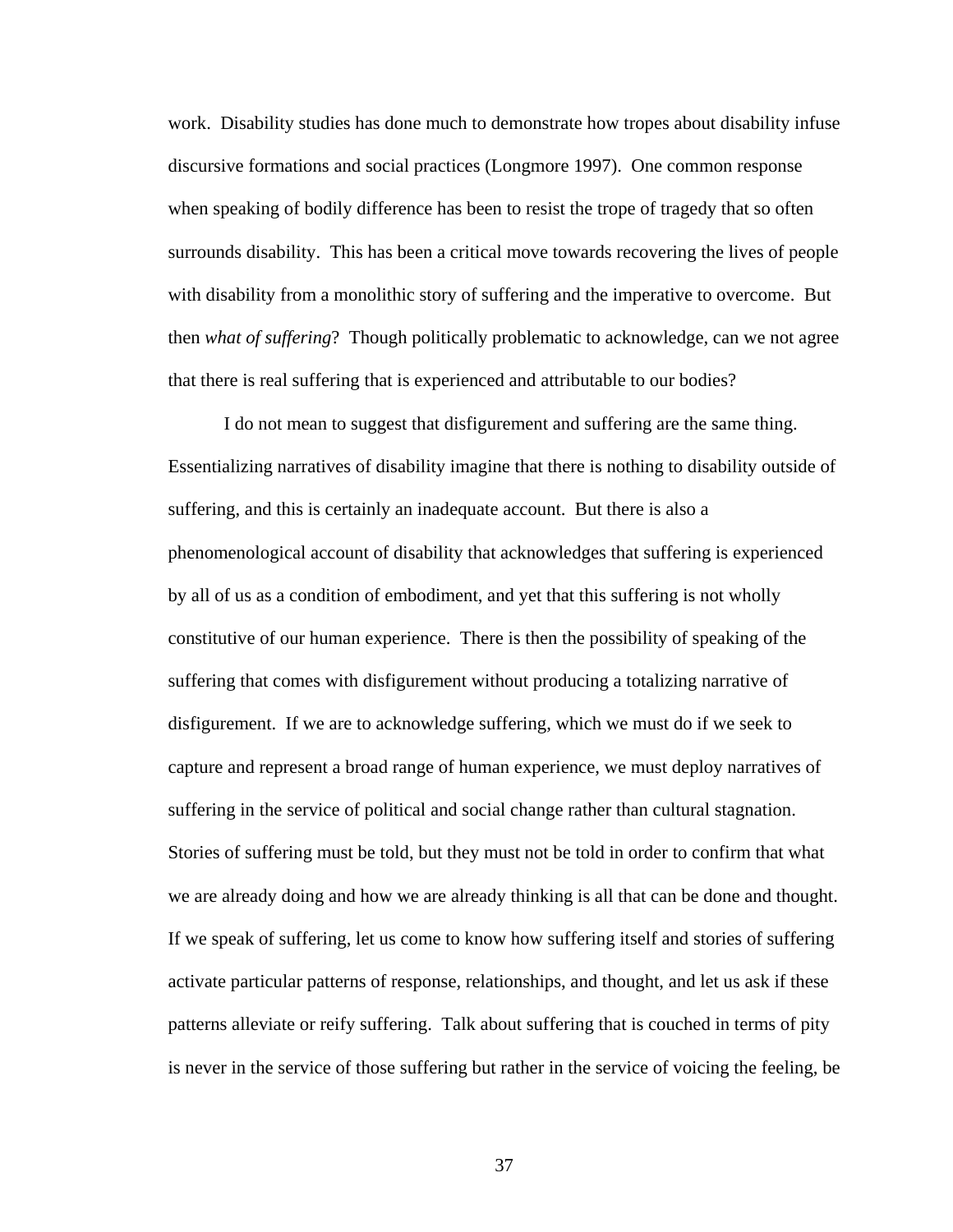it guilt or pleasure, in the experience of pitying another. Let us speak of suffering in the service of alleviating suffering. There is no pity here.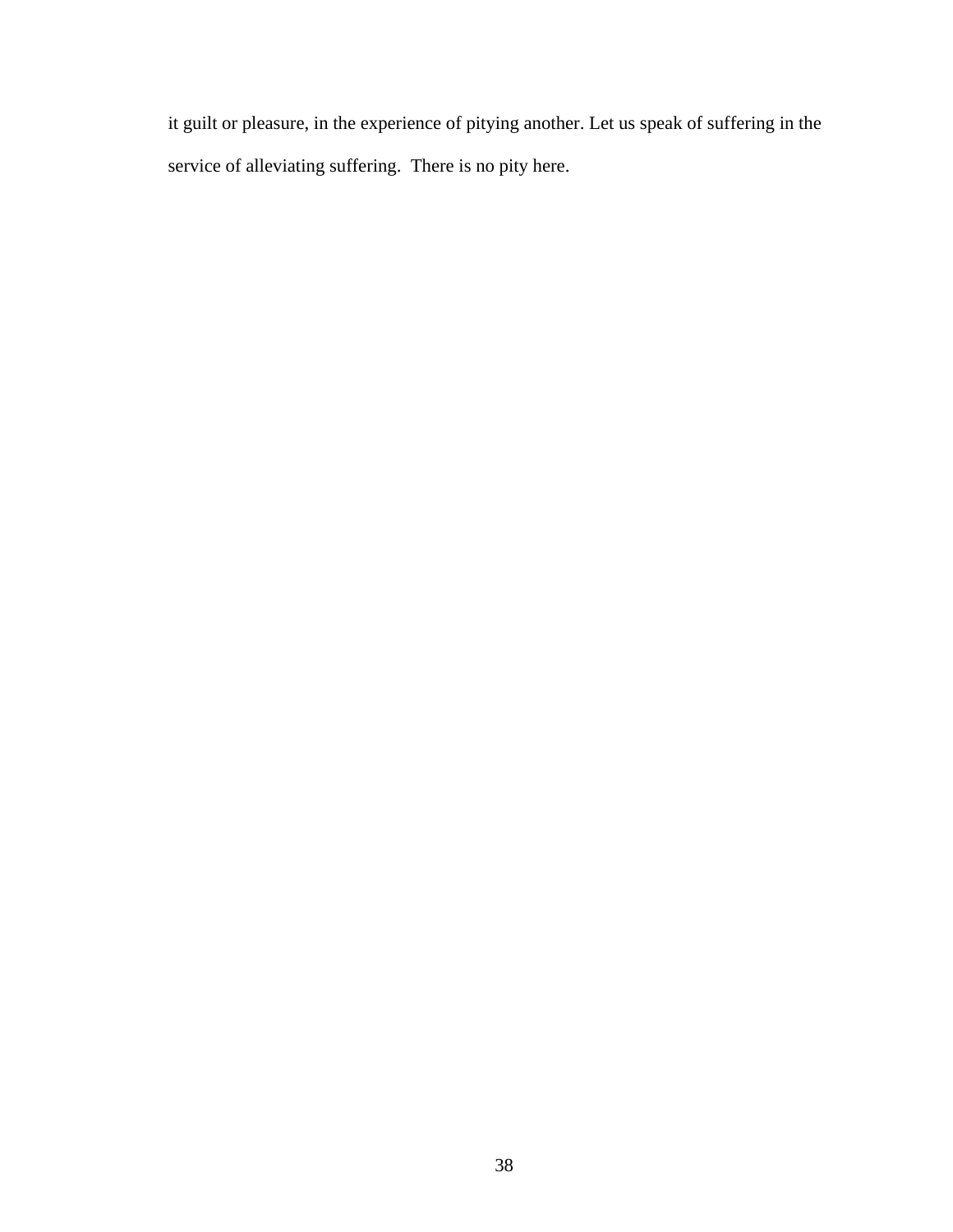# **CHAPTER II**

# **FACE WORK: NORMALIZING HUMAN FACES**

"Face, of course, is a metaphor. But it is a very powerful metaphor."

Thomas Holtgraves (1992: 156)

#### **Representations of Disfigurement/Images of Face Work**

1. Beside an MSNBC news feature entitled "Face Transplant Woman Battled Tissue Rejection" announcing the "success" of the world's first face transplant, a single photograph was featured:



Figure 1. Surgeons at Work on Face Transplant

The photograph of surgeons at work, as opposed to a "face transplant woman" as the title suggests, was accompanied by the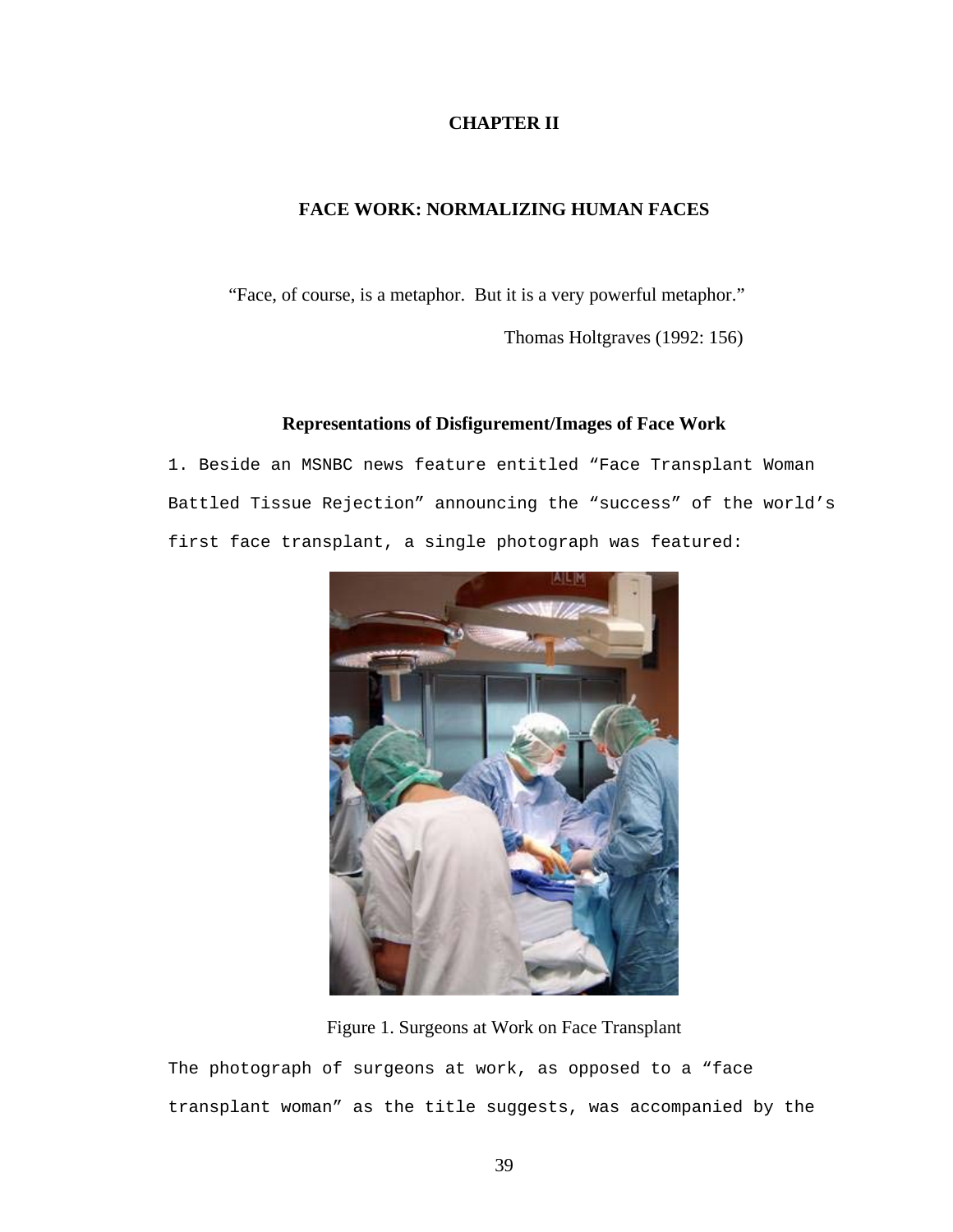following caption: "French surgeons performed a partial face transplant operation on a 38-year old woman at Amiens hospital, northern France on Dec. 2."[6](#page-53-0)

2. From a story entitled "Jessica Simpson in Kenya" featured on the Operation Smile website:

"Operation Smile has been honored to have Jessica Simpson serve as its International Youth Ambassador since 2003 when her good friend and hairstylist, Ken Pavés introduced her to the organization. Helping to spread awareness for the organization, Ms. Simpson has performed at Operation Smile's Los Angeles Gala in 2003 and gave a benefit concert as part of NBC's reality hit, "The Apprentice," in front of a packed house at the Trump Taj Mahal in Atlantic City… During the Kenya medical mission, Ms. Simpson witnessed the medical volunteers' skills first-hand by donning scrubs and joining Operation Smile co-founder, Dr. Bill Magee and the surgical team in the operating room. Simpson also formed a special bond with one child, 1-1/2-year-old Boke whose father had sold one of his six cows, his only source of income, for money to travel 12 hours in the hopes of receiving surgery for his little girl. Simpson saw Boke through her evaluation and surgery - she comforted Boke as she was put under anesthesia, and then delivered her back to her father after her recovery."<sup>[7](#page-53-1)</sup>

3. From *Vanilla Sky*

 $\overline{a}$ 

<span id="page-53-0"></span> $6$  <http://www.msnbc.msn.com/id/10906232/>

<span id="page-53-1"></span> $7$  <http://www.operationsmile.org/aboutus/spokespeople/jessica\_simpson/>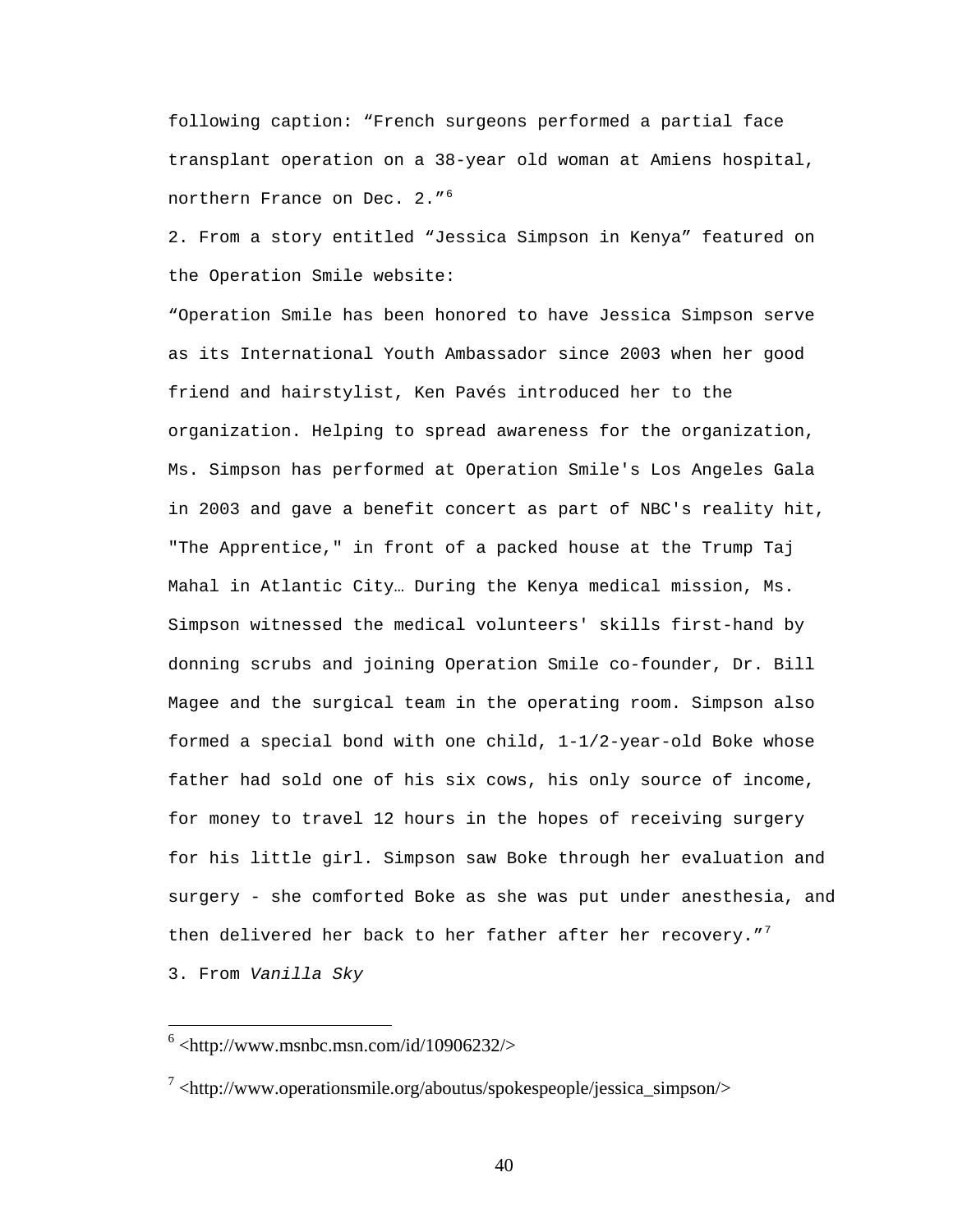David (Tom Cruise) meets with a team of doctors to discuss options for coping with his facial scarring following a car accident.) Dr. Pomeranz: We're not cowboys. We can't just wing it…And there are things that we'll continue to investigate. However, there are so many others who've not had the aesthetic benefit of plastic surgery as you have. David: This isn't about vanity, Dr. Pomeranz. This isn't about vanity. This is about functioning in the world. It's my job to be out there functioning. I've got the money. I'll pay any amount. Just invent something. Just play jazz. You say you're the best face man in New York. Fucking prove it… Dr. Pomeranz: Nobody here takes your feelings for granted. We did prepare something for you based on the preliminary examination. David: Tell me. Bring it on. Dr. Pomeranz: It's sometimes useful in the early stages of rejection. It's a facial prosthetic. It was two weeks in the making… David: A facial prosthetic. Dr. Pomeranz: The aesthetic replacement does work—emotionally and actually…It's a helpful unit. David: Good. Because for a minute there, I thought we were talking about a fucking mask! Other Doctor: It's only a mask if you treat it that way.

The preceding are stories about facial disfigurement.

Simultaneously, these are stories about surgeons and celebrities, each working, in their own way, in the service of *repairing* the human face. The resolution in stories about the "tragedy" of facial difference is almost always facilitated by a cadre of devoted face workers. In this historical socio-technical moment, in the early years of the twenty-first century, can we tell a story of disfigurement without [a story] privileging repair?

#### **Recovering Face Work**

One of the few places in sociology where the face has been explored theoretically is the work of symbolic interactionist Erving Goffman. My project is, in part, a contemporary reexamination and rearticulation of Goffman's theoretical work. I consider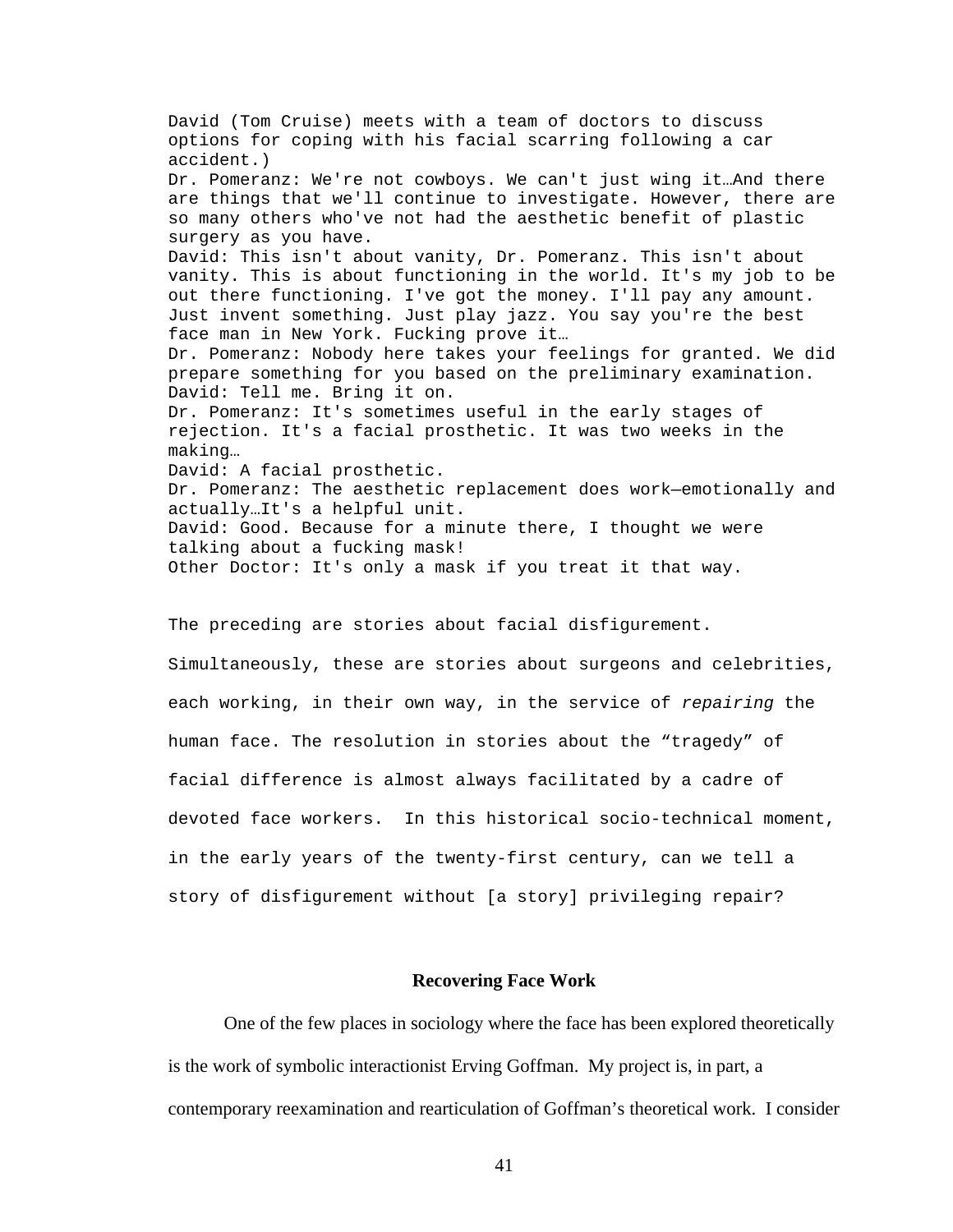the relationship between bodily stigma and repair by taking up Goffman's concept of face-work and his astute analysis of stigma as a social project. Goffman approaches face-work as a technique of interaction focused on saving metaphorical face, specifically the version of self projected in social encounters. I expand the notion of face work to consider the social, cultural, and technical interventions aimed at saving material, that is, corporeal, faces.<sup>[8](#page-55-0)</sup> While Goffman elaborates the significance of stigma in the context of social interaction and the interpersonal strategies employed to restore one's social self, I examine technological, surgical, and cultural responses to bodily stigma, specifically disfigurement, in a range of contexts to understand how the imperative to repair relies upon the ongoing construction of stigma. In this way, I complicate notions of repair as simply the recovery from a stigma, and instead, I examine and reveal the contradictory social processes implicit in technical projects of recovery.

Symbolic interactionism understands social interaction as processes of meaning making and negotiation in which our sociality, in essence our very humanity, is constituted (Mead 1934; Blumer 1969). Goffman's "On Face-Work: An Analysis of Ritual Elements in Social Interaction" first appeared in 1955 in *Psychiatry: Journal for the Study of Interpersonal Processes*, and the piece marked Goffman's initial foray into mundane facets of social interaction. Its reprint in Goffman's *Interaction Ritual* (1967) introduced to sociology the study of face-to-face interaction. In Goffman's social theory,

<span id="page-55-0"></span><sup>&</sup>lt;sup>8</sup> Goffman uses a hyphen when discussing face-work. In innovating the concept, I omit the hyphen. When the term appears hyphenated, I am making reference to Goffman's ideas. When the word appears unhyphenated, I am extending the concept towards my own theoretical ends.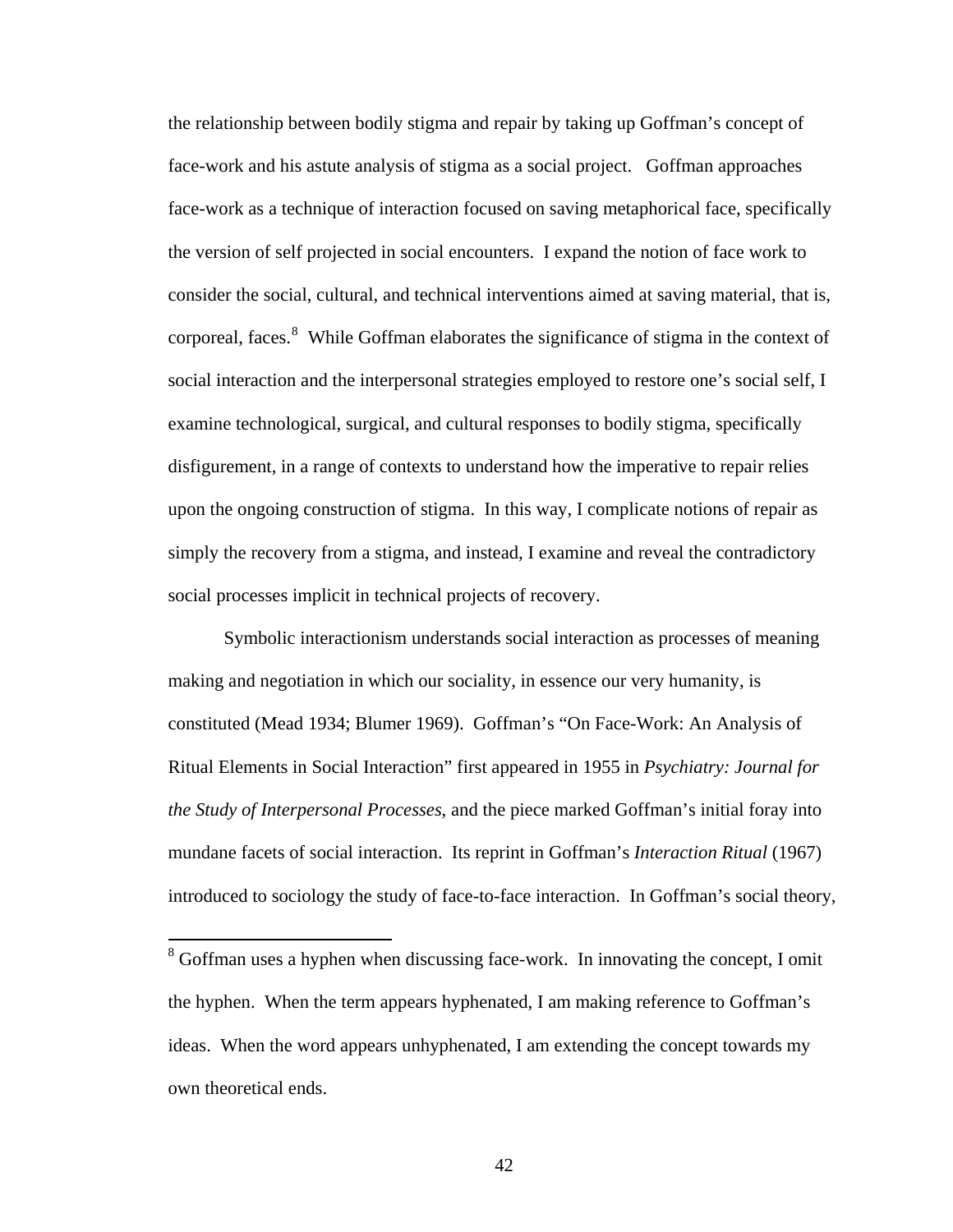the face circulates as a metaphor for self-image, as a possible marker of stigma, and as a central component of human interaction. Goffman's concepts of face and face-work are analytical devices that capture how practices of everyday social life are constitutive of lived realities.

Goffman's notion of face follows a theoretical lineage well established in symbolic interactionism wherein sociality is conceptualized through metaphors of the body generally and reflection more specifically. Most importantly, Charles Cooley's (1902) theory of the "looking glass self" established a framework for thinking about the relationship between the self, and by implication the body, and others. For Cooley, the looking glass self describes a process wherein individuals constitute a sense of self through other's responses, opinions, and feedback. It is a process that relies on reflection, through which a sense of self emerges in relation to community. In this way, individuals incorporate a sense of self thoroughly determined through others via social interaction. Goffman's theory of face-work is an extension of this very premise, and provides a more elaborated way of thinking about how self and society are formed in concert.

Face is understood as "an image of self delineated in terms of approved social attributes" (1967: 5). In other words, symbolic face is the projection of the self as it is deployed in social interaction. For Goffman, face is not inherent to an individual. It emerges through collaboration in the sense that others respond to and, in the process, affirm the face of others. Face is "on loan to him [sic] from society" (10). The threat of "losing face" demands ongoing attempts to "save face." Face-work describes "the actions taken by a person to make whatever he is doing consistent with face" (12). It is the social action aimed towards maintaining face. For Goffman, social actors engage in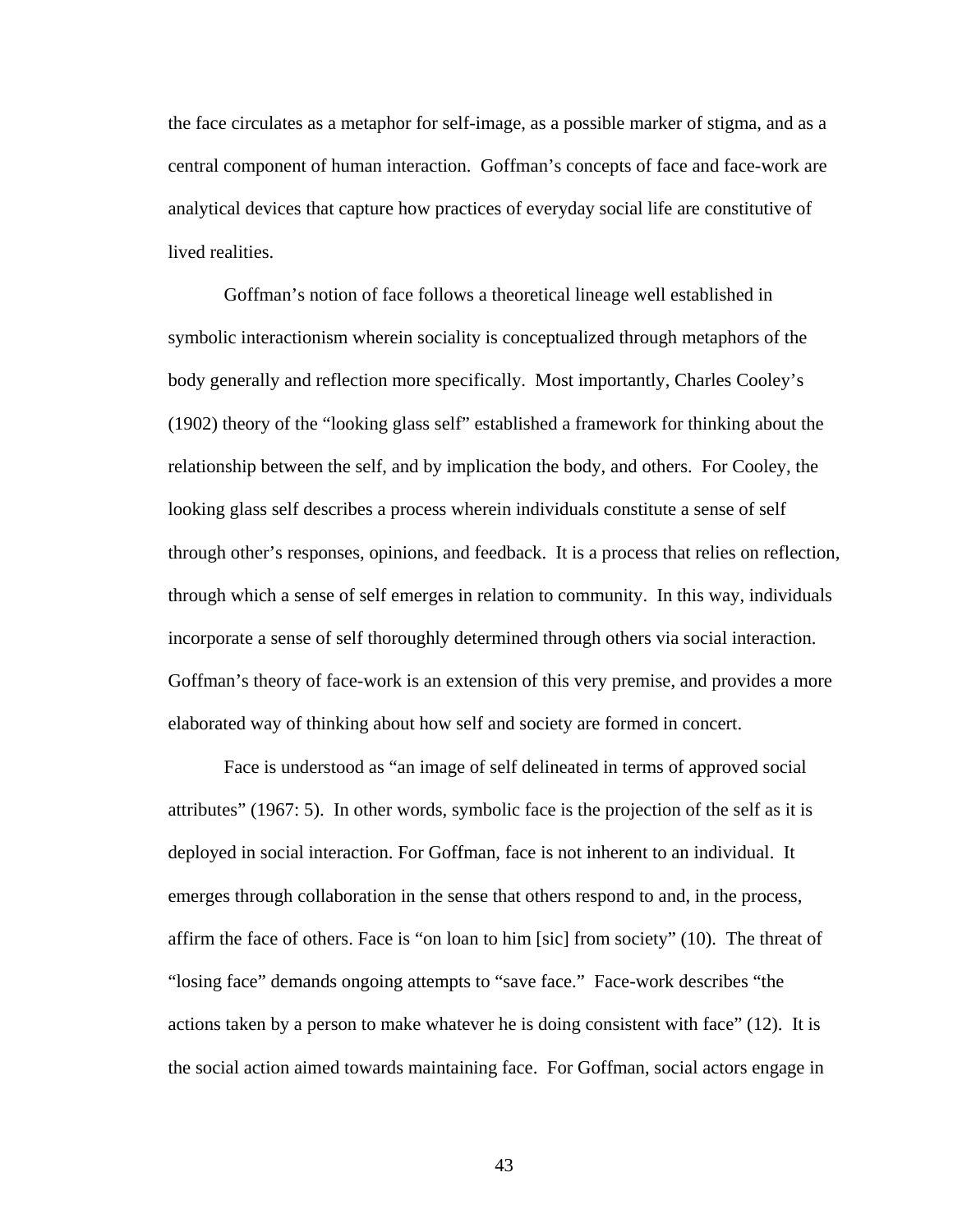reciprocal face-work to affirm both one's own face *and* others' faces. In this way, the maintenance of a social situation relies on "tacit cooperation" aimed at preserving the self-image and the face of others in a social interaction.

 Through face-work, humans continually constitute self-image and social identities. In this way, "maintenance of face is *a condition of interaction*, not its objective" (*my emphasis*, 12). Face-work is strategic. Maintaining face relies on processes of avoidance, defensive measures (avoiding topics and activities) and protective maneuvers (employing discretion and deception), along with corrective processes (fixing threats to face). Face-work involves calculation and social cunning, but it is not (necessarily) manipulative work (Manning 1992). For Goffman, mundane social interaction is a deliberative ritual and practice not in the service of personal gain, but rather in the service of the interaction itself. Without face-work, social interaction falls apart.

While Goffman's work on stigma and dramaturgy retains sociological currency, Goffman's concepts of face and face-work are all but forgotten in sociology. In several sociological surveys of Goffman's theoretical contributions, face and face-work are surprisingly absent (Burns 1991, Smith 1999, West 1996). Contemporarily, Goffman's concepts of face and face-work are taken up in linguistics, specifically in politeness theory. Brown and Levinson's classic work on politeness (1987) relies on both Goffman and Durkheim, but specifically on Goffman's concepts of face and face-work. While Goffman's notion of face is a distinctly social concept, Brown and Levinson's focus on Face Threatening Acts (FTAs) puts a distinctly individualistic twist on the concept. Rather than emphasizing face-work as an ongoing practice central to the creation of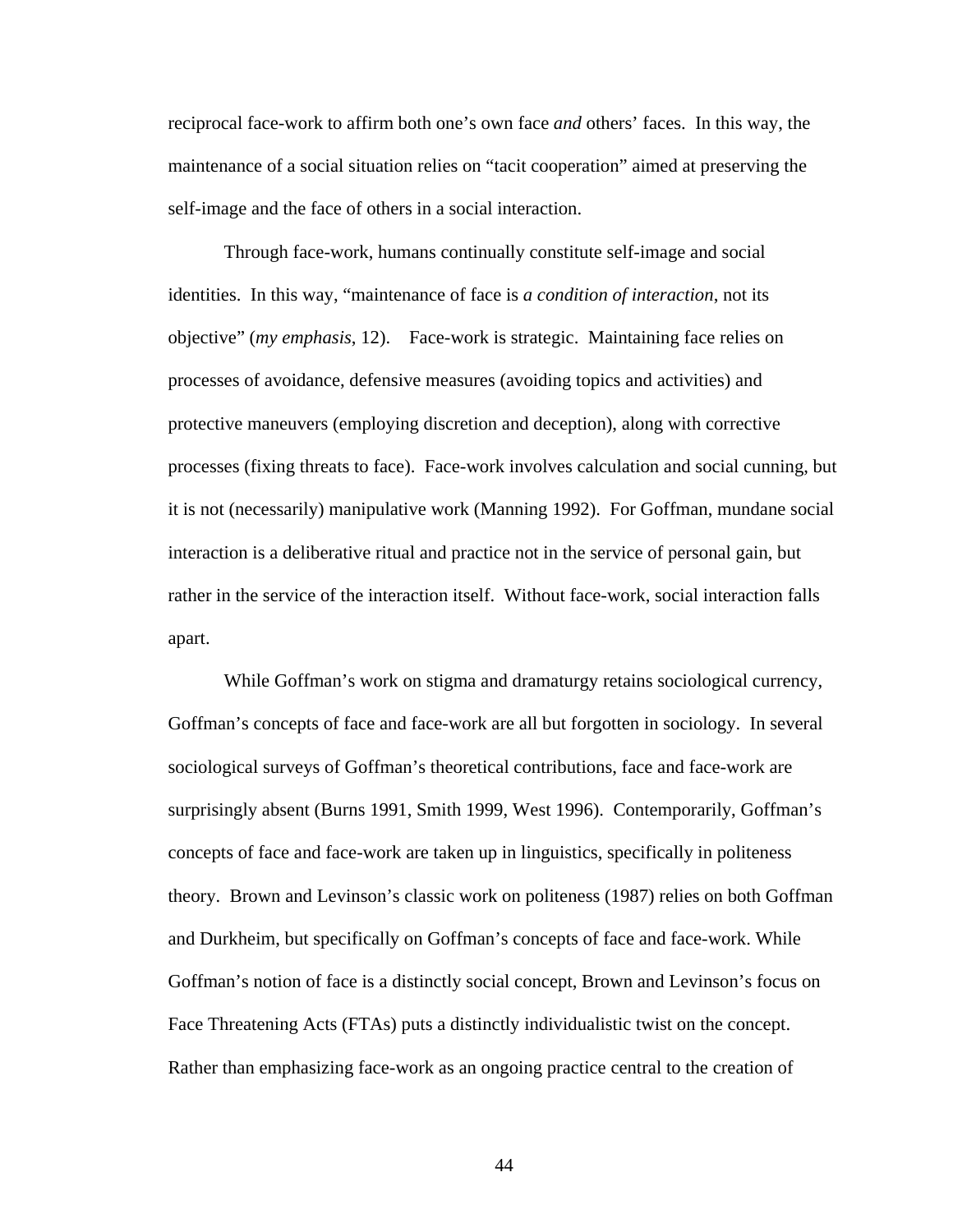*social* reality, they understand face-work as a strategy deployed by *individuals* in the service of politeness.

In a recent re-examination of Goffman's contribution to linguistics, Francesca Bargiela-Chiappini (2003) argues that Brown and Levinson dilute Goffman's concepts. Rather than dispensing with face and face-work, Bargiela-Chiappini offers a sustained discussion of face and face-work and argues that the concepts demonstrate the "fundamental role" of politeness in creating social order (1453). In the spirit of Bargiela-Chiappini's recovery of Goffman, other linguists and communication researchers continue to engage Goffman's work (Heisler et al. 2003, Merkin 2006a, 2006b). Scholars have also employed face and face-work to examine such varied phenomena as divination (Wyllie 1970), pornography (MacCannell 1989), presidential billboards (Kusa 2005), and health care professionals' management of risk (Myers 2003). These extensions of Goffman's analysis of face and face-work tend to frame face-work as simply a communicative process rather than a fundamental reality-generating practice. For example, Holtgraves (1992) elaborates a "face management theory of language" to account for how linguistic communication facilitates the projection of identity and impression management, and cross-cultural (mis)communication.

Most contemporary examinations of face-work approach communication as a disembodied practice. While Goffman relies on the "face" as a metaphorical concept and a symbol, I argue that face-work is also a deeply embodied process enacted through expression and articulation. Not coincidentally, Goffman uses the word *face*, as opposed to any other part of the human body, to connote the public self. Social interaction relies on the human face. The face functions as a mechanism of communication. Articulation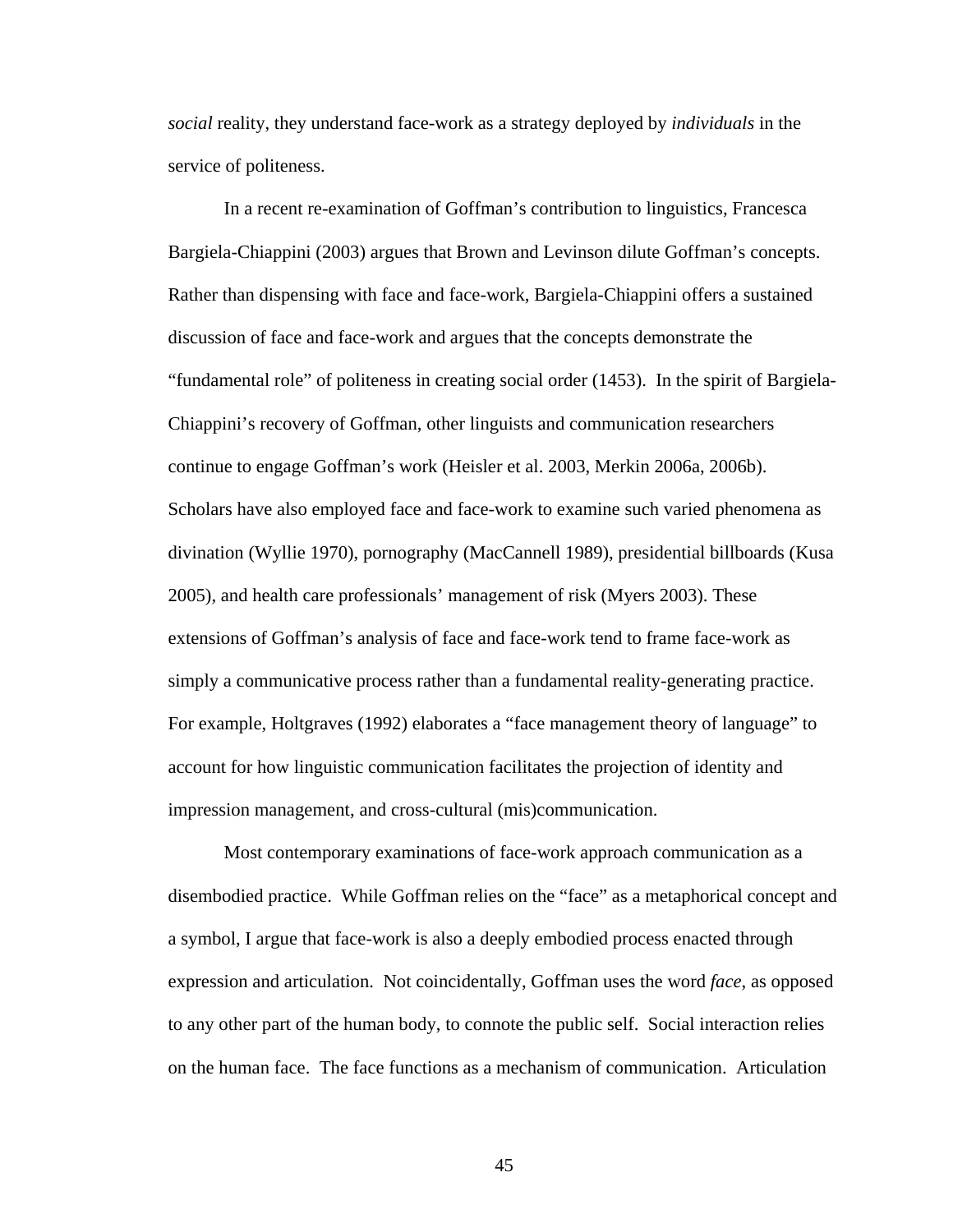of language is made possible by facial structures, most obviously the mouth, and eyes, brows, and cheeks to facilitate non-verbal communication. In addition, faces distinguish one person from another. Recognition is made possible largely by the human face which we think of like a fingerprint—each might resemble another, but no two are *exactly* the same. It is the face, thus, that acts as a referent in symbolic interactionism for the display and conveyance of public self-image.

My work moves beyond Goffman's analysis by challenging the idea that "the person's face clearly is something that is not lodged in or on his body, but rather something that is diffusely located in the flow of events in the encounter," in other words in the interaction order (Goffman 1967: 7). While Goffman's work does not explicitly engage face-work as an embodied process, face-work is made possible by a human body in a social encounter. $9$  The face is not merely a rhetorical device; rather, the material face plays a central role in interaction rituals. Even Goffman makes passing reference to the role of the body: "One objective in dealing with these data is to describe the natural units of interaction built up from them, beginning with the littlest—for example, the fleeting facial move an individual can make in the game of expressing his alignment to what is happening" (1). My work frames the symbolic processes elaborated in Goffman's interactionism as simultaneously a material social process forged through the negotiation of a human body and language.

 The face work identified, described, and analyzed in this account of facial surgery is a variation on the face-work that operates in Goffman's theory of interaction ritual. At

 $\overline{a}$ 

<span id="page-59-0"></span><sup>&</sup>lt;sup>9</sup> Others have explored the sociology of the body implicit in Goffman's work (Gardner and Gronfein 2006, Waskul and Vannini 2006).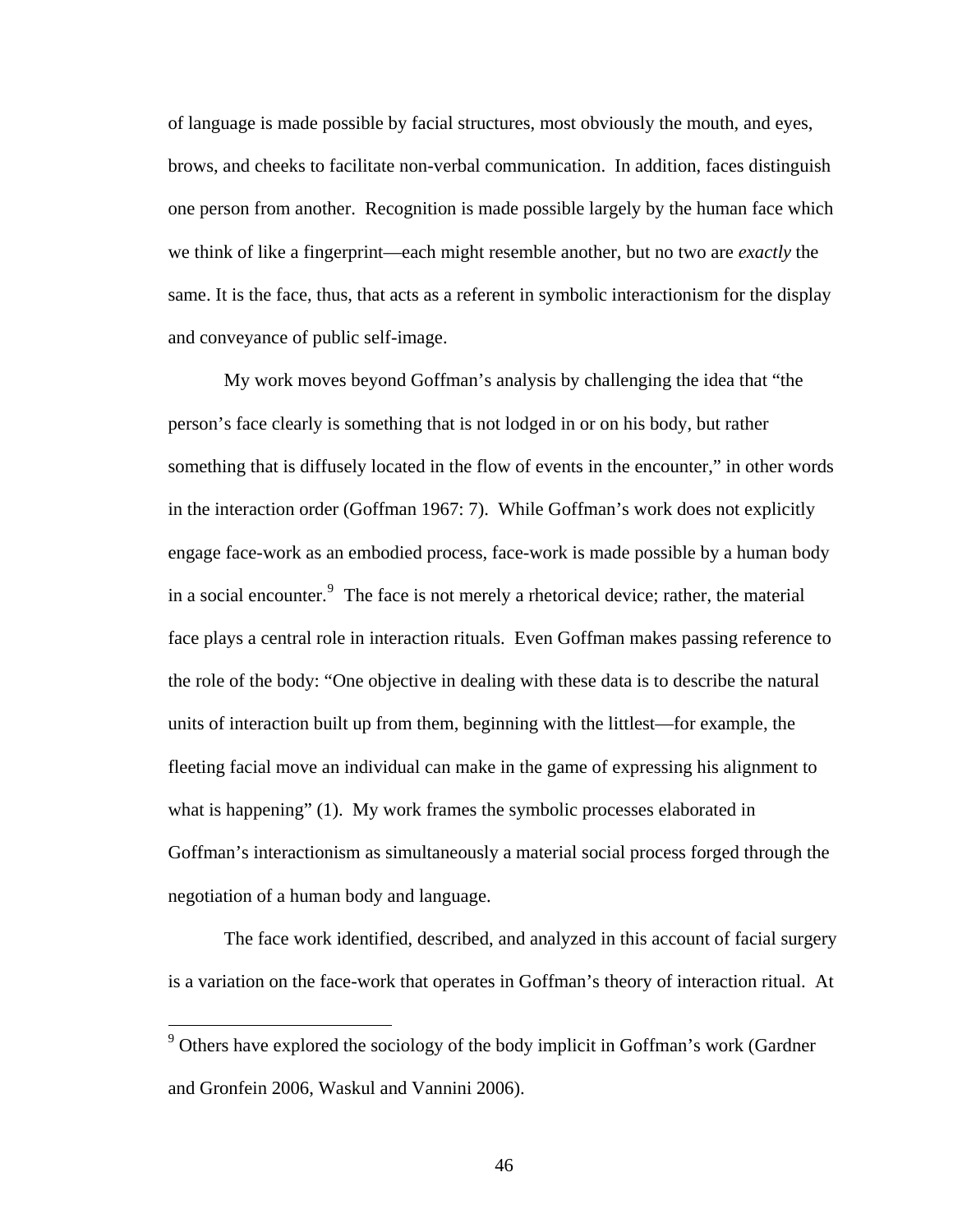their core, both "face-work" and face work are attempts to explain processes through which public selves are constructed. Goffman is interested in the creation and maintenance of "face," a metaphorical representation of identity, whereas I am interested in technical interventions aimed at deciphering, diagnosing, transforming, and creating human faces. In both cases, what is at stake is the social self or, in other words, one's status as a human being, a legitimate member of the collective. In this way, the objective of face work is always the construction of a self and the subsequent reality afforded to those designated appropriate social beings, human beings. My articulation of face work directly follows Goffman's examination of face-work in multiple other ways. Both accounts understand the process as a collaborative venture, as a ritual, as a process of generation and recovery.

*First, face-work is a collaborative process that involves multiple social actors who together are invested in the maintenance of face*. In the social interactions Goffman describes, social actors engage in face-work to create and maintain their respective faces. This is ongoing work in social interaction, but face work is also an implicit process in social interaction without which a shared reality breaks down. Goffman argues that face is a condition for interaction; thus, everyone embedded in an interaction is invested in each other's face. Social interaction is a collective undertaking, but the face work that operates in my account, specifically the repair of the human face, is a cooperative endeavor, as well. Multiple social actors (human and non-human) including surgeons, patients, popular culture, technologically generated images, bioethicists, plastic polymers, news media, anti-rejection medication, and cultural narratives about the face come together to infuse face work with meaning, in short making repair of the face carry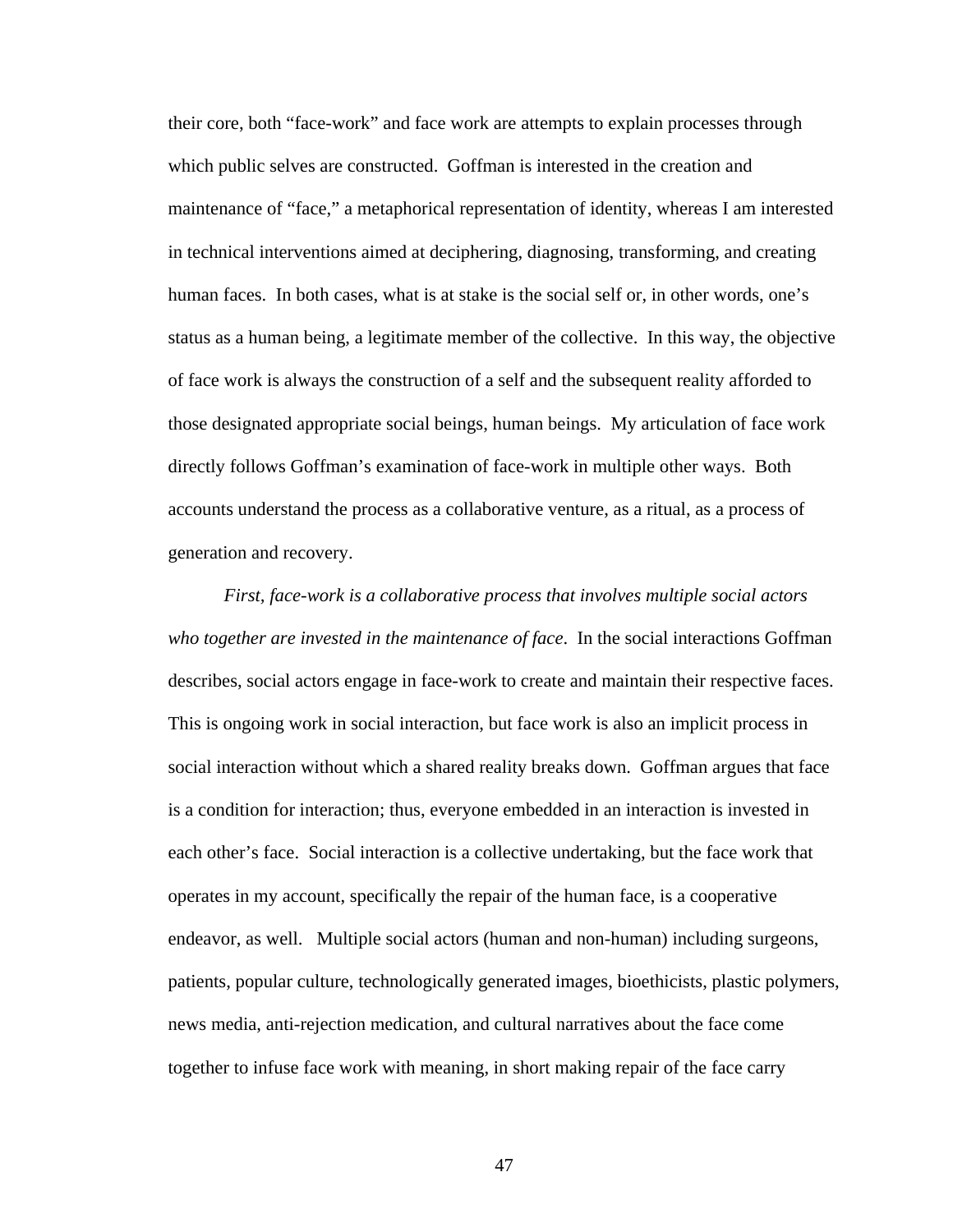symbolically the particular significance that it does. Thus, the project of face work is accomplished literally and symbolically in collaboration. Neither the surgeon with her technical skill nor the patient with his desire for a different appearance accomplishes face work in isolation. Face work only becomes what it is in the give and take among social actors.

*Second, Goffman, drawing on Durkheim, understands face-work as an interaction ritual*. [10](#page-61-0) Goffman understands the self as a sacred entity forged through social interaction. Given what is at stake in interaction, ritualistic respect is required in order to maintain social order and to forge a collective consciousness (Trevino 2003). Face work aimed towards repairing the human face is imbued with the sacred. Because the face is imagined as so essential to making us who we are and to facilitating everyday life, the repair of the human face is approached as sacred work. In several sites, the work is described as a "mission," a designation that relies on religious overtones. But it is not simply that the language used to characterize face work relies on invocations of revered imagery. Ritual is ultimately oriented towards solidification of the social order. Face work aimed at repairing the face is ultimately aimed towards restoring humans to "basic working order" (Spelman 2002). This process of repair is not simply about giving those with facial variance a new face and a new life, but rather about facilitating social solidarity. Because facial difference animates social anxiety about the body, repairing facial difference is a project accomplished on behalf of all of society towards the goal of solidifying social order.

 $\overline{a}$ 

<span id="page-61-0"></span> $10$  For Durkheim (1965), ritual refers to the sets of practices imbued with sacred meaning that societies engage in towards the creation of solidarity.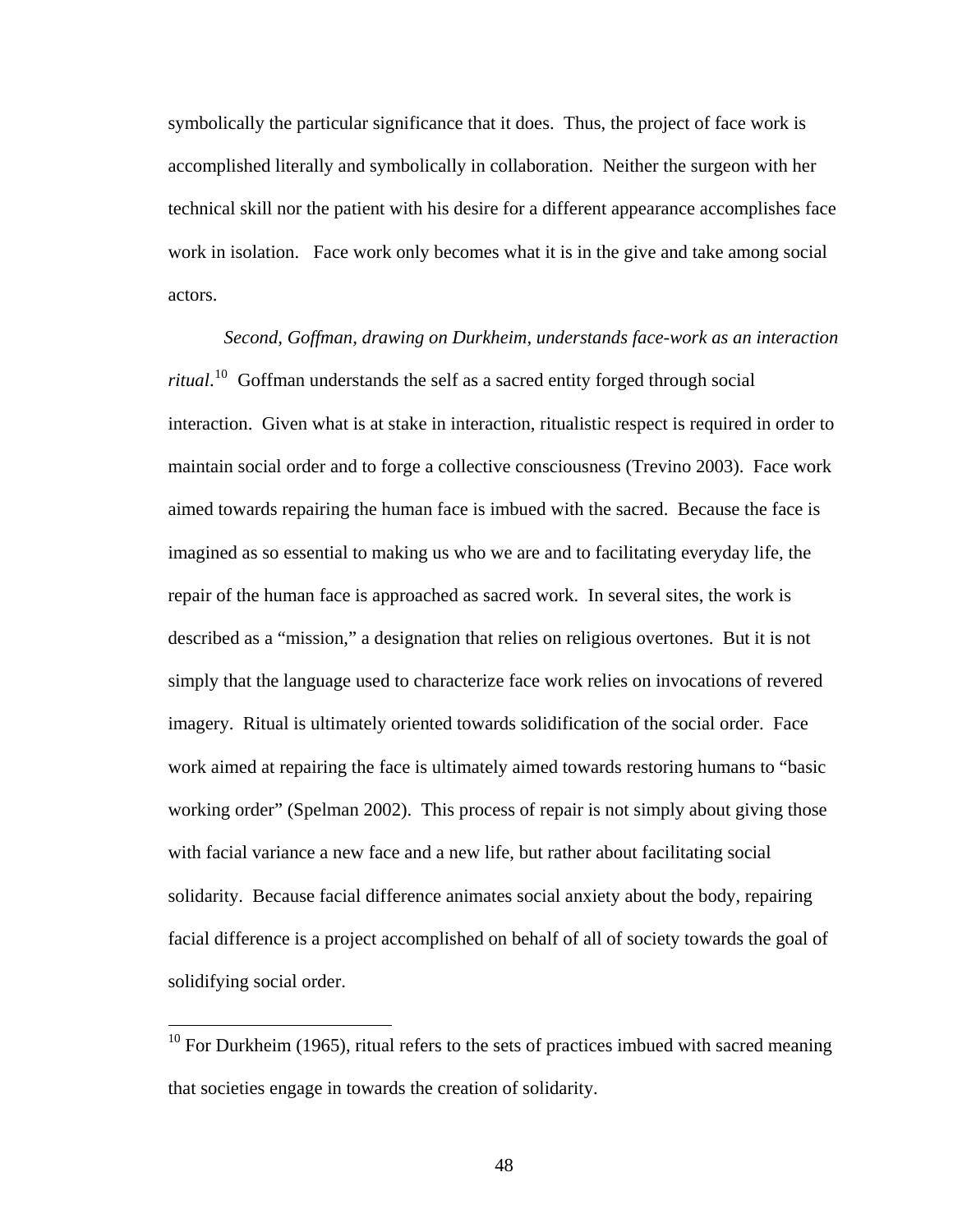*Third, Goffman's discussion of face-work describes the strategies through which one maintains social interaction*. Avoidance practices aimed at stabilizing social interaction are productive processes that generate social order. Corrective processes or attempts to "save face" in response to what threatens to destroy the face are practices of repair wherein the social interaction is recovered. In large part, face-work accomplishes the work of generating a shared reality for interaction participants *and* repairing the interaction order in response to potential threats. Similarly, the material face work I describe is aimed towards generating a certain reality. In particular, face work produces human bodies that correspond to shared notions about what faces should look like and how they should act. In this normalizing process, face work affirms what constitutes a "real" (i.e., normal) human face and what visages are not acceptable faces. The material face work practiced in the spaces within which this project unfolds is deployed, then, as a technique of recovery and repair. Face work aims to transform a "disfigured" face into an unremarkable—read: acceptable—appearance. In this way, face work is accomplished in the service of normalization.

Goffman's face-work is obviously an intrinsically social process, one that all human interaction relies upon. It is a communicative practice in which face (the positively valued facets of the social self) is negotiated and maintained. By contrast, the face work that circulates in this account is a material and symbolic practice in which the human face is negotiated through diagnosis, intervention, and representation. What is at stake in both Goffman's face-work and my own articulation of face work is the social self. In short, both are processes through which human beings come into (re)formation. I use the term "face work" not simply to describe the technical intervention accomplished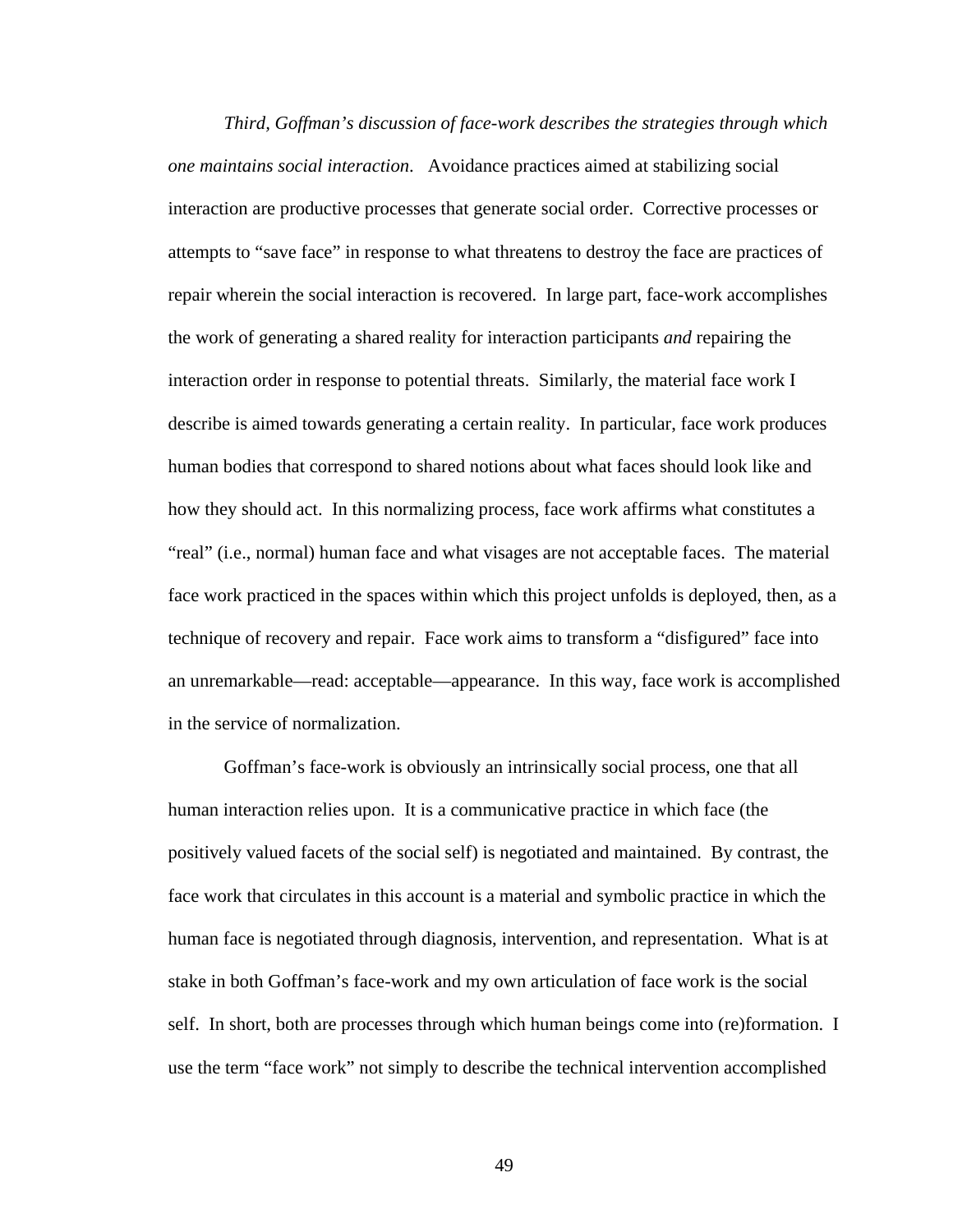in each of the four sites I analyze, but rather to capture the larger project of human face repair. I interrogate face work as technical work, cultural work, and social work that crafts a new visage, infuses this work with meaning, and, in the process, constructs a notion of what it means to be human.

# **Retrieving Stigma**

Whereas Goffman's discussion of face-work is relatively neglected in sociology, stigma, another Goffmanian invention, is continually taken up, most often in the sociology of deviance. In a 2001 *Annual Review of Sociology* essay "Conceptualizing Stigma," Bruce G. Link and Jo C. Phelan write,

The stigma concept is applied to literally scores of circumstances ranging from urinary incontinence (Sheldon & Caldwell 1994) to exotic dancing (Lewis 1998) to leprosy (Opala & Boillot 1996), cancer (Fife & Wright 2000), and mental illness (Angermeyer & Matschinger 1994, Corrigan & Penn 1999, Phelan et a1 2000). It is used to explain some of the social vagaries of being unemployed (Walsgrove 1987), to show how welfare stigma can lead to the perpetuation of welfare use (Page 1984), and to provide an understanding of situations faced by wheelchair users (Cahill & Eggleston 1995), stepparents (Coleman et a1 1996), debtors (Davis 1998), and mothers who are lesbian (Causey & Duran-Aydintug 1997).

Stigma retains theoretical utility even outside sociology, most notably in disability studies, an emerging interdisciplinary field that interrogates how social contexts determine what disability means and how these meanings determine the shapes human lives take. Through cultural analysis and social critique, disability studies interrogates how stigma translates into discreditation, devaluation, and marginalization, in short, dehumanization.

In Goffman's approximation (1963), a stigma is "an attribute that is deeply discrediting within a particular social interaction." Stigmas may take one of three forms.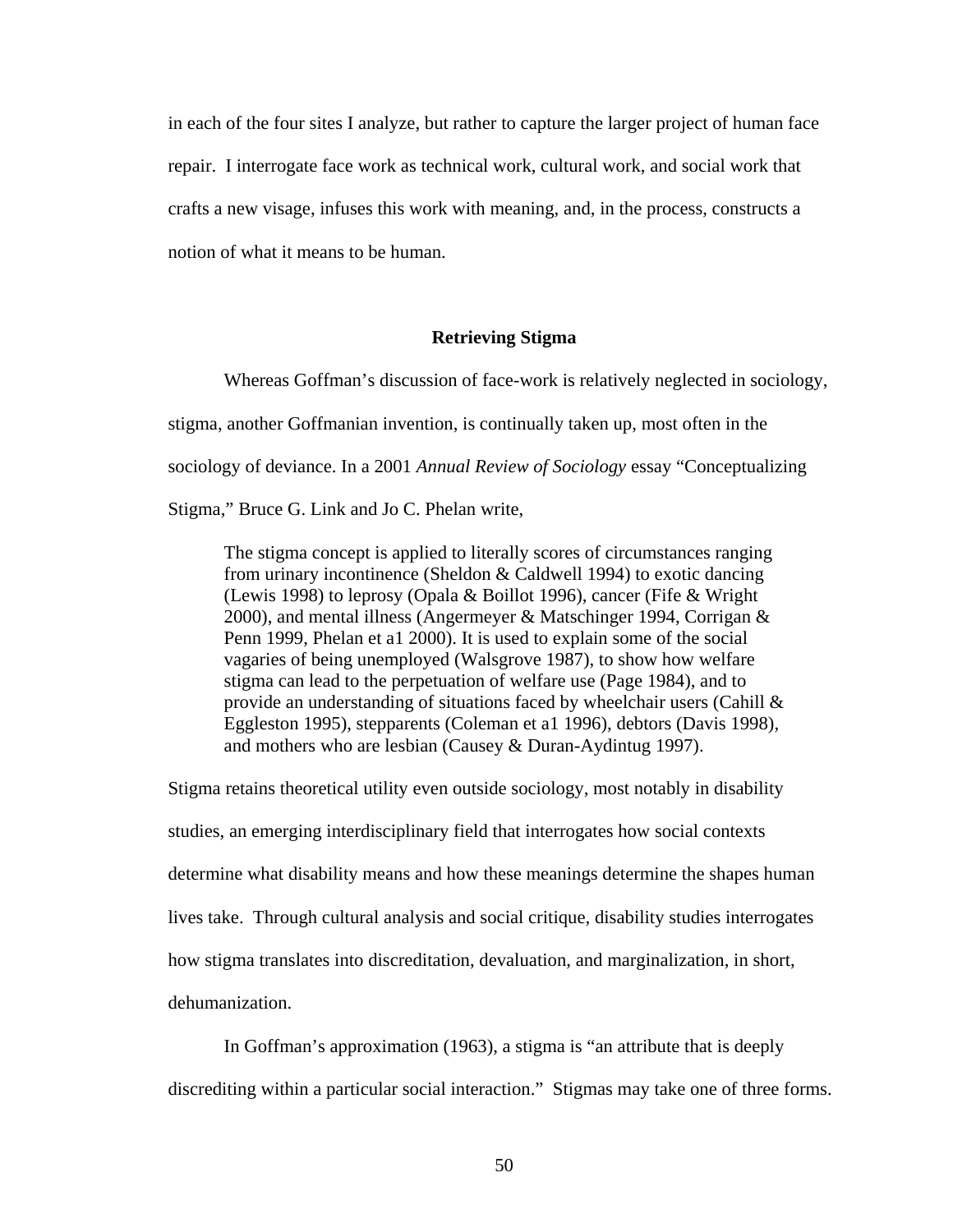"Blemishes of individual character" are those attributes like personality characteristics and personal faults that result in stigmatization. "Tribal stigma" describes those stigmas related to group membership including race, nationality, and religion. "Abominations of the body" are those stigmas related to the physical body. A stigma is not simply an undesirable attribute, but one with significant consequences in everyday life. Goffman writes, "By definition, of course, we believe *the person with a stigma is not quite human*. On this assumption we exercise varieties of discrimination, through which we effectively, if often unthinkingly, reduce his life chances…" (*my emphasis*, 5). Through social interaction, stigma is negotiated and made real, in some cases resulting in the discrediting of one's very humanity and thus membership in the collective.

Goffman dissects social interaction to understand how the stigmatized person manages social situations and how others, who Goffman terms "normals," respond to stigma. According to Goffman, the stigmatized constantly anticipate and react to what normals think about and how normals respond to stigma, employing self-isolation, avoidance, depression, hostility, and defensiveness to navigate social interaction. While Goffman describes normals' awkwardness in the face of stigma, the theoretical emphasis is on how the *stigmatized* manage social interactions. What remains less clear is how "normals" respond to ever-present stigma. Specifically, how do so-called normals cope with "abominations of the body," visible markers of difference that abound in everyday life? If social reality is the result of collaborative interaction, what realities do normals make possible for those with facial difference? And most importantly for this project, how is face work deployed in the service of managing stigma?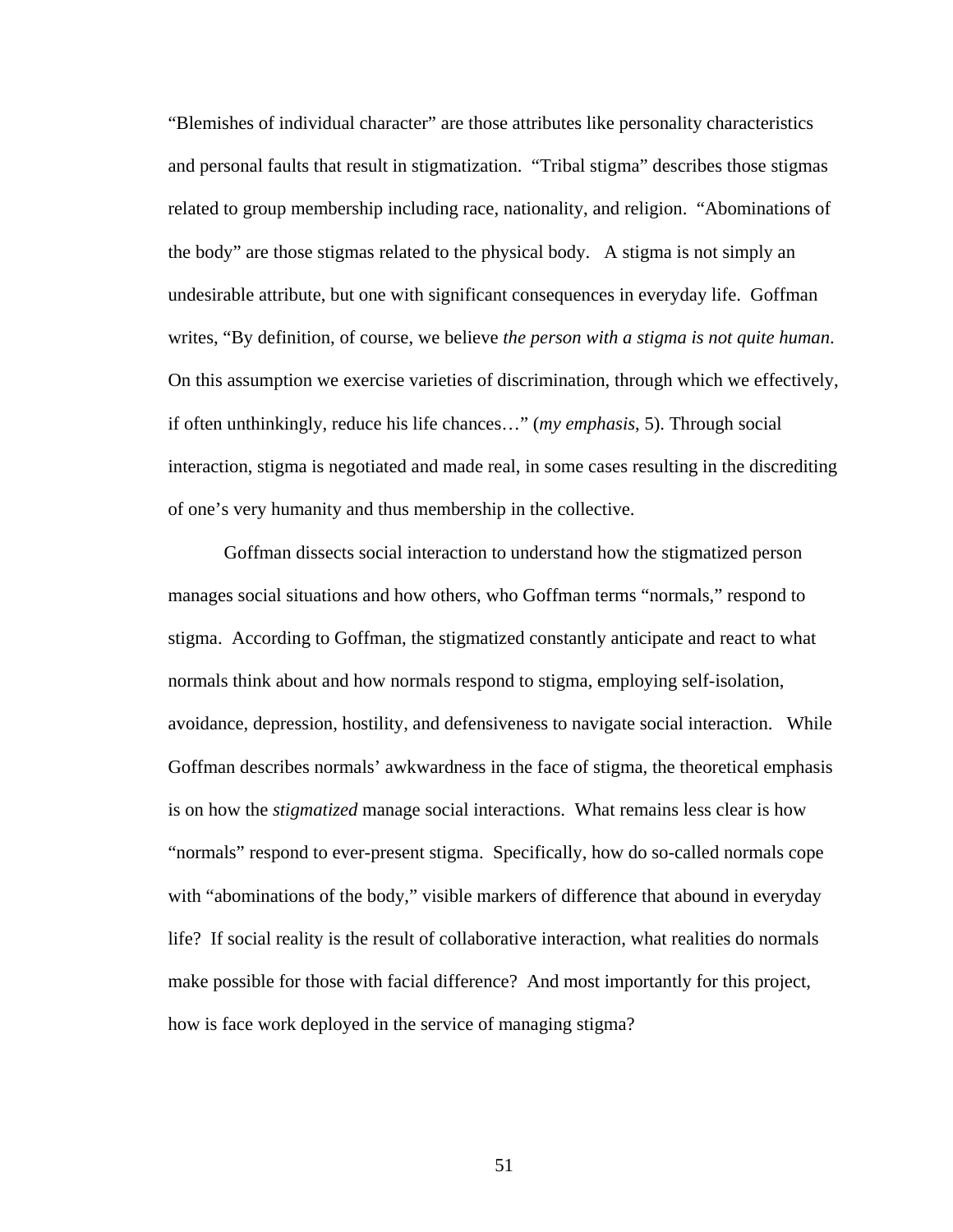Within Goffman's theoretical project, while face-work is a concept used to describe the workings of the interaction order, stigma is a concept that captures the relative value of human characteristics and behaviors. These concepts remain distinct in Goffman's own work, but they are interrelated concepts. For Goffman, face-work is often aimed towards recovering a potential threat to face. Stigma is one potential source of threat. Thus, one way of approaching face work is to consider it as *a technique of social interaction, a material practice that serves as a mechanism for coping with bodily stigma*. As a practice, face work relies on processes of transformation. The threat to face is neutralized; the contentious social interaction is reordered. Appearance is transformed; facial difference is made unremarkable. But what is threat to face or stigma transformed *to*? The face work in my account is a not simply a mechanism of transformation, but rather principally a technique of normalization.

#### **Face Work as Normalization**

 With modernity, abnormality emerges. Lennard Davis (1995) situates the emergence of the word "normal" around 1840 and its modern usage in 1855. New modes of production and governance demanded a new way of classifying, managing, and controlling modern citizens. Thus, a new point of reference emerged in addition to the "ideal." Aided by modern statistics, specifically Adolphe Quetelet's normal curve, human characteristics were measured and plotted as never before, and in turn, the "average man" [sic] is born. In effect, the mean becomes the point of reference by which human variation is judged (Ravard and Stiker 2001). Modernity bears witness to new ways for relating to the human body such that the body, as opposed to the mind or the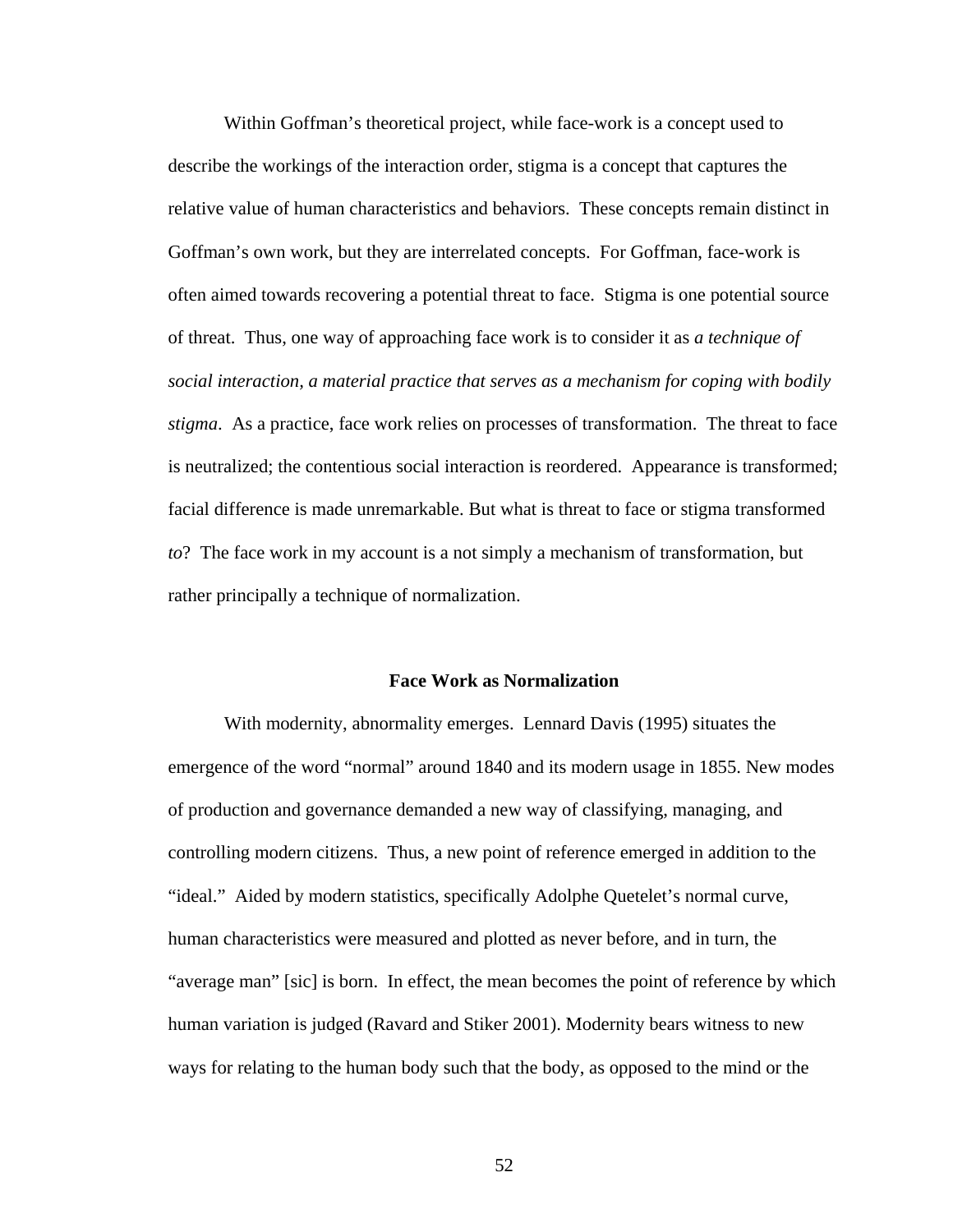spirit, comes to differentiate human beings from one another. The normal body, a fictive collection of averages, becomes the reference point for constructing subjectivity and national identities. The aggregate is born.

But normalcy itself is shifting category, historically constituted and determined largely through ideological investments. In his first volume of *The History of Sexuality*, Michel Foucault (1990) argues that modern nation states survey, regulate, and control entire populations through the production and disciplining of human bodies. Central to Foucault's understanding of the operations of the state is biopower. Via biopower, "an explosion of numerous and diverse techniques for achieving the subjugations of bodies and the control of populations," regulation emerges (140). Biopower is a disciplinary power deployed by experts, often medical professionals, in an institutional, often clinical, encounter. As a technology of power, biopower relies on systems of categorization organized around the distinction between the normal and the abnormal. As Deborah Lupton writes,

The central strategies of disciplinary power are observation, examination, measurement and the comparison of individuals against an established norm, bringing them into a field of visibility. It is exercised not primarily through direct coercion or violence (although it must be emphasizes that these strategies are still used from time to time), but rather through persuading its subjects that *certain ways of behaving and thinking are appropriate* for them (*my emphasis*, Lupton 1997: 99).

In short, the "average" works as the point of reference for intervention and the subsequent control of human bodies. In this way, techniques of biopower incite normalization. The process becomes one of intervening for the sake of making modern persons as much like the mythic norm, and in the process as much like one another, as is possible.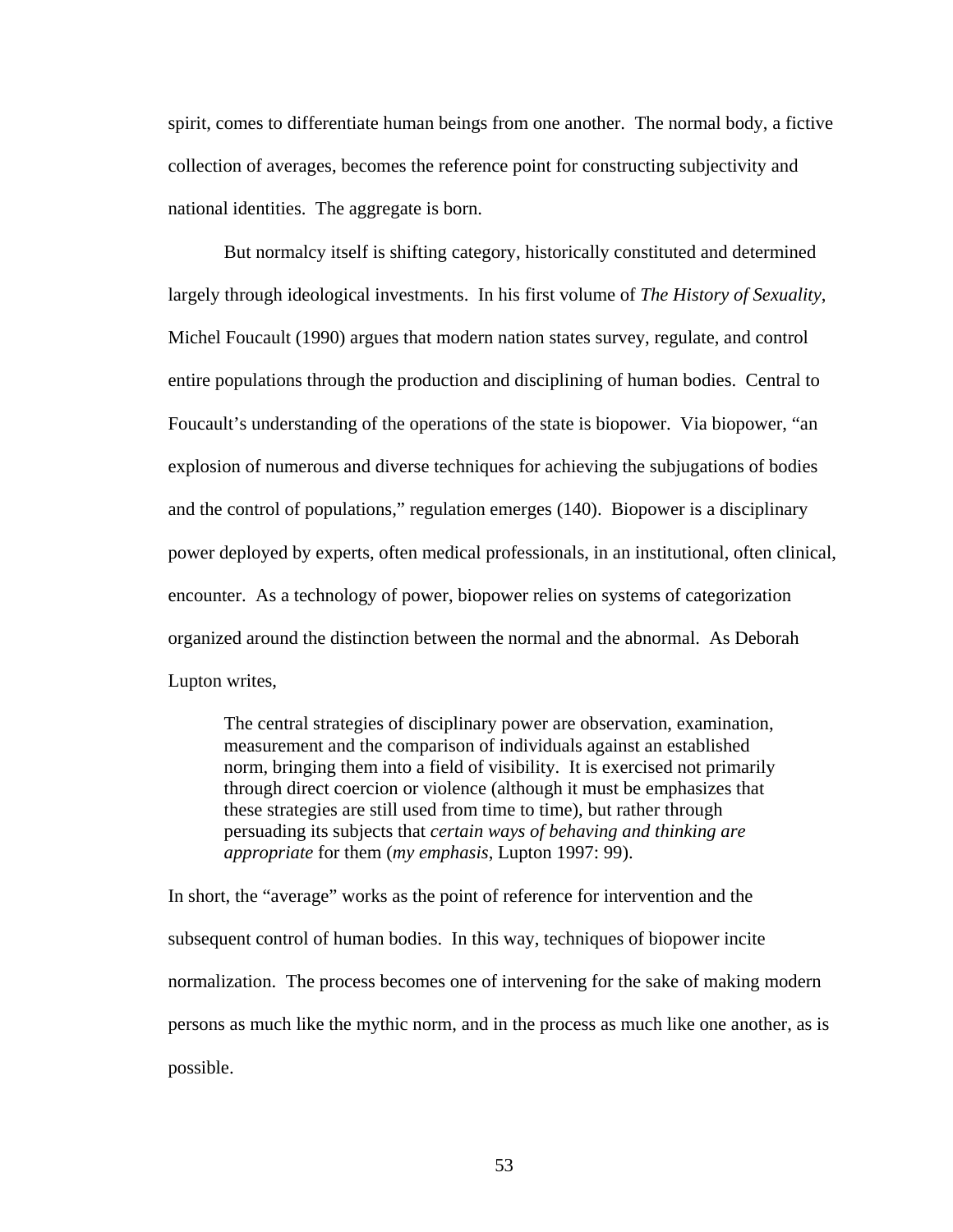Foucault's fascination with the regulation of human bodies through notions of normalcy was largely shaped by the work of Georges Canguilhem (1991). In *The Normal and the Pathological*, Canguilhem queries what constitutes normalcy and how the normal and the pathological operate through medicine and science. For Canguilhem, the pathological is given meaning through some notion of normalcy. Put another way, the normal has no intrinsic meaning separate and apart from the context in which it emerges. In other words, normalcy does not correspond to any static or predetermined way of being. Although normalcy may have a sort of taken for grantedness, it is constructed, negotiated, and manufactured through social practice, specifically operations of science and medicine. At the same time normalcy is deployed in taken for granted albeit coercive ways.

Through "micro-systems of social regulation" facilitated by the medical gaze, the body is socially constructed and discursively produced within the bounds of normalcy. Pathology is regulated. For example, medicine becomes not simply the work of saving and prolonging life but also intervention accomplished in the service of normalization (Foucault 1999). As Deborah Lupton drawing on Nicholas Rose writes,

Medicine and health have become central to the notion of the 'normal' person because, in part, medicine: 'has come to link the ethical question of how we should behave to the scientific question of who we truly are and what our nature is as human beings, as life forms in a living system, as simultaneously unique individuals and constituents of a population' (Rose 1994: 67-8) (1997: 100).

Normalization facilitated through medical intervention depends upon notions about what constitutes an acceptable and recognizable human being. Face work, I argue, is the work of inscribing or cultivating these bodily norms.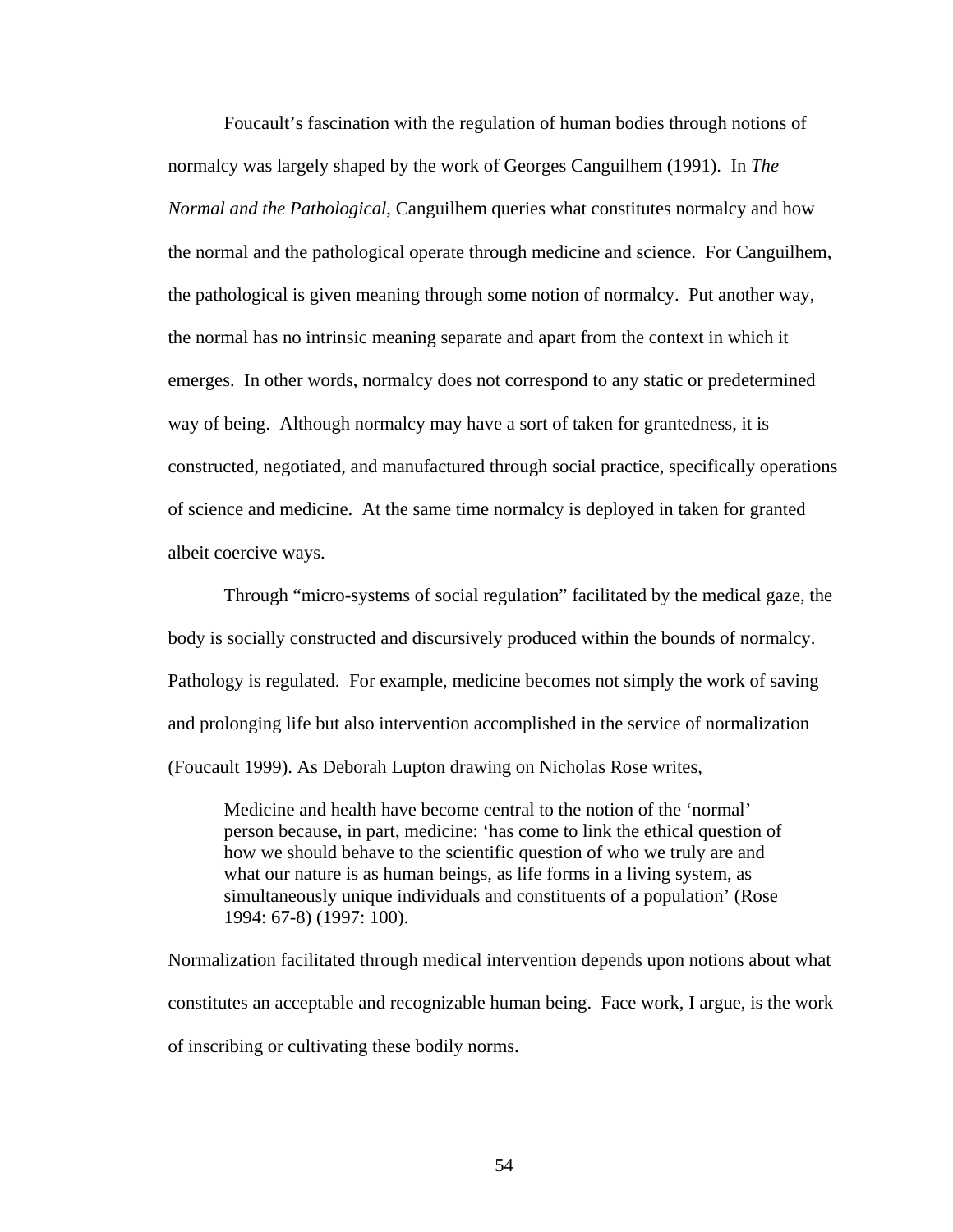The narrative surrounding face work is about making the grotesque unremarkable, the abject less abhorrent, and the pathological more normal. Unlike cosmetic surgery that aims (often unsuccessfully) to make the average body extraordinary and beautiful, face work is a technique of normalization aimed to transform aberration into something ordinary. In this way, face work is centrally about minimizing human aesthetic variation, and it is also about making that which borders on the non-human, human. But what distinguishes a human body from a non-human body (Haraway 1990)? Particular bodily norms become reified as facts about what constitutes a human body. To carry the distinction of human, a body must be sexed and raced (though how sex and race might be identified or understood varies according to context). Embodiment also depends on face. In ways akin to, or perhaps even more central than sex, the face is "a principle of intelligibility for human beings, which is to say that no human being can be taken to be human, can be recognized as human unless that human being is fully and coherently" faced (Butler 1992: 352).<sup>[11](#page-68-0)</sup> Without a face (or with a face unlike what we imagine a normal face to be), the body is ambiguously human.

 Just as the experience of encountering a dead body devastates our notion that bodies are alive, disfigurement calls into question what human embodiment entails. In the case of disfigurement, an embodied state incontrovertibly outside of the "symbolic order" (Kristeva 1982), *something* is needed to cope with the trauma of encountering or experiencing it (or the possibility of it). As I show in this project, abjection in the form of facial disfigurement is recovered through various techniques of face work. In this way,

 $\overline{a}$ 

<span id="page-68-0"></span><sup>&</sup>lt;sup>11</sup> Here I use a quotation from Butler. While she is speaking of sex in the original, I excerpt the quotation and extend her original meaning to speak about the human face.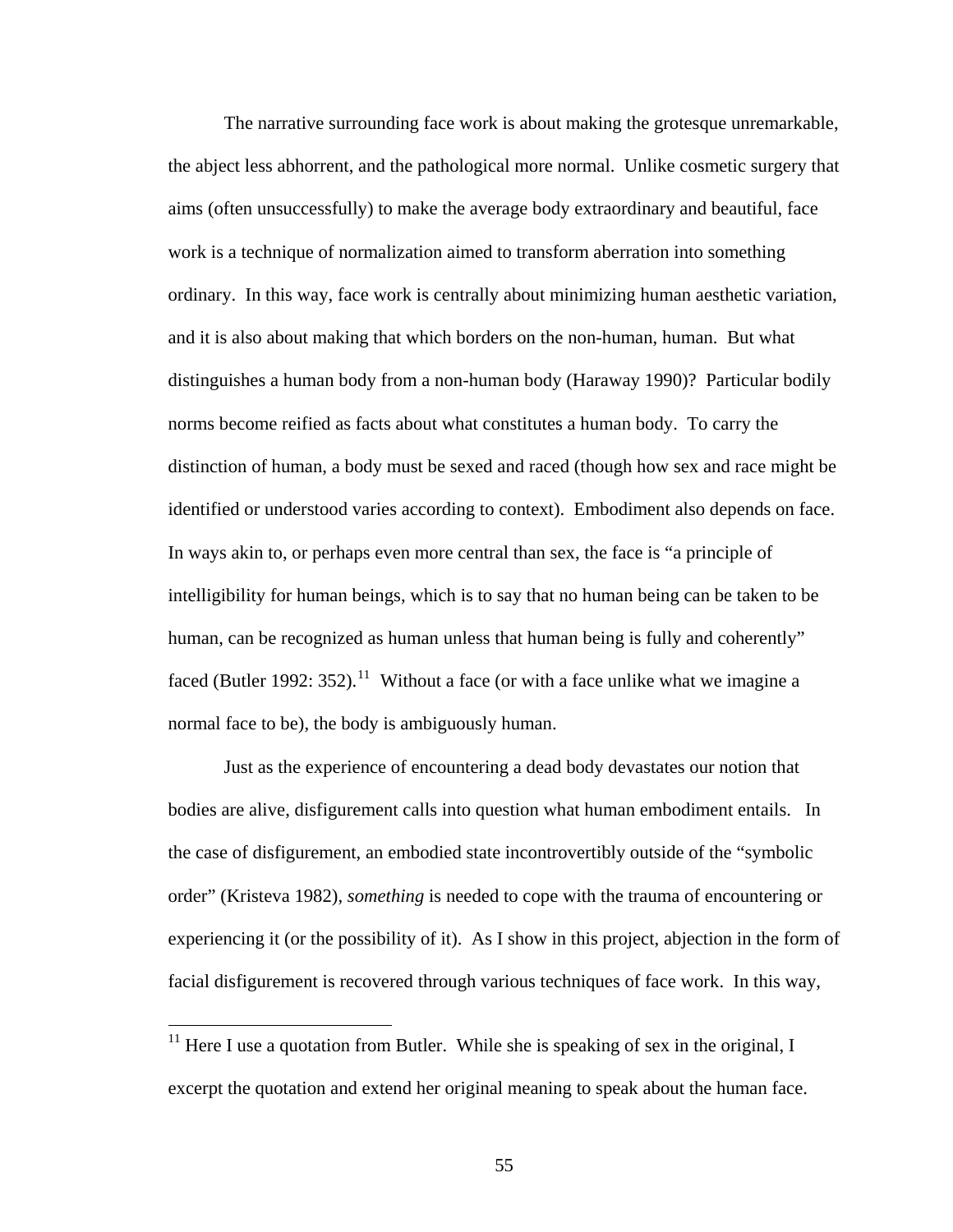face work is the material process of making a face more visually approximate a "normal" face. It is accomplished in the service of restoring humanity to those designated facially abnormal. As a material practice, face work repairs the human face, but as a meaningful practice, face work—as a technique of normalization—restores the symbolic order.

Face work accomplished in the service of normalization is not simply about making the subject intelligible. Normalization of the face is intrinsically a *social* project. Disability, in this case facial variance, takes shape as a departure from the bodily norm. These differences threaten national identity, specifically our cultural assumption about what bodies should populate our imagined community and American ideologies surrounding neo-liberal economic production. As Rosemarie Garland Thomson (1997) has written, "The disabled figure calls into question such concepts as will, ability, progress, responsibility, and free agency, notions around which people in a liberal society organize their identities" (47). In the American mode of life, disability is something to be compensated for because it connotes a loss of productivity, and thus of value and worth. Thus, face work in the service of normalization is a project invested in manufacturing and enabling productive American citizens.

Characterizing interventions on the face as normalizing practices emphasizes the social investment in the intervention. By claiming that face work is accomplished in the service of normalization, I focus on the biopolitical dimensions of face work in order to highlight its coercive operations. Patients understand their bodies and employ interventions in the context of the clinic, but not simply in response to the dictates of medical expertise. Biopower is enacted through social interaction, not forced on a relatively less powerful, unknowledgeable public. For Foucault, power is relational, and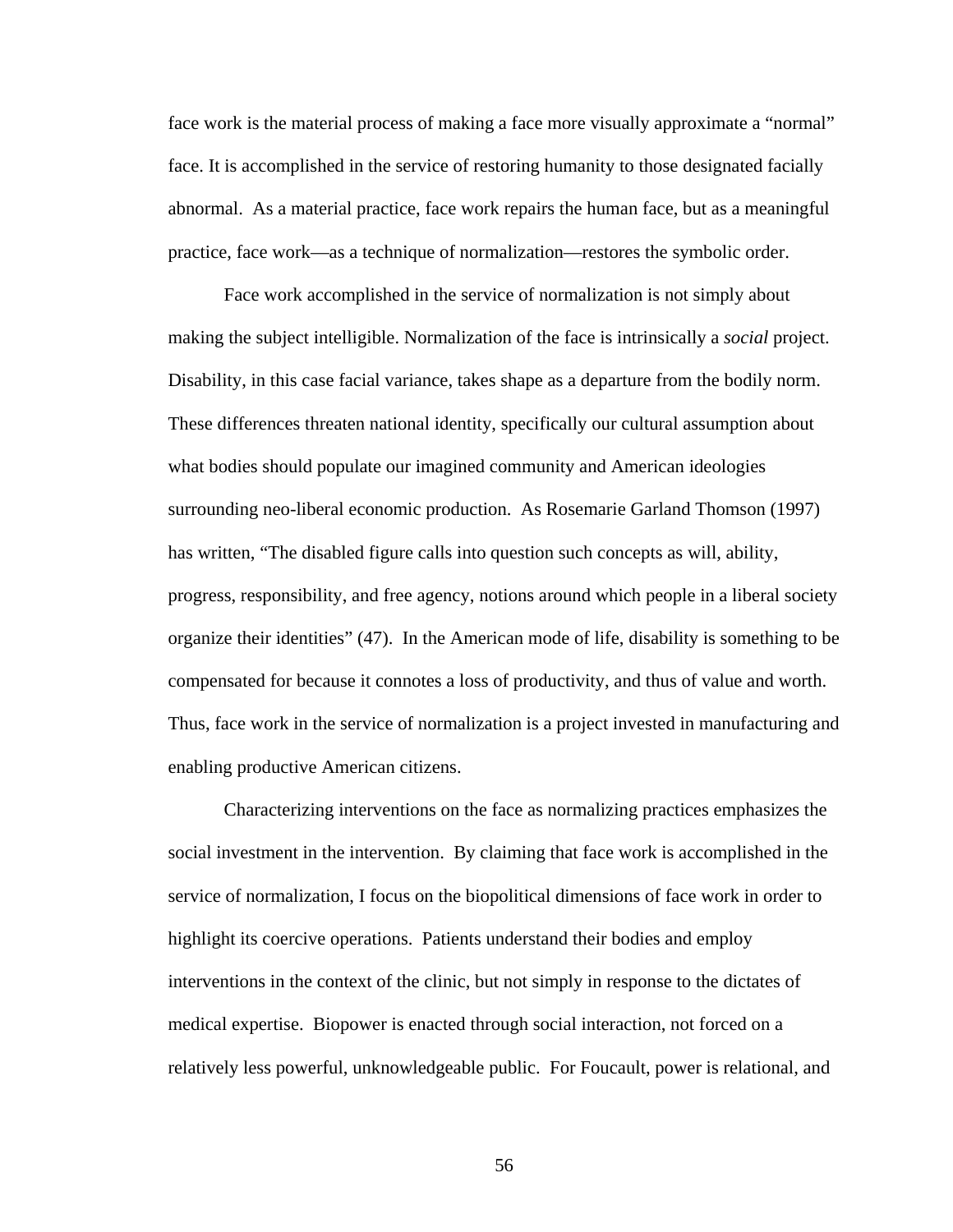often the body is produced and regulated by the self. Together, expert power and subjective experience identify and employ interventions that determine the directions embodied life will take. While face work might be deployed in response to an individual's professed desire for transformation, the intervention is always in the service of social norms, and in a broader sense, social and even national and global interests. In this way, there is a coercive dimension to face work.

As Foucault surmised, normalization is deployed in the production of docile bodies receptive to state interests and cultural hegemonies. Face work may simultaneously fulfill individual desires for a more unremarkable face, but because face work is premised on normalization, it is typically oriented towards disciplining bodies. In most cases, intervention aimed at faces defined as disfigured can only effect a rough approximation of an unremarkable face. Often, disfigurement remains perceptible, but because the human face is a normative facet of human experience, bodies are compelled to intervene, to attempt normalcy (Clark and Myser 1996). There is, in short, an imperative to "fix" abnormal bodies in accordance with notions of normalcy.

Technological possibility mixed with cultural norms about what constitutes a normal human being make a "fix it" reaction almost unavoidable. According to bioethicist Arthur Frank (2004), the imperative to normalize is facilitated by new technologies such that "The possibility of fixing renders inescapable the question of whether or not to fix" (18). Body projects are often facilitated by individual choice through capitalist modes of consumption, but normalizing interventions partially stand outside of this logic. Techniques of normalization, from surgery deployed on infant's anomalous genitals to cranio-facial surgery aimed at mending a cleft palate, are deployed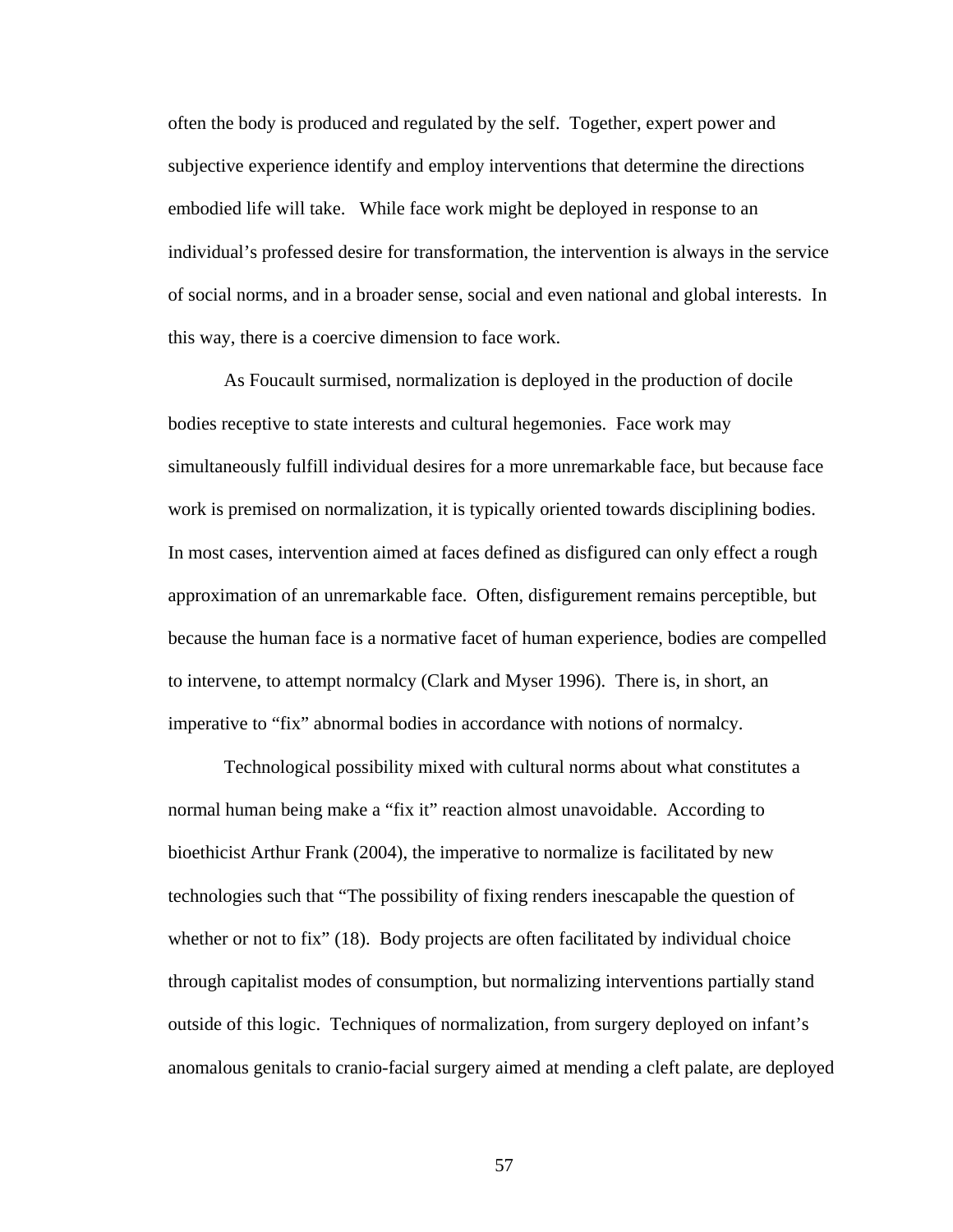towards making patients (more) human. In this way, techniques of normalization like face work are not simply biomedical products consumers can purchase but interventions aimed at making patients human and subsequently obligatory. As Frank notes in reference to surgery on intersex infants, people are "acceptable *only if* their anomaly is fixed" (24). The choice to intervene is not made outside of social constraints. The difference between elective body projects and techniques of normalization is that life is not made better, but rather in the logic of normalization, life is made *possible*.

Even in critiques of the tendency towards normalization in the context of biomedicalization (Clarke et al. 2003), normalization techniques aimed at the face are taken for granted value whereas techniques like limb lengthening and intersex surgery are interrogated more critically. Frank writes of the Hastings Center project "Surgically Shaping Children," which examined the ethics of interventions aimed at anomalously sexed, facially variant, and short stature children:

[T]his critique of surgical normalization is difficult to apply to the craniofacial surgeries that our project group saw. Our seeing again took place through the conventional medical rhetoric of before-and-after slides, and these slides like the word *deformity*, depend on normative visual convention, and those conventions need to be contested. Yet it would challenge most observers to see these pictures and not feel the appropriateness of this language of deformity. Faced with such faces, it is difficult not to affirm the value of surgery as at least an improvement in what are readily (perhaps too readily) perceived as life impairing conditions…*The public visibility of the face and the symbolic importance that links faces to character*—exemplified by the aphorism attributed to Lincoln that after a certain age a person is responsible for his or her own face—*make facial deformity a problem of a different magnitude, and that difference commands our respect* (*my emphasis*, 25).

Frank contests the term "deformity" as a self-evident category and suggests that ways of looking and diagnosing, and corresponding ways of intervening, must be critically assessed. At the same time, Frank suggests that, even in the context of a Hastings Center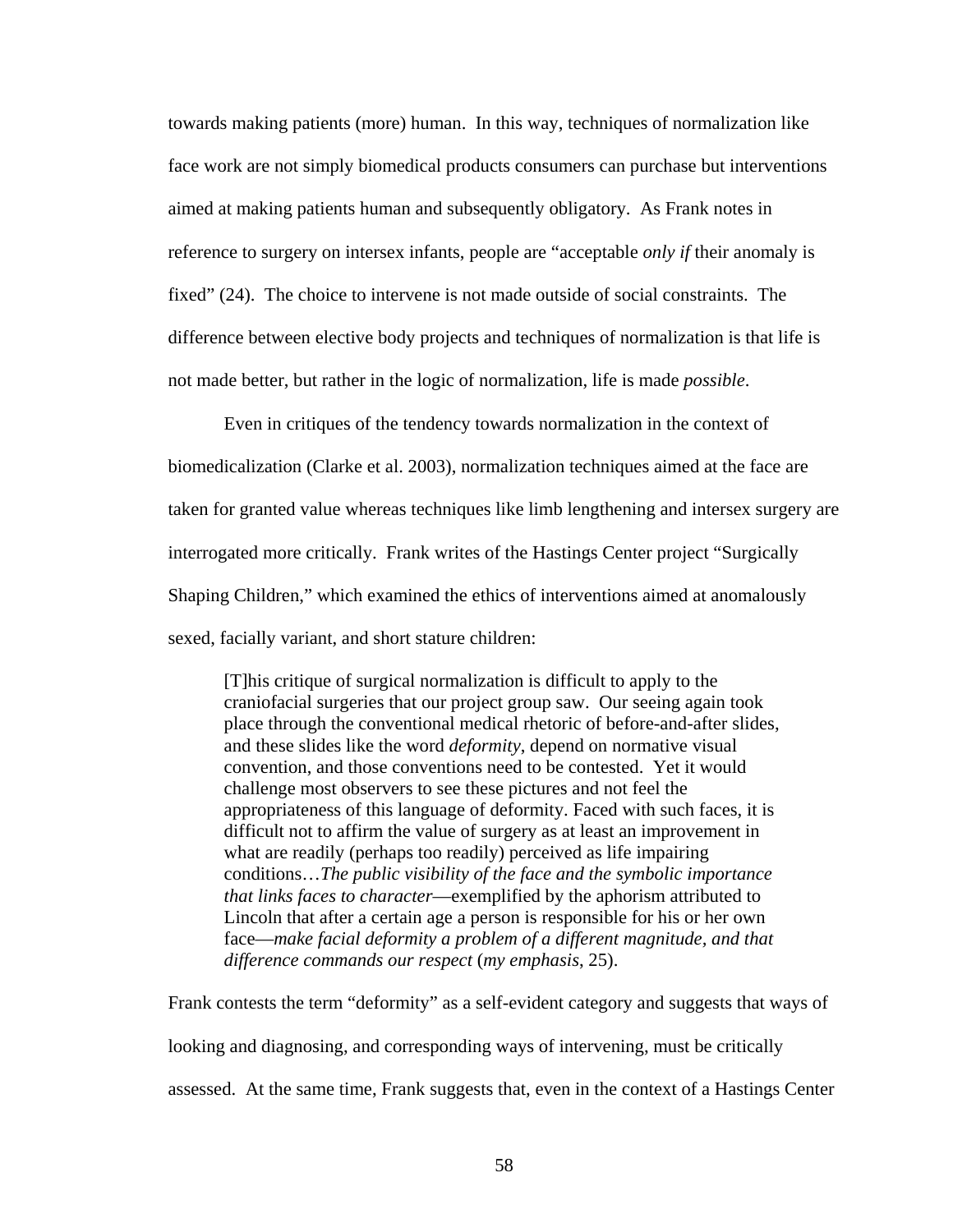bioethics working group interrogating the ethics of intervention, intervention to affect facial difference is essentialized. Rather than critically examining the complex project of intervention, face work is reduced to "fixing" a face in need of repair. In other words, the imperative to fix the face is made self-evident and thereby intervention on the face is imagined as outside of critical, ethical analysis.

 The normalization of facial variance is almost always understood as a form of necessary repair, a sort of work that relies on the assumption that things defined as broken invariably need fixing. There is something about facial "disfigurement" that makes normalization so taken for granted. Rosemarie Garland Thomson (2005) writes,

*[A]ppearance tends to be the most socially excluding aspect of disability*. Bodies whose looks or comportment depart from social expectation—ones categorized as visually abnormal—are targets for profound discrimination. Bodily forms deemed to be ugly, deformed, fat, grotesque, ambiguous, disproportionate, or marked by scarring or so-called birthmarks constitute what can be called appearance impairments that qualify as severe social disabilities. *Perhaps the most virulent form of body disciplining in the modern world is the surgical normalization of bodies that deviate from configurations dictated by the dominant order* (*my emphasis*, 1579).

The "fact" that the face *is* deformed leads to the fact that the face *needs* repair. Face work conflates a technique of normalization with a technology of repair. Because face work is a form of repair, the face is treated as intrinsically flawed and in need of intervention. In effect, repair obscures the coercive dimensions of bodily intervention in favor of a narrative that frames face work as a necessary and unavoidable mode of bodily intervention. It is precisely this narrative that my project seeks to disrupt.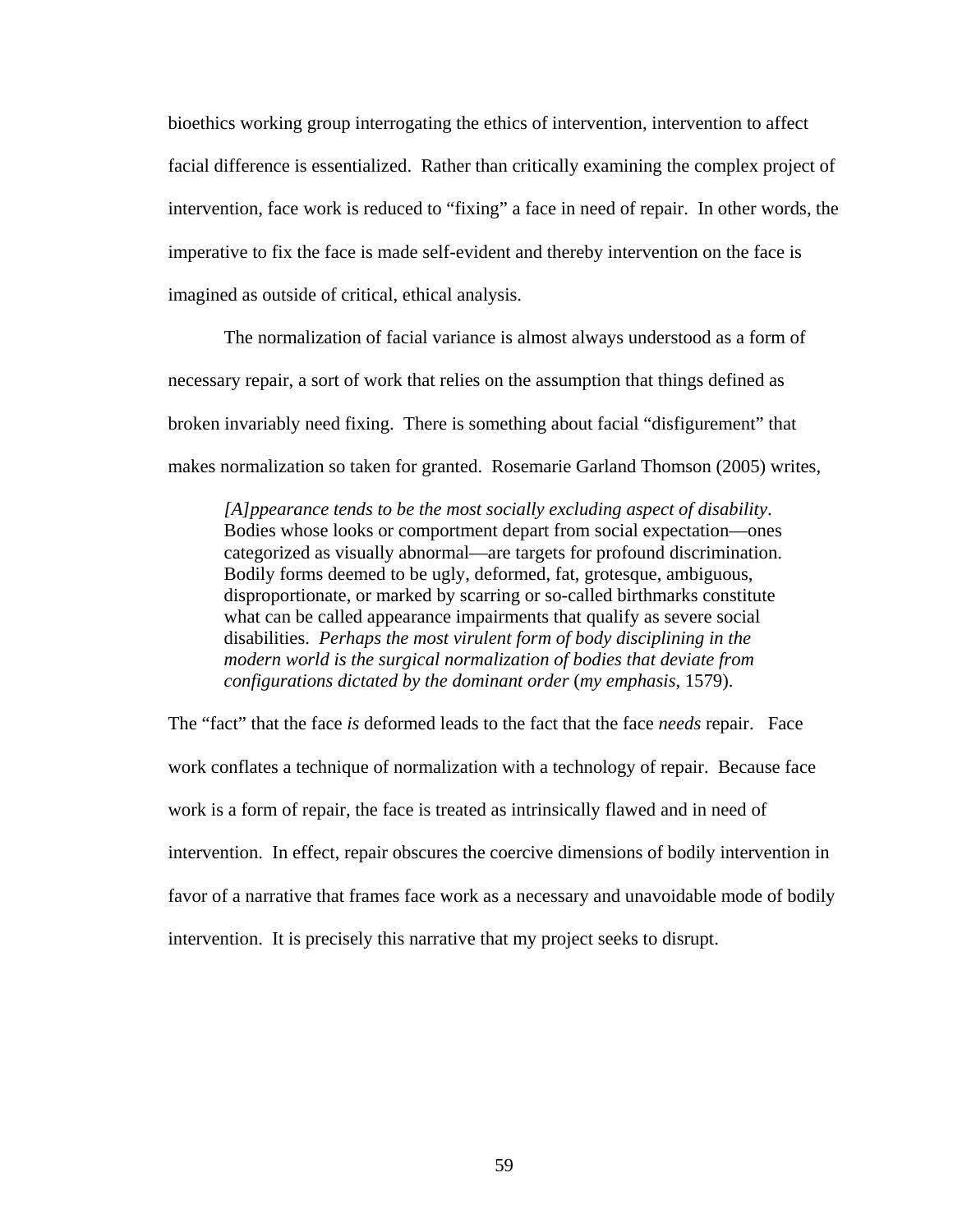### **Face Work as Repair**

Humans are a kind of "repairing animal." Not only do we invest resources in repairing our material possessions like cars and houses, we repair ourselves through doctors, therapists, and priests. According to Elizabeth V. Spelman (2002), "Repair is the creative destruction of brokenness" (134). The work of repair is simultaneously the work of rehabilitation, restoration, and redemption. But what and how we repair, along with the urgency that infuses the work of repair, reveals something about our cultural values. What do we believe needs to be repaired, as opposed to disregarded, and what are our reasons for fixing? What values are implicit in arguments about why we need to repair the face? What lessons about economics, citizenship, family, love, sex, community, and humanity are embedded in arguments to repair the face? Identifying what logics inform face work—the repair of the human face—reveals what the face, and by implication disfigurement, means.

Spelman distinguishes between two forms of repair work. *Bricolage* innovatively pieces together both material and non-material remnants to repair an object. The car is rebuilt with salvaged parts and mechanical know-how. Junkyard finds and the work of multiple mechanics restore it to working order. It does not matter *how* it got fixed as much as *that* it got fixed. In contrast, *invisible mending* aims to fix an object so that it appears to never have been repaired. For example, art restoration and tailoring attempt to mend art works or garments in such a way as to conceal decay and damage. Face work, I will show, involves both bricolage and invisible mending. Face work aims to erase disfigurement and in the process make a "grotesque" face unremarkable, but the technological limits of surgery along with the complexity of the facial structure mean that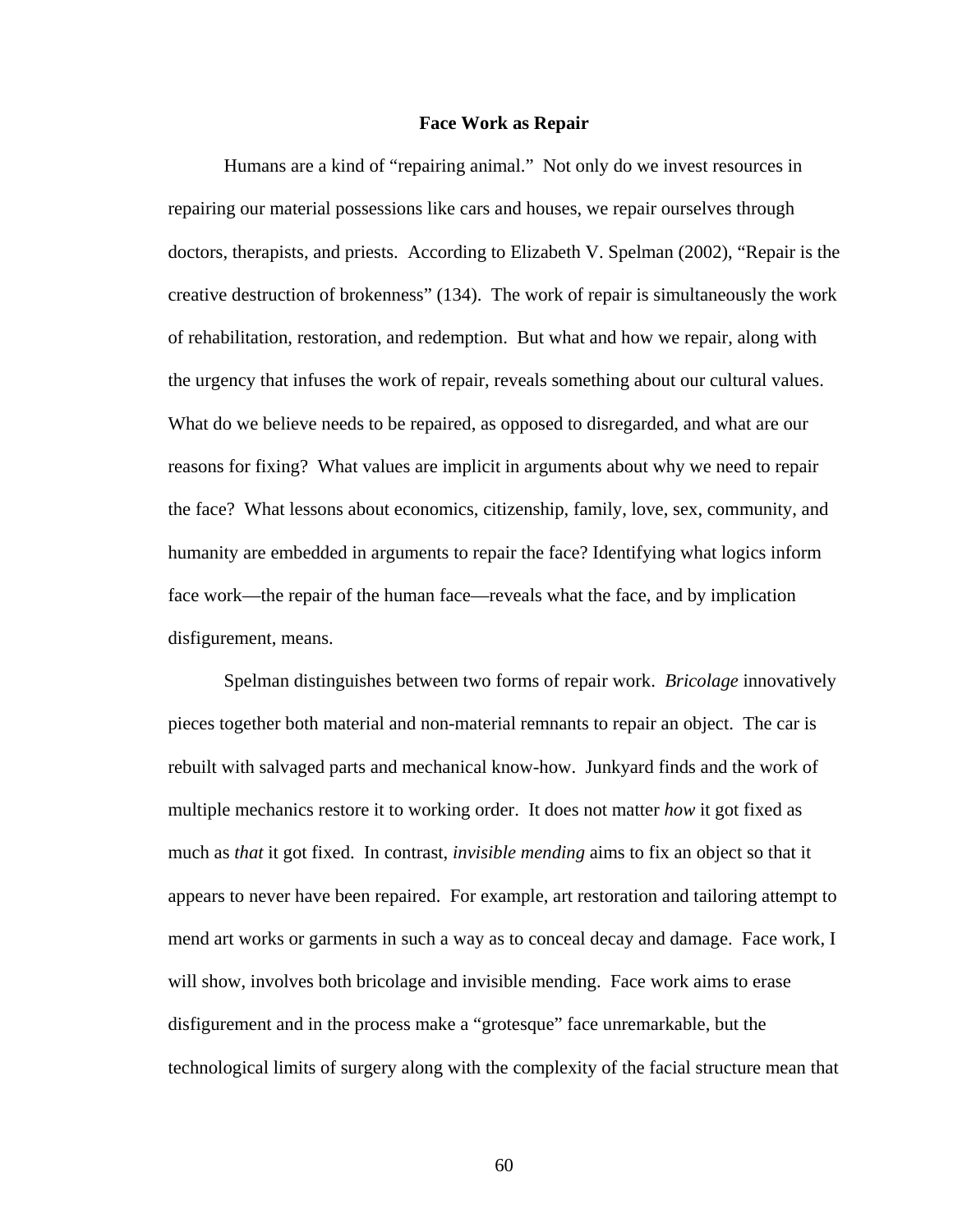face work more often resembles a kind of bricolage in which techniques are cobbled together to make for the best possible outcome. In most cases, people defined as disfigured undergo numerous surgeries. The hope is that a more desirable visage will emerge. In this way, the realties of erasing facial difference fall short of the fantasy of face work, as shown in Chapter 1 through the story of Lucy Grealy.

Repairing humans is often accomplished under the guise of returning people to "basic working order" (Spelman 2002). In this way, repair work is presented as necessary and unavoidable. It is *needed* not simply desired. Bodily interventions couched in terms of repair are distinct from body projects framed as self-improvement. In the latter case, intervention is accomplished in the service of enhancement. Botox injections diminish the appearance of fine lines and, according to some, consequently improve one's appearance. Few would argue that this is a *vital* intervention. In contrast, repair work is understood as indispensable. Surgery aimed at a cleft palate is understood as obligatory, an intervention needed to assure basic bodily functions like eating. As Spelman writes,

Repair is not about the new. It is by definition about the survival of the old. Repair appears to be not about making progress but about halting decay, about sustaining something after it has degenerated from its ideal state. Inventive as repair can be, it is not about creating original objects or even about keeping existing objects from breaking (that is maintenance), but about responding to the damage they have endured and finding a way to continue their existence in the aftermath of such damage (137).

In the context of face work, images of disrepair abound, most often represented through the "before" image. "Before" images almost always appear in conjunction with "after" images, displaying the transformation possible through face work. But "before" pictures display the face in its original "disfigured" state, and these images exist in a state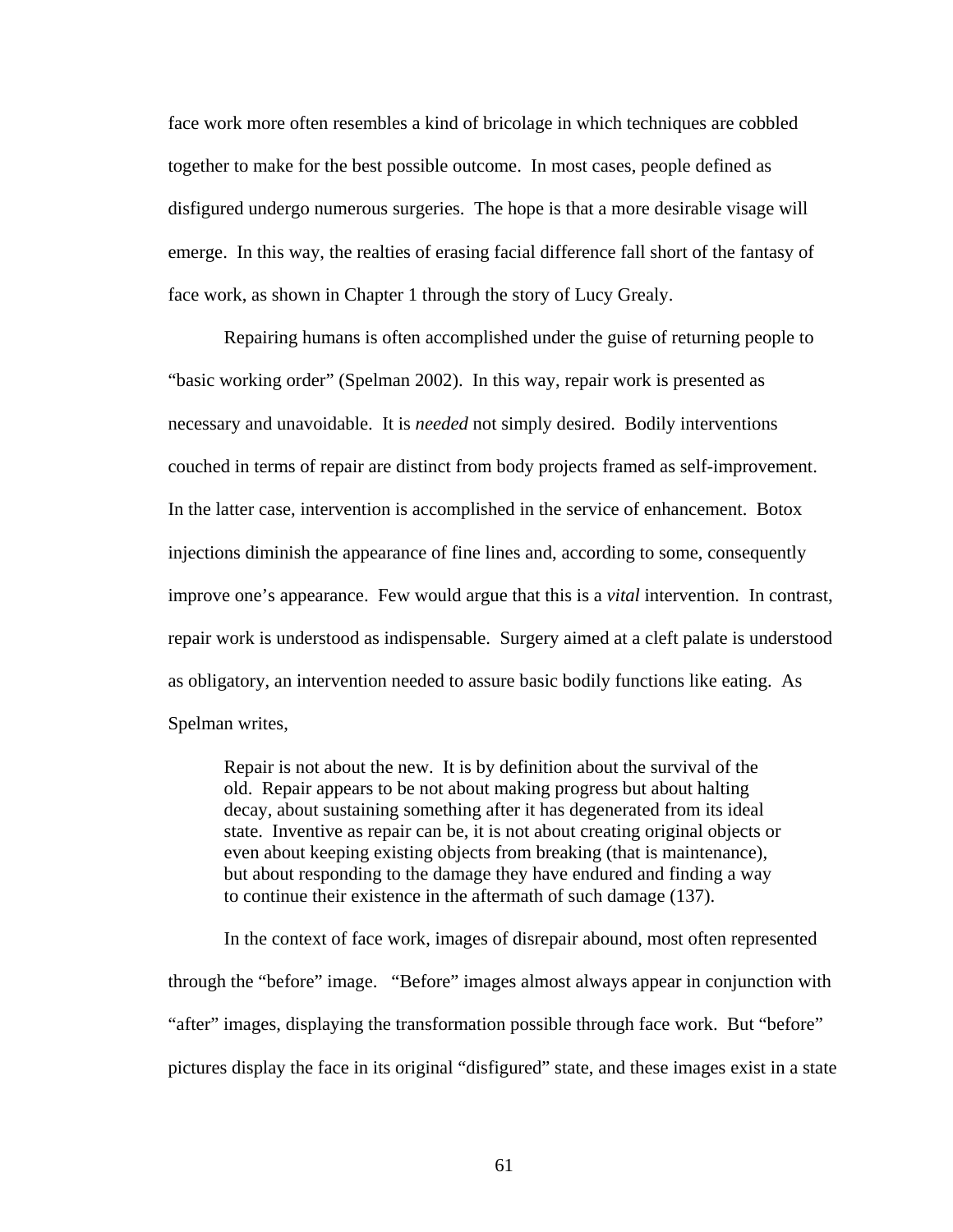of suspended ruin as referential images. These faces are displayed to mobilize support and investment in face work in particular ways. They are objects that incite fascination and horror, and therein support for work aimed at resolving what is displayed as being in ruins. By featuring before pictures of disrepair, sites of face work position intervention as vital work, work that facilitates humanization and in the process restores the symbolic order. Spelman writes,

 To repair is to acknowledge and respond to the fracturability of the world in which we live in a very particular way—not by simply throwing our hands up in despair at the damage, or otherwise accepting without question that there is no possibility of or point in trying to put the pieces back together, but by employing skills of mind, hand, and heart to recapture an earlier moment in the history of an object or a relationship in order to allow it to keep existing (6).

Face work becomes both necessary and critically important as the work of restoring human status.

 Modernist tendencies towards progress (both social betterment and individual self-improvement) coupled with an ethic of neoliberal medicine that makes consumption of medical intervention possible, result in a social context in which repair is the most accessible mode of relating to bodily difference. Repair circulates throughout this analysis of face work. The work accomplished in each of the four sites I describe is discursively constructed as a form of repair. I investigate how face work is the enactment of normalization, and thus is laden with social norms about what constitutes a normal human, but is also framed as repair, a mode of work understood as neutral and impartial. I embed this project in disability studies, sociology of medicine, health, and illness, and sociology of the body, three theoretical locations from which to ask questions about appearance, disability, and repair.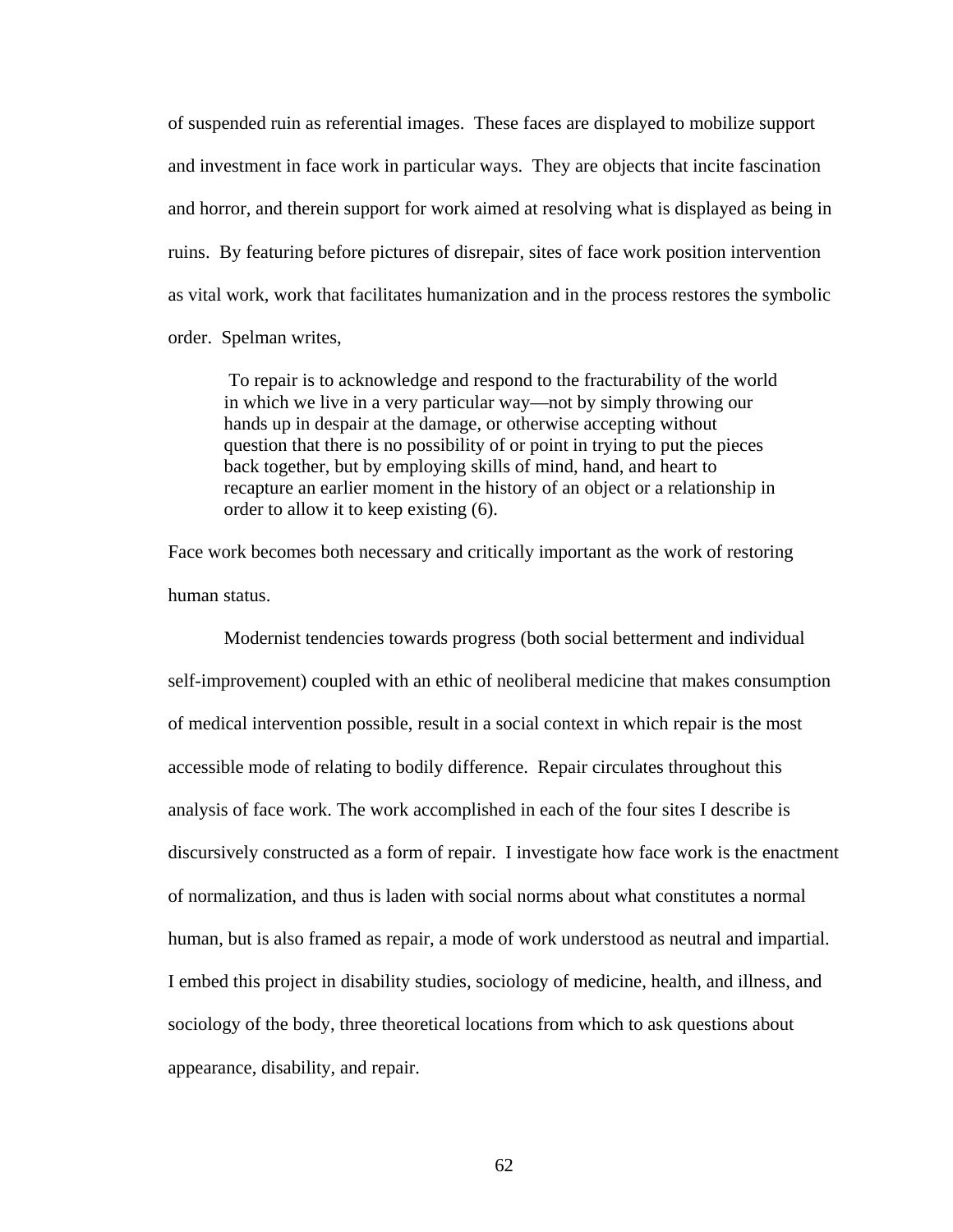### **Disability Studies**

 Disability studies is an emergent, interdisciplinary field of inquiry. What demarcates disability studies from other academic explorations of disability is the ways in which the field defines and understands disability. Specifically, disability studies approaches disability as a socially situated, culturally mediated bodily experience (Barnes 1998; Davis 1997; Shakespeare 1998). It rejects essentialist, biological understandings of disability in favor of definitions that illustrate how the body is disabled via social means and understandings. Disability studies works from the assumptions that bodies carry different meanings depending on their social location and that disabled bodies are hindered by social environments. From this perspective, the body is not intrinsically disabled, rather social environments and cultural attitudes are disabling. This approach to disability rejects medical and religious models, which are critiqued for narrowly focusing on the "problem" of disability by treating the individual.

 As a field of academic inquiry, disability studies has interrogated disability by asking questions about how disability is culturally represented, discursively and institutionally constructed, and politically determined. As a site of political struggle, disability studies attempts to articulate a viable and transformative disability politic, and as such engages with disability rights activists (Linton 2006). Disability studies offers a theoretically nuanced account of bodily difference and devaluation *and* a framework for thinking about responses to challenge that devaluation. Like other intellectual projects that take shape on the margins of the academy, disability studies requires a critical praxis, a thought project aimed towards emancipation (Thomson 1994, 2002).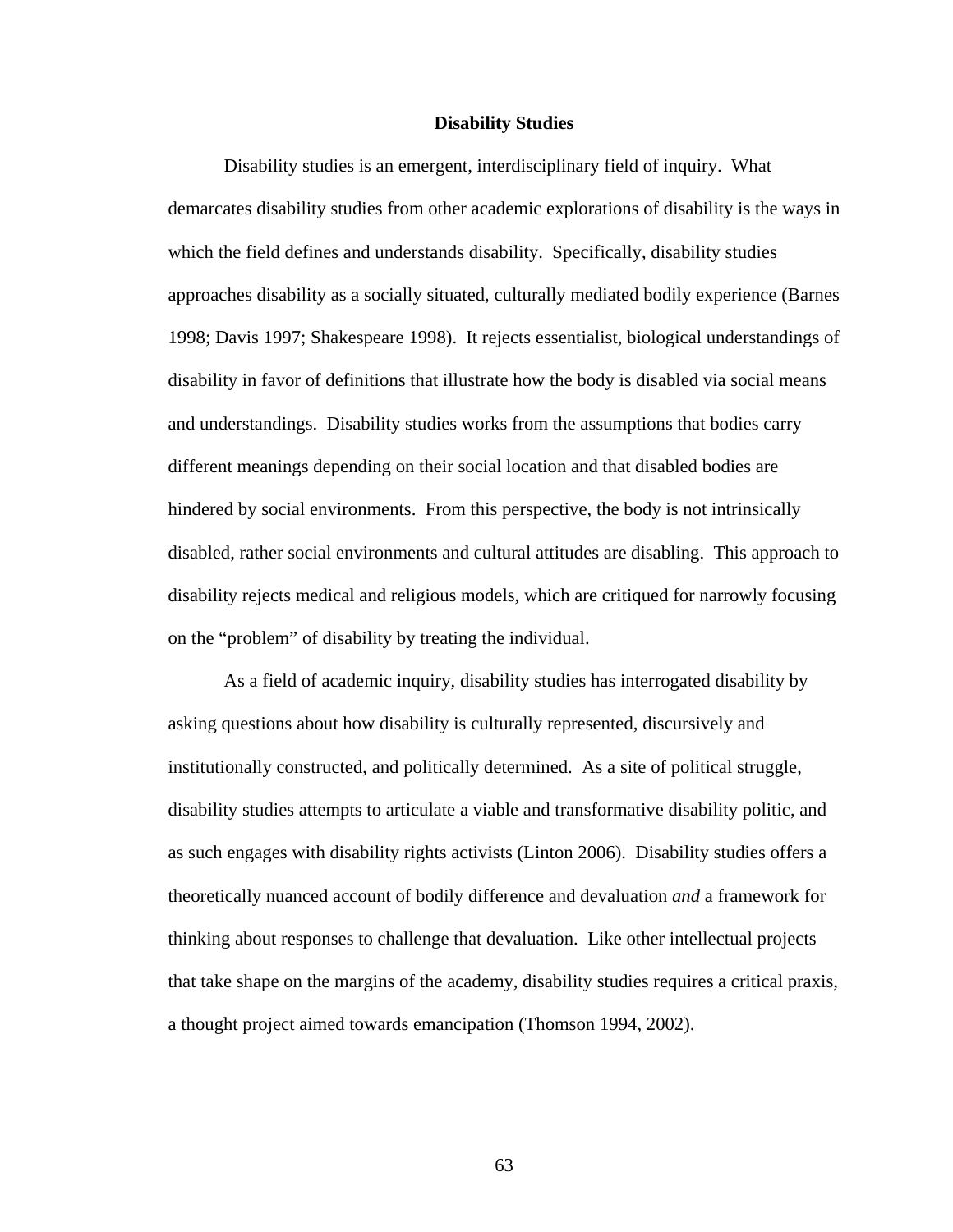Bodily difference includes a wide range of experiences, and disability studies seems appropriately situated to think through multiple kinds of bodily experiences. And yet, disfigurement is conspicuously missing from disability studies. Disability studies often focuses on societal and institutional responses to functional impairment—the inability of a body to function in the ways we expect bodies to function. It is not always obvious to many how a disfigured face creates functional impairments. Particular disabilities and images (especially the wheelchair) have worked as heuristic devices in disability studies to signal questions of mobility and function (Gerschick 1998). The nature of the images routinely invoked rarely includes references to disfigurement. So while disability studies leaves itself open to analyses of disease, disfigurement, *and* other kinds of bodily difference, it is not always clear where these experiences fit within the rubric of disability studies. Where, for example, in an academic field of inquiry that values self determination is space made for the theorizing of cognitive disabilities as they are experienced? It makes political and theoretical sense to create a field of interdisciplinary studies around bodily difference and bodily oppression, but given that the core concept "disability" fundamentally situates "ability" at the center of discussion, bodily differences such as disfigurement get pushed to the margins.

Disability studies has identified the ways in which disabilities compromise citizenship. In the U.S., what it means to be an American relies on notions of selfreliance and determination. Yet disabilities sometimes impact people's ability to function in particular ways—to economically provide for one's self, to care for one's own body, to reproduce other self-sufficient American citizens. In this sense, disability does not conform to what it means to be American. Independence is an American value imbued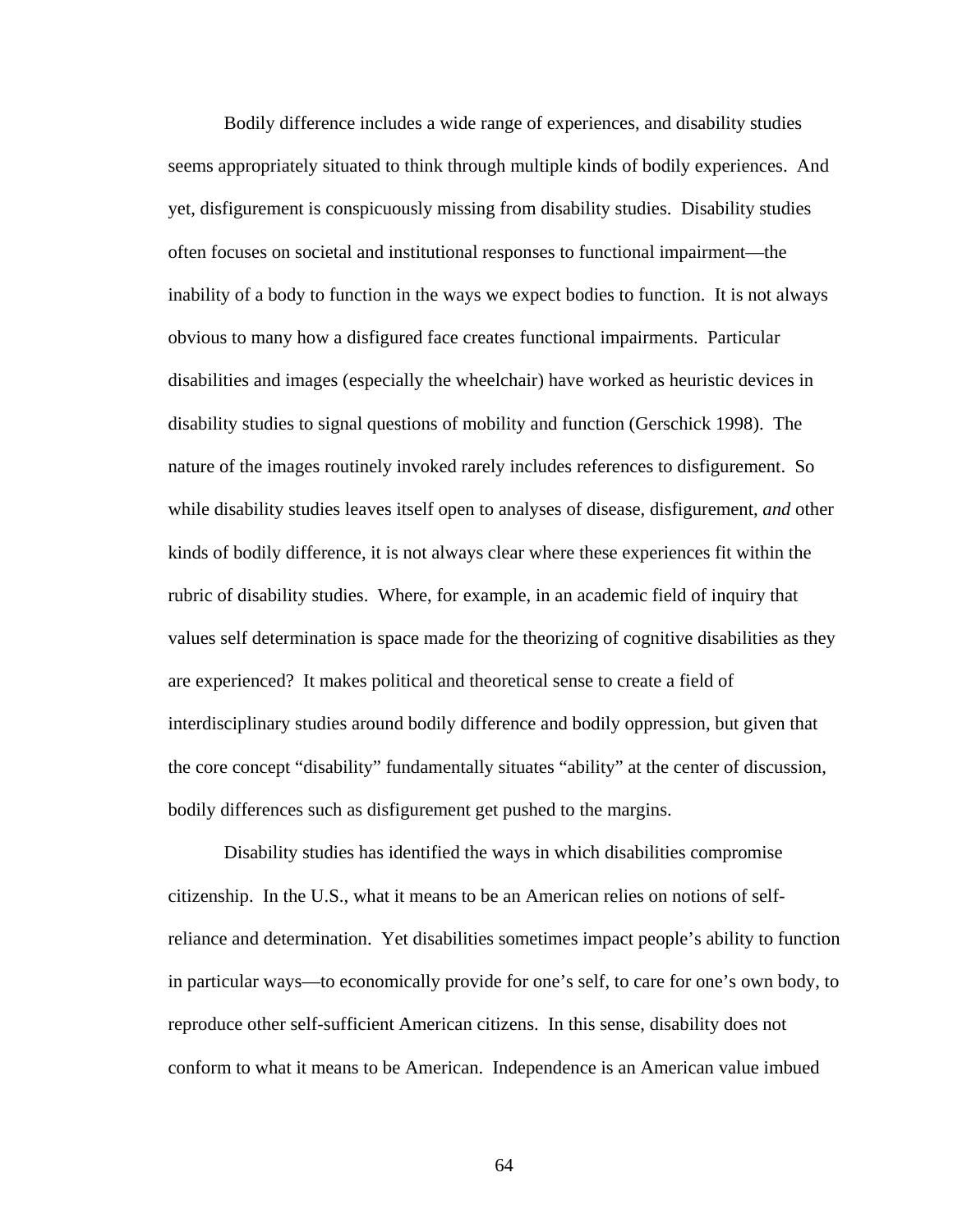with moral significance. Independence is bound up with function. And for disabled people whose function seems limited in particular architectural, educational, legal, and cultural contexts, stigmatization and devaluation seems an almost taken for granted American response. When we recoil from "disfigurement," a disability that is primarily aesthetically compromising, what is the logic that we use to defend that stigmatization? What American value is compromised when someone is perceived to be ugly, unsightly, or deformed?

 One area of disability studies has focused on bodies that are visually different. Rather than employing the language of disability, this work on "extraordinary bodies" explores our cultural fascination and stigmatization of "freaks" and "monsters" (Braidiotti 1996; Thomson 1996). As Rosemarie Garland Thomson has argued, extraordinary bodies help us to define what it means to have a "normal" body and how significant bodily difference is. Academic analyses of "freak shows" have highlighted how public display of non-normative bodies defines relationships between freaks and norms as simultaneously characterized by fear and fascination (Hawkins 1996; Miles 2004). While freak shows are rather "politically incorrect," bodily difference remains a subject of intense scrutiny via talk shows, exposés of surgical procedures, and tabloid photojournalism. *And* congenital conditions, diseases, and "accidents" (especially in an age of militarization and technologization) mean that disfigurement will continue to define human experience.

My project uses ideas from disability studies to explicate facial disfigurement. I pose two questions that speak to theoretical issues in disability studies. First, what is the cultural significance of facial disfigurement? Disability studies locates bodies within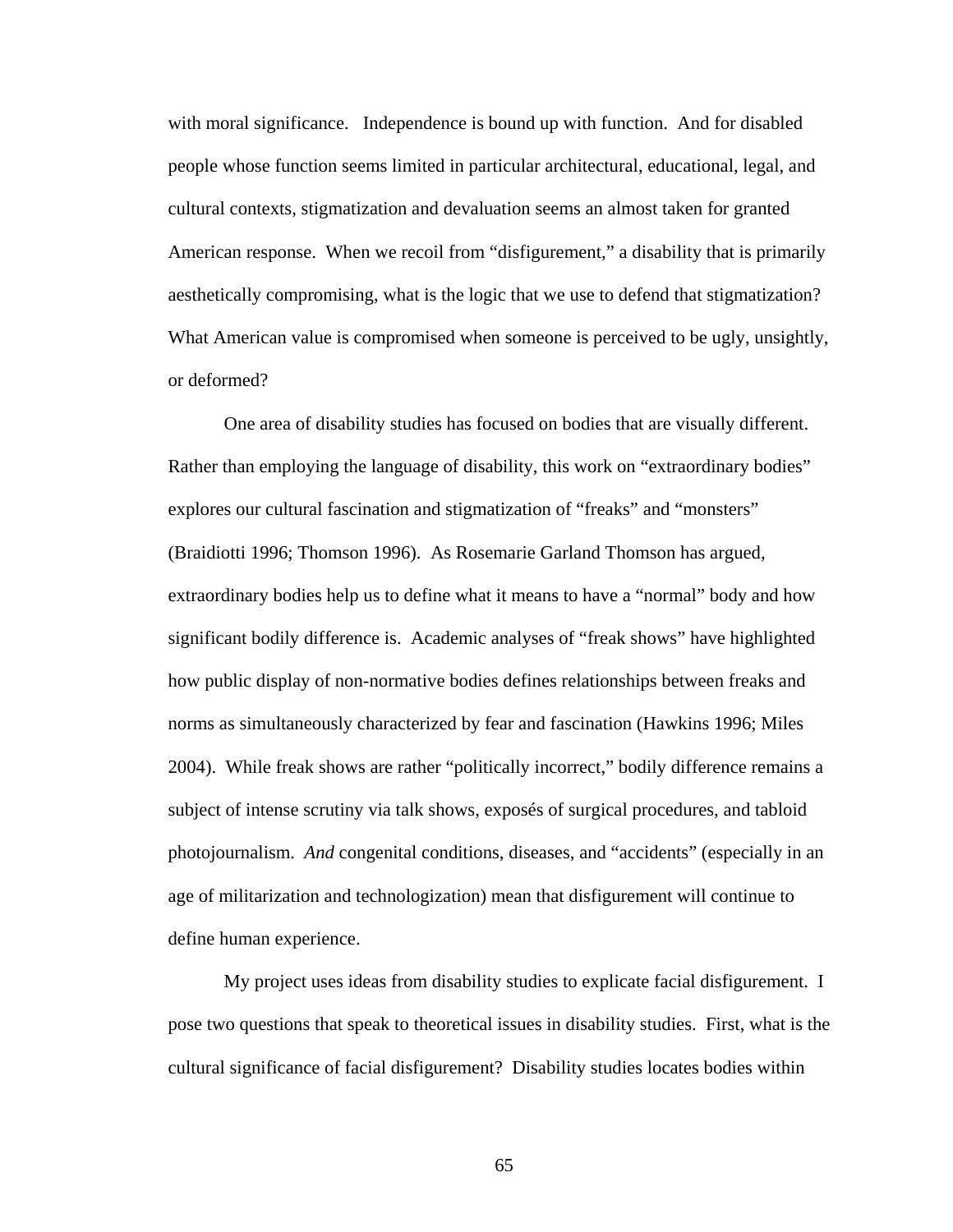cultural and institutional locations, allowing for analysis of the societal significance of disfigured bodies. By analyzing face work, I account for social responses to facial variance. As disability studies demonstrates, the experience and meaning of disability is always informed by the social response to particular bodies. By focusing on responses to disability, mine is a critical project that refuses to locate the "problem" of disfigurement at the level of individual experience. Second, how is appearance disabling? By asking this question, I introduce a theory about how aesthetics, in addition to functional impairments, matter in significant ways. I demonstrate how the opposite of disability is not always ability but rather unremarkability, or a way of being that goes unnoticed in everyday life.

### **Sociology of Medicine, Health, and Illness**

Medical sociology problematizes essentialist and biological notions of the body by framing many diseases and disorders as social problems. By locating the body and medical professions in socio-historical-cultural contexts, medical sociology opens up topics often perceived as natural or scientific to sociological analysis and critique. By framing disease and disability as social problems, medical sociologists dislocate the experience of the body and knowledges about the body from scientific narratives in order to articulate how knowledge and experience are always mediated through history, politics, and economics. In doing so, medical sociology destabilizes the practice and profession of medicine in order to think about how professional power defines bodily experiences and what better ways of coping with disease and disorders of the body might look like (Conrad 2005).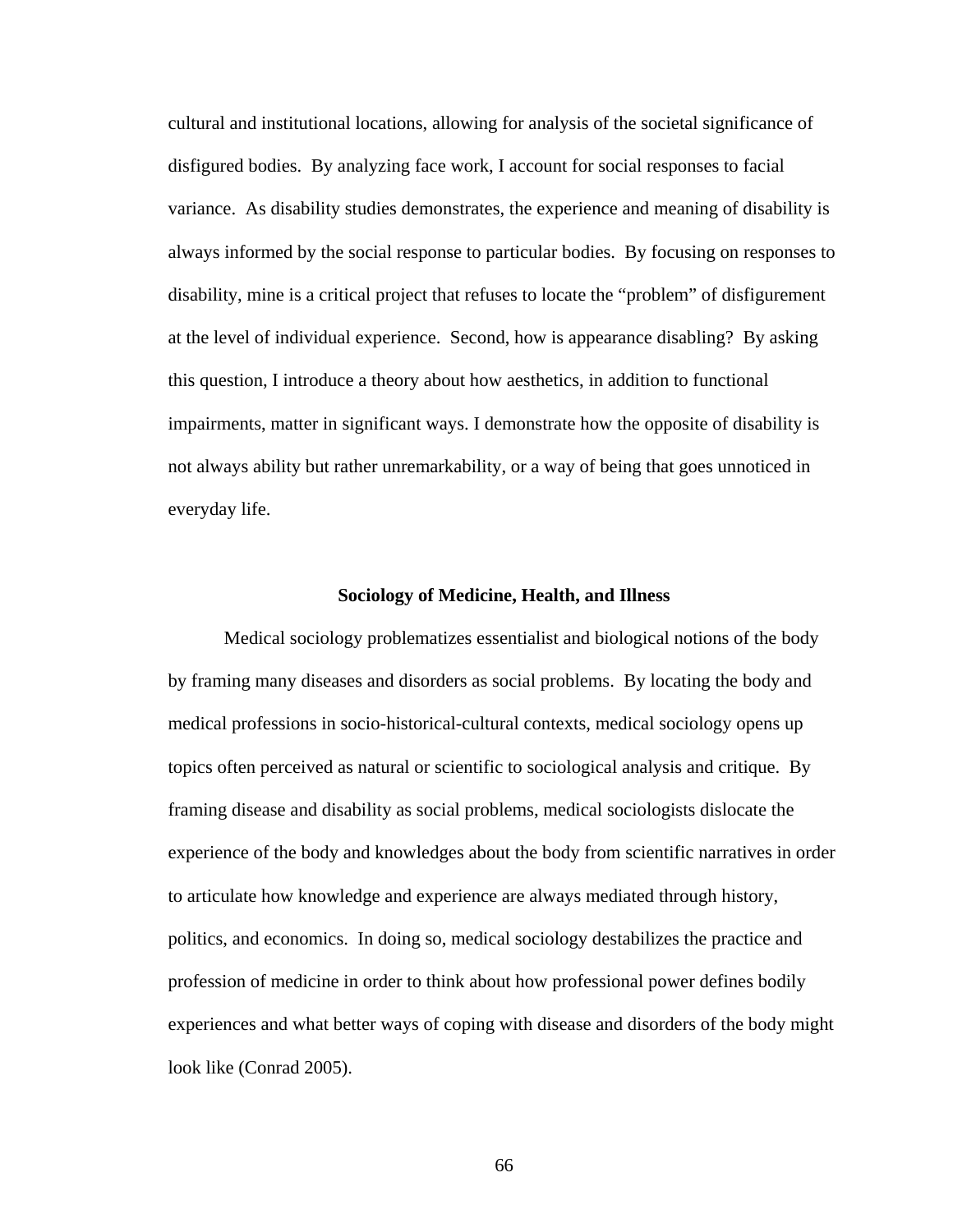With the concept of medicalization, sociologists began to understand how various human experiences may be defined through medical practices—diagnostic categories, assessment techniques, and treatment modalities (Zola 1972). We now understand medicalization as a defining transformation of the twentieth century. In fact, unveiling processes of medicalization has become routine to sociologists. Much of the work of medical sociology in the last twenty-five years has focused on how a variety of human conditions (alcoholism, homosexuality, hyperactivity, etc.) became subject to medical expertise (Conrad and Schneider 1992). Yet, the last twenty years have been characterized by such dramatic technical, informational, and organizational shifts that some theorists argue we need to reconsider how we understand medicalization (Bowker and Star 1999; Clarke et al. 2003). Clarke et al. argue that we are currently experiencing *biomedicalization*— "the increasingly technoscientific, complex, multi-sited, multidirectional processes of medicalization" (162). Most importantly, biomedicalization signifies a shift from *controlling* nature to *transforming* nature (Clarke 1995).

While Clarke et al. identify five related processes of biomedicalization, two of these are particularly pertinent to my own research. First, biomedicine transforms the body and the patient through the "technoscientization of biomedicine." Biomedicine is increasingly dominated by technoscience through computerization, geneticization, and technology design. Whereas antibiotics destroy (control) microorganisms, new biomedical technologies like genetic engineering manipulate (transform) genes. In this context, radically new technologies emerge that rework the very terms of medicine. Rather than extending life, new biotechnologies take the human body to the extreme. Technoscience allows for technologies that intervene in new physiological processes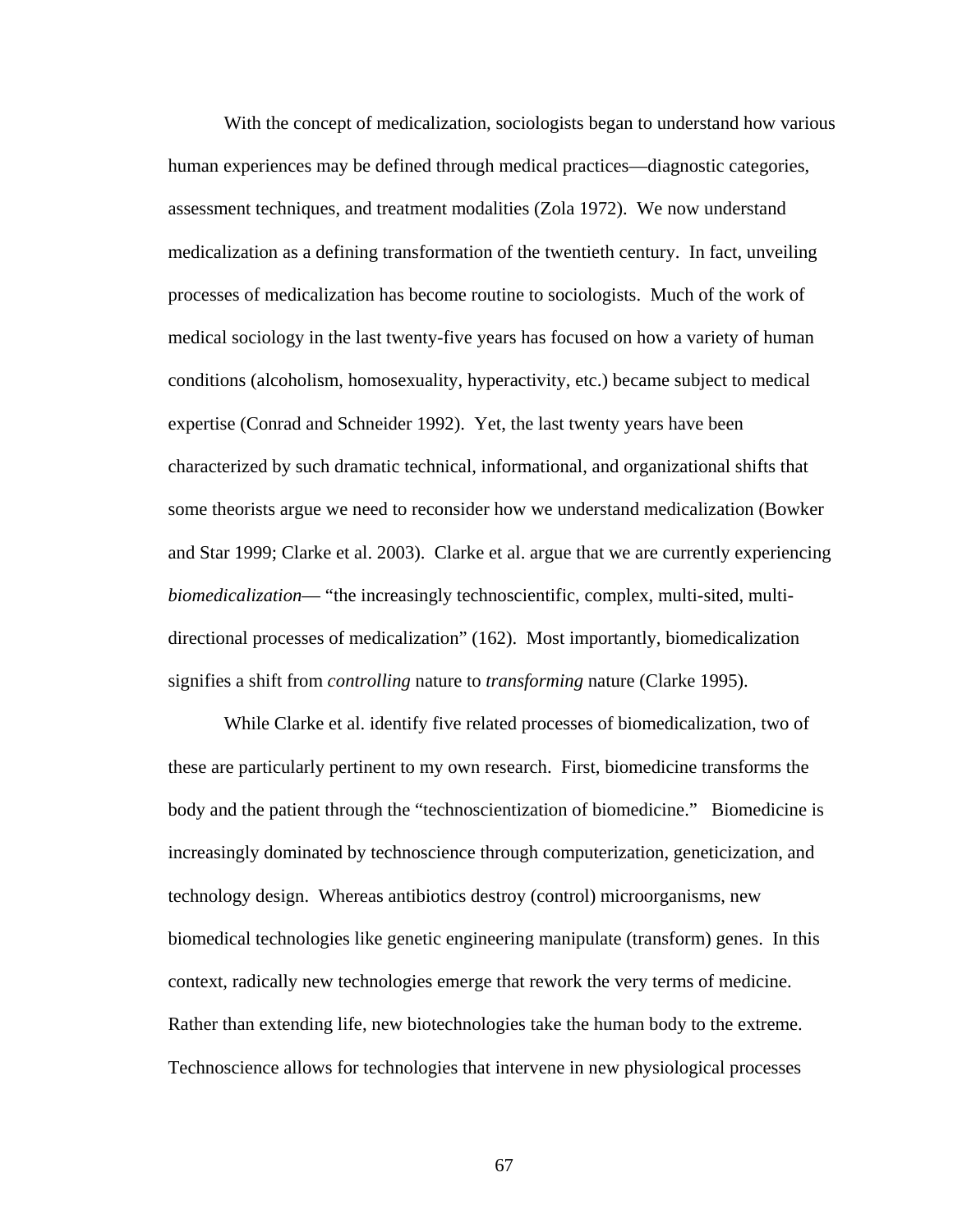through radically invasive means. Second, new bodies and identities are created via biomedicalization. While one-size-fits-all medical treatments persist, we are currently experiencing an explosion of customized technologies that seek to transform bodies in unique ways. These technologies rest on the understanding of the human body as flexible (Martin 1995). New biotechnologies "focus on assessing, shifting, reshaping, reconstituting, and ultimately transforming bodies for varying purposes, including achieving new identities" (Clarke et al. 2003: 181).

This project follows the logic of the sociology of medicine by framing facial disfigurement as a social problem. From this perspective, technologies of face work (face transplantation, facial feminization, and reconstructive surgery) are not simply surgical techniques or technological artifacts; rather, they are apparatuses with complex histories and social lives. These practices permeate our imaginings about what science is and what contemporary medicine can do. Rather than understanding these as good or bad technologies, I begin with the premise that we are embedded in a society currently undergoing unprecedented biomedicalization. As such, my project engages technologies as tools that shape how we see and relate to bodies, especially disfigured bodies. Medical technologies are simultaneously miraculous *and* problematic. Part of this project involves articulating how face work is both of these things simultaneously.

This project focuses on two questions of interest to medical sociology. First, how do we conceptualize medical treatments as vital *or* non-vital, as life saving *or* life enhancing? As Clarke et al. (2003) acknowledge, what "big science" looks like has changed. Whereas innovations like the artificial heart, the iron lung, and immune isolation chambers were primarily oriented towards extending life, I argue that face work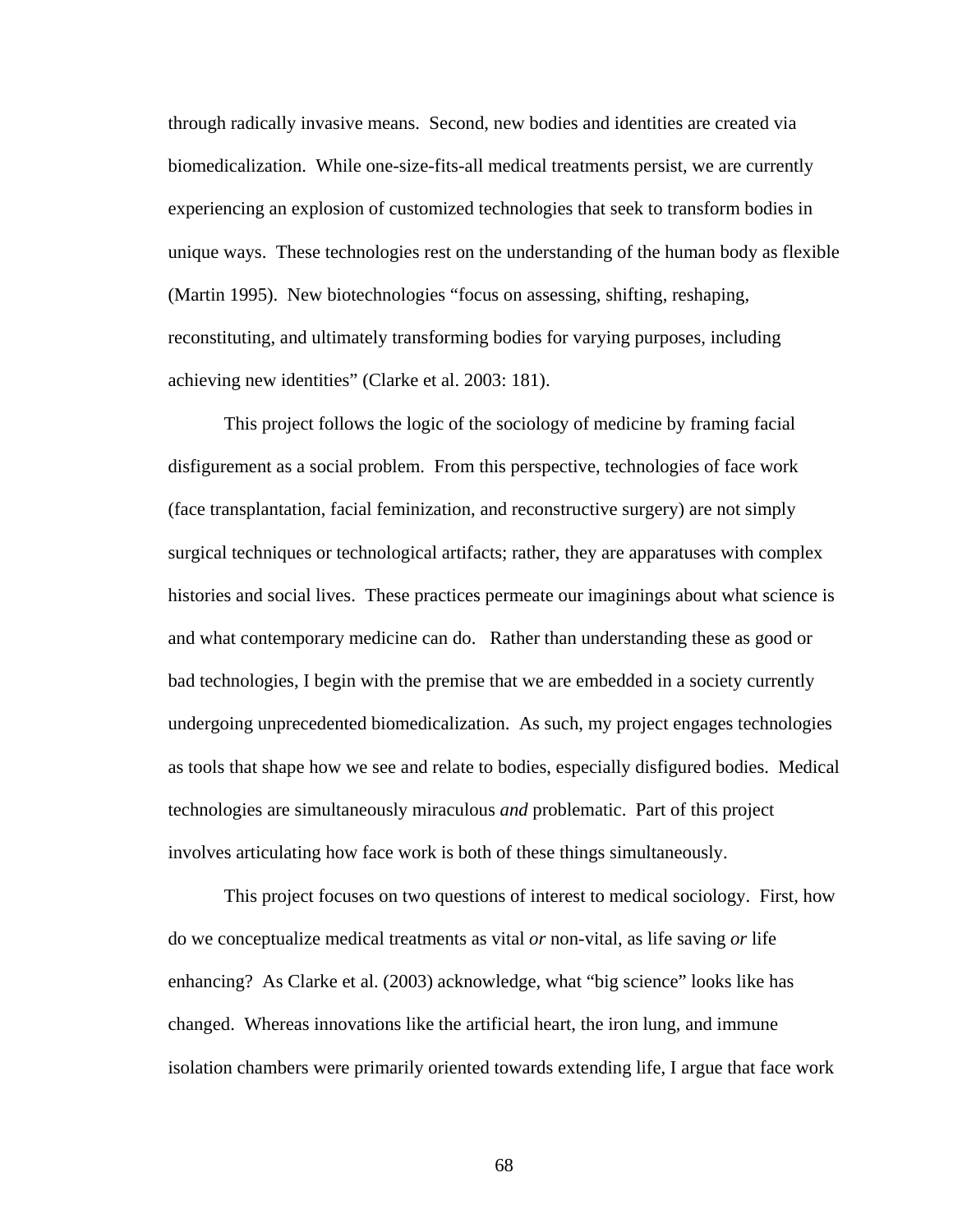is geared towards revolutionizing a patient's quality of life. In this way new technological innovations, like face transplantation, reorganize medical practice by concentrating resources in projects aimed towards "non-vital" ends. In contemporary culture wherein the "makeover" has reached epidemic proportions, medical technologies aimed at transformation must be explored further in order to make sense of the ways in which medicine is used to make postmodern bodies (Haraway 1991).

Yet biomedicine oriented towards these ends is contested. Critics question the role biomedicine should play in crafting lifestyles and identities (Frank 2004). In light of these concerns, I ask how human experiences of disfigurement are altered through face work. The assumption underlying face work is that interventions benefit patients by transforming the patient's lived experience and identity. The logic is: via face work, a disfigured face is made into a new, aesthetically "normal" face, and in the process a patient's identity shifts from a highly stigmatized identity to a normalized (if not quite normal) identity. By analyzing the social work accomplished through technologies of face work, I complicate the understanding that intervention necessarily leads to progress.

### **Sociology of the Body**

Historically within sociology, the human body occupies an "absent presence" (Shilling 2003, 17). The body is implicated in the big sociological questions—How is human life organized via work, intimate relations, politics? How do humans cope with constraint? What are the possibilities for agency and resistance?—and yet the body has only recently been explored as a distinct topic of sociological analysis (Turner 1996, Shilling 2007, Waskul and Vannini 2006). As a modern(ist) discipline, sociology tends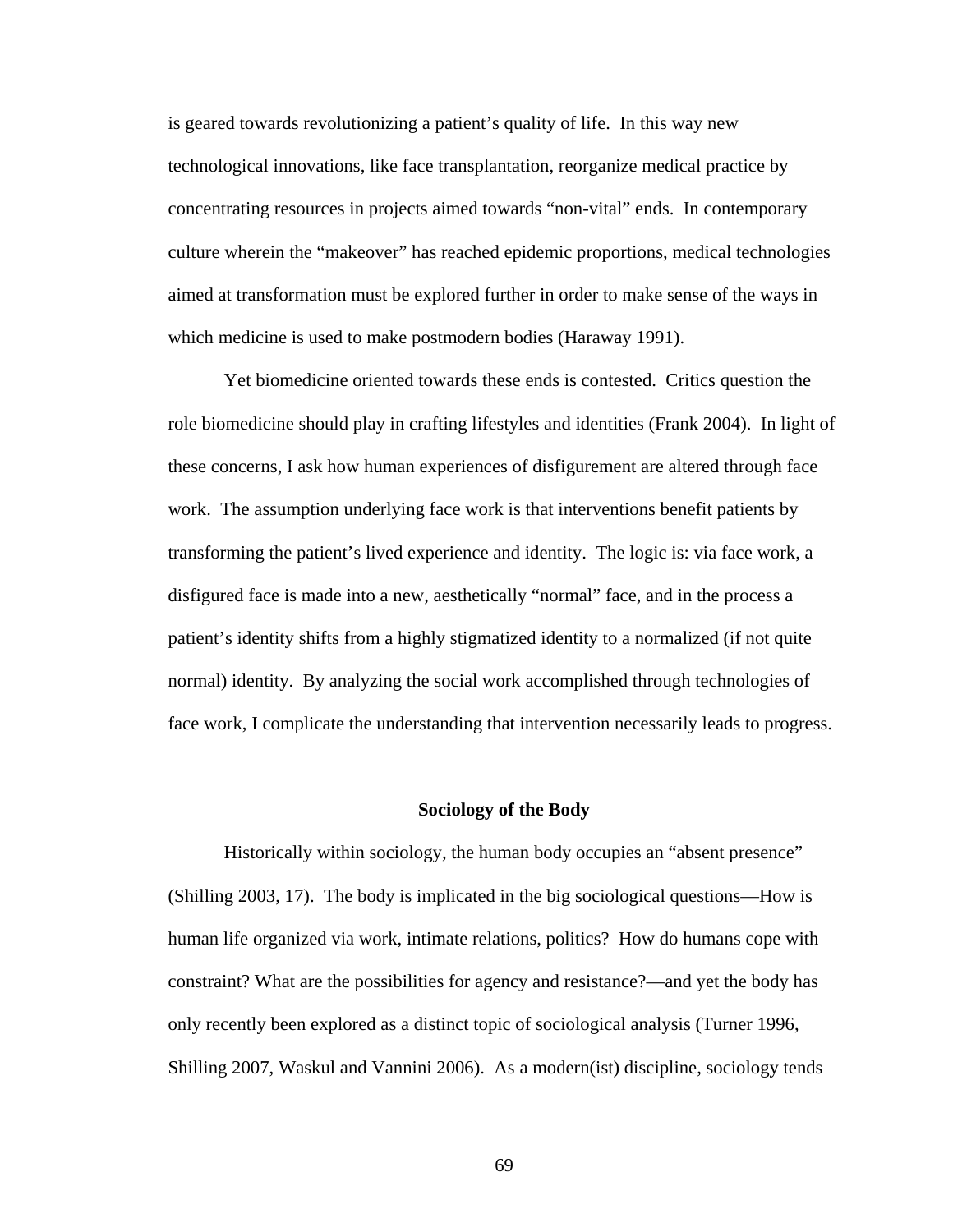to conceptualize human action as a disembodied set of practices emerging from human thought. In solidifying a disciplinary identity distinct from biology and psychology, sociology distanced itself from accounts which granted the human body explanatory power. This intellectual move against biological determinism led to a disembodied sociology. Instead, sociology focused on how human thought and ideas, language, and behavior facilitated social world-making, but the ways in which the body facilitated, disrupted, and influenced these human processes were largely ignored. As an emerging substantive area, the sociology of the body understands bodies and embodiment not simply as factors that shape human experience, but rather as theoretically significant subjects of inquiry in their own right. From this perspective, the body is understood as not only impacted by but also *constitutive of* complex social arrangements.

Sociology of the body is centrally interested in questions about the experience of embodiment and how these experiences are embedded in social contexts. Increasingly, analyses of the body focus on bodies that differ from the accepted (and enforced) norm (for example, female, queer, disabled, young, and old bodies) and the ways the specific histories of these bodies are determined through culture, technology, and politics. This focus on devalued bodies is facilitated by postmodern bodily metaphors that emphasize flexibility, hybridity, fragmentation, fluidity, difference, and ambiguity. Haraway's cyborg, Kristeva's (1982) abject body, Martin's (1995) flexible body, Braidotti's (1996) monstrous bodies, Shildrick's (1997) leaky bodies, and Shabot's (2006) grotesque body are direct, feminist responses to a Cartesian model that emphasizes mind-body dualism or an Enlightenment biological elaboration that approaches the body as a uniform, intelligible object. Postmodern figurations are attempts not only to describe embodiment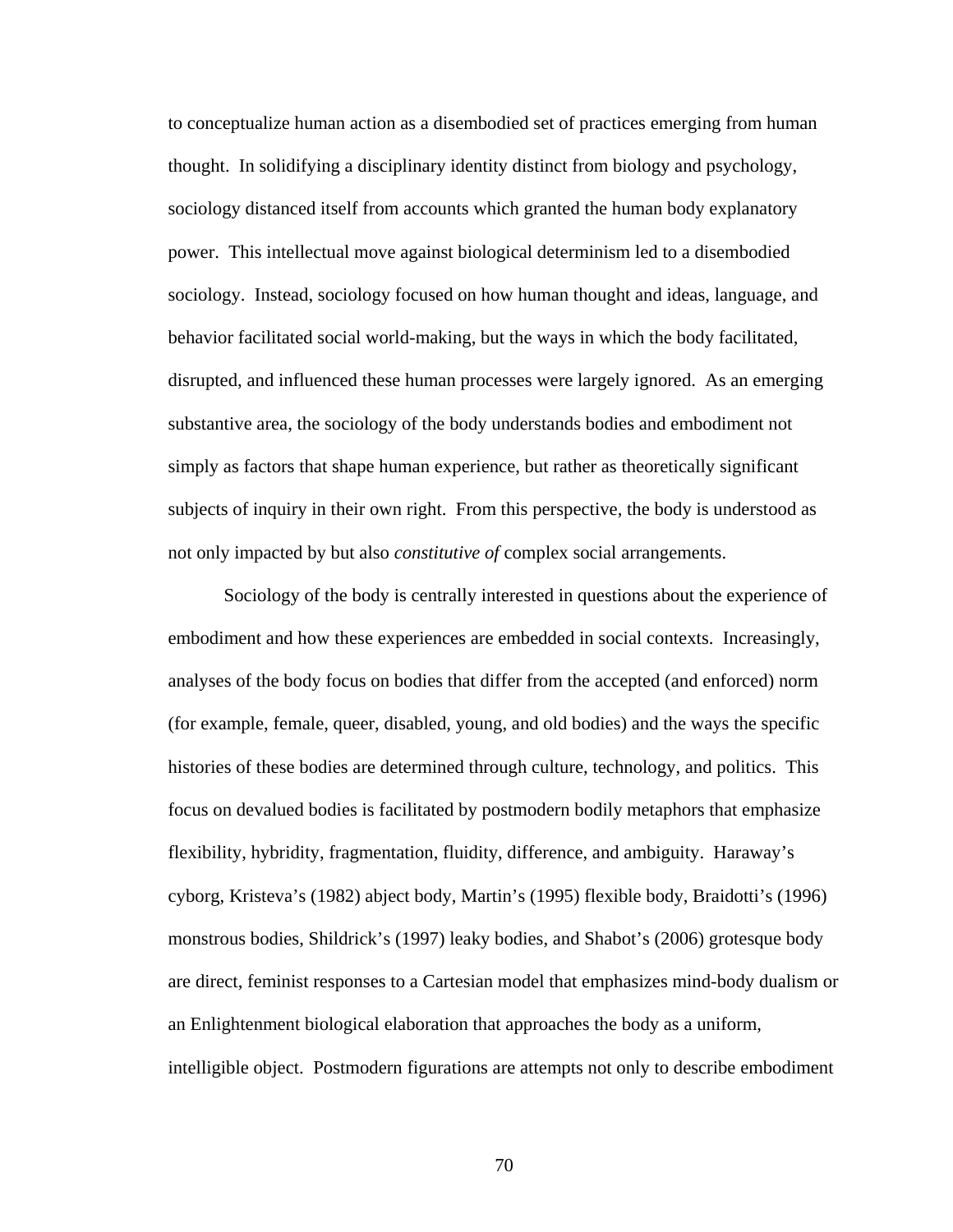as it is experienced in the twenty-first century but also to imagine a place from which to articulate and enact a body politics. For the disfigured body, postmodern conceptualizations of the body, particularly Sara Cohen Shabot's (2006) "grotesque body," that center difference are useful for thinking about the nature of disfigurement and for understanding attempts to normalize facial difference.

Shabot posits a "grotesque body" as a subversive alternative to Haraway's cyborg (1990). The cyborg is a postmodern metaphor deployed as a direct challenge to dualisms premised throughout Western thought, most notably between humans and machines. The cyborg is an optimistic metaphor, a heuristic device intended to aid feminists in theorizing the twenty-first century. Haraway writes,

Cyborg imagery can suggest a way out of the maze of dualisms in which we have explained our bodies and our tools to ourselves. This is a dream not of a common language, but of a powerful infidel heteroglossia. It is an imagination of a feminist speaking in tongues to strike fear into the circuits of the super-savers of the new right. It means both building and destroying machines, identities, categories, relationships, spaces, stories (39).

Based on an analysis of science fiction, Shabot argues instead that cyborg imagery is problematic because even as it operates to break down distinctions between humans and technologies, the hypersexualization of cyborg bodies reinforces traditional notions of gender and sexuality. But perhaps even more importantly, in practice the cyborg metaphor, perhaps inadvertently, abandons the material body. As Shabot writes, "The [cyborg] is never a meaty body" (226). In effect, the nitty-gritty of an organic body is overcome in cyborg narratives in favor of a techno-fantasy. Without fleshiness, a politics centered on bodily experience, particularly bodily suffering, is not possible.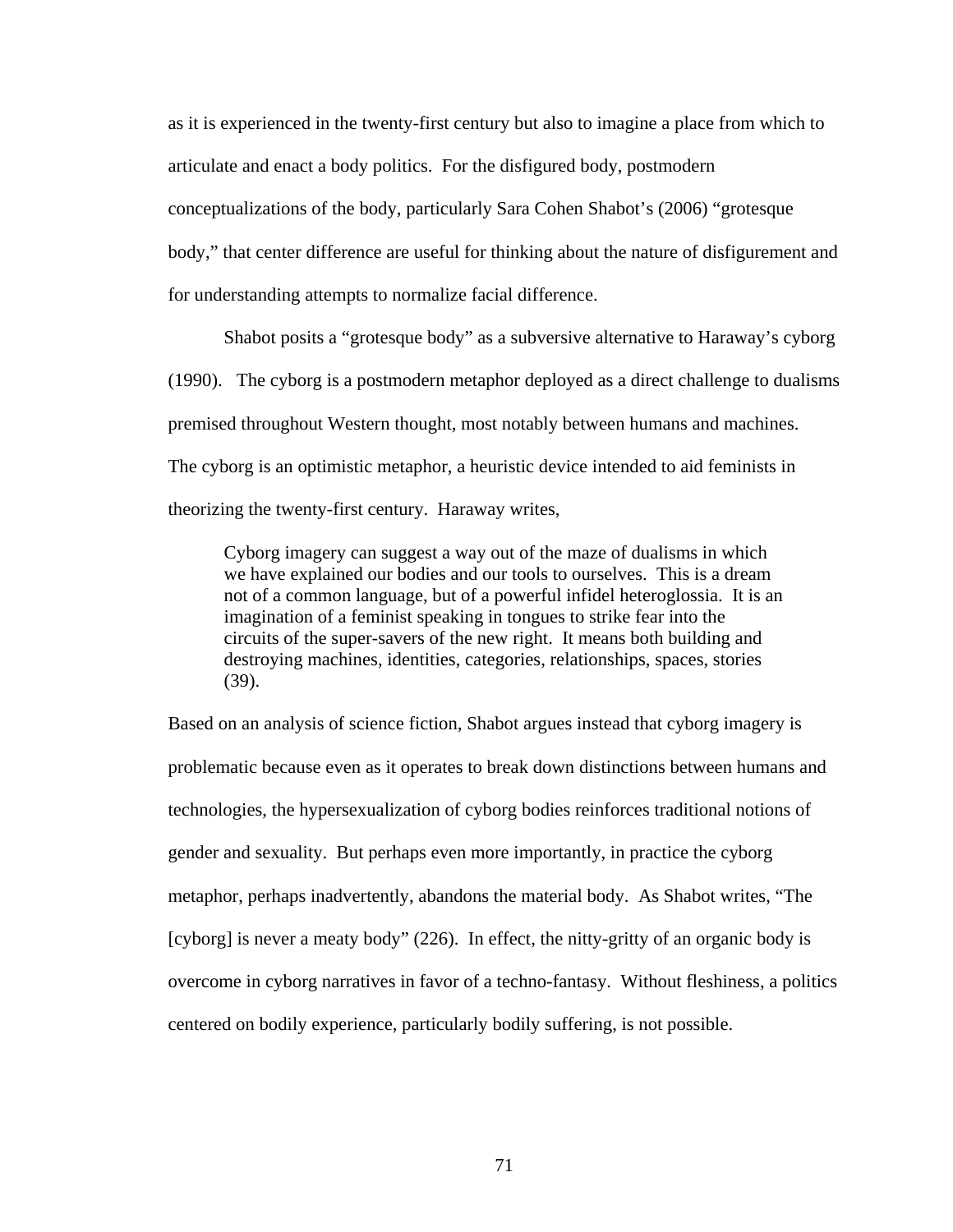While I contend that Haraway does not imagine her cyborg politics as entirely imitative of science fiction, and thus not limited by pop culture failings, Shabot's argument is insightful to the degree that it insists on a metaphor of the body that dispenses with hyper-ness in favor of an everyday mediocre-ness that centers meatiness or materiality in bodily accounts. The disavowal of the organic body might work as a means of coping with anxiety related to the vulnerability of the human body, but the body is a fact of human life that cannot be dreamt away with cyborgs or any other fictive kin. For Shabot, then, body metaphors of the twenty-first center must center fleshiness, while retaining a postmodern sensitivity to messiness. Drawing on Mikhail Bakhtin (1941), Shabot premises the grotesque body as simultaneously fleshy and boundary-less. Like the cyborg, the grotesque body exemplifies hybridity.

Grotesque bodies are hybrid bodies: mixtures of animals, objects, plants, and human beings. Hence, the grotesque has been recognized as a concept evoking monstrosity, irrational confusion, absurdity, and a deformed heterogeneity…The grotesque subject, provided with such embodied and open subjectivity and constituting a *radical deviation from the norm* mainly by way of exceeding it (Russo, 1994, p. 10)—is *unrepresentable* or *unknowable* by way of any normal system of knowledge or representation…They are not clean, closed, well-defined, clear-cut, beautiful bodies striving for symmetry and order. Rather, the grotesque body is a body that defies clear definitions and borders and that occupies the middle ground between life and death, between subject and object, between one and many (229).

The grotesque body is a particularly apt metaphor for understanding disfigurement. As a "radical deviation from the norm," facial variance calls into question the distinction between what is human and what is non-human, and as a result, disfigured faces routinely evoke anxiety and revulsion.

Yet while the grotesque body is an analytically useful metaphor, it is rhetorically

problematic. Postmodern figurations are formulated as means for describing human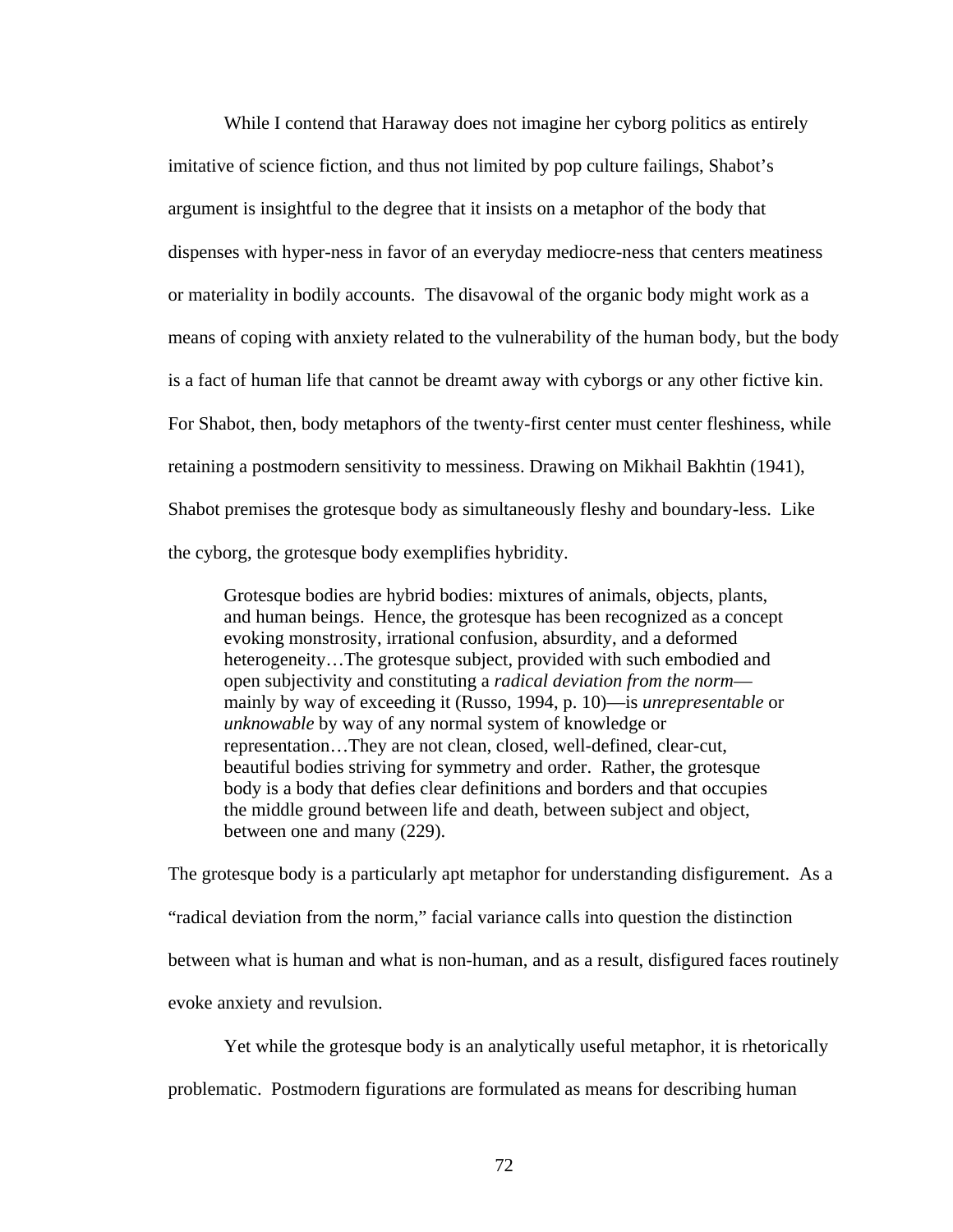bodies writ large. The word grotesque, while provocative in postmodern parlance, carries with it a burden of meanings. My work is about "disfigured" faces and as such characterizing these faces as "grotesque" is linguistically and morally problematic. In doing so, I do not intend to reproduce the intense stigmatization of facial variant people. Rather, I use the metaphor to highlight the profound ways in which bodies characterized by difference challenge modern notions of intelligible subjectivity.

Sociology of the body has come to focus on the specificity of bodily experience the male body, the black body, the disabled body, the child's body, the aging body—as a way of undermining universalizing essentialist narratives about the "nature" of the body (Evans and Lee 2002). The body is given meaning in terms of a number of distinctions, including but not limited to gender, race, sexuality, ability, nationality, age, religion, and ethnicity. In this way, postmodern accounts of the body make an attempt to analyze the messiness of the body, its reality as shaped by categories that are made real in social contexts. While messiness abounds in sociological accounts of the body, fleshiness does not. That is, sociology interrogates body experience as it is mediated by a multitude of social factors but offers little towards making sense of the ways the material body is experienced.

I argue that social categories matter, but so, too, do physiological factors. While the ways the material body determines human experience are always imbued with social meanings, these are not entirely reducible to social explanations. Disfigurement matters in the ways that it does because of socially constituted notions of aesthetics, but it also matters because different facial configurations can affect the ways people love, see, eat, speak, and smell. In this way, "disfigurement" is socially constructed, but it is also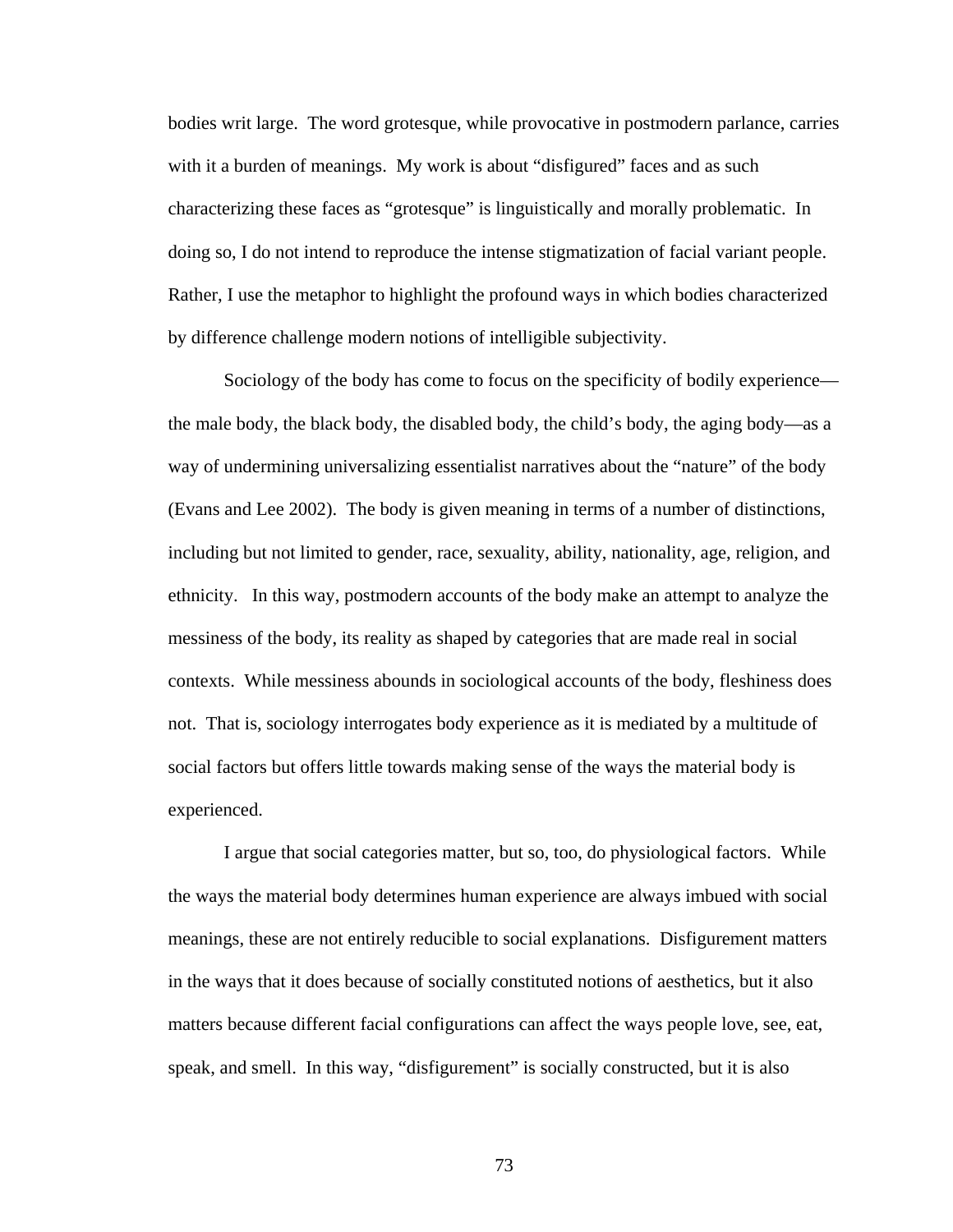materially significant. By focusing on the face, a body part, I begin with the fleshy body, but I do not take it for granted. I neither reduce the significance of disfigurement to social arrangements nor do I fetishize biological determinism by locating explanatory power in the body itself. Instead, I aim to produce of fleshy account of social relations that simultaneously takes material experience, physiological functioning, relations of power, and social meanings into account.

As contemporary accounts of the body repeatedly demonstrate, bodily difference is almost never construed simply as a variation of human possibility. Even relative to the few bodily characteristics like hair and eye color that are relatively acceptable in their variability, there are ideals. Gray hair does not carry an equivalent meaning to brown hair. In response, multitudes of social practices are aimed at containing difference, which is often conceptualized in terms of stigma. Bodily difference almost always elicits great anxiety and immense mobilization of resources aimed at refiguring and resituating it (Shildrick 2002). The variant body is defined as abject and subject to normalizing techniques that aim to restore a "clean and proper body (Kristeva 1982). Difference is normalized again and again. From genital surgery for intersexed infants to cosmetic surgery that erases ethnic facial characteristics defined as undesirable, medicine routinely works as an agent of social control, a technological handmaiden to social norms (Kaw 1998; Kessler 1998).

I locate my own work within a sociology of biotechnological interventions aimed at normalizing the body, and specifically the human face. Biotechnologies shape embodied experience, and in doing so, they help to determine our bodily future. Often interventions promise a new body of sorts—a younger body, a stronger body, a more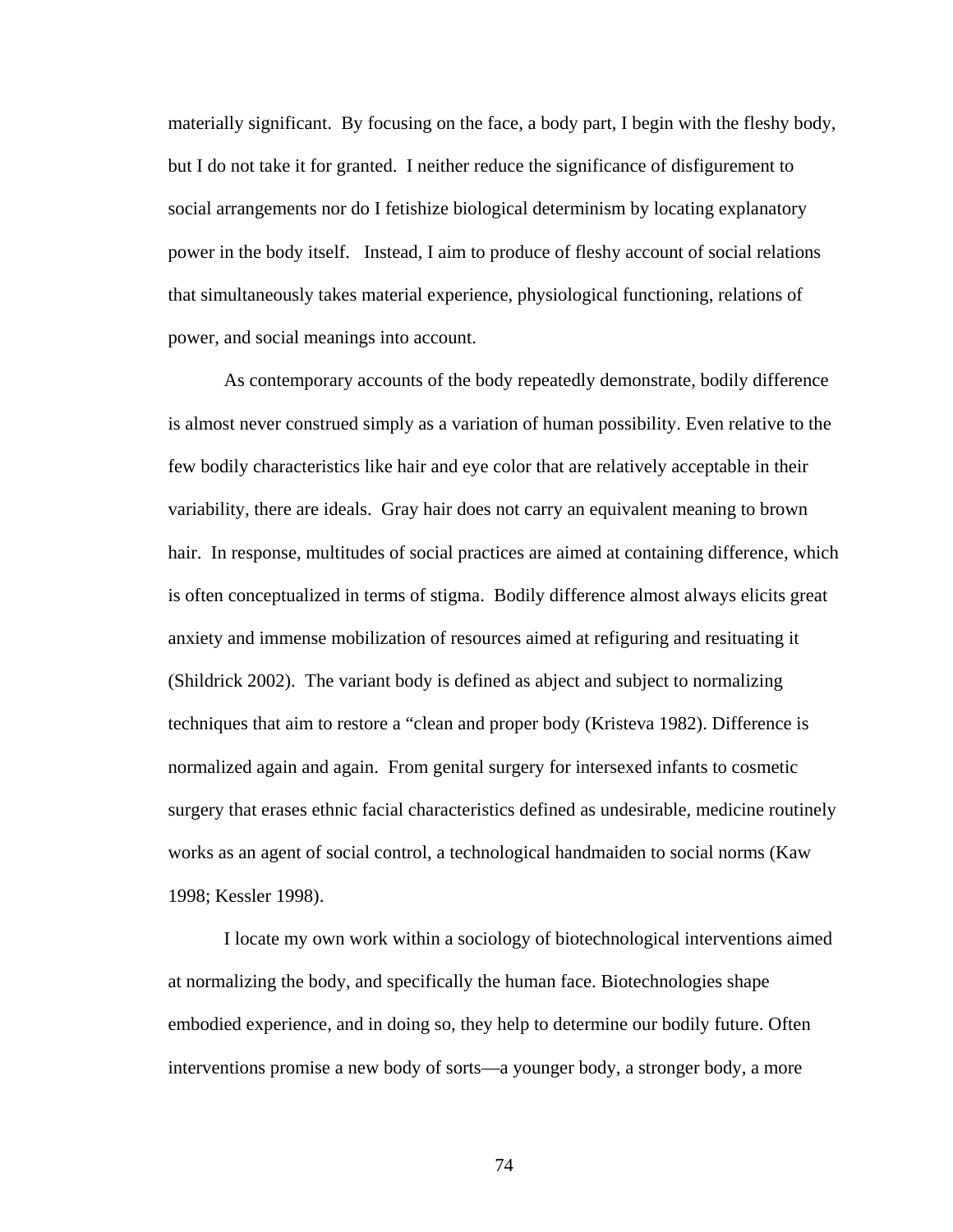mobile body, a prettier body. But it is not simply the desire for beauty that undergirds the imperative to intervene in bodily aesthetics; it is also the haunting specter of ugliness. I analyze interventions aimed at transforming disfigured bodies into unremarkable ones, those sociotechnical practices designed to repair a "grotesque" face so that it becomes a mundane face. In pursuing this research, I rely on sociology of the body to ask how work on the body is organized not only around progress but also around sufficiency or unremarkability. I demonstrate that the goal is sometimes not to have a better or more perfect body, but rather a "good enough" body, one that will ensure membership in the human collective.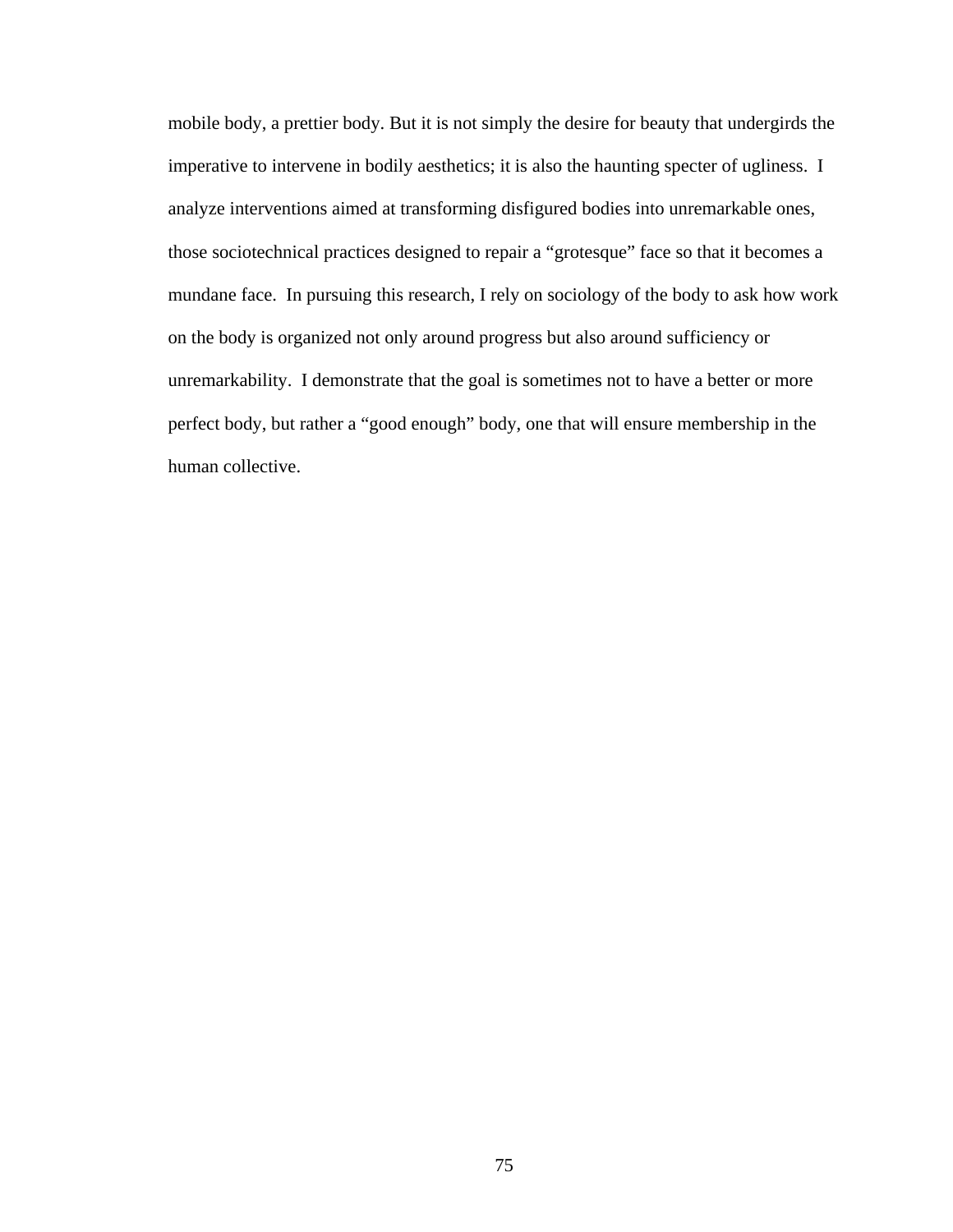# **CHAPTER III**

# **FACING OFF: DEBATING FACE TRANSPLANT AND CONSTRUCTING A DISFIGUREMENT IMAGINARY[12](#page-89-0)**

"Science and society would be all the poorer if scientists lacked the 'courage to fail', but these risks [of face transplantation] indicate that we presently need more caution than courage."

Richard Huxtable and Julie Woody (2004: 513)

"An ethical face transplantation that would eventually lead to a failure will be remembered as an honorable attempt (as were all the other first organ transplantations). An unethical face transplantation that would eventually lead to a technical success will be looked at as a "trick" made by mercenaries of science."

Francois Petit et al. (2004: 15)

 $\overline{a}$ 

<span id="page-89-0"></span> $12$  My use of the term "face off" in the title of this chapter is not a reference to the popular film of the same name. I use this term to emphasize the ways in which debates infuse face transplantation with meaning.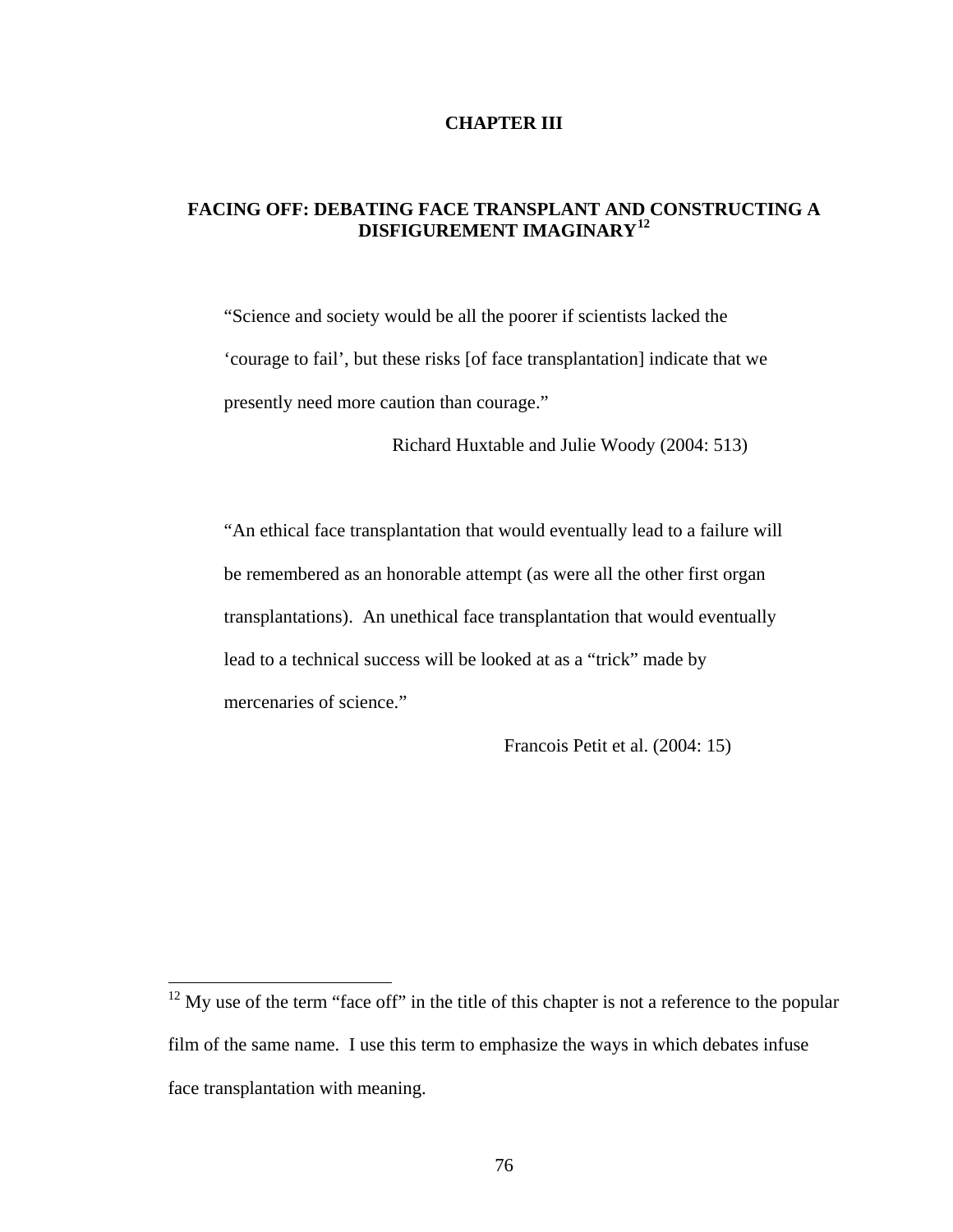# **A Face Transplant Story in Images**



Figure 2. Face/Off Movie Poster

The film starring John Travolta and Nicolas Cage tells a story in which face transplantation figures in a plot centered on diverting terrorists.[13](#page-90-0)



Figure 3. Rat with Transplanted Face

Images of white rats with the faces of black rats were published in *Transplantation Proceedings* to illustrate the results of animal models for face transplantation.

 $\overline{a}$ 

<span id="page-90-0"></span> $13$  From < http://en.wikipedia.org/wiki/Face/Off>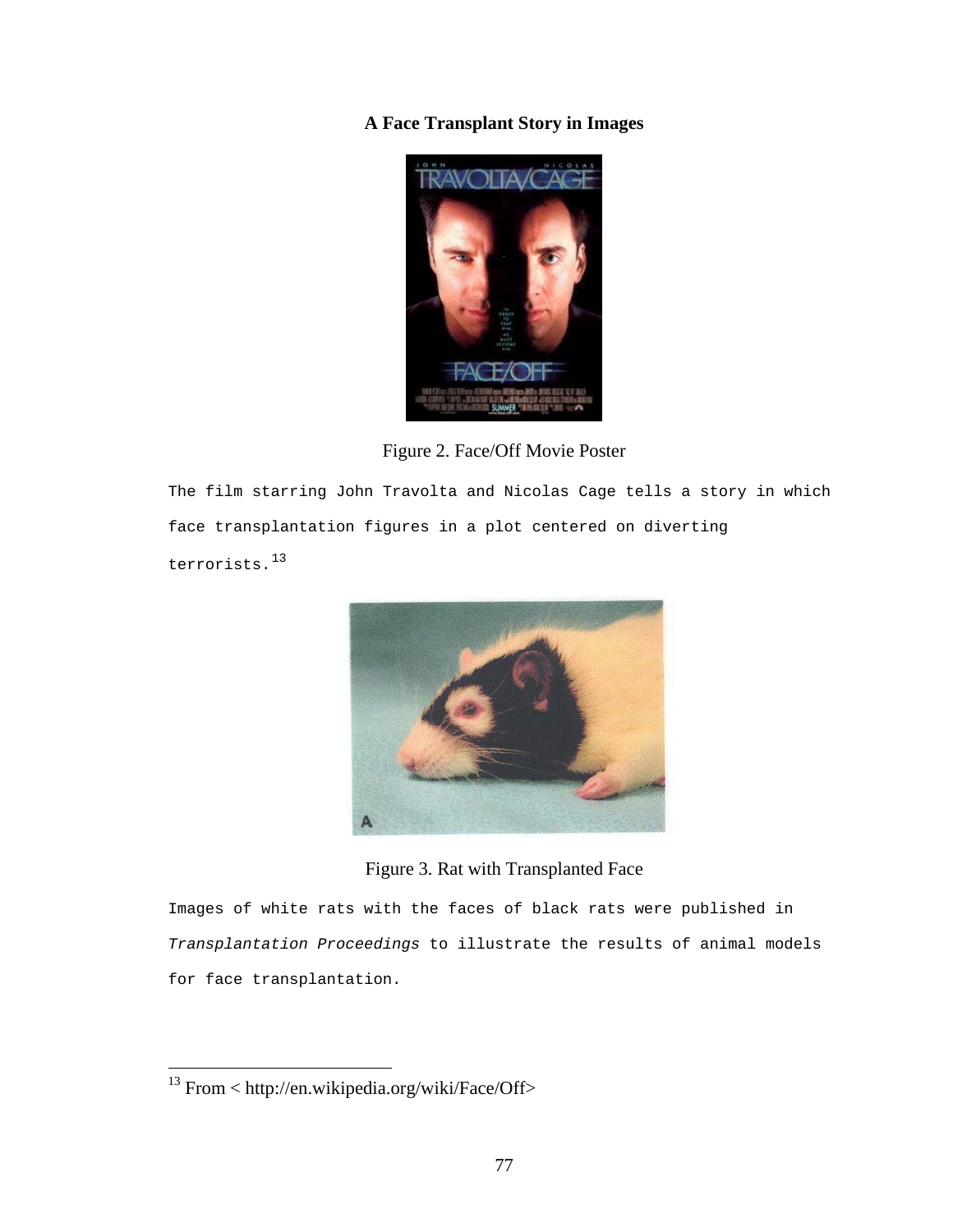

Figure 4. Magazine Cover Announcing the World's First Face Transplant This cover of *Paris Match* announces the first face transplant and shows surgeons at work on the recipients face.  $^{14}$  $^{14}$  $^{14}$ 



Figure 5. Face Transplant Technical Diagram

This graphic published on the BBC's website graphically represents what tissue was transferred in first partial face transplant.<sup>[15](#page-91-1)</sup>

<span id="page-91-1"></span> $15$ From

<span id="page-91-0"></span> $\overline{a}$  $14$  From <http://www.lifesite.net/ldn/2005/dec/05120907.html>

<sup>&</sup>lt;http://news.bbc.co.uk/cbbcnews/hi/newsid\_4680000/newsid\_4686000/4686058.stm>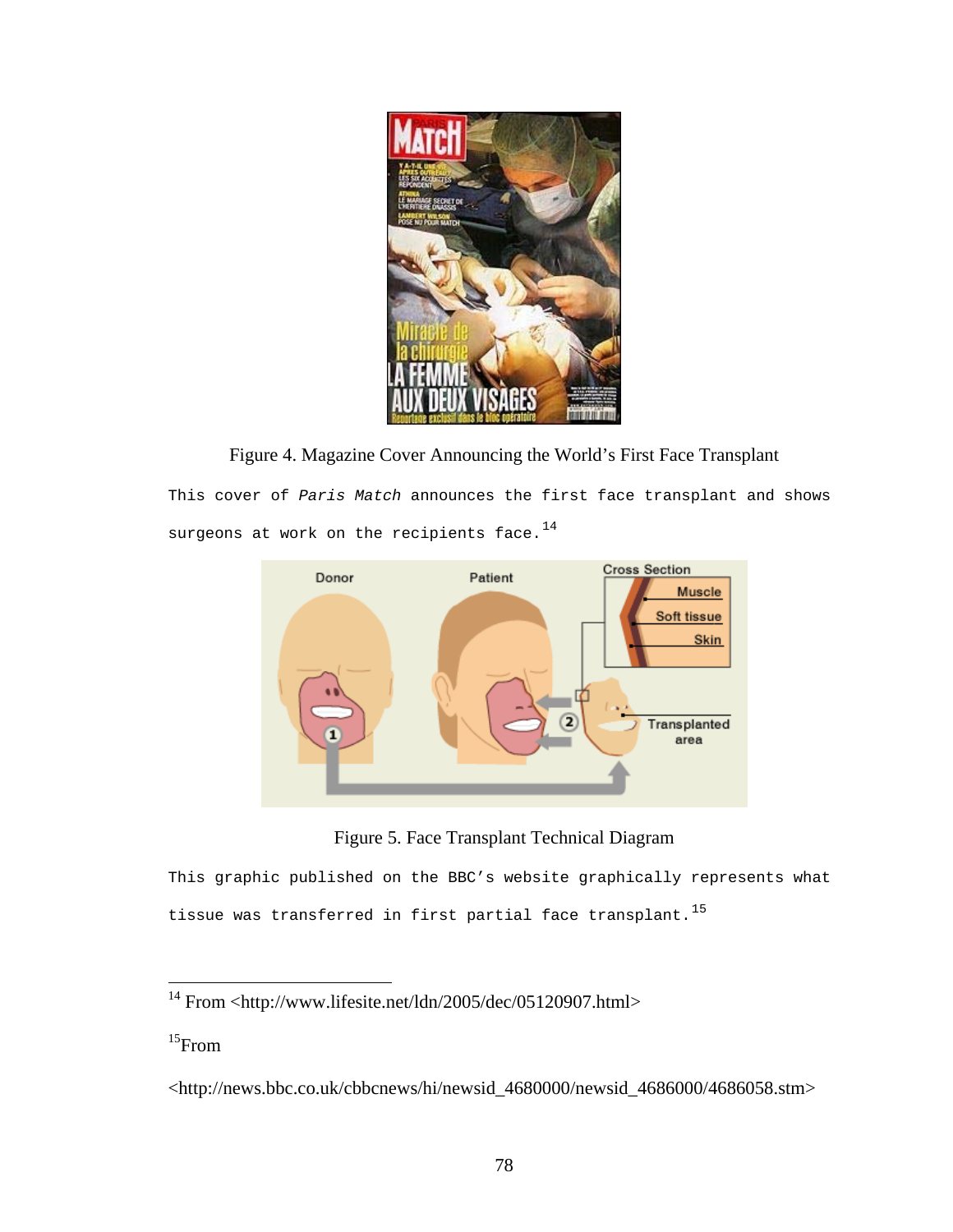

Figure 6. If You Had to Have a Face Transplant, Whose Famous Face Would You Want?

A *People* magazine backpage feature asked celebrities to identify the face they would most like to receive via face transplantation.<sup>[16](#page-92-0)</sup>



Figure 7. Third Face Transplant Recipient Post-Surgery

This photograph was released to publicize the world's third partial face transplant.<sup>[17](#page-92-1)</sup>

 $\overline{a}$ 

<span id="page-92-0"></span><sup>16</sup> From *People* magazine

<span id="page-92-1"></span> $17$  <http://www.newscientist.com/article/dn9010.html>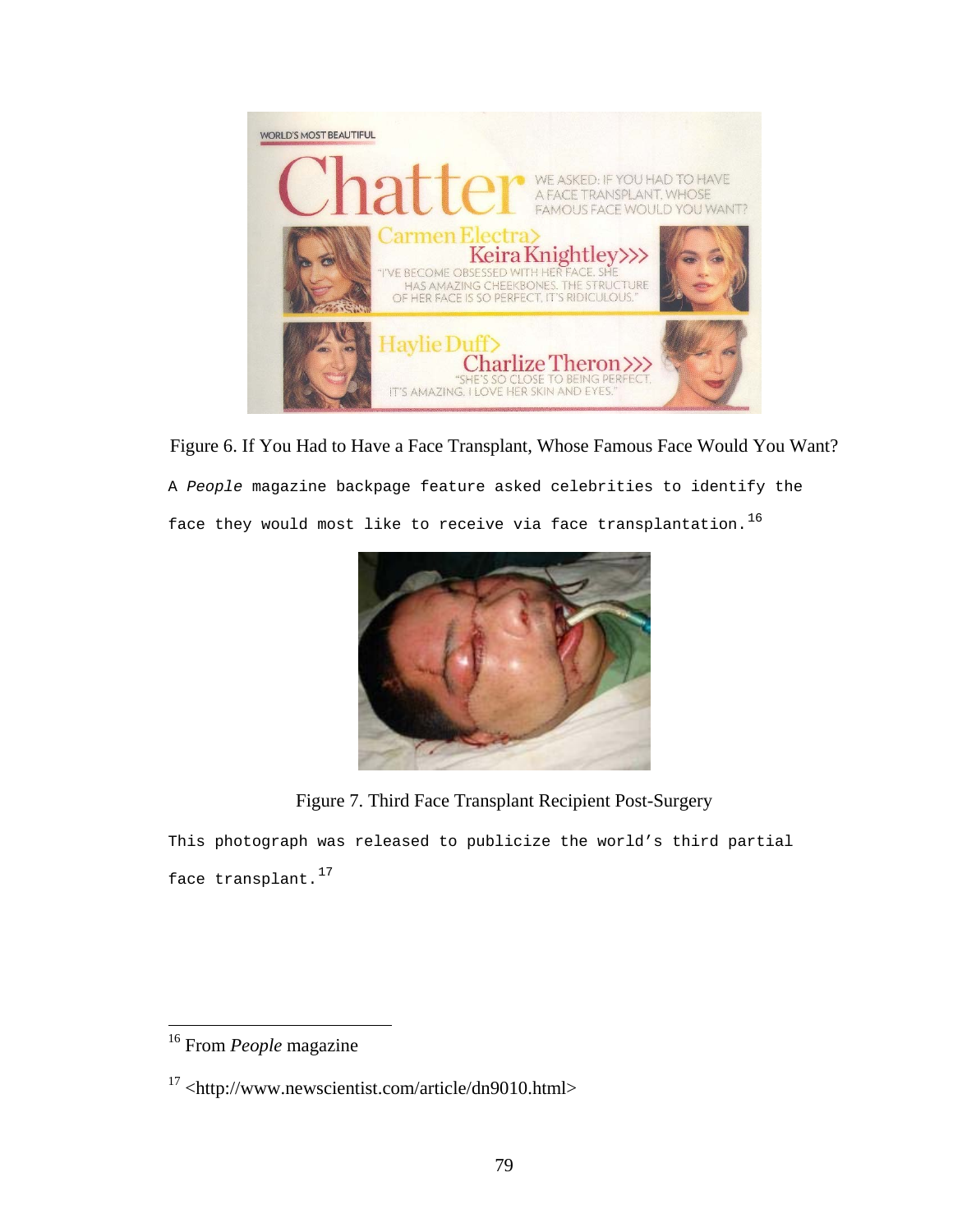These pictures position face transplantation as a plot device, as a scientific experiment, as a news story, as a surgical technique, as a topic for celebrity speculation, and as an intervention that restored a man's face. In other sites, it carries the meaning of life saving work.

## **Spectacles of Innovation**

On November 27, 2005, a team of French surgeons led by Jean-Michel Dubernard and Bernard Devauchelle performed the world's first partial face transplant in Amiens, France. Simply put, face transplantation or FT is an experimental procedure in which a face is surgically removed from a donor and replanted on a recipient's head for the treatment of "several facial disfigurement," the kind of disfigurement that results from both congenital conditions and trauma. News accounts alleged that the recipient's lips, chin, and nose were chewed off by her own dog's efforts to rouse her after a suicide attempt (Bernard and Smith 2006). Some accounts claimed that the brain-dead donor had also attempted suicide. Initial stories announcing the transplant were followed with reports that the recipient's results were so good that she had regained enough facial functioning to resume smoking. This news was met with derision from other surgeons, suggesting that the French team's choice of patient was less than ideal (Osterweil  $2006$ ).<sup>[18](#page-93-0)</sup>

This larger than life story of trauma and repair was followed by a similarly outlandish story. In April 14, 2006, reports confirmed that a Chinese surgical team

 $\overline{a}$ 

<span id="page-93-0"></span><sup>&</sup>lt;sup>18</sup>This French surgical team had previously transplanted a hand and forearm to a New Zealand man who had lost his own in a chainsaw accident while serving time in prison.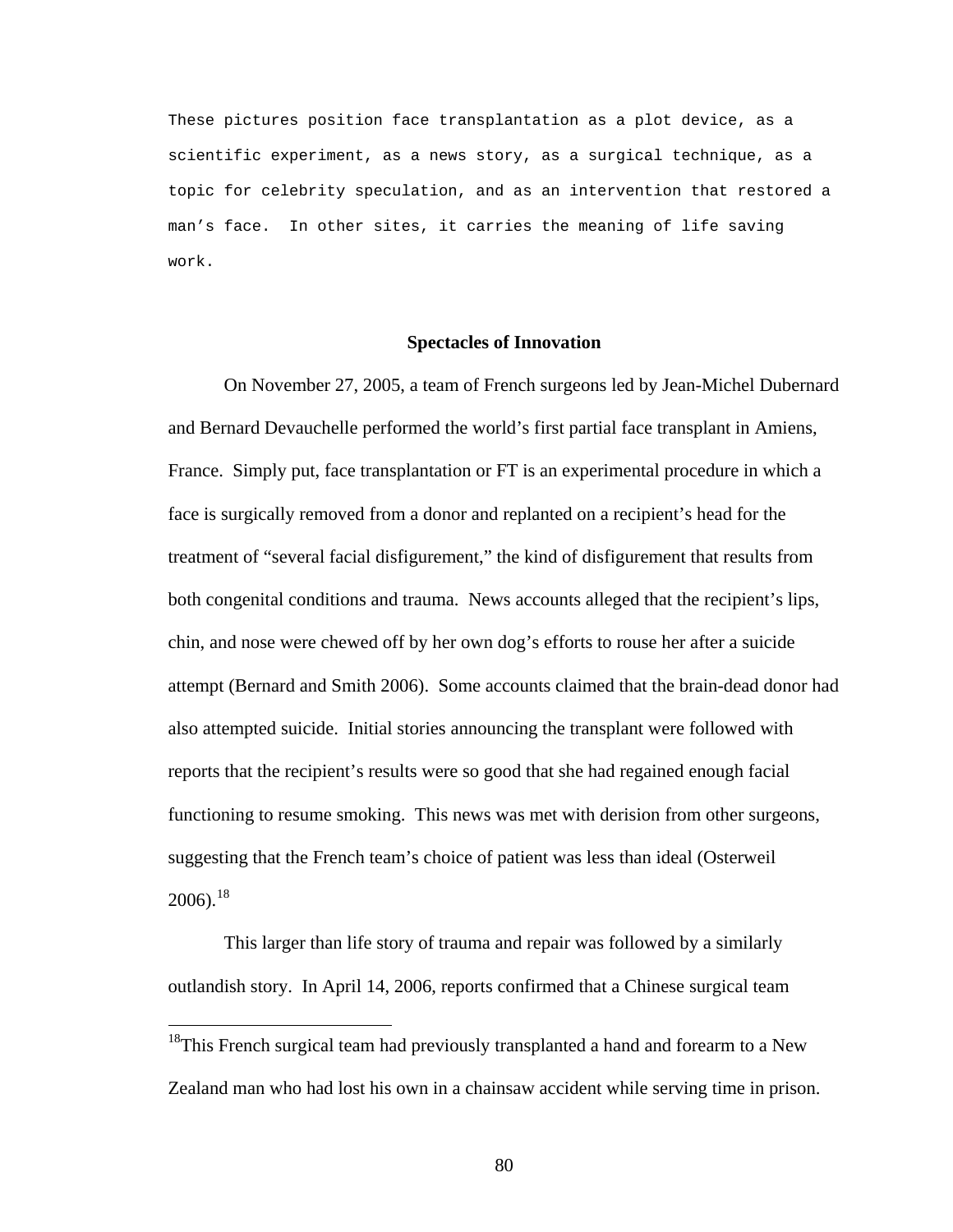working at Xijing Hospital completed the world's second partial face transplant (Macartney 2006). This time the recipient had been attacked by a black bear two years prior, leaving open wounds and visible pink flesh in the place of a recognizable face. Press releases following the surgery displayed a man's face, albeit swollen and stitched, but for all intents and purposes intact.

The third face transplant was again completed in France by different surgeons, but unlike the two premiere patients, the third recipient had not experienced an animal encounter resulting in facial trauma. Instead, the experimental procedure was used as a last-ditch intervention to treat neurofibromatosis, a condition that causes the growth of tumors on the face. This is the same condition Joseph Merrick, irreverently termed "The Elephant Man," is thought to have experienced. The story of a man with a congenital condition is certainly less dramatic than the stories of "animals on the attack," but spectacular in its own right given the rarity and severity of the condition.

In the United States, clinical researchers affiliated with various medical institutions have expressed interest in FT, though as of this writing, no American team has actually completed a procedure. A team at The University of Louisville has conducted extensive research to establish the technical, immunological, and ethical protocols necessary to completing the procedure. Much of their research established the groundwork that allowed the French and Chinese transplants to occur. Other American researchers have announced plans to complete a face transplant. Most notably, Marie Siemionow from the Cleveland Clinic declared in 2005 (even before the first face transplant in France) to Katie Couric on NBC's *The Today Show* that she was in the process of identifying her first patient. Following Siemionow's appearance, periodic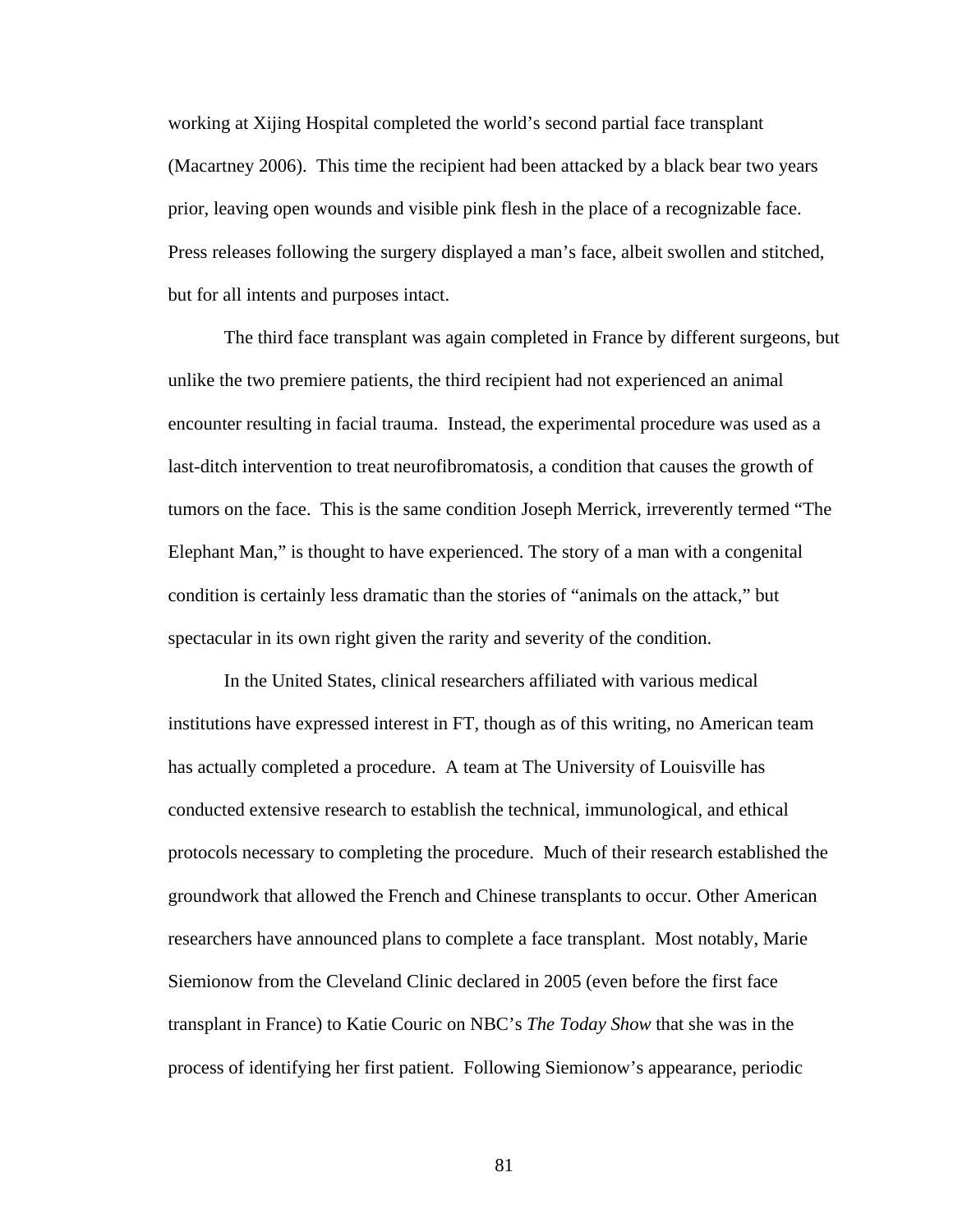media outlets have "announced" the Cleveland Clinic's intention to complete the first American transplant (Glaister 2005). There is no evidence to suggest that any American team will actually complete a face transplant in the near future. Yet, the declaration that an American transplant is impending has intensified the media circus surrounding FT in the United States.

 It is not simply the details of the recent transplants or the innovative and emerging science of FT that make it so spectacular; fantastic images pervade pop culture accounts of FT, too. Some stories rely on fantasies fed by celebrity culture. In these stories, the hook is that FT makes realizing celebrity-like faces possible. "Have you ever wished that you had the good looks of Halle Berry or Ashton Kutcher or the hottest student in school?" (McLaughlin 2003). On the final page of a 2005 issue of *People* magazine, Hollywood actresses were asked to identify another starlet whose face they would most want transplanted onto their own. These stories of FT couch the technology in a culture of glamour and consumption. In these accounts, FT is treated as the newest, most innovative, albeit still "in development" intervention that promises to make the body beautiful. While "experts" repeatedly deny that FT will ever be available as a cosmetic procedure, the story persists.<sup>[19](#page-95-0)</sup> Other media accounts make reference to science fiction themes of wonderment or futuristic horror. Several recent newspaper articles reference

 $\overline{a}$ 

<span id="page-95-0"></span> $19$  This is a common theme in popular media coverage about experimental surgery. Stories question what the routinization of cutting edge technologies and practices, might look like in the future, while experts insist that these are specialized, and thus not intended for wide-spread use. Monica Casper (1998) explores this trend in her work on fetal surgery.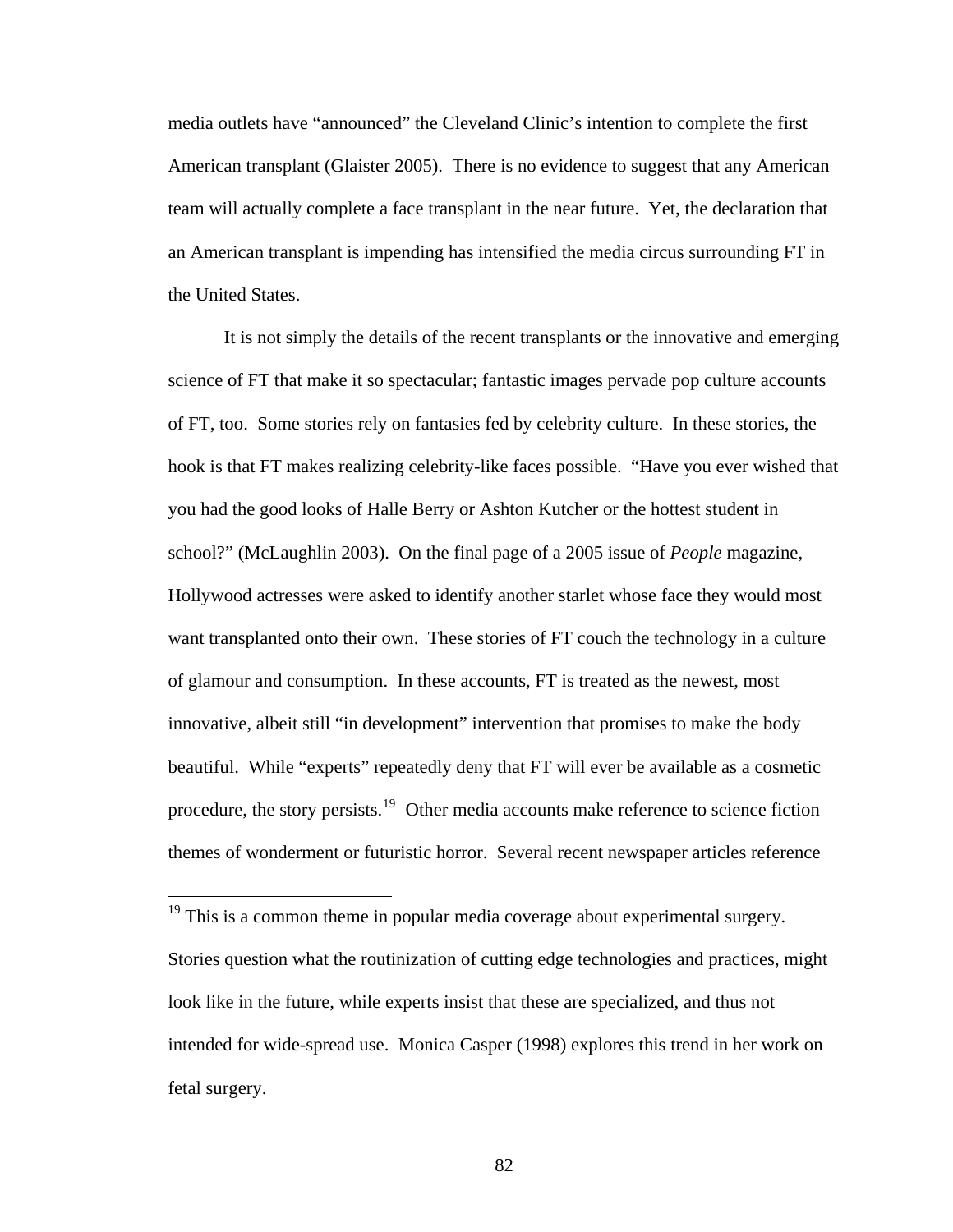the Hollywood action thriller *Face/Off* in which a main character receives a face transplant in order to thwart a terrorist attack and a 2005 episode of *Nip/Tuck* in which a botched face transplant results in rejection of the new face that is then removed (Hanlon 2005; La Ferla and Singer 2005). These are sensationalized media accounts that continually rely on "what ifs" to simultaneously glamorize the technology and to titillate the public.

At the same time, FT has been celebrated as scientifically noteworthy. Dr. L. Scott Levin, chief of plastic and reconstructive surgery at Duke University Medical Center, has described the procedure as "the single most important area of reconstructive research" (Mason 2005). Yet it is unclear what the future holds for FT. Experimentation may morph into a viable treatment option offered as standard of care, or FT may vanish from the scene entirely due to failure or ethical issues. Or, it may be operational in limited circumstances but remain a contested "experimental" procedure. FT is positioned strategically by proponents as a revolutionary intervention and by critics as too risky, and as such its ultimate trajectory is unknown—and thus deeply interesting analytically. The story relies on hope but cannot help but simultaneously provoke anxiety.

I began this chapter with a series of images, each representing a piece of the FT story. There are endless images to choose from, and so the work of (re)presenting FT is tricky. There are multiple stories that could be told—the story of an emerging technology, the story of hope for cure, the story of media (mis)representation, the story of public understandings of science in the making, the story of Dr. John Barker and Isabelle Dinoire. I tell none of these stories in their entirety. Partially, I represent FT as a product of popular culture, a technology of entertainment. Partially, I represent FT as a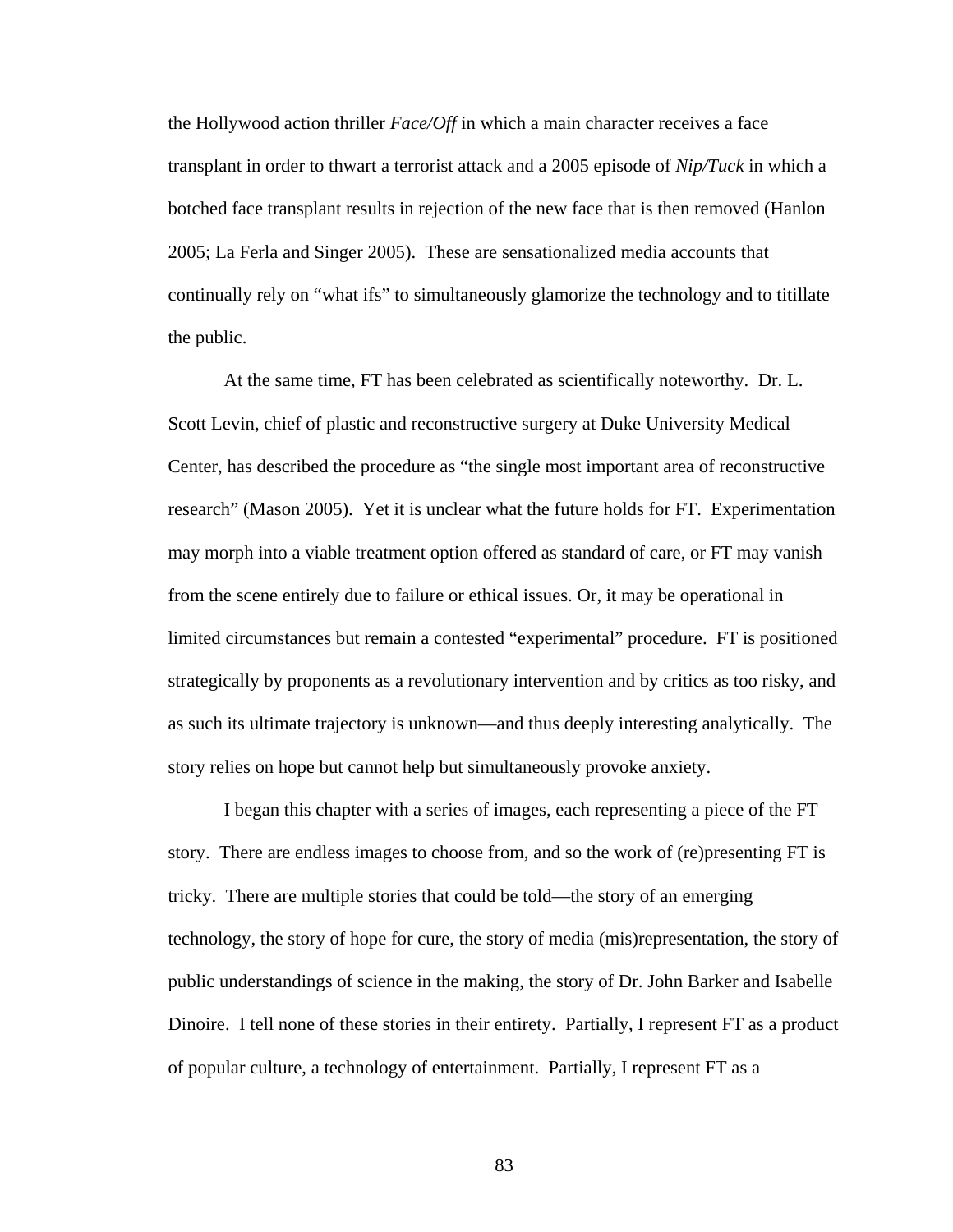technique, forged through scientific knowledge and clinical practice. Partially, I represent FT as an experience, a biotechnical intervention into real lives saturated with trauma, suffering, and hope. Partially, I represent FT as a subject of public inquiry and deliberation. Taken together, I use these images to convey the complex life of a technology and to point to the ways in which even an intervention as embryonic and uncommon as FT saturates social life. What is it about FT that has captured our (both expert and lay) imaginations?

This chapter focuses on a technology in the making. I attempt to make sense of the medical and scientific midway that surrounds the technology in order to understand its significance both as a technological innovation that raises unique bioethical concerns and as an intervention imbued with the promise of erasing facial disfigurement (Miles 2004). As I write, the story of FT continues to unfold. As such, I analyze a key moment of contemporary deliberation surrounding FT. In a 2004 issue of *The American Journal of Bioethics*, experts—including medical researchers, surgeons, bioethicists, and psychologists—considered the advent of FT. Through content analysis of the *AJOB* exchange, I highlight the terms of contestation. While critics raised numerous bioethical concerns, the debate was dominated by questions about whether the physiological, psychological, and social risks associated with transplantation were worth the benefits accorded to future recipients. Put more simply and more dramatically, *is a new face worth the risk of death*? I demonstrate that each position is structured by varying claims about risk, conceptions of what constitutes a "vital" intervention, and articulations of the relationship between disfigurement and the possibilities of a life "worth living."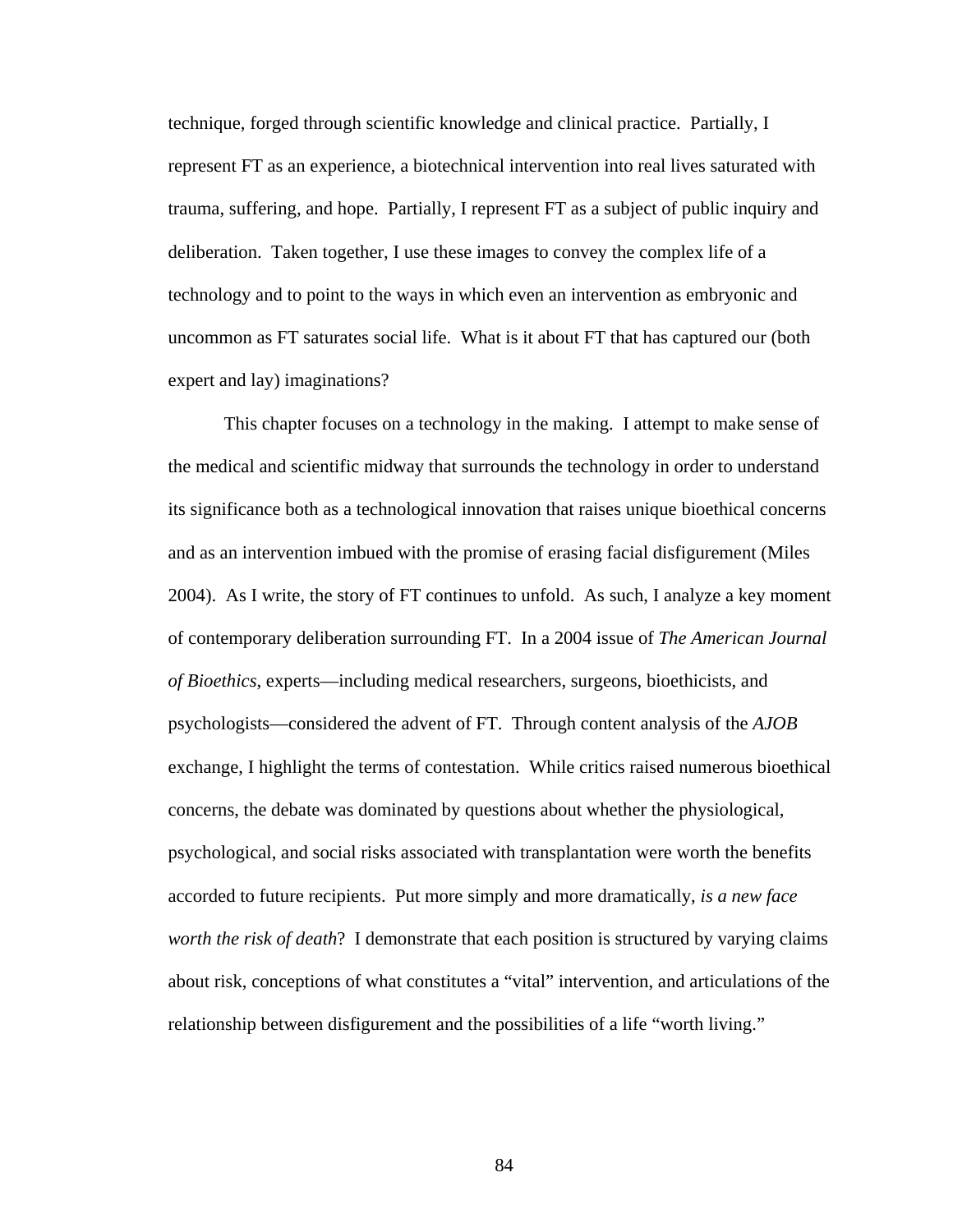Underlying these claims is the assumption that the face is a different kind of work object than any other bodily part.

I then turn my focus from broad debates about FT to the specific work of one face transplant team. Drawing on ethnographic research and interviews with key members of a U.S. based research team, I critically analyze how, in this case, the work of technological innovation rests on the discursive negotiation of the meanings of facial disfigurement. Over the course of several years, the team invested significant resources in working through the scientific (surgical and immunological) barriers to FT via laboratory experimentation on animals and human cadavers. While their research made human experimentation conducted by other transplant teams possible, the team has yet to complete a clinical transplant in a human patient. Instead, the team has created an ongoing research agenda examining the ethical, social, and psychological implications of FT. I demonstrate that, rather than clinical experimentation, *the* central work of the team became the rhetorical work of conveying the significance of facial disfigurement. In a very real way, the Louisville team helped to create a disfigurement imaginary that positioned disfigurement as a quality of life affecting condition but rather as deadly and as a threat to one's very humanity. Ultimately, I demonstrate that this disfigurement imaginary calls into question what constitutes "vital" and "non-vital" intervention in clinical terms. I argue that how FT is positioned relative to these technical and moral distinctions does much towards imagining what facial disfigurement and medicine mean in this socio-historical moment.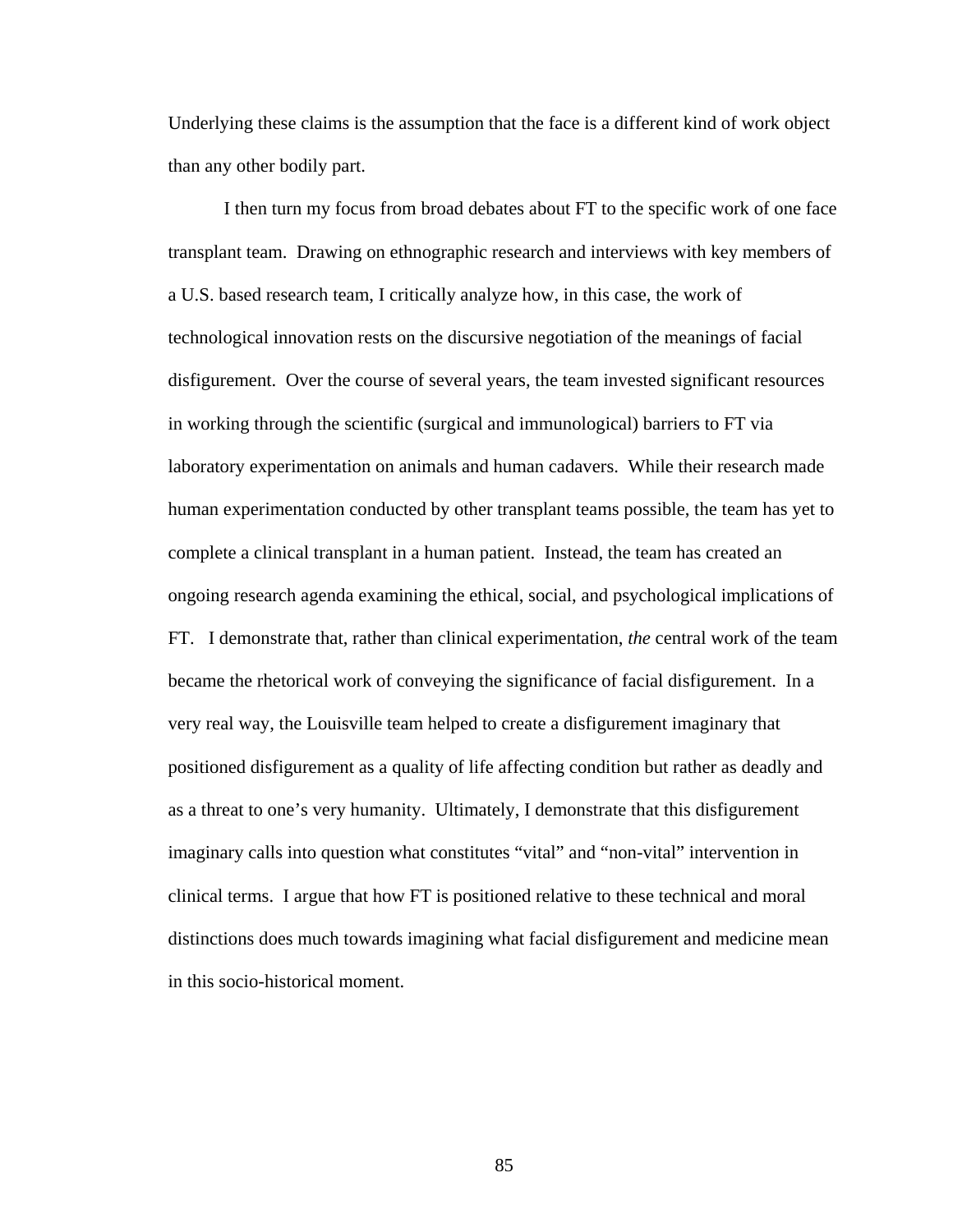### **A Social Anatomy of Face Transplantation**

FT is simultaneously a scientific practice and a cultural object. I approach FT from the perspective of science and technology studies, conceptualizing this emergent practice as a "socio-technical ensemble" in order to emphasize the ways in which culture and science inform one another (Bijker 1995). Constructivist approaches to science and technology do more than illustrate unidirectional relationships between "society" and "science." Rather, science studies "trace[s] the way[s] in which social interests, values, history, actions, institutions, networks, and so on shape, influence, structure, cause, explain, inform, characterize, or co-constitute the content of science and technology" (Hess 1997: 82). Science studies simultaneously interrogates the production of technoscience from the inside (laboratories, scientific texts, surgery wards, etc.) and situates technoscience in social and cultural contexts in order to understand the cultural activities of science, the symbolic and political practices at play, *and* the technical goings-on. Scientists are embedded in "construction machineries" and "cultures of fact" (Cetina 1996). From this perspective, the construction of science is a literary process and a representational craft that employs local materials, means, and resources.

 FT builds upon knowledge and skills from numerous scientific specialties including transplantation surgery, immunology, reconstructive surgery, and psychology. The technical history of FT begins with reconstructive techniques, or perhaps rather dissatisfaction with reconstructive techniques. For the faces subject to an extreme intervention like FT, reconstructive techniques like free tissue transfer, which involves the relocation of tissue from one site on a patient's body to another for the purposes of repair, are notoriously ineffective. Not only do these techniques require surgeries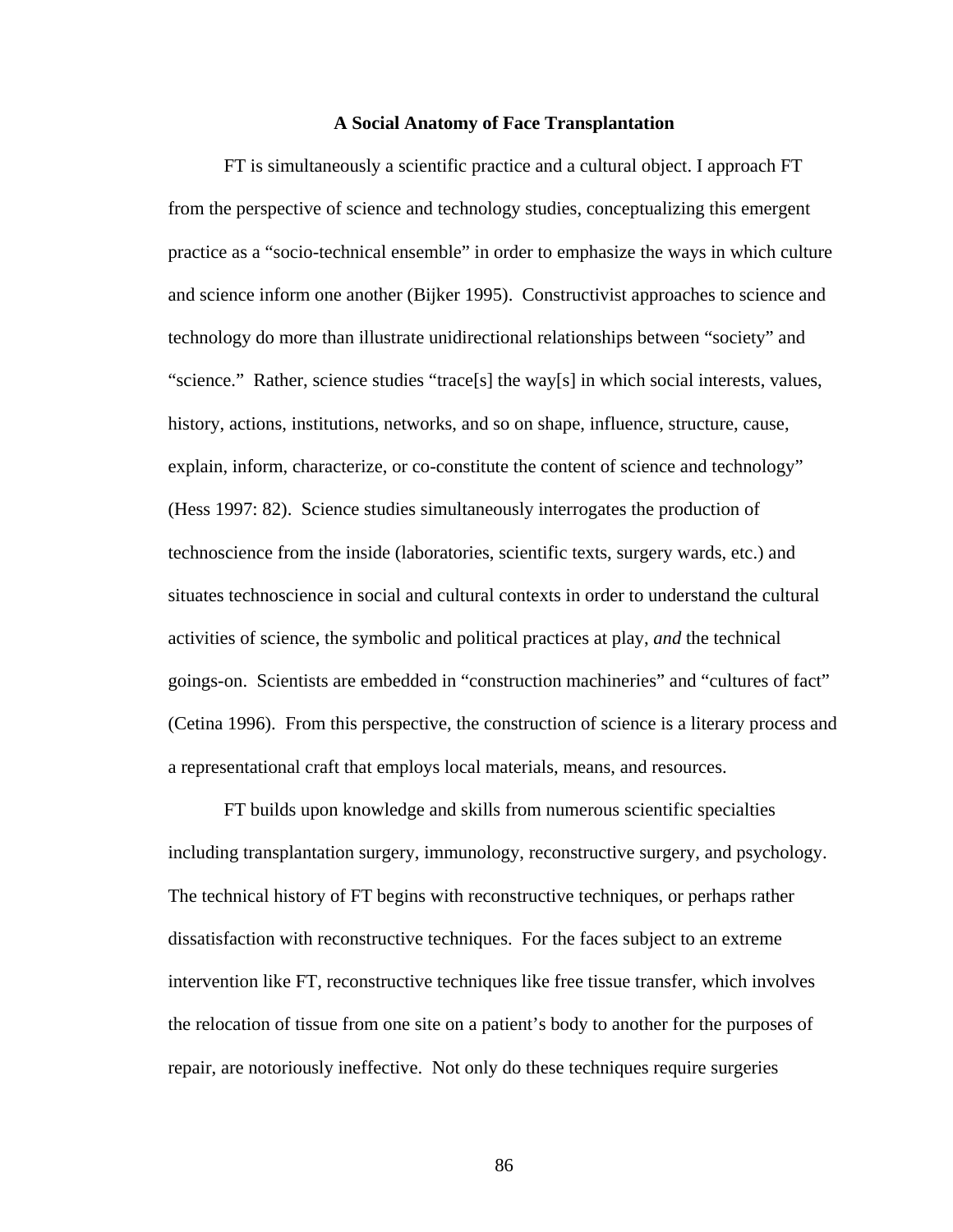throughout the course of a lifetime, sometimes numbering into the hundreds, but the end results of reconstructive techniques rarely erase facial difference altogether.

Technically, FT is most akin to facial replantation in which a person's own facial tissue is reattached after trauma. The first case of facial replantation took place in India. After a nine year old girl's face and scalp were torn off after a grass cutting machine caught one of her braids, her family packed the tissue on ice and traveled to the nearest hospital. After ten hours of microsurgery, the girl's face was reattached. The case made reconstructive surgery history, and opened up the possibility for the transplantation of one face from a donor to a recipient (Thomas et al. 1998). While replantation offers better results than other reconstructive techniques, it is only available in cases in which a facial tissue remains in good condition. Thus, many kinds of trauma and other congenital differences are not treatable through replantation.

 In addition, FT shares a technical and social history with hand transplantation. In 1998, a French team also led by Jean-Michel Dubernard completed the world's first hand transplant, though credit for the world's first "successful" hand transplant belong to a research team at the University of Louisville. In the French case, the transplanted tissue was eventually removed after the patient stopped following his immunosuppression regimen. Many understand hand transplantation and FT as analogous procedures. Both types of transplant are composite tissue allotransplants involving a number of tissues including muscle, nerves, blood vessels, arteries, veins, and skin (Baylis 2004). Referencing the success of hand transplantation has become a key strategy in arguing that surgeons have established the technical skills to begin transplanting human faces (Wiggins et al. 2004). But critics contend that the results of hand transplantation do not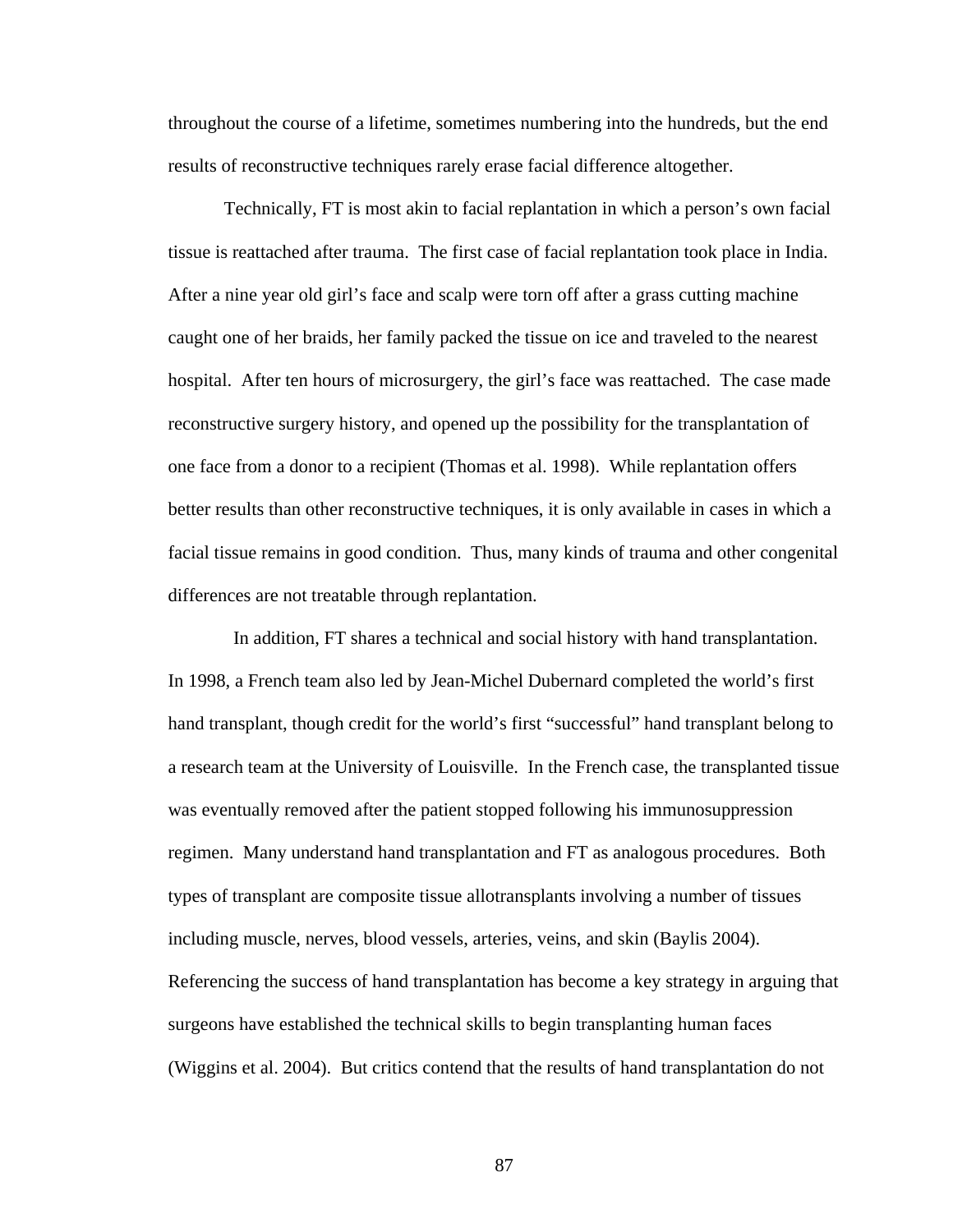necessarily support the continuation of experimentation with composite tissue allotransplantation (Caplan 2004). Critics acknowledge that "a face may be like a hand from the perspective of a surgeon interested in the technical problem of repair," but there are "morally significant differences" (Baylis 2004: 30). As Baylis argues, that idea that the hand is just like a face only works as a technical analogy because in the event of rejection or failure, the stakes are significantly different. A hand can be replaced with a prosthesis. A face cannot.<sup>[20](#page-101-0)</sup> Analogizing face and hand transplantation highlights the technical similarities of the body matter, but the juxtaposition also points to the divergent meanings and significance accrued to each body part.

The move in reconstructive techniques towards transplantation is made possible by transplant medicine, an innovative field of health care research with a history shaped by ethical debate. Because FT involves the transplant of a donor organ from a dead body onto a living recipient, FT relies on the work of immunology. Like all kinds of transplantation, FT requires that recipients begin a life-long regimen of immunosuppressive drugs in order to prevent rejection of the transplanted tissue. Debates about FT largely hinge on this fact—immunosuppressive drugs are toxic.<sup>[21](#page-101-1)</sup> FT

<span id="page-101-1"></span><span id="page-101-0"></span> $20$  There are some kinds of facial prosthetic devices. They function by helping patients aesthetically but sometimes make facial function like eating or drinking more difficult.  $^{21}$  Just how toxic these drugs are is highly contested. While some critics of FT understand the use of these drugs as a death sentence, others including the University of Louisville team argue that the risk is grossly overstated since most information about the drugs is based on research with people suffering from serious illnesses like kidney failure. In essence, the team contests that the drugs, themselves, are toxic but rather that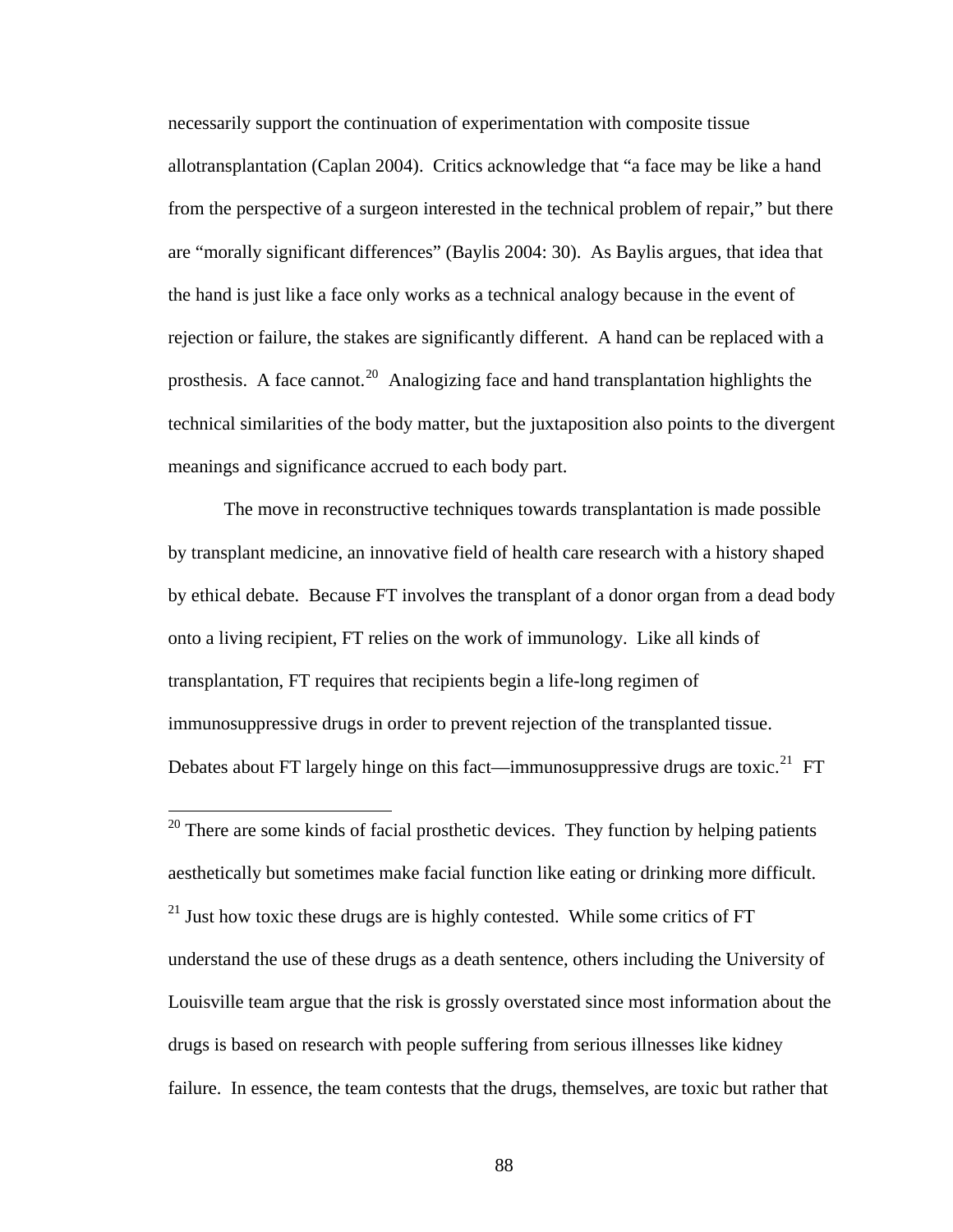relies on the technologies of transplant medicine but it also activates ongoing conversations within the field of transplantation specifically, and medicine, more broadly. Transplant medicine has pushed the bounds of medical intervention by continually making possible the seemingly impossible (Fox and Swazey 1974). With the advent of heart transplantation as a technological possibility, bioethicists, medical professionals, and lay publics were forced to reconsider what constitutes "life." Thus within the specialty, there is a well entrenched history of debate around unprecedented bioethical questions. FT calls into question how we balance the benefits of intervention, in this case a new face, with physiological, psychological, and social risks, most notably chronic illness, death, identity crisis, and public contempt and distrust.

### **Face Debates: The Contested Risks and Benefits of Face Transplantation**

#### *AJOB: A Site of Deliberation*

 $\overline{a}$ 

In 2004, *The American Journal of Bioethics*, touted on its website as the most widely read bioethics journal in the world, featured a series focused on the ethics of FT. The commentary, which was published before any attempt by any surgical team to complete a face transplant, was structured as a forum in which to consider the issue *prior to* clinical experimentation. According to the journal's website, "The mission of The American Journal of Bioethics and bioethics.net [*AJOB*'s complementary website] is to provide the clinical, legal, academic, scientific, religious and broad community-at-large

the drugs in combination with a pre-existing condition give the indication of serious side effects.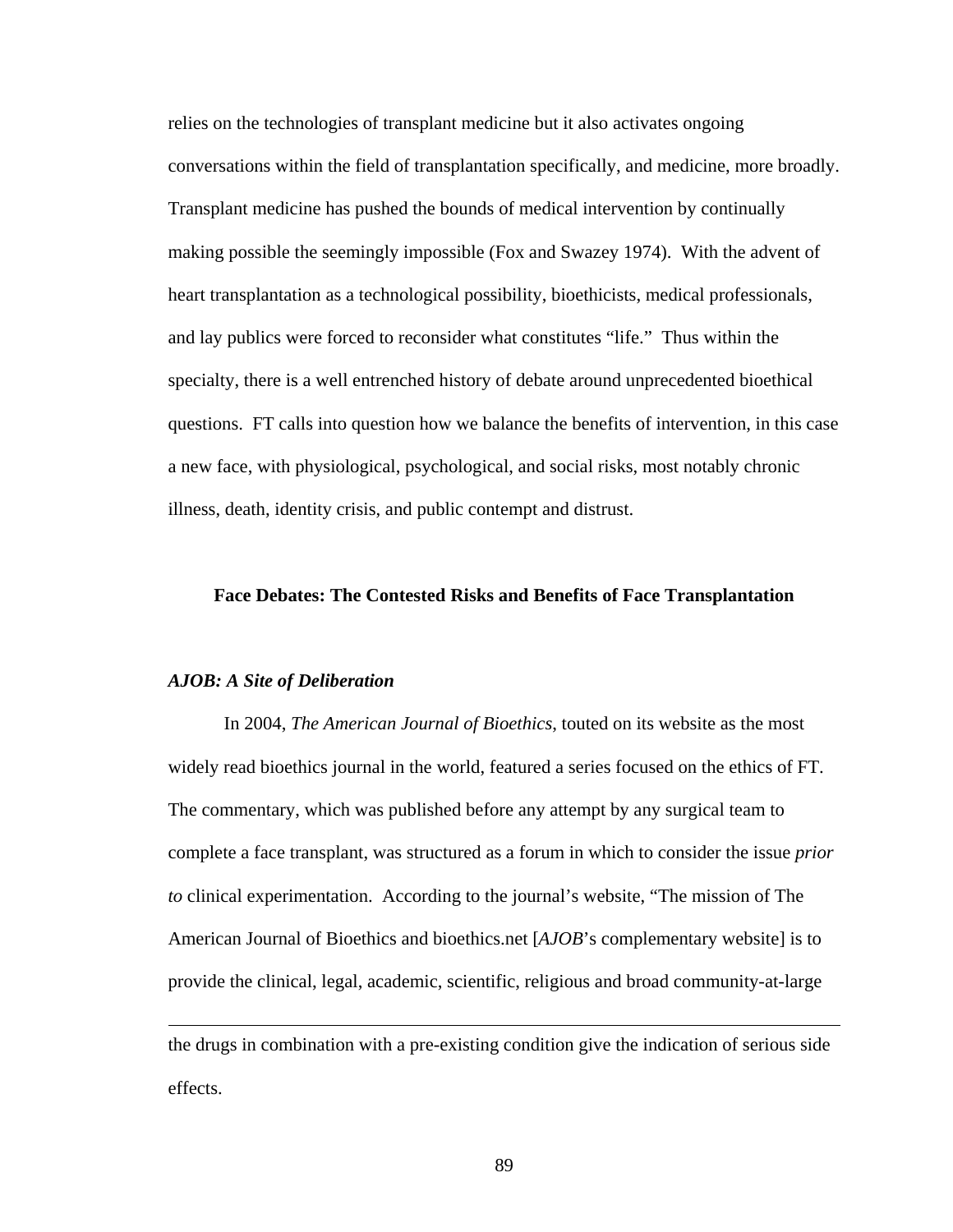with a rapid but comprehensive debate of issues in bioethics" (American Journal of Bioethics 2004). The debate (like others that unfold on the pages of *AJOB*) was spurred by a Target Article, a piece that focused on a single biomedical issue, in this case written by the face transplant team at the University of Louisville. The article, "On the Ethics of Facial Transplantation Research" argued that the ethical criteria developed for innovative transplant surgery had been satisfied and that it was time to pursue clinical experimentation.<sup>[22](#page-103-0)</sup> An Open Commentary, a series of pieces written by scholars in

 $\overline{a}$ 

<span id="page-103-0"></span> $22$  Wiggins et al. (2004) rely on Francis Moore's four criteria to argue that they are ethically well positioned to begin clinical experimentation. Moore, himself a transplant surgeon, developed these criteria to aid in the innovation of transplant medicine. First, Moore encourages surgeons to consider the scientific background of innovation. Wiggins et al. argue that solid organ and hand transplants provide information about procedures and immunosuppressive drugs. They argue that have reached equipoise wherein the uncertainty posed by the innovation can only be resolved by proceeding and that the potential benefits are balanced with the risks. Second, Moore considers the skill and experience of team "field strength." The team at the University of Louisville is comprised by specialists including reconstructive surgeons, head and neck surgeons, transplant surgeons, immunologists, psychologists, psychiatrists, ethicists, IRB members, and organ procurers, and thus they argue that they are primely situated to conduct a face transplant. Third, Moore queries the ethical climate of the institution. The team argues that the motivation of the institution is not self-aggrandizement but rather for benefit of patients. Fourth, Moore encourages open display and public and professional discussion and evaluation. In an attempt to initiate discussion, the Louisville team hosted the first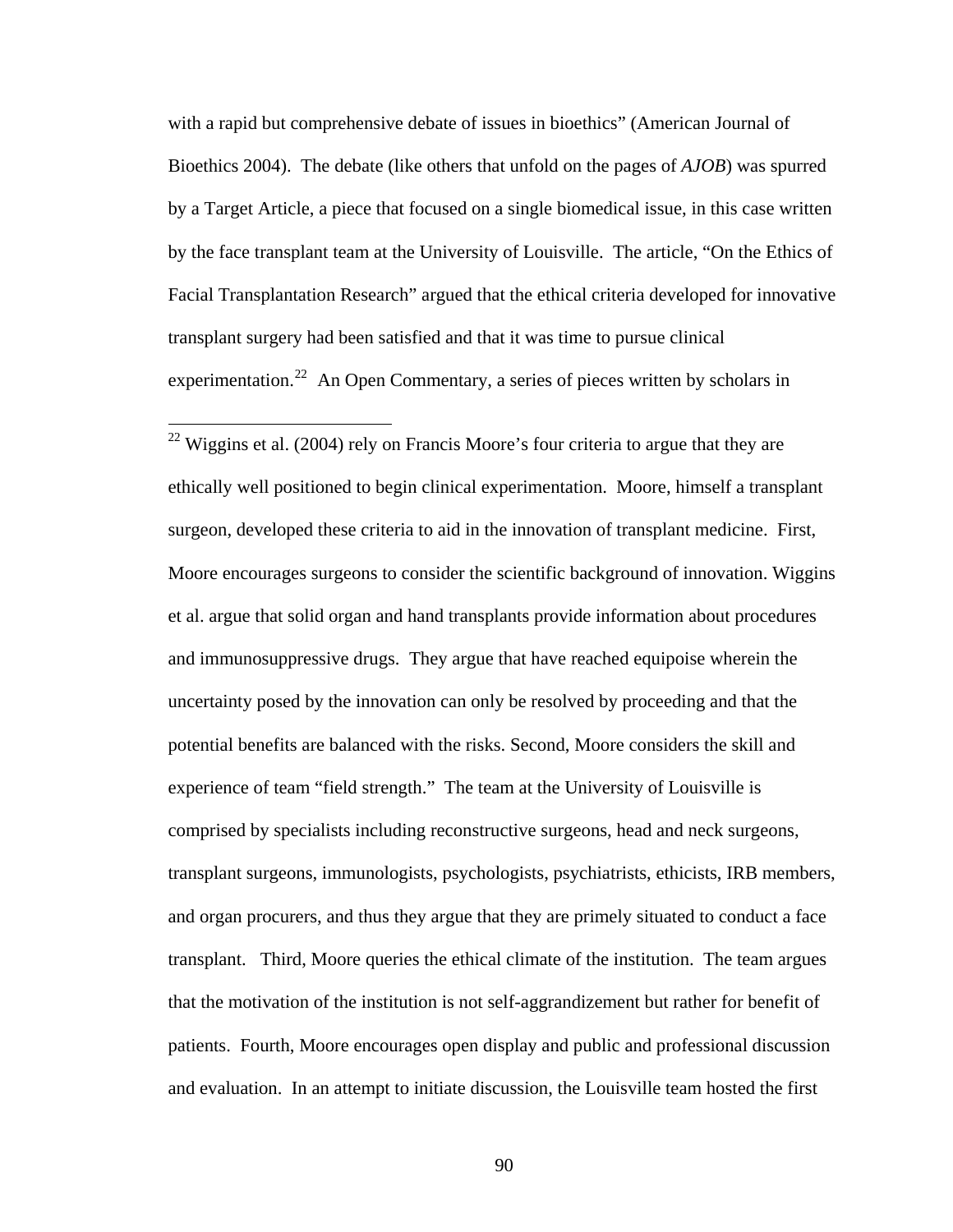response to the Target Article, followed. The entire debate consisted of fifteen articles.<sup>[23](#page-104-0)</sup> Interestingly, the second response entitled "A Surgeons' Perspective on the Ethics of Face Transplantation" was co-authored by the French surgeons who, within a year after publication, completed the world's first partial face transplant. The result is, as the

<u>.</u>

International Symposium on Composite Tissue Allotransplantation in November of 1997 and in May of 2000 the  $2<sup>nd</sup>$  International Symposium on Composite Tissue Allotransplantation to share and discuss the initial hand transplantation results. In addition, the team participated in public discussion concerning face transplants at the Dana Center of London Science Museum. Yet, even how the Louisville team employed the work of Moore was criticized in the *AJOB* issue. Agich and Siemionow (2004) respond, "Although Moore's reading of the ethical obligation to develop innovative treatments for desperately ill patients strongly supports innovations like facial transplantation, nowhere does he explicitly argue that 'open display and public and professional discussion' is an ethical requirement for performing an innovative surgical procedure (Wiggins et al. 2004). Is this commitment to publicity simply a misreading of Moore or does it reflect deeper program commitments that deserve ethical scrutiny?" (25).

<span id="page-104-0"></span>23 The analysis that follows is based on the debate contained in *AJOB*. Because references to work that appears elsewhere is sometimes cited by critics, a number of references to previously published research appear in my account. These works are not subject to my analysis per se, but how they are employed by critics in articulating a position in the *AJOB* accounts shapes my understandings of the debates.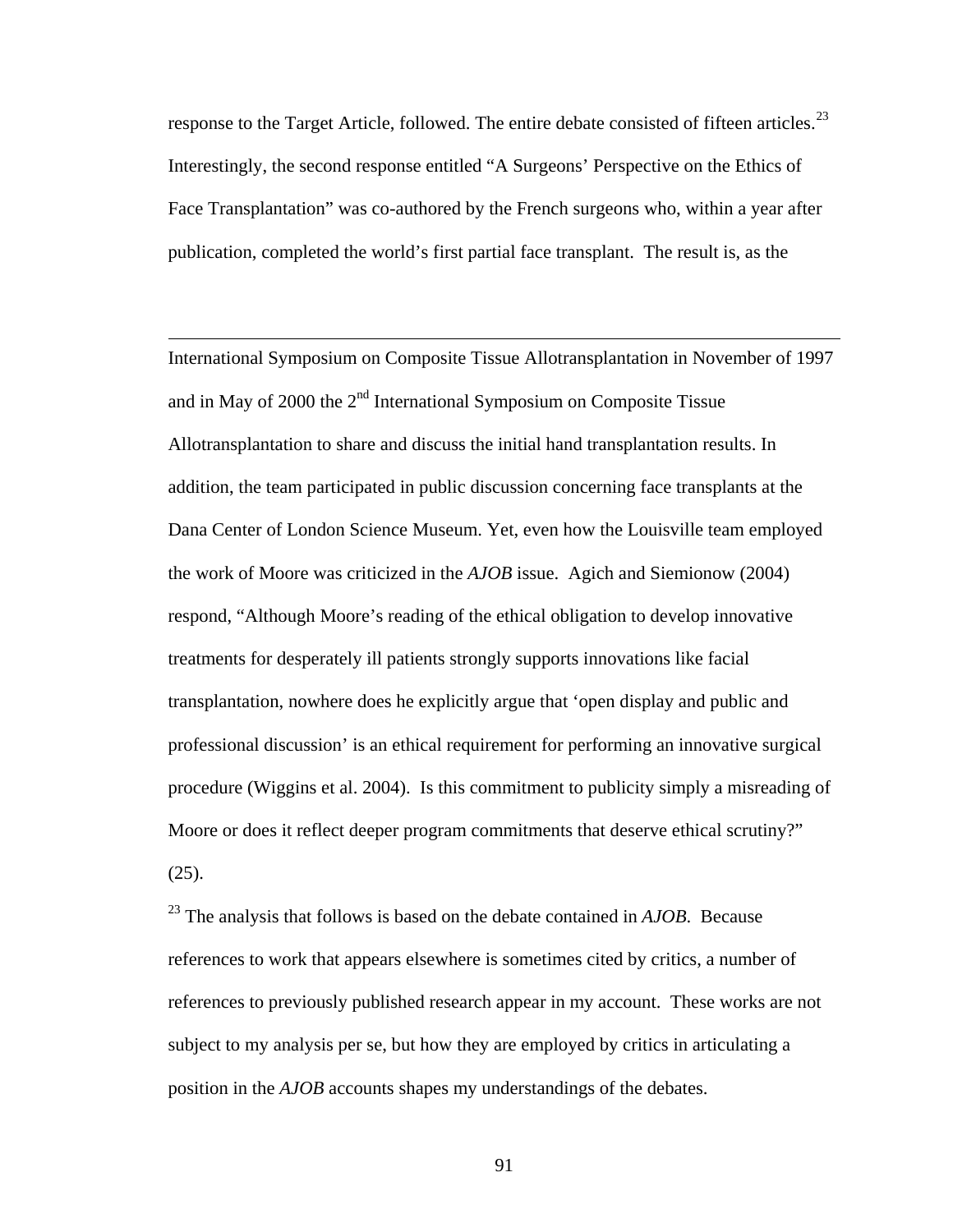website describes it, "a conversation" about pressing bioethical issues. $^{24}$  $^{24}$  $^{24}$  And yet the *hope* of actually performing a transplant infused the debate. As Chambers (2004) writes, "They [Wiggins et al.] view the publication of their essay in AJOB as an important illocutionary speech act that will permit them to begin performing the surgery" (21).

The *AJOB* commentaries represent a unique moment in the development of a technological innovation. While research including animal trials, testing of anti-rejection medication, and cadaver experimentation were successfully completed, experimentation on human subjects did not commence as is often the case in biomedical research. In lieu of human experimentation, the University of Louisville face transplant team initiated a conversation with transplant surgeons, bioethicists, philosophers, immunologists, and psychologists to debate "the issues," a strategy that Arthur Caplan described as "prophylactic ethics" (2004: 18). Institutional constraints, specifically university leaders' refusal to support the team's work, prevented human experimentation, but the team's own

<span id="page-105-0"></span><sup>24</sup> AJOB attempts to structure the writing and review process in accords with this spirit of conversation. As the website describes, "AJOB does not leave the reader in the passive mode of reading. Unique JournalX technology lets the peer commentators respond to each other and to the Target article during their writing process. Then bioethics.net opens the conversation with additional Open Peer Commentary articles and online Letters to the Editor. Live conversations fill out the discussion of each Target Article. With the American Journal of Bioethics, Taylor & Francis Group and Penn have implemented a publishing system that is truly worthy of bioethics, a way in which scholarship about bioethics can reach the widest and most intellectually broad audience, magnifying the rigor, intimacy and interdisciplinary value of the discipline."

 $\overline{a}$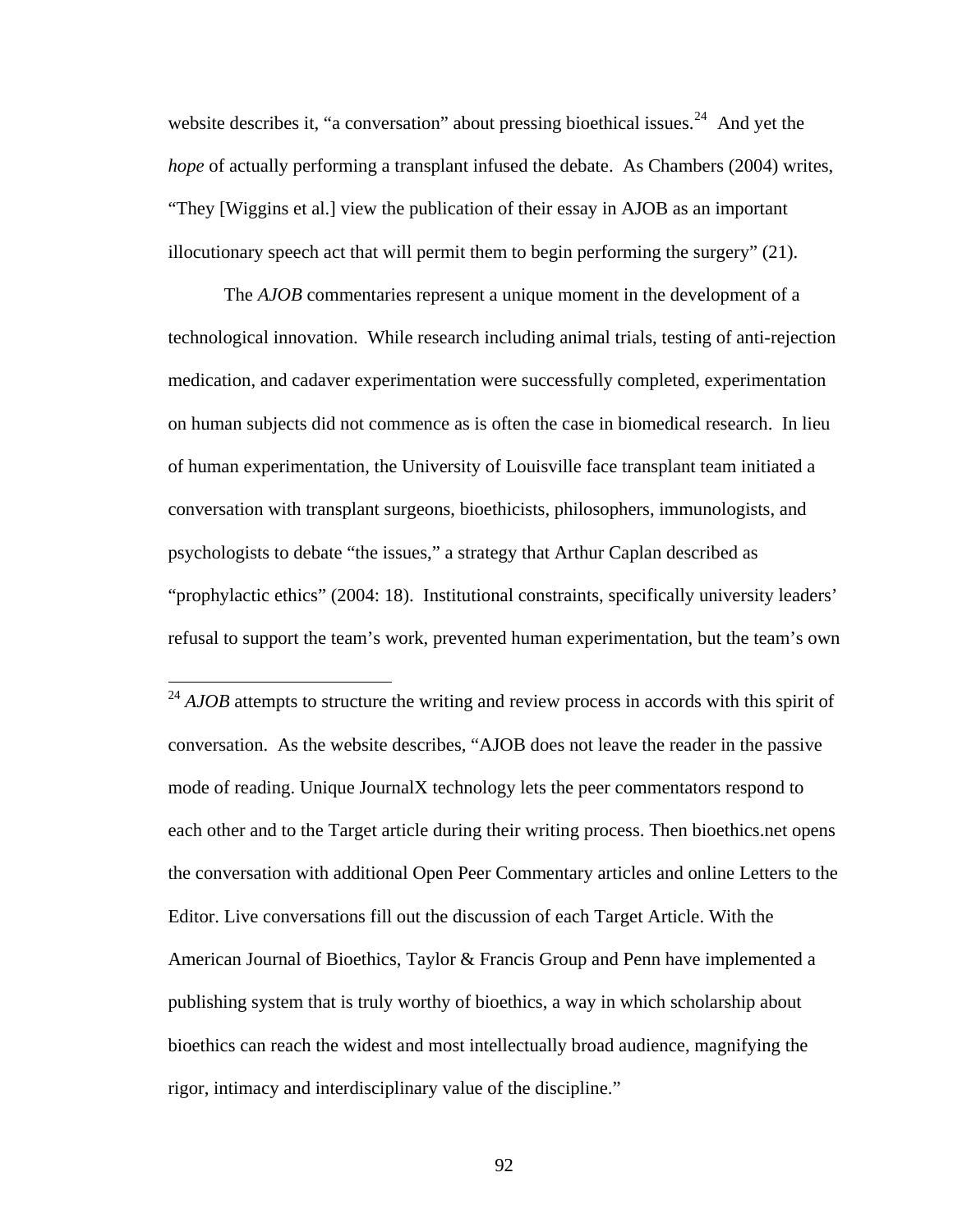insistence on deliberating social and ethical concerns spurred a series of publications (from 2004 to 2008) aimed at coming to some resolution about the "problems" of FT. The Wiggins et al. Target Article came at a particularly contentious moment. In 2003, a Working Party of the Royal College of Surgeons of England, an independent body of surgeons, refused to endorse experimental FT, arguing that the requirements it outlined for ethical practice had yet to be met (RCS Working Party 2003).

As a key site of ethical deliberation, *The American Journal of Bioethics* issue can be analyzed as a cultural space wherein questions and critiques about FT are articulated and the terms of contestation are highlighted. Here, I use the *AJOB* special issue on FT as a source of data about the making of a new technology. I identify and analyze the contours of the debate surrounding FT in order to illustrate the ways in which the face, more specifically the *disfigured* face, operates across various accounts to shape possible futures for this new technology. In identifying the salient questions circulating throughout the *AJOB* debates, I position the journal issue as an object of sociological analysis. Specifically, I focus on two seemingly self-evident questions: First, what are the *risks* associated with FT? Second, what are the *benefits* associated with FT?

In enumerating the risks and benefits of FT—or what is at stake—the *AJOB* issue provided a forum in which interested stakeholders interrogated the various and contested meanings of the procedure, specifically the technical and moral significance of repairing the face. I argue that FT was cast simultaneously as a vital *and* as a non-vital intervention, a risky *and* a relatively safe intervention. Specifically, proponents characterized FT as "non-vital" given that it is not "life saving" in the traditional sense of the term, but went onto to argue that the consequences of disfigurement are so severe that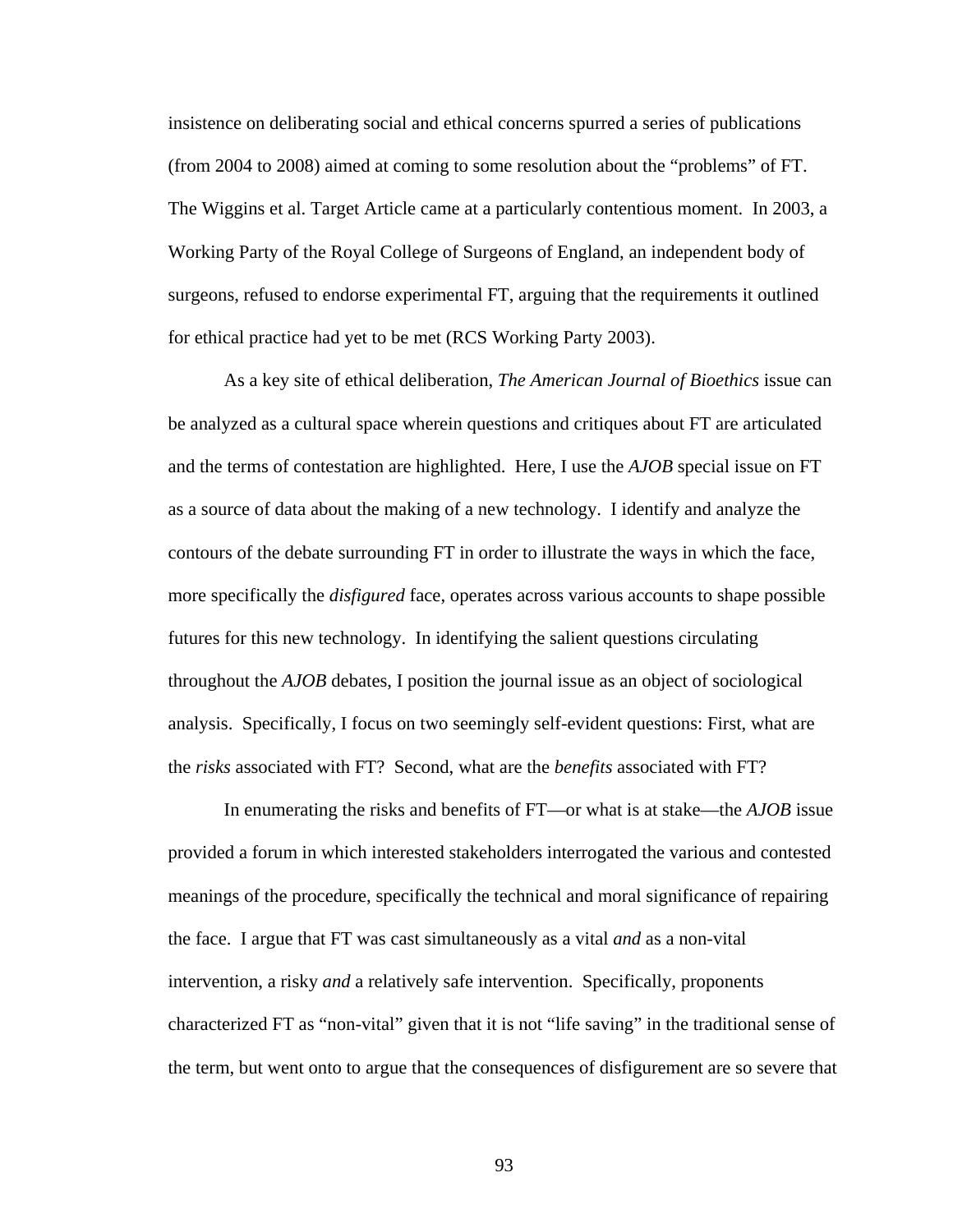fixing disfigurement is more akin to life saving work than life enhancing work. Given that disfigurement took on such weight, the risks of FT (including the risk of death) were positioned as a reasonable threat to gain the benefits of facial repair. Ultimately, then, debates about the risks and benefits of FT both contain within them notions of facial disfigurement as a form of suffering and reveal the individual and collective risks people are willing to endure to repair it.

Most central to the *AJOB* debates were estimates of/claims about physiological risks associated with FT, specifically the rate of rejection of foreign tissue and the side effects of immunosuppression. In addition, psychological risk, most often operationalized in terms of "identity crisis," circulated as an ever-present threat. Critics also debated social risks associated with FT and the institutional protocols necessary for ethical experimentation. Against this litany of risks, proponents relied on a shared taken for grantedness that FT promises to assist patients to recover (from) disfigurement in ways that greatly exceed other modes of intervention.

### *Physiological Risks*

Transplantation carries bodily risks. On this everyone agreed, but among the *AJOB* pieces, there were considerable discrepancies about what these risks entailed. Specifically, the rate of rejection emerged as the most contentious issue. In the world of transplant medicine, rejection is a specter to be prevented, feared, and managed. In a sense, transplantation medicine is as much about warding off threats of organ rejection as it is about transferring organs. Sociologically, claims about physiological risk and graft rejection are notable in part because they vary so widely both in numerical estimates and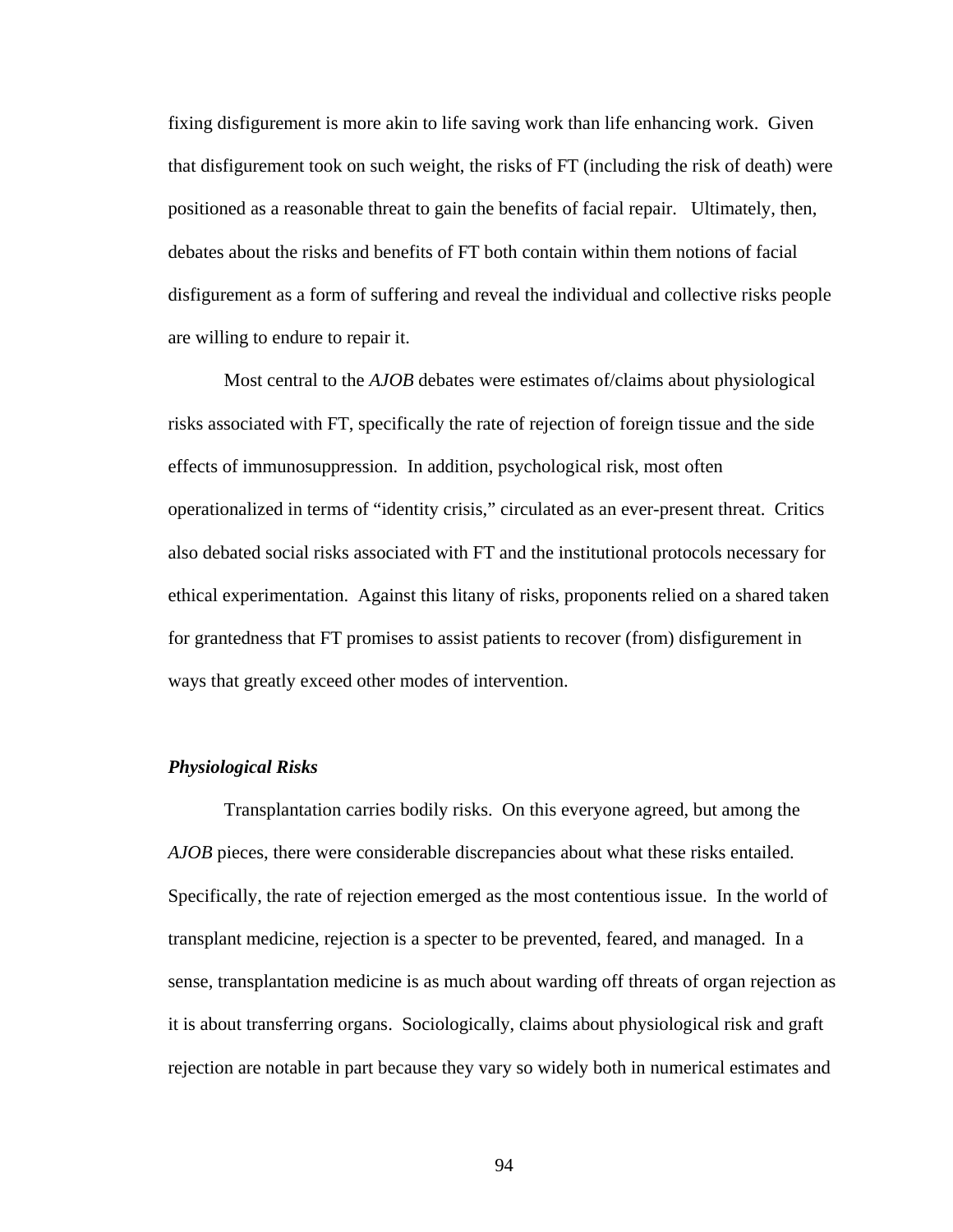in their conceptualization of the significance of "rejection." Huxtable and Woodley (2004) argue that the face is one of the most antigenic tissues in the body. They, along with Strong (2004) estimate that, at best, one in five faces would be rejected within the first three years following surgery. Maschke and Trump (2004) cite the Royal College of Surgeons (2003) report estimating that ten percent of grafts will be rejected in the first year and that 30-50 percent of patients will experience graft loss function within the first 2-5 years, but they concede that estimates about rejection vary widely. Yet in the Target Article, Wiggins et al. (2004) argue that FT is no more risky than other reconstructive techniques which use a patient's own tissue. The Louisville team claims that complications related to tissue donation are fewer than critics imagine since the tissue comes from a donor as opposed to the patient (as is the case when tissue is harvested from another location on the body). They buttress this claim with the fact that in the case of FT, patients experience one major surgical procedure as opposed to traditional means of reconstruction, which often require multiple, in some cases upwards of one hundred, surgeries.

While claims about the "actual" risks of rejection vary across accounts, the meanings critics attribute to rejection differ as well. Strong (2004) argues that because FT potentially involves transplantation of vascularized skin, subcutaneous fat, muscles, facial nerves, and bony facial structures, graft loss would result in major facial wounds. Yet proponents argue that graft rejection would "merely" return the recipient to a state of disfigurement similar to the disfigurement preceding the intervention (Agich and Siemionow 2004)—so disfigurement is specifically NOT a risk because it would simply replicate the original state prior to surgery. The implication is that rejection of the new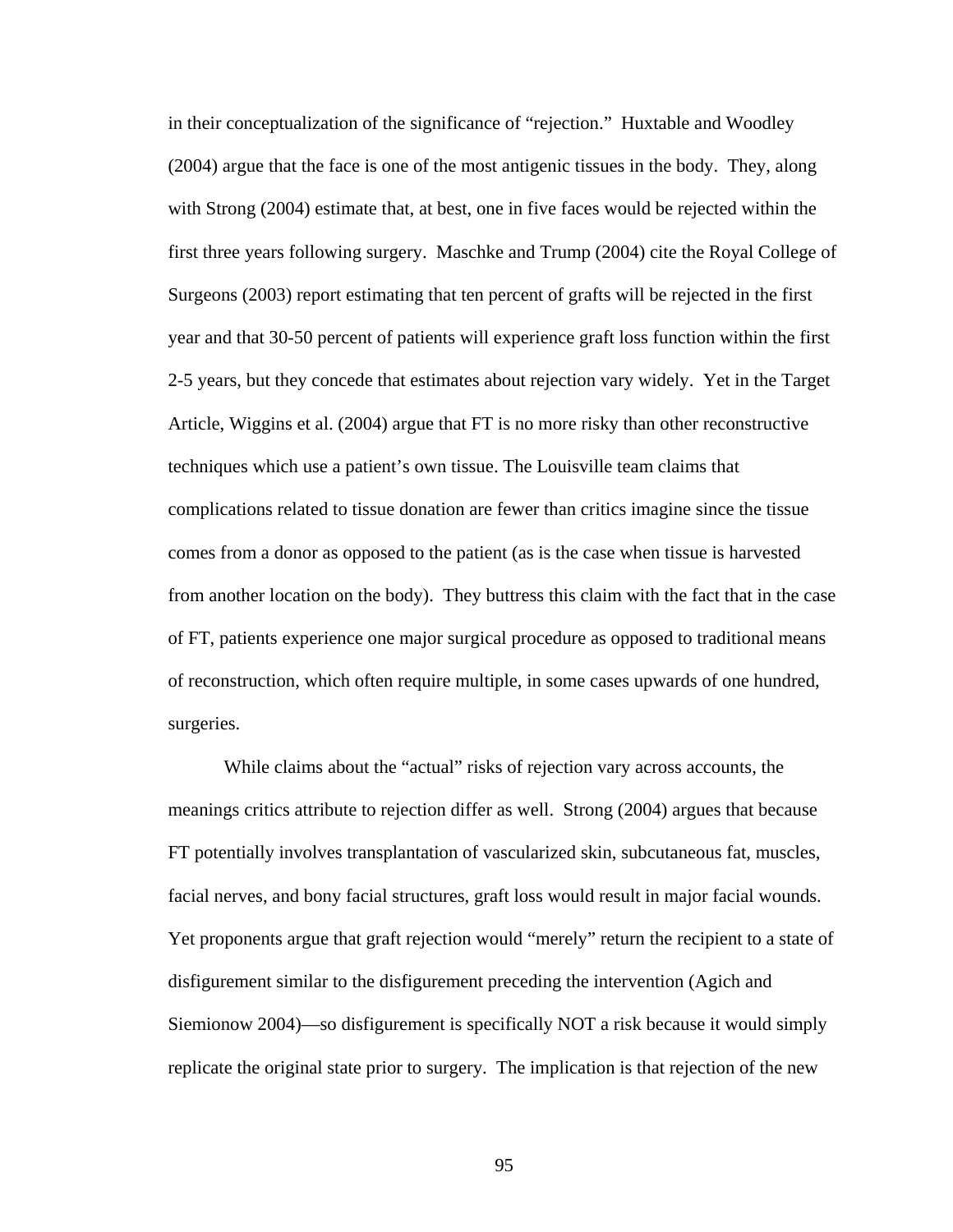face is certainly a risk, but not one that should prevent face transplants from occurring. Because these journal debates occurred *before* clinical trials, estimates of the rates of rejection operate in place of empirically derived risks calculated post-experimentation. These various estimates are the basis upon which contributors oppose or support FT. Yet in all accounts, rejection operates as a significant risk, and one that must be thoroughly minimized through immunosuppression.

Immunosuppression or anti-rejection medication carries significant health risks, including infection and end-organ toxicity leading to diabetes and malignancies that can result in death. While contributors agree that there are risks associated with immunosuppression, the significance of the risks varies. While transplantation medicine provides a theoretical framework for thinking about how these drugs work on the human body, the particulars of FT make the work of identifying the risks of immunosuppression an exercise in estimation rather than an empirically grounded project. The specificity of transplantation matters. Recipients of organs like kidneys are critically ill at the time of transplantation. By contrast, FT recipients are what is often referred to in clinical contexts as "grossly disfigured" but not critically ill. How critics approach FT as similar or different than other kinds of transplantation impacts the ways in which they conceptualize the risks of immunosuppression. The only empirical evidence upon which to estimate risk is research conducted in relation to hand transplantation which explored complications related to tacrolimus and mycophenolate mofetil/prednisone combination therapy, the drugs the Louisville team argues would most likely be used for FT. How researchers made sense of this data, particularly the fact that information was based on cases of life saving transplants, varies.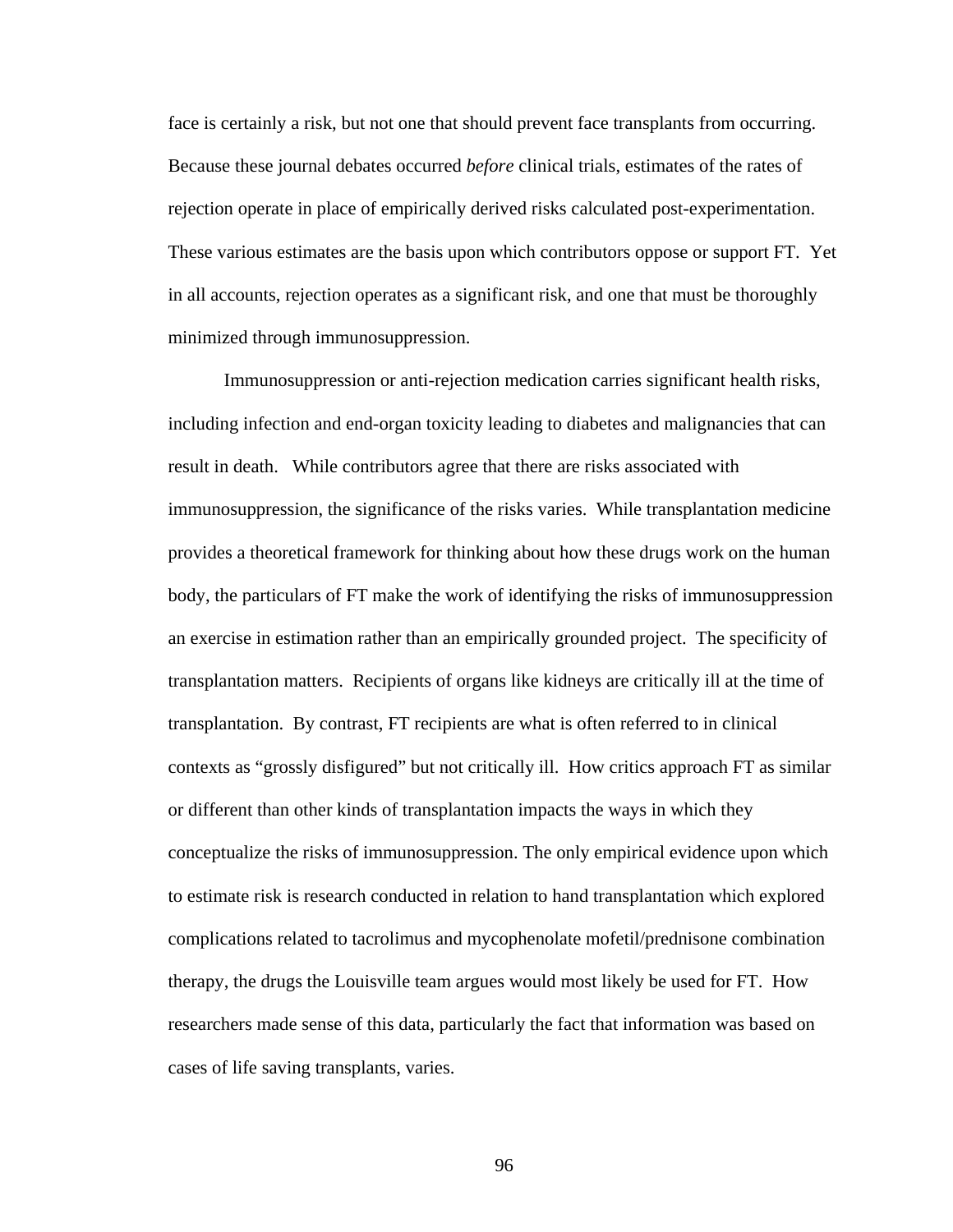On one side, critics argue that undoubtedly a face transplant would increase recipient's quality of life but that immunosuppression would threaten life itself. The patient may, in fact, be accepting a shorter life in favor of a better life (Petit et al. 2004). Yet the Louisville team argues that risks associated with immunosuppression are far less significant for face transplant recipients than for other transplant recipients. They claim that recipients of FT will be less compromised than recipients of other kinds of transplantation because they have not experienced chronic disease (Wiggins et al. 2004). Debates about the risks are sociologically significant for two reasons. First, these debates demonstrate how facts are subject to deliberation and contestation, an insight established throughout science and technology studies. Second, and more importantly, the *AJOB* commentary illustrates that how risk is construed deeply affects the direction of medical innovation and the terms upon which ethical debate rests. In other words, a technology comes into formation depending on how risks are construed and represented in ethical debate, and at the same time the contours of bioethics shift as new ways of thinking about risk emerge.

Taken together, debates about the physiological risks of surgery, rates of rejection, and effects of immunosuppression deeply structured how FT is positioned as a risky or safe medical intervention. In some accounts, FT is imagined as an incredibly threatening intervention, specifically a life threatening practice. Others treat these concerns as overblown. Yet all sides ultimately wrestle with the following question: Is disfigurement a condition in which compromised health (or even death) is an acceptable risk to be incurred to improve appearance? Clearly, the answer to this question extends far beyond physiological factors.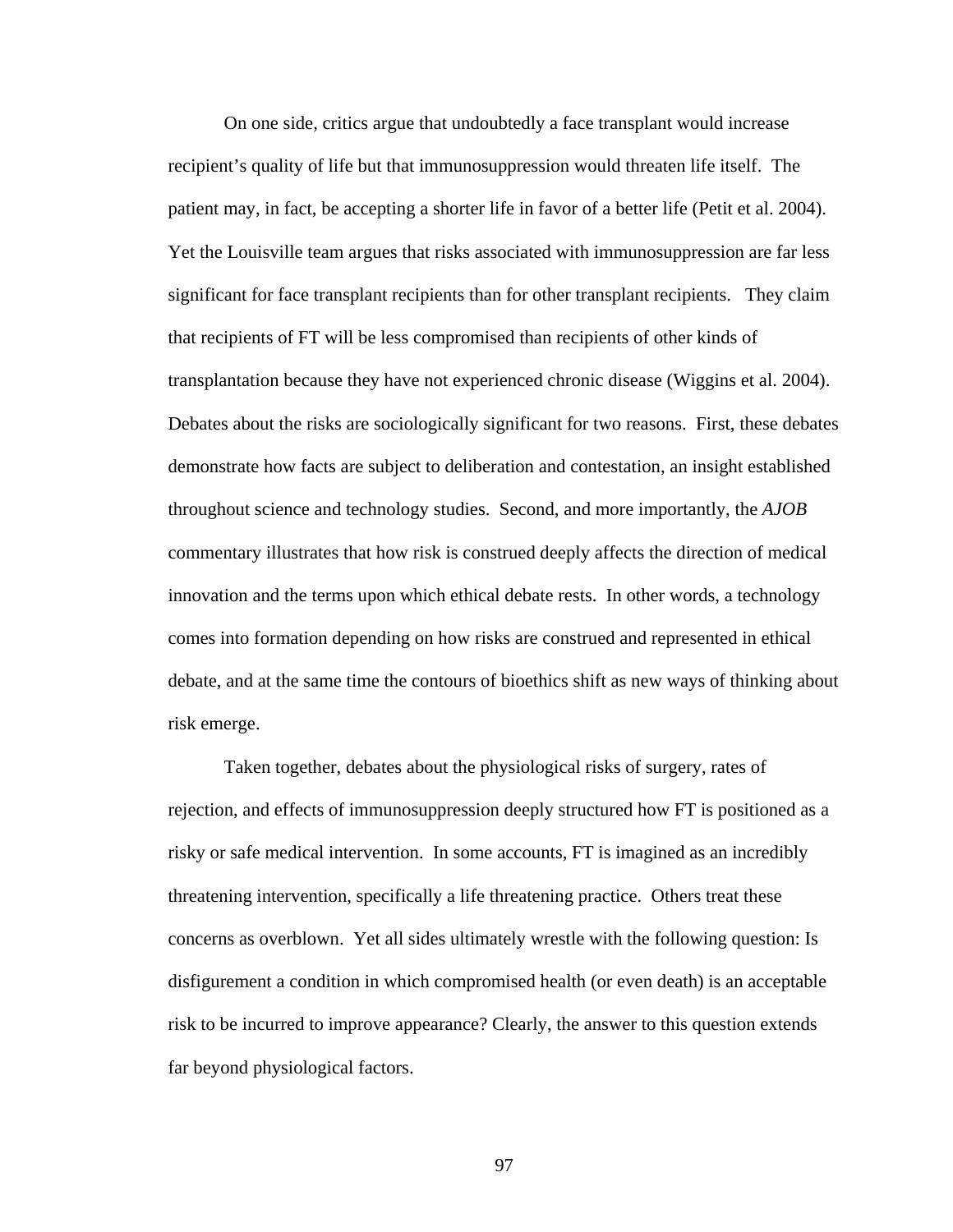# *Psychological Risks*

 $\overline{a}$ 

 While transplantation always involves a multitude of risks, critics suggest that the transplantation of a human face seems to elicit unique concerns about psychological risks.<sup>[25](#page-111-0)</sup> Thus the physical risks of FT are outlined in conjunction with psychological risks. If the question that informs concerns about physical risks centers on the loss or rejection of the graft (and subsequent disfigurement) alongside the risks of immunosuppression, then the concerns that dominate debates about psychological risks center on the loss of identity and mental stability. In the *AJOB* exchange, then, FT is positioned as a technology with incredible power not only to reconstruct the face but also to undermine the very parameters of the self.

The Louisville team argues in the lead article that potential psychological risks of FT are akin to those faced by solid-organ transplant recipients including:

"a desperation that creates unrealistic hopes, fears that his or her body will reject the transplant, guilt feelings about the death of the donor, difficulty conforming to the treatment regimen and its side-effects, and a sense of personal responsibility for the success of the procedure (Zdichavsky et al. 1999)" (5).

Psychologist Nicola Rumsey (2004), who specializes in disfigurement and is a contributing member of the Working Party of the Royal College of Surgeons in England,

<span id="page-111-0"></span><sup>&</sup>lt;sup>25</sup> The work of Margaret Lock (2001), Lesley A. Sharp (2006), Linda Hogle (1999) demonstrates that psychological risk has long been positioned as a risk of transplant surgery. *AJOB* contributors suggest that the face elicits *unique* psychological risks. In this way, critics imply again that something about work on the face is different than work on other parts of the body.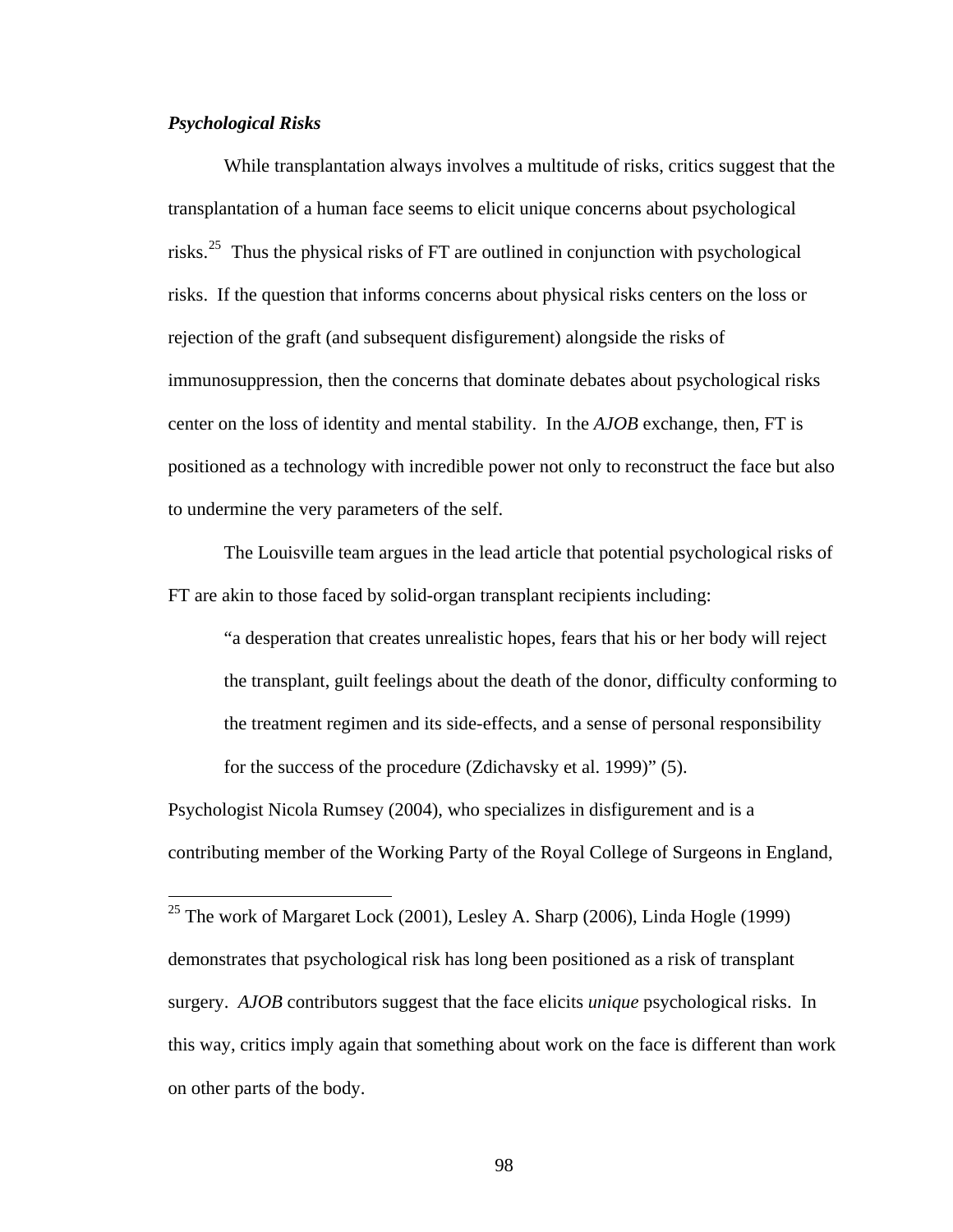concurs that the psychological risks of FT are similar to other kinds of transplantation. She notes:

"These include fears relating to the viability of the transplanted organ or limb, fear of the aftermath of rejection, the burden of adhering to complex postoperative medical and behavioral regimes and associated fears of personal responsibility for the success or failure of the transplant, coping with the side effects of immunosuppression, the difficulties of integrating the transplant into an existing body image, and identity, and emotional responses, including gratitude and guilt, in relation to the donor and family" (22).

Yet Rumsey also understands the psychological risks of FT to be unique because of the particular significance of the face and the psychological effects of facial disfigurement and wonders about the psychological costs recipients would endure while waiting for a facial tissue donation—would life be put on hold in the meantime? Others reject claims that the psychological risks are as serious as many claim, arguing that even in cases with terrible outcomes, the patient would be back to where she or he started and not worse off. For example,

"The psychological consequences of graft rejection would undoubtedly be significant, but the significance relates to the fact that the patient would return to a situation of disfigurement that preceded the facial transplantation. The graft failure would return the patient to a state of disfigurement similar to the pretransplant disfigurement" (Agich and Seimenow 2004: 26).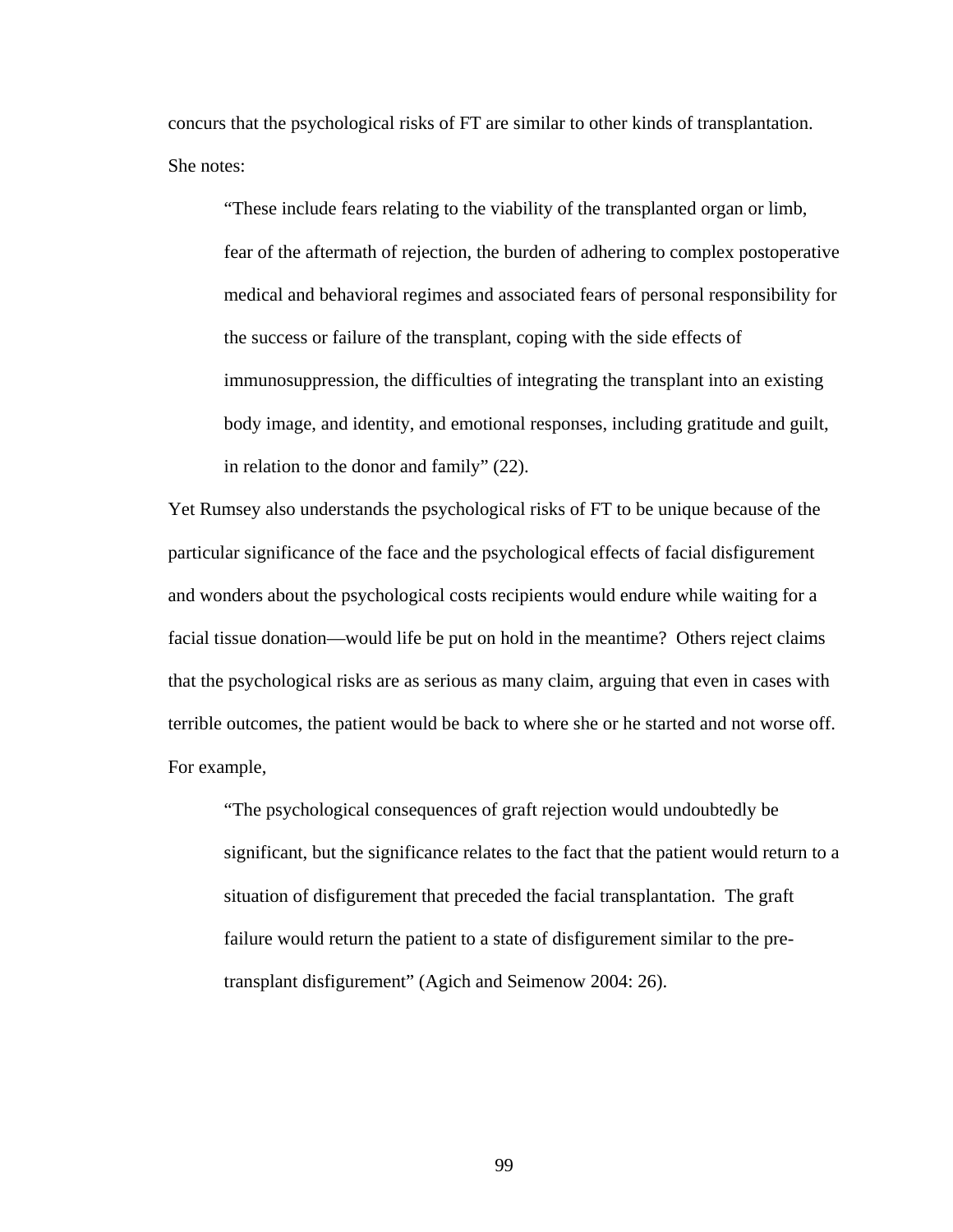In particular, contributors debate how a *new* face might transform a recipient's identity, the assumption being that the repair promised by FT would be beneficial but fundamentally life altering. As Wiggins et al. (2004) claim,

"What is unique to facial transplantation, however, is that facial appearance is intimately and profoundly associated with one's sense of personal and social identity" (5).

Proponents and critics alike express concern about psychological risks, but they disagree about the degree to which FT might alter a recipient's identity. Huxtable and Woodley (2004) seem to downplay the effects of a new face, arguing that *all* transplants complicate a patient's identity. Others, in contrast, imply that FT could lead to an identity crisis (Baylis 2004, Strong 2004).

## *Social Risks*

In addition to the physiological and psychological risks of FT, several contributors address the "social risks" of FT, including risks to potential recipients' social support networks and risks to society writ large. In his response, Strong (2004) raises questions about how a new appearance might affect a recipient's social networks. Several critics focus on how the patient's family will respond to the new face (Agich and Siemionow 2004, Wiggins et al. 2004). Other concerns include the burden of caring for someone who has received a face transplant (Rumsey 2004) and impacts on the family of donation procedures.

Concerns about how FT might impact society's views of science mostly focus on how media (mis)representations shape public understanding. Some critics worry that the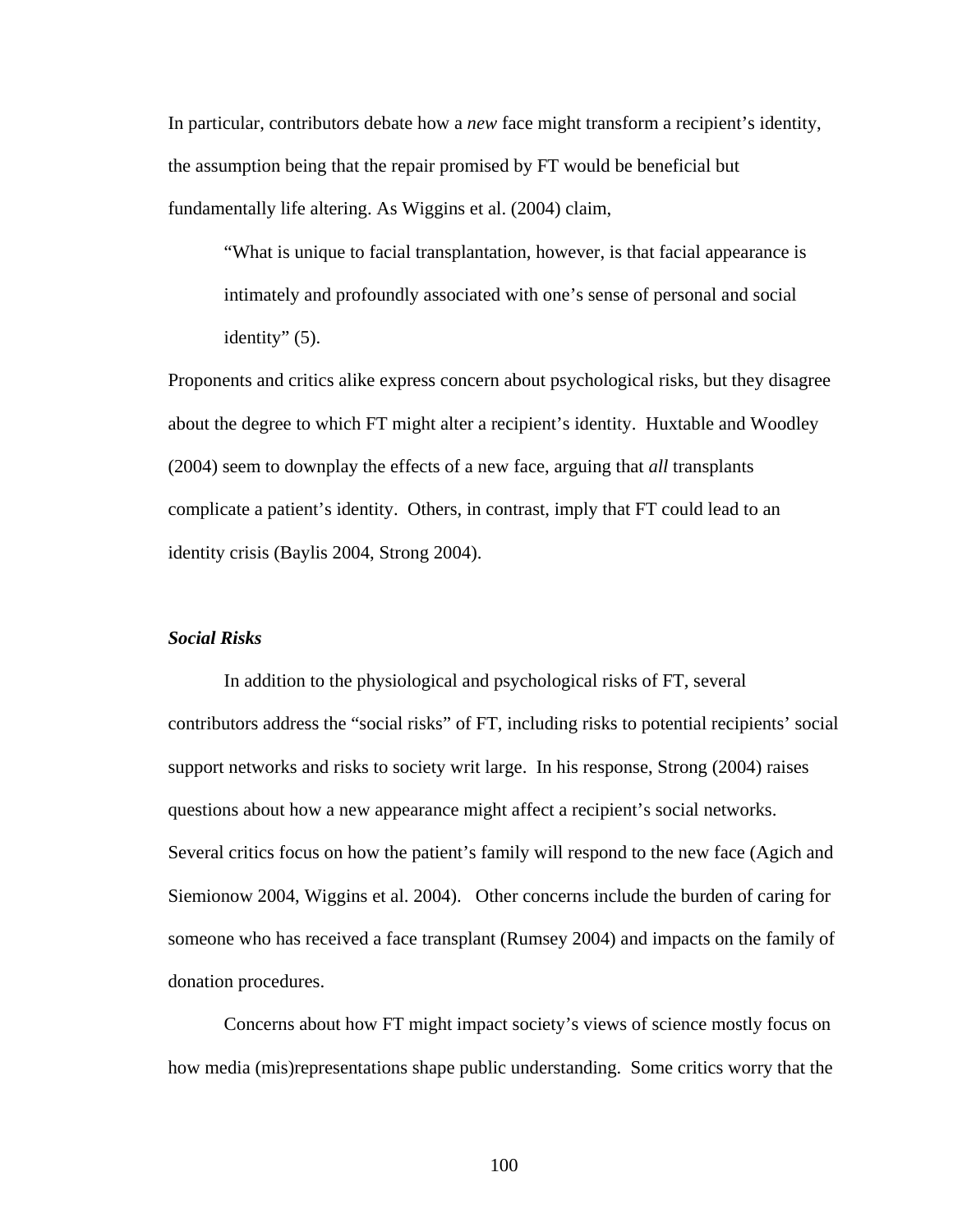media can not be trusted to "accurately" represent the story of FT and that sensationalism might result in a demand for cosmetic (i.e., clearly "nonvital") face transplants (Rumsey 2004, Wiggins et al. 2004). Petit et al. (2004: 15) warn that "care should be taken to not frighten or repulse the population" given that this is a "Frankenstein story." They add that "FT is *not* a weapon of mass distraction" and as such should not be used towards entertainment purposes, fearing that these kinds of stories will exacerbate the organ shortage. Huxtable and Woodley (2004) posit that the public may reject the procedure based on the "YUK! factor" or on grounds that it meddles with "nature." Other teams worry about what transplantation conveys about the quality of life with facial disfigurement. These critics worry about sending the message that a good quality of life is not possible without radical intervention (Rumsey 2004, Wiggins et al. 2004).

 Beyond the work of identifying risks, critics inquire about the institutional and ethical protocols for FT. In particular, concerns about patient selection, patient and donor confidentiality, and donation procedures circulate throughout the *AJOB* issue. Most commentators agree that the premiere patients need to be psychologically stable and understand the risks of the procedure. In other words, ironically, those who have adjusted to their disfigurement would make the best patients (Huxtable and Woodley 2004; Wiggins et al. 2004). This leads to a Catch-22 wherein those who might actually most want the procedure have been defined by scientific and ethical communities as poor patients (Powell 2006). Critics like Butler et al. (2004) demand that a team develop a thorough protocol for psychological assessment of potential patients. In the Target Article, the Louisville team outlines a protocol to obtain informed consent and to institute ethical experimentation, suggesting that candidates be assisted by a patient advocate, but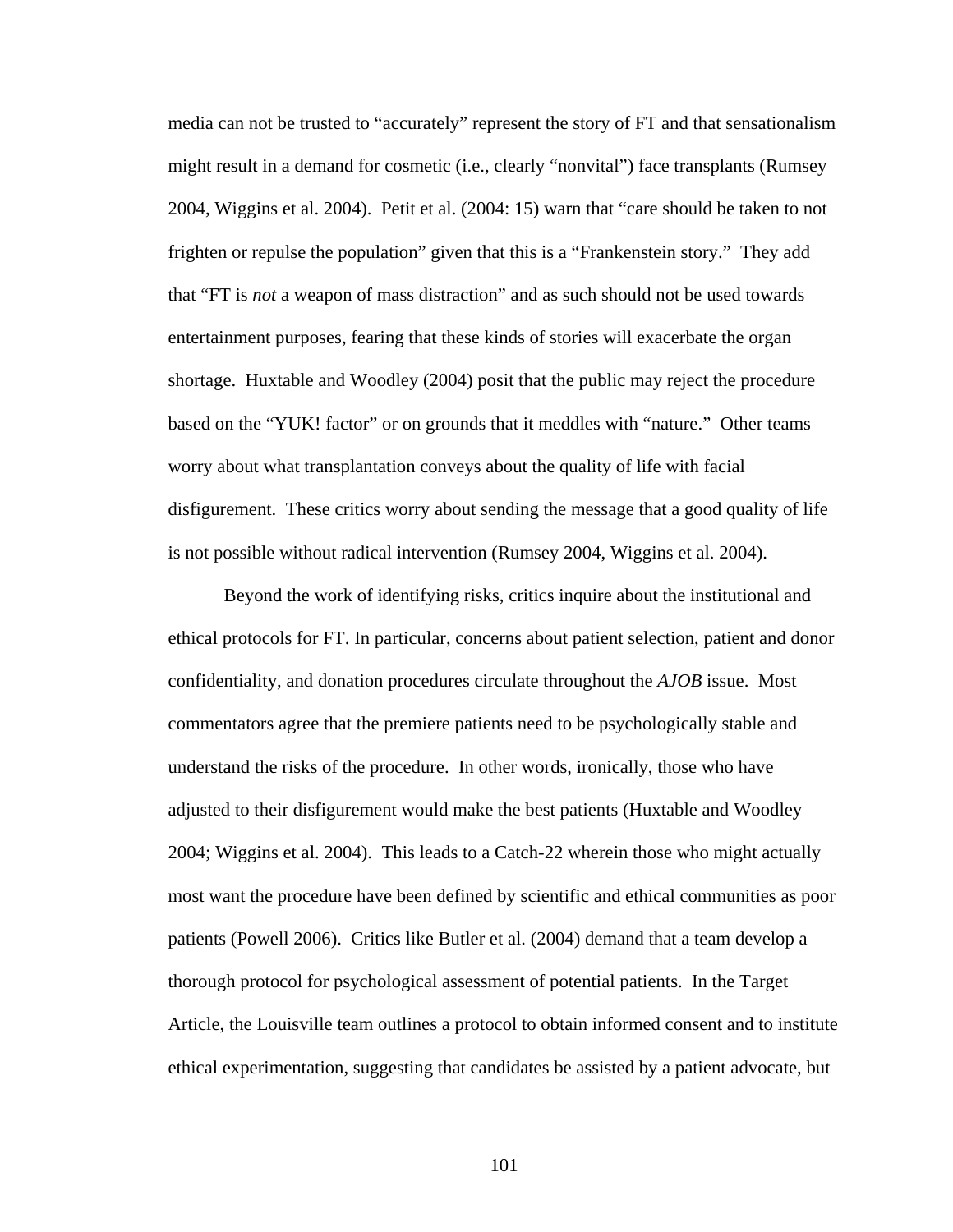they argue that scientific reporting might compromise their ability to assure patient and donor confidentiality. Because they intend to use unaltered photographs in scientific contexts, the Louisville team acknowledges that a patient's identity could be discovered. The Louisville team rejects standard ethical protocol in an additional way, proposing that patients will not be able to withdraw after they begin treatment (Wiggins et al. 2004). (This distinguishes face transplant trials from other clinical trials which are often premised on the patient's ability to withdraw at their discretion.) Critics argue that it will be virtually impossible to ensure the confidentiality of patients and donors, but that researchers should attempt to guarantee patient and donor anonymity at all costs (Agich and Siemionow 2004; Miles 2004; Rumsey 2004). In the case of biomedical innovations such as FT, there seems to be a tension between preserving patients' anonymity and publicizing medical successes. The concerns about confidentiality point to a much larger question—how do researchers preserve ethical standards, specifically confidentiality, while publicly exposing and celebrating biomedical innovation?

Critics pose multiple concerns about donation procedures, questioning the feasibility of face donation given American rituals surrounding death. Given the prevalence of open caskets, how will a donor's "body integrity" be preserved and/or restored (Petit et al. 2004) and how will families contend with the fact that their deceased loved ones have been disfigured in death (Caplan 2004, Rumsey 2004, Strong 2004)? How will families "say goodbye" when they are left with a faceless corpse (Agich and Siemionow 2004)? Others argue that the question of donation must be seriously considered since the face signifies a continuation of the deceased in a way that a kidney, for example, does not. Because loved ones tend to think about and remember the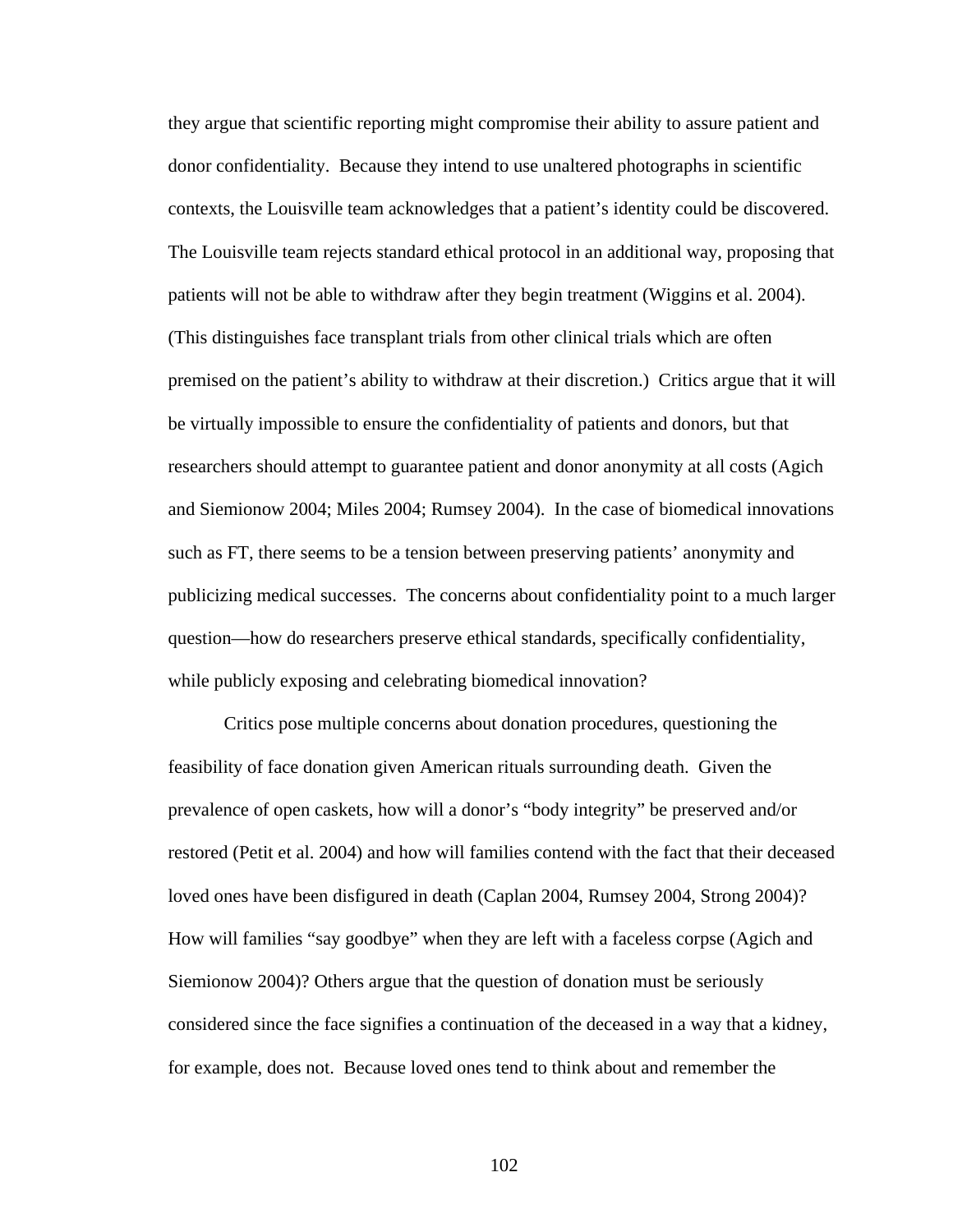deceased in terms of their faces, it is important to consider whether the family will, in the case of donation, believe that their loved one is living on (Robertson 2004). And if so, what are the consequences?

### *Benefits?*

Central to the task of assessing the risks and the benefits of FT is the designation of FT as a "non-vital" procedure, but given the significance some critics accrue to work aimed at recovering disfigurement, the designation of FT as "non-vital" (and thus implicitly "life enhancing") seems precisely at stake in the debates. The Wiggins team begins with the assertion that FT is a "non-vital" intervention:

"With the relatively recent advent of human hand transplantation, however, ethical reflection has shifted to the need to weigh the risks the patient assumes for the sake of receiving a donated organ that, unlike a heart or liver, is not necessary for his or her survival" (2004: 1).

According to the Louisville team, rather than "life," the aims of FT include

"a person's self-image, social acceptability, and sense of normalcy as he or she subjectively experiences them" (1).

The team continues by emphasizing how FT is different from other kinds of transplantation precisely because it is life enhancing rather than life saving:

"While using transplanted tissues to reconstruct facial deformities would significantly improve a patient's quality of life, in most cases these procedures would not be life-saving in the strict sense of the word. This situation stands in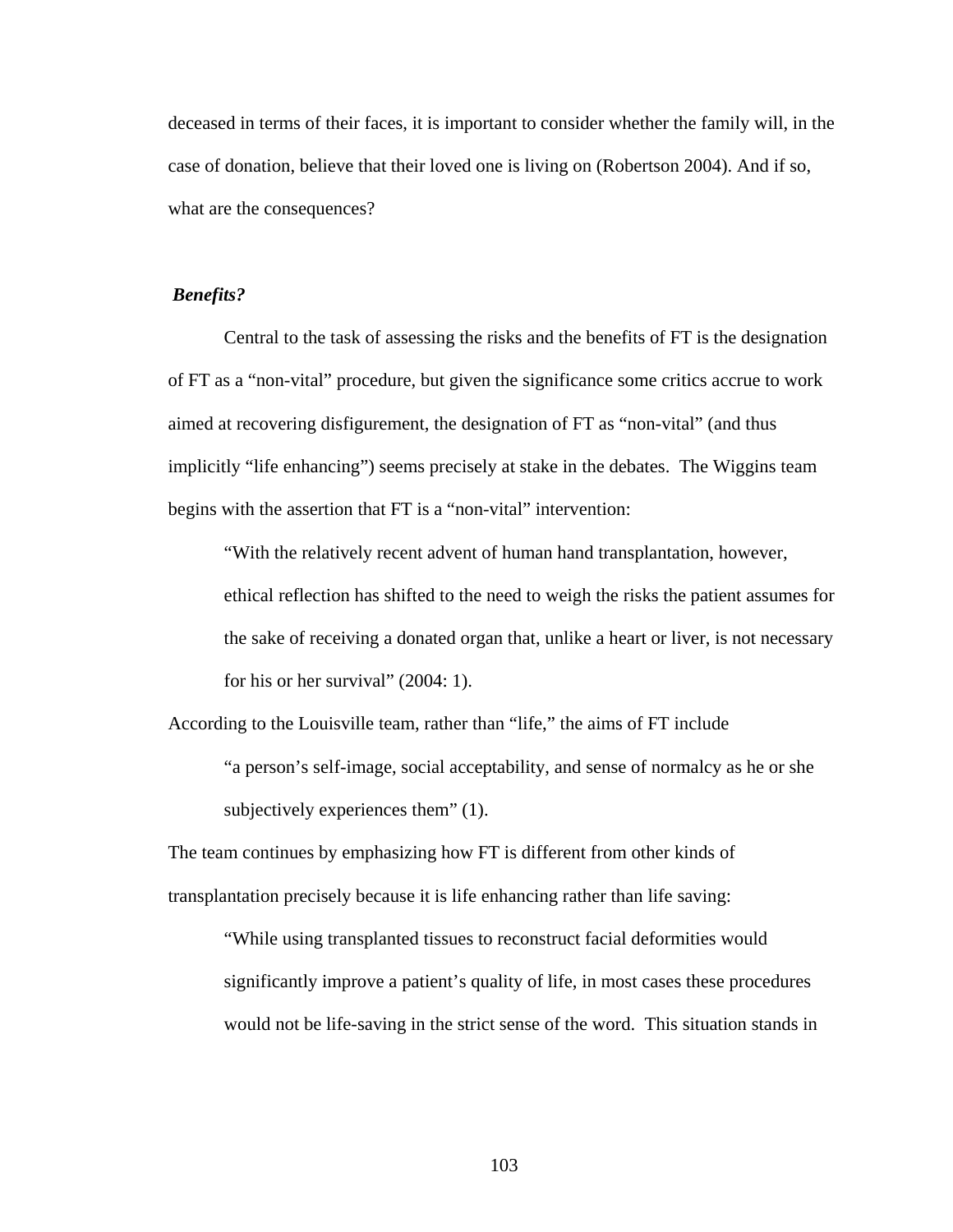contrast to life-saving treatments, like heart and liver transplants, in which the

risk/benefit ratio is more readily conceptualized" (Wiggins 2004: 3).

But what does life saving in "the strict sense of the word" mean? In what ways does face transplant stand in sharp contrast to heart and liver transplants? Is FT inherently different from these "life-saving treatments" or, rather, is FT conceptualized differently? And most importantly, what are the consequences to patients, to innovation, to the biotechnomedical complex, to lay publics of conceptualizing FT as altogether different from life saving interventions? Conversely, *how does a life risking intervention require reconfiguring the object of intervention—disfigurement— as life threatening*? In other words, how does disfigurement take shape as a life threatening condition in sites aimed at fixing the face? While the Louisville team relies on traditional characterizations of FT as "non-vital," the nature of the intervention calls into question the very terms of the debate. Throughout the *AJOB* debates, critics infer what the stakes of facial disfigurement are and subsequently what constitutes a vital and non-vital intervention.

At the most basic level, the *AJOB* operated as a forum for risk-benefit assessment. Much of the commentary was devoted to identifying, contesting, and questioning the physiological, psychological, social, and institutional risks associated with FT. And yet, in the context of procedural deliberation about risks, the benefit of FT was taken for granted. That is, proponents and even many critics resoundingly agree that the technology would benefit patients in ways that exceed traditional techniques, despite the risks articulated above.

Butler and his colleagues (2004) ask "To what benefit?" but rather simplistically answer,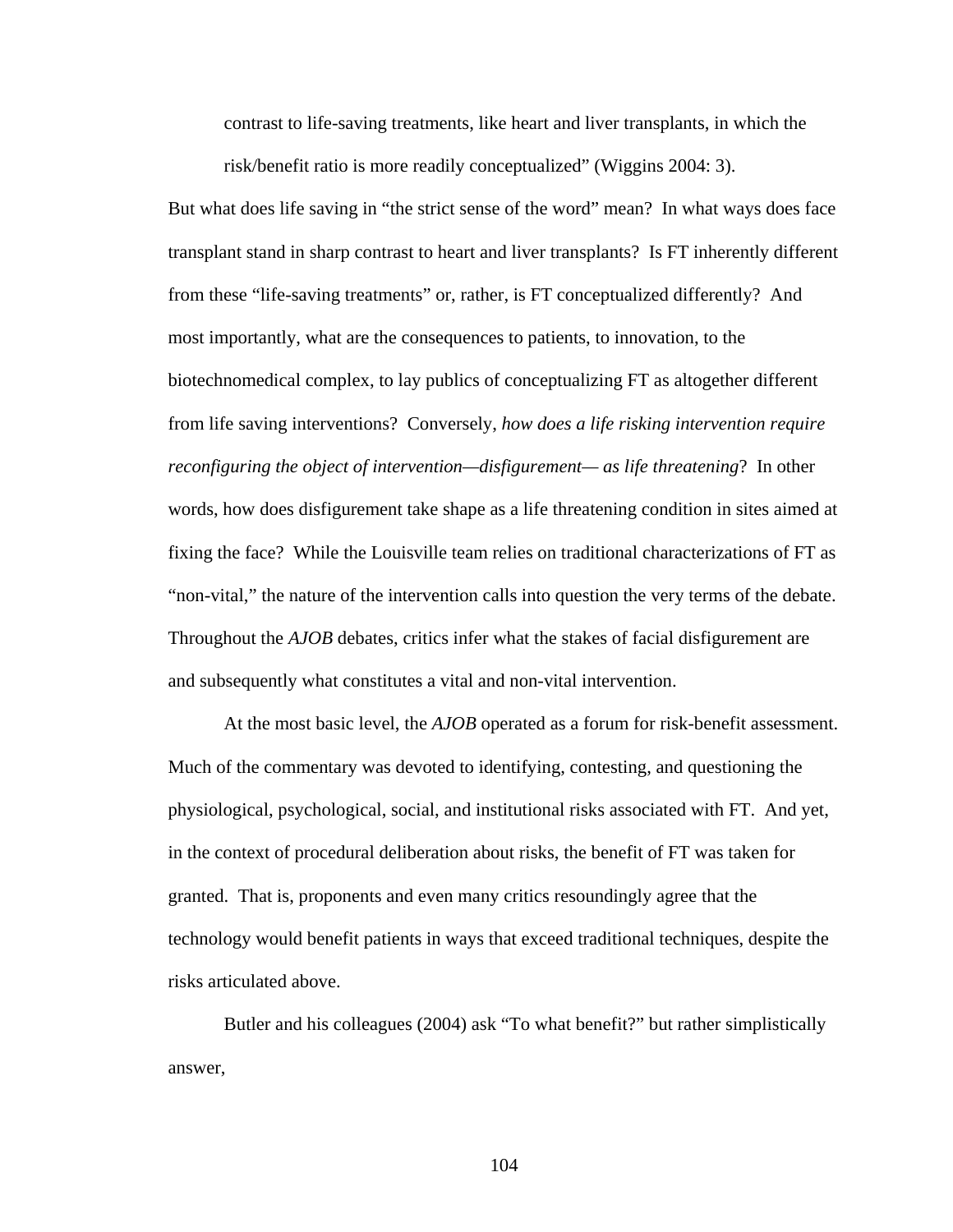"[T]he desired outcome for this type of surgery clearly [would] be improvement in the facial function and appearance and not normality" (16).

In a similarly reductionistic tone, Robertson (2004) writes,

"Face transplants are electric because they are aimed not a treating end-stage organ disease, but at improving the patient's quality of life in a central aspect of personal identity. In this case the improvement appears to be so crucial to the patient's well-being that the risks and costs of life-time immunosuppression seem justified" (32).

In this way, the technology is made to speak for itself; that is, its benefit is considered to be self-evident. Despite the multitude of risks identified in the debates, there is a shared assumption that biomedical innovation is intrinsically beneficial.

Only the Louisville team specifically outlined the functional, aesthetic, psychological *and* social benefits of FT:

"When, as in most cases, the original tissues are not available, autologous tissue and/or prosthetic materials are used to reconstruct large tissue defects of the face. In these situations, complications caused by prosthetic materials (e.g., infection or rejection) are common, donor site morbidity (at the location from which the autologous tissues are taken) is almost, always present, and multiple "revision" operations and prolonged rehabilitation are usually required. Moreover, functional and aesthetic recovery is usually poor, and the resulting deformity almost always leads to major psychosocial morbidity. The latter in turn often prompts these patients to retire to a secluded environment, becoming social recluses (Lefebvre and Barclay 1982; MacGregor 1990). A possible solution to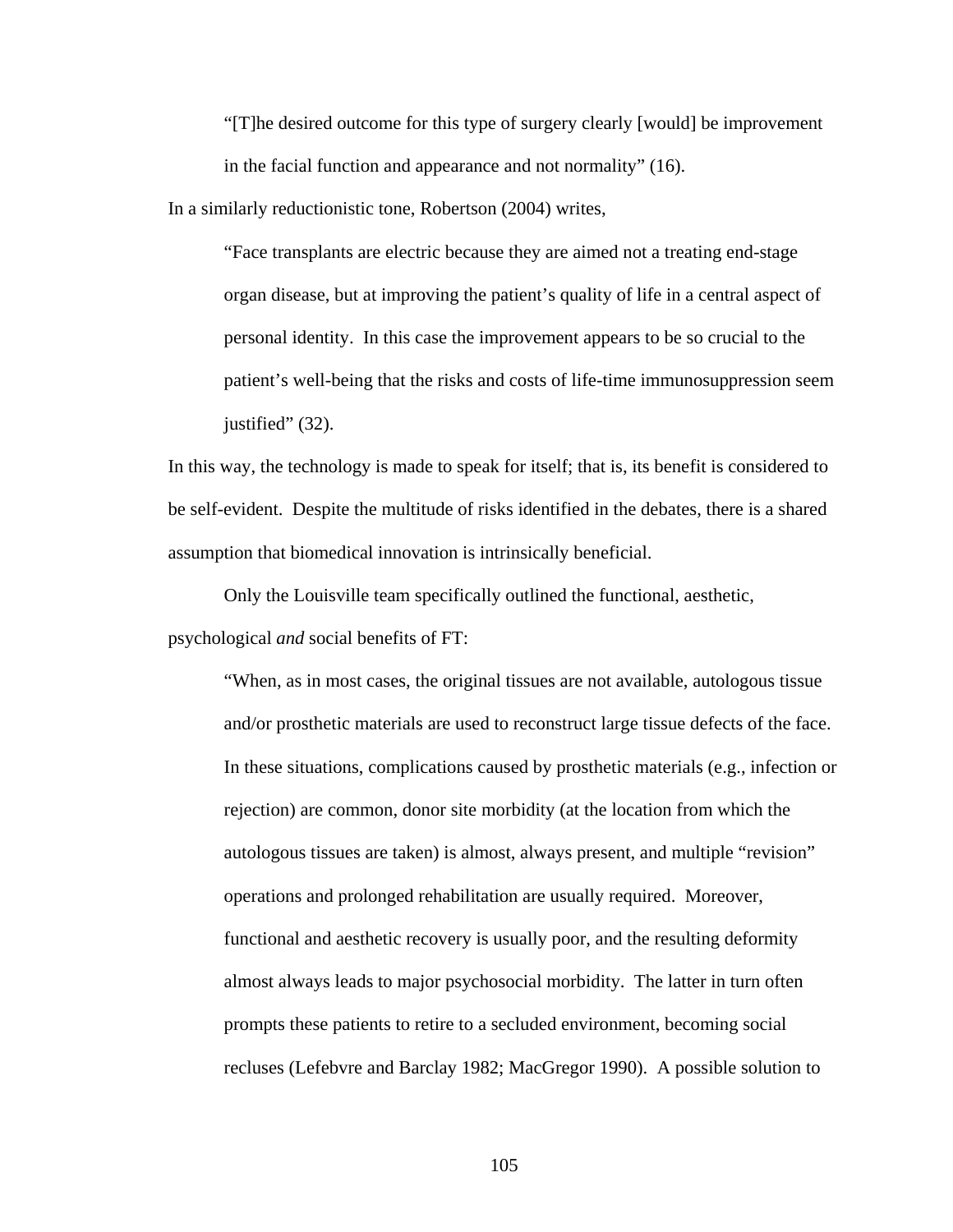the above scenario is to reconstruct these severe facial deformities with identical tissues transplanted from brain-dead human donors (Composite Tissue

Allotransplantation), as is done in solid organ transplantation (2)." In this fragment, the benefits of FT are outlined but not elaborated in any great detail, a criticism noted by Goering (2004) in her response to the team's article. In fact, the benefits are articulated in reference to the effects of other kinds of interventions aimed at facial disfigurement. By juxtaposing FT with traditional reconstructive techniques, it is positioned not only as a mode of repair for the face but also as an alternative to the additional disfiguring and social isolating effects of other medical interventions. In this account, the primary benefit of FT is that it is *not* reconstruction.

In the most specific references to the benefits, authors point to functions of the human face, writing that the face is the source of vocal communication and a means for non-verbal communication and that FT could restore blinking and improve oral continence (Huxtable and Woodley 2004; Wiggins et al. 2004). In a very real way, then, the debate about risks versus benefits leaves open the question about what precisely the benefits of FT are. In effect, FT is taken for granted as a promising intervention, albeit a risky one.<sup>[26](#page-119-0)</sup>

Ultimately then, infusing the *AJOB* debates are two spectacular images of FT that of severe disfigurement erased and that of incomprehensible consequences—both

 $\overline{a}$ 

<span id="page-119-0"></span> $^{26}$  FT is undeniably a revolutionary procedure. As the results of the few experimental transplants reveal, the results are dramatically better than can be effected by traditional reconstructive methods.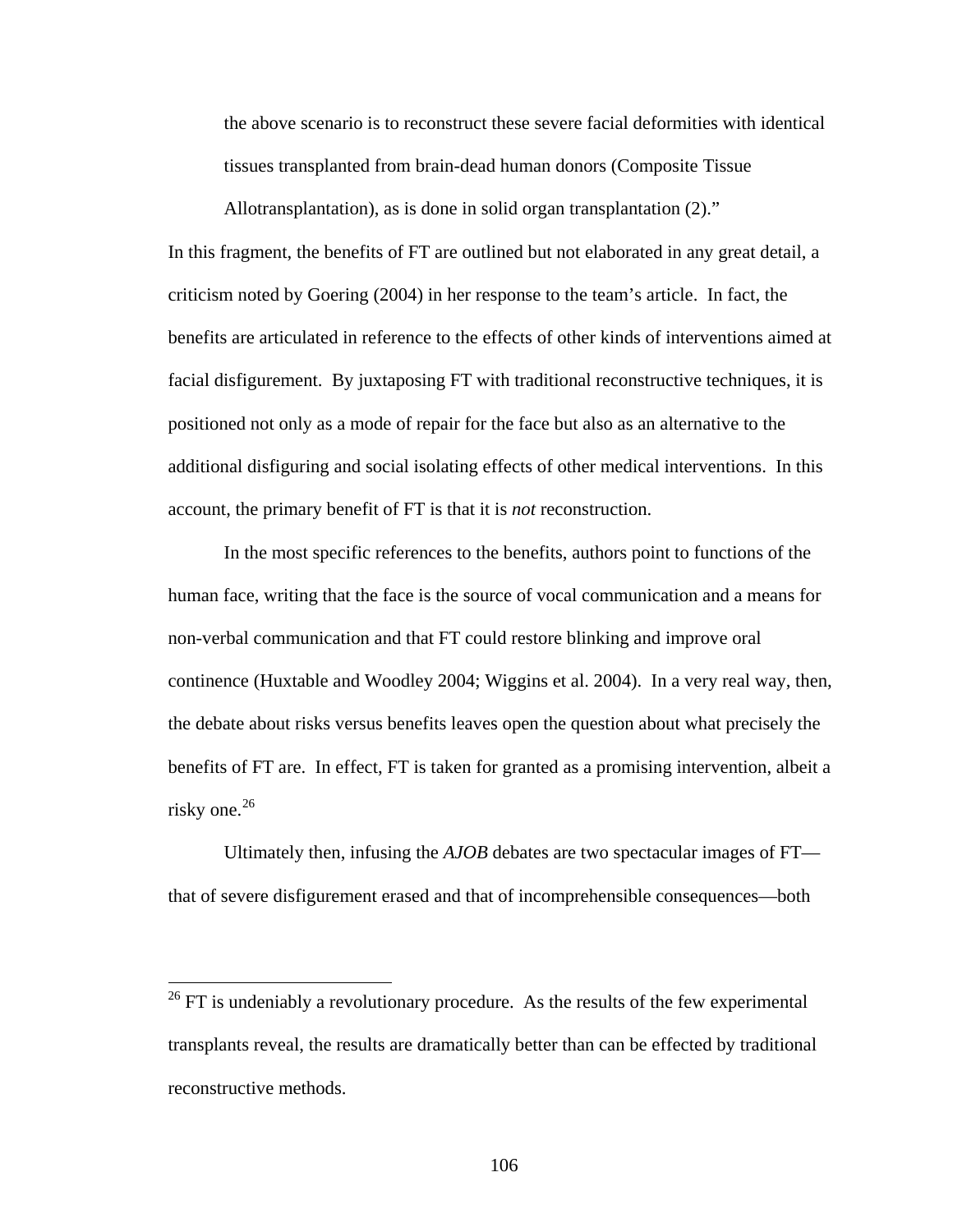written on the face. Caplan describes the risks as "staggering" and in the most critical analysis that appeared in the issue, he writes,

"It is not certain that the transplant will result in a functioning or even partially functional face. The drugs required to maintain a transplanted face are powerful, noxious, and potentially life-threatening. If the procedure should result in acute rejection, then the subject may die with the entire graft sloughing off his or her head. Even if that grim prospect does not occur, chronic rejection problems may be such that the recipient is exposed to doses of immunosuppression that lead to cancer, kidney failure, and other major problems. And this presumes the subject is compliant with the postsurgical regimen, a state that some patients find very difficult to achieve post-transplantation. Not only are the prospects of physiological complications and functional failures very real, but the first face transplant recipient will face enormous psychosocial challenges as well. Their ability to retain their privacy will almost certainly be nonexistent" (18-19)."

In contrast, FT proponents Agich and Siemionow (2004) claim:

"Arthur Caplan has been widely quoted as saying, 'What will you do if a face transplant fails?..I understand a disfigured face may be terrible to live with. But if a transplant should be rejected you're basically dying. That's a serious, highstakes issue' (Allen 2003). This is clearly an overstatement , one that Caplan would not likely claim in a published article…We think that the inordinate suffering of patients with severe disfigurements should be recentered in the public ethical discussion (26).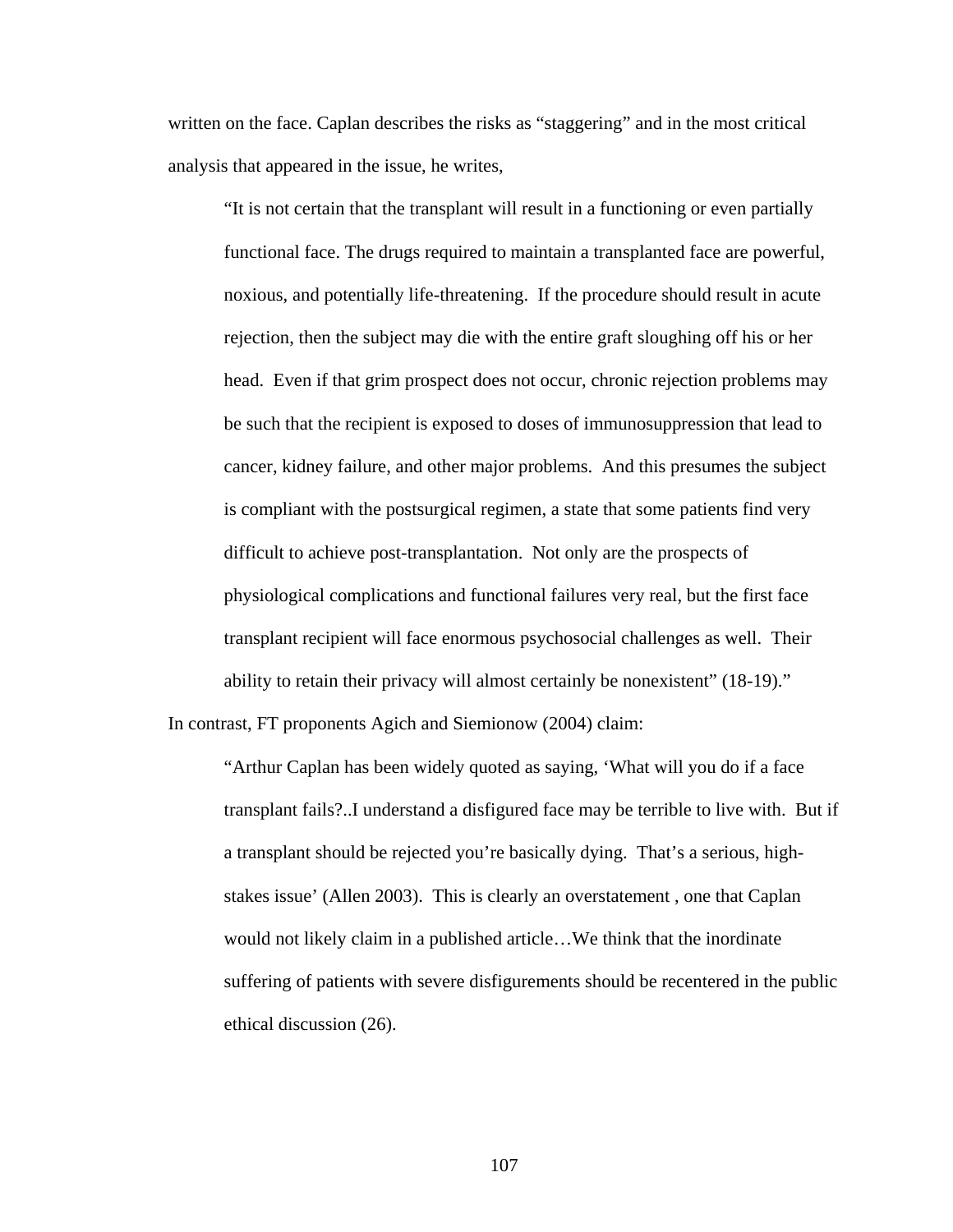In a sense, Agich and Seimenow's response to Caplan disregards his concerns and instead positions FT as a crucial technology for alleviating suffering. E. Haavi Morreim (2004) goes much further, narrating the story of encountering a disfigured taxi driver,

"This is not the story of someone who would qualify for a face transplant. But it hints at the enormous difficulties facing people whose appearance is abnormal. What outsiders might categorize in dry academic terms as 'quality of life' is for some of these people a very real assault on their personhood and their membership in society. Their problems will not be remedied by urging people to be more tolerant. Neither can we downgrade the idea of transplant because facial abnormalities are not life threatening. As autonomous adults we routinely do, and must be free to, undergo substantial risks to improve our quality of life and act on the many other values we hold dear. If general anesthesia is an ethically permissible risk for a cosmetic face lift, then so, surely, can significant medical risks be acceptable in hope of a significantly greater gain for those who are grievously disfigured" (28).

In contrast with Caplan, the latter two accounts forefront the risks in order to position FT as particularly incredible. Each argues that disfigurement is so imbued with suffering that the procedure may be worth it, *in spite of and because of* the significant risks. It is by centering "inordinate suffering" and "enormous difficulties" in the description of what life with disfigurement entails that makes the risks associated with FT justifiable.

 Benefits of FT are not only taken for granted in the *AJOB* debates, but they are taken for granted in a very particular kind of way. Proponents acknowledge that, technically, FT is not life saving. Morriem characterizes facial disfigurement as "not life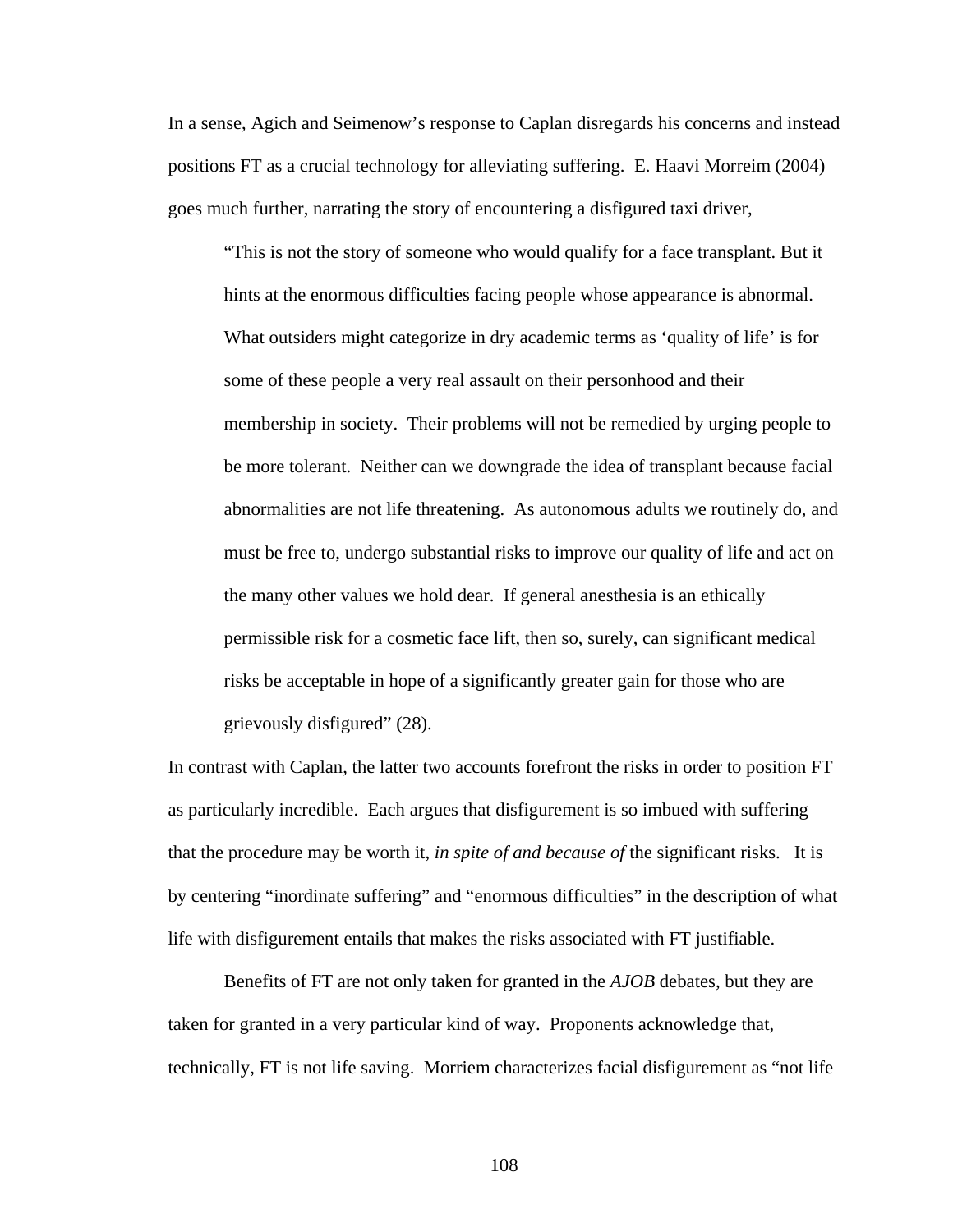threatening." He along with other contributors who mention the benefits concede that ultimately FT is an intervention aimed at improving "quality of life." Yet their accounts imply that what FT accomplishes is different than what other life improving interventions achieve. Morriem compares FT with a cosmetic facelift and concludes that FT is infinitely more beneficial. Thus, while critics employ traditional notions of vital and non-vital to characterize FT as technically "non-vital," they also suggest that FT is different than other interventions that are "life enhancing." Proponents argue that FT alters "central aspects" of a patient's life, yields "crucial improvements," and ameliorates the "assault on their personhood and membership in society" caused by disfigurement. These are benefits that are different from the benefits offered by interventions like "life saving" transplantations *and* by "life enhancing" technologies like face lifts.

FT is simultaneously differentiated from "vital" interventions but positioned as more significant than "non-vital" interventions. Thus, some of the cultural work accomplished by the *AJOB* commentaries is simply imagining the present and future possibilities of FT. On the pages, it took shape not simply as a technological artifact but as an actor in the story.<sup>[27](#page-122-0)</sup> Across these varied accounts, FT takes shape as a risky practice but as one with incredible potential to alleviate human suffering. Specifically, it

 $\overline{a}$ 

<span id="page-122-0"></span> $^{27}$  It is no surprise to scholars of science and technology that artifacts work as actors. In fact, actor network theory is based on this idea. In Latour's (1987) explication of the "roles" technologies play in the making of science, he pays careful attention to the ways in which non-humans are produced by humans and subsequently shape human action. The case of face transplantation demonstrates how non-humans are also imbued with personalities that shape the making of science and technology.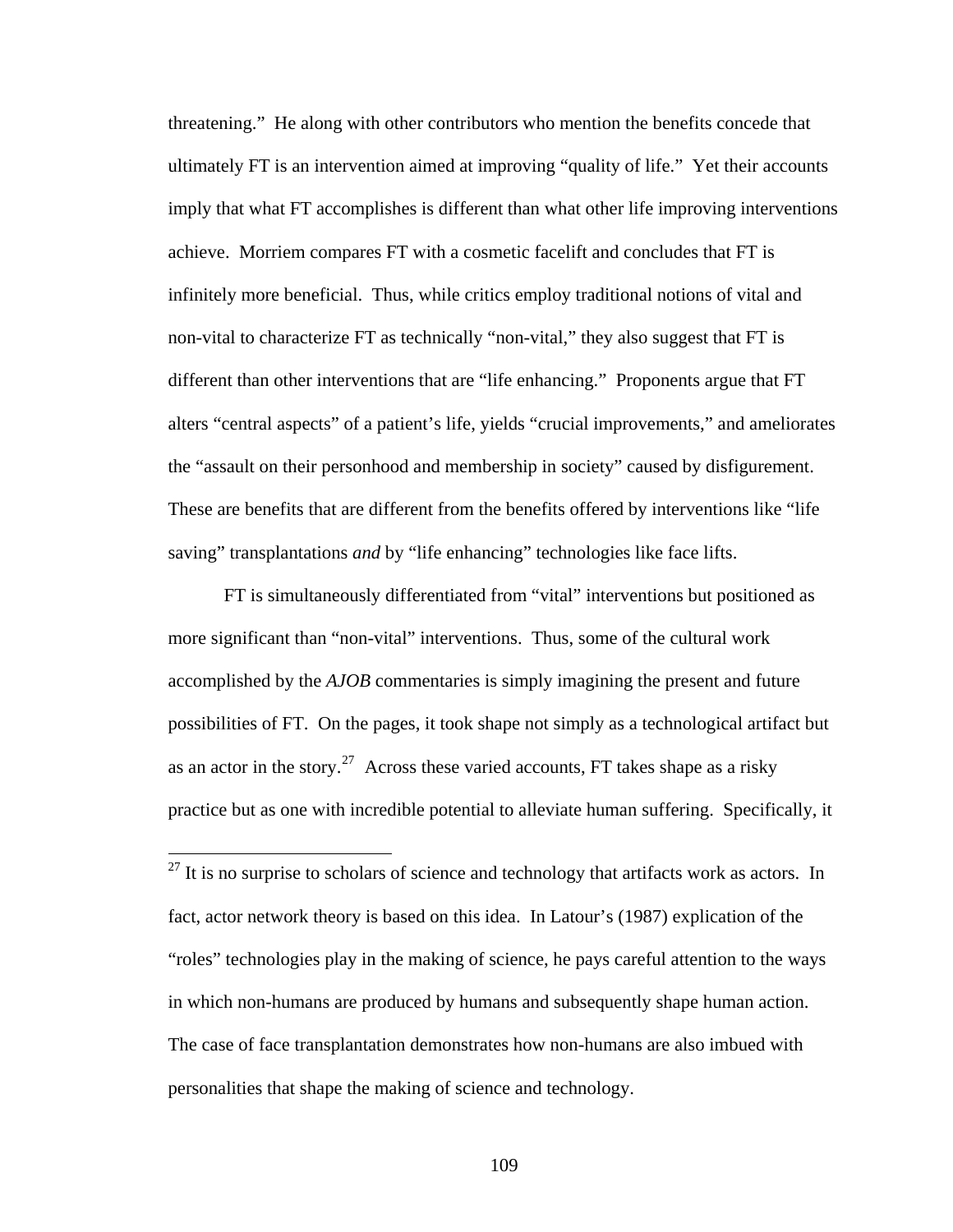emerges as something with the potential to make life worth living, to give patients a place in society, to alleviate deep suffering. In this way, FT is positioned as a "life saving " practice, albeit life saving in a new sense of the term.

Ultimately, positions are founded on particular notions about the significance of the human face. Part of what explains the variance among where critics stand in relation to FT is how each conceptualizes what the face means. For example, if the face is reduced to appearance (and appearance is conceptualized as non-essential), then it is not reasonable to incur the risks of immunosuppression to repair it. If on the other hand, the face is, as contributor Robertson (2004: 32) wrote, "the external manifestation of our persons (our souls?)" then the "reasonable" risks might very well include threats to life. In other words, if the face is vital to human life then FT can more easily carry the designation as a vital intervention. On the other hand, if the face is extraneous to human life then it remains different from "life saving" organ transplants.

#### *We Submit that the Time is (Not) Now*

The debate over risks and benefits of FT demonstrates much more than the costbenefit analysis so endemic to the modern biomedical complex. The debate did not end in a position, made possible through calculation and weighing of the risks and benefits. This is not particularly unusual. Bioethics debates often take the form of sustained conversation that result in no clear answer about how innovation should proceed. Yet, the specific terms through which the debate unfolds reveal a working set of assumptions about how interventions are organized, when they are deemed necessary, and how risk and human experience are understood and structured into medical practice.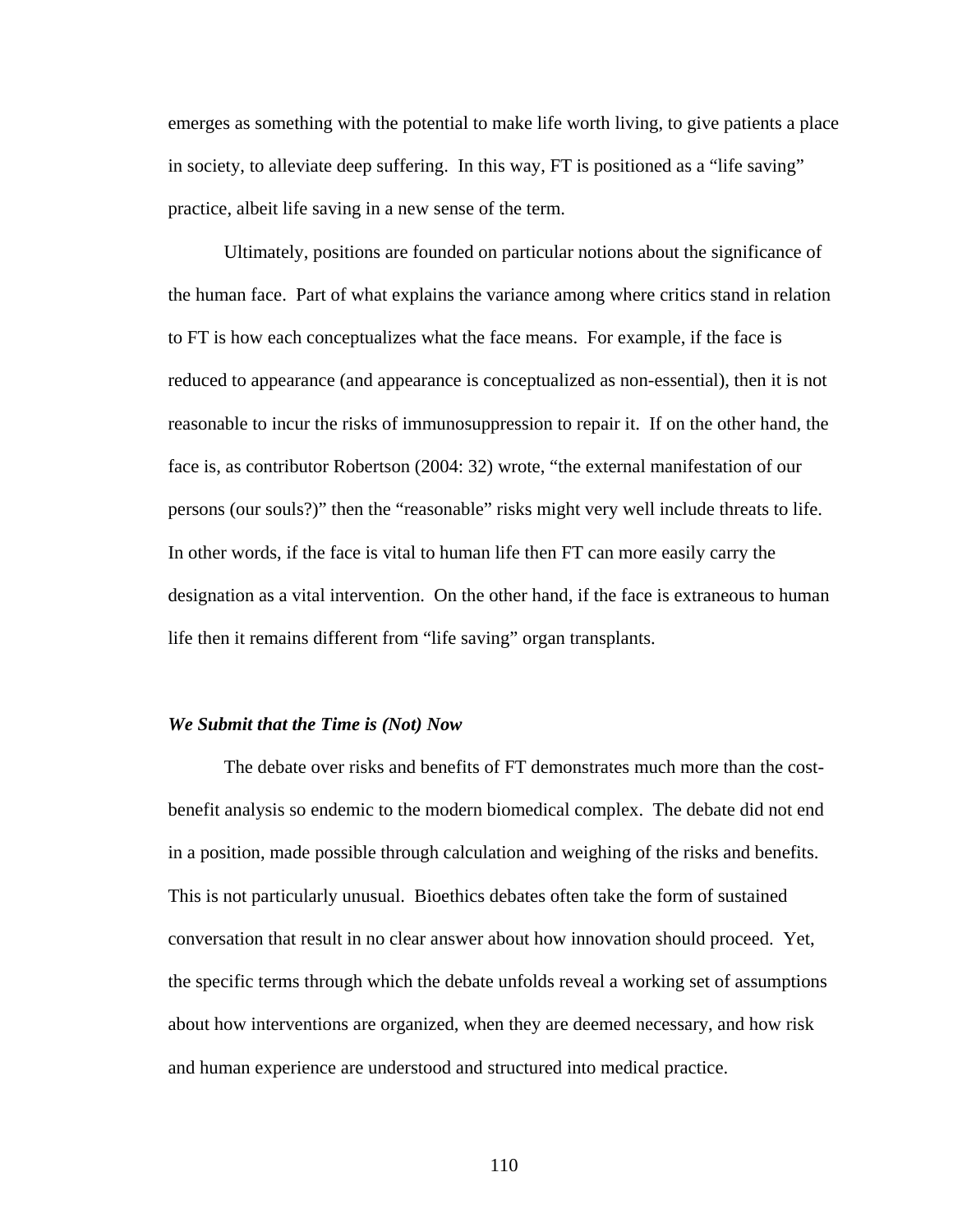Contributors' conclusions about the future of FT widely vary, with some calling for immediate experimentation, others expressing reservations, and still others rejecting the technology altogether. As would be expected, the University of Louisville team endorse immediate experimentation with a relatively simple declaration:

"There arrives a point in time when the procedure should simply be done. We submit that that time is now" (2004: 11).

Petit and his collegues were the closest in agreement with the Target Article writing,

"[O]ur position is that FT could now be performed. The switch from "could" to "should" depends on the ethical conditions surrounding the procedure" (2004:

15).

Many others did not agree. Butler and colleagues (2004) ultimately endorse the procedure but call for caution before experimentation:

"There are a large number of ethical issues that require consideration, and it is imperative that this occur *before* any face transplants are carried out" (*my emphasis*, 17).

In a more scathing critique, Arthur Caplan contends that the Louisville team had not satisfied the ethical standards of experimentation:

"Any experiment should not only be the subject of moral reflection and deliberation prior to its initiation, but also must be able to successfully engage the concerns and objections raised as part of that process. Has this standard been met in the case of FT? I do not think so" (2004:18).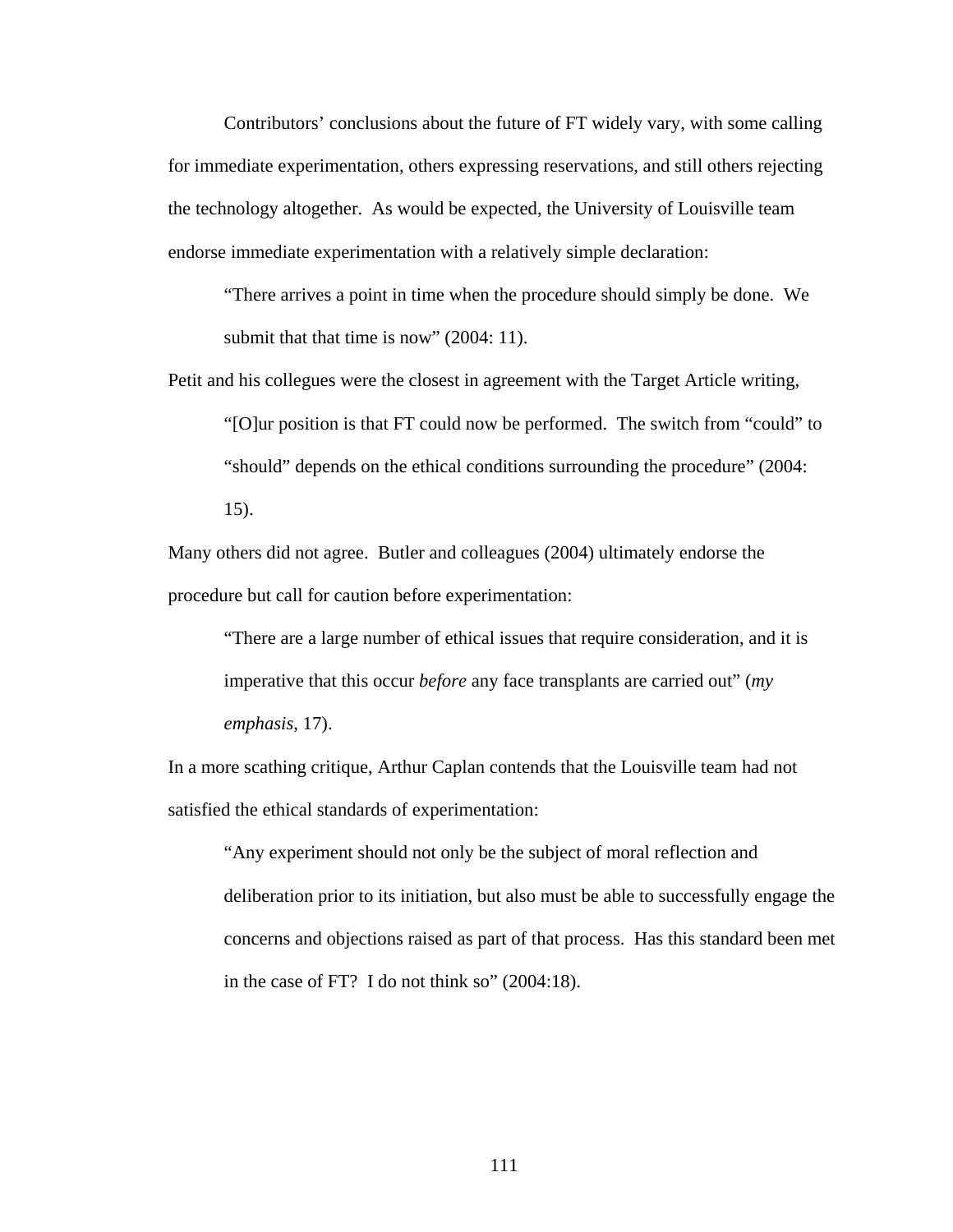The implication embedded in both Butler et al. and Caplan's responses is that the *AJOB* debates have not sufficiently resolved ethical concerns but that FT is potentially an ethically viable intervention.

By contrast, others conclude by contesting the very idea of FT. Nichola Rumsey writes,

"The Louisville team feel [sic] that the time is right to undertake face transplants. The headline benefits of a normal appearance and fully functioning facial communication are certainly seductive, however, the message in the small print is much less clear-cut…[S]urgical solutions rarely provide miracle cures for complex psychological issues" (2004: 24).

Sara Goering (2004) echoes Rumsey's critique, writing,

"But are their faces truly the source of their suffering? Our faces are intimately tied to our identities, and accepting oneself requires coming to terms with one's face…Suffering can be addressed in multiple ways, and we should be careful about offering services that frame the problem as primarily an individual deficit. Such a focus may exacerbate our tendency to misidentify sources of suffering" (38).

In this way, Rumsey and Goering reject FT altogether as a response to facial disfigurement and seem to eschew medical intervention, opting instead for intense psychological treatment and a radical restructuring of aesthetics.

While the questions that circulate throughout the debates are often positioned as empirical questions by critics, I argue that the work of posing and debating these points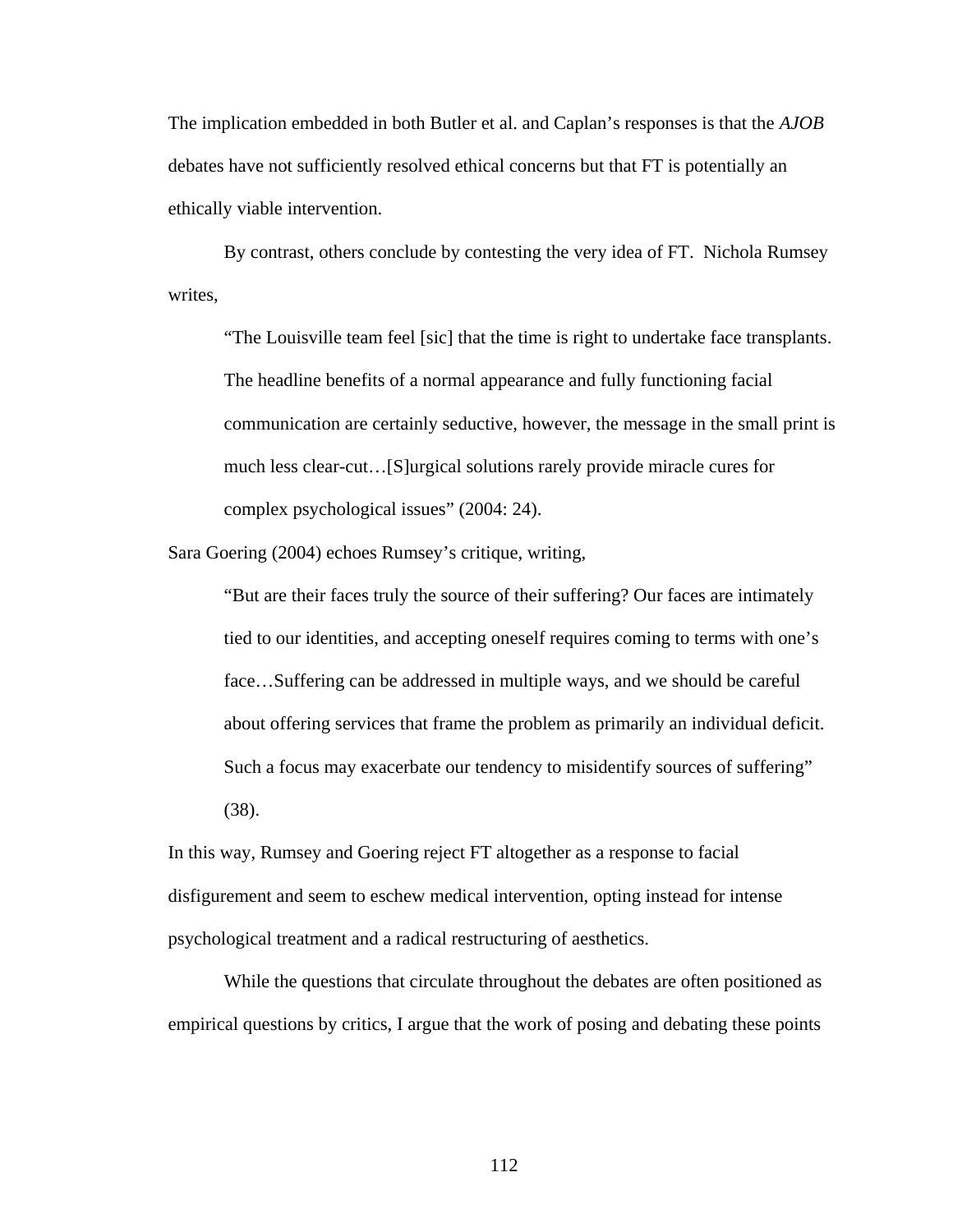represents a crucial step towards infusing FT with meaning and significance. One contributor, taking note of this tension, writes,

"The question posed in this commentary is not whether the research team got its facts right or jumped through the ethical hoops gracefully, but a deeper one about the production and use of 'objective' empirical data associated with composite tissue allotransplantation (CTA) and the assessment of their ethical relevance to the determination of whether this experimental procedure should proceed" (Ankeny and Kerridge 2004: 36).

As a technology in the making, the *AJOB* debate is characterized by uncertainty and fantasy, and ultimately, the debate raises more questions than it answers. Critics and opponents alike argue that several scientific and ethical questions need to be resolved before clinical experimentation,[28](#page-126-0) but these answers are available *only through* experimental practice, and even then "facts" are not self-evident. "Facts" themselves must be given meaning and significance. The debates, in and of themselves, actually do very little to establish the "truth" of FT with which science can proceed, but they act as a forum wherein ideas, fears, and hopes about this technology are articulated and, subsequently, disseminated.

Ultimately, the question that guides the debate as a whole centers on whether or not FT, even in its most ethical form, should be attempted at all (though several contributors frame their positions in technologically deterministic terms—how *should* FT

 $\overline{a}$ 

<span id="page-126-0"></span><sup>&</sup>lt;sup>28</sup> Proponents of immediate clinical trials argue that uncertainties about the innovation can only be resolved by attempting the procedure. Critics argue that because we do not have answers to critical questions clinical trials should not be attempted.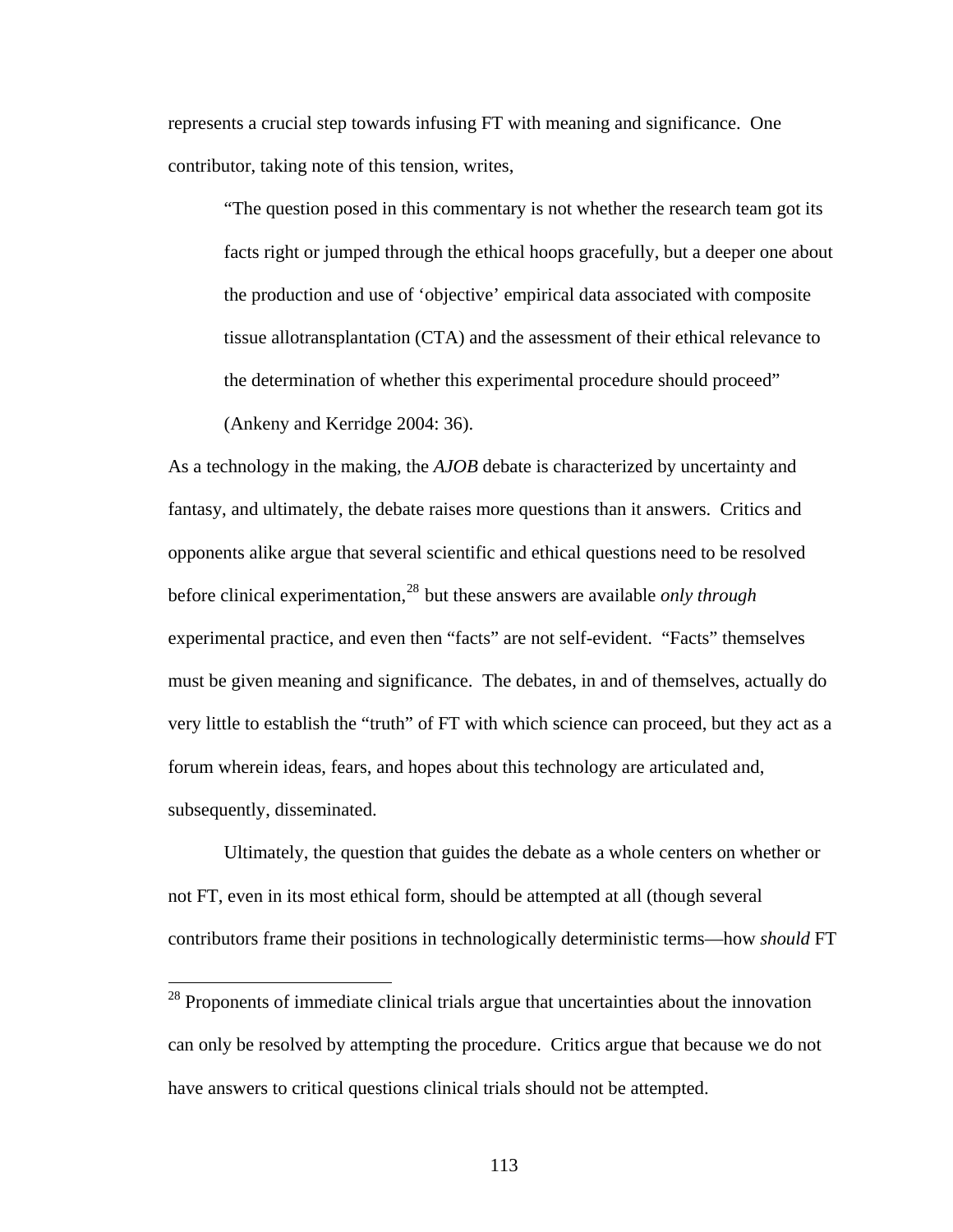proceed?) . Subsequently, critics wrestle with one central question—do the benefits of FT outweigh the risks? In particular, does a future with a face transplant (as opposed to a face repaired through traditional reconstructive techniques) justify the risks associated with immunosuppressive drugs? This question activates an engaged and highly divisive set of responses that attempted to work through the significance of deploying a risk-laden technique in the service of what has historically been understood as life enhancing, rather than life saving, intervention. In essence, this question about risks versus benefits animates concerns about technology, questions about what constitutes life, and worries about human suffering. The debates about the risks of FT contain arguments about life itself, particularly what constitutes life saving work

And yet, the debate opened up big bioethical questions that remain obscured in the talk about specifics of FT. In the final response in the issue, "Medical Ethicists, Human Curiosities, and the New Media Midway," Steven H. Miles analyzes the debate that precedes and offers a perspective about the work accomplished via the deliberation relative to the field of bioethics. Miles characterizes the *AJOB* debate on FT as a "medical docu-soap" a form of what Dovey (2000) calls edutainment. He argues that a contract governs the public work of bioethicists. According to Miles, bioethics is not "allowed to reflect publicly on why particular subjects or framings of the issues have been chosen" (41). And yet the framings of a subject have very real effects. How disfigurement is framed seems to be evolving and how it is framed will do much towards determining the future of FT. In an era when life is hardly a stable or unambiguous designation (consider that organ donors' hearts continue to beat until the organ is harvested), it is not entirely self-evident what it means to characterize FT as a non-vital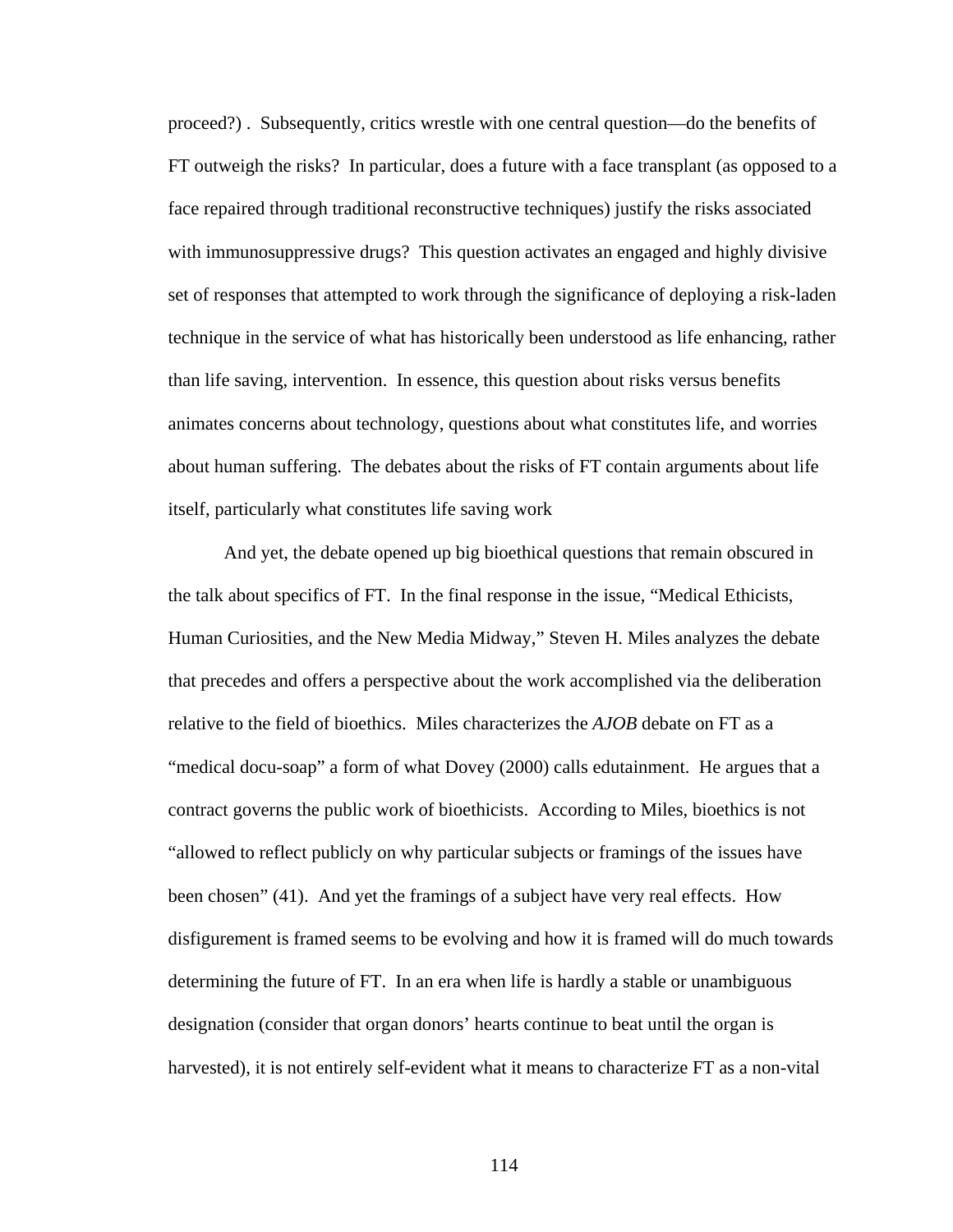procedure. What is clear is that the *AJOB* debates contains within it the first echoes of a radical reappraisal of disfigurement, specifically as a "life threatening" condition.

It should be no surprise that no consensus emerges in the *AJOB* debates. No protocols are formulated. No timelines are produced. No funding is attained. No institutional partnerships are formed. If the debate is conceptualized as a key moment in making FT come into its own as an emerging technique, it is arguably a failure. In a very real way, nothing that has transpired relative to FT can be firmly sited as a direct result of the *AJOB* commentary. But in another sense, the debates are and continue to be incredibly momentous. The debates open a Pandora's box that promises to be increasingly salient as technologies that improve the quality of life while simultaneously threatening life emerge. The question of whether to intervene or not requires some interrogation about the circumstances in which life is, in short, not worth living and some claims making about whether or not medicine can make such a determination.

#### **The Disfigurement Imaginary**

As science studies scholars routinely find, the work of innovating technologies is more mundane than spectacular "science news" coverage suggests. Oftentimes, the development of medical practices occurs within the university, and as such, the emphasis on respectability, protocol, and institutional politics abound. In the case of FT, and in most innovative procedures, what appears to be revolutionary science is built on a foundation of mundane scientific tinkering (animal experimentation, immunology studies), intellectual labor (scientific theorizing, articulation of ethics arguments), and political maneuvering (grant writing, Institutional Review Board submission). In this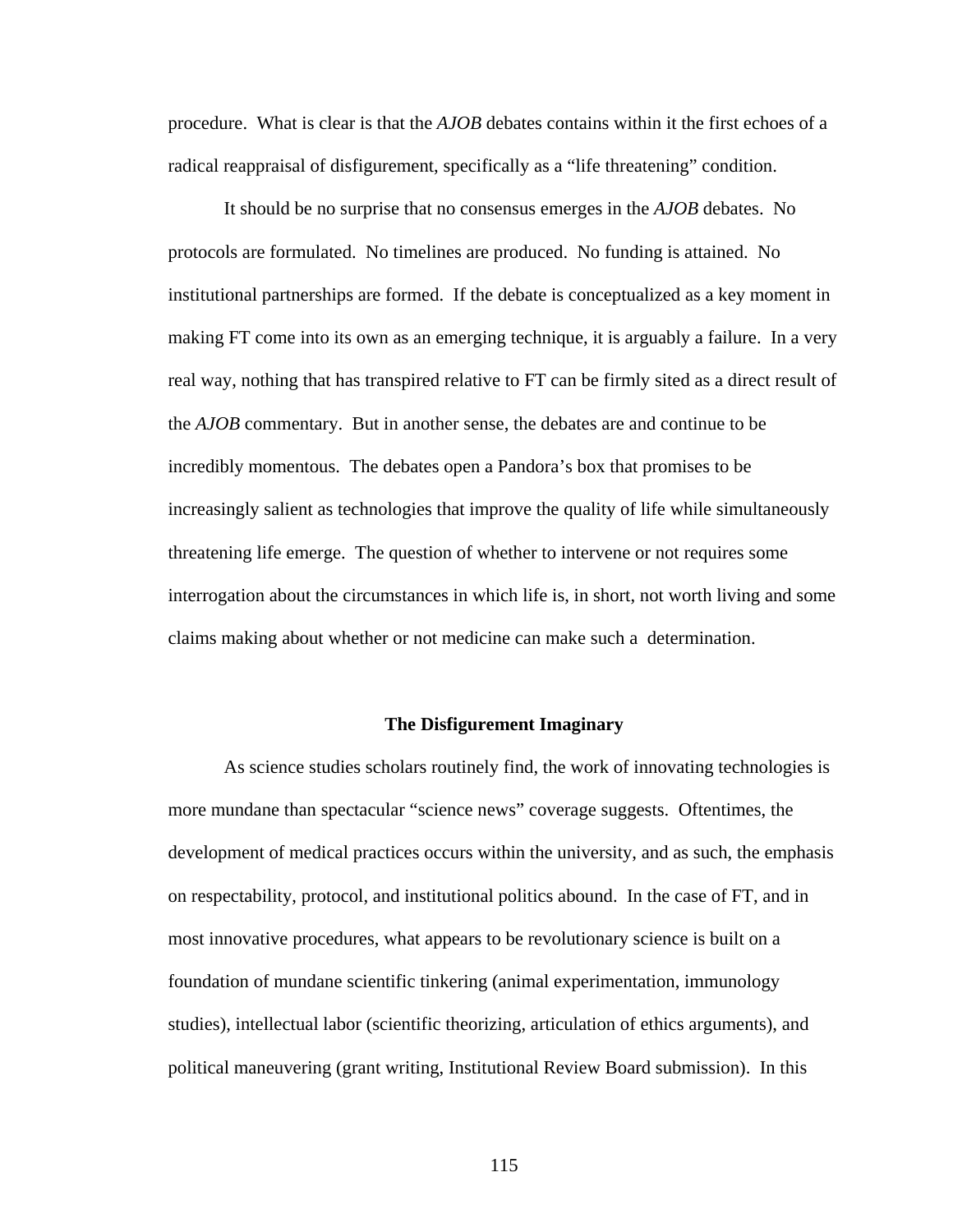way, the everyday reality of the work of a face transplant team is perhaps surprisingly ordinary to those unfamiliar with the inner workings of medical innovation.

 The face transplant team I studied met at a 7 AM Monday morning meeting, each week for almost three years. The meetings were held in a commonplace conference room in an ordinary building with an unremarkable name—Med Center One. At the meetings I observed, those who attended varied, but four key members of the face transplant team emerged. The team was led by a leading plastic surgery researcher whose career had been spent innovating techniques including hand transplantation.<sup>[29](#page-129-0)</sup> In addition, a philosophy professor served as the team's bioethicist, while a sociologist and a psychologist offered insights about the social psychological facets of FT. While the team was also comprised of medical students along with additional clinicians and researchers, these four comprised the hub around which the team's work was organized and carried out.

 While the topic of the meetings might be spectacular, the meetings were routinized and commonplace. From the time I first attended a meeting in May 2006 until the team disbanded in July 2007, the work of the team was almost entirely focused on disseminating results of the team's research, particularly those based on what the team called the LIFT survey and articulating an ethical approach to FT. The face transplant team's relationship with their institution, specifically hospital administration, is critically important for understanding the work of the team. Although the team had established the

 $\overline{a}$ 

<span id="page-129-0"></span> $29$  I use pseudonyms in place of team members' names to protect anonymity and to emphasize that this account is not about the particular characters that occupy the case but rather about the discursive structures deployed within the site.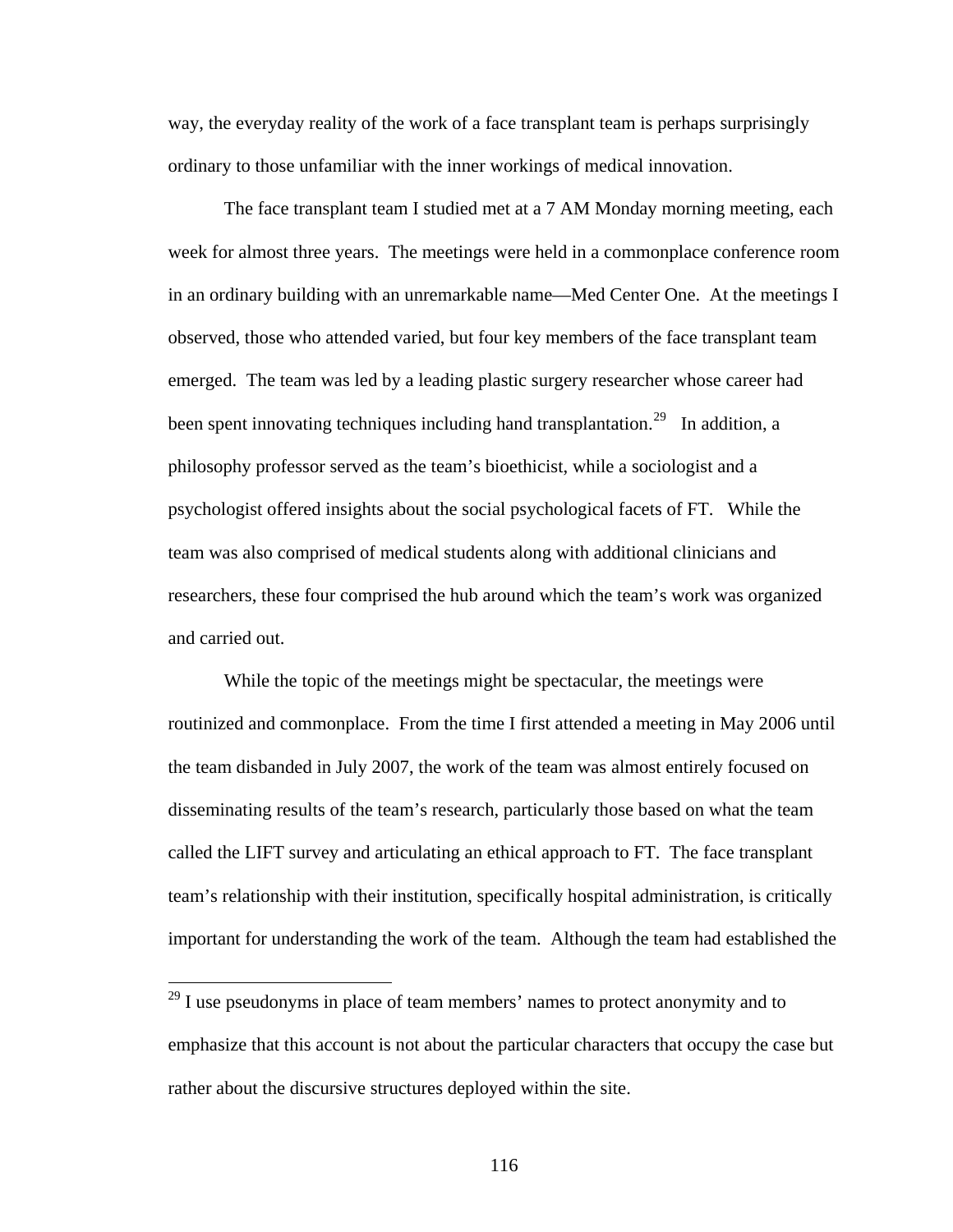scientific understandings and technical skills needed to complete a transplant, the institution had rejected requests from the team to serve as a site for human experimentation. There was to be no face transplant at the team's home institution nor were any team members to participate in any transplant anywhere else in the world. In a strange way then, the team's immediate goal was not to complete a face transplant, rather the central task was rhetorical—professional and lay publics needing convincing that FT could and, in fact, should proceed. The work of the team took two related forms: collectively developing arguments based on the team's research and collaboratively completing the mundane tasks of scholarly research, specifically writing articles for publication in peer-reviewed journals. The meetings of the FT team were similar, then, to other sites of academic collaboration:

As is typical, the director opens up his notebook, a bound journal, to review his notes on the manuscripts in process. One by one he goes through the team's writing projects. The team will talk details. Who is writing what? Where are they sending it? Who is its intended audience? Can the stats be made more intelligible? But in the midst of these details, the team discusses why the team is writing the pieces they are writing. What purpose does each serve? The goal is clear—the team is establishing ethical arguments and extending knowledge for the purpose of facilitating FT (fieldnotes April 16, 2007).

At any one time, the team worked on multiple articles. Several were aimed at putting medical specialties in conversation with one another. For example, the team submitted an overview of FT to a general plastic surgery journal with the aim of introducing the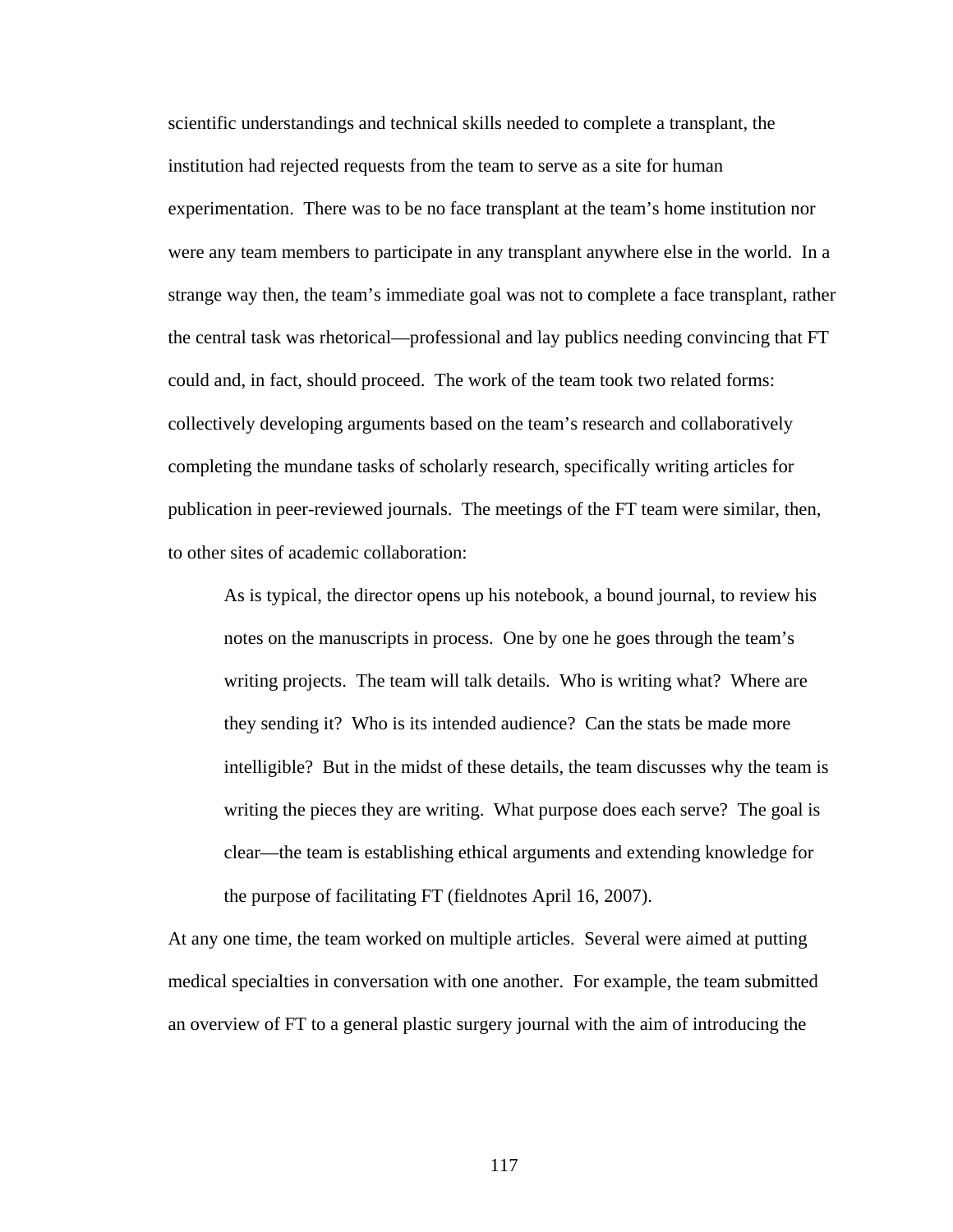immunological information to professionals with the technical skills to complete face transplants. Other pieces focus on the ethical questions raised by FT.

Much of the team's writing examined the psycho-social consequences of FT. The most crucial piece of research completed by the team was a survey, known within the group as the LIFT questionnaire. The survey, largely developed by the psychologist who worked on the team, was aimed at empirically demonstrating the risks individuals were willing to incur in order to receive a face transplant. From the perspective of the team, critics' claims hinged on the assumption that the risks of FT were too great relative to the benefits. To combat this claim, the team decided to interrogate this operating assumption empirically, specifically by asking respondents a series of questions indicating the level of risk they would assume in order to receive a face transplant to repair facial disfigurement. The head of the team describes the results of that research:

"Over the years, we've had over 300 people fill that [the LIFT survey] out. And that population that has filled it out are people who are missing their hand, i.e., somebody that could benefit from a hand transplant; people that are missing their larynx, i.e., somebody that could benefit from a larynx transplant; facially disfigured, i.e., somebody that could benefit from a face transplant; kidney transplant recipients, i.e., somebody that lived with the risks of immunosuppression. Also we had controls that are healthy individuals who do not have direct experience with either with the risks or the benefits and plastic surgeons and transplant surgeons… In a nutshell, what came out of all that research over the years is that regardless of who you ask everybody (and these are people without larynx, hands, with disfigured faces, on immunosuppression),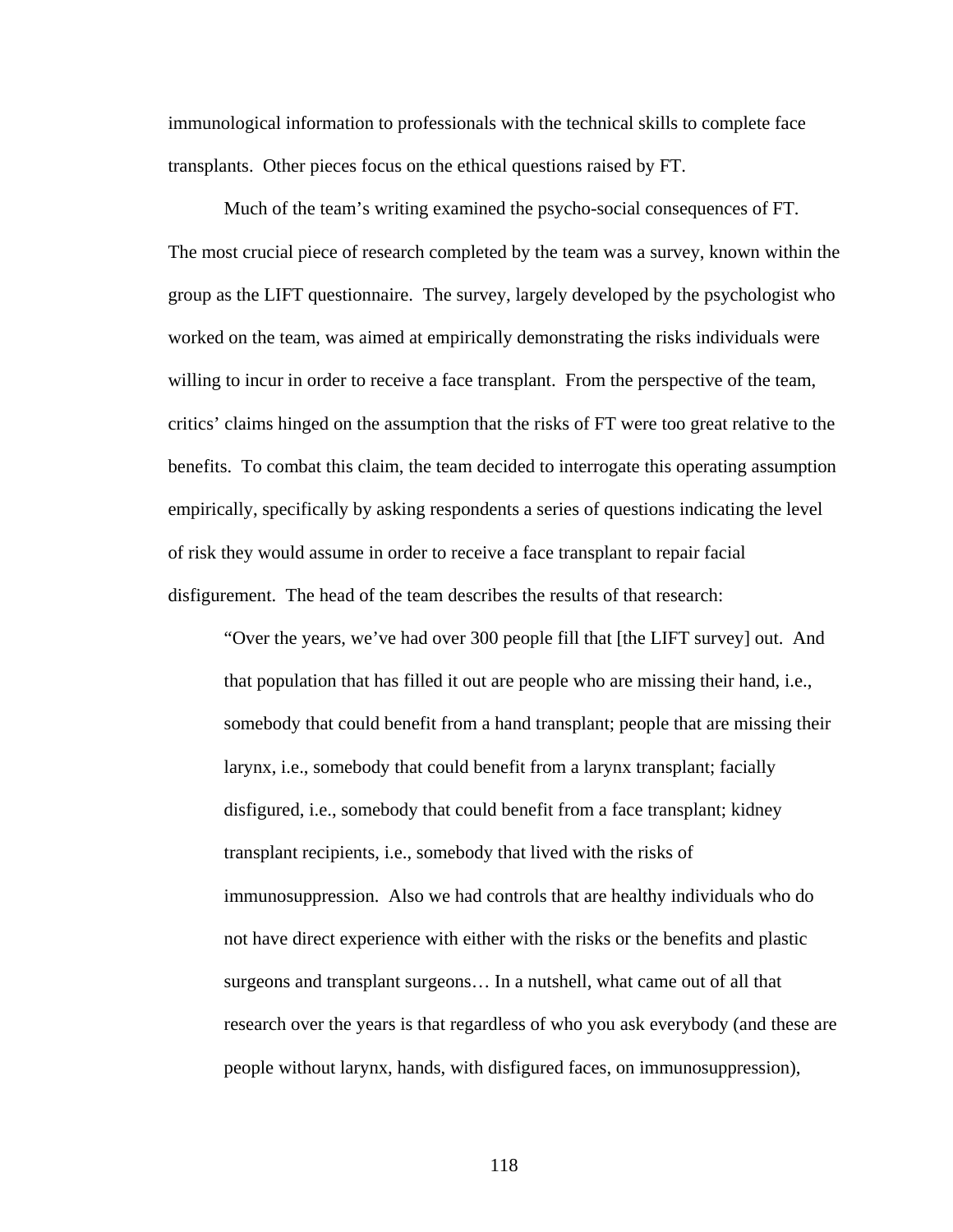everyone would risk absolutely the most to get a face transplant than any other procedure. Even the kidney transplant recipients would risk more to get a face transplant than the kidney that they already have and they are on immunosuppression… If I came to you and said that you needed a heart transplant otherwise you would die, but that you would have to take very toxic drugs for the rest of your life to ensure that the heart does not reject. You would probably tell me that yes, you would take those drugs to get a heart because the alternative is death. There, there is no debate about the risks vs. benefits. Whereas in hand or face transplantation, you can live a healthy life without a hand or with a disfigured face and so we as physicians are exposing you to the toxicity of immunosuppressive drugs and in exchange for that we're not saving your life we're just improving the quality of your life. That is the crux of all of our research, i.e., analyzing what risks people would be willing to expose themselves to for the benefits of one of these non-lifesaving procedures. That is what the LIFT questionnaire addresses exactly …We try not to inject our opinion but the opinion of 300 respondents to our questionnaires and these are people with direct experience with the benefits and the risks of immunosuppression. These are not

Several claims are made using the LIFT research. First, those with direct experience of the risks of immunosuppression agree that a face transplant is worth the side effects of the drug regimen. This is tantamount to arguing that the benefits outweigh the risks. By interpreting the results in light of respondents' "real life experiences," the LIFT survey is given weight because it captures a kind of authority that critics, with presumably no real

our opinions. These are the opinions of people with real life experiences."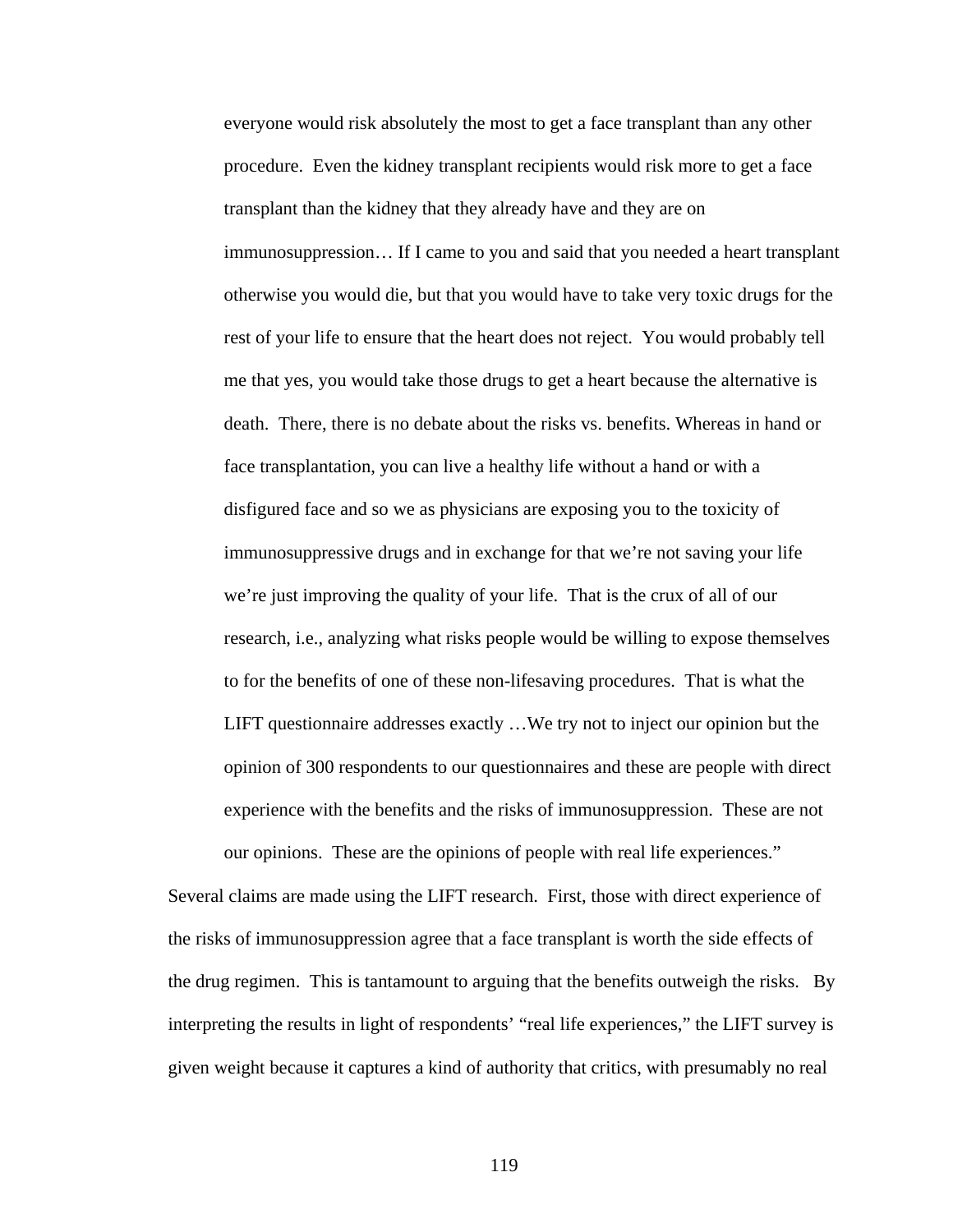life experience, do not have. Second and related, those already negotiating chronic illness and disability understand facial disfigurement as somehow worse than other kinds of bodily suffering. Getting a new face is positioned as more important than many other kinds of interventions, including kidney transplantation which has saved the lives of some LIFT respondents. The rhetorical force of the LIFT survey centers on the assumption that those with personal experience can say. What they say is that any risk is reasonable for the benefit of a new face in cases of severe disfigurement.

 The head of the team clearly characterizes FT as non-vital, remarking that FT "just" improves quality of life, but the LIFT survey results suggest that the work accomplished by FT is anything but "just" another intervention. By conveying that any risk is justifiable for the sake of facial recovery, the LIFT survey positions disfigurement as particularly threatening. The construction of disfigurement as a very particular kind of bodily impairment is a significant, albeit unintended, component of the work accomplished by the face transplant team.

In this way, the team's work is twofold. Empirical research gives FT shape as a medical intervention, a bioethical object, and a social issue. At the same time, research relies on and works to actively infuse facial disfigurement with meaning. While constructing "disfigurement" is not an explicit aim of the team, their work implicitly relies on notions about how facial disfigurement shapes human life. In interviewing the four key team members, relationships between disfigurement, human suffering, and the hope of intervention are continually discursively negotiated. Consider the following excerpt from an interview with the team's director: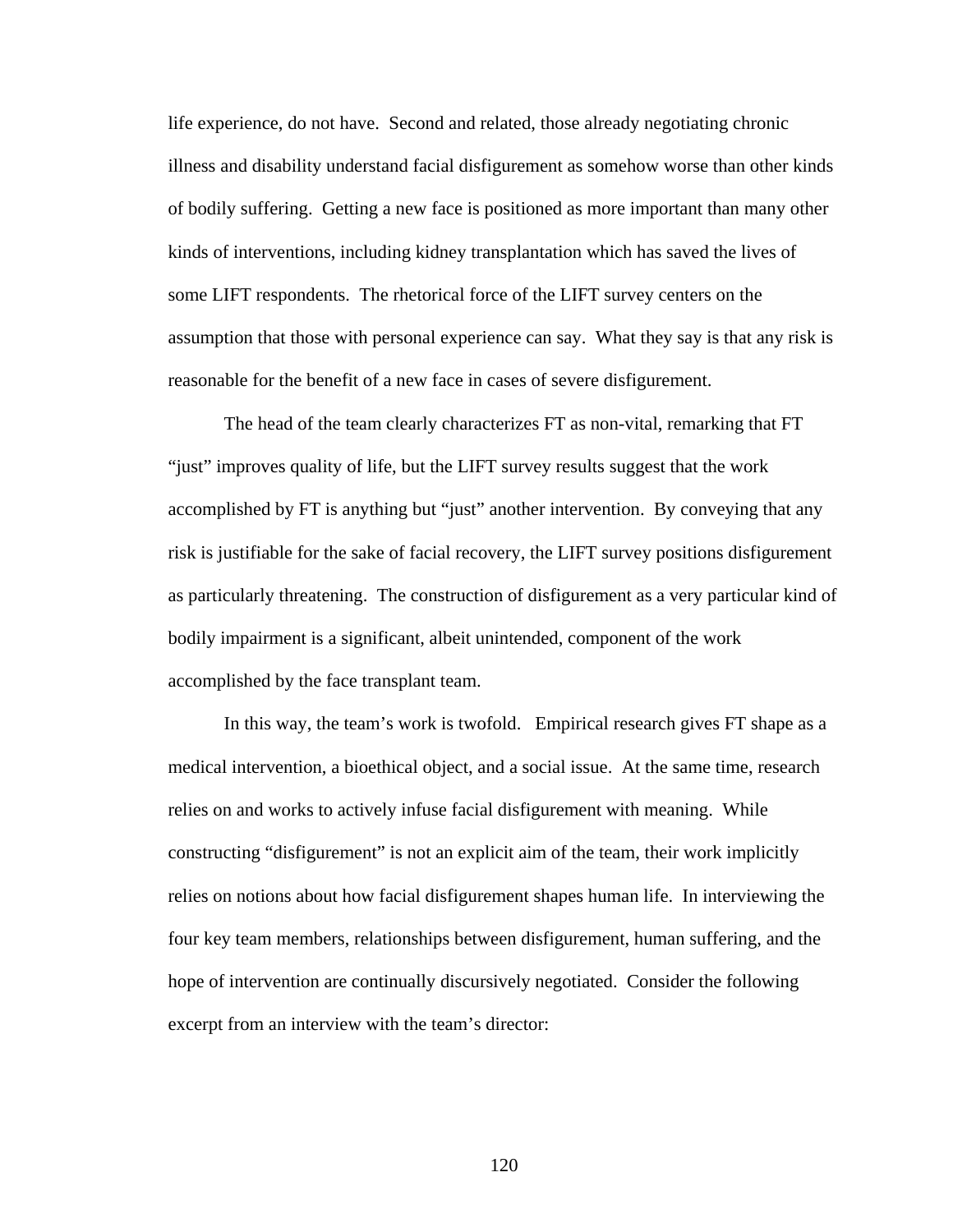"The hand and the face are very unique parts of our anatomy...As you sit here and talk to me and as I respond to you, you are using your hands to express yourself to me...Not only do we use them for doing our daily activities, but we also use them for expressing ourselves. That is uniquely human. If you talk to the hand transplant recipients, and you ask them years after they've had their transplanted hands: what is the most important part of getting a hand transplant? All of them, the first thing they say are things that are more related to being a human being… 'Now I can wear a wedding ring.' That's something that doesn't have a lot of function. It's symbolic. 'Now I can walk downtown holding my daughter's hands.'…There are very emotional human aspects of having a hand…With the face, it's the same but times ten. Our faces, we use to communicate to the world around us, it is a window through which people see our emotions. The perfect example of that is to sit across from someone with severe facial disfigurement. It's not only that the person with the disfigurement feels uncomfortable but you, we, as human beings it is very difficult to sit across from someone who is severely facially disfigured… we feel uncomfortable. We don't know where to look. We feel uneasy. All of that emotion comes from the fact that we as human beings can't live without our faces. We take cues of communication from looking at people's faces. When that is robbed from somebody because of facial disfigurement, it only underlies how important the face is to making us human. We're social animals, without interacting with other human beings our quality of life is severely lessened. To be able to give somebody back normal human features is just a tremendous thing. One of the things that when we talk to people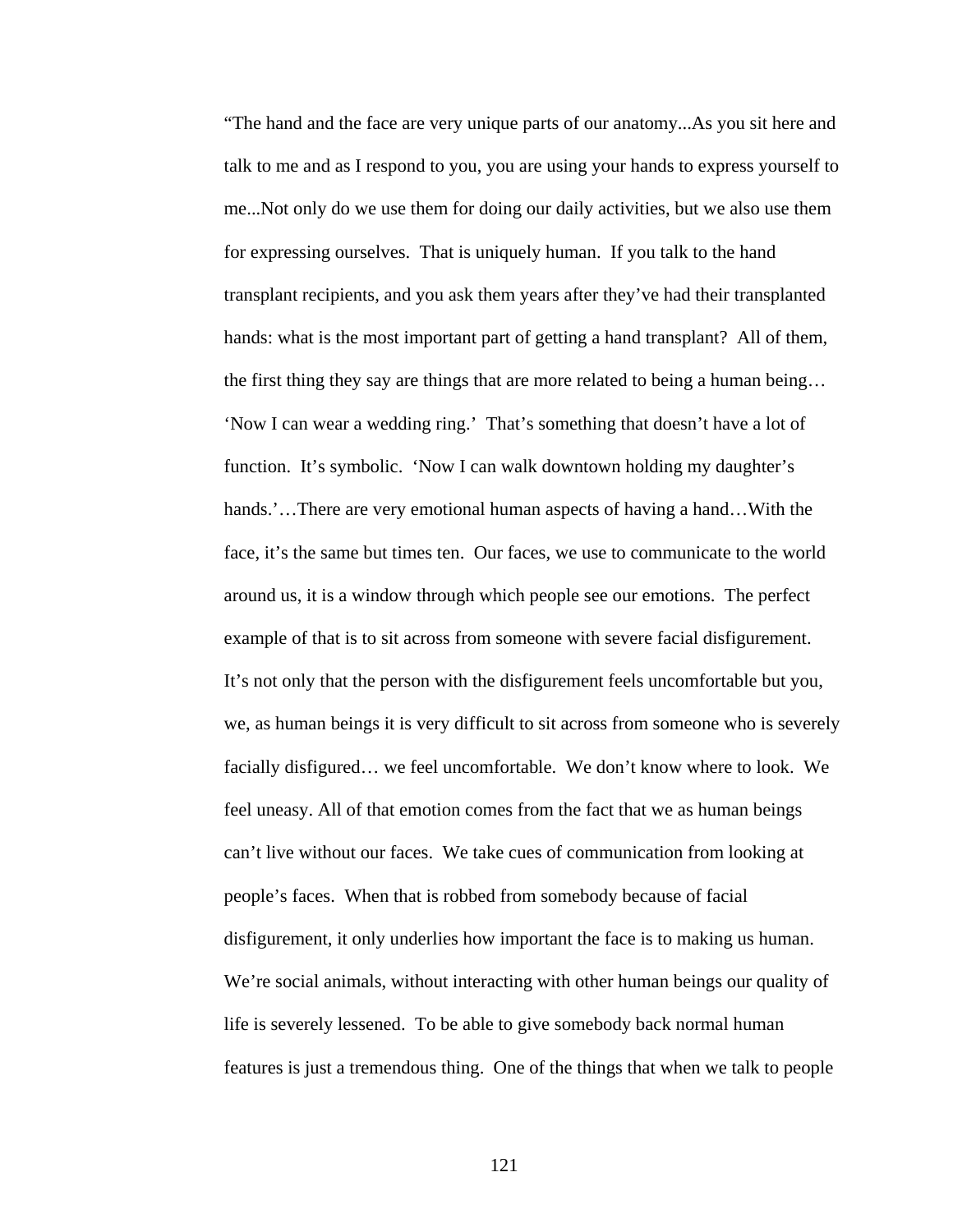we were considering for face transplantation… we ask them [is] what would you like to get out of getting a face transplant? It's funny because the answer that I've heard many times—I just want to be able to walk into a room and have nobody notice me. What does that mean? The face is so central to them that when they walk into a room and everybody just changes because they see this horrible facial disfigurement. All these people want is to be not noticed. To just have a healthy looking face. The face is just a tremendous part of us as human beings. I would even venture to say with all the debate about risks versus benefits and that it's not

life saving. I would say it *is* life saving…not just quality of life improving." In the preceding excerpt, the face is characterized as a crucial bodily part, a fundamental element of humanity. Face transplantation is described as such a "tremendous" development in reconstructive surgery that its ends are not simply life improving but rather "life saving." Each of these claims are informed by an idea that circulates throughout the interview, namely that facial disfigurement is "horrible." More specifically, if taken to their logical ends, the notions of the importance of the face and the significance of face transplantation rely on conceptualizing facial disfigurement as deadly and as a threat to one's humanity.

Other interviews echo these sentiments. When asked to respond to critics who suggest that efforts to develop FT should be redirected towards changing society's view of facial disfigurement, the team's bioethicist explains:

"The argument goes like this: people who are facially disfigured suffer a lot of discrimination, but the problem is with the discriminators. The problem is not with the facially disfigured…It's the general public who discriminates that needs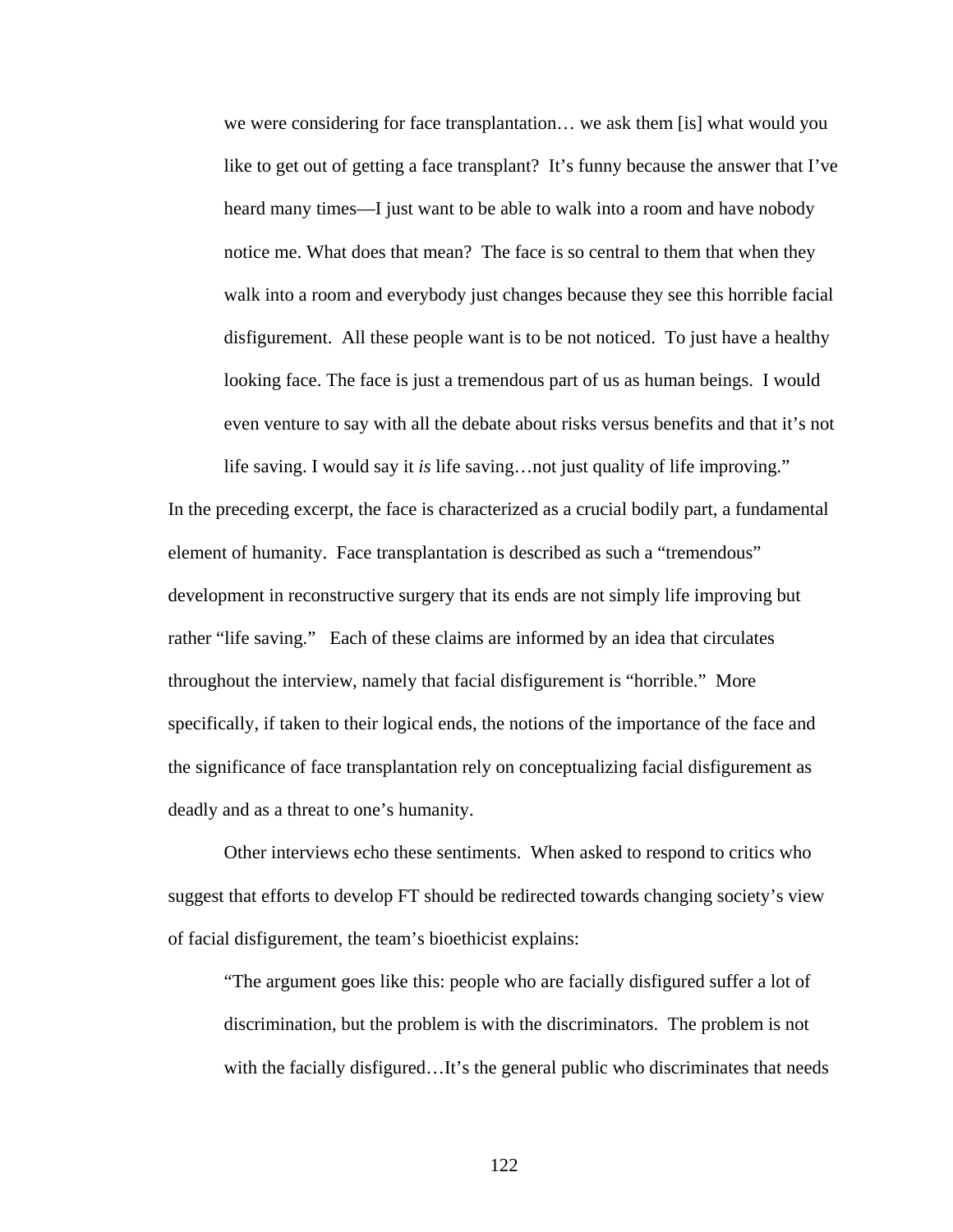to do something about themselves…That's true…but suppose with face transplantation people could get a normal face and live better lives….There's certain people we could really help out from doing this, but we're not going to do it. We're going to wait twenty years, thirty years, forty years till society changes its opinion… In the meantime these people are going to live out their miserable life, behind closed doors, behind curtains, and they're going to die, but that's okay cause we're preparing for a better future in which people don't discriminate…That's using facially disfigured people as a means to an ends in a way you shouldn't do…We told ourselves anytime we get up to talk in public we will say, 'The best solution here is for the public to change it's attitude towards facially disfigured people…but in the meantime there's people who really suffer because they don't have a normal appearance and we think if you have the means to help these people you should use it. It's a medical benefit that we shouldn't withhold while we wait for society to change...' Politically it's very desirable, but it's unethical."

This is a carefully crafted response, one that considers the possibility of social change while at the same time affirming the promise of FT. It is also a highly empathetic reaction. Ultimately, he supports FT because he imagines that it will alleviate profound suffering. Specifically, the bioethicist argues that waiting for social change while technologies are available to impact the present moment is an "unethical" response. Even though he imagines social change as a politically preferable response, he characterizes such a response as unethical because it allows for the unnecessary continuation of suffering. At the same time, embedded in his response are notions about what suffering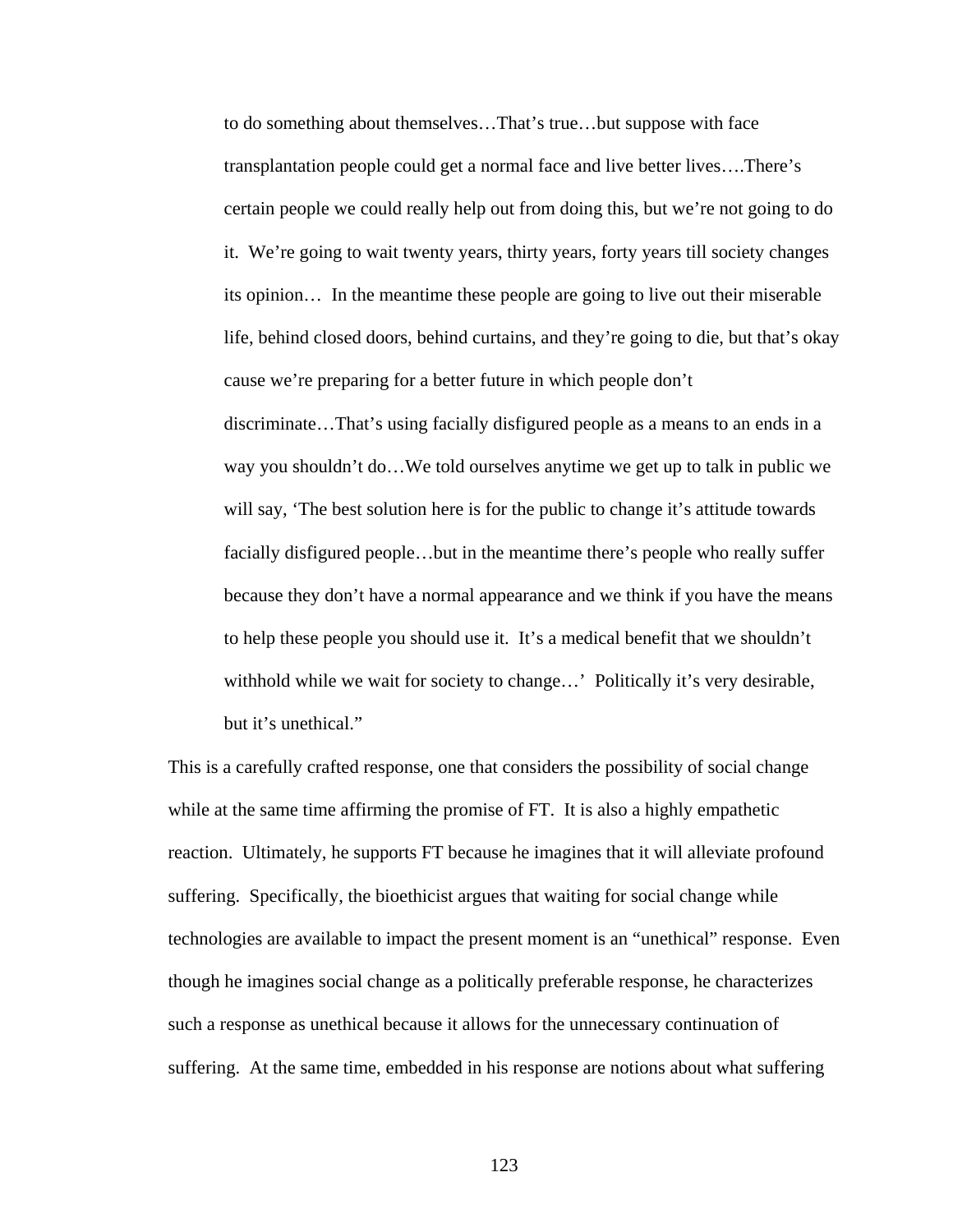FT targets. Social isolation and, more startling, the specter of death haunt this explanation.

 Death also appears in the narrative of another team member who describes how he became compelled to work on the face transplant team.

"A psychologist named Frances Cooke Macgregor…writing about disfigurement. She had a concept called 'social death.' She got me to thinking about how we've come up with different definitions of age. Age just doesn't mean chronological years anymore. Now we have an emotional age, a maturation age, a middle age. I started thinking similarly along the lines of death. We can have different kinds of death. We have the death that everybody grieves. We also have brain death. Why can't we have social death?...The stigma facing these folks, perhaps, is the strongest that still exists. It seems to be universal...It is the most damaging social disability that still exists…Reconstructive surgery does not bring them back to life. Face transplantation can do that."

This account explicitly positions facial disfigurement as like death and FT as a kind of life saving intervention. The team psychologist, in an effort to characterize the importance of FT, analogizes disfigurement to cancer,

"The face is a primary organ of communication… Clearly, it doesn't entail the same level emergency or immediacy as medication to cause someone to recover from an ongoing stroke or heart attack, nor is it a cure for cancer. But facial disfigurements are a form of social cancer given that it's constantly intruding in your social relationships."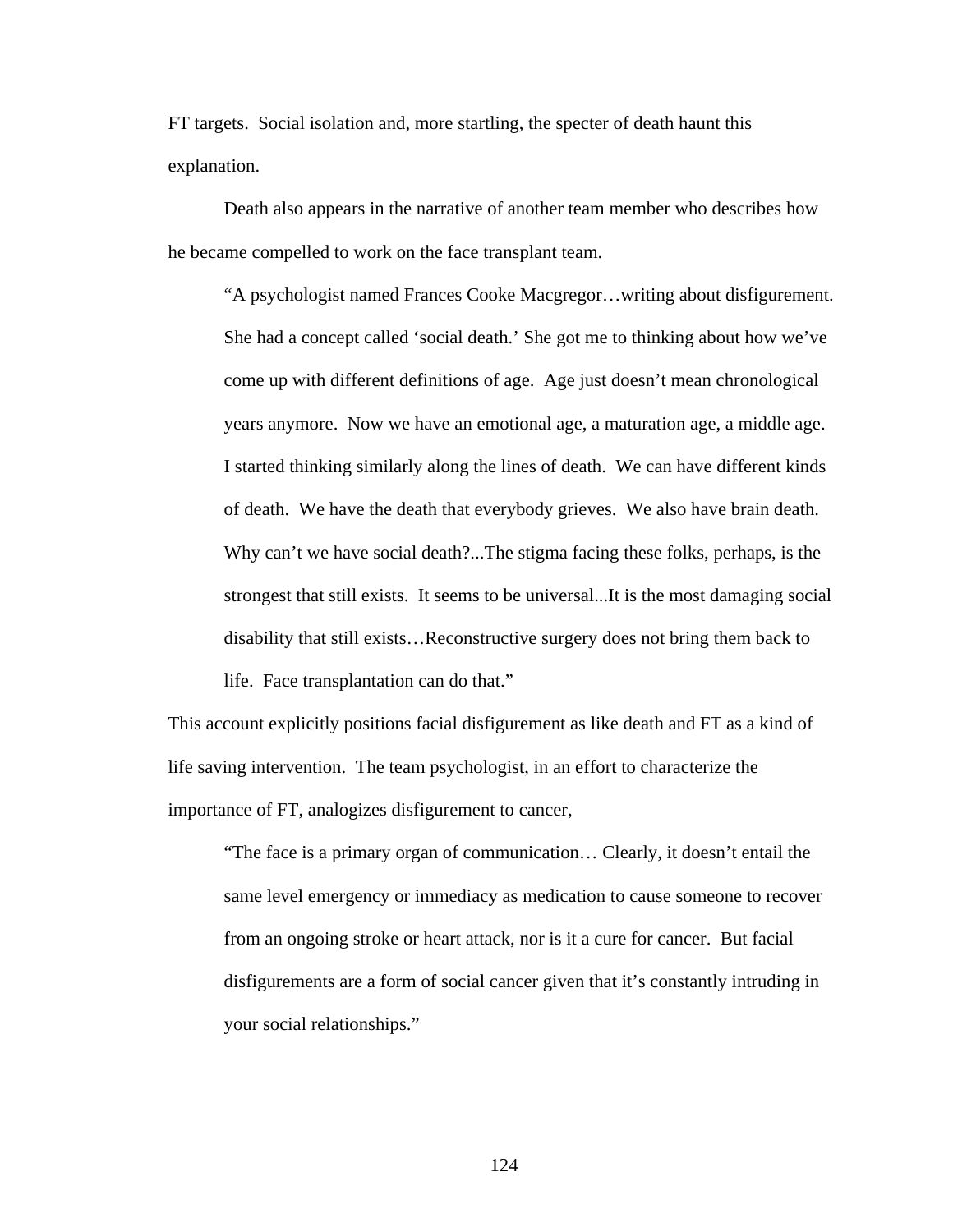Though this explanation somehow positions disfigurement as not as "immediate" as other bodily conditions, it nonetheless relies on a link between disfigurement and death. Taken together, the interviews with team members capture a shared way of thinking, and by extension, talking about facial disfigurement.

 Sociologically, it is crucial to ask how ways of thinking shape response or intervention. Sociologist Chrys Ingraham (1994), drawing on Louis Althusser (1971), employs the concept of "imaginary" to highlight the ways in which ideas about heterosexuality structure gendered relations. For Althusser the concept of imaginary provides a way for understanding how ideology translates into social practice and obscures political and economic interests. For Ingraham, an imaginary is a way of thinking about reality that masks material conditions. She describes the heterosexual imaginary as "that way of thinking which conceals the operation of heterosexuality in structuring gender and closes off any critical analysis of heterosexuality as an organizing institution" (203-204). I position ways of thinking and talking about facial difference as a disfigurement imaginary. In doing so, I mean to highlight the ways in which how we think about facial disfigurement obscures the assumptions underlying responses to disfigurement and closes off critique of those responses.

First and foremost, the disfigurement imaginary presumes the tragedy of facial differences. Employing the disfigurement imaginary positions the experience of disfigurement as *inherently horrific*. In doing so, it reduces the experience of disfigurement to one of suffering. Second, the disfigurement imaginary naturalizes a "fix it" response. The disfigurement imaginary understands repair as a necessary and unavoidable response to facial difference. Disfigurement is positioned as an emergency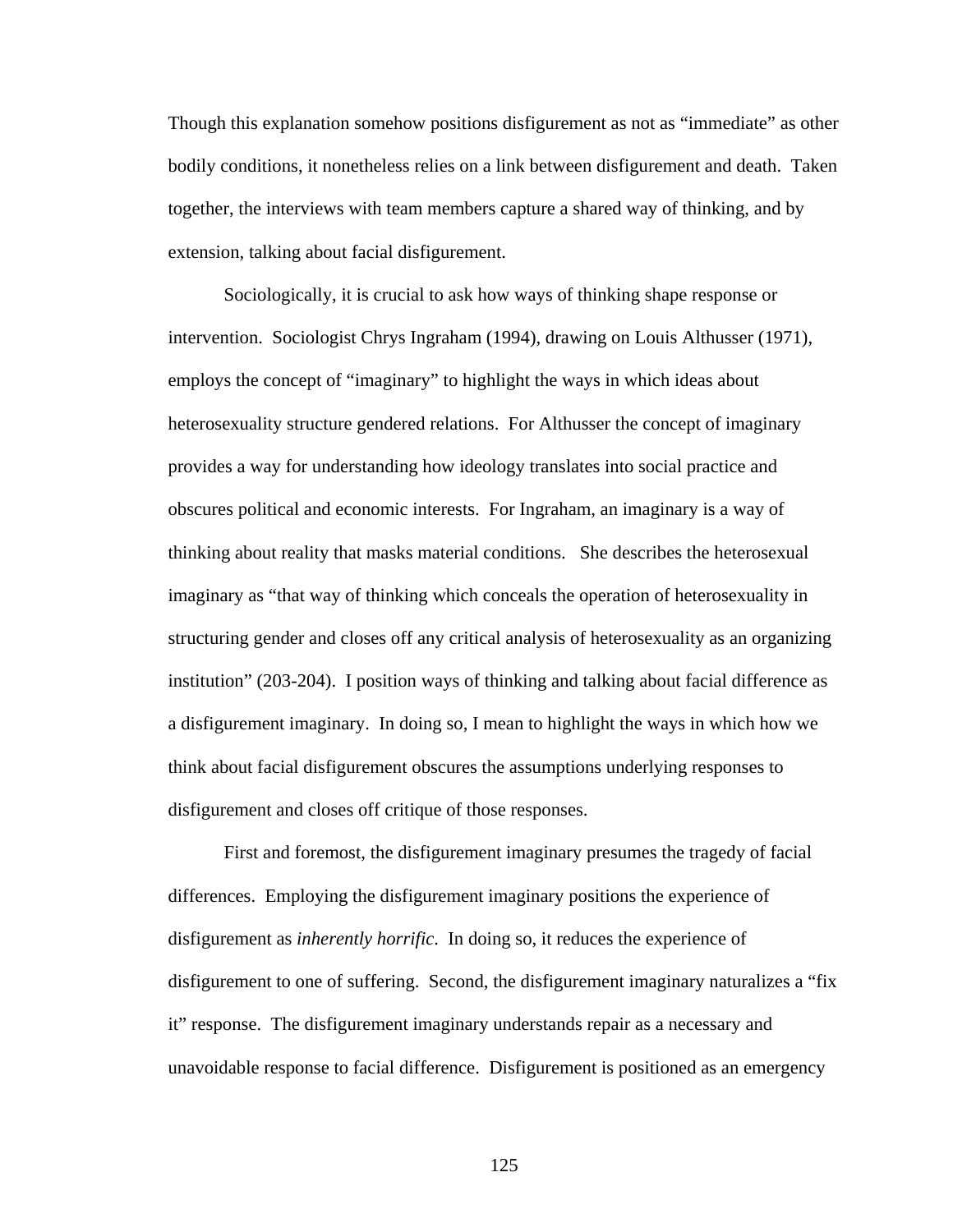necessitating intervention. In this way, the disfigurement imaginary animates the imperative to repair and infuses the work object with meaning.

Third, the disfigurement imaginary is a way of thinking about faces but also about the work aimed at "fixing" faces. In other words, the disfigurement imaginary fundamentally understands facial difference *in relation* to face work. Finally, the imaginary positions recovery around the most mundane of outcomes—unremarkability. If facial difference is so horrific, then it is significantly beneficial to take on just a normal face, one that goes unnoticed in a room. In fact, producing a mundane outcome actually carries connotations as life saving work. Such a framing of face work is only possible when facial disfigurement is conceptualized as intrinsically horrifying, profoundly abject, and even deadly.

By positioning ways of thinking about disfigurement as an "imaginary," I do not mean to suggest that the meanings accrued to disfigurement are not real. To the contrary, as W.I. Thomas and Dorothy Thomas (1928) suggest, "If men define situations as real they are real in their consequences" (572). While the disfigurement imaginary is a social fiction, it perpetuates a particular social reality. Faces are made intelligible as objects of intervention based on the meanings attributed to them. Thus, characterizing ways of thinking about facial variance as a disfigurement imaginary puts into sharp relief the ways in which ideological formations shape material practices and bioethics deliberation. Only by questioning the ways that disfigurement is thought about and talked about can interventions be critically analyzed.

As a social practice, face work simultaneously relies on and reinforces the disfigurement imaginary. As the mundane work of one FT team demonstrates,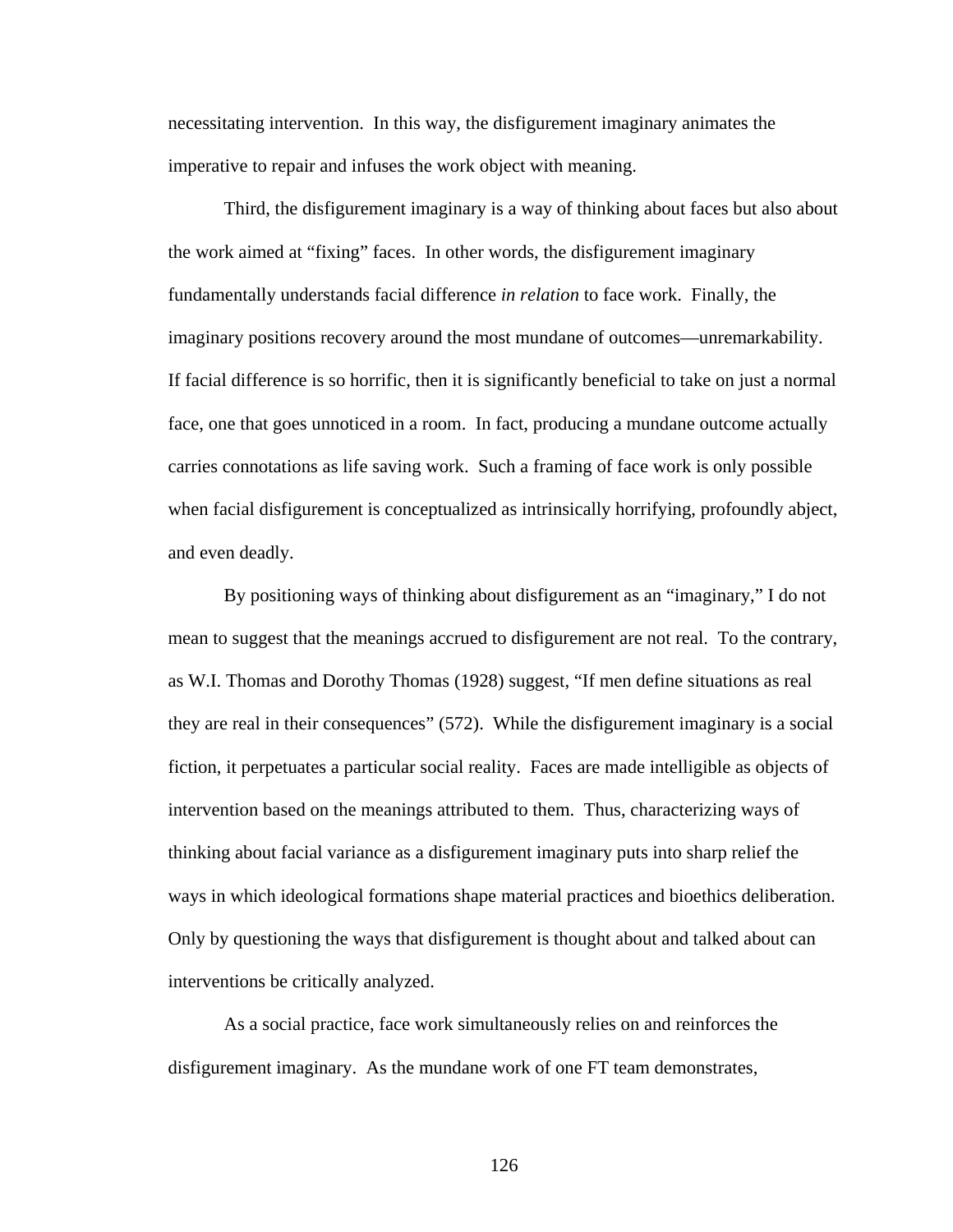intervention, especially one that is controversial because of the risks it entails, requires that disfigurement be positioned in a particular way. The disfigurement imaginary serves those ends, and thus it works ideologically to support the position that FT should proceed. Given that FT remains a technology in the making and that much of the work of the team is rhetorical in nature, the work of the team is not only giving voice to the disfigurement imaginary, which certainly persists in various arenas of social life, but also reifying the imaginary by continually relying on it in their work. It works to position disfigurement as deadly, and in the process calls into question the stakes of the intervention, implicitly reframing work on disfigurement as a vital intervention.

### **Bioethics in the Making: Disfigurement as "Deadly"**

FT relies on boundary work of sorts (Gieryn 1983). In this instance, what is at stake is not a boundary between science and non-science but rather a distinction between the kinds of scientific work accomplished by FT. The boundary work currently unfolding around FT centers on distinctions between vital intervention as "life saving" work and non-vital intervention as "life enhancing" work. FT is clearly not a life saving or vital intervention in the sense that it does not ward off actual death, at least what is traditionally thought of as cessation of life. Yet as a way of thinking that undergirds FT, the disfigurement imaginary situates face work as life saving work, warding off what might be termed social death. Boundary work has high stakes. Characterizing the work of FT as "life saving" work relies on a particular notion of disfigurement and carries consequences for the project of bioethics.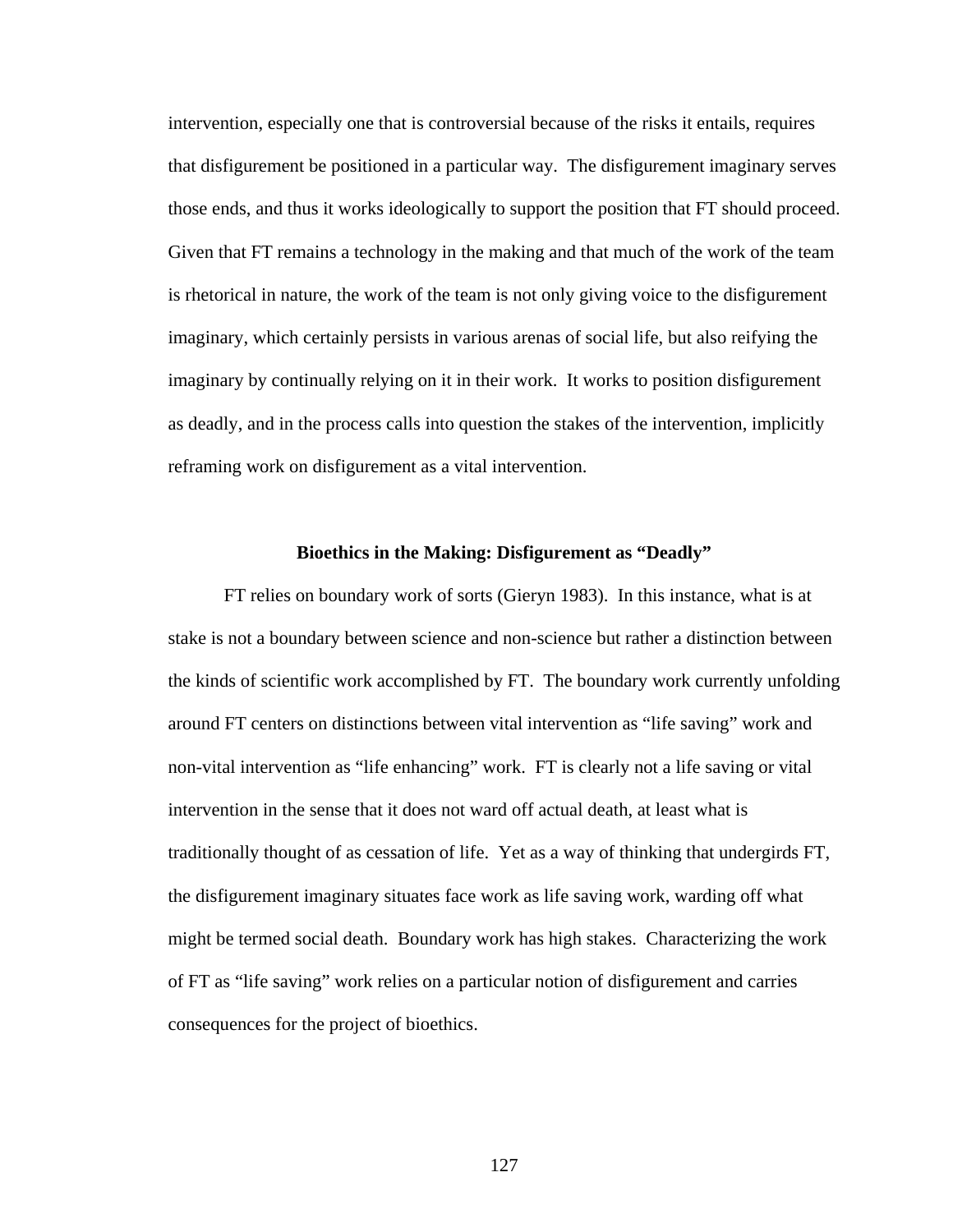Sociologically, it is important to ask what constitutes an "ethical" practice? When should an intervention be used? How should a new technology be employed? What limitations should be placed upon innovations? These are questions about the everyday practice of medicine, and while these conversations take up the nitty gritty of medicine, these questions depend on "metaethics"—the theoretical frameworks that infuse a particular knowledge and praxis claim (Shildrick 2005). Constitutive of the metaethics that determine ethical medical practice are conceptualizations of human life and notions about progress. Of course, "life," "death," and "progress" infuse debates about medical intervention, but what life and death and progress mean varies, changing in response to new technologies that interfere with how we have traditionally understood what constitutes life or death.

 In the practice of articulating pragmatic ethical positions, bioethics often fails to name the metaethics operating in the process of staking an ethical claim. Yet metaethics saturates each and every claim about a particular innovation. In debates about FT, the question about whether or not the procedure is ethical persists. Bioethics stakes positions along a continuum characterized by unqualified support for progressing or unequivocal rejection of the technology. Not surprisingly, most critics, if not all, lie somewhere in the middle, supporting FT if (and only if) certain conditions are met and under specified limitations. These debates about whether to do or not to do a face transplant fundamentally ignore the metaethics operating and saturating bioethicists claims about the technology. As Shildrick argues, bioethics arising from liberal humanism organizes knowledge claims according to binary oppositions that rely on unequivocal boundaries between self and other, mind and body, subject and object, health and disease, and life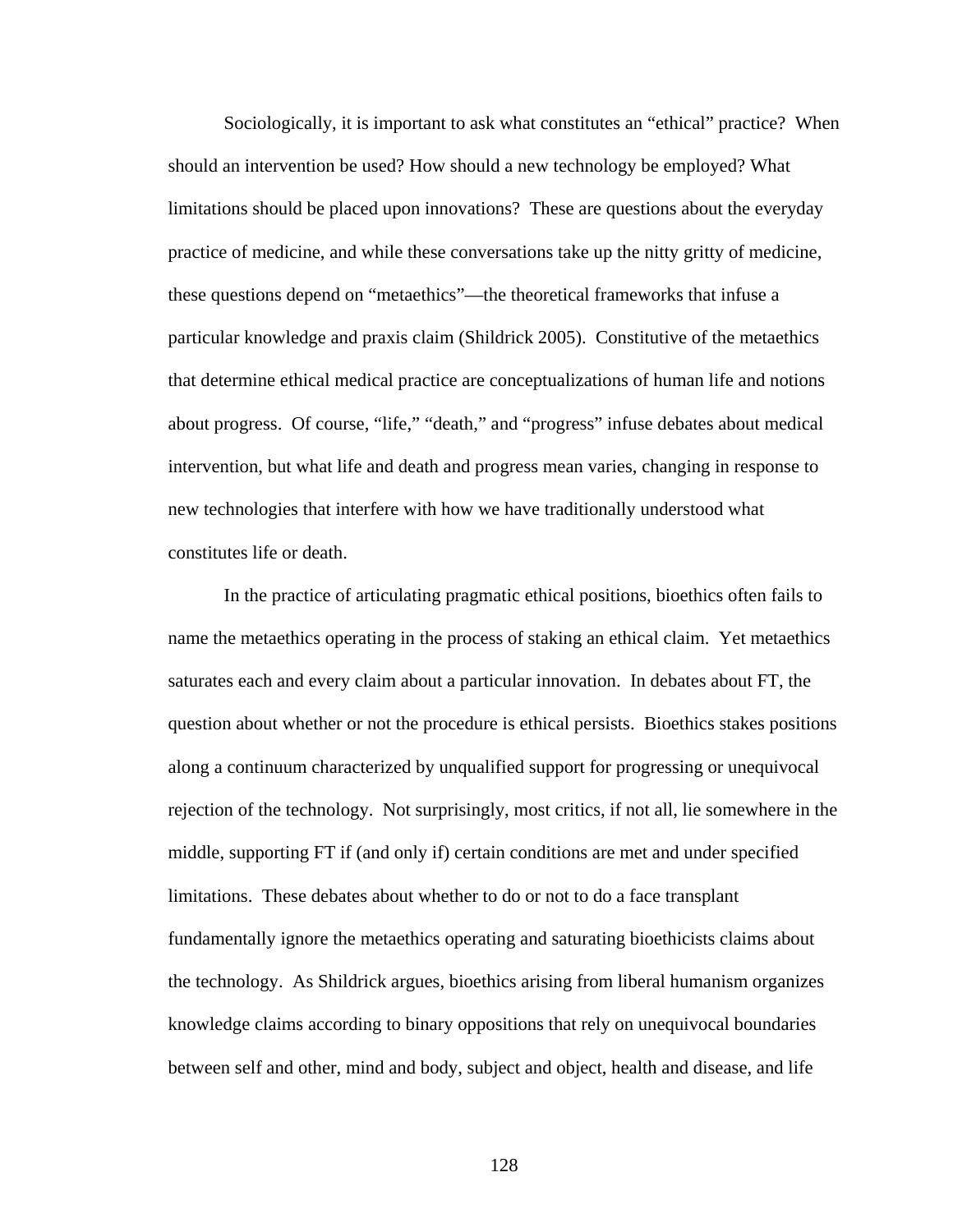and death. It is this last binary that operates throughout debates about FT. Arguments over the ethics of FT rely on varied notions about what constitutes life, and they call into question how we want to conceptualize "life itself." While heart transplantation elicited a real need for conversation about what constitutes death, FT demands a reevaluation of what counts as life. Can one "live" with a disfigured face or not?

 The central task of bioethics is one of claims making (Aronsen 1984). As the *AJOB* debates reveal, the truth is not self-evident. A future for FT will take shape in accordance with those claims that come to be counted as true. It is a rhetorical practice, wherein arguments are made to defend a particular position. The "strategic claims making processes" that comprise the work of bioethics have significant consequences. Each position imagines a different future for medical intervention. Each set of claims relies on implicit definitions of life and death. Specifically, it begs the question: are we to take social death as seriously as biological death? The history of bioethics reveals that while terms like life and death are contested in response to debates about specific interventions, how life and death come to be understood extend far beyond the reaches of the particular technology at stake.

There is another story of transplantation that dominated our collective imaginings. The emergence of heart transplantation elicited public fascination. The procedure not only signified a technological feat but also required a redefinition of life and death. Consider that in the last thirty years, death has been radically reappraised such that new interventions are made possible but concomitant with that transformation is a much less visible though equally massive development. How we encounter those most dear to us has changed. Some of us can now easily conceive of the mother/partner/friend whose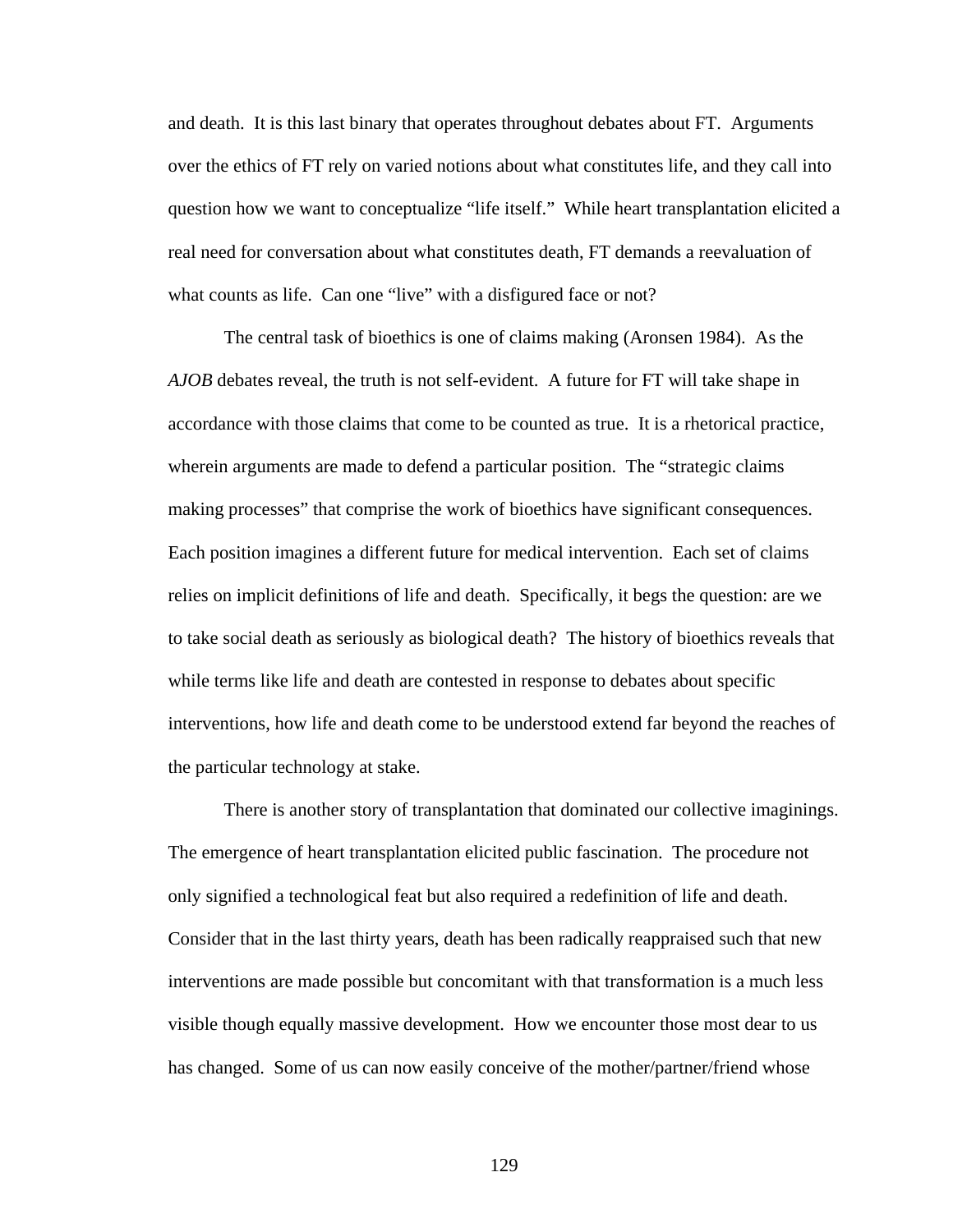heartbeat and respiration is made possible with technological support as, in fact, *not* living, as dead, and more specifically as a possible organ donor. How will situating disfigurement as a form of death and framing interventions which traditionally have been life enhancing as life saving infuse other domains of life? How will this radical reappraisal of vitality determine our bodily futures?

FT troubles how we conceptualize life saving and life enhancing work. If disfigurement is merely unfortunate or even tragic, it is not ethically justifiable to pursue FT, given its myriad risks. But if disfigurement is life threatening as the disfigurement imaginary presumes that it is, then FT promises to be a revolutionary mode of repair, a tremendous innovation in reconstructive surgery. FT captures our imaginations because it is seems so radical, unfathomable, too risky. And yet when we hear the story of a French woman awaking from a suicide attempt, a drug overdose to find that her own dog in a desperate attempt to rouse her chewed off a third of her face, the question arises what kind of life can possibly follow? $30$ 

In a moment in which being beautiful means so much, having an abject face takes on particular weight. The debates about FT and the meaning attributed to the work therein are situated within this socio-historical moment, and these debates reveal that we are undergoing a dramatic social transformation. Whereas interventions on bodily appearance used to be understood as life improving work, for particular bodily

 $\overline{a}$ 

<span id="page-143-0"></span> $30$  This is an incredibly problematic position to hold. To assume that no life follows disfigurement is to shut down the productive and imaginative ways in which people make lives after bodily injury. I reference this collective imagining not as a justifiable one but merely as a common one.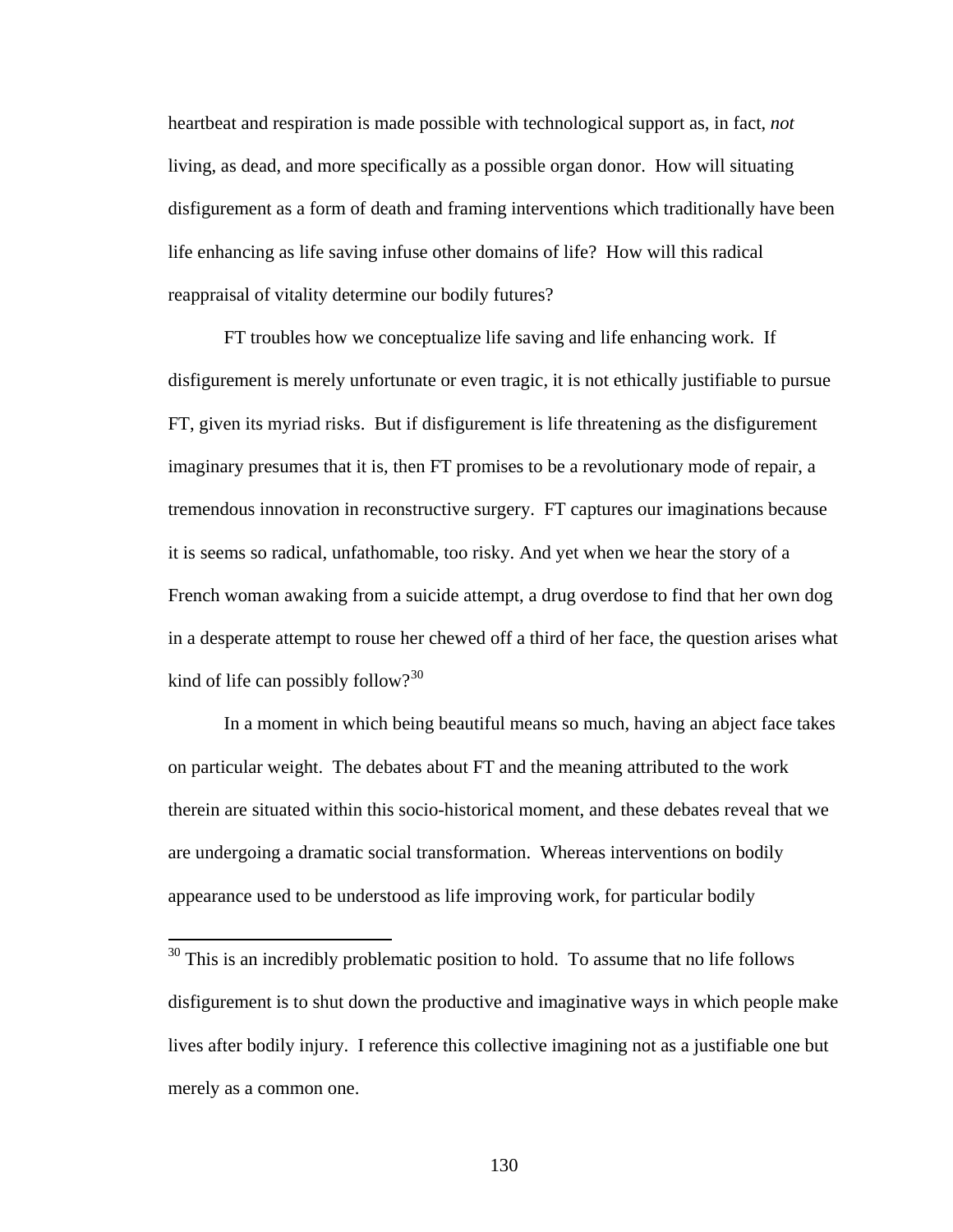configurations, in this case facial disfigurement, work on the aesthetic is understood as life saving. Disfigurement equals death. As we watch the face transplant story unfold, the question arises— what might this conflation of appearance and life, disfigurement and death might mean for us all.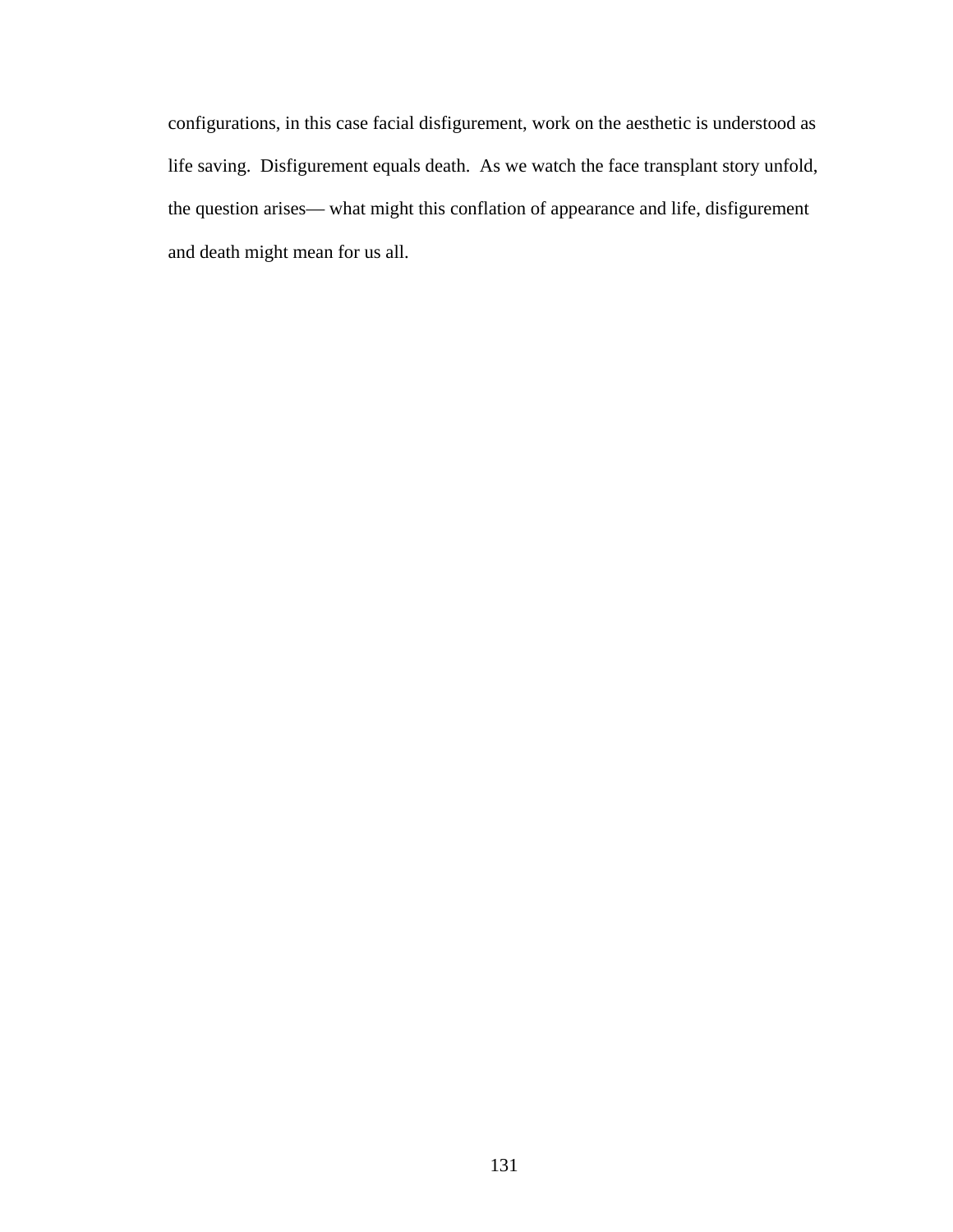## **CHAPTER IV**

# **NOT A PRETTY GIRL: FACIAL FEMINIZATION IN THE SERVICE OF UNREMARKABILITY**

"Helping transsexual women to look like women, a healthy mind is a healthy soul. *The first step to feeling like a human being, FFS is a very big part in that process*. Looking feminine, appearing as a female, is of course extremely important to you. *First impressions are often made based just on your face. That which is first seen in an initial contact is what frequently defines you.* It establishes not only just who you are but frequently what you are as well. As a transgender individual, perhaps nothing is more important to you than appearing sexually as you feel emotionally. Facial feminizing surgery can help bring these two together."

> Excerpt from "Feminization of the Transsexual" a pamphlet distributed by Dr. Douglas K. Ousterhout

#### **Facial Feminization Defined**

In the fall of 2007, ABC announced that upcoming episodes of its hit show *DirtySexyMoney* would feature a new guest star. Candis Cayne, a transgender<sup>[31](#page-145-0)</sup>

<span id="page-145-0"></span> $31$  I use the word transgender to make reference to a range of non-normative gender identities. Put another way, transgender describes gender identities that challenge hegemonic understandings of the relationships between bodies (specifically sex characteristics) and gender identity. Transgender and related terms I use throughout this chapter to describe the identities of those that appear here are emergent and contested terms. The meaning of these words depends on the context, and much debate ensues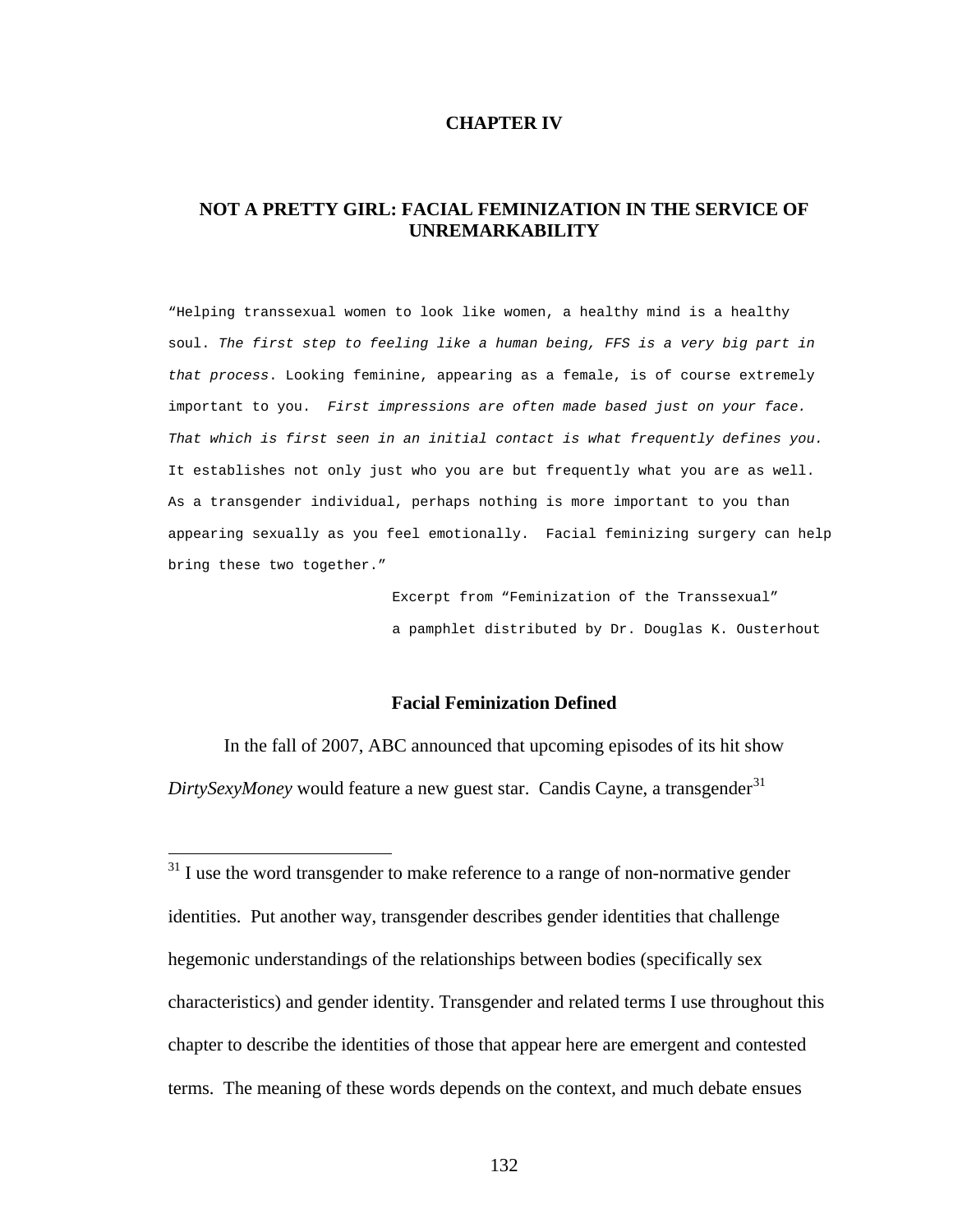performer whose work had been limited to drag venues (albeit at some of the most well regarded clubs) and independent films like *Wigstock* and *To Wong Foo Thanks for Everything Julie Newmar*, would play the role of William Baldwin's transgendered girlfriend. The casting was celebrated in gay media outlets, such as the *Advocate*, because it marked the first time a real transgendered person had been cast to play a transgendered character (Herman 2007). The decision also alerted outlets like the *Los Angeles Times* and *The Boston Globe* who publicized the move as a momentous shift in attitudes about transgenderism (Catlin 2007; Weiss 2007).

In media coverage, next to brief articles about Cayne's role on the show were photographs featuring her stunning face. As Baldwin remarks in a *People* magazine feature about Cayne, "She's an absolute showstopper" (133). While Cayne admitted to the press that she had undergone cosmetic facial surgery, she resisted offering a detailed account of her physical transformation. In the same *People* feature, Cayne remarks, "Like every girl, we don't talk about our surgeries." Candis Cayne's face appears not altogether unlike that of A-list pin-ups turned B-list actresses Carmen Electra and Pamela Anderson, both of whom are admitted cosmetic surgery consumers. Her lips have the fullness typically effected through injectables like collagen. Her bone structure is impeccably sharp. Her face is widest across her cheekbones and narrows into a perfectly pointed chin. Her cheeks are full, perhaps through the use of implants or fat injections.

about what is meant by each term. Language usage is further complicated by issues related to self-identification. People use different words to talk about similar identities. These tensions make the act of description which I attempt inherently problematic. I employ these terms cautiously and invite criticism about the language usage herein.

1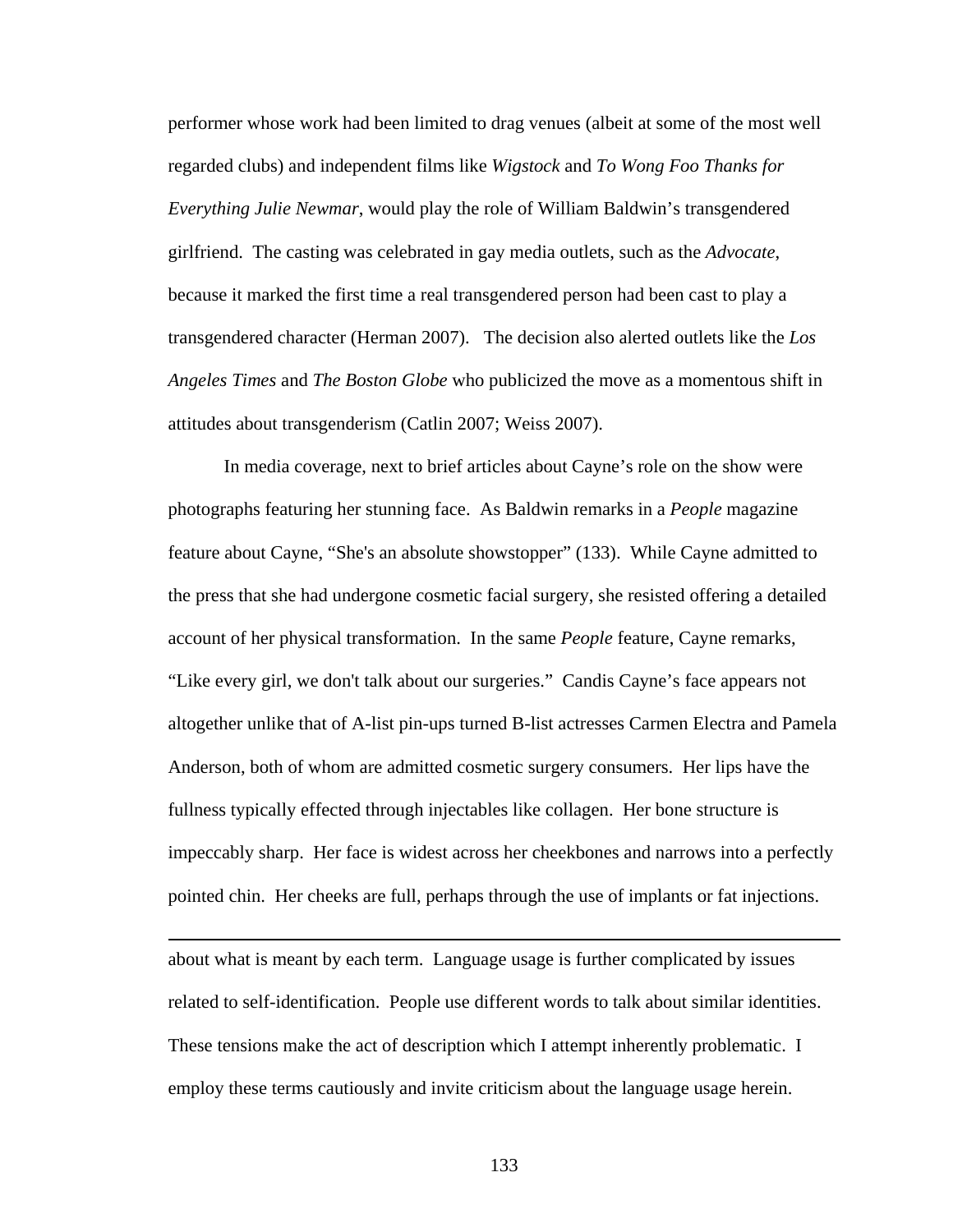Undoubtedly, network television audiences are titillated by the thought of Cayne's surgically crafted vulva, but Cayne's more visible face certainly contributes to her widespread appeal. Just as genital reassignment surgery for transsexuals relies on techniques used in other forms of genital surgery, specifically reconstructive surgery aimed at intersexed bodies, face work aimed at transsexual  $32$  faces relies on common plastic surgery techniques. Yet in the case of surgery aimed at transgendering the face and body, the goal of surgery is somewhat different than that aimed at cosmetic surgery consumers or intersexuals. Work on Cayne's face is not simply about creating a beautiful visage; rather it is, first and foremost, about making Cayne's face appear reliably female.

In the 1980s and 1990s, a Northern California plastic surgeon with extensive experience in reconstructive surgical techniques developed a collection of procedures identified as facial feminization surgery (FFS). These procedures are marketed to maleto-female (MTF) transsexuals for the purposes of changing facial appearance. In the United States, facial feminization surgery is currently marketed and practiced as "facial feminization surgery" by four surgeons.<sup>[33](#page-147-1)</sup> While FFS consumers may desire a pretty face, what distinguishes facial feminization from cosmetic surgery, more generally, is that work is expressly aimed at making the face more feminine, rather than simply more attractive—although some accounts of what constitutes beauty suggest that the most

<span id="page-147-1"></span><span id="page-147-0"></span> $32$  I use the word transsexual to specifically describe those who pursue medical technologies (surgery, hormones, cosmetic surgery, etc.) to craft gendered bodies.  $33$  Other surgeons practice techniques akin to facial feminization surgery, but the four I discuss in this chapter treat facial feminization as a distinct and intelligible set of practices.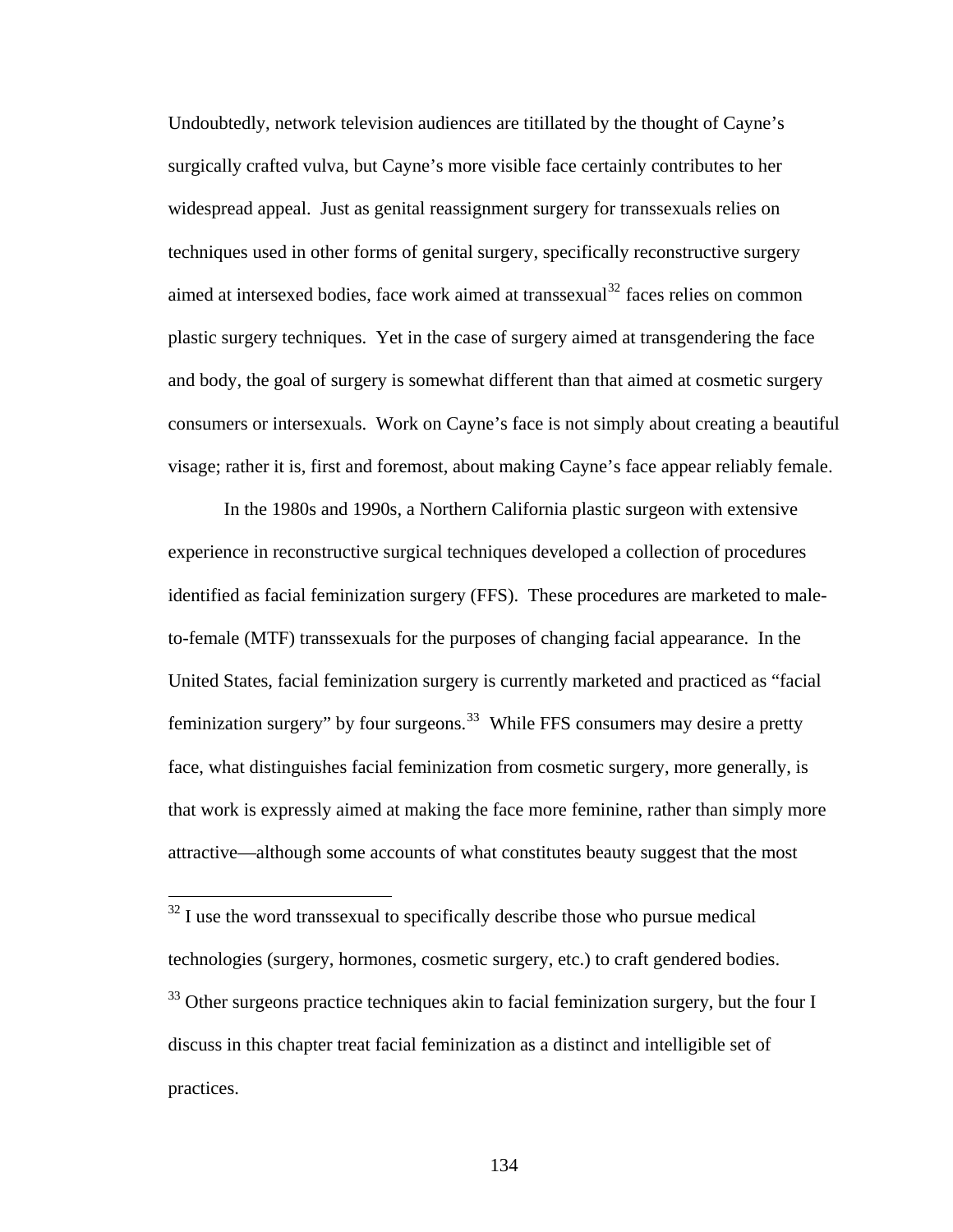feminine faces are often perceived as the prettiest (Etcoff 1999). Facial feminization is accomplished through a variety of procedures including but not limited to a brow lift, a trachea shave, a jawline reduction, a chin reduction, and a face and neck lift. While surgeons are often vague about how much feminization costs, patients' websites report that FFS can cost between \$20,000 and \$40,000.

Other cosmetic surgeons may offer transwomen<sup>[34](#page-148-0)</sup> patients a variety of procedures that have the effect of feminizing the face, yet facial feminization is intelligible as a distinct set of surgical techniques aimed at refiguring the masculine face. Like other forms of reconstructive surgery, the results of facial feminization require intensive surgery often lasting hours, sometimes as many as ten. Because procedures are aimed at radically altering multiple facial features, patient's faces (and skulls) undergo serious surgical manipulation. For example, jawline and chin reduction may require actually breaking or severing the bones of the face with a surgical drill. Facial bones are then resecured with screws, wires, and bone pastes. Brow shave or forehead recontouring involves removing a section of the skull, reshaping it with a device that resembles a dremel drill, $35$  and reattaching it to the skull. To reduce the distance between the hairline and the eyebrows, a cut is made along the hairline, a section of skin is removed, and the scalp is pulled forward, bringing the hairline down lower on the forehead. Swelling, bruising, and scarring are common. Some patients experience changes in the face's range of motion, reducing the facility with which one moves one's jaw, for example. Others report a loss in facial sensation, typically a sort of numbness that leaves a face unable to

<span id="page-148-0"></span> $34$  I use the term transwomen to describe male-to-female transsexuals.

<span id="page-148-1"></span> $35$  A dremel is a high speed rotary tool used for grinding, drilling, and sanding.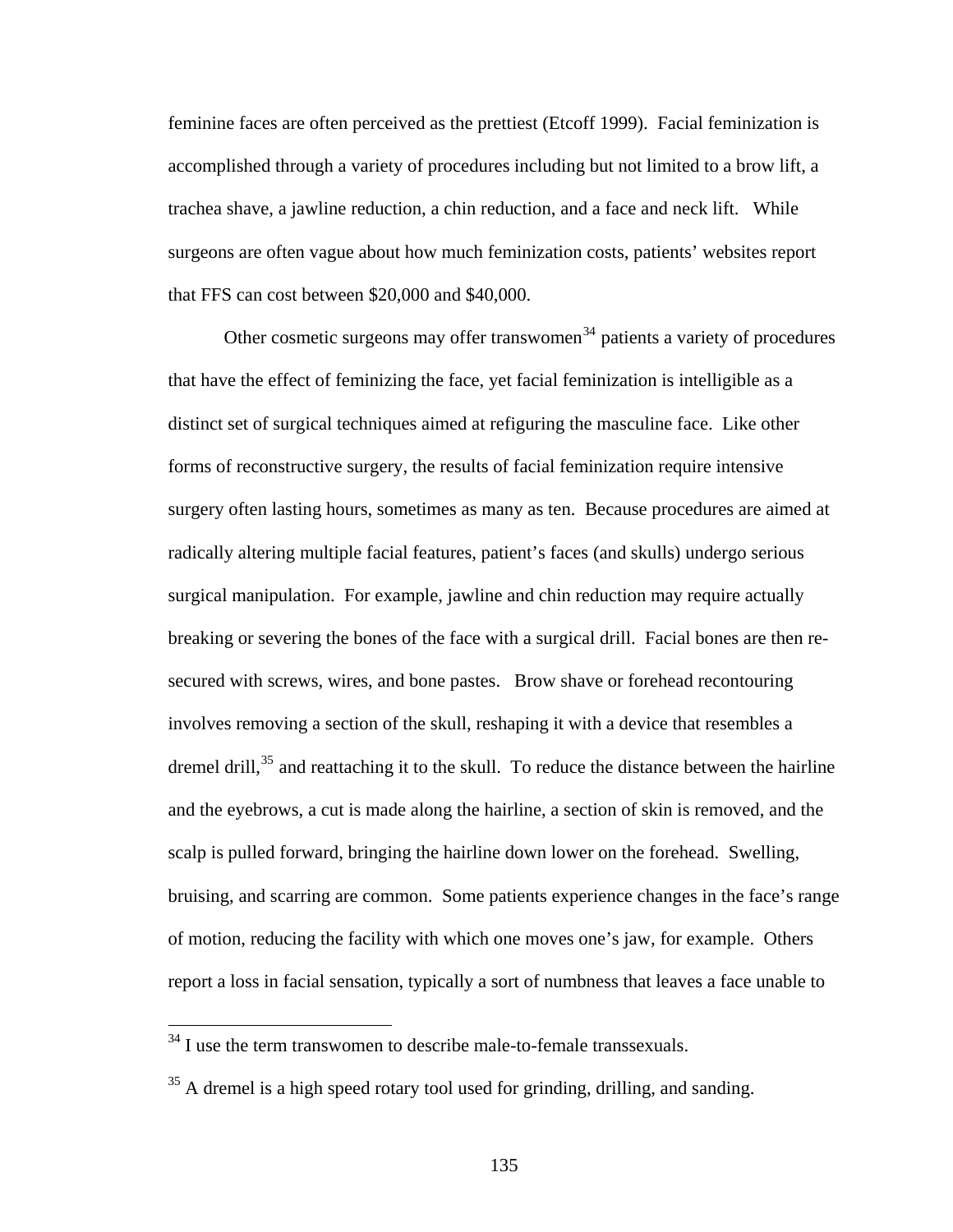perceive human touch or the searing burn of a curling iron. Like all forms of surgery, infection and death loom as potential side effects. And of course, the resulting face may not resemble what one had desired.

Facial feminization is an invasive, expensive, dubiously successful intervention. And yet it remains a highly sought after technology of transgendering for transwomen. By contrast, female-to-male transsexuals achieve masculinization of the face through hormone therapy, thus there is no such comparable set of surgical practices termed facial masculinization surgery. In this chapter, I interrogate facial feminization as a mode of face work for two reasons. First, I position facial feminization as an example of a site in which the specter of disfigurement is employed to incite immediate repair. In other words, defining the face as disfigured becomes a important precursor to positioning FFS as needed. While faces subject to facial feminizing procedures are not obviously intelligible as "disfigured," I demonstrate that what counts as disfigurement is contextual. I show that facial feminization is routinely framed as a kind of reconstructive enterprise. Second, focusing on the significance of the face in the process of transitioning from male-to-female puts into sharp relief the significance of gendered facial appearance in everyday life.

I begin by situating my analysis in scholarly and professional work on genital reassignment surgery. I query the focus of surgery aimed at the genitals and compare face work aimed at transwomen with the work of "fixing" genitals. I aim to arrive at a theory about the particular significance of the face during the process of transitioning genders. Specifically, I demonstrate that in sites of facial feminization, transwomen's faces are defined as disfigured and facial feminization itself is positioned as a method of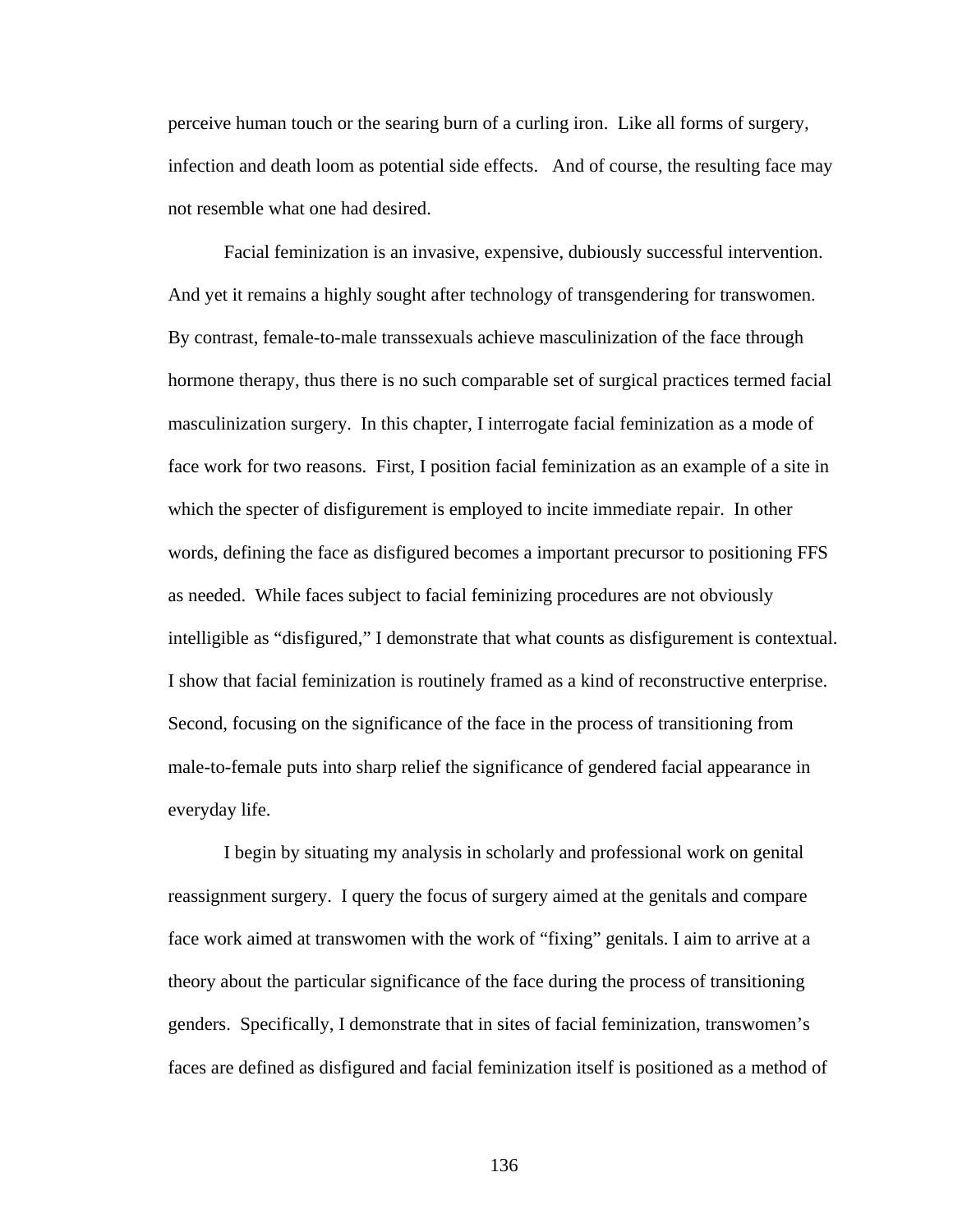reconstructive surgery. In this way, face work employed in the process of transitioning is not simply a mode of "doing gender" but rather a technology of repair. Using ethnography conducted at seminars featuring facial feminization surgeons and content analysis of surgeons' promotional materials, I demonstrate that the ways in which transwomen's faces are positioned as disfigured is informed by a theory of facial sex difference. I describe the processes through which "the male-to-female transsexual face" is taken apart, both figuratively and literally.

Surgeons emphasize the differences between "the female face" and the "the male face" through continual references to images, particularly illustrations of human skulls. Emphasizing difference brings into formation a way of seeing the face that inspires the literal taking apart of the skull through feminization surgery. In this way, the processes through which facial sex difference is articulated act as a diagnostic strategy. Yet even as "the female face" is described and sought after, I argue that this is an ideal that is unattainable through surgery. This leads me to pose the following question: If feminization surgery is not successful at crafting the ideal female face, what kind of face does facial feminization produce? More broadly, what is the corporeal objective of such face work? I show that the face work accomplished by facial feminization surgeons is aimed at eradicating "masculine" facial features in the service of crafting an unremarkable face, a face that goes unnoticed in public, a face that facilitates passing. I conclude by querying the difference between creating a "female" face and crafting an unremarkable face.

Much of the data upon which this chapter is based comes from fieldnotes taken through my attendance at conferences featuring seminars on facial feminization.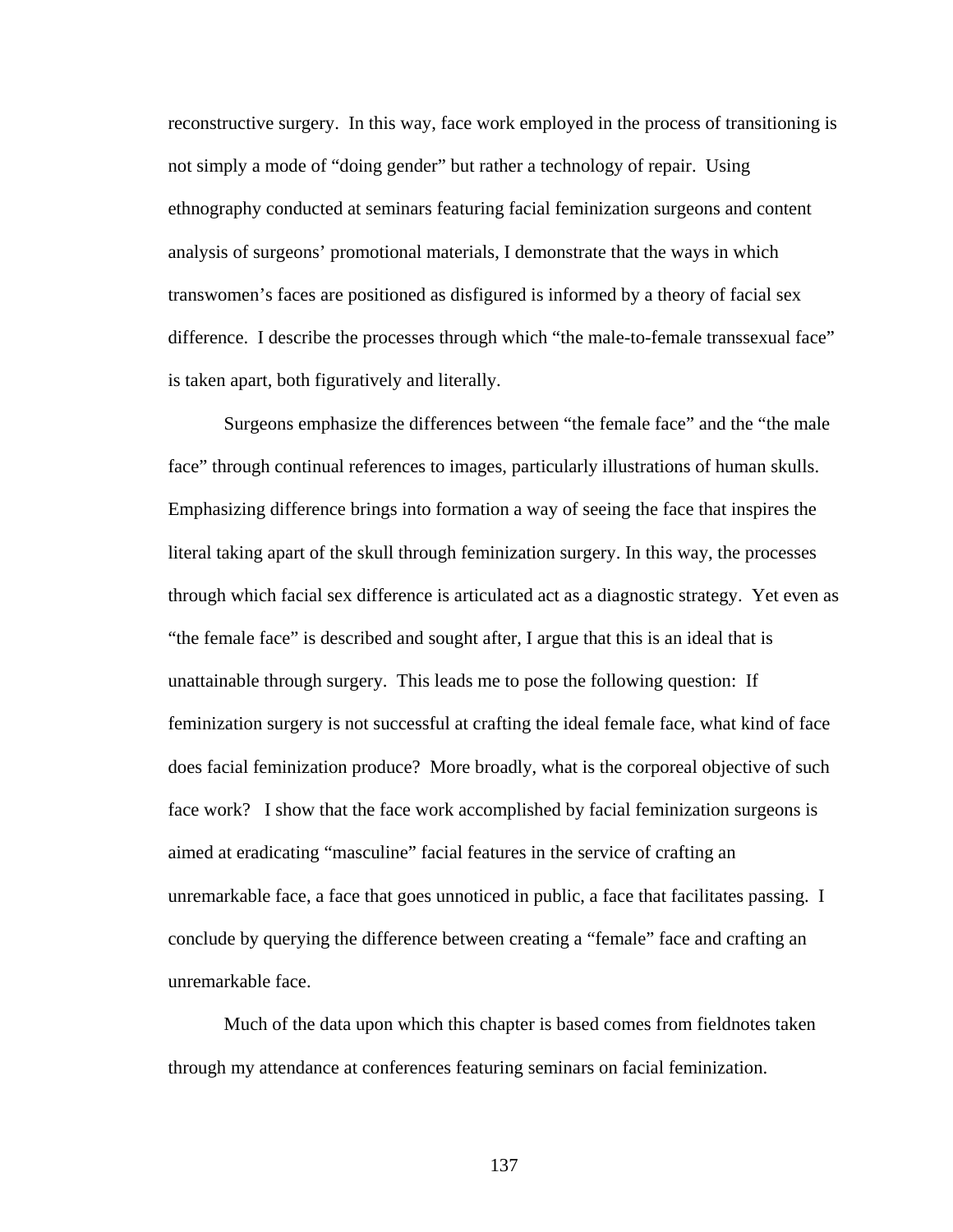Transgender conferences, including Southern Comfort and the International Foundation for Gender Education (IFGE), are unique quasi-public spaces. Overwhelmingly, most of the people who attend and many of the people who present seminars self-identify as transgendered. In this way, conferences offer attendees opportunities to network with others with shared interests and concerns and to access specialized information. Transgender conferences feature seminars that address a wide range of topics including politics, spirituality, mental health, and activism, but a significant number of featured speakers address topics related to body modifications made possible by and forged through medical technologies. Not surprisingly, seminars on hormone therapy and genital reassignment surgery appear throughout conference schedules. In addition, each of the primary U.S.-based facial feminization surgeons appears at transgender conferences to discuss and market facial feminization.<sup>[36](#page-151-0)</sup> Seminars are opportunities for potential patients to meet and consult with surgeons, to learn more about facial feminization techniques, and to view the faces of other transwomen who have undergone facial feminization. Thus, seminars are simultaneously information sessions, commercial advertisements, and public spectacles.

<span id="page-151-0"></span><sup>36</sup> Each of the surgeons I observed are male. This should not necessarily be surprising given that men disproportionately pursue plastic surgery specialties, but it does make for interesting, and sometimes concerning, gendered dynamics between surgeons and transwomen patients. Specifically, male facial feminization surgeons often offer their personal opinions about appearance, and sometimes interactions between surgeon and patients take on flirtatious overtones. In the context of medical care, these patterns should be thoroughly interrogated.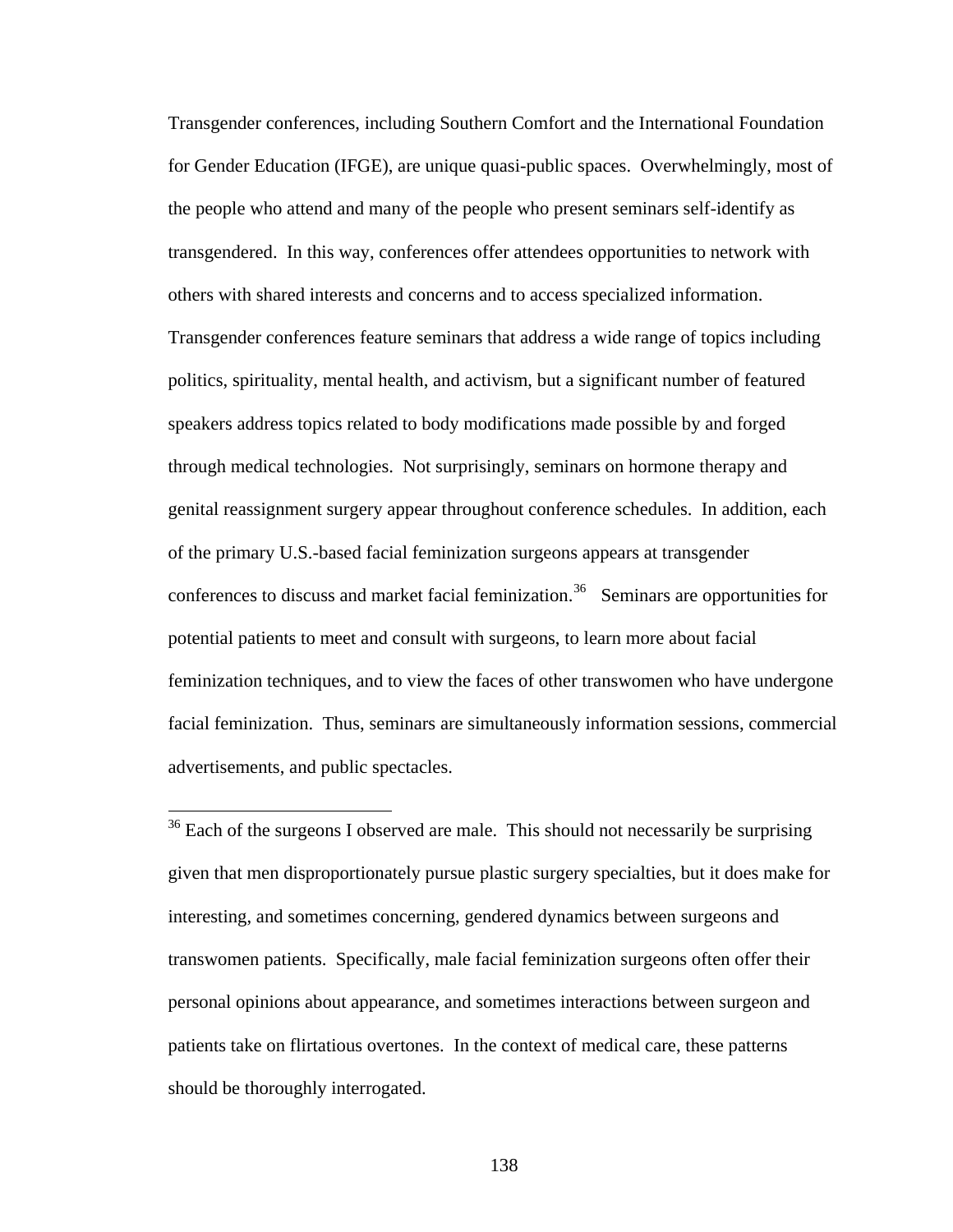## **Passing From the Neck Up: Faces Versus Genitals**

In her groundbreaking work on transsexuality, Marjorie Garber (1997) asks, "[D]oes a transsexual change subjects? Or just bodies—or body parts?" (105). While Garber is primarily interested in the category crisis marked by transsexualism, scholars who have taken up her work have ignored the complicated question of shifting subjectivity and the subsequent crisis around gender this shift signifies. Instead, questions about transgendering have come to focus inordinately more narrowly upon body parts, specifically the transformation of genitals through genital reassignment surgery (GRS). In Sander L. Gilman's *Making the Body Beautiful* (1999), "transsexual surgery" is reduced to surgery aimed at the genitals (and breasts in his discussion of FTM transsexuals). Given that much of Gilman's book is focused on aesthetic surgery targeting the face, it is curious that there is no examination of facial feminization surgery. Janice Raymond's (1979) scathing account of transgenderism, *The Transexual Empire: The Making of the She-Male,* positions sex reassignment surgery as *the* crucial act, and from her perspective the most fetishized by transwomen during the act of transitioning. Similarly, social scientific research often queries the "success" of transitioning, focusing on genital surgery as the crux of change (Peterson and Dickey 1995; Ines et al. 2006).

In the aforementioned texts, there are occasional references to the bodily effects of hormone usage and even dress or fashion, but relatively little attention to other technologies of transgendering. And there *are* other technologies employed in the process of cultivating a transsexual body. Recent arrests for "murder by silicone" have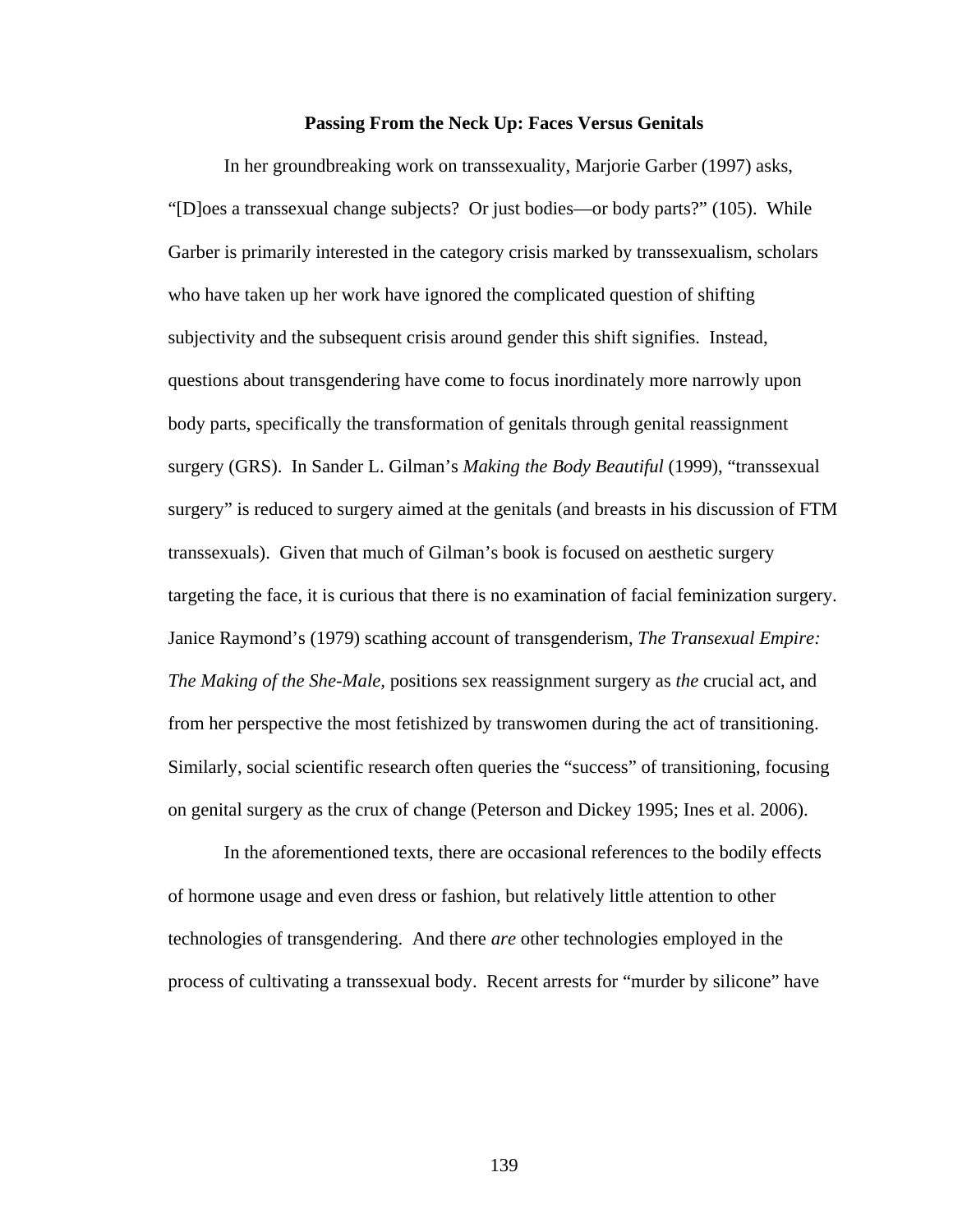led to a growing awareness of the black market silicone industry (Luscombe 2003).<sup>[37](#page-153-0)</sup> At what the media have deemed "pumping parties," industrial grade silicone is injected subcutaneously, often to affect breasts and hips and to contour the face. Because the silicone is injected directly under the skin and not contained in any protective casing (as is the case with silicone breast implants), migrating silicone can result in a number of fatal conditions including pulmonary embolism, which results from free floating silicone entering the bloodstream and pooling in the lungs (Martinez-Jimenez et al. 2006). The very risk of subcutaneous silicone injections begs the question: what are the benefits of such a technology? Put simply, silicone injections are a cheap means for affecting a feminized appearance overall. Precisely because it is in such a highly risky intervention, the use of silicone by transwomen puts into sharp relief the significance of body modification aimed not solely at genitals but at the entire body, and the face, in particular. What is it about a softer jaw line, rounder cheeks, and fuller lips that inspires consumption of a potential deadly material?

 The overwhelming scholarly preoccupation with genitals is curious for many reasons. First, not all transsexuals choose to undergo genital reassignment surgery. Given myriad transgender identifications, inscribing one's identity on the body may not necessitate "bottom surgery." In fact, some people choose to "do transgender" in a range of ways, employing particular technologies and resisting others. Some transwomen may forgo genital surgery in an attempt to retain access to particular sexual practices.

<span id="page-153-0"></span> $37$  Silicone is a cheap means of cosmetic intervention, but given the serious medical complications associated with its use, it has not been approved by the FDA for medical use.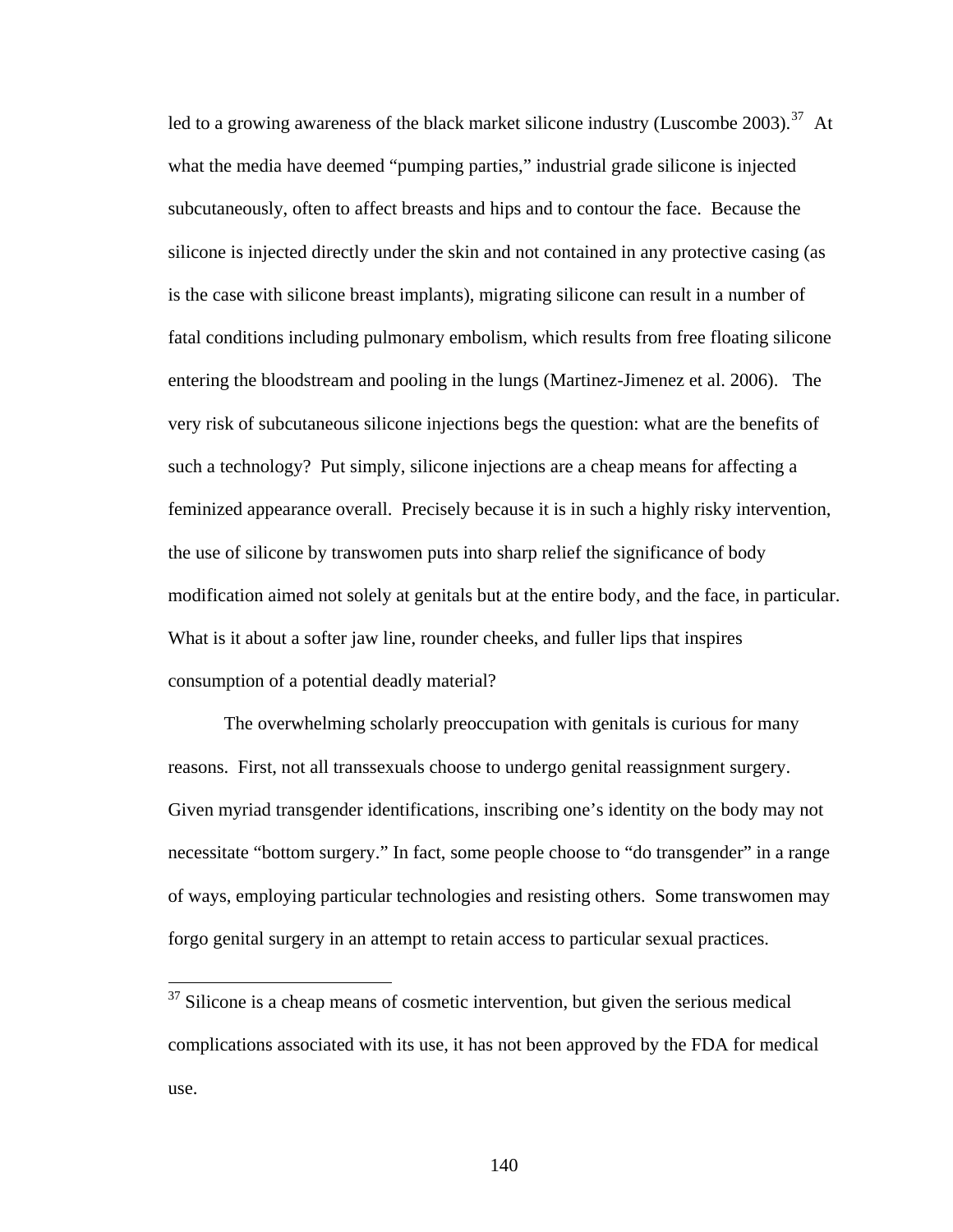Financial constraints may also mean that one must prioritize medical interventions, and for some, genital surgery is deemed less crucial or desired in comparison with other costly interventions. Second, positing genitals, a facet of the human body most often hidden in everyday life, as the locus of transgender identity is peculiar. Social identity is less determined by actual genitals and more determined by what we assume is true about other's genitals. In the course of everyday life, people do not typically have access to firsthand knowledge about another's genitals, as Kessler and McKenna note (1978). We might think that we know about another's genitals, but in most cases, we have very little evidence upon which to base assumptions.

Perhaps academic attention to the genitals at the cost of sustained examination of other bodily sites of transformation simply mirrors preoccupation with genital surgery in the oft-referenced Harry Benjamin International Gender Dysphoria Association (2001) (HBIGDA) Standards of Care.<sup>[38](#page-154-0)</sup> The Standards of Care are clinical guidelines

 $\overline{a}$ 

<span id="page-154-0"></span> $38$  Harry Benjamin was a sexologist who pioneered treatment of transsexualism beginning around 1950. Through his work, Benjamin made contemporary modes of transitioning possible by encouraging the use of hormones and surgery. His work forms the basis used by most professionals who "treat" transgenderism. The Harry Benjamin Standards of Care have undergone five revisions and updates since they were first released in 1979. The Standards are often employed as a protocol, meaning that many surgeons will not provide surgery to patients who have not satisfied the suggested route prescribed in the document. Oftentimes, surgeons require that patients receive "permission" from their therapists before receiving surgery. The organization has recently changed its name to The World Professional Association for Transgender Health (WPATH).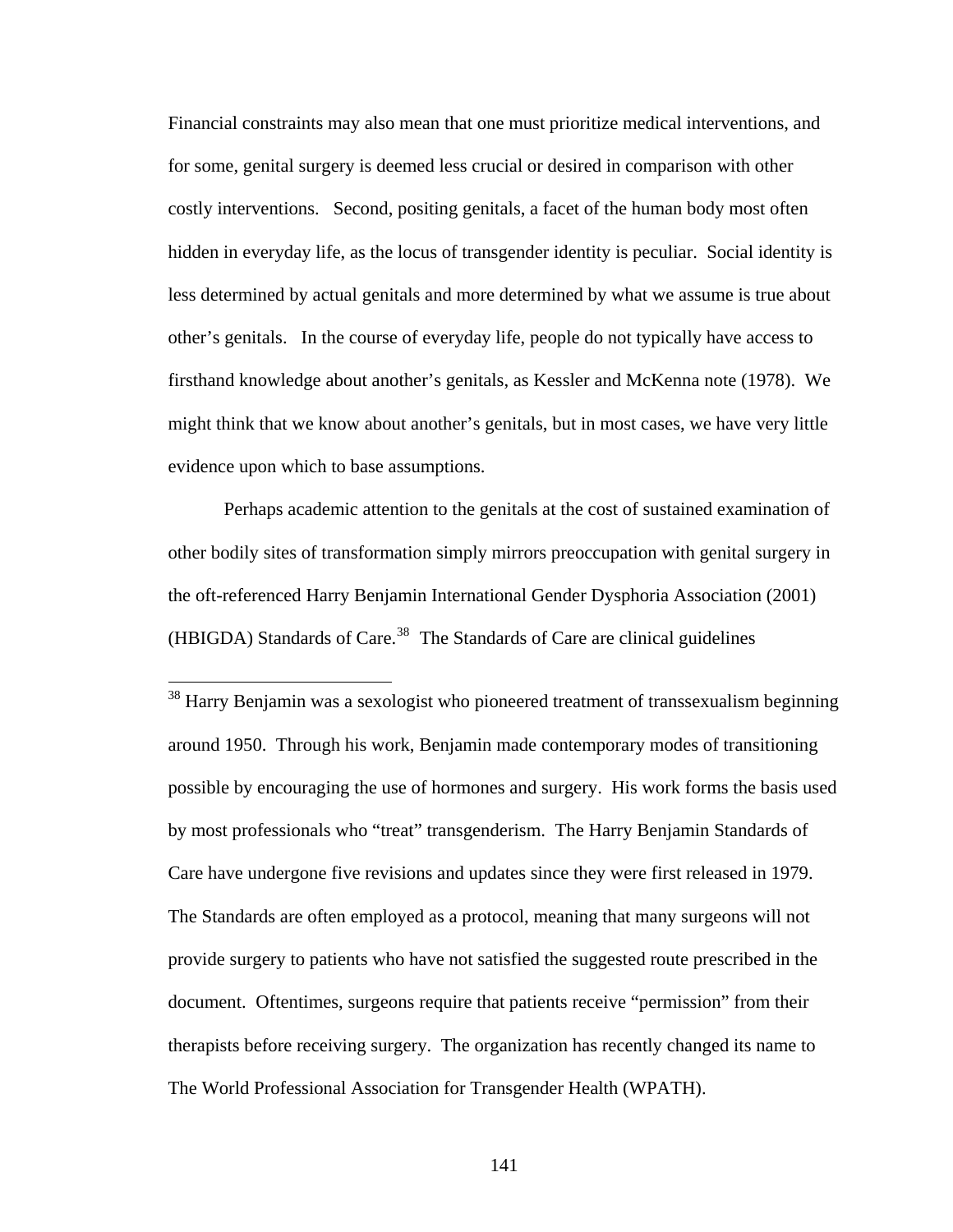specifically aimed at helping professionals who work with patients diagnosed with "gender identity disorders" to develop treatment protocols. Implicit in the standards is that patients will undergo the process of transitioning with the assistance of medical technologies. This assumption is reflected in the outline of the Standards of Care. The initial sections of the document focus on diagnosis, followed by a discussion of therapeutic treatment of patients. Subsequent sections discuss technologies of transitioning, with an emphasis on "triadic therapy" involving counseling, hormone treatment, and genital surgery. The Standards are structured as a general model of treatment that is comprised of a series of steps—psychological counseling proceeds hormone treatment which proceeds genital surgery. In this way, the Harry Benjamin Standards of Care position the renovation of genitals as the pivotal and ultimate step in embodying one's self. In this way, changing the genitals operates as a litmus test for determining if a transition has been completed.

Feminization of the face appears briefly in the 2001 revision of the Harry Benjamin Standards of Care. A section entitled "Other Surgery for the Male-to-Female Patient" reads: "Other surgeries that may be performed to assist feminization include reduction thyroid chondroplasty, suction-assisted lipoplasty of the face, rhinoplasty, facial bone reduction, face-lift, and blepharoplasty"  $(21)$ <sup>[39](#page-155-0)</sup> This is the only mention of facial procedures in the document. There is something curious about the fact that the standards intended to guide treatment aimed at transitioning largely ignore technologies aimed at the face. While scholarly, professional, and popular interest in transsexualism has disproportionately focused on surgery aimed at the genitals, face work is a crucial

<span id="page-155-0"></span> $39$  Each of these procedures is used in feminizing the face.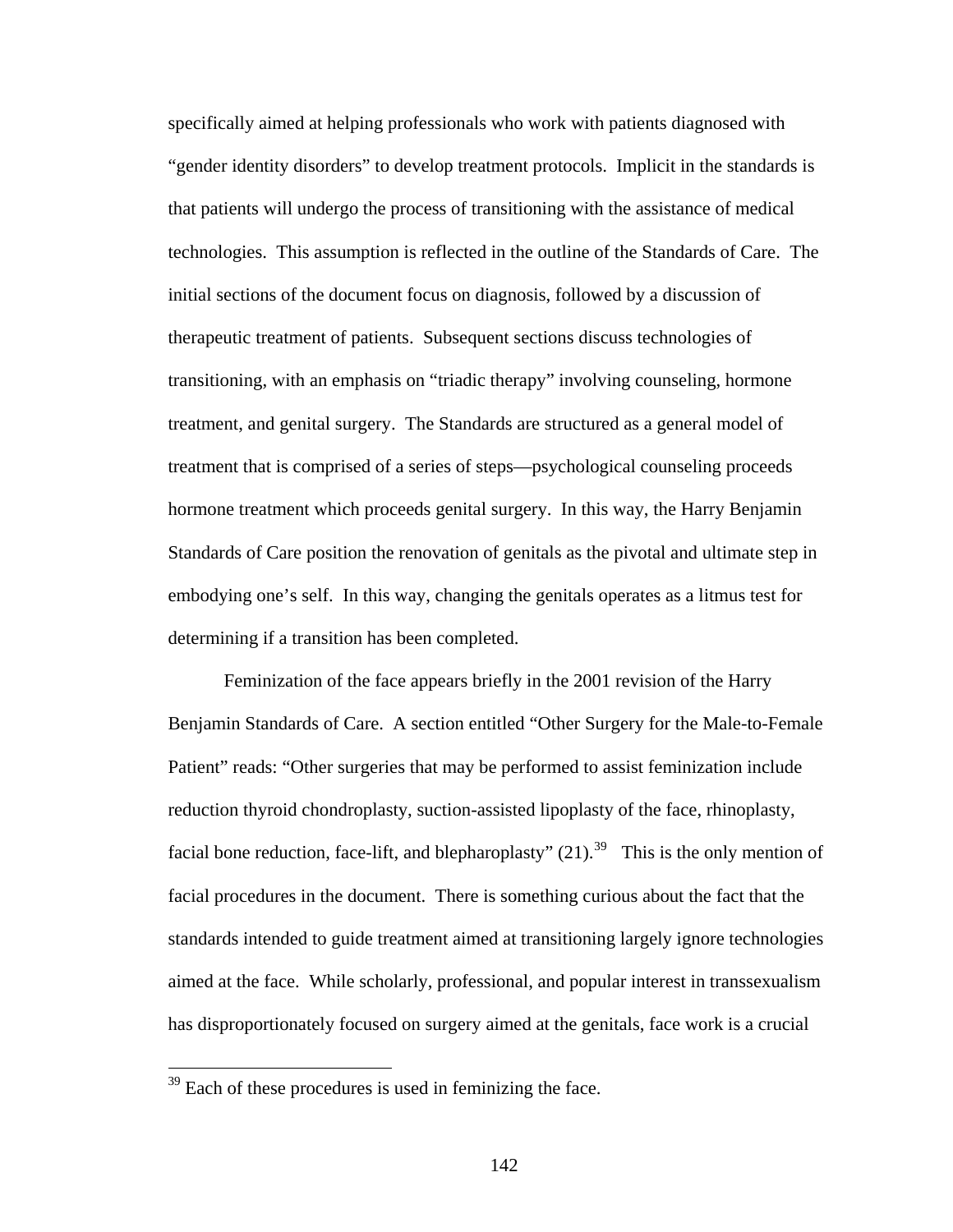part of transitioning for many, and in terms of navigating everyday social life, the appearance of the face is arguably more significant.

In a June 16, 2006 letter published on her widely accessed and cited website www.tsroadmap.com, transgender activist Andrea James encouraged HBIGDA to reconsider its position on facial feminization surgery in future revisions of the Standards of Care.[40](#page-156-0) James argues that facial feminization is "medically necessary for male-tofemale transitioners." Based on her own experience, James argues that "Vocal and facial cues are far more likely to be factors in how others respond to a trans woman and are in my opinion the key to being accepted more easily in one's target gender. These cues affect everything from one's personal and professional relationships to one's ability to move through the world safely." In essence, James argues that contrary to the assumption embedded in the Harry Benjamin Standards of Care, feminizing the face disproportionately facilitates transitioning. By the very fact that the face is so visually accessible, according to James, it is much more crucial to passing, or to navigating everyday life unencumbered by threats to one's privacy or safety. It is with such concerns in mind that James encourages both medical practitioners and transwomen to refocus attention to "passing from the neck up."

<span id="page-156-0"></span> $40$  Tsroadmap.com is an internet resource providing information on all things related to transitioning from male-to-female. James cites her annual traffic at around 4 million visitors per year.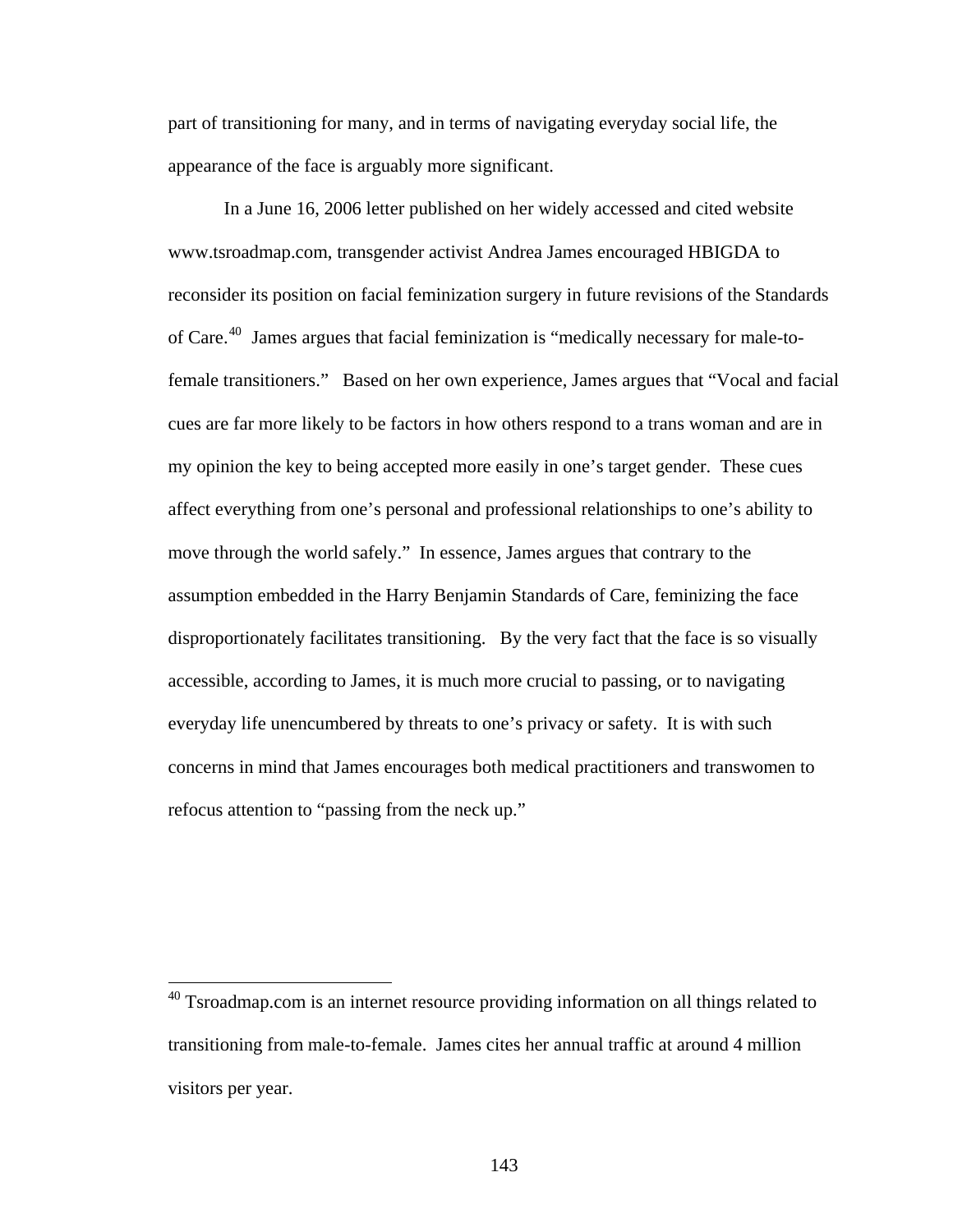## **The Transwoman's Face as Disfigured**

But how are interventions aimed at "passing from the neck up" a kind of face work? How does facial feminization constitute a case through which we can understand repair aimed at disfigured faces? The faces subject to facial feminization are not immediately intelligible as disfigured faces, yet within sites of facial feminization, the faces of male-to-female transsexuals are positioned as untenable, and thus the face is in *need* of repair. Certainly, impetus of repair implicitly mobilizes the specter of disfigurement, but explicit references to disfigurement appear frequently in subtle and not so subtle ways.

Faces that might commonly be referred to as ugly are discursively constituted as disfigured via brief, but revealing, references. In one facial feminization seminar, a surgeon pointed to a photograph of a seemingly unremarkable face, remarking,

"You can see her forehead deformity."<sup>[41](#page-157-0)</sup>

 $\overline{a}$ 

Words like deformity mark the face not simply as masculine but rather as fundamentally disfigured. In another seminar, a doctor explained why somebody might choose facial feminization:

"This is the same thing as if you were in a car wreck and you want to look like who you really are."

Tthe male-to-female transsexual face is equated here with an injury or a trauma, and thus in need of repair. From this perspective, facial feminization is hardly elective surgery but

<span id="page-157-0"></span><sup>&</sup>lt;sup>41</sup> The text that appears throughout as data has been excerpted from fieldnotes taken while attending Southern Comfort and IFGE.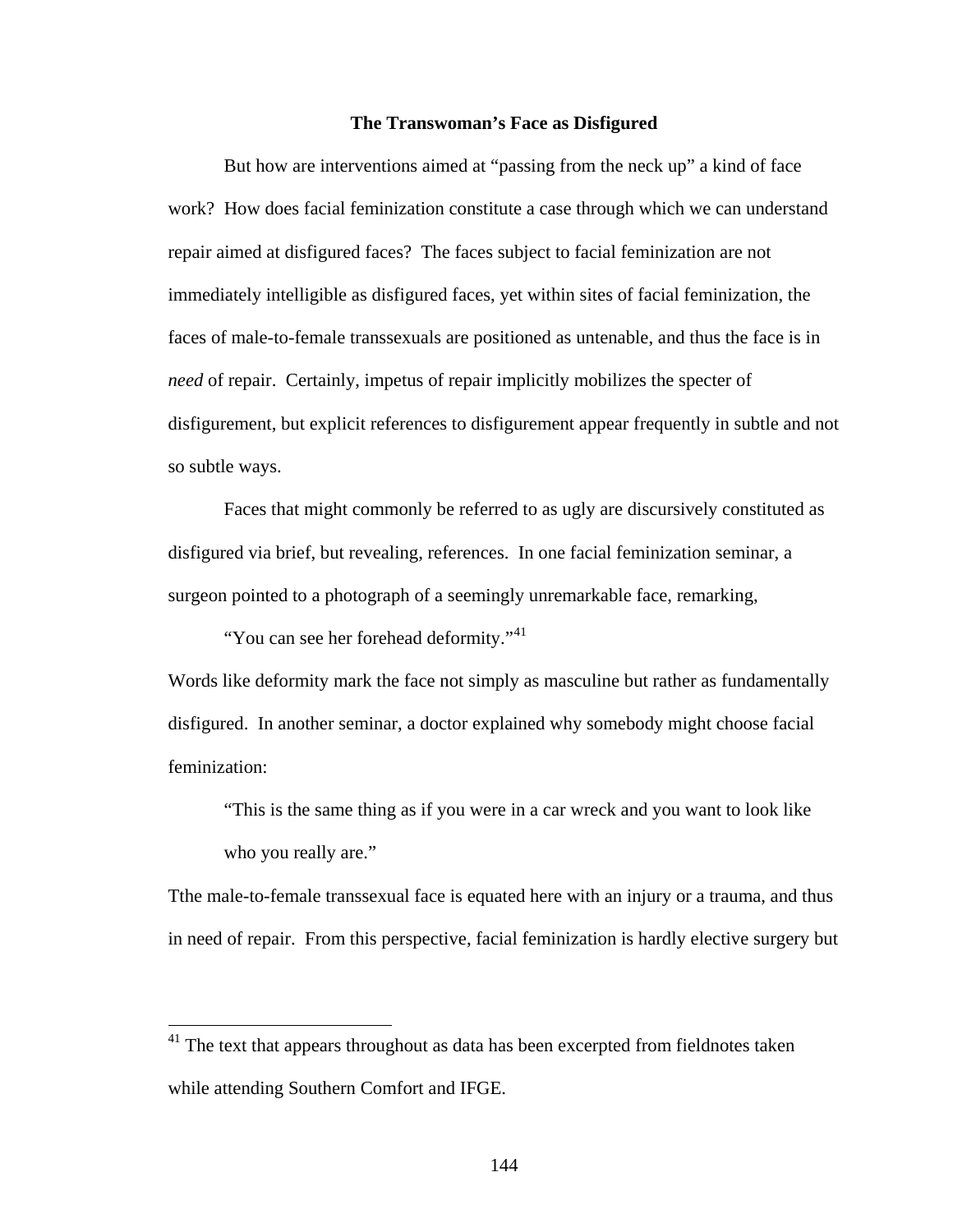is rather positioned as unequivocally necessary—especially by those who stand to benefit commercially.

Perhaps even more revealing is a strategy used by one surgeon, Dr. Peterson<sup>[42](#page-158-0)</sup> who is often referenced as the founder and developer of modern facial feminization techniques. The first time I attended a seminar presented by this surgeon, I watched as his assistant connected his laptop to a projector. As the doctor and his assistant readied themselves for the lecture, images flashed on a large screen that appeared at the front of the hotel meeting room. When I saw the photographs, I was sure that his assistant had opened the wrong PowerPoint file. What filled the screen were images of children with a range of cranio-facial anomalies. These images seemed shockingly out of place. Why begin a lecture on facial feminization with the faces of facially variant children?

Fieldnotes from a second seminar presented by the same surgeon reveal why it made precise sense from the perspective of the surgeon to begin with such images:

Dr. Peterson tells the audience that he spent 20 years running a center focused on the repair of cranio-facial anomalies. He's worked on hard cases, "horrible" facial anomalies. He flips through slides of people with a variety of congenital facial differences. One has a cleft palate. One has an unusual skull shape. It is not spherical. The surgeon refers to the photograph as an example of "clover leaf skull." One picture of a baby illustrates asymmetrical facial features. The eyes and the nose appear randomly placed as if in a Picasso painting. One has eyes

 $\overline{a}$ 

<span id="page-158-0"></span> $^{42}$  I use pseudonyms when quoting from my fieldnotes. This attempt at anonymity is a move to emphasize that the story is not about the personalities in this site but rather the narratives that operate.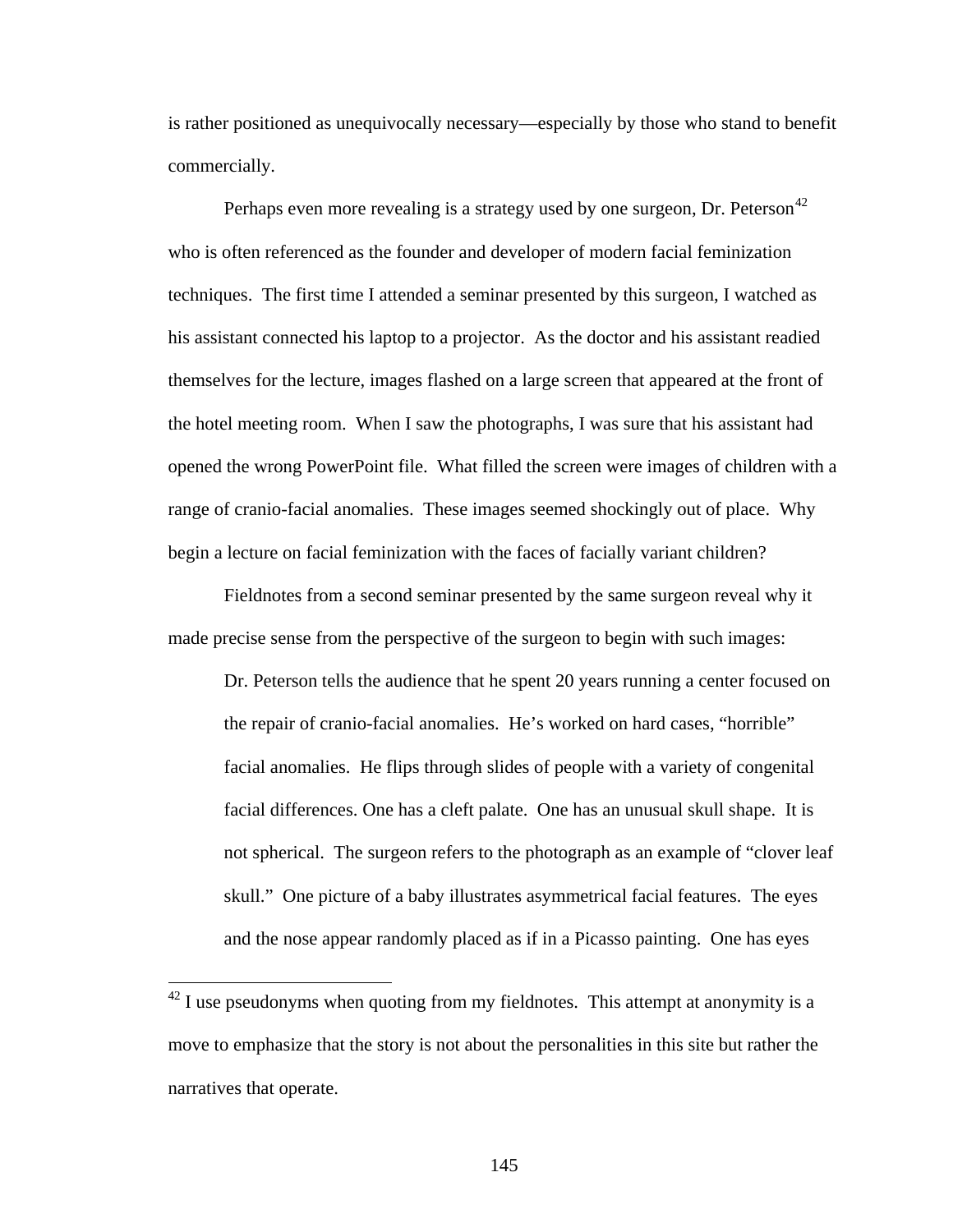that upon profile extend dramatically beyond a recessed eye cavity, resulting in look of extreme surprise. You can see the shape of the entire eyeball, and they look as though they may fall out of the skull. Next to each is an "after" picture that shows the face post-surgery. Each face looks remarkably different, more "normal." Dr. Peterson remarks, "Those three patients show what I do to feminization patients."

Without a doubt, the images convey technical skill and surgical "successes," but this introduction accomplishes much more than that. By beginning the presentation with images of children with craniofacial anomalies, the audience is immediately engaged with representations of disfigurement. While looking at these pictures, the audience was solemn. The pictures appear within a cultural lineage in which photographs of disabled children are to be witnessed as evidence of the tragedy of congenital difference. By claiming that "those three patients show what I do to feminization patients" the faces of the transwomen in the audience are positioned as somehow just like the faces of the disfigured children—in need of repair. In addition, such a claim characterizes facial feminization as somehow akin to reconstructive surgery, as opposed to elective cosmetic intervention.

 Other surgeons offer a narrative about their own careers that firmly locates their facial feminization practices within a trajectory of reconstructive surgery. A pamphlet distributed by an East Coast surgeon, Dr. Thomas describes his educational history and professional affiliations:

Advanced training was obtained with fellowship in Facial Plastic and Reconstructive Surgery, and Microsurgery through Harvard Medical School. He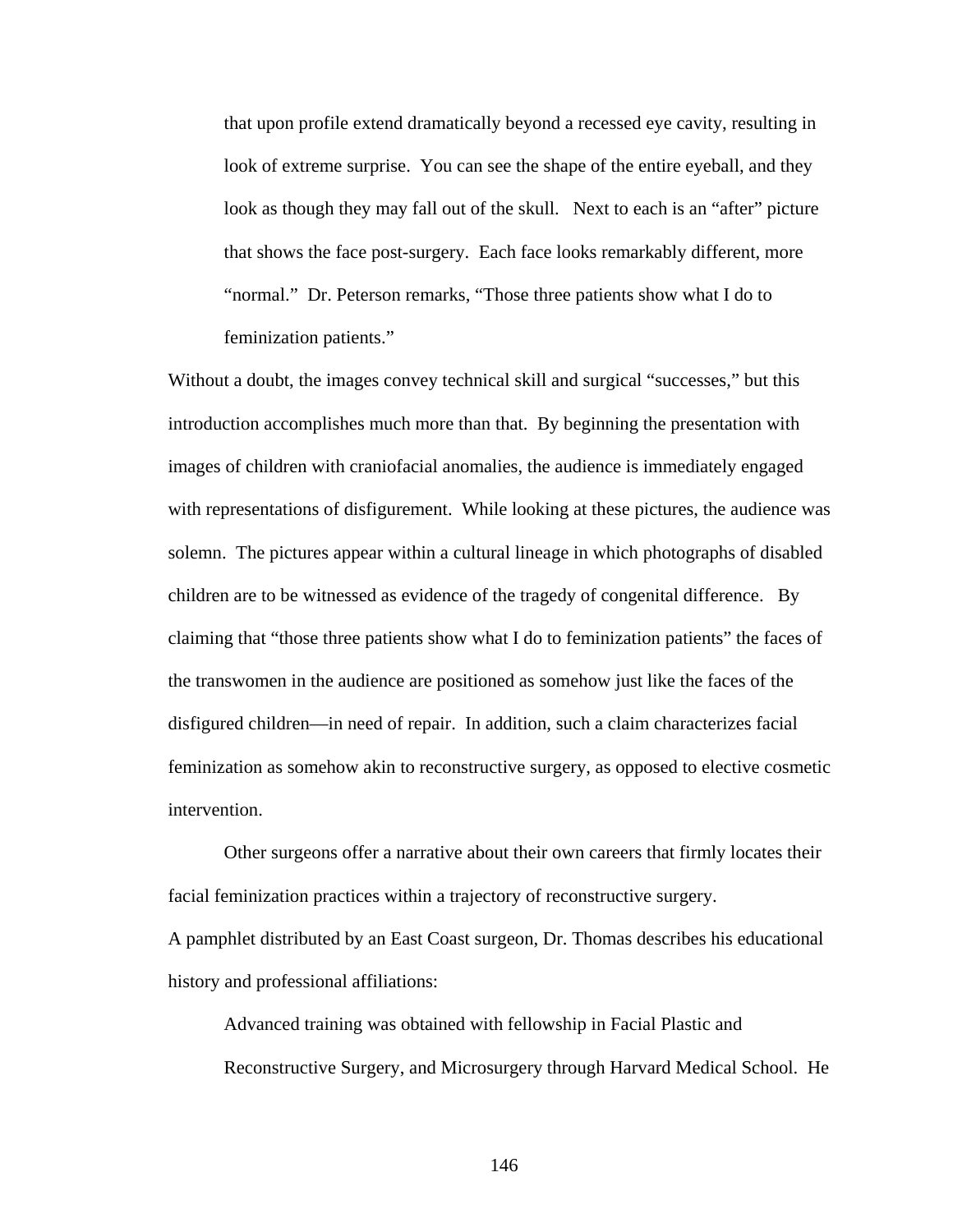currently devotes his practice to facial plastic surgery and head and neck cancer reconstruction. The busiest component of his practice is Facial Feminization Surgery (FFS).

Another, Dr. Adams, emphasizes similar career ties in a handout distributed to potential patients entitled "Head of Plastic Surgery of Nation's Oldest & Busiest Military Hospital Relocated to Chicago." The feature describes the techniques innovated by the surgeon while serving as the chief of the Plastic Surgery Department at Naval Medical Center, Portsmouth, VA. Plastic surgery departments located at military hospitals often function to innovate reconstructive techniques that address disfigurement resulting from war injuries. Thus, work as a plastic surgeon in the military locates one's professional history within the domain of reconstructive surgery. I am not arguing that it is unique for cosmetic surgeons to have training in reconstructive techniques; rather, I am interested in the ways in which surgeons use that training to communicate something about the work they do as facial feminization surgeons. By positioning facial feminization as a logical extension of training accomplished towards the ends of reconstructive surgery, surgeons both produce and rely on associations between disfigurement and the male-to-female transsexual face.

It is not simply that facial feminization and reconstructive surgery are discussed as technical equivalents and that transwomen's faces are characterized as disfigured faces. More significantly, facial feminization surgeons invoke meanings attached to reconstructive surgery to accomplish the work they do to feminize the face. Just as face transplantation is taken up as "life saving work," facial feminization is described as life changing work—both for surgeons and patients. Dr. Nelson, a surgeon whose practice is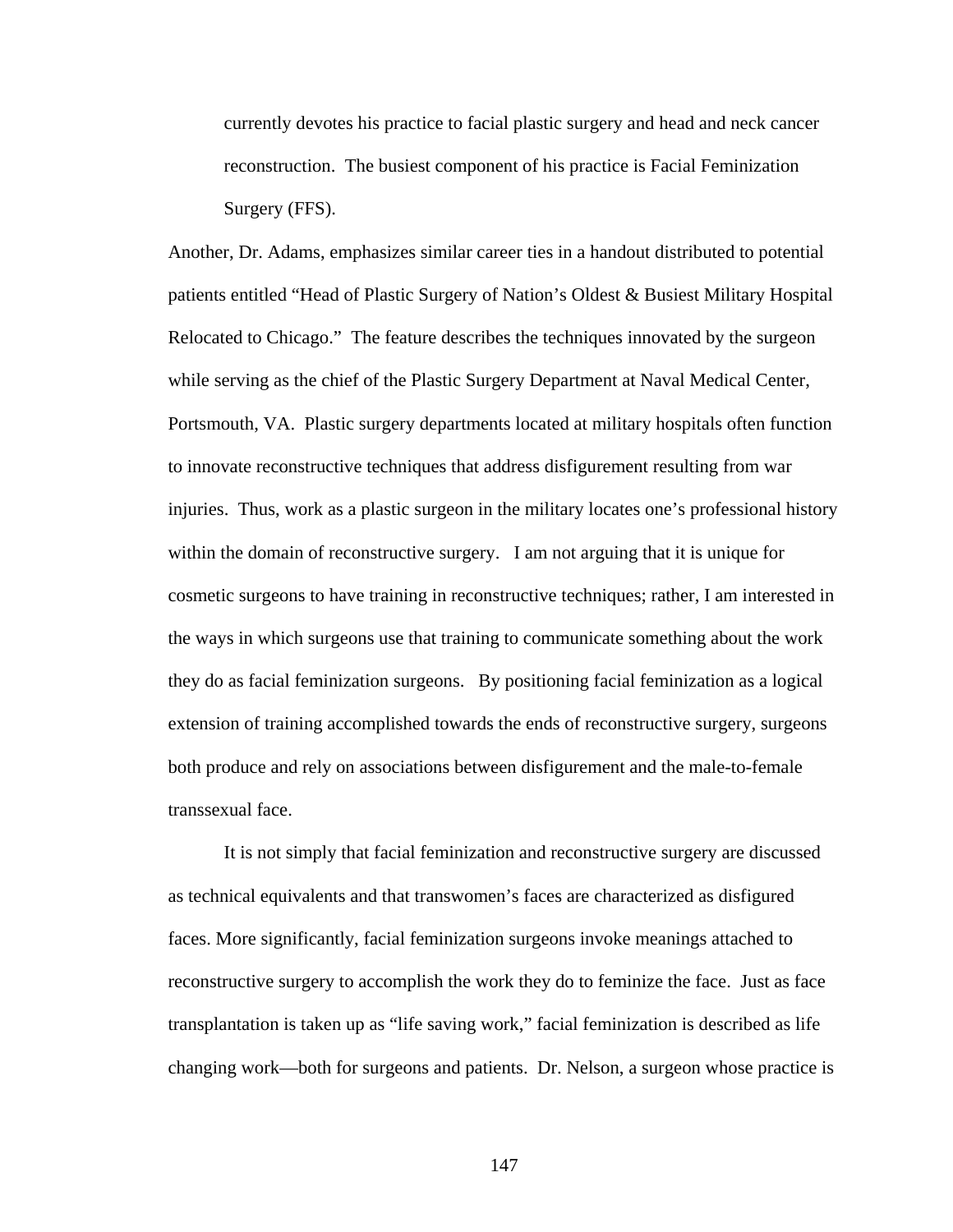divided between facial feminization and genital reassignment surgery begins a presentation by explaining to the audience what makes a surgeon trained to "fix" facial "abnormalities" decide to start one of the country's pre-eminent centers for transgender related surgery:

"What deformed people remember is what they looked like before." He continues, by telling the audience that his patients are happy to be in the hospital. His patients are happy to see him.

In contrast to presumably unhappy "deformed" patients, this doctor suggests that the work of facial feminization is about making patients happy. Rather than being preoccupied with their pre-surgical visage, the surgeon suggests that transwomen embrace their interventions, and that this gives a particular significance to his work. Dr. Adams goes further. He replies when asked by an audience member, "Why do you do this?":

"I came out of the Navy with a great set of tools…As a plastic surgeon, it is rare that I can make a difference. I have profoundly affected their [transwomen patients] life so that they can go in society and live their lives. We all know how cruel society can be."

This surgeon frames facial feminization as life changing work, as a form of repair that allows people to "live their lives." The focus is on changing the individual rather than the society that presumably makes living life difficult for transwomen. This echoes the sentiment expressed in other sites of reconstructive surgery and other sites of face work that appear in this account, namely face transplantation and Operation Smile.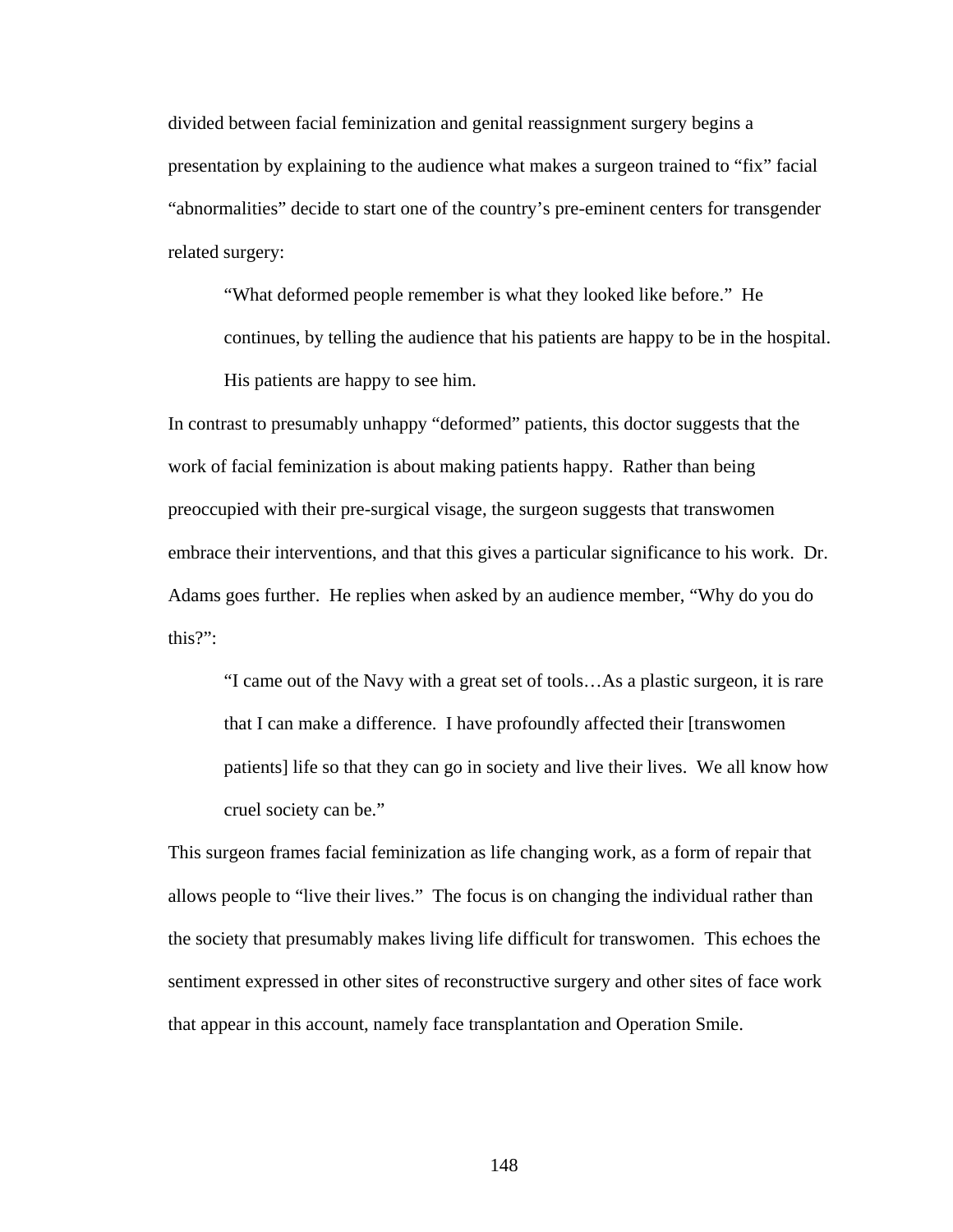By introducing facial feminization as an extension of reconstructive surgery, FFS is unequivocally positioned as a kind of repair for disfigurement. Facial feminization surgeons "fix" disfiguring conditions. This is body modification aimed at specific ends, but facial feminization is weighted differently than other gendered bodily practices like hair styling or make-up application. Candace West and Don H. Zimmerman (1987) approach gender as a "routine, methodical, and recurring accomplishment" (126). In other words, gender is an iterative process, enacted through dress and style, voice and gesture, along with roles and statuses. In short, "doing gender" is the way in which gender comes to be seen as a salient and recognizable social category. To be sure, facial feminization is a way of "doing gender." It is a way that the transwomen effect femininity, but it is unlike other aesthetic means of feminizing. Make-up, for example, is used to give the face a feminine, and thus a more socially valued, appearance. By contrast, FFS is positioned as a mode of repair, not simply a means of "looking better." As a technique for fixing something defined as flawed, in this case disfigured, FFS is understood as necessary. It is not simply gender that gets constructed through facial feminization but rather a bodily stigma that becomes managed.

The stigma, in this case the masculine face, is a product of gendered expectations. To a large degree, a masculine appearing face can be defined as disfigured for the transwomen because of the stringency of gender. There are two, and only two, socially intelligible gender categories. As Judith Lorber (1993) writes,

[I]n Western societies, we see two discrete sexes and two distinguished genders because our society is built on two classes of people, 'women' and 'men.' Once the gender category is given, the attributes of the person are also gendered: Whatever a 'woman' is has to be "female"; whatever a "man" is has to be 'male' (567).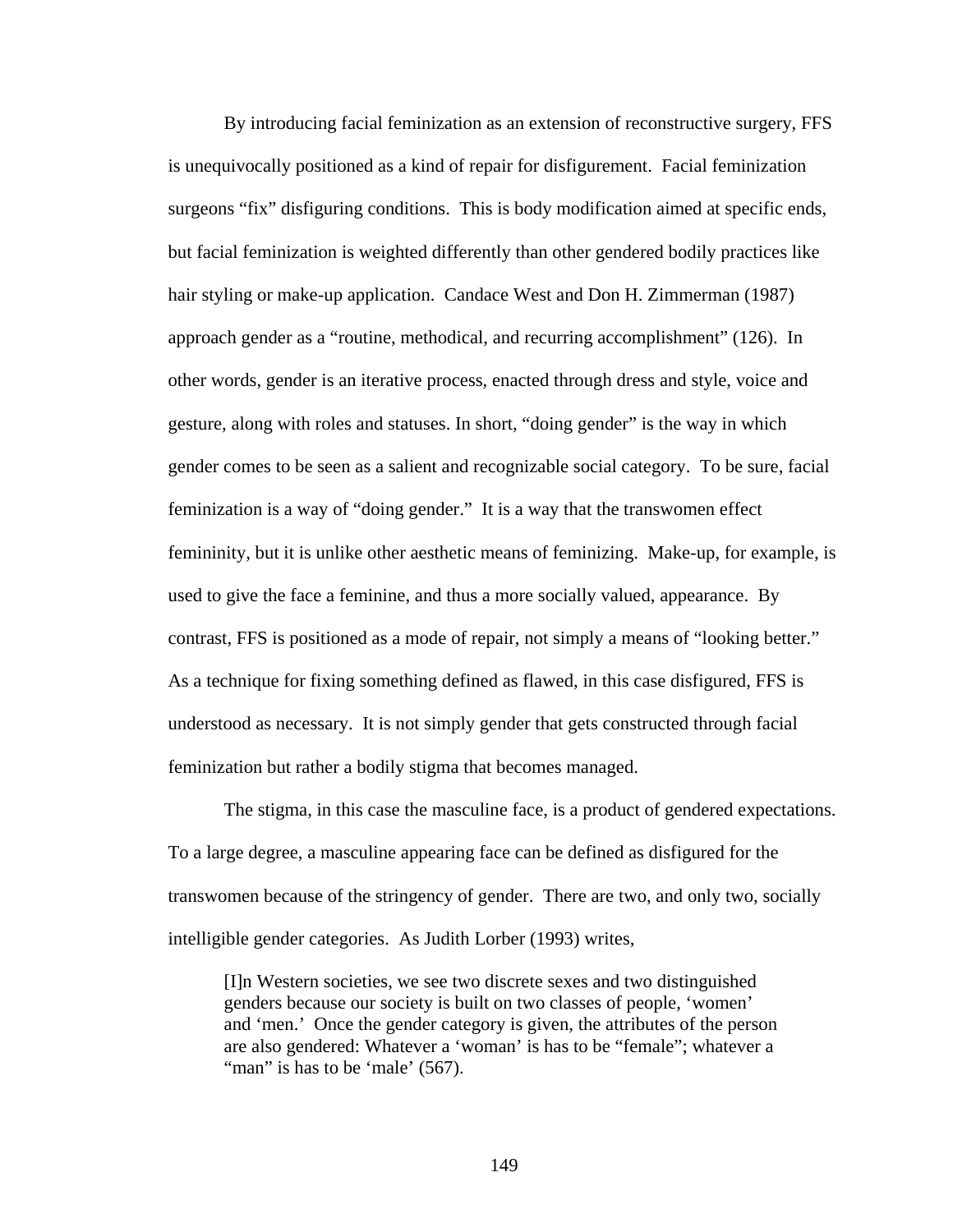Transwomen, by the very nature of transitioning, already challenge the social prescription that one is born sexed and that one's gender follows from one's sex assignment at birth. Facial feminization is an enactment of gender—both a means of "doing gender" and a means of thoroughly and resolutely succumbing to a discrete notion of femininity. Because gender is conceptualized as a discrete category, "doing gender" is compelling but it is also constraining. In other words, "doing gender" (and doing it in particular ways) is compulsory, unless one is willing to accept the costs of resisting. In this way, facial feminization and other techniques of transitioning from one gender status are not simply elective in the sense that they are desired. Rather, modes of gendering like facial feminization get chosen partially because gender difference must be contained. Facial feminization works, thus, as a technique of normalizing gender variance.

As opposed to elective or optional interventions, techniques of normalization are directed towards avoiding consequences related to an undesirable or unsustainable social status. Gender can be the grounds upon which normalization proceeds. As West and Zimmerman note, doing gender is required:

[D]oing gender is unavoidable. It is unavoidable because of the social consequences of sex-category membership: the allocation of power and resources not only in the domestic, economic, and political domains but also in the broad arena of interpersonal relationships (145).

In other words, social life depends upon doing gender, and not simply any gender as West and Zimmerman seem to suggest, but rather socially acceptable modes of gender. Judith Lorber further outlines the consequences related to rejecting or living outside of normative gendered statuses. "Political power, control of scarce resources, and, if necessary, violence uphold the gendered social order in the face of resistance and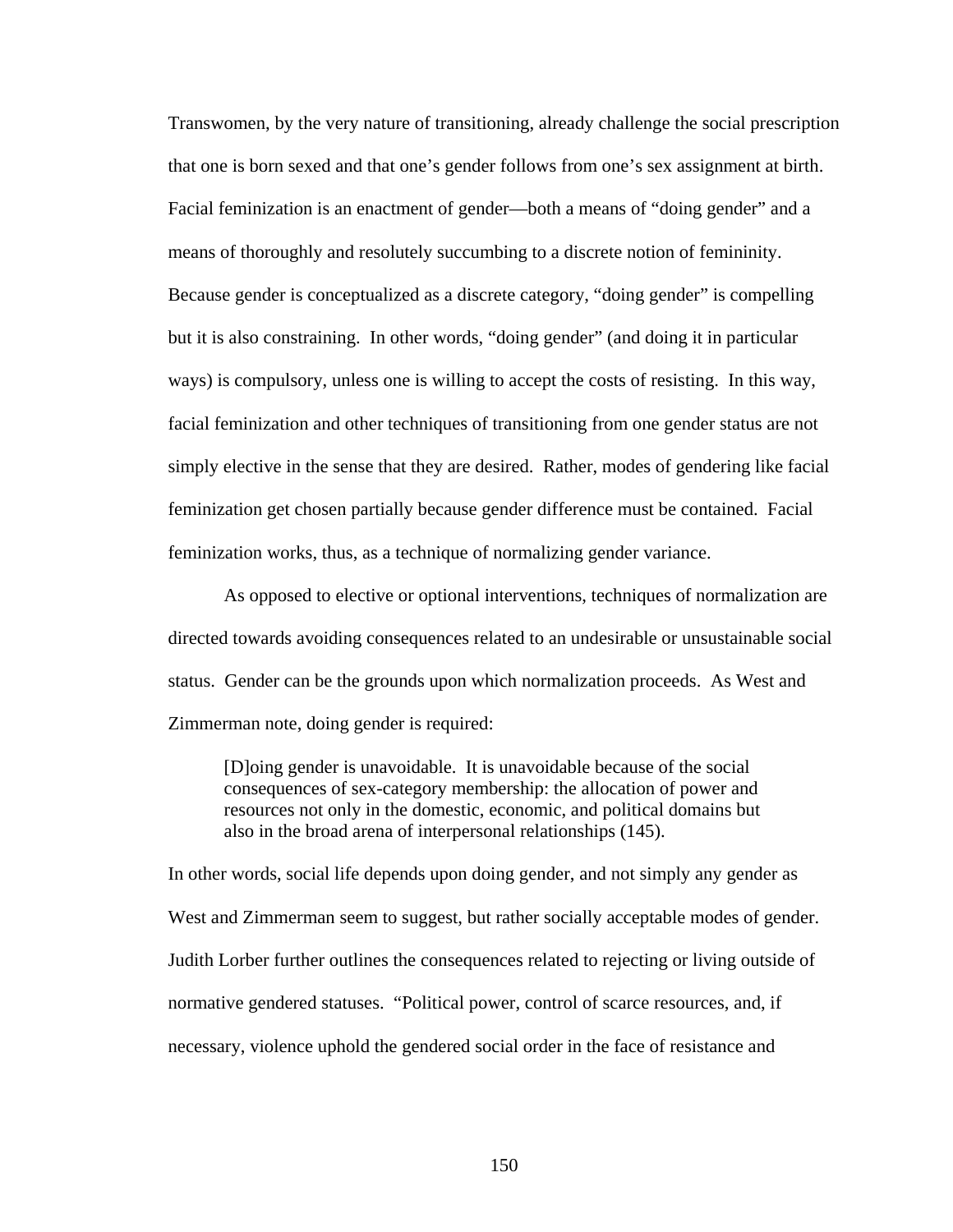rebellion" (578). As Lorber asserts, there are consequences for challenges to the gendered social order.

For transwomen, masculine facial appearance is a direct challenge to sexual dimorphism, to the cultural dominant model upon which gender relies. The narrative that positions the masculine face as a disfigured face maps gender and normalization onto one another. The masculine face is not simply unattractive; rather, it is untenable. Put simply, because gender is a heavily enforced normative category, facial feminization serves as a technique of normalization. What a surgeon does to facial feminization patients is to give them faces that make it possible to lead a "normal" life. But what precisely is disfiguring about the male-to-female transsexual face? To answer this question, I turn my analysis to the theory of facial sex difference that circulates in sites of facial feminization.

#### **Sexing the Face**

Feminist accounts of cosmetic surgery have pointed to the ways in which cosmetic surgery consumption is gendered. Not only are women more prone than men to pursue particular interventions, but what men and women hope to accomplish via intervention is largely determined by social conventions about men's and women's bodies (Blum 2003 Pitts-Taylor 2007, Sullivan 2004). As Diana Dull and Candace West (2002) argue,

This [gender] is the mechanism that allows them to see the pursuit of elective cosmetic surgery as "normal" and "natural" for a woman, but not for a man. The accountability of persons to particular sex categories provides for their seeing women as "objectively" needing repair and men as "hardly ever" requiring it (137).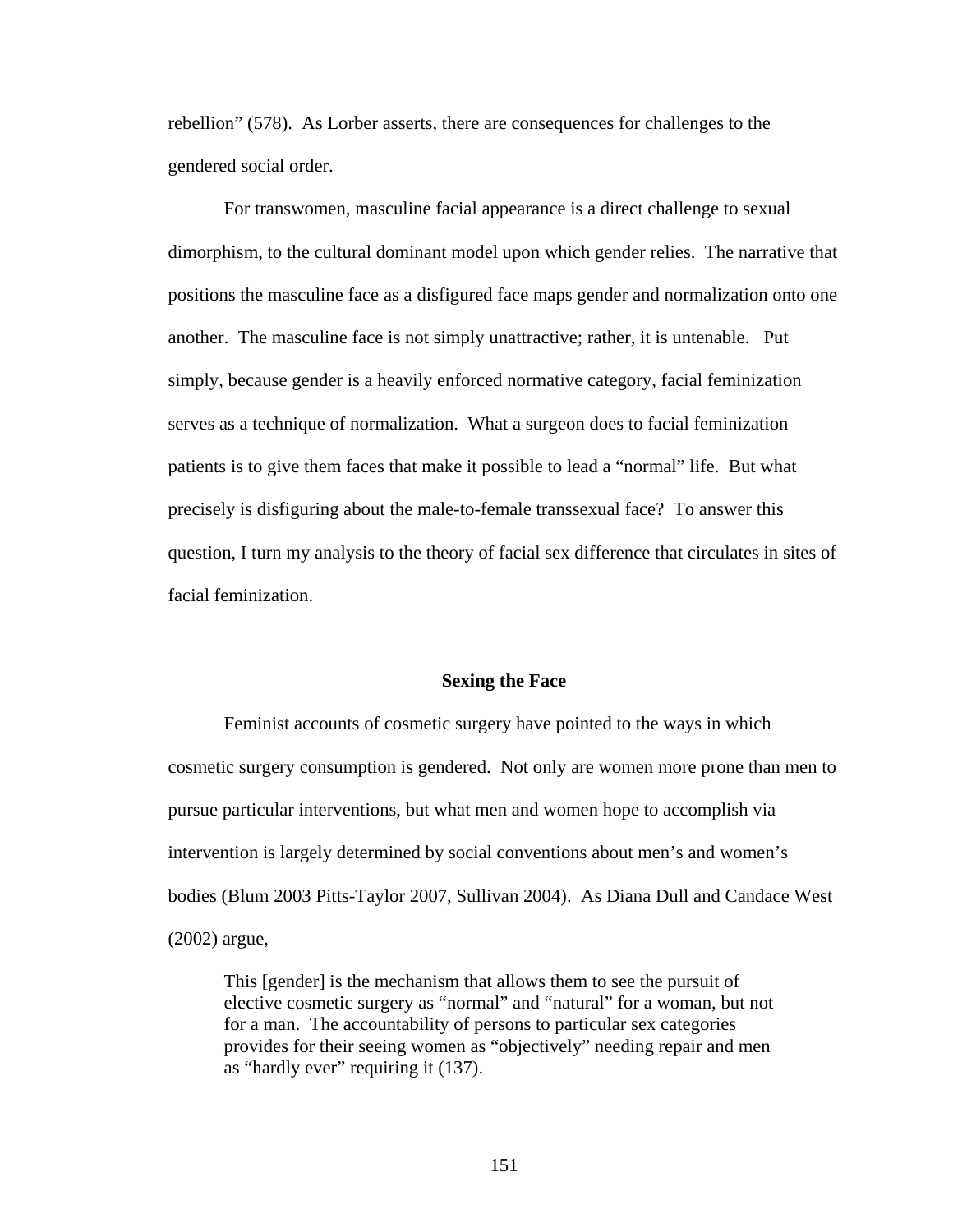In this way, cosmetic surgery is both an effect of gendered relations and a means of doing gender. Cosmetic surgery consumers employ surgery as a means for more closely approximating gendered cultural ideals. Women purchase faces that might be described as beautiful or, perhaps, sexy. Men consume interventions that result in a good-looking, though certainly still masculine, face. Yet not all women who get cosmetic surgery change their bodies in precisely the same ways. There are a range of possibilities, a multitude of means for aesthetic enhancement that one can choose towards more desirably doing one's respective gender. For example, a woman may choose any number of surgically constructed noses—the ski slope, the upturned, or the perfectly angular. The desired outcome is gendered, but it is gendered in a very generic sort of way.

I argue that facial feminization is different. It, too, is a method of surgically inscribing gender onto the body, but facial feminization takes up gender as its very object of intervention (and invention). Facial feminization is not a technology simply employed in the process of doing gender. Rather, facial feminization is about surgically constructing gender itself. It is *not*, as is the case in cosmetic surgery, directed towards helping women achieve a prettier face. Rather, it is the surgery that inscribes a face that is perceived as female at all. To this end, facial feminization relies on extant, essentialized notions about what distinguishes a male face from a female face.

In a 2007 issue of *Clinical Plastic Surgery*, in an article entitled "Transgender Feminization of the Facial Skeleton," general plastic surgeons were introduced to the idea of facial feminization by a group of Dutch surgeons (Becking et al.2007). The article begins by defining transsexualism and describing multiple modalities employed in the treatment of gender identity disorder, specifically genital reassignment surgery and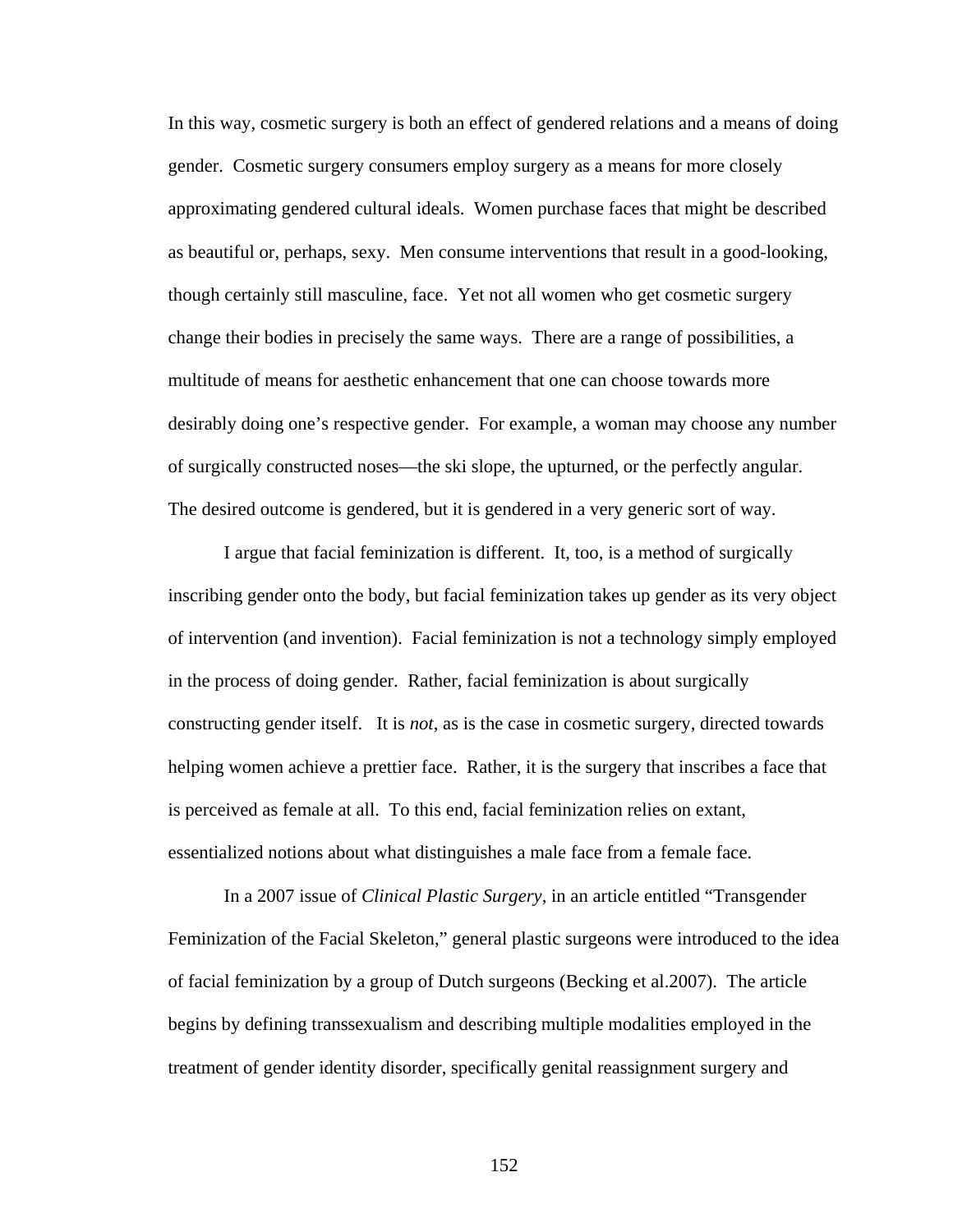hormone therapy. Yet, the authors contend that these are crucial though insufficient means of addressing gender identity disorder: "For passing in public as a member of the opposite gender, facial features are of utmost importance for the transsexual individual" (558).Beyond suggesting that the face should be conceived as a critical site of intervention, the surgeons propose the following:

There is a need for more objective standardization of the differences in the facial features of the two sexes, to facilitate surgical treatment planning and more objectively assess the outcome of the facial surgery on psychosocial functioning and appearance, not only from the perspective of those treating, but also from the patient's own point of view (563-564).

By calling for "objective standardization," Becking et al. argue that rigorous scientific research aimed at *discovering* facial sex differences would help in elaborating a basis for surgical practice and a standard by which to judge success. Although there has been a limited amount of the kind of research they propose, there are already circulating "theories" of sex differences in facial appearance.

In a pamphlet distributed by Douglas K. Ousterhout, the American surgeon often credited with developing facial feminization surgery, entitled "Feminization of the Transsexual" and targeted to prospective consumers, techniques of facial feminization are described in detail. However, the pamphlet is not simply a list of surgical procedures often accomplished in the process of feminization.<sup>[43](#page-166-0)</sup> Rather the pamphlet offers a theory

<span id="page-166-0"></span> $43$  The degree to which it makes sense to emphasize the importance of a single pamphlet must be contextualized. First and foremost, Dr. Ousterhout is often attributed with articulating facial feminization methods. His work appears to be the first account published in a peer-reviewed medical journal (1987). Secondly given the fact that there are so few doctors from which to choose, there are relatively few sources of information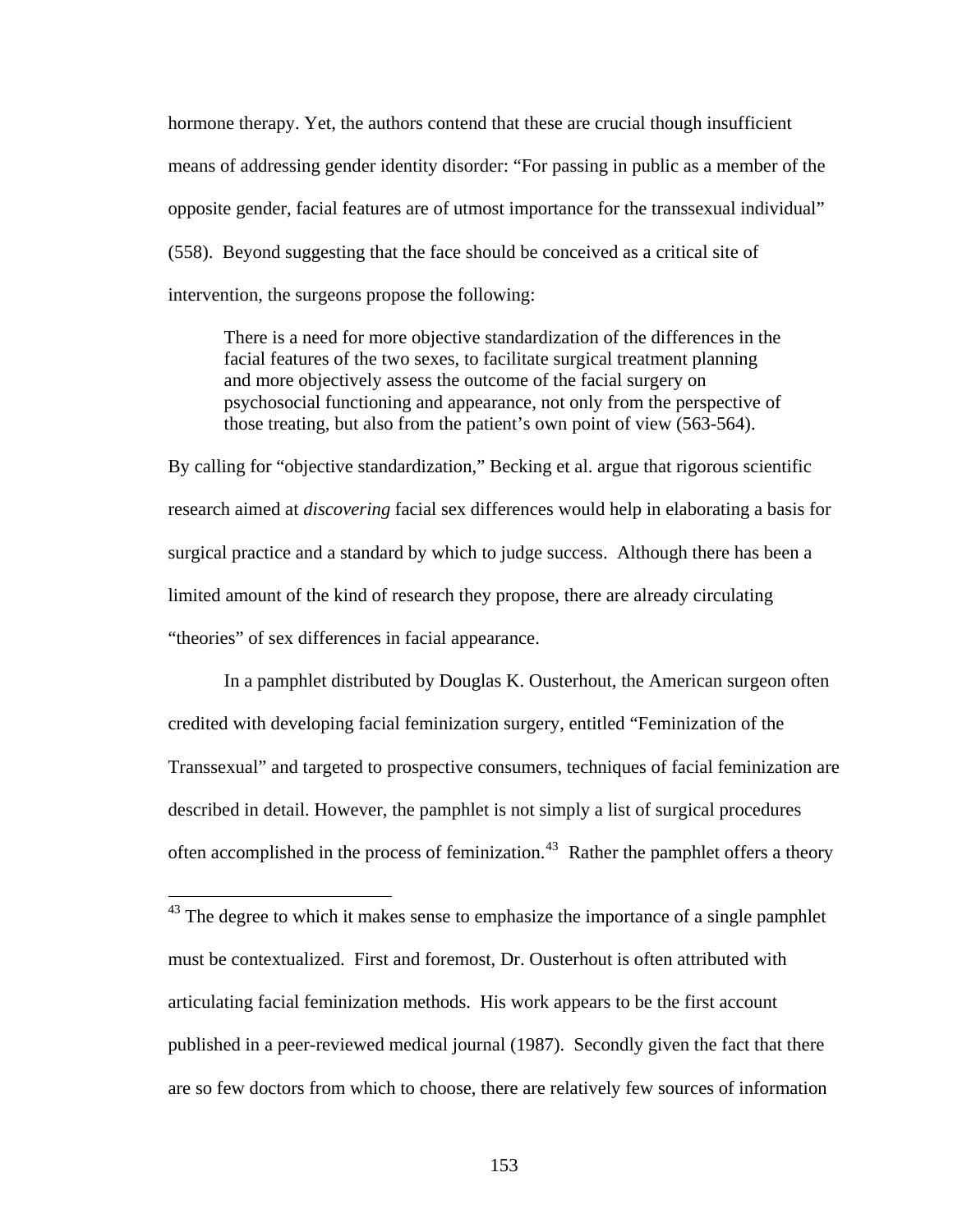of facial sex difference and a subsequent account of why facial feminization works. In the introductory section, the pamphlet reads:

"There are basic differences between a male and a female skull, differences long appreciated by anthropologists studying skulls but also by artists as well. Females have a more pointed chin, tapered mandible, and less nasal prominence than males. These areas must be modified from those more massive areas on the male…You must change the underlying structures to affect a real change. Changing the shape of the skull will markedly assist in changing one from distinctly male to female….REMEMBER: TO APPROXIMATELY FEMINIZE THE FACE, THE SKULL MUST BE APPROPRIATELY REDUCED TO FEMININE SIZE AND PROPORTIONS."

Ousterhout's theory is comprised of two central claims. First, Ousterhout asserts that anthropological evidence suggests that on average, the skulls of men and women differ in both shape and size. His pamphlet follows a well established pattern of employing scientific research in the service of identifying sex differences through cranial measurements, hormones, and skeleton size and shape (Gould 1981; Oudshoorn 1994: Shciebinger 1986). In this way, Ousterhout offers an objective, "scientific" explanation

through which potential patients can understand what constitutes facial feminization. While I do not have the data to definitely determine the meanings patients attribute to the sources of information, there is evidence to suggest that Ousterhout's pamphlet is widely read and discussed by potential patients in that it is routinely mentioned on websites on which transwomen chronicle their experiences transitioning and discuss possible interventions.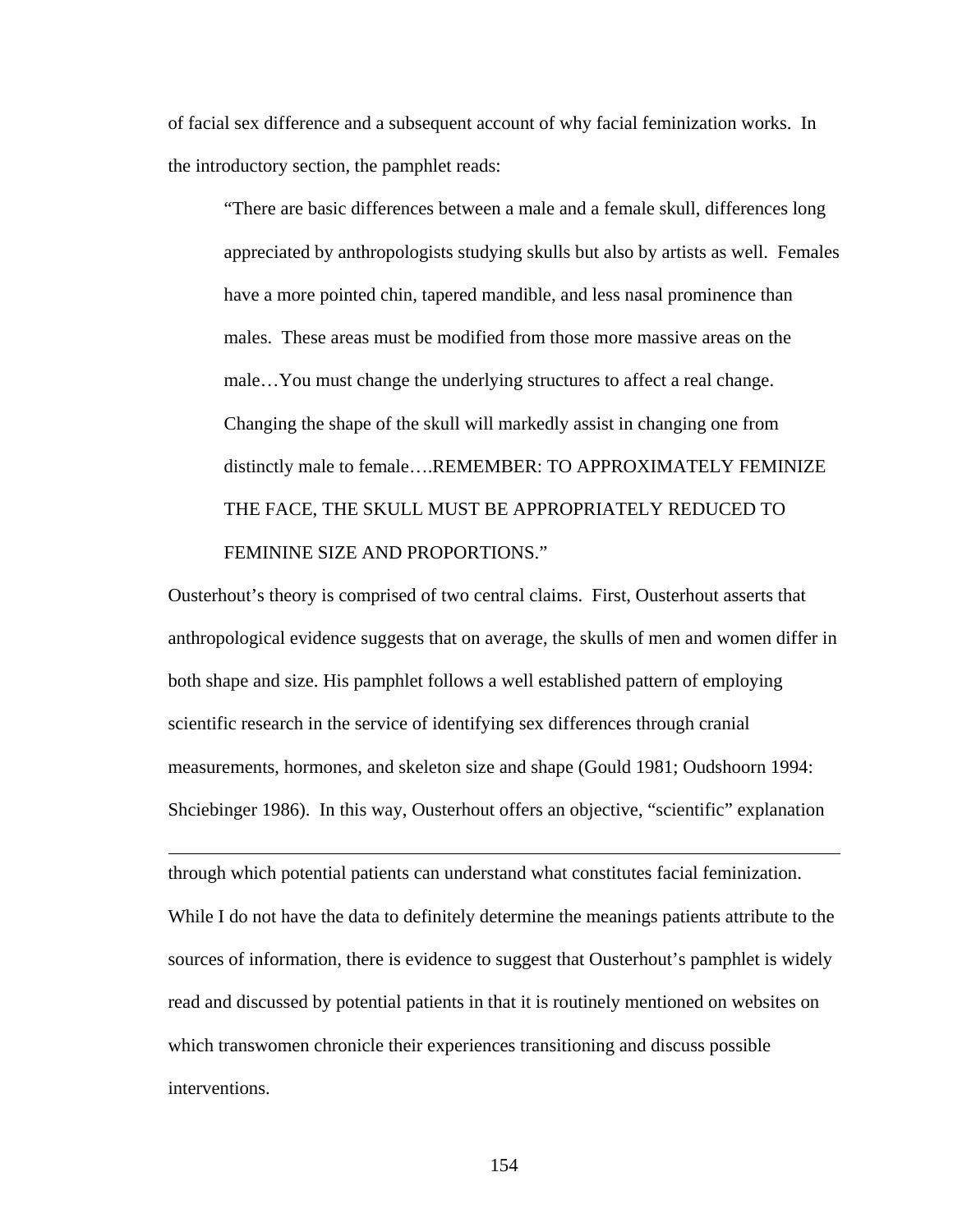that accounts for why face work is important to transitioning from male to female. This theory of facial sex difference also posits that changing the skull through surgery will alter the appearance of the face, specifically the gendered effect of the facial structure. In effect, Ousterhout's account of facial feminization works to position face work as a crucially important intervention for male-to-female transsexuals, at the same time that it advances essential, naturalized accounts of sex/gender differences.

The pamphlet continues by elaborating the differences between male facial features and female facial features, including the brow, forehead, hairline, chin, mandible (jaw), cheeks, lips, neck, and nose. First, the differences between male and female features are identified. A single image (reproduced below) appears in the pamphlet. It is a basic graphic used to visually represent dissimilarities between the "male" and "female" face.



Figure 8. Graphic Used to Illustrate Sex Difference in Skulls by Facial Feminization Surgeon

The pamphlet is a guide for potential patients that identifies the disparity between the two skulls. The image is a reference point that patients can continually consult to confirm the claims made in the text that follows.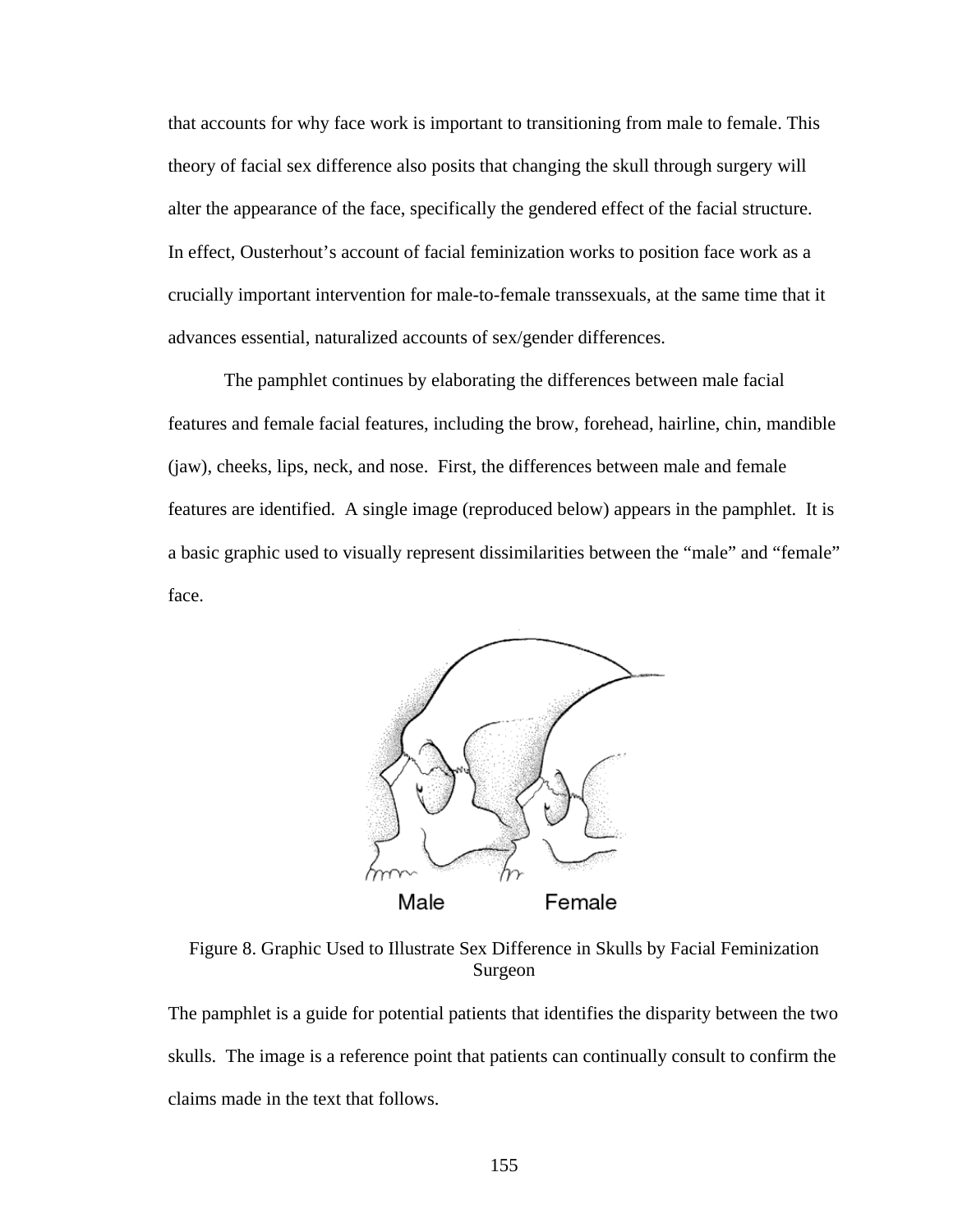Throughout the pamphlet, facial sex differences are identified and surgical techniques for addressing these differences are described and prescribed. In regards to the forehead, the pamphlet emphasizes the "prominence" of male bone structure:

"As the male forehead is so different than the female forehead this may be one of the most important areas to modify. Males have brow bossing with a flat area between the right and left areas of bossing while females have a completely convex skull in all planes and markedly less prominence."

To deal with the masculine forehead, bone contouring is used to reduce the bossing (or ridge) that appears across the forehead. The distance between the hairline and the browline also becomes salient:

"In physical anthropology studies, it has been shown that men have a longer distance from the brows to the hairline than do women…A long forehead is generally acceptable for the male but not for the female."

The pamphlet suggests that this distance be shortened by way of scalp advancement and in some cases a brow lift. The chin also works as a crucial mark of gender:

"The chin varies markedly between the male and the female. The male chin is generally wide and vertically high while the female chin tends to be more pointed, narrow, and vertically shorter…Thus the chin is an extremely important area in gender recognition."

To address this "important" feature, Ousterhout suggests a sliding genioplasty, which involves the cutting and removing of sections of bone to reduce the "squareness" associated with male chins.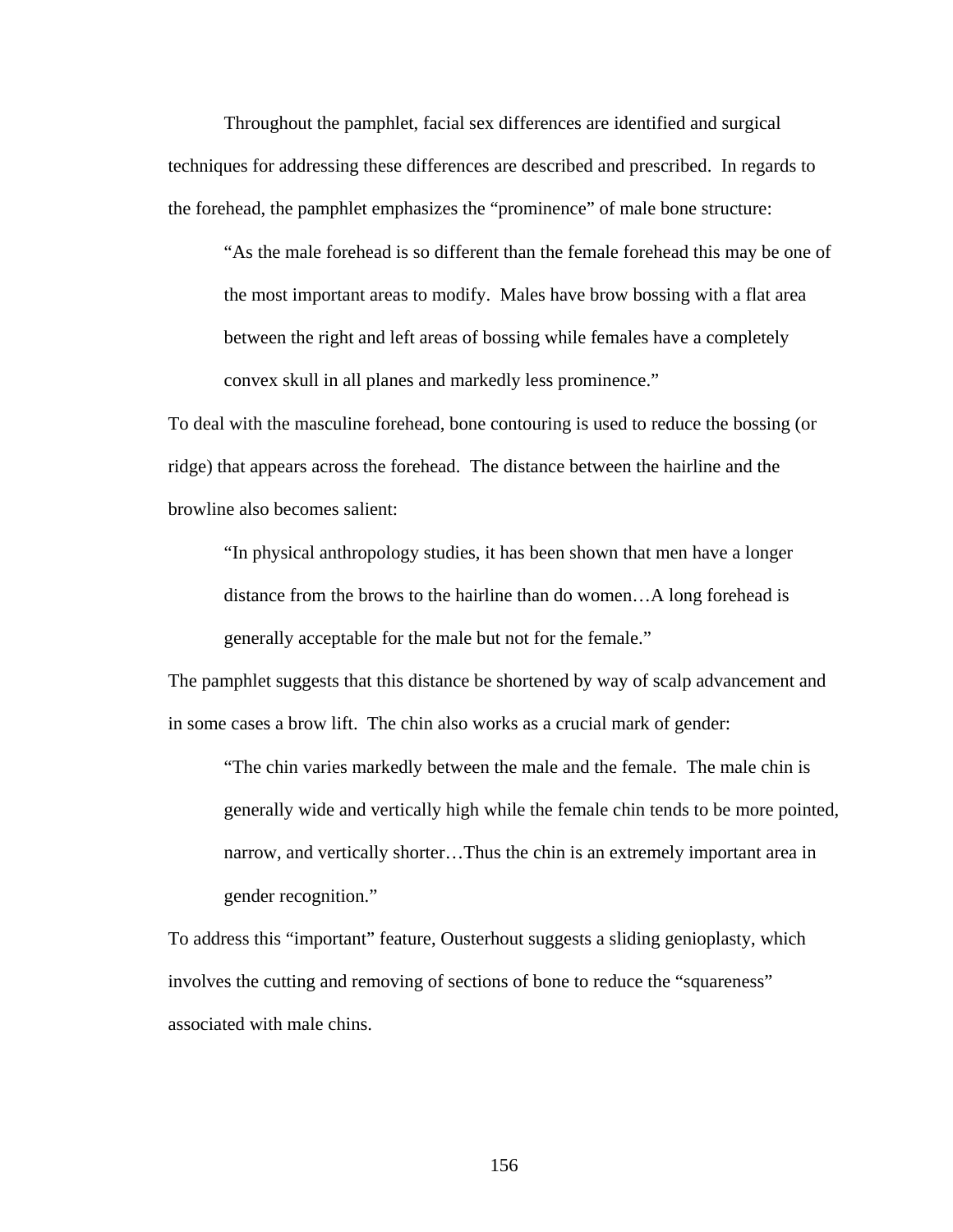As the preceding excerpts indicate, "Feminization of the Transsexual" follows a particular pattern. In it, each facial feature is dissected for sex differences, and those differences are described in detail, further reproducing understanding of such differences. These descriptions of facial sex difference are followed by brief descriptions of surgical techniques aimed at repairing, specifically re-gendering, faces. The underlying theory of facial sex difference articulated in Ousterhout's pamphlet structures facial feminization seminars, as well.

As social interactions that inspire face work, facial feminization seminars function to position facial feminization and male-to-female transsexual faces in particular ways. Specifically, seminars work to forward the theory of facial sex difference that undergirds the imperative to repair transwomen's faces. One seminar offered at Southern Comfort 2006 is described in the conference program in the following way:

"Dr. Ousterhout will discuss his philosophy about facial feminization based on anatomical differences between male and female skulls. There will be discussions also about tissue differences between the male and female face. Examples will be shown of these differences via a slide show of long-term results of patients before and after surgery. Dr. Ousterhout will also be holding clinic after his lecture for those who desire a consultation."

And in fact, seminars very much correspond with this description. The following excerpt from fieldnotes taken during Southern Comfort 2006 describes the format of the seminar. Then, the doctor suggests that "anthropological differences" matter, that "anthropologists can tell the difference between male and female"…On his PowerPoint presentation he clicks to a graphic of two different skulls and two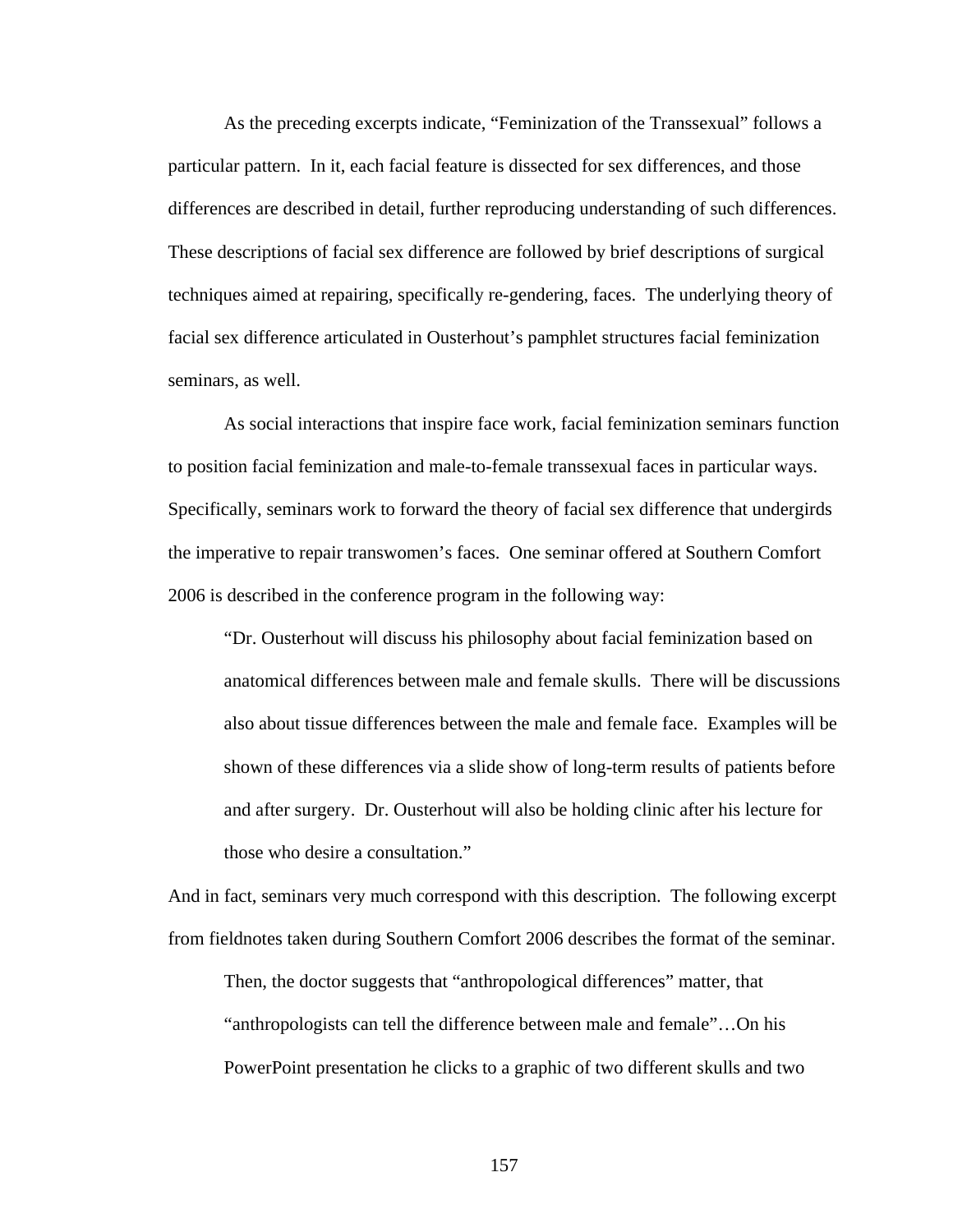different faces (one male and one female). He then begins to point out the differences between the two skulls, demonstrating how each feature of the face varies between men and women… "There are basic differences between the male and the female skull." The angle of the mandible is different. The bossing is different. The nose angle is different. The vertical height of the mouth is different. In most of his procedures, the surgeon removes skin to minimize the distance between the hairline and the brows…For cheeks, he suggests cheek implants which come in different sizes, but he says that not everyone needs them. "The cheeks are not male or female." He also suggests upper lip shortening. The doctor argues that this is necessary because men only show lower teeth when they smile and women show upper teeth… Females, he argues, have a tapered face, and males have a square face. He suggests a sliding genioplasty and a lateral mandibular reduction to eliminate squareness.

This theory about facial sex difference serves as the working framework for approaching facial feminization.

Other surgeons, however, take issue with some of Dr. Ousterhout's contentions. For example, each surgeon puts a varying degree of emphasis on the importance of soft tissue work relative to bone work. But every surgeon relies on similar strategies in his seminars. Each reviews images of male and female faces to emphasize facial differences and describes how facial feminization will affect appearance. An almost identical strategy is used by Dr. Adams:

To illustrate how much bone work is needed to appear female, the doctor posts two pictures side by side on the screen. A male skull and a female skull. He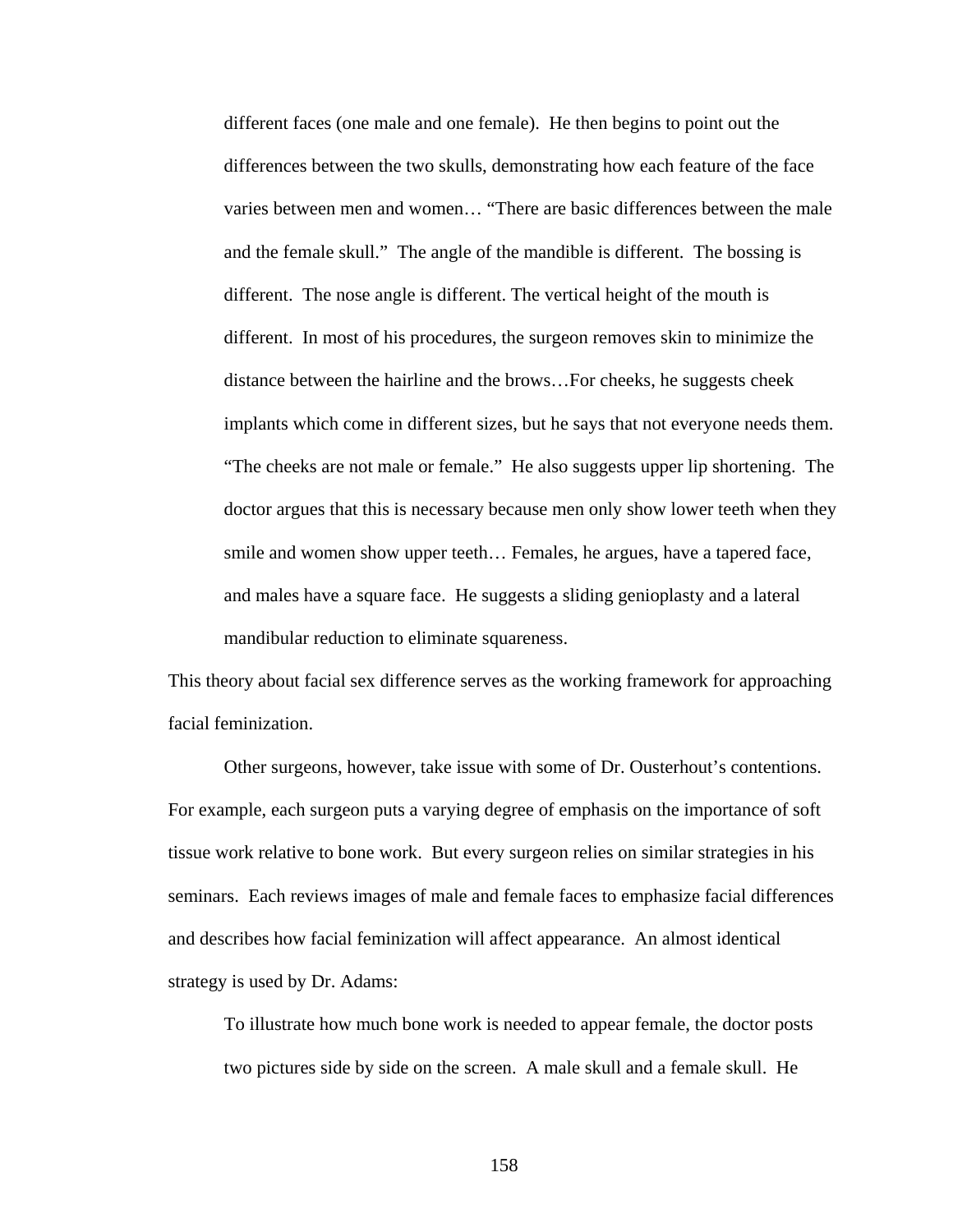begins to point out male and female facial characteristics. "When you look at your female counterparts, I'm not trying to be rude, but there are differences." Dr. Adams points a number of facial features--the temporal ridge, facial hallowing, the cheeks, the eyebrows—and points out the differences between the male skull and the female skull. "Soft tissue is the magic."… "Procedures on the upper face are the most feminizing…The forehead is the most critical thing."

In this seminar, images of skulls are projected side by side for the audience to see. One by one, each facial feature is examined and in each case, differences are highlighted. A presentation by Dr. Nelson is virtually indistinguishable:

To understand how Dr. Nelson approaches FFS, he posts pictures of men and women in order to identify the differences between male and female faces on the PowerPoint screen.

The same occurs in presentations by Dr. Thomas:

The surgeon poses the following question to the audience: "What is it about the face that allows the distinguishing of gender?" He compares slides of men and women's skulls and argues "the thing that's really making the difference—the bone. The skin is just the skin" Dr. Thomas goes through parts of the face one by one and describes what is needed to make the face appear more feminine. Using a laser pointer, the surgeon riffs on each face that fills the screen, identifying what features appear too masculine. He tells the audience that he feminizes the face through neck surgery (tracheal shave), forehead remodeling (osteotomy and ostectomy), feminization of the jaw (width reduction), and feminization of the nose.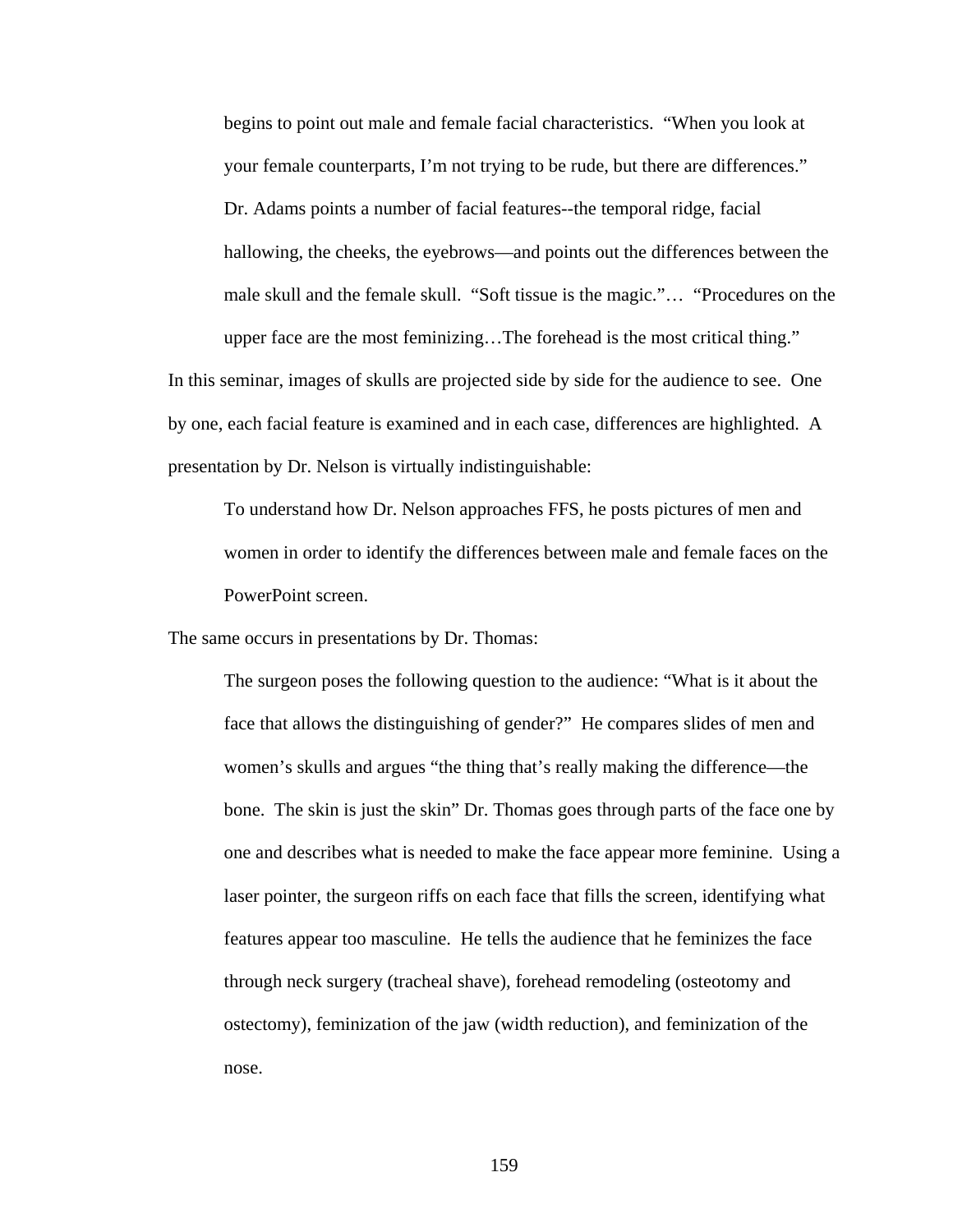In every seminar, then, surgeons use images to demonstrate and to foster notions of facial sex difference. Selective images are invoked as "proof" that the male face is demonstrably different from the female face. In this way, facial feminization surgeons take a reductionistic approach. Single images of a male skull and a female skull are positioned to represent sex and gender *writ large*. In this way, surgeons rely on a theory of sexual dimorphism that presumes real, measurable difference between men and women and downplays variability in appearance among the categories of men and women. This strategy works to reify the differences between facial appearance in men and women, and thus to reproduce sex/gender differences. Instead of using images as representations or examples of male and female faces, they are used as *evidence about* general patterns, which then inform surgical practice and patients' notions both about what is "wrong" with their pre-surgical face and what a new face might look like.

 In the talk of FFS surgeons, "the female face" is deciphered, dismantled, and identified in the service of identifying the truth about what constitutes a feminine face. In the process, a surgical standard is constructed by way of fetishizing facets of femininity, in this case feminine facial features, and positioning these features as constitutive, as opposed to indicative, of femininity. "The female face" becomes the symbolic standard against which a patient's real face is compared. Facial features that do not correspond are subject to intervention. Those features that do not evoke the female face are deemed masculine. In this way, masculinity becomes an empty signifier, a repository for all features not defined as female. This stands in sharp contrast to a long history wherein female bodies have been conceptualized simply as not male.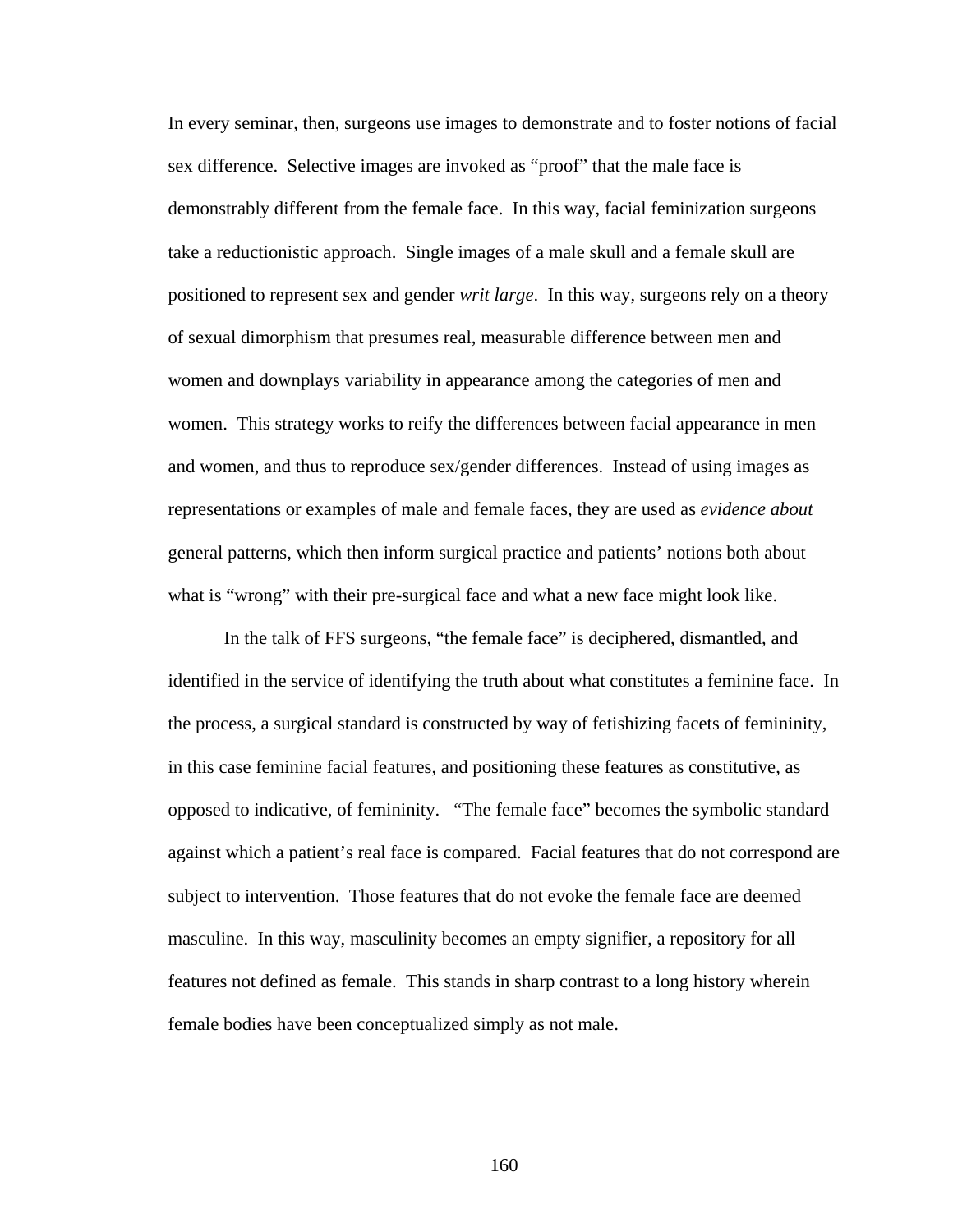While surgeons publicly dissect the images and point to differences in almost every facial feature, in the process male and female faces are positioned not simply as dissimilar from one another on average but rather drastically divergent and *thoroughly* problematic for transwomen. Dr. Thomas articulates the degree of difference in this way:

"It's not just bone work and pull some skin, you need a global change." By "global," the doctor seems to suggest that facial feminization is a surgical overhaul. This radical change is not simply desired, that is elective, but rather for the transwoman, it is "needed." Dr. Adams similarly suggests that the change needed is drastic:

"In order to look female you must change your skeletal appearance. To do less is absolutely wrong. Less is not more."

To accomplish the objective of facial feminization, that is looking appropriately female, requires not only *some* surgical intervention, but rather, as the previous excerpt suggests, a drastic reworking of the skeleton. By emphasizing how invasive facial feminization needs to be, surgeons imply that the male face is untenable. It is in short, a problem, as Dr. Peterson doctor suggests in a seminar:

He turns to pictures of "real" men and says that the pictures illustrate a "female face on males." Dr. Peterson says is "not a problem." Then he shows a picture of a "male face on a female" and says, "but a male face on a female really is [a problem]."

What makes traces of masculinity so unsustainable is not altogether clear in the surgeons' discourse, but the diagnosis is simple enough: if one wishes to live as a woman, then one's face cannot appear masculine. It is unnatural. It follows then that facial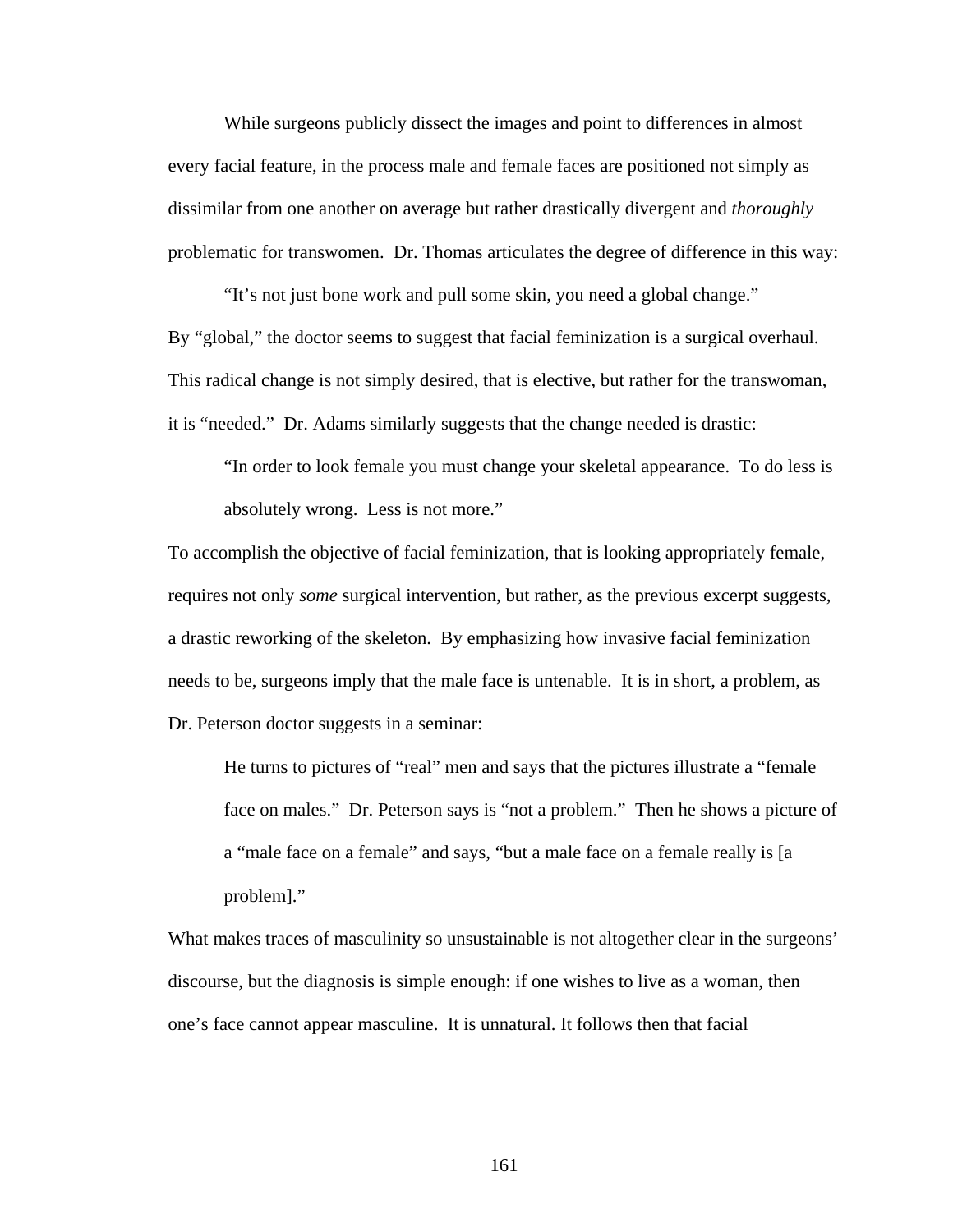feminization would be aimed at producing a feminine face, but interestingly FFS surgeons concede that they cannot actually create a female face.

#### **The Making of an Unremarkable Face**

 Even as surgeons identify differences *between* male and female faces, they recognize variability in facial appearance *among* "real" women, or as one surgeon puts it, transwomen's "biological counterparts." In this way, surgeons acknowledge that, in reality, there are a range of faces that may appear female. Thus, they contradict their own assertions about sex/gender. Comments by Dr. Adams surgeon reveal this concession:

"Everyone else uses a cookie cutter approach but we all know there is a wide range of feminine."

In accusing other surgeons of using a "cookie cutter approach," Dr. Adams suggests that facial feminization needs to be customized to each individual patient. According to his logic, if there are a wide range of female faces, there must also be a wide range of approaches to feminization. Dr. Thomas concludes his discussion of the "significant differences between male and female skulls" with the following claim:

"There are ranges. However for someone who is transitioning you want to change everything you can with surgery to appear feminine."

Even as Dr. Thomas relies on a theory of facial sex difference, he acknowledges that facial appearance varies for "biological" women. At the same time, he seems to caution transwomen that a limited number of procedures will not sufficiently feminize the face. This moment certainly echoes other surgeons who suggest that the change needed is "global" or in other words all-encompassing. But if there is such a range in female facial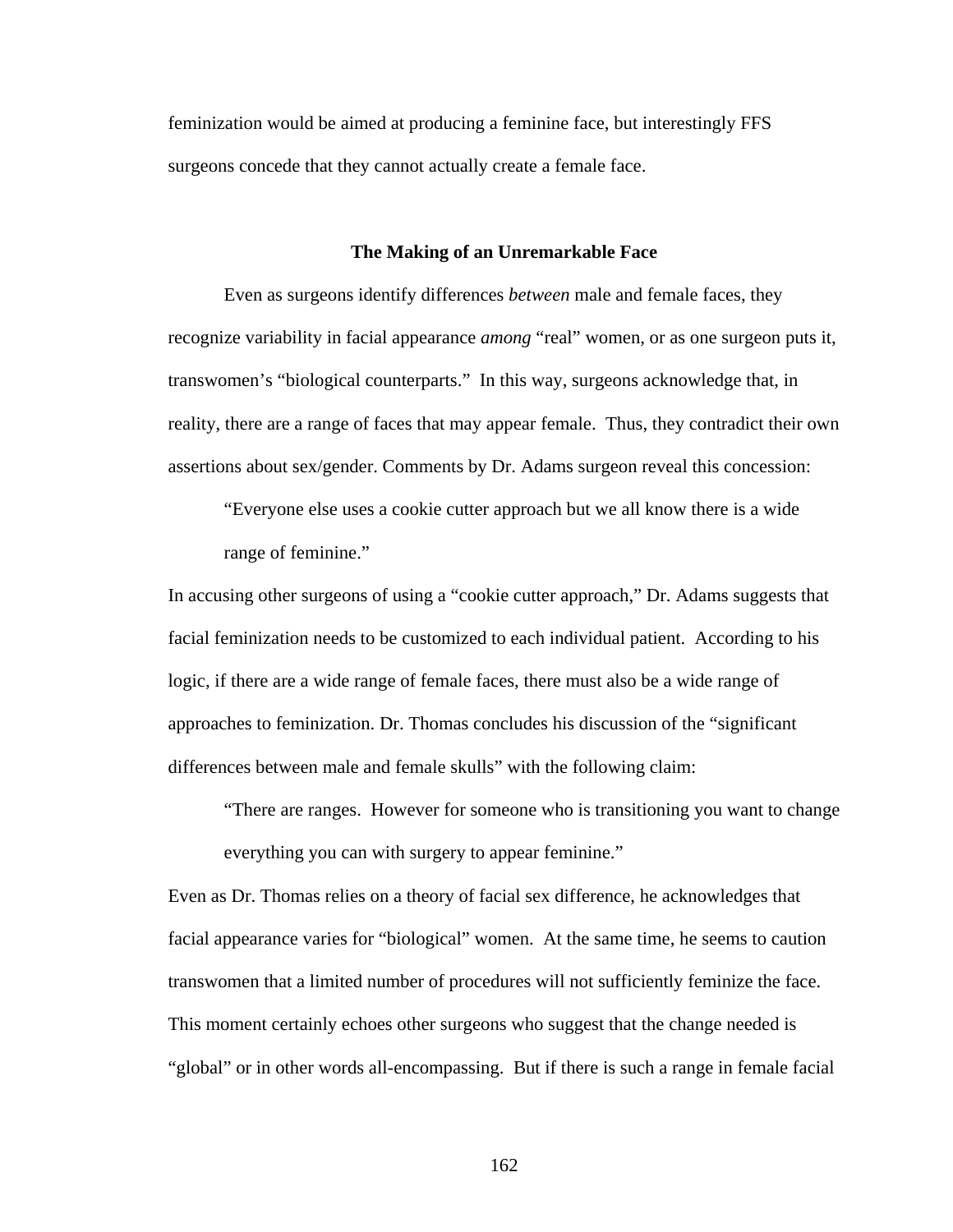appearance, as these surgeons suggest, it is not altogether clear why feminization is necessary or what FFS literally inscribes on the face.

Ultimately then, because there is a range of female faces, successful surgery is not facial feminization per se, or the crafting of a female face. Instead, facial feminization aims to erase those features defined as masculine. Dr. Peterson suggests as much to patients:

"I cannot explain completely and exactly why but in my experience the transsexual needs to eliminate every remnant of facial masculinity as possible in order to pass."

In a sense, then, facial feminization is a misnomer. Rather than feminizing the face, facial feminization is more directly aimed at expunging masculinity—the defect— rather than inscribing femininity.

I suggest that facial feminization surgeons are engaged in a precarious enterprise. Surgery can never perfectly create "the female face" deciphered by theories of facial sex difference, both because the standard is an ideal type and because the results of surgery are never fully knowable or predictable prior to surgery. As Dr. Nelson notes,

"You can only go so far. That's just the way the anatomy is." Yet at the same time, distinguishing between the male and the female face is an indispensable element in inspiring intervention. Thus, facial feminization relies both on deploying a theory of facial sex differences *and* conceding that there are range of faces that read as female.

Such strategic claims seem contradictory at first glance. In the process of deciphering facial sex difference, male and female faces are conceptualized as radically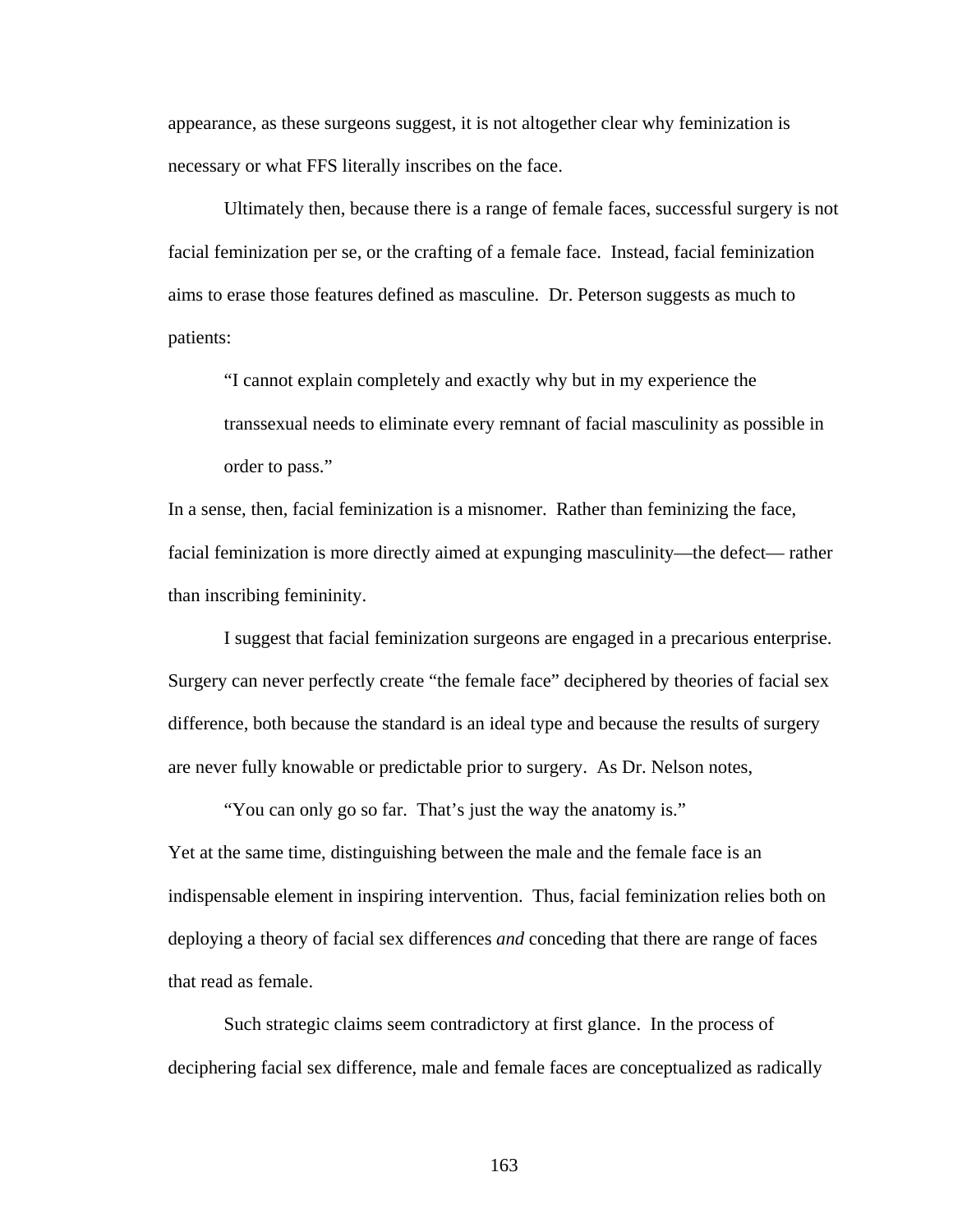divergent from one another but also as simultaneously coherent and homogenous within each category. This contradiction begs the question: why do surgeons rely on discourses seemingly in tension with one another? Put simply, the theory of facial sex difference animates the imperative to repair by locating transwomen's faces as unacceptable, disfigured, and outside the norm. Elaborating the differences between male and female faces undergirds the need for surgery by continually deploying a notion of "the female face" that positions the faces of male-to-female transsexuals as untenable. At the same time, recognizing the variability among female faces opens up the standards by which surgery might be deemed successful.

FFS surgeons must walk a fine line between acknowledging variability among female faces to insure that surgery is assessed positively, but they cannot risk suggesting that any face is acceptable since such a suggestion would undermine the very theory upon which their practice rests. In other words, surgeons must acknowledge the limits of facial feminization, while ensuring potential patients that it holds much promise. But what is that promise?

There is a story in my experiences conducting this fieldwork that stands out. It is a story that I told over and over again as a way of talking about the trickiness of ethnography, the complications of positionality, the deception that may be unintended but is always already part of the work of the social scientist:

I am sitting in the hotel lobby. I am working on my laptop, trying to clean up a crappy draft of my *Extreme Makeover* chapter. It's already late to my ethics dissertation writing group. But I'm cutting and pasting hoping that moving one paragraph will make the rest of the thing fall into place. It's not so much that I'm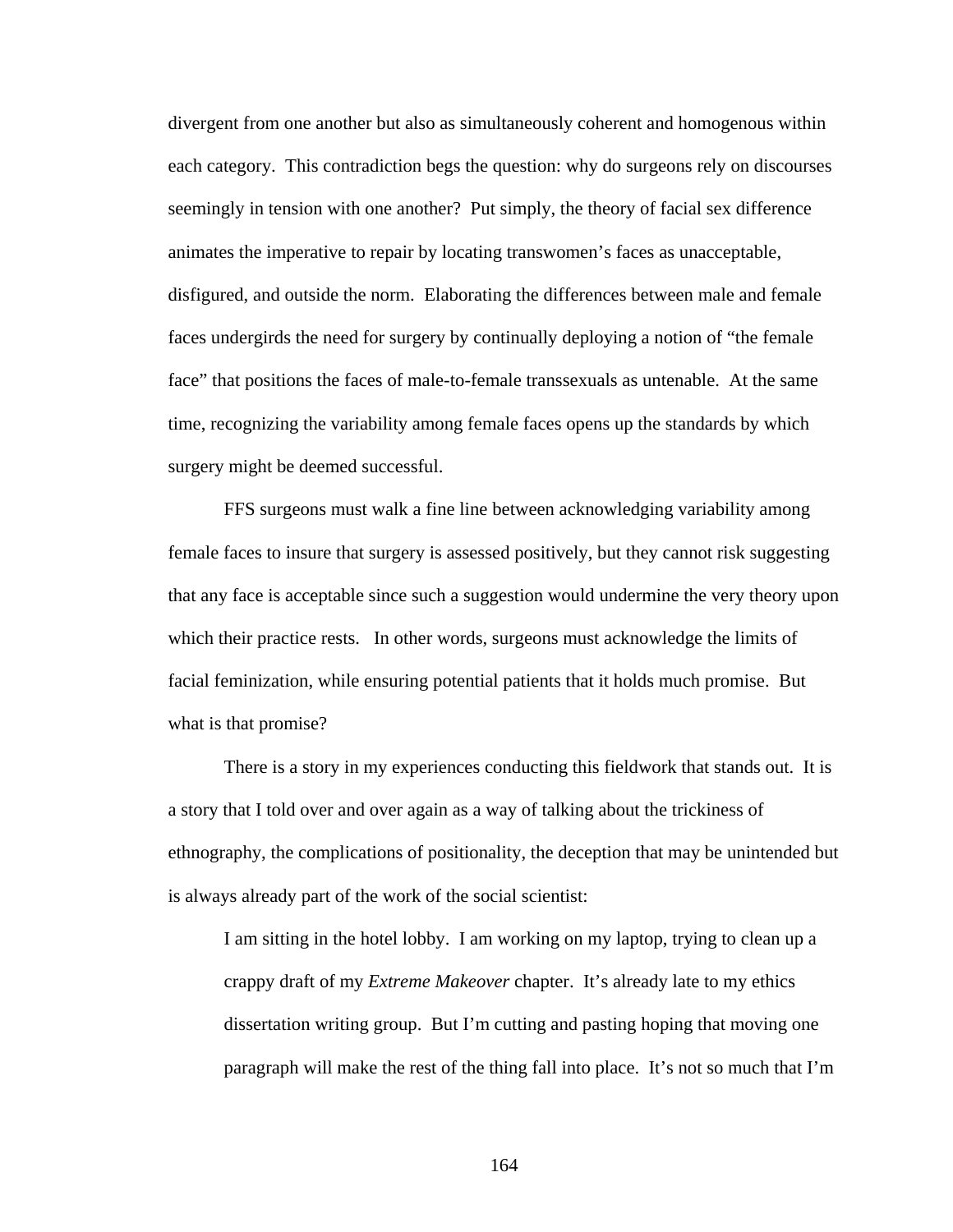lost in my argument. There is no argument. I notice someone slightly behind me. She is not just over my shoulder. She is on top of me. Standing too close. "You were in Dr. Adams' presentation this morning," she tells me. "You shouldn't spend the money girl. You look okay. You don't need it." Later a friend will tell me that the same thing has happened to her at Southern Comfort. A stranger has commented that she doesn't need the surgery, that she looks okay. I try to think of another context in which strangers can begin a conversation by telling you their personal opinion about what you look like. Generally, offering personal judgments about another's body is agreed to be an egregious invasion of privacy. Not here. In between opportunities to "consult" with surgeons who will tell you what exactly is wrong with your face, strangers will offer their two cents. "You shouldn't spend the money, girl. You look okay. You don't need it." What is okay? And what do those that get facial feminization need?

The woman who approached me did not say that I looked good, pretty, or remarkable; rather, she indicated that I looked "okay," that is, acceptable. But why not good or pretty, and why did the fact that I looked merely "okay" to her mean that I did not "need" the surgery? She did not use these specific words—"you look pretty"—because this was not the point, nor is it usually the point. Whether I looked attractive was another issue altogether. The point is that I looked okay. We all could pursue surgery to have fuller cheeks, tapered chins, and shorter foreheads in order to be "prettier". But in the context of a facial feminization seminar where gender is undone and redone, the relevant question was: do we *need* facial feminization? But what is it, exactly, that facial feminization patients need?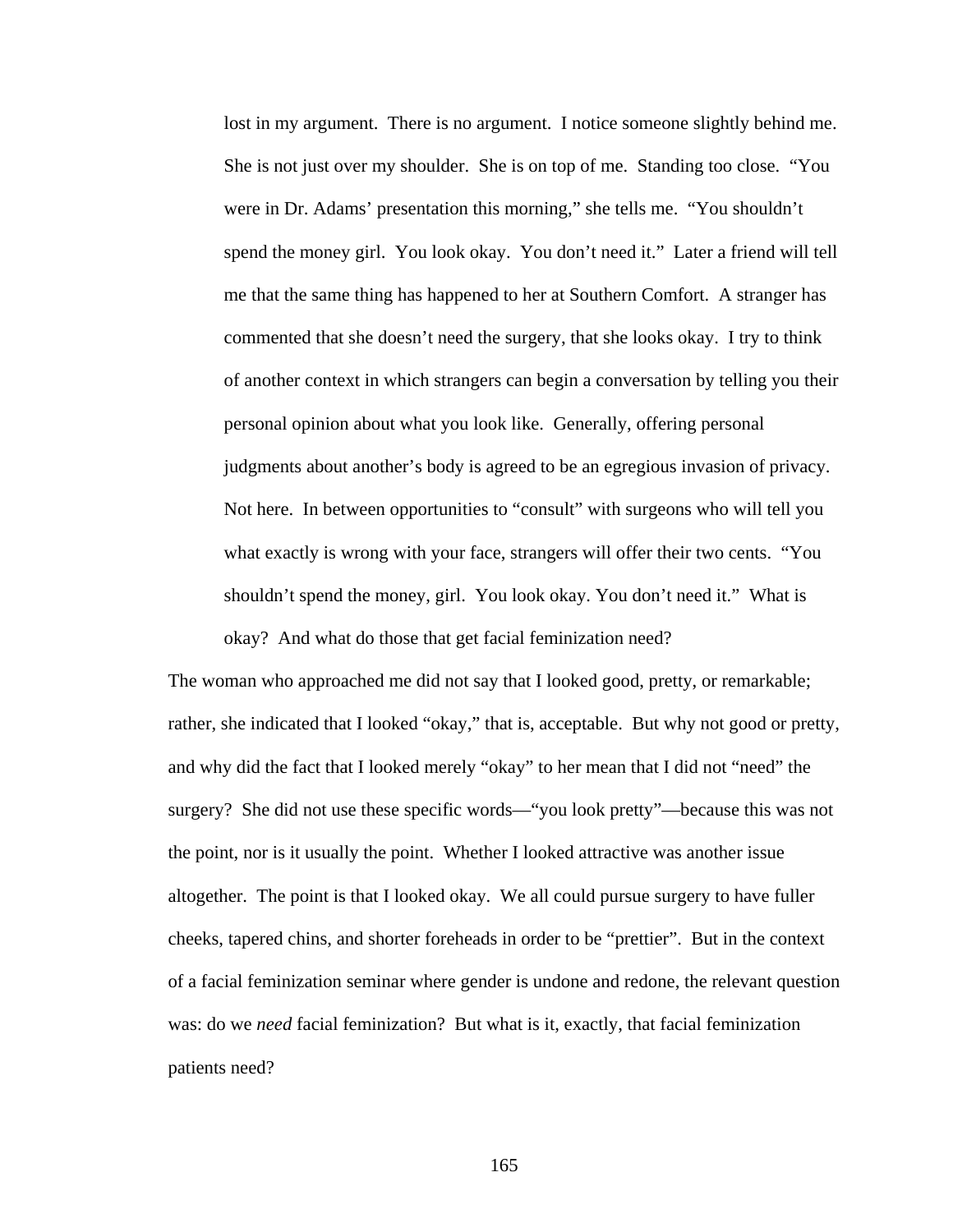Surgeons commonly conclude seminars by demonstrating how successful facial feminization can be. Often this is done with the use of before and after pictures—just as in the other sites I discuss in this dissertation. These photographs work to convey how (successfully) facial feminization can alter appearance. Undoubtedly, patients look different post-surgery. In this way, before and after pictures are a testament to the fact that facial feminization can transform one's face. Yet many of the after pictures capture faces that are not exactly beautiful; most transwomen are not Candis Cayne. Nor are they ugly. They just simply are.

In addition to pictures, some surgeons regale the audience with success stories to demonstrate what facial feminization can accomplish in the context of a life. In the last few minutes of his IFGE seminar, Dr. Adams talked fast, giving one example after another of how facial feminization can benefit patients:

Dr. Adams begins: A transwoman post-facial feminization walks into a Chicago GLBT bar. A patron says, "Miss did you know you were in a GLBT bar." The transwoman replies, "No but I think I'll stay." Here's another— A trans lawyer gets on a train from New York to Philadelphia for this conference. She sits next to a fellow passenger. He asks the lawyer, "Where are you headed?" She replies that she is headed to Philadelphia. He tells the lawyer that he too is headed to Philadelphia to give a presentation at a transgender conference. The lawyer replies, "That's nice." The train arrives and the two depart the station. Over the course of the conference, the lawyer runs into the passenger from the train. When he sees her, his face drops. He looks at her and tells her, "I didn't know." Dr. Adams tells us that he often gets in touch with patients when he travels. One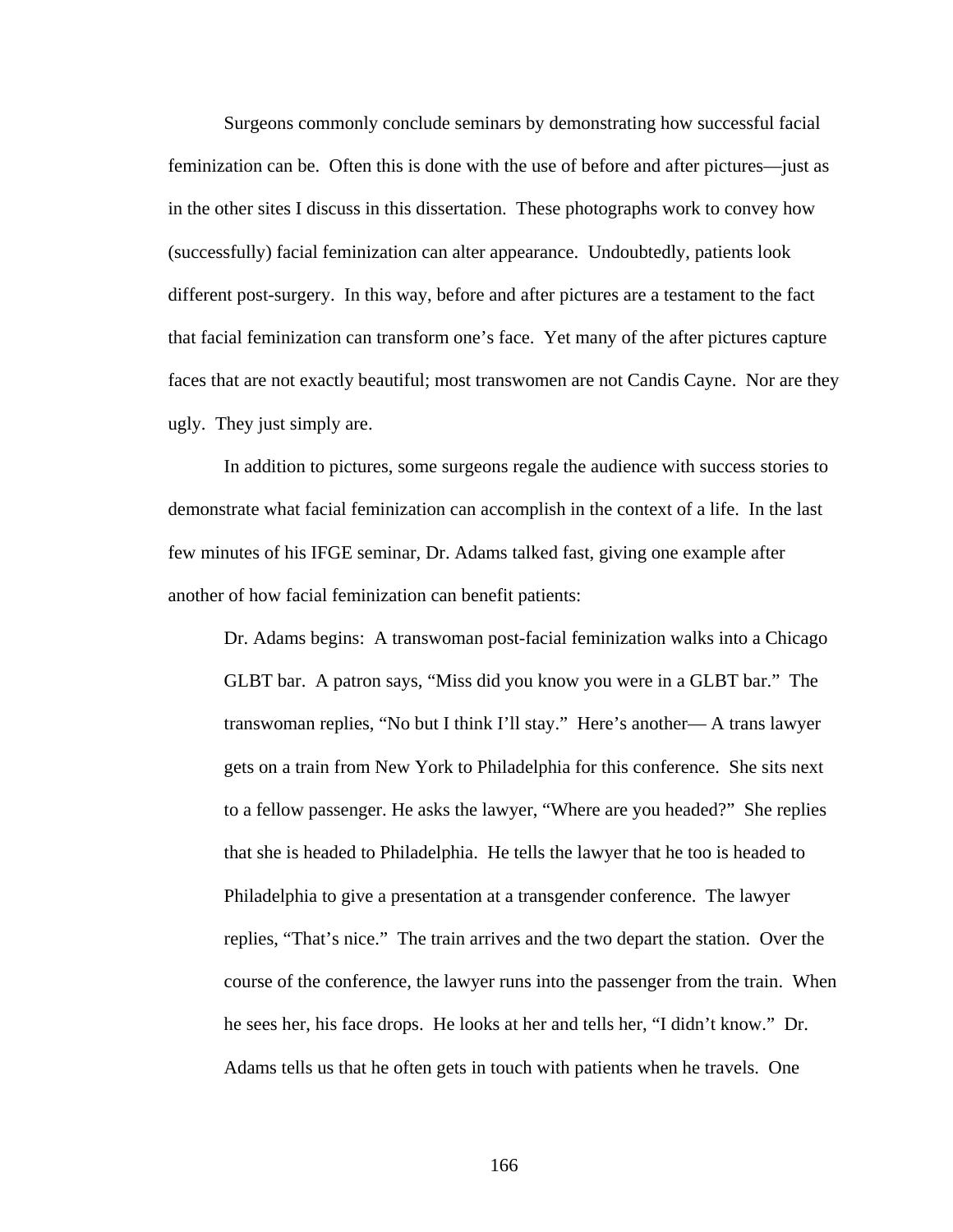drove two hours to have breakfast with him in Vancouver. Another met him on a family vacation in Disney World. He tells us, "It's amazing how many boys she had at the table with her." Another met him on the beach in Hawaii. It was "full of hot bikini bodies," and she walked the beach "turning heads." Another has "30 boyfriends" in Vegas. An audible gasp rises from the audience.

These stories of success hinge on one effect of feminization—that "no one will know." In the process, these stories position anonymity as the promise of facial feminization. Dr. Adams' final story of the woman with "30 boyfriends" suggests that facial feminization can produce attractiveness, but it is the promise of passing that gives these stories such rhetorical force. Other surgeons use passing as the ultimate ends of facial feminization surgery. As Dr. Peterson blatantly says,

"Our basic objective is for you to pass. You want to look, appear, and act female. Without doing anything else—putting on make-up, fixing your hair— I want you to be that female."

This surgeon suggests that after facial feminization, no other methods of aesthetic enhancement—make-up or hair—will be needed to be taken for granted as female. Again, the promise is not that one will be beautiful, but rather that one will look like "just another female." Dr. Thomas promises "excellent" results:

"We have the ability to get excellent results. There is nothing to suggest that these are transwomen."

By "excellent," though, Dr. Thomas does not mean to suggest that patients will be beautiful. Rather success is achieved by eradicating that which "suggests" transgenderism, the traces of masculine. "Excellent results" is code for "no one can tell."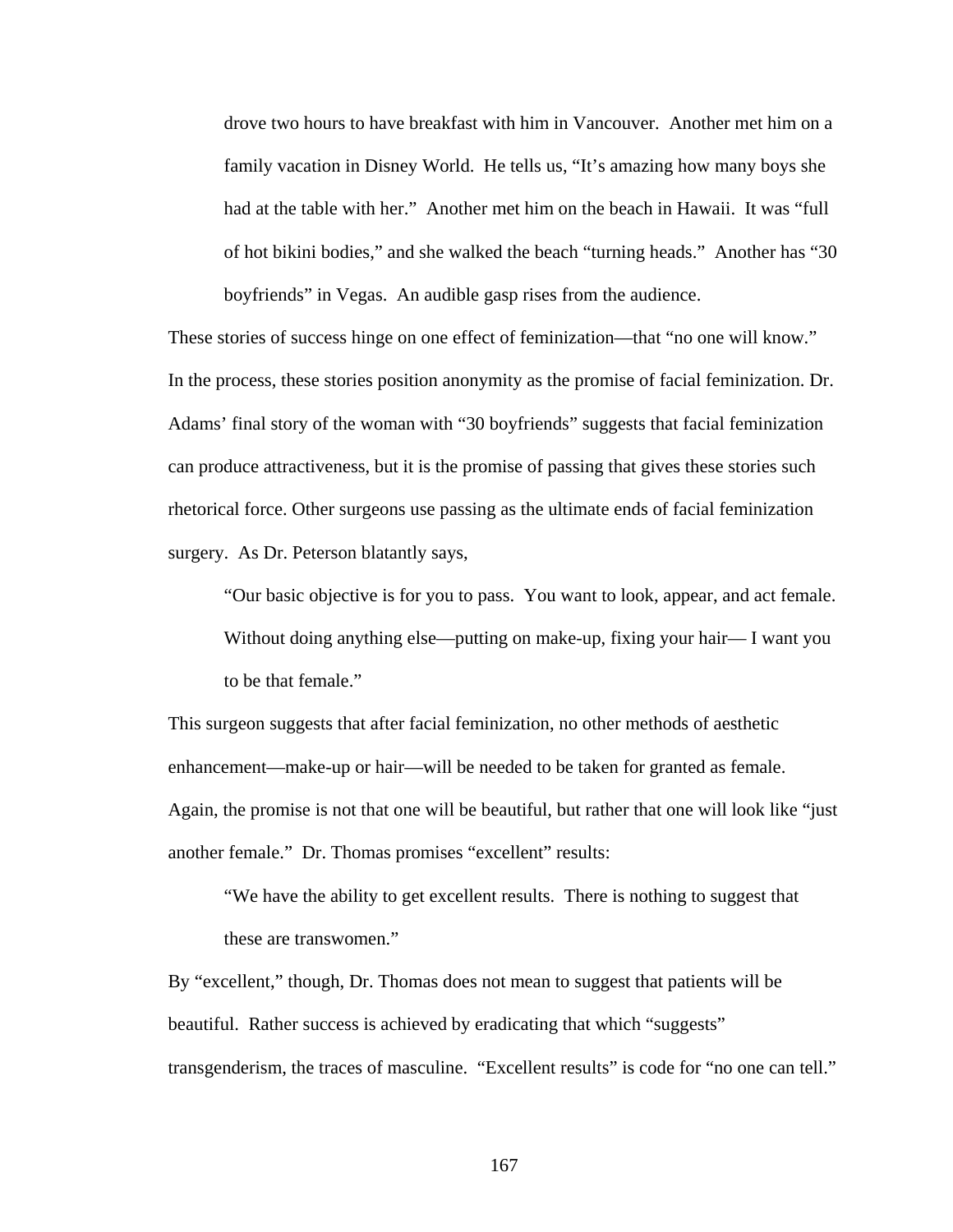In this way, passing is posited as the net benefit of facial feminization. In rare cases, beauty might be a side-effect, but passing is the stated aim.

 The idea that cosmetic intervention facilitates a kind of passing is not new. Sander Gilman's (1999) work on cosmetic surgery employed by Jews in post-war Germany frames his claim that all forms of contemporary cosmetic surgery constitute a form of passing. For example, face lifts allow women to "pass" as younger. Following Gilman, Kathy Davis (2003) in a piece entitled "Surgical Passing: Or Why Michael Jackson's Nose Makes 'Us' Uneasy" frames cosmetic surgery on "ethnic" facial features as both modes of assimilation and means of upward mobility, and she questions the politics of surgery that enable "passing." Additionally, Eugenia Kaw's (1998) work on surgery aimed at Asian facial features queries the tensions of passing. For these scholars, passing refers to the taking on of another identity both as a means of distancing one's self from stigma and acquiring privilege accrued to another identity status (Ginsberg 1996). In the case of cosmetic surgery aimed at racialized facial features, changing the face is a way of approximating dominant (usually white) group's aesthetic standards. This surgery may or may not actually culminate in identification with or acceptance by the dominant racial group, but it typically transfigures stigmatized bodily characteristics into something more socially desirable.

What constitutes passing in the case of MTF transsexuals is being taken for granted as a woman. Passing in this way is different from passing as another race. Whereas racial passing is almost exclusively understood in terms of a racial minority assuming the identity of the racially dominant group, in the case of transwomen, passing involves taking on a *devalued* status, that of female. The passing sought after through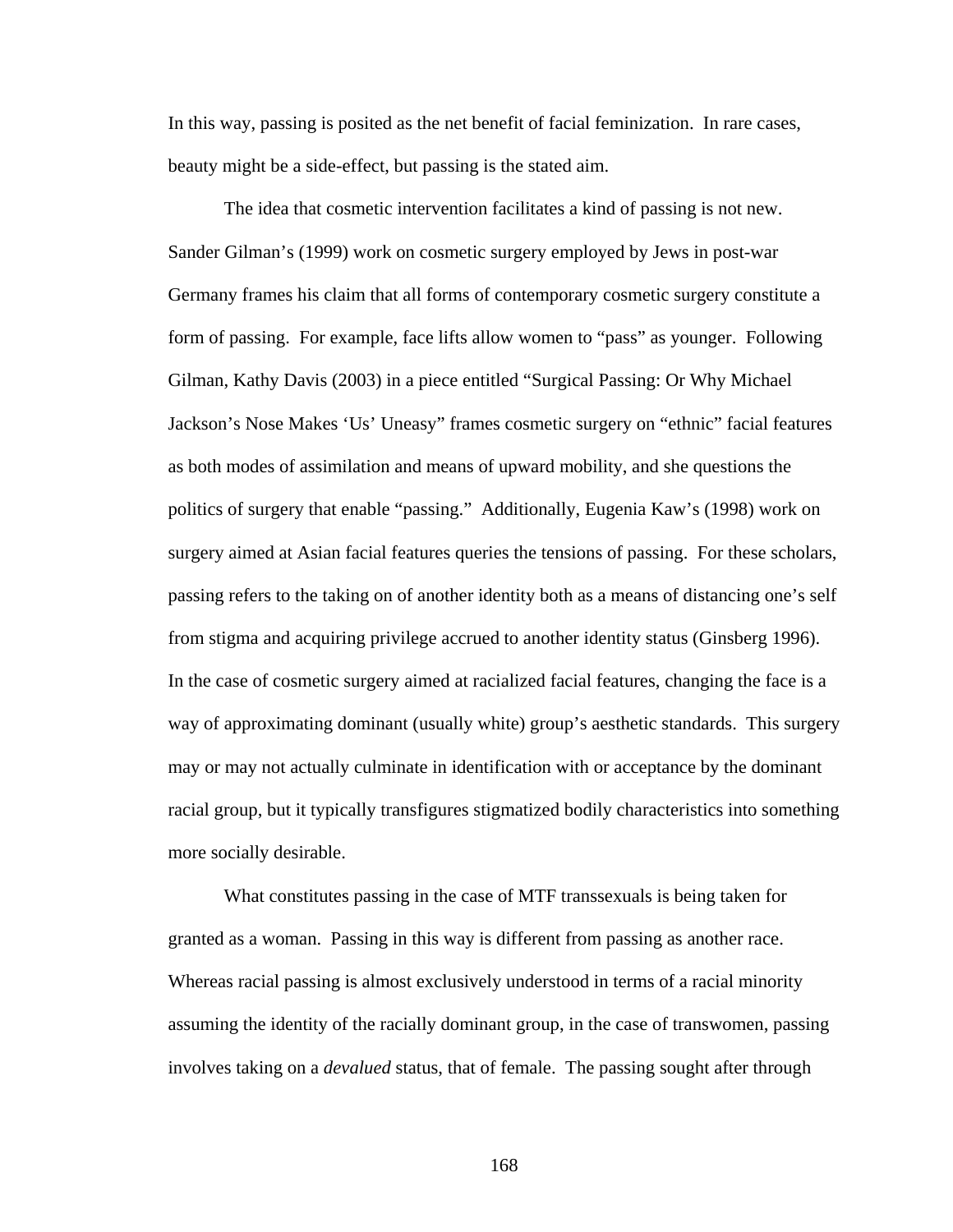facial feminization is also different from that which Gilman and Davis describe, in that the stakes of "passing" as female for the transwomen are significantly greater than the stakes of "passing" as thirty-five for the approaching-fifty cosmetic surgery crowd or, perhaps even, "passing" as white. As the recent murders of Gwen Araujo, Sanesha Stewart and many other victims demonstrate, the stakes of being "read" as transgendered as opposed to passing are, quite literally, those of life and death.<sup>[44](#page-182-0)</sup>

As these cases demonstrate, the burden of passing lies not in being perceived as female as much as it lies on *not* being perceived as male. It is crucial then that one's face (and body) not suggest masculinity. In doing gender, one must do gender in corporeally appropriate ways. Pursuing facial feminization with the aim of passing is, in essence, a method for going unnoticed, for achieving a taken for grantedness. It is the technical work of eradicating those features that might give one away. Practically, then, facial feminization produces less masculine faces.

In sum, "the female face" works as the point of reference for surgical intervention. Of course, there is no such thing as "the female face." It is a constructed

 $\overline{a}$ 

<span id="page-182-0"></span> $44$  I cite these names because both cases received relatively large amounts of publicity, especially in gay media outlets, but these murders are in no ways unique. In 2002, Gwen Araujo, a 17 year old transwomen, who was brutally beaten with a frying pan and barbell before being strangled by four men when they discovered that she was transgendered. In February of 2008, Sanesha Stewart was stabbed to death in the Bronx by a john after he "discovered" that she was transgendered. While stories of violence inflicted upon transwomen abounds, it is difficult to locate statistics because "gender identity" is not currently a protected class under federal hate crime legislation.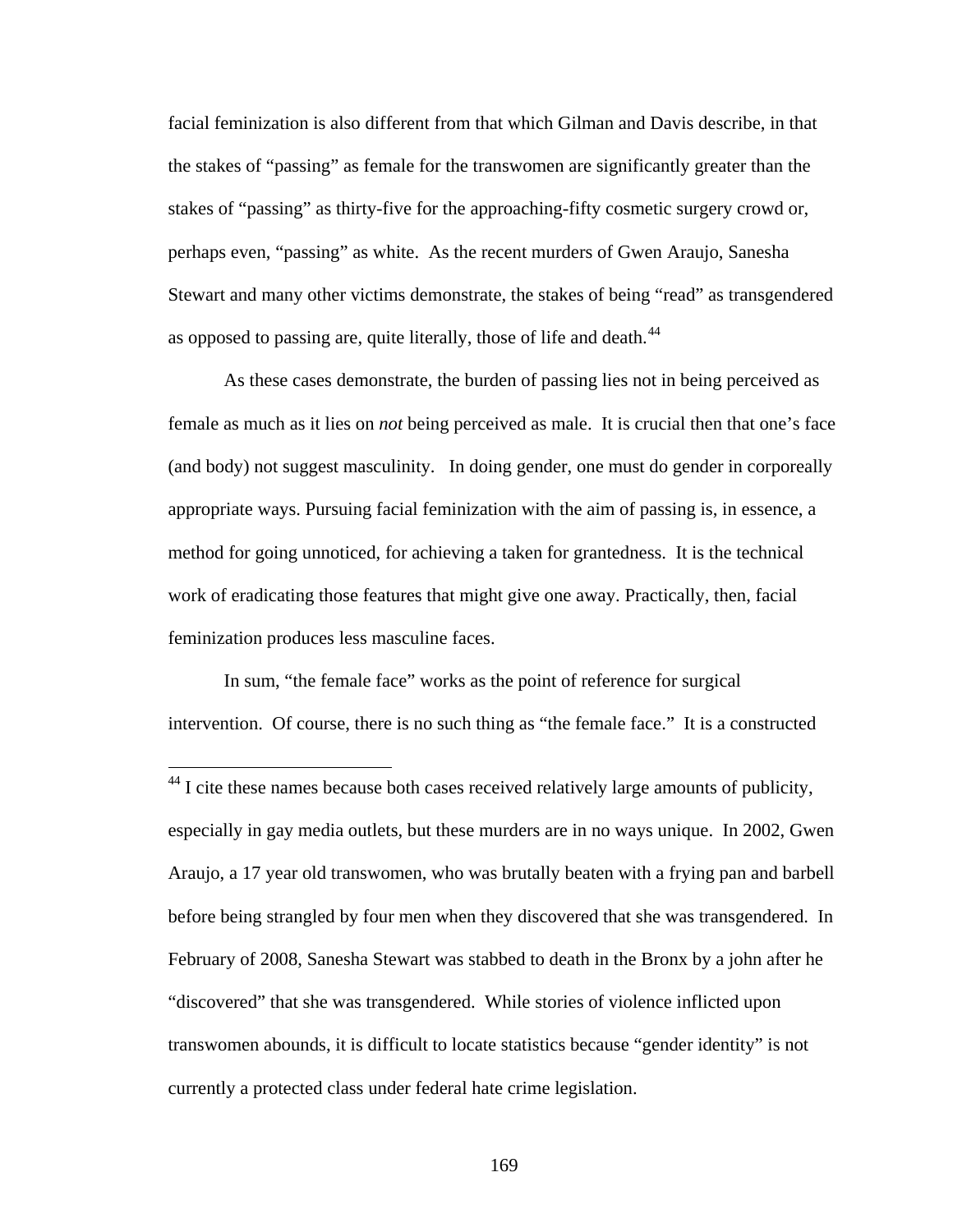conglomeration of measurements, which depends on averages (via references to skulls) in its making. It is an ideal type, in the Weberian sense, an analytic comprised via reference to particular characteristics that does not correspond to any individual case. Given that one of the primary goals of facial feminization is passing, it should hardly matter that intervention fails to literally inscribe the conceptual ideal onto the face. For the purposes of passing, a less masculine face might very well be sufficient.

Premising an intervention against any ideal can only be successful in limited ways. In all sites of face work aimed at disfigurement, normalcy operates as a point of reference and an unattainable ideal. In the case of FFS, the standard is a gendered norm, "the female face." Yet norms, because they are ideal types, are tricky points of reference. At what point would one be *definitely* normal? As the case of facial feminization makes evident, the logic that undergirds intervention positions a standard, in this case "the female face," as the reference point around which surgeons organize practices of face work and patients understand them. Yet the female face is a conceptual ideal, as opposed to an empirical point of reference; thus, facial feminization can never literally produce the female face. Like the female face, normality is a conceptual ideal that can never be surgically produced. When does one achieve normalcy? Normalcy is elusive, and as such, the technical work of repairing the face might be understood not at producing the ideal, but rather at minimizing the abnormal. If it is impossible to inscribe these ideals onto the face, what then is technically accomplished through face work? If the face cannot approximate the female face, what can it exact?

The female face and normalcy might well be elusive, but passing is not. Interventions can and do facilitate passing because passing only requires being taken for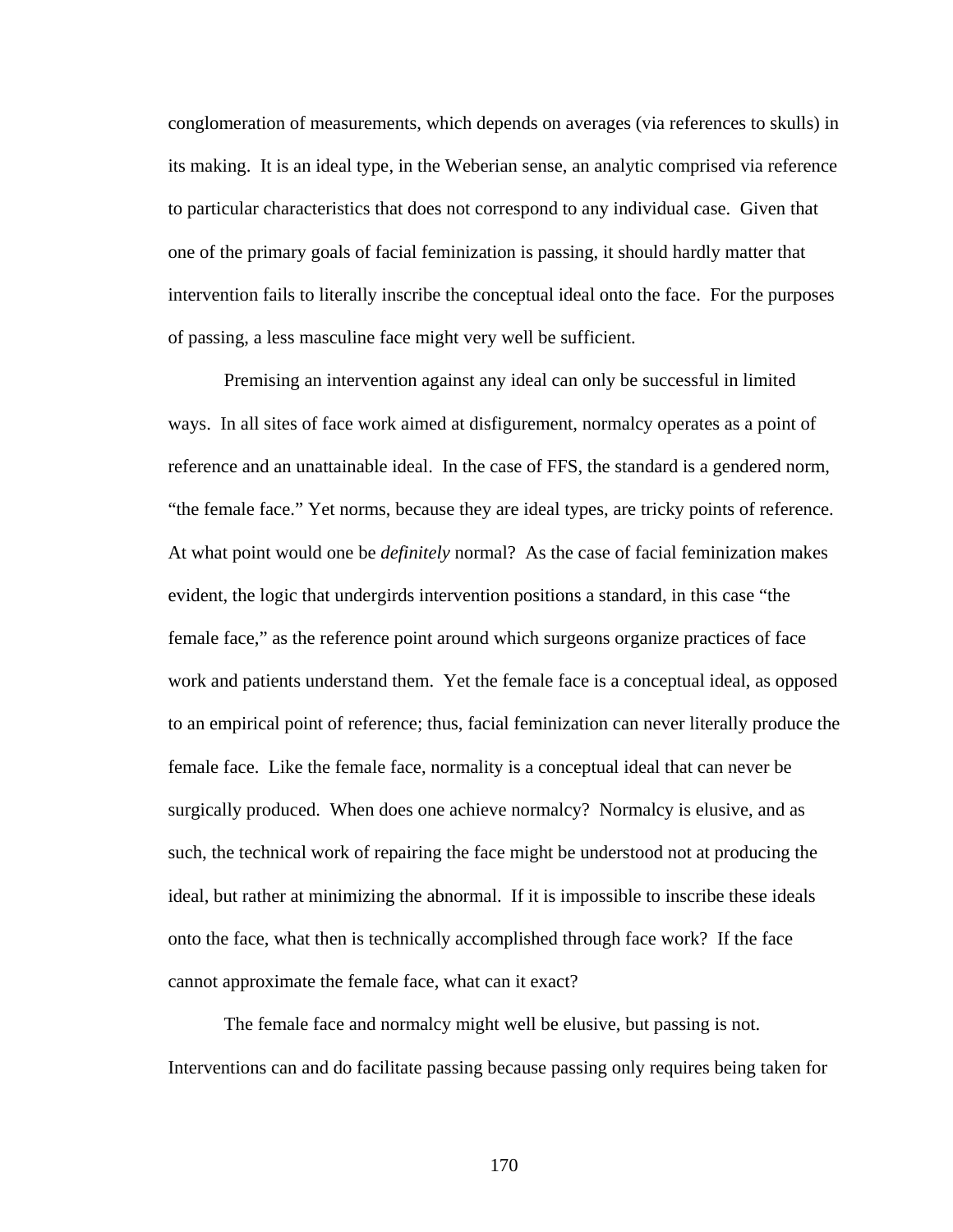granted in specific social settings. Unlike normalcy, one can approximate how successfully one passes based on the ease of social interactions. In this way, passing is tangible in a way that ideals like normalcy and "the female face" never are. Passing is gauged successful to the degree that one is taken for granted. The case of facial feminization puts into sharp relief how taken for grantedness is desired, sought after, and crafted.

Facial feminization specifically, and face work more broadly, takes unremarkability as its end point. The desire for beauty, on the contrary, is the desire to appear exceptional, remarkable, fantastic. There is something besides beauty to be attained via face work. By contrast, the desire for unremarkability is the desire to go unnoticed, to blend in, to pass. As a mode of normalization, face work aims to recover a face defined as disfigured. In practical terms, it crafts a face deemed ugly for a woman less ugly, less masculine. In this line of work, there is little to suggest that beauty is even hoped for by potential patients or ever promised by face workers. There is something that exists between or perhaps outside of beauty and ugliness. To desire unremarkability is at the most basic level the desire to live outside of the stigma of ugliness and the extraordinariness of beauty. If one cannot embody the ideal of normalcy, one can at least hope to live outside of stigma. Unremarkability is equally, if not more, compelling than the desire for beauty. This desire for unremarkability is an often unstated but critical impetus for the face work I describe throughout this dissertation. It is, I argue, the corporeal objective of face work. To query unremarkability as an aesthetic puts into sharp relief how the desire to be "not ugly" structures bodily interventions, both mundane and extraordinary.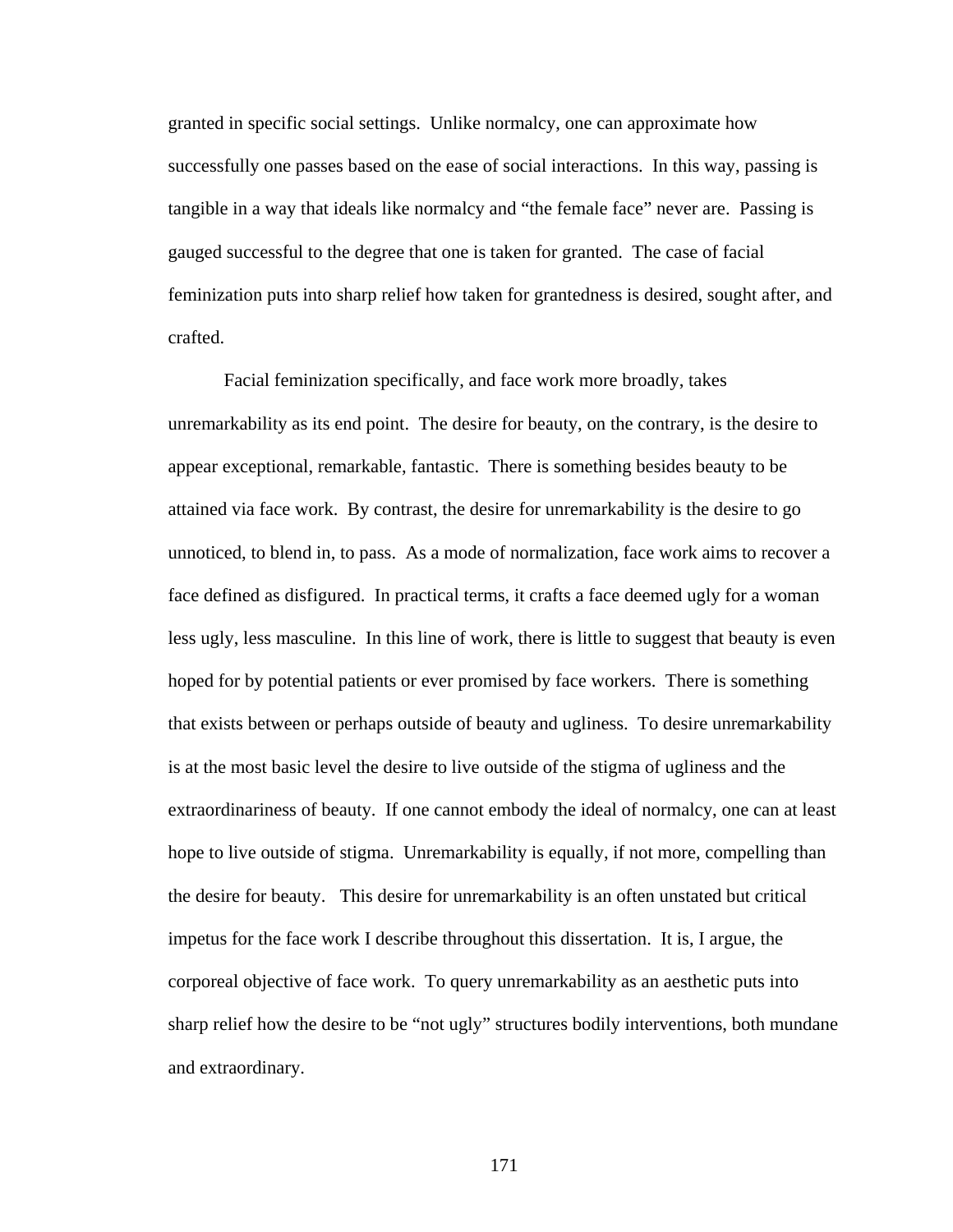Candis Cayne's casting in a network television drama carries the significance that it does because her story is so exceptional. She has established careers as a performer both within the subcultural scene of drag performance and on mainstream or "normal" television. Her story of transition is striking for its lack of dramatic twists. Her family supports her. She is currently engaged to a New York deejay with whom she regularly appears in public, and she is stepmother to his daughter from a previous relationship. Her personal life is, in short, unremarkable but also typically feminine. Her face, on the other hand, is exceptional. Whatever face work she has undergone has accomplished something rare—a face that approximates beauty, at least of the sort so desired by conventional men's magazine subscribers. By contrast, for others who employ face work to transition, the face will not approximate the looks of the celebrity glamazon. It may look like just another face, and yet this unremarkability is so often precisely the point.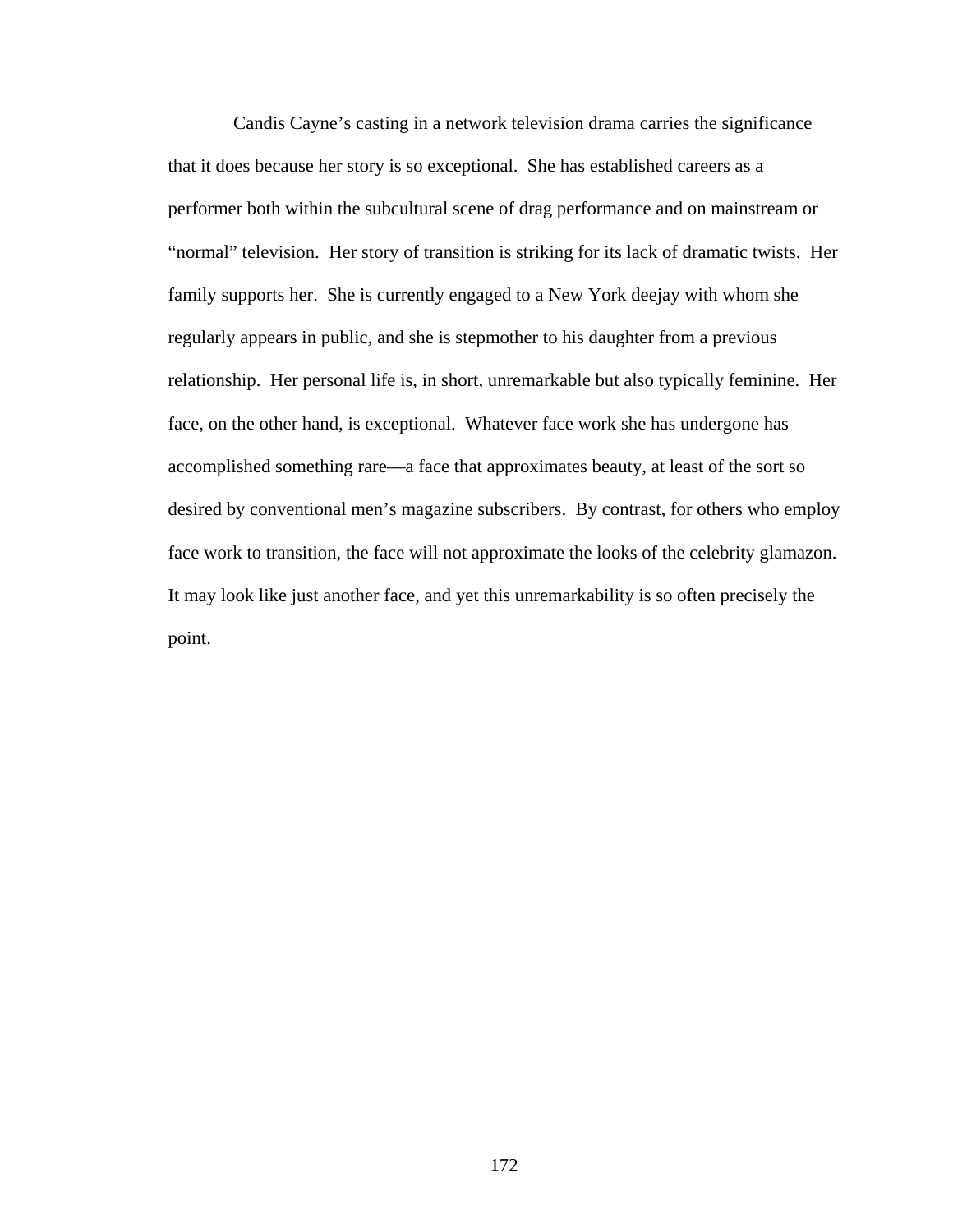## **CHAPTER V**

# **MAKING FACES: EXTREME MAKEOVERS AND THE "REALITY" OF FACE WORK**

"*If you had to describe the American mythos in one single word,* 

*"reinvention" really would not be a bad choice. One could argue that* 

*from the time of the Pilgrims' arriving at Plymouth Rock, a lot of at least* 

*the European settlement story of America has been about reinvention,* 

*leaving the Old World for the New. It's American culture as the* 

*annihilation of history, of the past…*In a very real sort of way, the history

of the United States is one big fat makeover show."

Robert Thompson (2003: B4)

## **Extreme Face Work**

| 1.  | First Name                                                               | Middle Name | Last Name                                                                 |
|-----|--------------------------------------------------------------------------|-------------|---------------------------------------------------------------------------|
| 26. |                                                                          |             | Why do you feel you should be chosen to receive the Extreme Makeover?"    |
| 27. |                                                                          |             | If you are selected to receive the "Extreme Makeover," list everything    |
|     | you would like to have altered?                                          |             |                                                                           |
| 28. | What areas or parts of your body are you most unhappy with? Have you     |             |                                                                           |
|     | always felt that way? If not, what event changed your image of yourself? |             |                                                                           |
| 29. | In what ways has your physical appearance affected your life?            |             |                                                                           |
| 30. |                                                                          |             | If you were to receive "The Extreme Makeover" in what ways would your     |
|     | life be altered?                                                         |             |                                                                           |
| 31. | Tell us about your relationship with your parents?                       |             |                                                                           |
| 32. | Tell us about your relationship with your siblings?                      |             |                                                                           |
| 33. | Tell us about your relationship with your mate/significant other?        |             |                                                                           |
| 34. | Tells us about your relationship with your friends?                      |             |                                                                           |
| 37. |                                                                          |             | Have You Ever Been Treated For Any Serious Physical or Mental Illnesses   |
|     | Within The Last Five (5) Years? (Circle One) Yes No                      |             |                                                                           |
| 39. |                                                                          |             | Have you ever been treated for Depression? In your opinion, what          |
|     | triggered your depression?                                               |             |                                                                           |
| 42. |                                                                          |             | Have You Ever Been Diagnosed With Alcoholism Or Any Other Drug-Related    |
|     | Addiction?                                                               |             |                                                                           |
| 43. | Do you have any sexually transmitted diseases? If so, please describe:   |             |                                                                           |
| 45. |                                                                          |             | In A Brief Statement, Tell Us Why We Should Choose You, Over Anyone Else, |
|     | To Receive The "Extreme Makeover"?                                       |             |                                                                           |
| 46. |                                                                          |             | Besides altering your appearance, what is your biggest dream?             |
|     |                                                                          |             |                                                                           |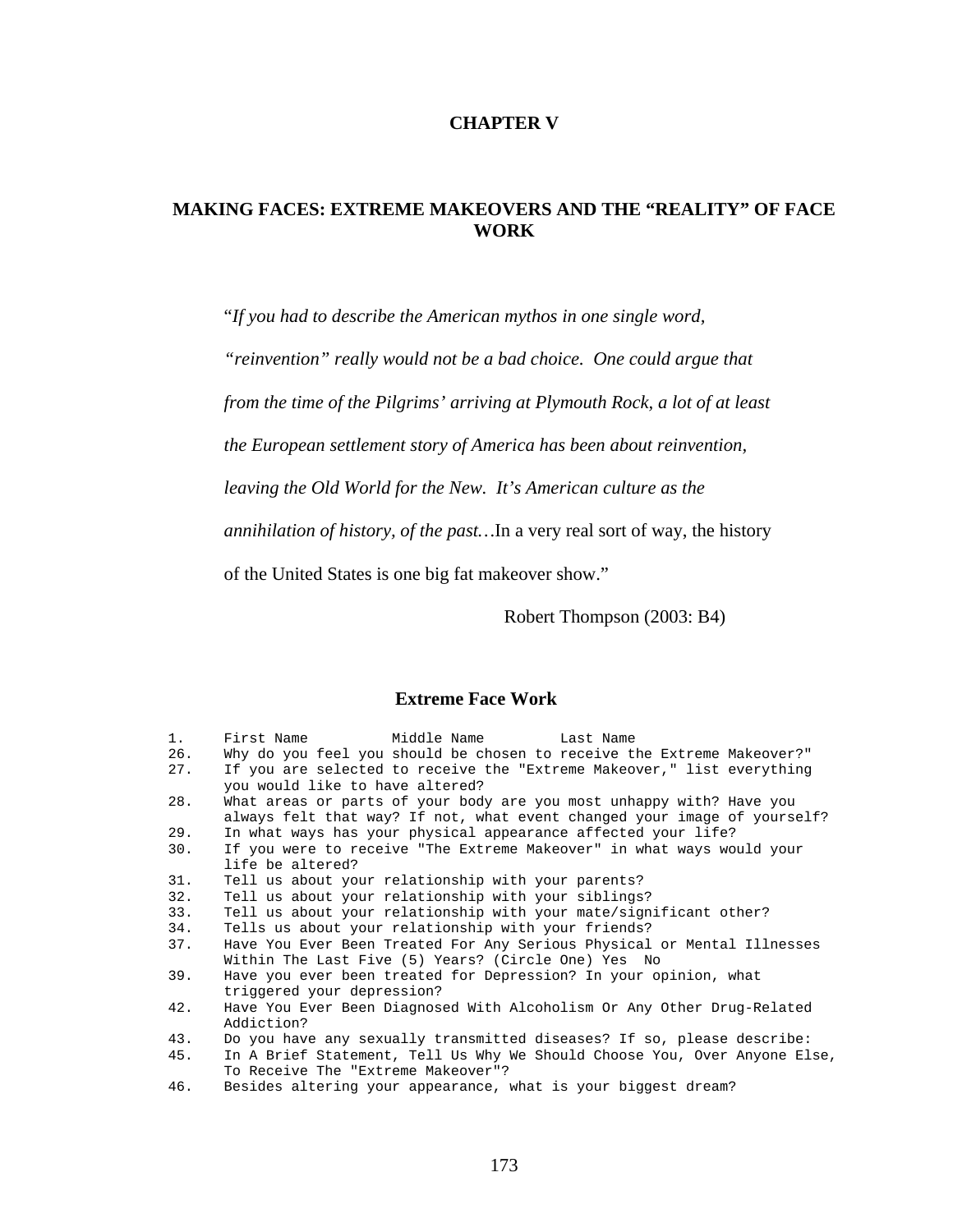The videotape must meet the following restrictions:<br>1 Tell us who you are and why you deserve the B

Tell us who you are and why you deserve the Extreme Makeover. Explain how your looks have affected your life and how they continue to affect you.

3. Make sure you shoot a 30-second close up of your face and profile with NO MAKE-UP…**We need to be able to see what problems you have**.

> Excerpt from "Extreme Makeover" Application (ABC Television Network 2006)

Cars, dogs, presidential contenders, and nation states are all getting "extreme makeovers" (Baker 2007, Hinchcliffe 2007, Marcus 2007, Stanley 2007). In the five years since ABC aired its controversial reality show, "extreme makeover" has entered the American vernacular. Extreme makeovers are the order of the day. While makeovers are not new, *extreme* makeovers seem to be. To qualify makeovers as "extreme" points to their presumed greatness and their magnificence, but extreme also reeks of excess and severity and risk. The aforementioned news accounts of "extreme makeovers" approach the subject with awe and derision. They gloat about the technological, cultural, and financial achievements that make extreme makeovers possible, while chastising the desire for such makeovers as overindulgent and the experts whose work produces extreme makeovers as overambitious. "Extreme makeovers" seem to ignite concerns about consumption, technology, desire, industriousness, and human possibility. The stories told about extreme makeovers are moralistic tales that convey a profound fear of going too far *and* an intense desire for seeing how far we can go.

 In 2002, ABC first aired *Extreme Makeover*, an innovative and controversial reality television show.<sup>[45](#page-187-0)</sup> In each of the fifty-five episodes that aired over the course of

 $\overline{a}$ 

<span id="page-187-0"></span> $45$  Reality television is a genre of television that purports to chronicle unscripted situations as they are experienced by ordinary people, though celebrities increasingly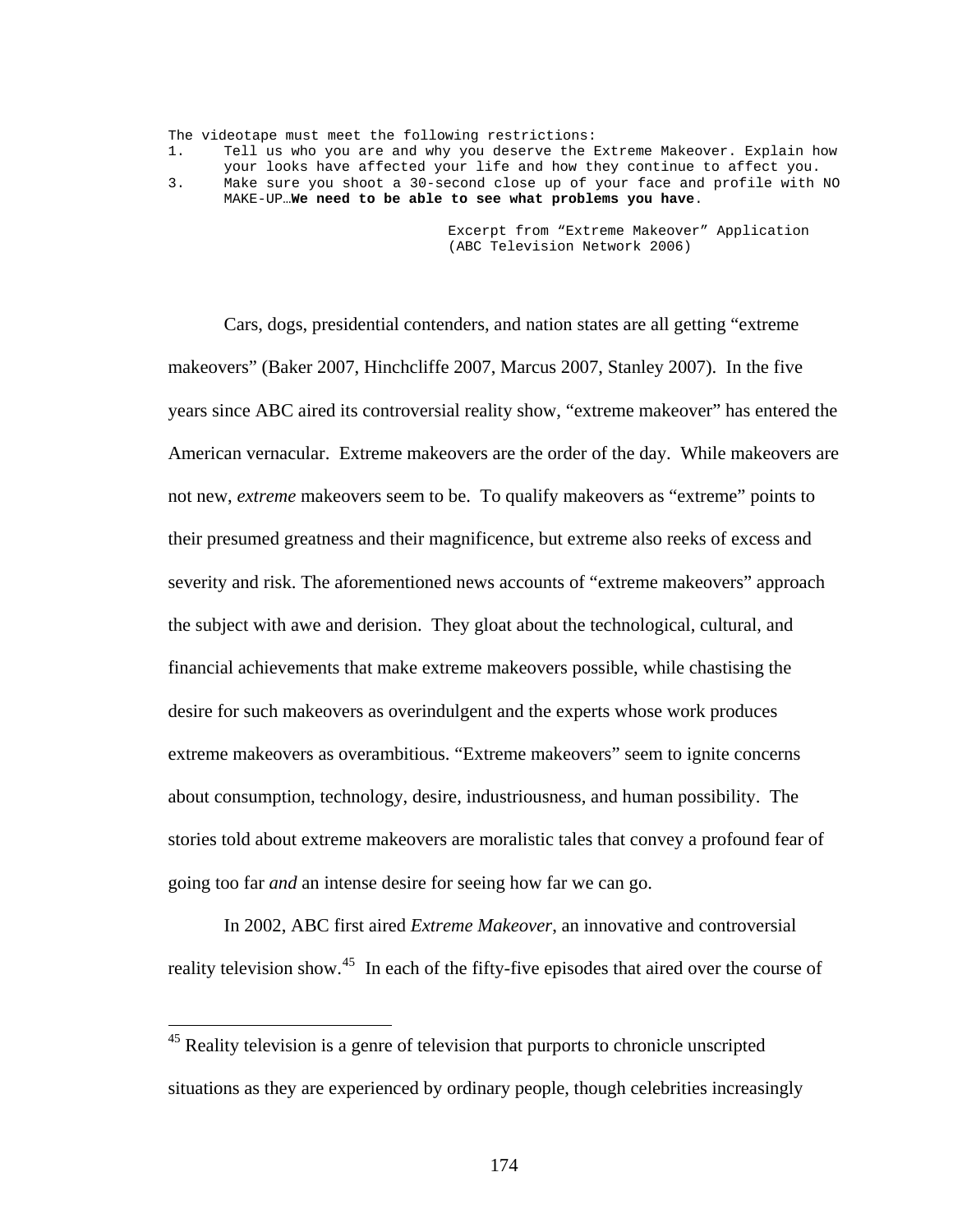three seasons on ABC and in subsequent syndication on the Style Network, "real-life" people (most often women) moved to Hollywood to begin surgical, exercise, dietary, and other cosmetic regimes to prepare for their "big reveal."[46](#page-188-0) This moment serves as the climax of the show in which participants along with their friends and family see candidates for the first time post-makeover. Under the supervision of the "extreme team" (comprised of cosmetic surgeons, dermatologists, cosmetic dentists, eye surgeons, hair restoration specialists, physical trainers, stylists, make-up artists, and hair stylists), participants' appearances were radically altered--in many cases making them unrecognizable to family, friends, and themselves.

 While the format of episodes changed slightly over the three seasons, the basic structure of the show remained consistent, indeed formulaic. In fact, while participants vary from episode to episode, each episode follows the *same* narrative structure.<sup>[47](#page-188-1)</sup>

 $\overline{a}$ 

participate in programs modeled on similar premises. Later in this chapter, I describe and query reality television in more detail.

<span id="page-188-0"></span> $46$  Emily M. Boyd (2007) analyses the first season of Extreme Makeover in order to understand the production of identity via reality television. She provides descriptive statistics about participants from the first season. Of the thirty-three makeover candidates featured, twenty-two are women. Thirty were white.

<span id="page-188-1"></span> $47$  In later episodes, the "mini extreme makeover" was introduced. The "mini" quality of these makeovers is striking given the "extreme" quality of most of the other makeovers captured by the program. In these very short segments, which usually comprise no more than five minutes of an episode, candidates are restyled using non-surgical techniques like wardrobe makeovers, haircuts and coloring, and teeth whitening. These segments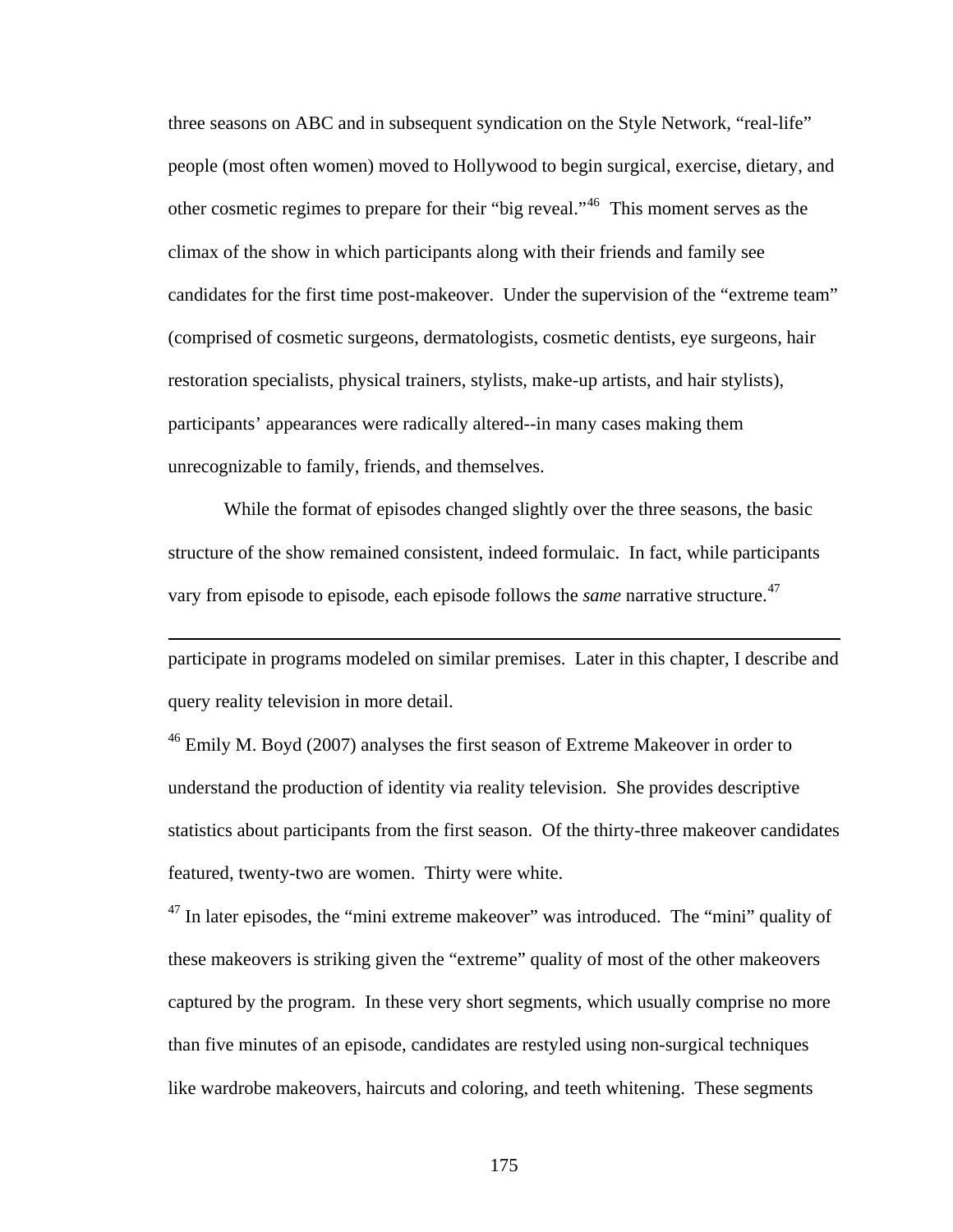Brenda Weber (2005) argues that *Extreme Makeover* follows a "strict formula" that reflects a "deep structure" embedded in the program that allows viewers to anticipate what is coming in each successive episode. In this way, the meaning making accomplished by *Extreme Makeover* is continually established in each episode. The show opens by describing participants' backgrounds. We meet candidates in their hometown and get a glimpse of their "real lives." Most importantly, we are told a story that conveys to the audience why this particular candidate needs an extreme makeover in other words, what problems will be fixed by the intervention. Then, on camera, candidates are "surprised" by the announcement that they are leaving for Hollywood. Once in Los Angeles, participants meet with the Extreme Team. During these meetings, candidates identify which bodily features they most desperately want to change and members of the Extreme Team describe what kinds of interventions can "fix" the problem areas. Within days, participants are admitted for surgery, and each episode offers a brief glimpse into what cosmetic surgery entails. Post-surgery, we encounter participants who are experiencing physical pain and often homesickness. Once candidates have healed, they meet with personal trainers and/or stylists for the final touches. Afterward, candidates ride (sometimes in a limousine) to their "big reveal" where family and friends will see their new looks for the first time. Without exception, family, friends, and candidates are elated when they see post-makeover candidates. Interviews with spouses, parents and children who universally express amazement are interjected with images of the big reveal celebration. Finally, "before" and "after"

mirror other television makeovers like those featured on *Queer Eye for the Straight Guy*, *Oprah*, or the *Today* show.

 $\overline{a}$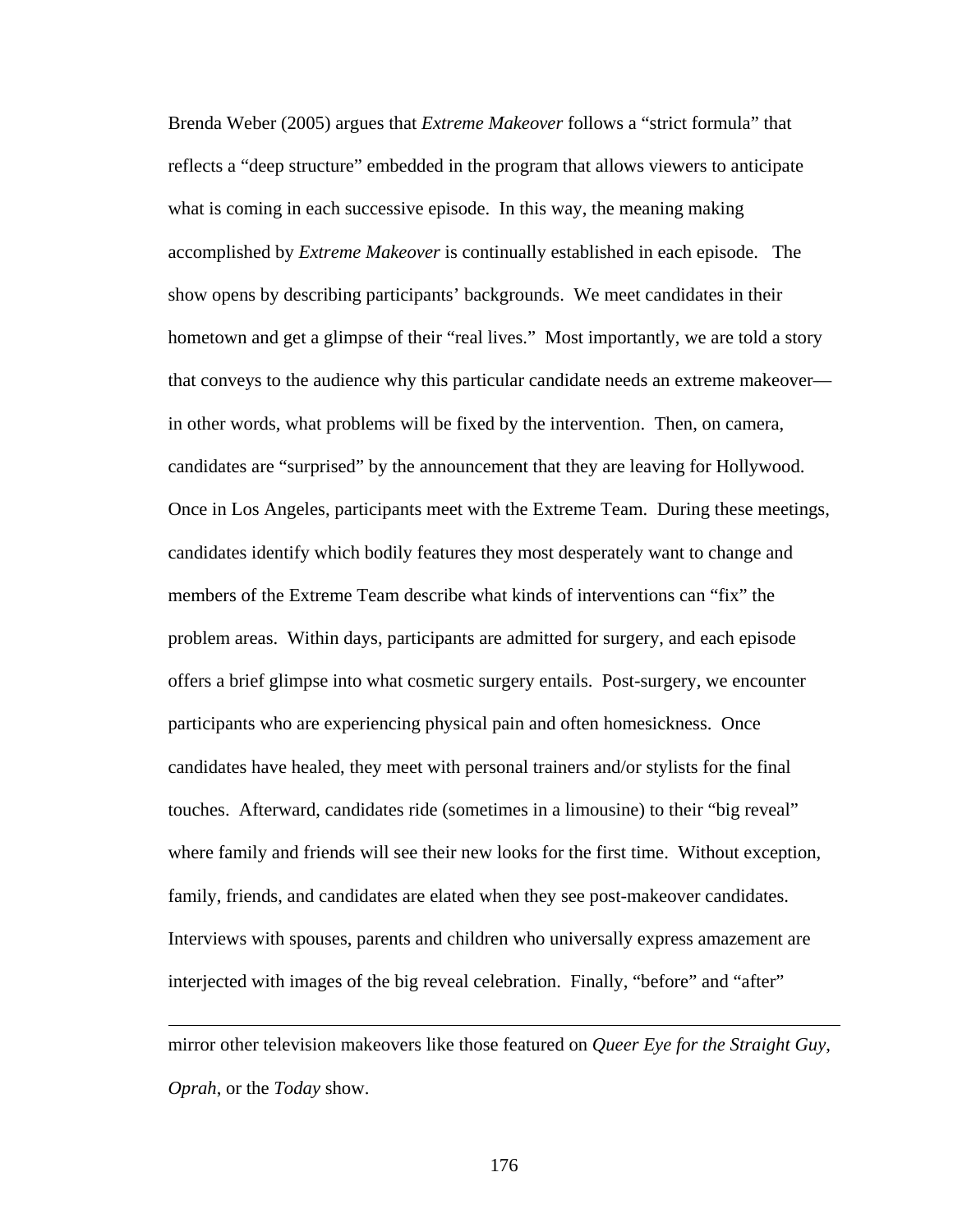pictures fill the television screen. The announcer outlines each procedure that comprises each participant's extreme makeover. Participants' entire bodies are remade over the course of their stay, but significantly, procedures overwhelmingly focus on participants' faces.

In October 2006, ABC aired the first episode of the fourth season of *Extreme Makeover*, but no additional episodes aired during the fall season due to low ratings. In June 2007, the network announced that *Extreme Makeover* was officially canceled and that three pre-recorded episodes would air in summer 2007 to fill a summer time line-up, according to a network press release (ABC Television Network 2007). While *Extreme Makeover* aired on a major network for only three seasons, it irrevocably changed American discourse about and, by extension, American's relationships to cosmetic interventions.

The broadcast of *Extreme Makeover* animated public debates about cosmetic surgery, television, and America's never-ending pursuit of self improvement. Reviews of *Extreme Makeover* revealed both an infatuation with and contempt for transformations that push the boundaries of the possible (Elber 2002, Petrozzello 2002).<sup>[48](#page-190-0)</sup> According to

 $\overline{a}$ 

<span id="page-190-0"></span><sup>48</sup> What shows like *Extreme Makeover* do is offer participants the resources to challenge the stability of materiality, to subvert the limits of embodiment. While Americans seemed obsessed with self improvement, public response to changing bodies elicits policing. Historically, bodily variance was understood in supernatural terms; one's moral standing, one's virtuousness, one's elect status is made manifest in one's body (Daston and Park 1998). Disabilities and chronic illness, disfiguring conditions and bodily trauma are indicative of moral failings and thus, in a sense, deserved. There is a lingering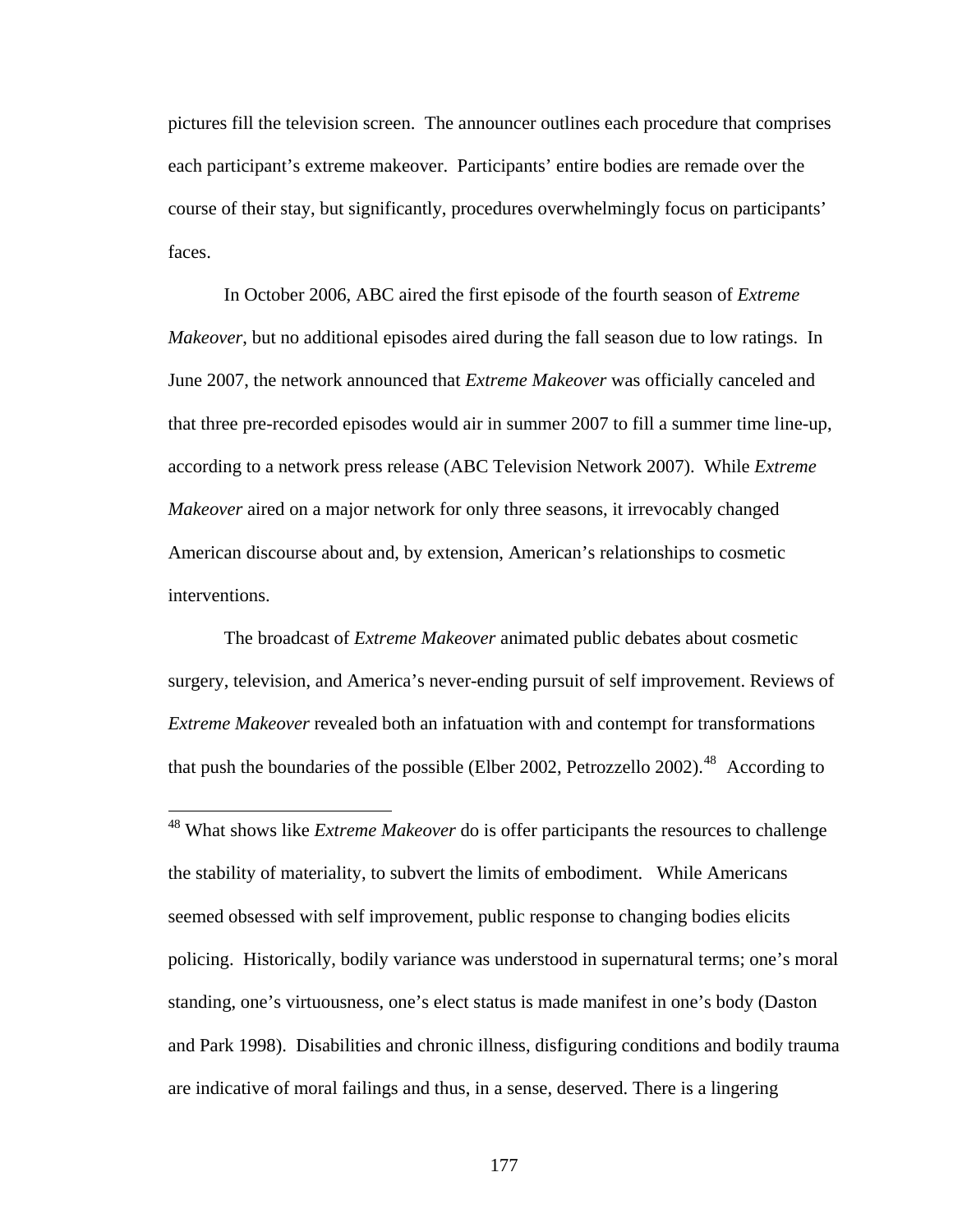reviews, the results were astonishing, but most agreed that they had exceeded the limits of how cosmetic interventions should be deployed. In a scathing review, *New York Times* television critic Caryn James (2002) wrote,

As a reality show it's a flop, with bad casting and the tackiness of a cheap syndicated series…As a cultural barometer, though, *Extreme Makeover* is fascinating. It displays both the voyeuristic excess of reality shows and the cultural ideal of creating a purely artificial personality (everyone goes to Hollywood)…We all fantasize about changing something, but these Frankenstein dreams seem spooky…television is shifting our idea of what cosmetic revisions seem normal.

When ABC added the show to its regular line-up, even the Academy of Cosmetic Surgery condemned the show, releasing a statement objecting to the glamorization of radical cosmetic interventions featured as entertainment (Oldenburg 2003). These critiques rested on the fact that while participants' wanted to improve their appearance, they were not disfigured. The disgust with *Extreme Makeover* relied on a shared sensibility that cosmetic interventions for unremarkable faces should be kept to a

collective sensibility that our bodies are objects that are expressive of our moral transgressions and our admirable asceticism. The discourse around body weight which posits obesity as the result of a lack of willpower clearly relies on such moralism (Bordo 1993). We deserve the bodies we have, and makeovers interfere in what seems natural and fair. Interestingly, the public response to *Extreme Makeover: Home Edition* is strikingly opposite, suggesting that offering someone the opportunity to improve their class status is much more acceptable.

 $\overline{a}$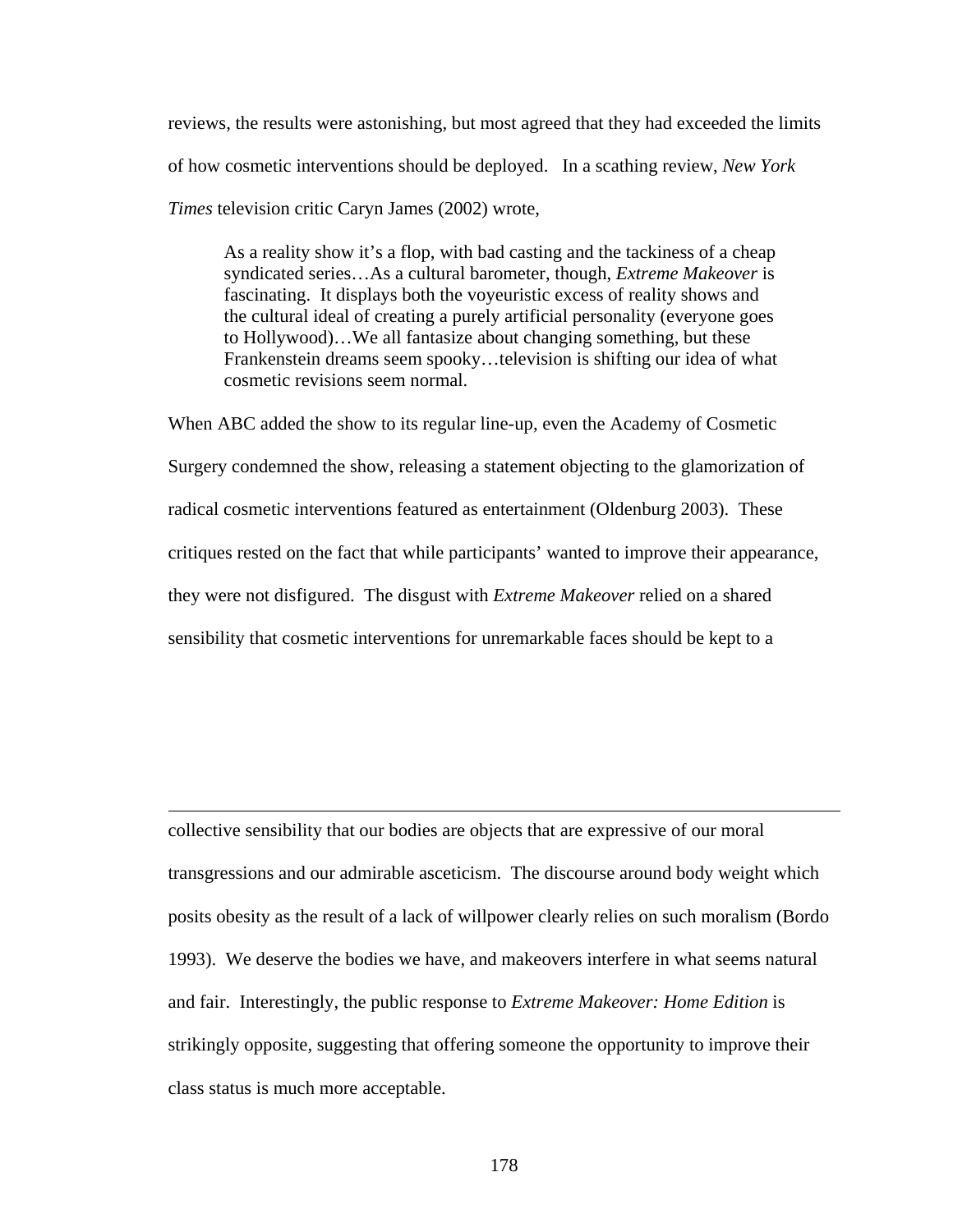minimum, the assumption being that only in the case of "real" disfigurement would it be appropriate to try to effect such radical, transformative results.<sup>[49](#page-192-0)</sup>

And yet, participants on *Extreme Makeover*, prior to intervention, are described using words often reserved for the faces of those who have experienced facial trauma and congenital difference: Freak. Deformed. Defective. Damaged. Monster. Witch. Cursed. Nightmare. Abnormal. Disfigured.<sup>[50](#page-192-1)</sup> While most participants are not exceptionally goodlooking (based on Western notions about what constitutes attractiveness), neither are they extraordinarily unattractive. These are faces that would go unnoticed on the street as opposed to faces that would elicit public staring indicative of the public's discomfort with facial difference. Yet the faces of participants are routinely depicted through narration and participant's own voices as grossly disfigured. What does it mean for *Extreme Makeover*, a site of popular discourse and imagery, to position itself as a mode of face work, as a *technocultural response to* disfigurement (and a legitimate, necessary response at that)?

In this chapter, I locate *Extreme Makeover* in a long standing history of producing distinctly American bodies devoted to self-improvement through makeovers. Through

 $\overline{a}$ 

<span id="page-192-1"></span> $50$  Examples of such language can be identified in almost every episode analyzed.

<span id="page-192-0"></span> $49$  In the Summer of 2007, a British television network announced that they were looking for "disfigured" persons to participate in a show in which they would receive cosmetic intervention (Templeton 2007). The announcement was met with public outrage, but the response seemed to be directed towards the idea that *broadcasting* such an event was uncouth. The idea of intervening in disfigurement with radical means seemed to generally be accepted.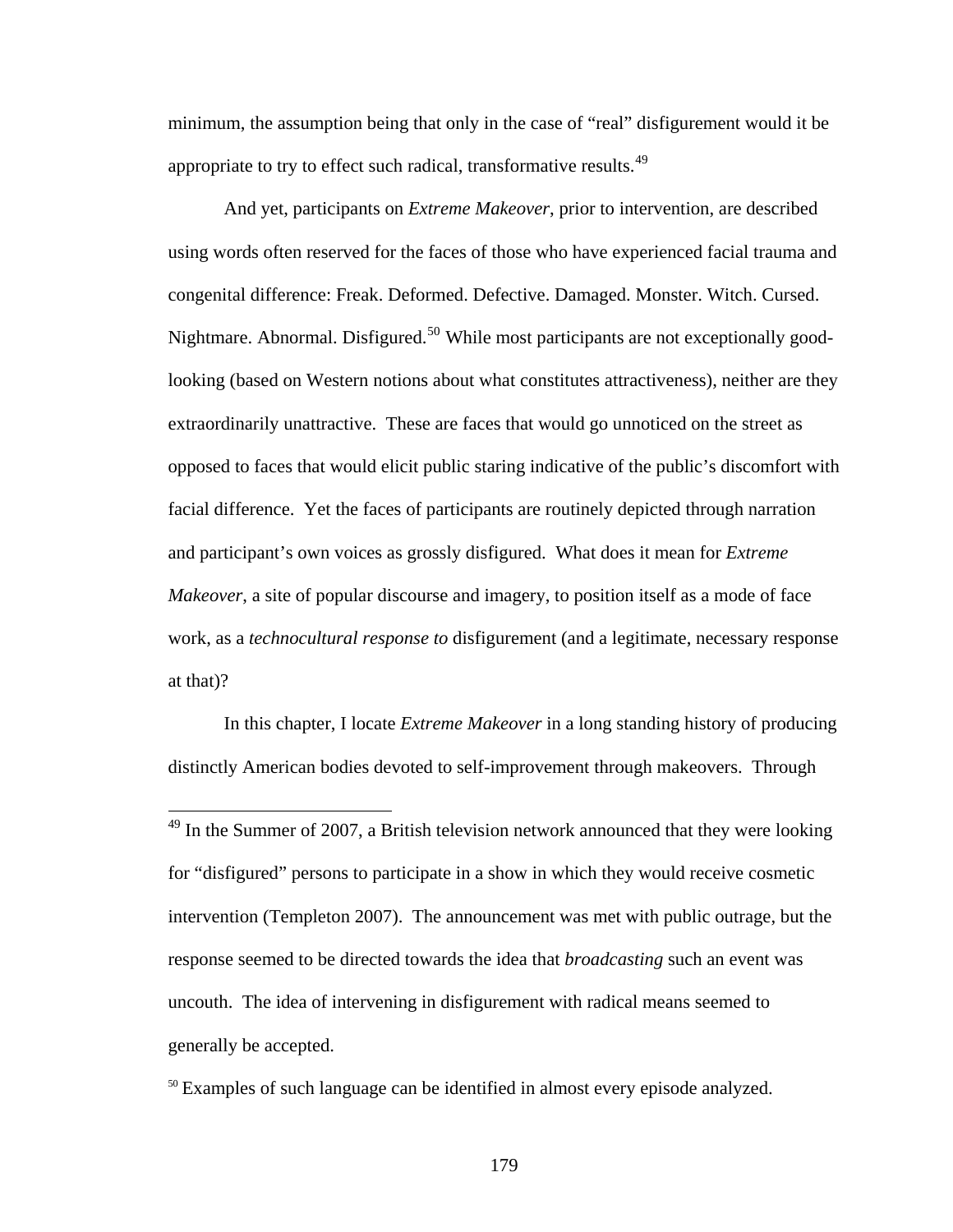content analysis of 30 episodes of *Extreme Makeover* (2002-2007), I examine the narrative embedded in each episode, analyzing these as discourses on bodies, disfigurement, and normalcy. Rather than approaching *Extreme Makeover* as a site of celebrity look-alike production, I argue that *Extreme Makeover* posits aesthetic intervention as a response to traumas in participants' intimate, economic, bodily, social, and emotional lives. In this way, the "cosmetic" work accomplished on *Extreme Makeover* is akin to other modes of face work in that it is technical work aimed at the face but invested with significant promise. I ask what cultural work is accomplished by framing cosmetic intervention as a solution to whatever problem ails, particularly problems whose resolution cannot, in fact, be achieved exclusively by changing bodily appearance.

Next, I focus on an unexpected moment but one that routinely occurs when participants see themselves for the first time following the completion of the makeover. Following social theorists that employ schizophrenia as a metaphor for understanding postmodernity, I analyze how participants' responses mirror the symptoms of depersonalization disorder, a kind of dissociative disorder characterized by a disruption in self-perception. In some cases, depersonalization is accompanied by the inability to recognize one's own transformed reflection in the mirror. I conclude by asking what it means to frame consumption of aesthetic interventions as a global solution for the problems of modern life, to cultivate a facial appearance that aims to be unrecognizable, and to position initially unremarkable faces as disfigured.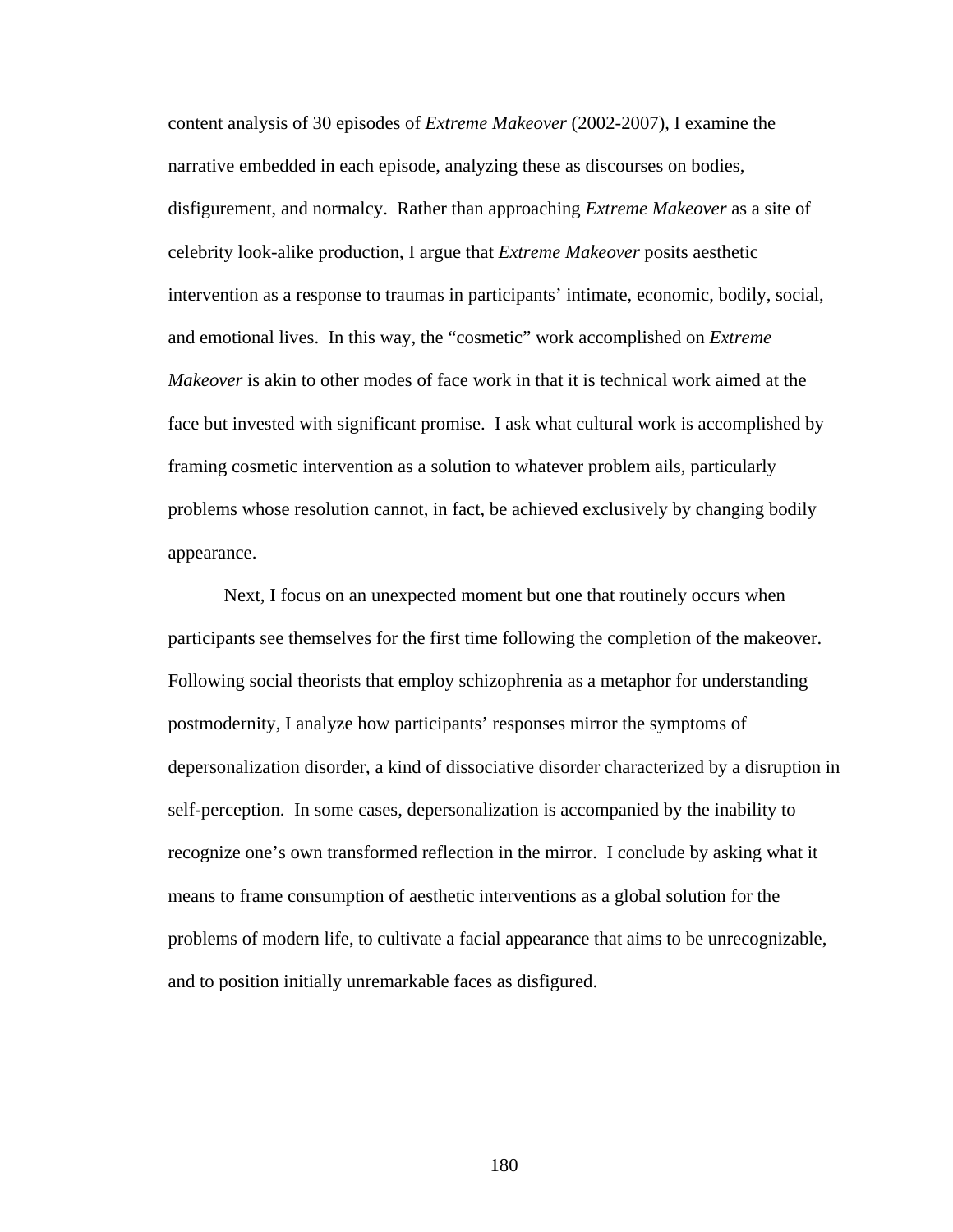#### **The (American) Makeover**

Makeovers are quintessentially American, with their emphasis on selfimprovement and diligence. They rely, moreover, on thoroughly American values. From Ben Franklin's *Poor Richard's Almanac* to JKF's calls for volunteerism, Americans have been encouraged to embody, oftentimes quite literally, innovation and industriousness (Crawley 2006). Not surprisingly, makeover culture, both of the self-help and aesthetic variety, appears to be on the rise. According to numbers released by the American Society for Aesthetic Plastic Surgery, cosmetic surgery rates began rising during the same period in which sales of self-help books increased (McGee 2005). Sociologically, two critical questions are: why makeovers, and why now?

 Makeovers involve two central figures. They center on an entity (most often a person but sometimes a house or a business or a relationship) that is transformed in the process of the makeover. The object of transformation is a work object (of sorts), a "material entity around which people make meaning and organize their work practices" (Casper 1998: 19). The second key figure is the expert who possesses the skills and know-how to transform the person or room or relationship into something else. Experts or transformers rely on tools. Both material apparatuses like scalpels, hammers, and television network finances and knowledge including physiology, architectural design, and therapeutic insight aid the process of transformation. Each makeover requires the "right tools for the job" (Clarke and Fujimura 1992).

But why are Americans increasingly obsessed with transformation? Sociologist Micki McGee in her analysis of self-help culture argues that this is an era of "new insecurity" (Wallulis 1998). Lifelong careers are the exception rather than the rule.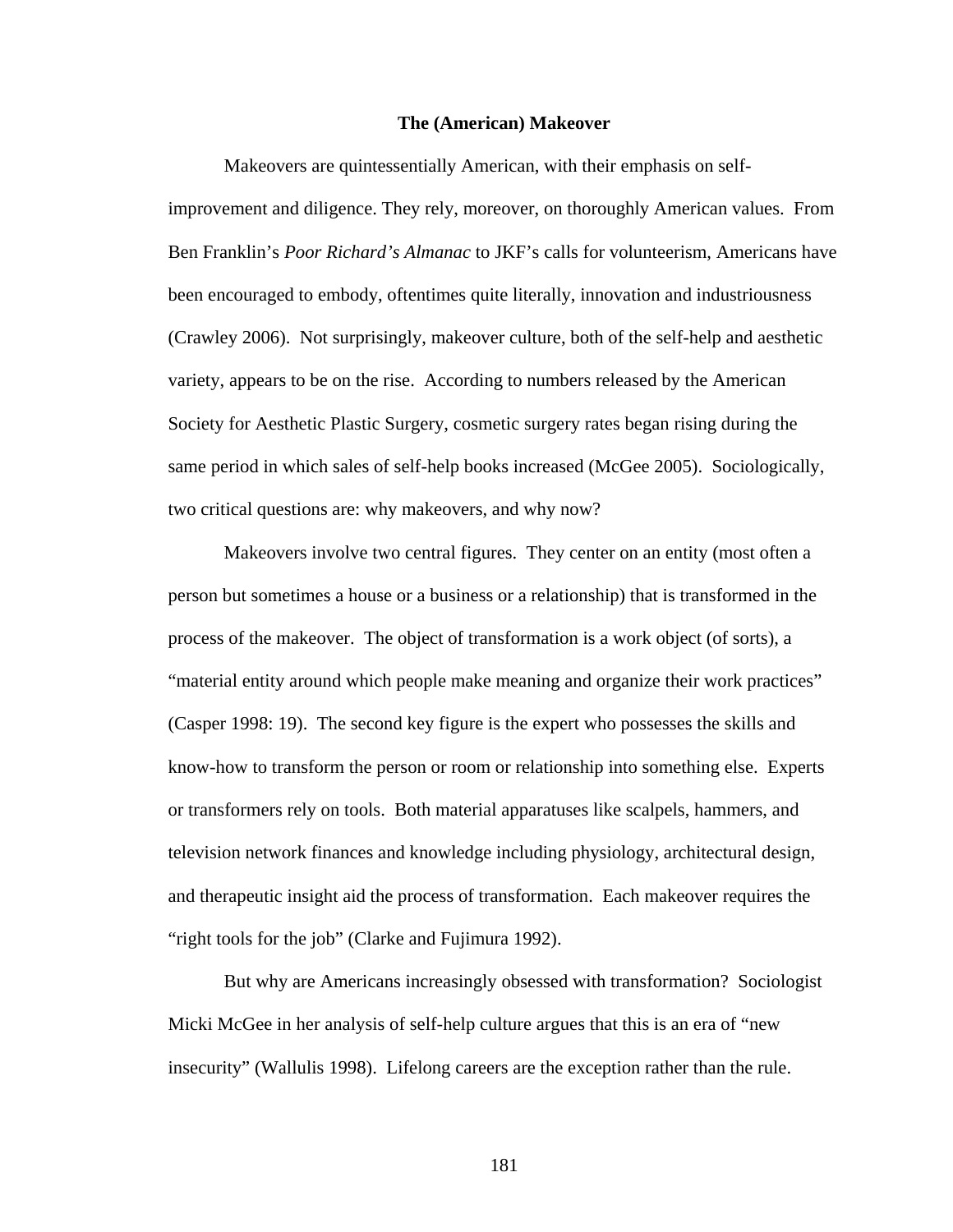American work life is now characterized by stagnant wages and erratic employment opportunities. Family life is more unpredictable than in previous periods. With divorce as a very real option, marriage no longer lasts until death, and flexibility around socially acceptable family configurations means that what intimate life looks like over the course of a lifetime has become increasingly difficult to predict. In addition, social welfare programs that promised a safety net in the case of hard times have been severely cut. These changes are not necessarily indicative of grim times, as conservative social commentators suggest. To the contrary, divorce and job flexibility make it possible for many to pursue more desirable lives. Setting aside the question of whether these are positive or negative social transformations, what is the effect of living in a time characterized by flexibility, insecurity, and unpredictability? McGee understands the consumption of self-help literature as a social imperative in this new world. Self-help, indeed makeover culture, provides an avenue for making one's self increasingly desirable in both economic and intimate spheres that are constantly changing. In short, a makeover is one way of securing desired outcomes—a job we want, a partner we like, or a sense of psychological or financial stability.

While self-help involves a variety of projects centered on the self (yet often, ironically, in relation to others), makeovers commonly focus on appearance. Makeovers promise endless choice and the fantasy of transformation. Often, these *aesthetic*  makeovers are not about getting what we want, at least directly. Rather, aesthetic intervention is also about ridding ourselves of what we do *not* want—acne, cellulite, wrinkles, jowls, "defects," markers of ethnicity, and other undesirable features.

Individuals, seemingly ineffective in changing society, make a decision to change themselves. In makeover and plastic surgery narratives, choice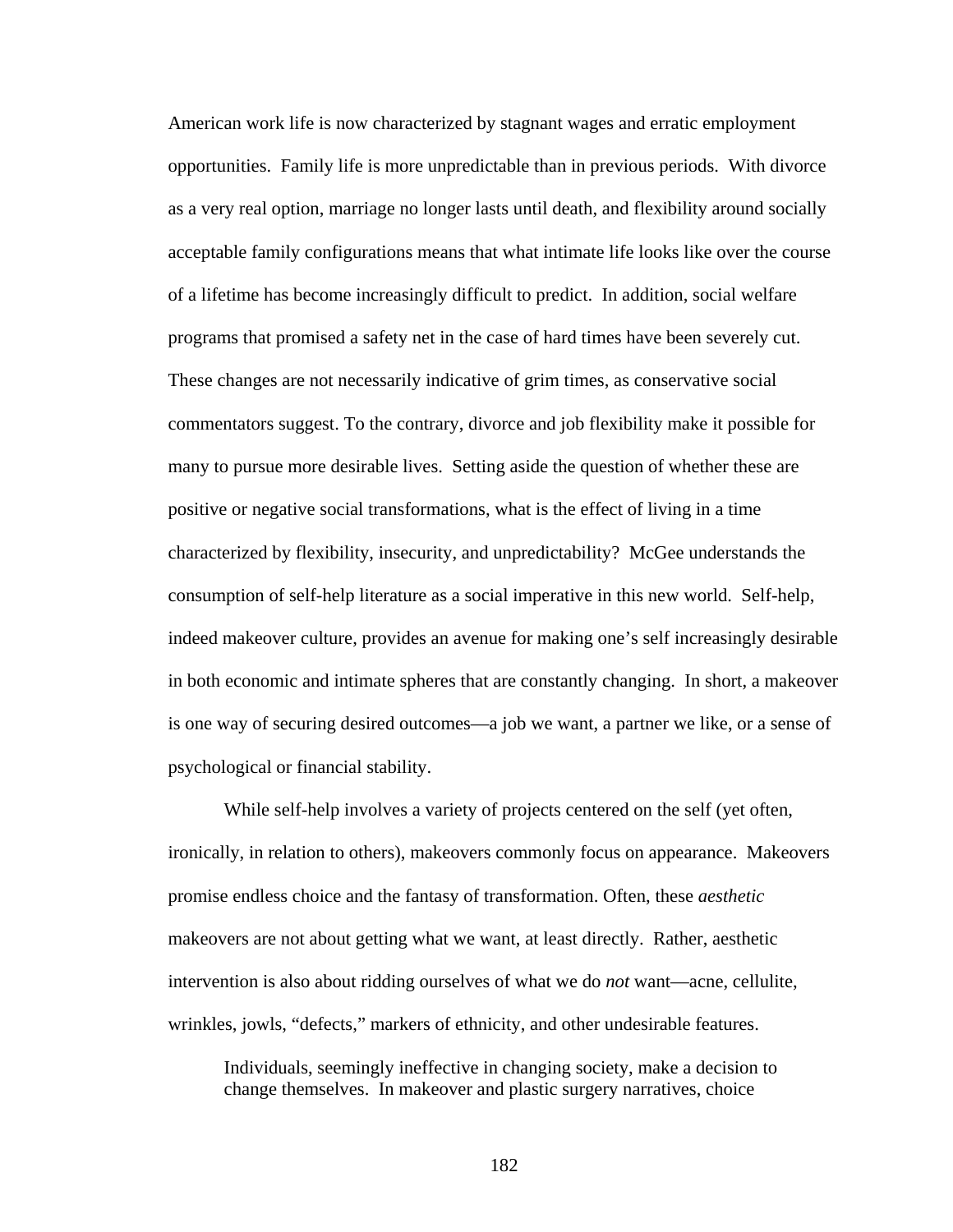typically involves discarding the past, be it an old sofa or, as in the case of cosmetic procedures, an 'old' face. This shedding of personal history expresses the self through the body (Corvino 2004: 56).

In fact, the cosmetic surgery industry, a key transformer in aesthetic makeovers, understands its work as largely aimed towards the resolution of psychological pain. According to Corvino, patients understand their pre-surgical body as an abject body. Cosmetic surgery then acts as a means for keeping abjection, those parts of ourselves that we do embrace as constituting our subjectivity and identity, under control. Through cosmetic surgery, patients attempt to rid themselves of abjection in favor of identification with clean and proper bodies (Kristeva 1982).

And of course, self improvement through work on the body is a highly gendered enterprise. The burden of body maintenance and improvement compels women in ways that are different from men. Women are embedded in longer histories of intense body surveillance facilitated through the consumption of cosmetic products and services (Bartky 2003). Even as men are increasingly subject to a new aesthetic which increasingly positions men's bodies as subject to appearance interventions, women's lives are changing (Bordo 2000). The "second shift" has expanded (Hochschild and Machung 2003). Not only are women maintaining busy work and family lives, but rather the expectations for how women will manage the time bind with style and grace mean that success is largely determined by how coiffed one appears at work, how quickly the baby weight is lost, and how well one maintains a youthful aesthetic.

But just like becoming a "highly effective" person (as Steven R. Covey's 1989 extraordinarily popular bestseller puts it) is often in the service of becoming a more efficient and thus successful worker, aesthetic interventions are often about ridding the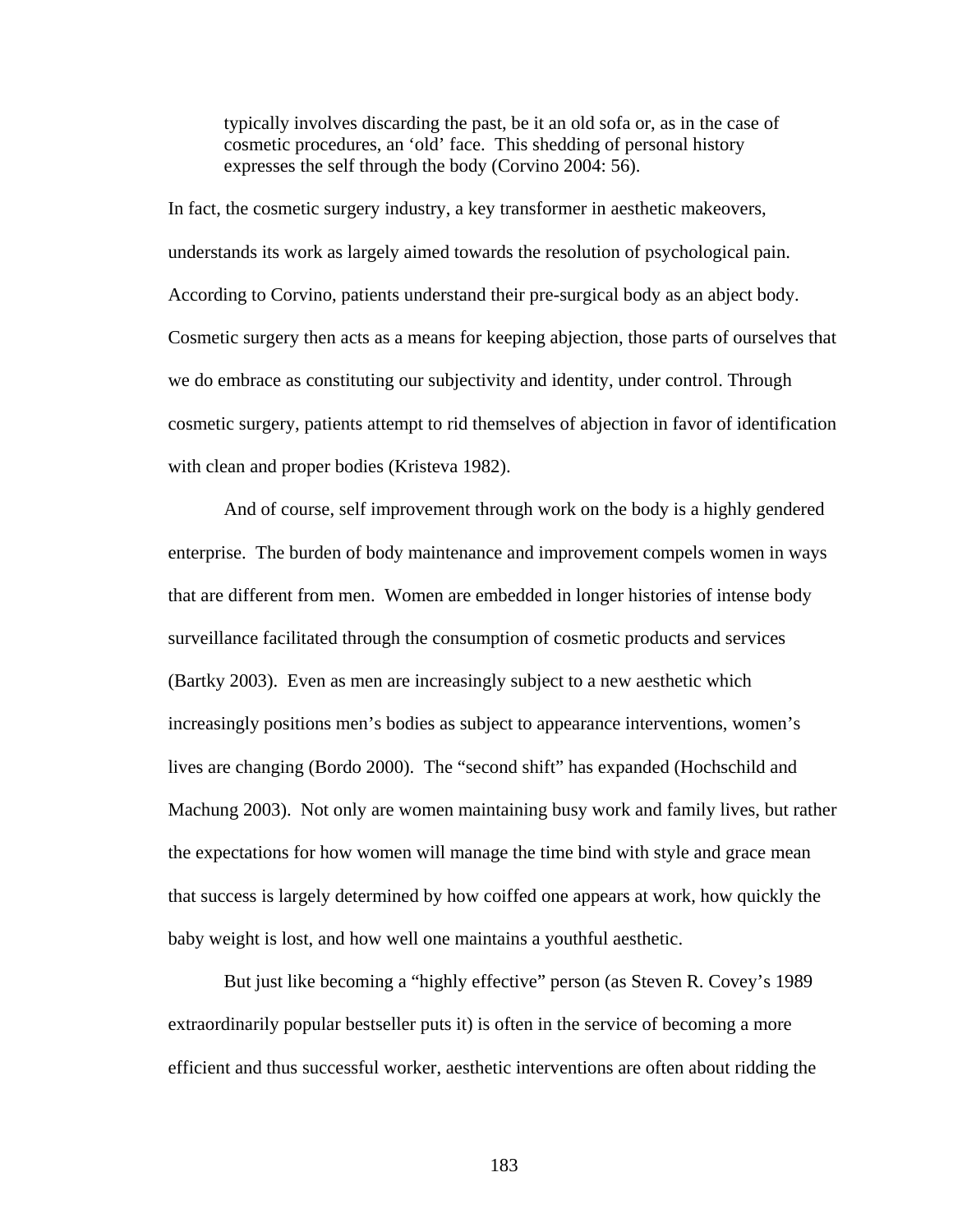body of what is unwanted in the service of others' desires. For example, erasing the signs of aging might be accomplished by eradicating fine lines and age spots, but this is often done in the service of remaining a competitive force in the labor market or an attractive mate in the dating pool. In short, aesthetic makeovers do not simply change the object of transformation from one state to another. As a mode of resolving abjection, the makeover is a process of repair in which the patient fixes a, perhaps related, but entirely distinct problem through cosmetic intervention. It is in this way that *Extreme Makeover* operates as a form of face work.

### **Making Over** *Real* **Lives**

 In the last ten years, reality television has saturated the television line-up. Upon the airing of the first reality shows like *The Real World* and *Survivor*, critics remarked that within a few seasons Americans would be sick of watching themselves on TV (Huff 2006). They were wrong. As of the Spring 2007 television season, NBC's *The Apprentice* is in its 6<sup>th</sup> season, CBS's *Survivor* is in its 14<sup>th</sup> season, and MTV's *The Real World* was in its 18<sup>th</sup> season. In 2003 and 2004 the Primetime Emmy Awards, arguably a reliable barometer of television culture/industry, responded to the surge of reality programming with two new awards for the genre—Outstanding Reality Program and Outstanding Reality-Competition Program.<sup>[51](#page-197-0)</sup>

 $\overline{a}$ 

<span id="page-197-0"></span><sup>51</sup> CBS's *The Amazing Race* has won the Reality-Competition Award every year since 2003. Makeover shows have won in the Reality Category as well. ABC's *Extreme Makeover: Home Edition* was the 2005 and 2006 winner, and Bravo's *Queer Eye for the Straight Guy* was the 2004 winner.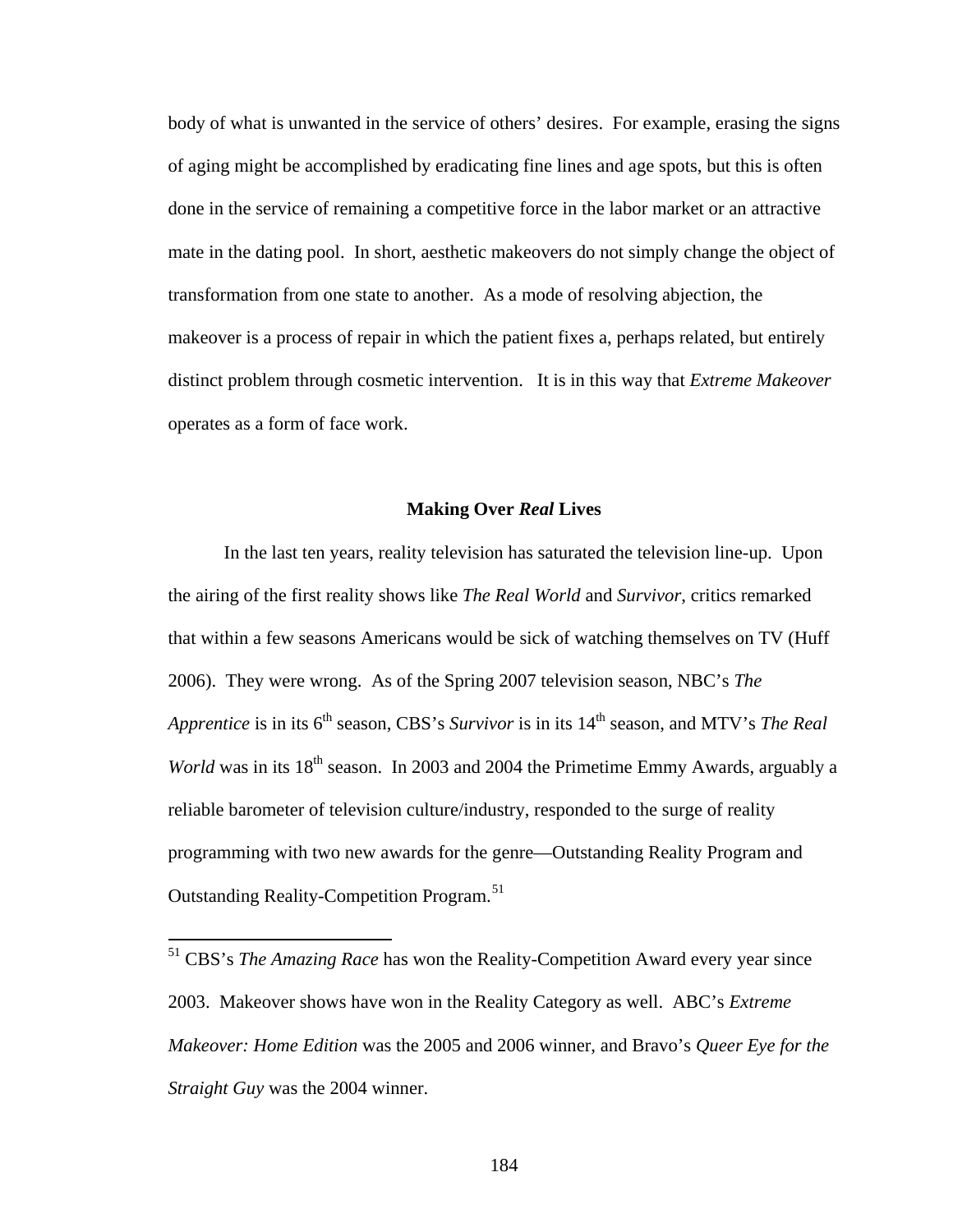Reality television is a medium that blurs the very terms used to distinguish genre. Reality television is simultaneously fact, fiction, education, and entertainment (Homes and Jermyn 2004). While reality television relies on the continual negotiation of the very terms used to distinguish one genre from another, reality television has come to employ two identifiable and predictable characteristics, chronicle and competition, in order to construct an intelligible narrative. First, reality television chronicles the life of the cast as it unfolds in environments engineered by television producers. For example, shows like *The Real World* and *Big Brother* capture participants' lives over the course of a predetermined period of time as they live in a made-for-television mansion. The thrill comes in watching cast members respond to factors that are introduced throughout the time they occupy The Real World or Big Brother House. Reality television participants not only live their lives on camera, they also compete for prizes. On *The Apprentice*, contestants compete for a job in Donald Trump's empire. Some shows rely more heavily on documenting events than on competition and vice versa, but almost all reality shows employ both strategies in order to capture television audiences. For example, ex-Victoria's Secret supermodel Tyra Bank's massive television hit, *America's Next Top Model,* captures gangly, bitchy, teenage hopefuls as they pose their way through a variety of highly crafted photo shoots that "mimic" those experienced by "real" models. The girls also participate in bizarre challenges that purportedly work to pedagogically cultivate America's next top model (Lane and Giles, forthcoming). As a formula, chronicling "reality" and capturing "competition" have made for successful television.

In the world of reality television, makeover television is, arguably, an emerging sub-genre in and of itself. Not only *Extreme Makeover* but also television shows like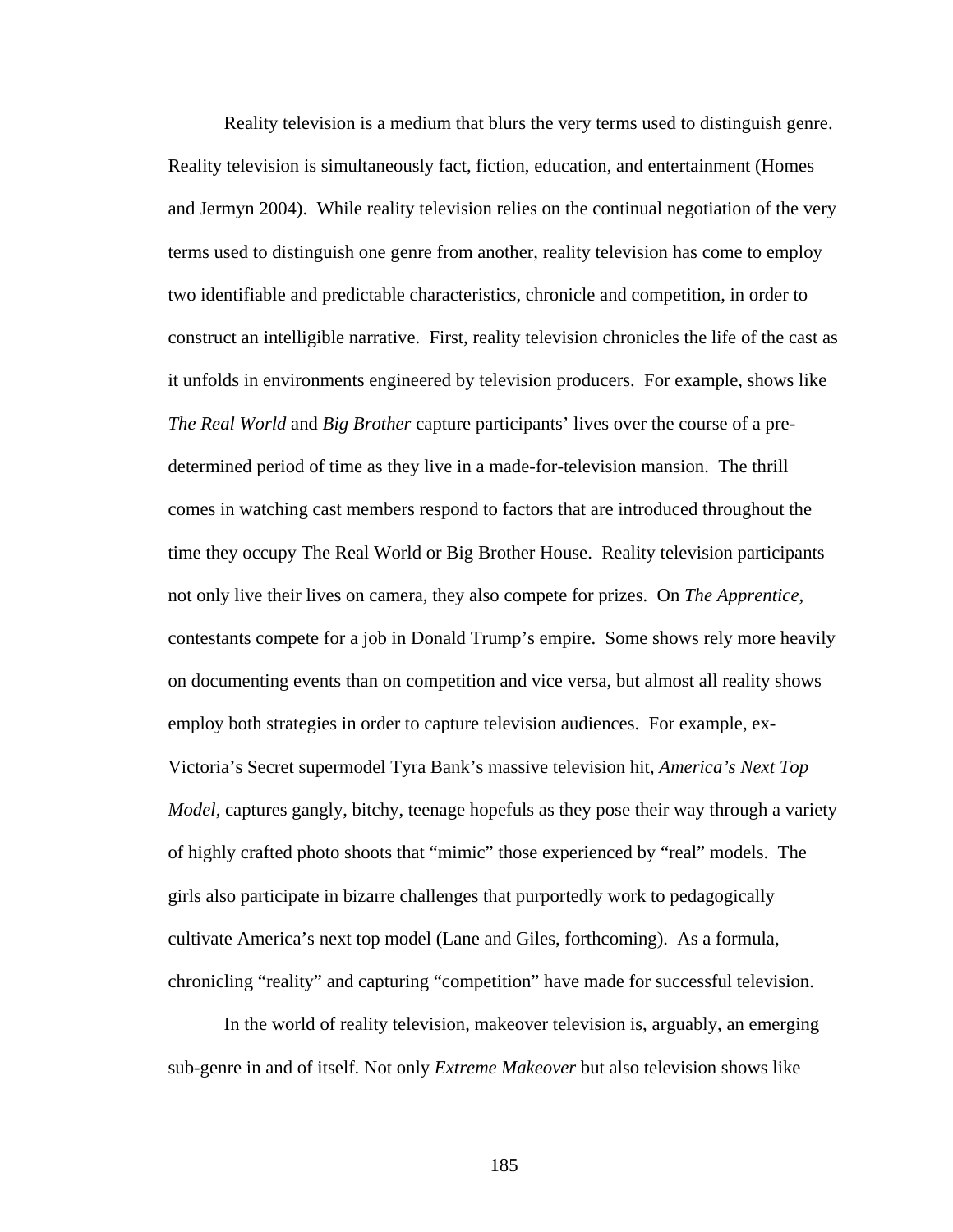MTV's *I Want a Famous Face*, TLC's *What Not to Wear*, Fox's *The Swan*, Bravo's *Queer Eye for the Straight Guy*, Style's *Style Her Famous*, and E!'s *Dr. 90210* have created a pop culture landscape exclusively devoted to cultivating new appearances effected through aesthetic interventions. Reality television has established a reputation for enacting the unthinkable and the crass (think: Fox's *Who Wants to Marry a Millionaire* and its denigrated spin-off *Who Wants to Marry a Midget*), and makeover television pushes the boundaries too. *Extreme Makeover* stands apart from most other makeover shows. As opposed to other makeover shows which rely primarily on nonsurgical interventions, it routinely employs *numerous* surgical interventions aimed at making participants *unrecognizable* to themselves, friends and family, and presumably the television audience. $52$ 

What makes reality shows like *Extreme Makeover* different from cable shows of the 1990s that focused on cosmetic surgery is that *Extreme Makeover* is about the meaning making miracle facilitated through transformation whereas cable shows often

<span id="page-199-0"></span><sup>52</sup> While FOX's *The Swan* is similar to *Extreme Makeover* in the sense that both pushed the boundaries for what makeovers had previously attempted on TV, *Extreme Makeover* stands apart from *The Swan* for several reasons. *The Swan* aired for two seasons on FOX. *Extreme Makeover* lasted for three seasons and part of a fourth. In addition, on syndication on the Style network *Extreme Makeover* continues to reach audiences in a way that *The Swan* does not. In addition, *The Swan*'s gimmicky concept included forcing participants to participate in a beauty pageant post-makeover. Because *Extreme Makeover* purported simply to chronicle the process of transformation, it garnered a degree of respectability not afforded to *The Swan*.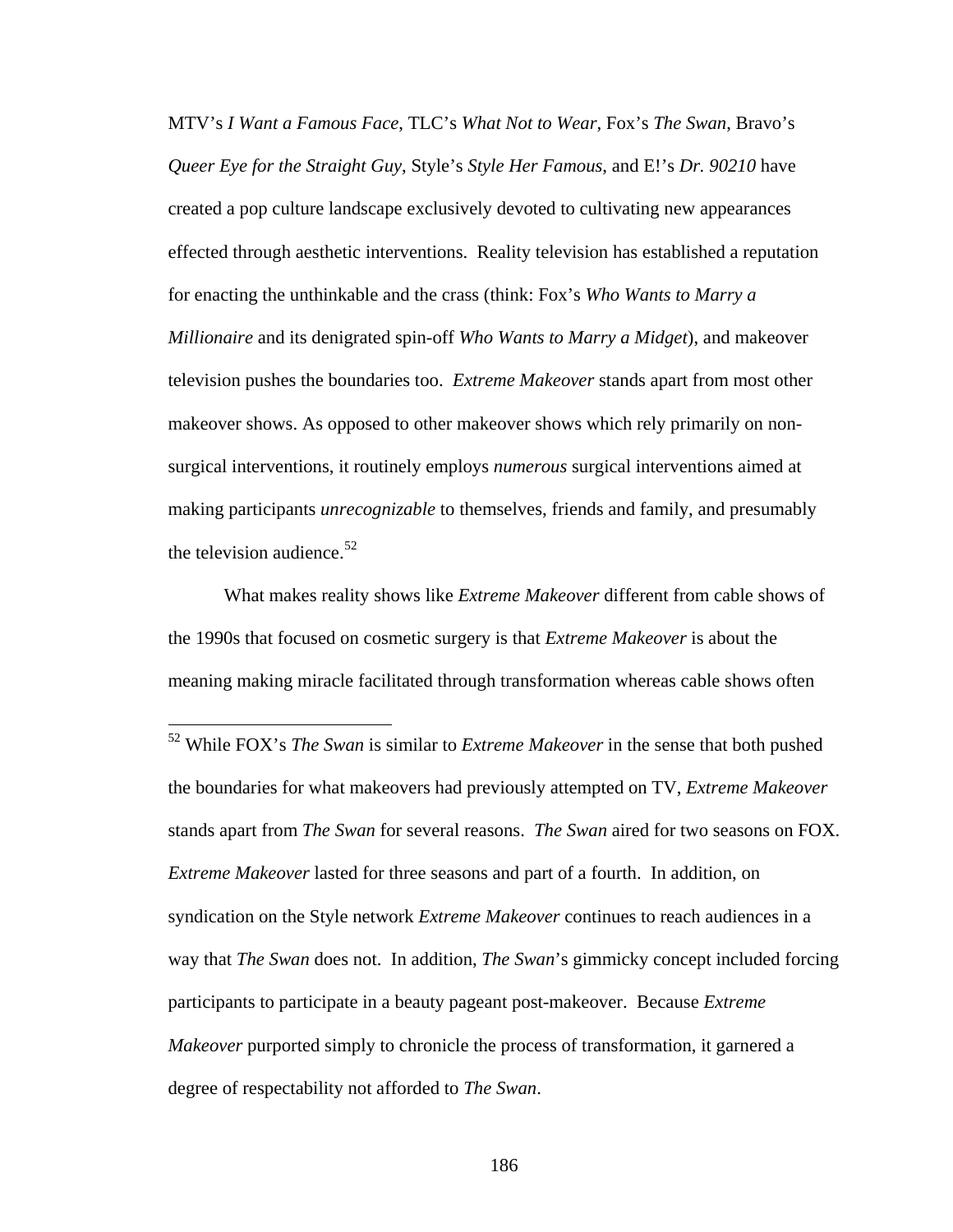demonstrated the technological miracle made possible by surgical techniques. In other words, cable plastic surgery shows displayed emerging techniques to convey the miraculous effects afforded by modern science. By contrast, makeover shows deploy science in the service of displaying the miracle of self improvement. In each case, television featuring cosmetic surgery makes surgery increasingly accessible culturally, even if it remains materially inaccessible. Viewers become acquainted not only with the "facts"—the procedures, the doctors, the bodily risks, the financial costs— but also with particular meanings of cosmetic surgery (Tait 2007). Yet, makeover television discursively situates the audience within particular logics about cosmetic surgery—what such intervention means and what it makes possible. Importantly, the television watching public is consuming the idea of cosmetic surgery as it is produced on reality television. Thirteen million viewers tuned in to the December 11, 2002 premier of *Extreme Makeover* (Huff 2006).

Melissa Crawley (2006) argues that via plastic surgery television, people witness the "medicalization of real people's everyday lives." But it is not simply that people consume medicalization in the form of television entertainment, the medicalization of the audience's everyday life is also intensified. *Extreme Makeover* is a show particularly conscious of its audience. Experts who guide the makeovers of participants routinely address the audience directly. These moves invite the viewer to intervene in her or his own appearance using the techniques modeled on *Extreme Makeover*. This is a pedagogical move. Viewers are not simply voyeurs; rather, television viewers themselves are objects of intervention. As a cultural object with pedagogical force,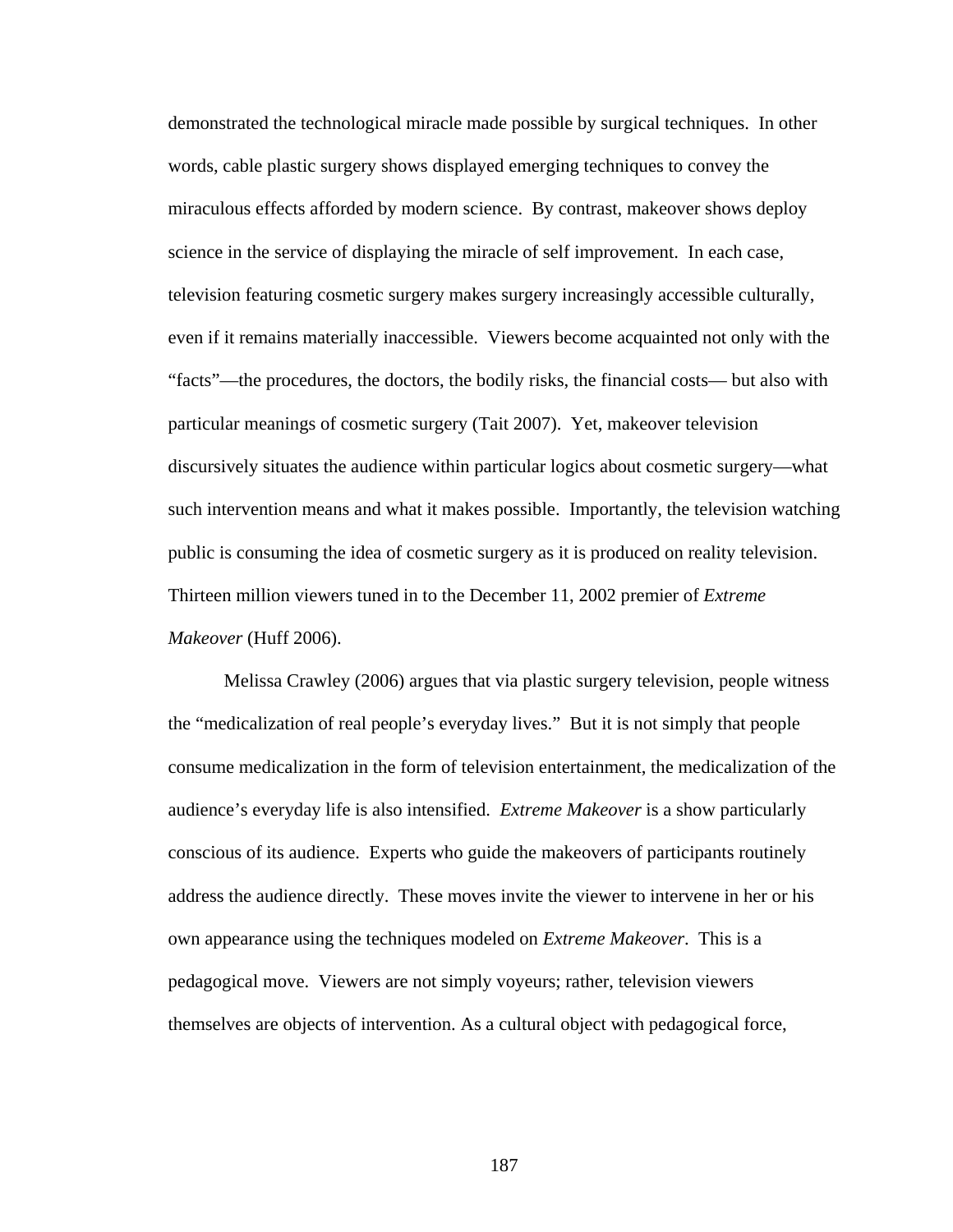*Extreme Makeover* instructs the audience about how to view, assess, categorize, and manipulate appearance. In this way, reality television is not *just* entertainment.

 Rather, *Extreme Makeover* instructs the audience about how to look at and attribute meanings to candidates' appearance. In an episode featuring Deshante, a middle- aged, black woman born with cleft palate, the announcer tells us that although we may think Deshante is unremarkable, she is, in fact, *not*. "From a distance seemingly normal, but closer you see it— the deformity that has cursed her life—cleft palate." Despite appearing "seemingly normal" to the untrained eyes of the television audience, Deshante needs intervention. The announcer urges us to look closer, to reconsider what we initially see, and to redefine Deshante's unremarkable face as a face marred by a "deformity." *Extreme Makeover* plays the role of aesthetic arbitrator deciding who needs intervention. It does not matter that Deshante seems normal at a glance. *Extreme Makeover* urges the audience to look closer, to see the deformity.

Early attempts to define "reality TV" positioned "real life" and the participation of "real people" as central criteria towards determining if the genre truly captured "reality." Critics have denigrated reality television as a genre that purports to chronicle reality, but instead fashions a plastic (read: fake) reality characterized by a producerly aesthetic. The question of whether reality television is real or not seems beside the point, rather it matters only that the program makes the "discursive, visual and technological claim to be 'the real'" (Holmes and Jermyn 2004: 5). While *Extreme Makeover* is mediated (and thereby "fake"), in the sense that it relies on a cadre of experts to enact the transformation, it purports to intervene in candidates' "real" lives. In this way, *Extreme*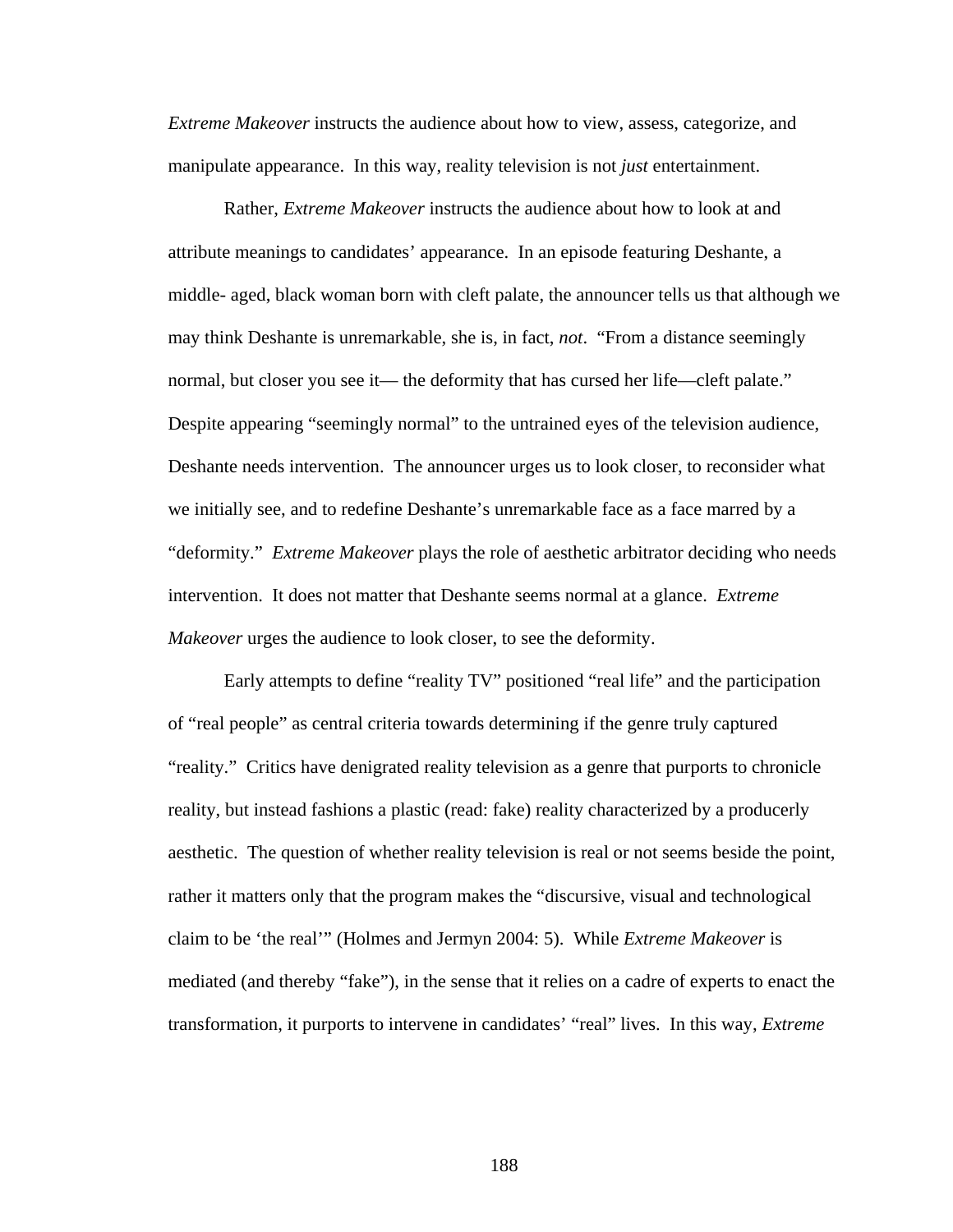*Makeover* shapes viewers sense of what is real, both what is possible and what is in need of repair.

Each of the one-hour episodes follows the same narrative arc. *Extreme Makeover* chronicles the experience of undergoing radical cosmetic intervention, but the show also engages in storytelling. The audience meets the candidates. Images of the participant's hometown and of the candidate at work and home are juxtaposed with shots of the candidate in a range of settings—at the rodeo, in a dance class, at their college graduation party. Intermittently, the camera often captures the candidate as they stand in front of a generic bathroom mirror staring at their own reflection. Audio clips from interviews with the candidate, their family, and friends, play over the images so that the audience hears about their lives. The announcer interjects to connect the disparate images and audio so that a logical narrative emerges, one that emphasizes why each person *needs* an extreme makeover. Then, we watch as they are transformed.

#### **Repair Via Extreme Makeover**

I imagine the producers sitting behind the camera asking: "When did you first notice that you are ugly?" "How much would you say that you hate yourself?" "You're life must be very hard. Right?" "Have you ever felt that your motherfatherhusbandboyfriend hated you because you are ugly?" "Do you ever want to die?" She cries and says that she wants to stop. Can't everyone see why she needs the makeover? "If you want the surgery, you will have to talk. You will have to tell us your story, your very sad story."

The opening credits roll. Images of patients and doctors fill the screen as nondescript instrumental music plays. One image comes after another, but for a second, each image freezes, and one by one we are introduced to members of the "extreme team."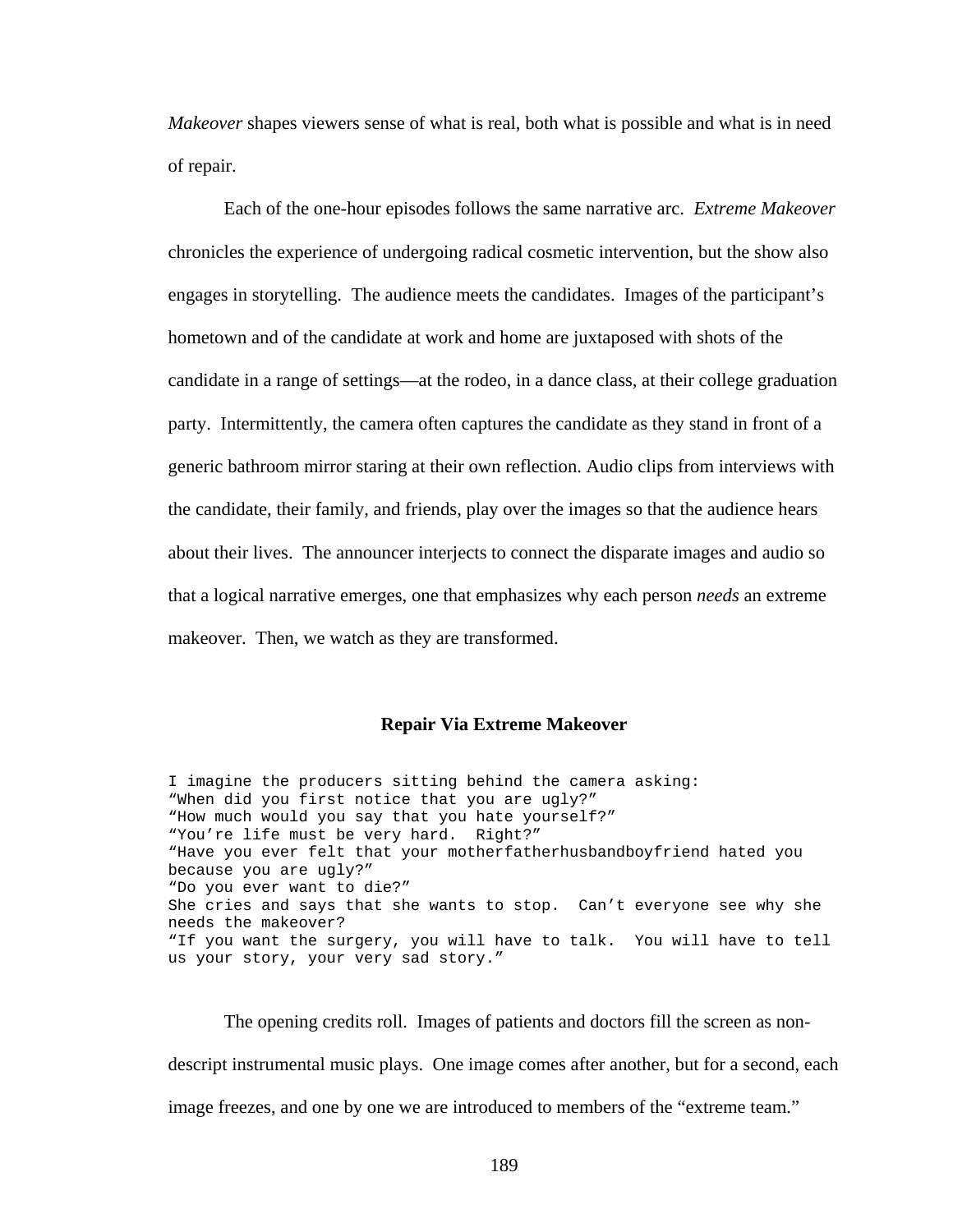Doctors' specialties are spelled out next to their pictures. Each member of the extreme team has a different expertise. Throughout, audio clips are interspersed. These feature the voices of the experts, and their words foreshadow the transformation that is about to occur. "Wow! You look fantastic!" "I'm here to introduce you to a rock star." "Mission Accomplished!" Precisely, what mission is it that *Extreme Makeover* accomplishes, or claims to accomplish? $53$ 

 Not everyone is a candidate for *Extreme Makeover*. To participate, one must prove that she is sufficiently in need of cosmetic intervention. Given that the show is about making over participants' visual appearance, it seems logical that the primary selection criterion would be an applicants' looks. Using this standard, the "ugliest" would be the neediest. But the narrative structure of each episode centers on explaining *why* a particular recipient, whatever their looks, *needs* and *deserves* an extreme makeover—and quite often, the quality or severity of one's facial or corporeal problems is not the main criteria determining their ultimate success as a candidate. My question is not whether or not these explanations reveal the "real" motivations of the production staff; rather, I am interested in the cultural work accomplished by these narratives.<sup>[54](#page-203-1)</sup>

 $\overline{a}$ 

<span id="page-203-1"></span><sup>54</sup> Excerpts from the application participants used to apply for the show appear at the beginning of this chapter. Besides eliciting basic information (age, occupation, race, and gender), multiple questions ask applicants to explain why they need a makeover. They are asked to describe what parts of their face and body they most dislike, how their

<span id="page-203-0"></span> $53$  A more extensive discussion of the connotations of the word "mission" appears in the chapter based on my analysis of the work of Operation Smile.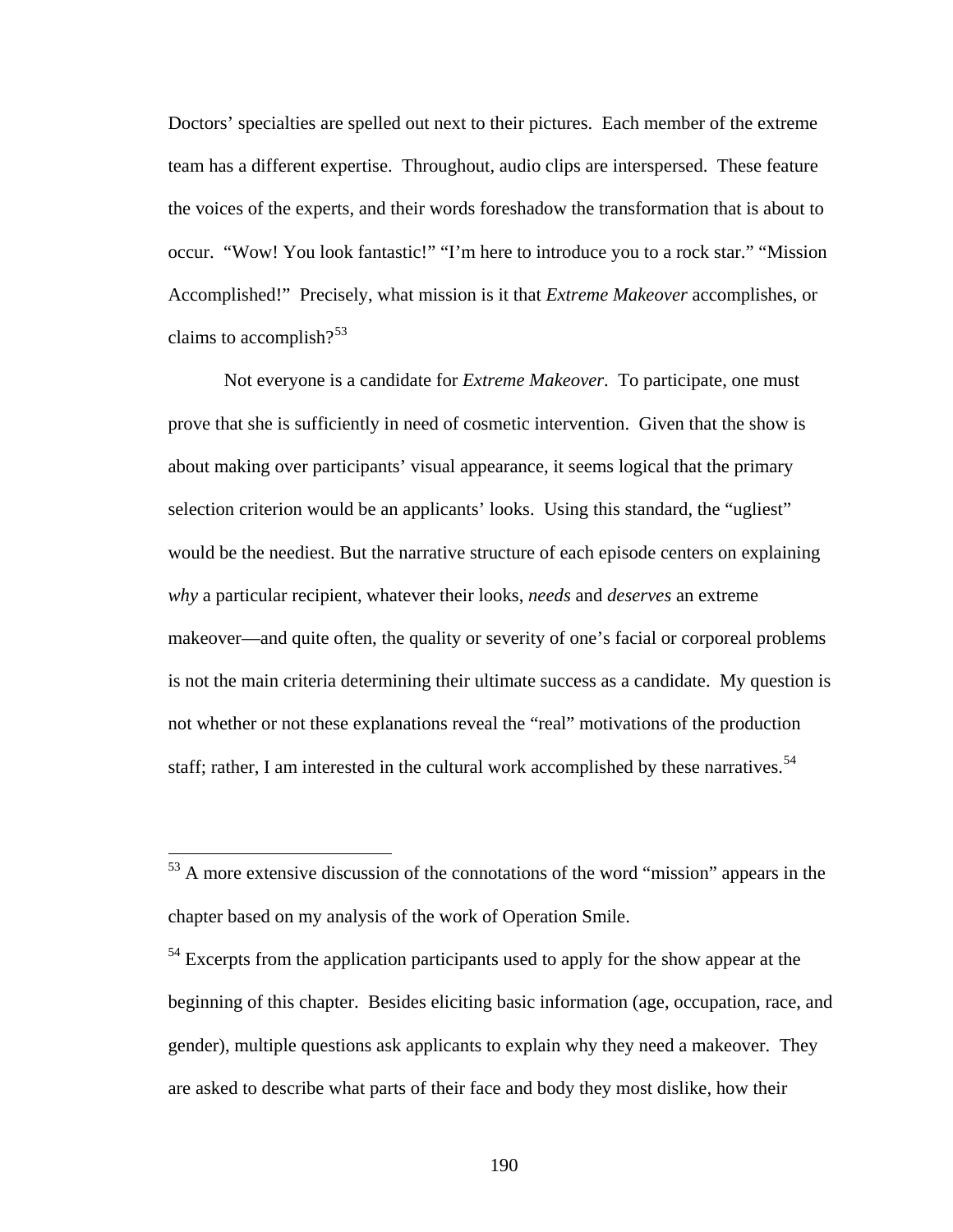In each episode, a story is constructed that explains the need for radical intervention. Rather than introducing us to an extreme makeover candidate and letting a picture of the candidate, in essence the person's appearance, speak for itself, a narrative is constructed wherein candidates, their families, and their friends describe in detail the candidate's problems. This "cataloguing of inadequacies" (Deery 2006:166) posits the makeover as a solution to a myriad of problems, most of which will not be directly affected by aesthetic intervention. Candidates do identify facets of their appearance that they would like to change, but the thrust of the story emphasizes emotional, intimate, social, bodily, and financial difficulties.<sup>[55](#page-204-0)</sup> The narrative positions the makeover as not simply a response to a candidate's appearance, but rather as the sole means of repairing the candidate's disfigured life.

## *Emotional Repair*

 $\overline{a}$ 

 Art is a fifty-five year old seemingly average American guy—medium build, brown hair, male pattern baldness. In short, he looks like millions of middle aged men. Within minutes of meeting him, we find out that Art lost his wife five year ago and is intensely depressed. According to the *Extreme Makeover* announcer, in that time Art has

appearance has affected their life. Applicants are even asked to imagine what life would be like post-makeover.

<span id="page-204-0"></span><sup>55</sup> For the sake of brevity, I am providing exemplary examples of each kind of narrative deployed in *Extreme Makeover*. In the episodes I have analyzed, there are multiple cases of each narrative I have identified, and each candidate's story fits within the framework I am positing.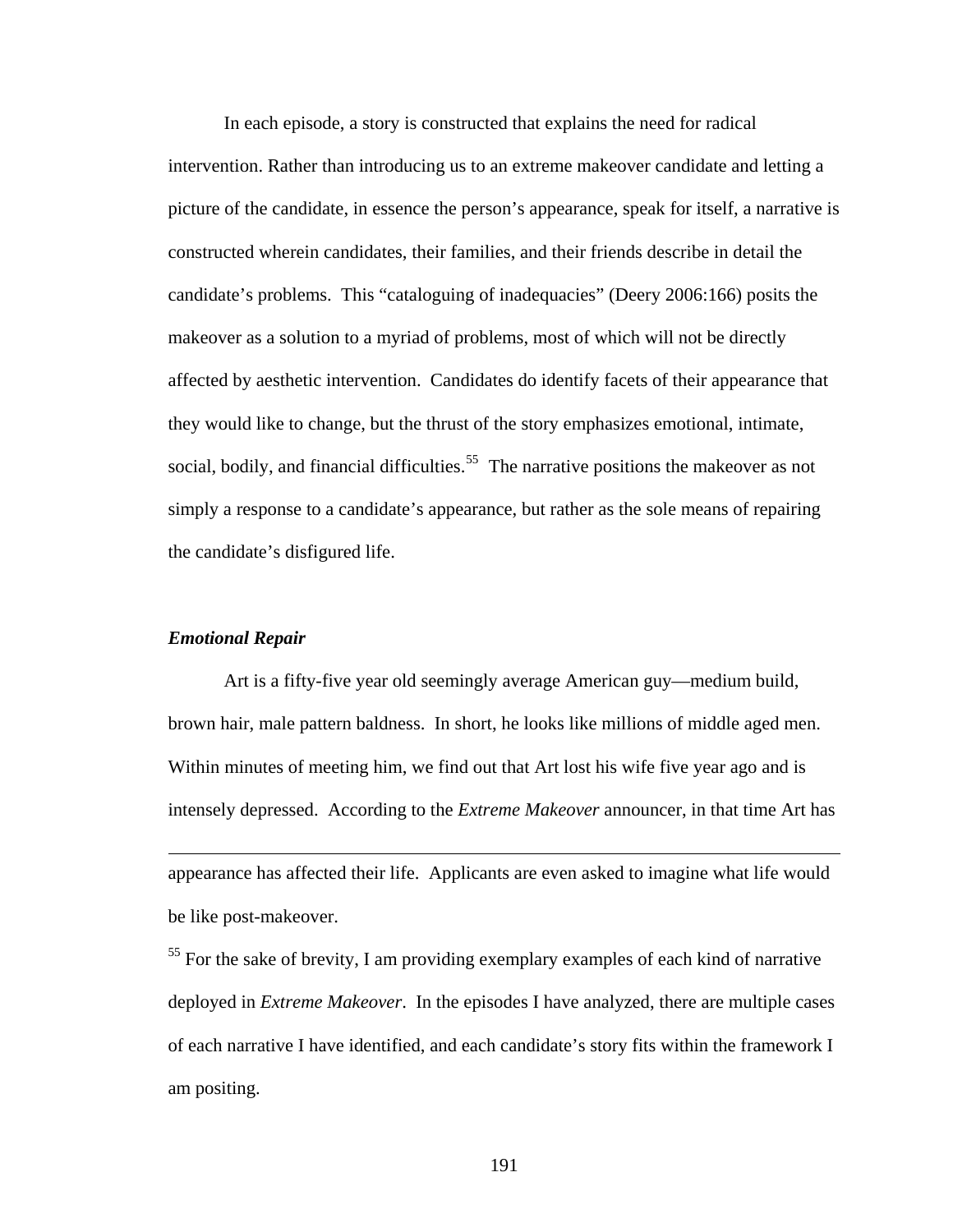been "asleep in every sense of the word…Art needs to chart a change of course." The announcer's words are dubbed onto images of a sullen Art pacing along the edge of a lake. In Art's case, emotional trauma is the basis for repair. Art's salvation comes through an extreme makeover. In Hollywood, Art meets with a cadre of surgeons, dentists, optometrists, and stylists that help craft a new visual aesthetic. At the end of the episode, Art concludes, "I'd lost the winning edge and now it's back." Even Art's reflection post-makeover suggests that while he does look different than he did at the beginning of the episode, the success of the makeover lies in its ability to restore Art's mental health.

 In another episode as candidate Amy describes her life and the way she feels about herself, she begins to cry. The announcer suggests, "Beneath the pock marks on this woman's face, deeper scars." She is intensely insecure. "Pretty is not what Amy sees when she looks in the mirror." She points to gaps in her teeth, her nose, and her complexion. She tells us that as a child she was made fun of. She used to scrape her face with steel wool to make her acne go away. Her acne scars remind her of the humiliation she endured. The announcer tells us that there are very few pictures of Amy growing up. "When I was a teenager my mother never told me I was pretty…I hated how I looked." Understandably, she never accepts a compliment. "I can't dwell on it. I have a life to live…But it's always there. It's always in the back of your mind." After a series of procedures including a nose job, brow lift, and laser resurfacing, Amy declares, "For the first time in my life I feel like I have a beautiful smile…It really is a dream come true." Her makeover has done more than change the look of her face. The announcer concludes, "Amy's *life* has turned around."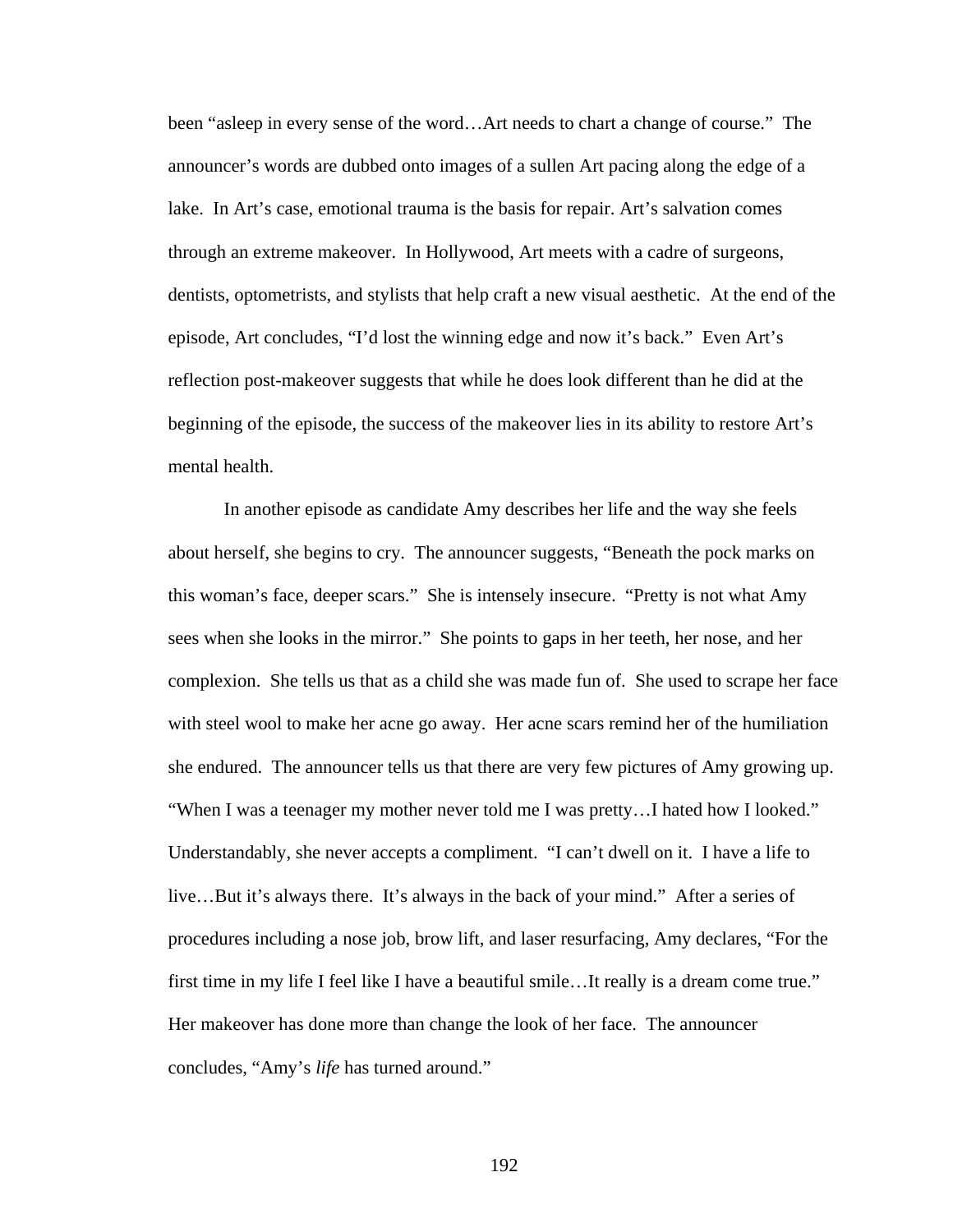### *Social Repair*

 Regina is a recently divorced, middle aged mother of two. Like many women in her circumstances, she appears to have little time to devote to her appearance. She wears her hair tied back. Her wire rimmed glasses are not particularly stylish. If she wears any make-up, it is not visible. Although she does not seem to invest much in her appearance, she wants a makeover. Regina explains that before her children were born, she prayed that her kids would not look like her. She tells her children, "I don't want you guys to go through the hurt that I went through. People constantly talking about you all of the time." In short, it is social exclusion that has led her to so desperately want a makeover. After a regime of cosmetic surgery, Regina remarks, "I am the swan on the lake. I'm going to strut my stuff." Instead of being the outsider, Regina anticipates a post-makeover life at/as the center of the party.

 Ray Croc spent ten year on death row, but DNA evidence exonerated him from a murder conviction. Dubbed the "snaggletooth killer," Ray was convicted of murdering a bartender based on a bite mark found on the dead woman's body. His crooked, mangled teeth resembled the bite mark. The announcer asks, "Was his only crime bad looks?" Ray concludes that "My crooked, irregular teeth and my haggard looks, I think that led to the outcome of me being sentenced to death." Being judged based on appearance is what led to his imprisonment. Now he works as an inspirational speaker encouraging others to look beyond appearance. In Hollywood the announcer tells us, "The extreme team decriminalizes Ray's outlaw looks." In addition to dental implants and a custom toupee, Ray receives a brow lift, upper and lower eye lift, liposuction, nose job, and laser resurfacing. "Our whole goal is to give you a more innocent look," plastic surgeon Dr.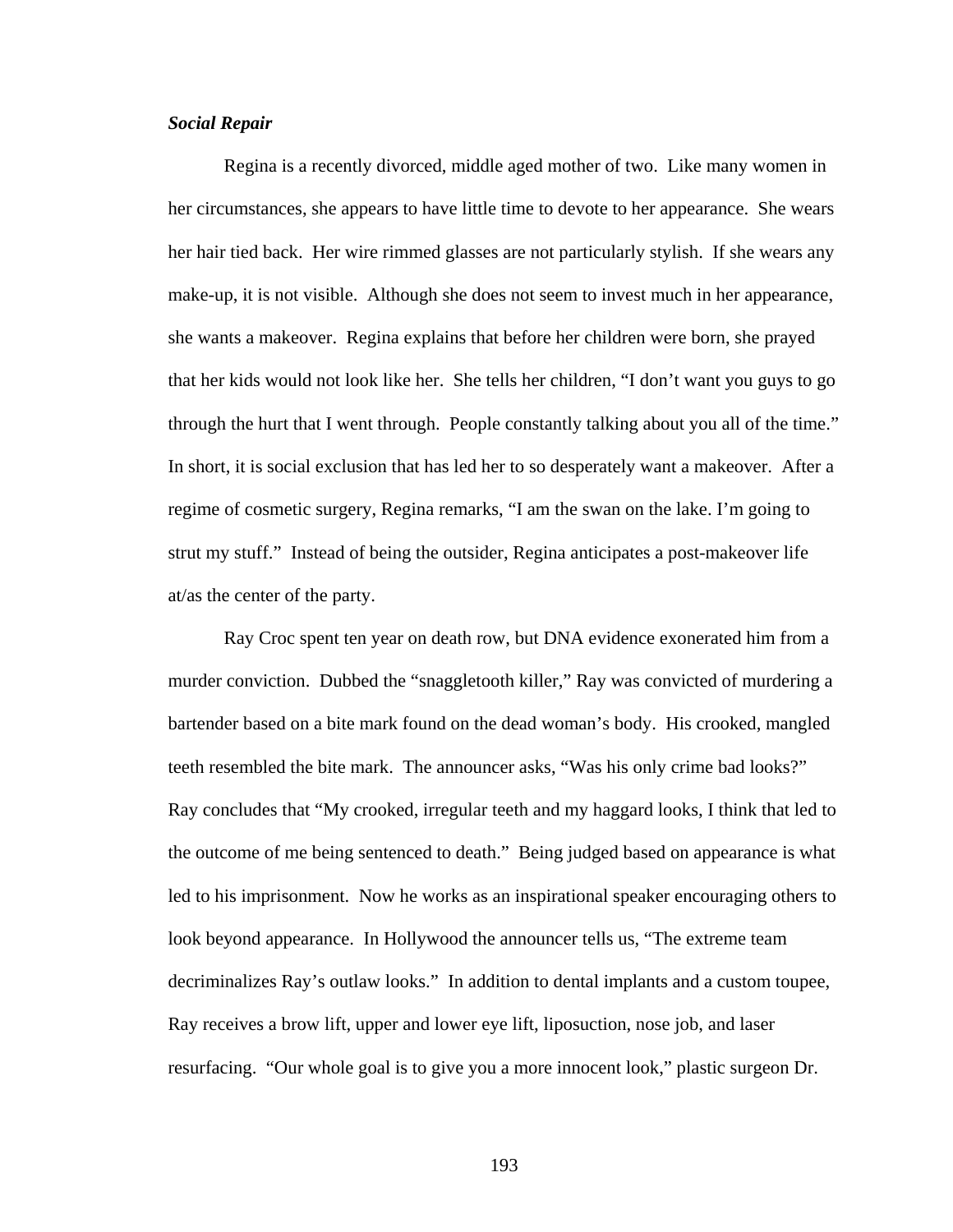Griffin tells Ray. The makeover works as a way of erasing the social stigma of Ray's criminal past, and indeed his very criminality. And the team claims to succeed. The announcer declares, "Prison took ten years from Ray. *Extreme Makeover* gives ten years back."

## *Financial/Economic Repair*

 In another episode we meet brother and sister pair Bill and Kim. Both want an extreme makeover. Both cite their inability to function in public as the prime reason why they need aesthetic intervention. For Bill, an extreme makeover promises to fix problems he has had while working as a manager at Home Depot. "Bill's shyness has held him back at work," the announcer tells us. Bill elaborates, "I deal with a lot of people. It's hard when I have to directly face them...I feel like they're looking at my big lips. I feel like they're looking at my big forehead, and feel a lot of insecurities because of it, so I had to step down as a manager." One of *Extreme Makeover*'s star surgeons Dr. Fisher agrees that Bill needs cosmetic intervention, but not because he is ugly. In a consult before his surgery, Bill explains to Dr. Fisher, "A lot of people tell me I look angry." Dr. Fisher replies, "You have really heavy bones that make you look very intense." To deal with Bill's "intense" bones, Dr. Fisher suggests a collection of cosmetic procedures including a nose job, liposuction on his chin, an eyelift, and a sculpted brow sanded down in surgery. In *Extreme Makeover* terms, new bones promise to make for new job opportunities.

 Another episode begins by promising the audience a look at a dramatic, new procedure. The announcer declares, "New weapons target the world's most rampant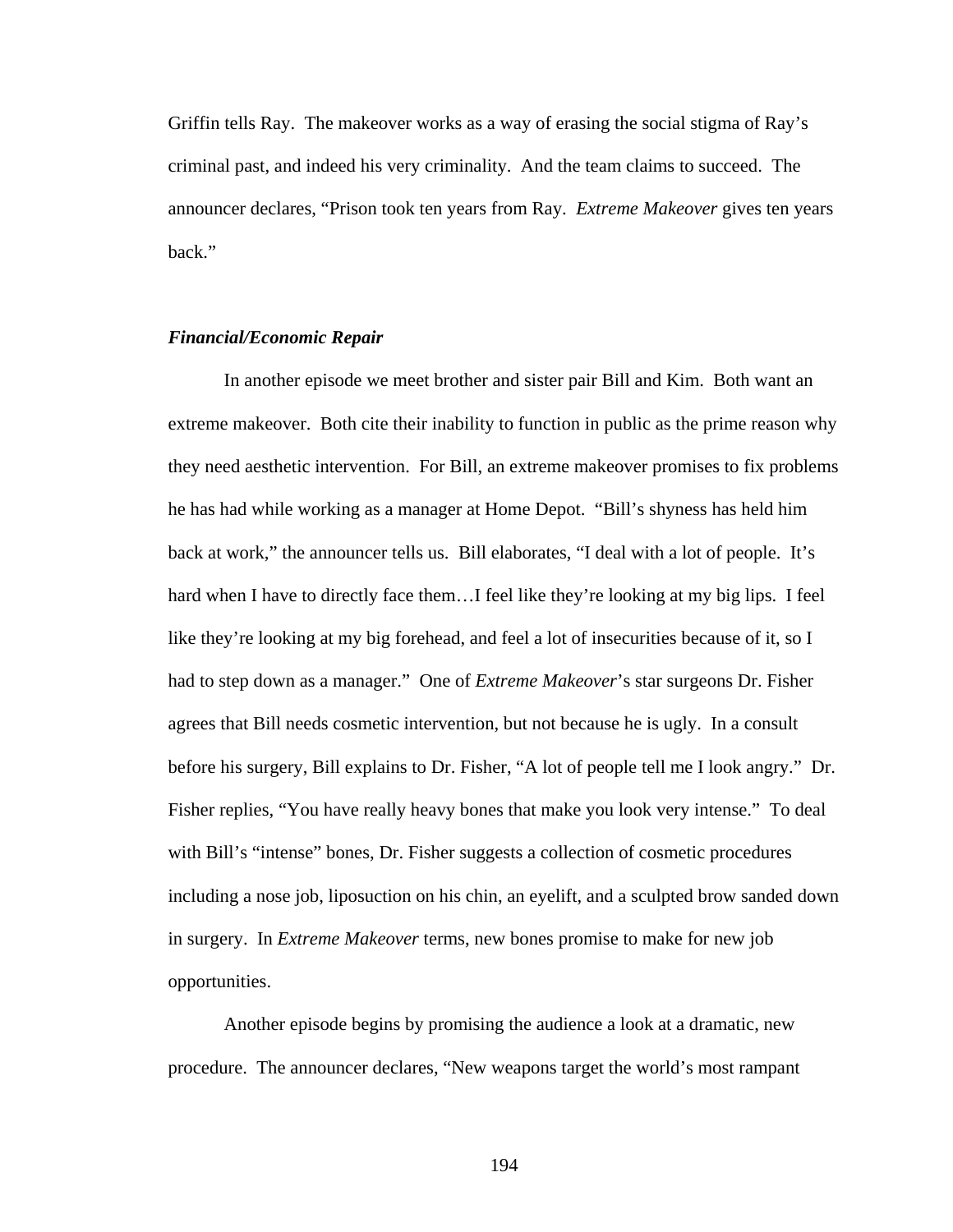disease." What's the disease? Acne. Tammy's face is red and inflamed. She lives "her life in a darkened room" working as a telemarketer. She admits that although she wants to be a professional dancer, she works a job where no one can see her so that "They [coworkers] don't have to see me or be judging me for my appearance…I can just let my inside out." After a series of facial procedures including a brow lift, nose job, upper eyelid lift, and dermatological treatments, Tammy exclaims, "When I look in the mirror it's definitely not the same person from eight weeks ago. I have more confidence. I don't have to hide anything." No more hiding means that Tammy is primed for the work she has always wanted to do.

## *Intimate Repair*

 Unlike many *Extreme Makeover* candidates, Aimee is *not* looking for a partner. She is married to a man who tells producers in an interview preceding Aimee's extreme makeover that he loves her heart and soul, not her looks. Presumably, not many would love Aimee for her looks. Upon seeing Aimee, her surgeon Dr. Moellekan admits, "Aimee is the most difficult case of my entire professional career." Her mother, echoing Dr. Moellekan, seems to imply that even she thinks Aimee is ugly. "I know she's a beautiful person, but I'm her mother." But Aimee's ugliness doesn't matter in and of itself. Aimee's appearance matters because as her story seems to suggest, it influences her relationship with her husband. He tells the camera that she has trouble being completely naked, suggesting that their sexual relationship is troubled. "She's always saying that she doesn't like herself." And yet after a three month stay in Hollywood and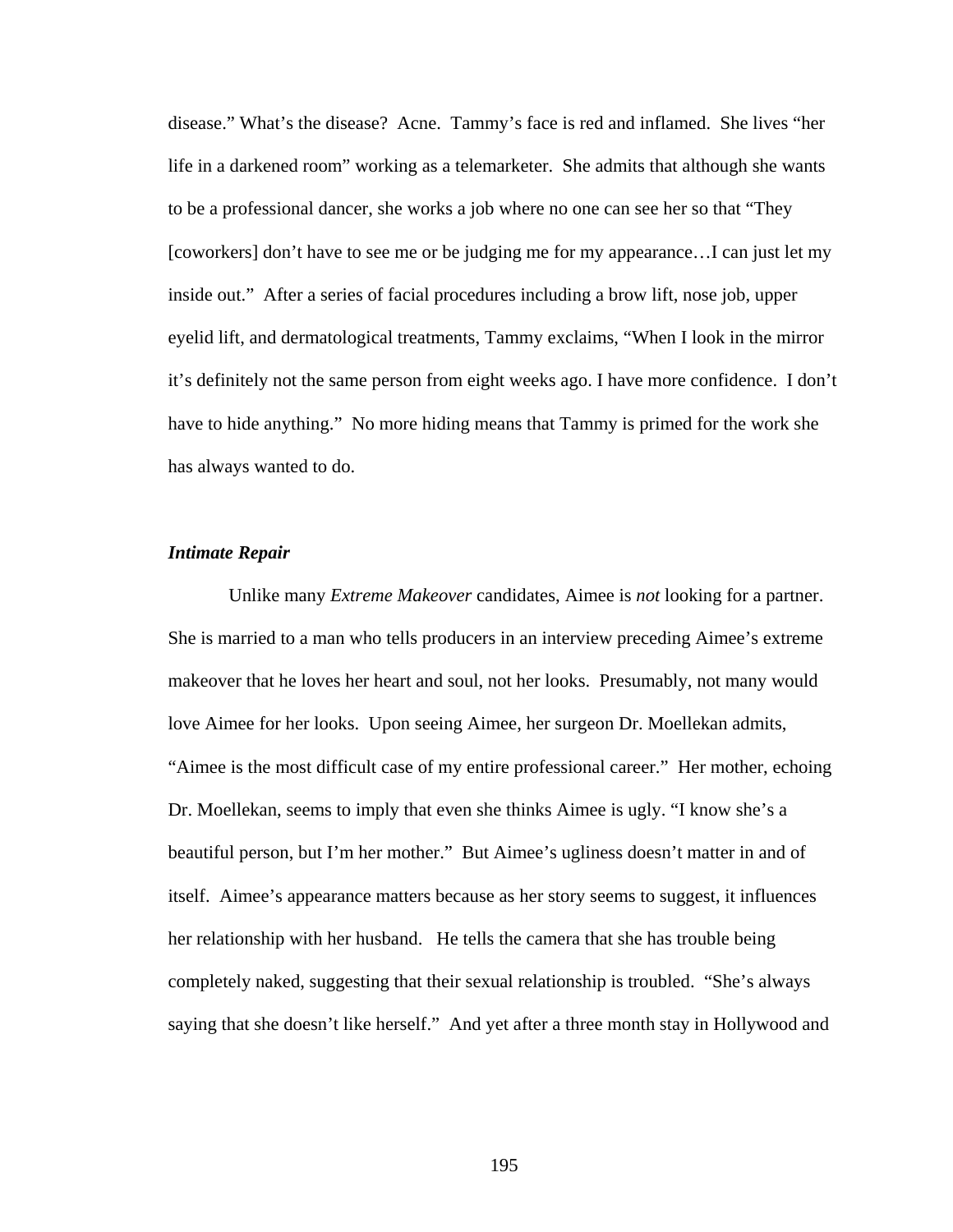some fifteen cosmetic procedures, Aimee declares, "I'm ready to…walk out with confidence," presumably into the bedroom with naked self assuredness.

 Pam is a respiratory therapist, a real "girl next door" with sandy blond hair and non-descript facial features. She wants a makeover for herself but also for her boyfriend. Even though they have lived together for three years, he has not popped the question, and she wants to get married. Maybe a makeover will give him the incentive he needs? In Hollywood, she gets her ears pinned back, an upper and lower eyelid lift, a nose job, dental work, and Botox and collagen treatments, along with a slew of body work, but even two weeks after surgery she is still extremely swollen. Her recovery proceeds slowly, but in the end, it is all worth it. At her big reveal, Pam's boyfriend who is waiting to see her drops to one knee and proposes. More than the makeover, she seems excited about the idea of her upcoming marriage. It is what she always wanted.

#### *Bodily Repair*

 We meet Sara, shirtless, sitting on her bed. She speaks into her home video camera, attempting to convince the producers why she needs a makeover. Her left arm covers her right breast. A large scar marks her chest where a breast used to be. Sara is a "victim of breast cancer." Sara has "aged ten years" during her treatment, and she has also developed a deep sense of fear. "When I found out I had cancer, I was devastated because you think you're going to die." Sara receives a number of interventions including a face lift, laser skin treatments, and breast implants. Her final stop on her day of styling is to buy a bra. She is whole again.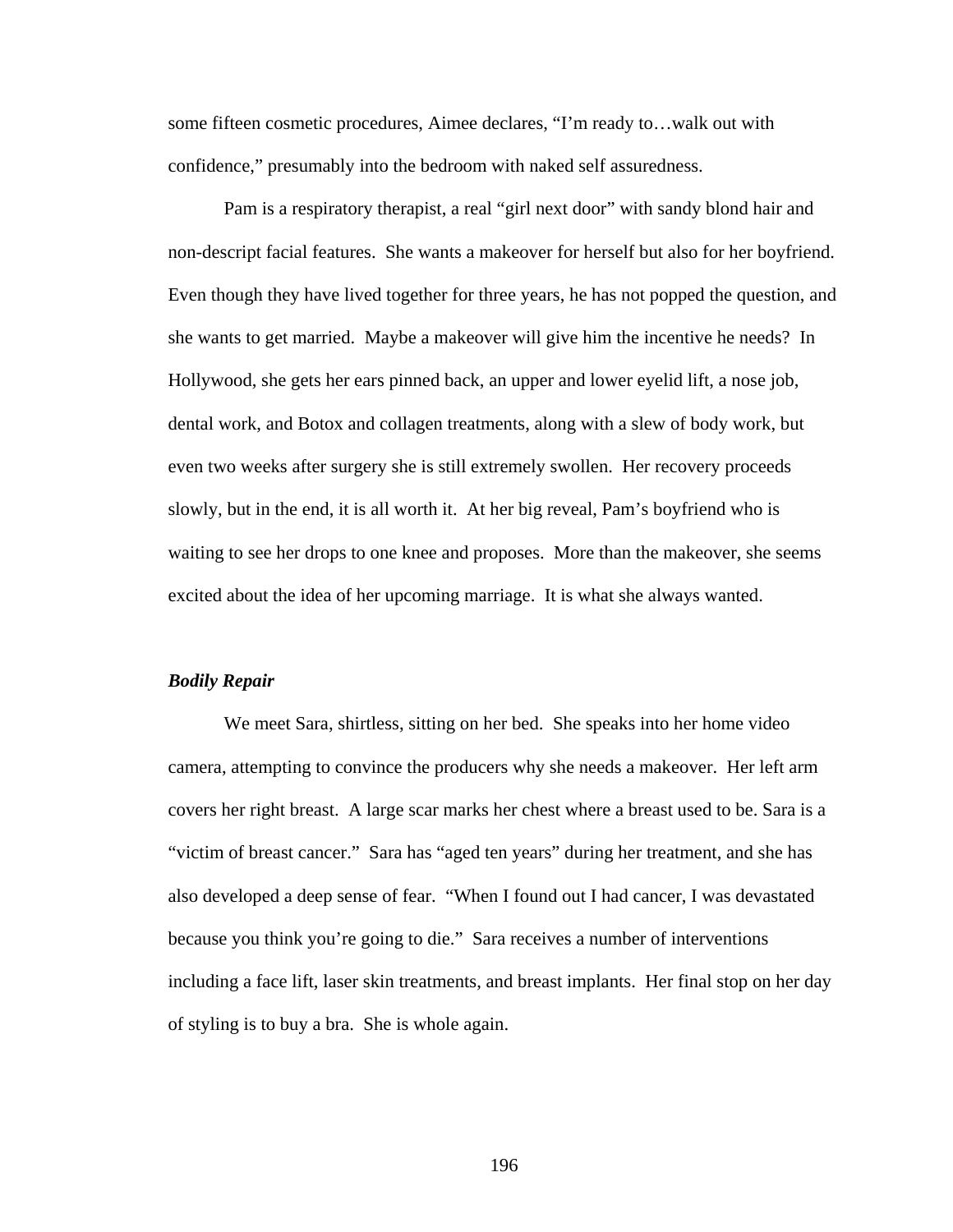"By all appearances Rachel Myer from Colorado is a normal, lovely young woman...but appearances like beauty itself can be deceiving," the announcer tells the audience. Rachel looks "normal," but Rachel needs a makeover because she has alopecia, an autoimmune disease that results in hair loss. "Rachel is headed to Beverly Hills to be beautiful, *to be normal*." In Hollywood, Rachel meets with the extreme team and undergoes a variety of procedures including a brow lift, facial fat injections, tattooed eyebrows, and laser skin treatments. But Rachel most desires a wig that would allow her to go swimming and to "not worry if there was a wind storm." But a custom wig accomplishes more than diminishing Rachel's anxiety. According to the narration, "We're [the extreme team] going to give back what nature stole." At her reveal, Rachel concludes, "I feel like a person with a real head of hair." In a sense, the makeover has conquered the disease and repaired Rachel's life.

#### *Extreme Face Work as Repair Work*

 $\overline{a}$ 

Other plastic surgery television offers the promise of a makeover based on the logic that a participant has earned a reward. For example, a participant's life of meaningful work earns them the reward of plastic surgery (Crawley 2006). But *Extreme Makeover* participants are often offered surgery not as a reward, but as a form of compensation for suffering.<sup>[56](#page-210-0)</sup> Reality is the problem—living among people who may judge you—and television offers the solution. How does cosmetic intervention help a candidate's given problem? How does a new face make for better sex? How does a nose

<span id="page-210-0"></span><sup>&</sup>lt;sup>56</sup> The only exceptions are two "Battle of the Bulge" episodes in which three participants must lose weight in order to earn their makeovers.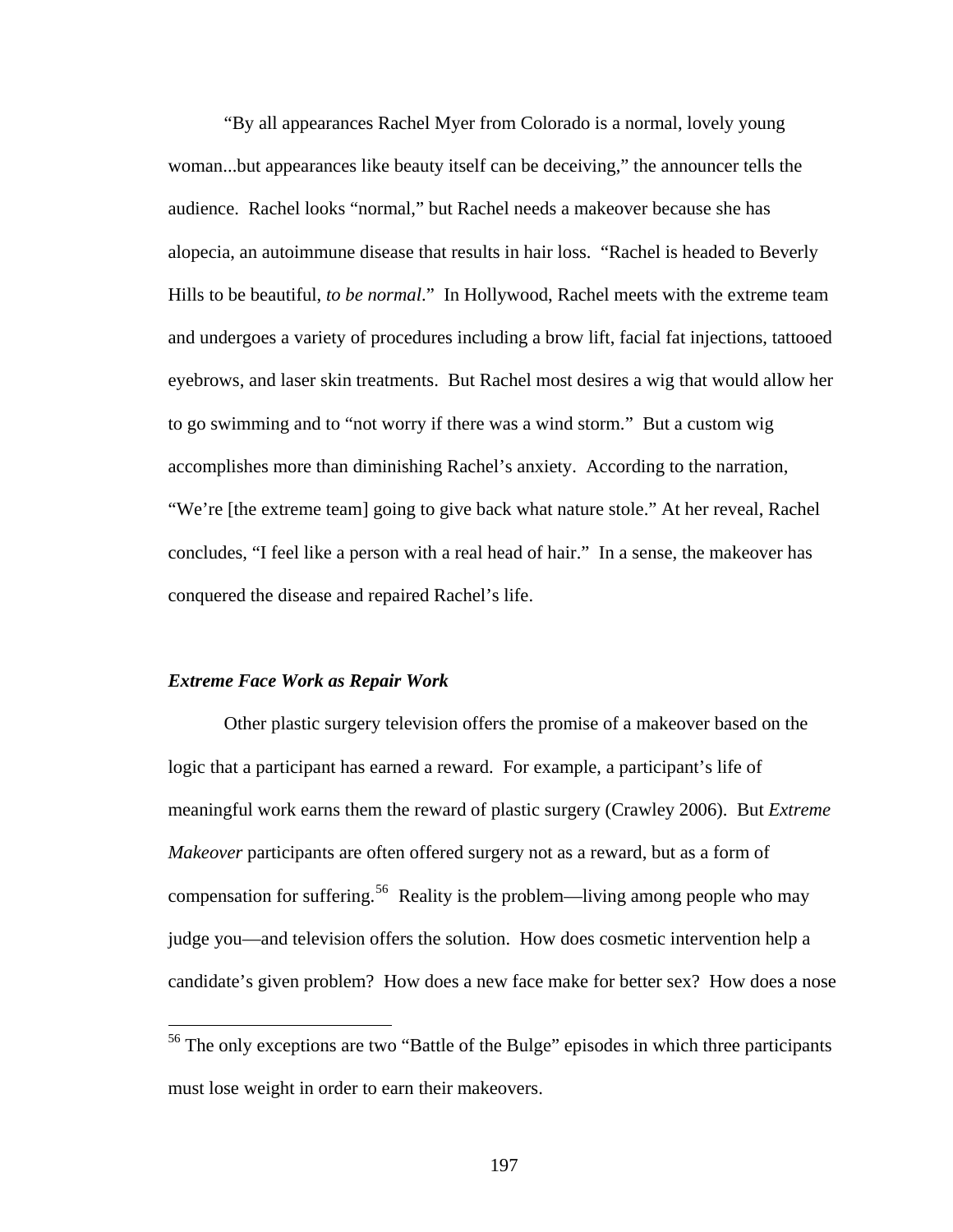job help a spouse grieve the loss of his wife? How does laser resurfacing absolve the humiliation of childhood torment? How does cosmetic surgery resolve the experience of breast cancer? How does cosmetic surgery help someone get a better job?

By framing the cosmetic facial intervention accomplished on *Extreme Makeover* as repair, *Extreme Makeover* imagines itself not simply as a television show about cosmetic surgery, but rather as an opportunity for much needed repair. While this transformation is about appearance, *Extreme Makeover* makes constant reference to repair work and in the process consistently constructs the project of cosmetic intervention. In essence, as the program transforms the visages of makeover candidates, it simultaneously transforms the notion of what cosmetic intervention can accomplish. In a therapeutic culture, cosmetic surgery becomes another tool in the repertoire of tools to save the troubled psyche, a self help device used to resolve life problems. The intense narrative work invested in explaining *why* candidates need surgery centers on facets of the candidate's lives that are not working. Being ugly is *not* a sufficient reason for receiving an extreme makeover. Rather, recipients' facial appearance is made over in the service of transforming, or more specifically, repairing their lives. Because makeovers are projects of repair, they are so often prefaced by a story of defeat or destruction. *Extreme Makeover* stories outline the financial, emotional, intimate, bodily, and social problems experienced by candidates. In any sociological framing, these would be seen as social problems. Yet the makeover works as a superficial repair mechanism: cosmetic solutions for a social dilemma. I argue that the work of repair must be interrogated, because it is laden with assumptions about what needs fixing and what being fixed entails (Spelman 2003).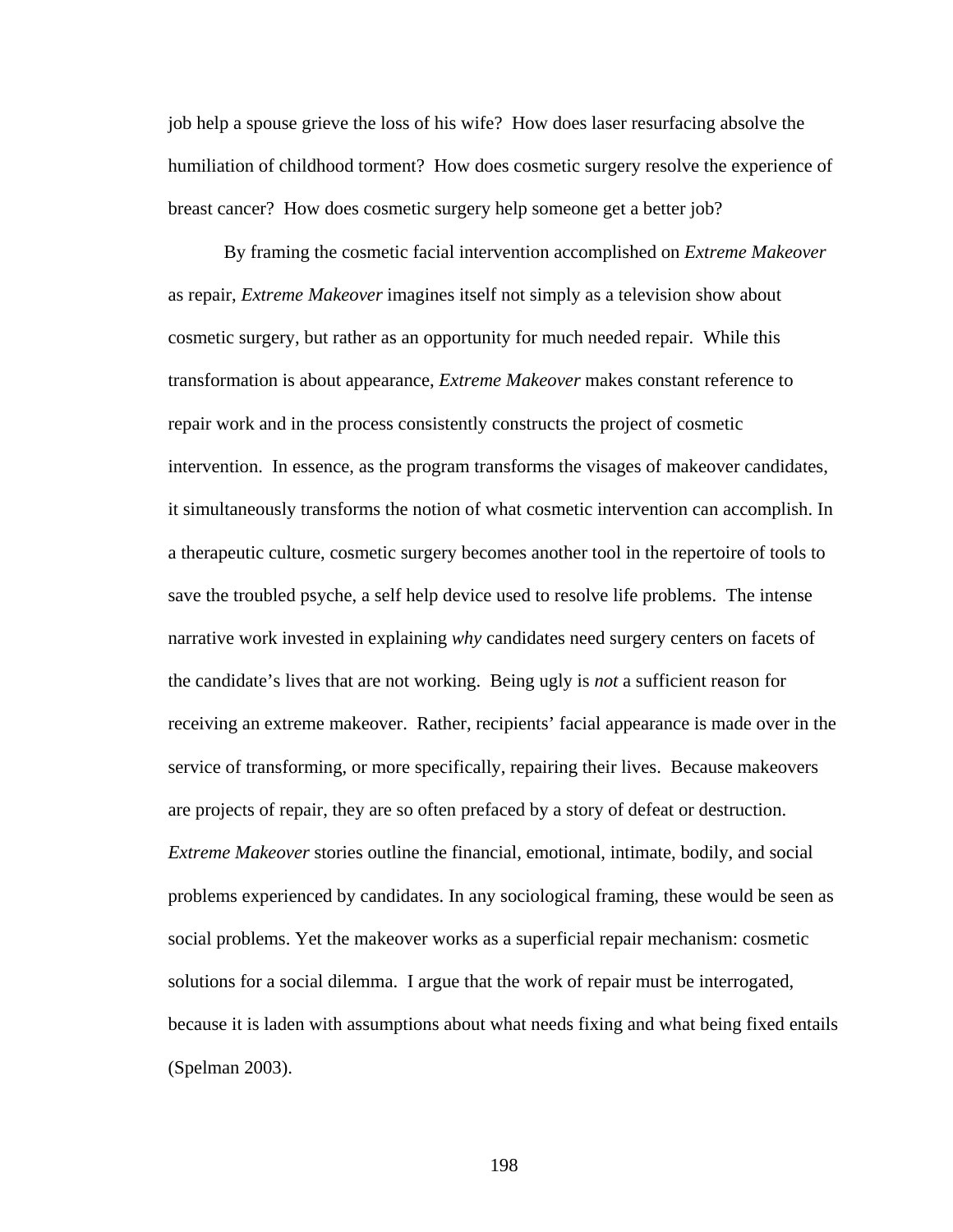Cultural critic Brenda Weber argues that *Extreme Makeover* engages in the work of "eradicate[ing] embodied anxieties" (1). In a sense, cosmetic surgery has always framed its work on appearance as an intervention in the service of psychological wellness. Only after doctors convincingly argued that changing a patient's outer appearance profoundly impacted a patient's wellbeing did cosmetic surgery emerge as a respectable medical specialty (Sullivan 2001). In essence, cosmetic surgery, as we know it, imagines itself as a sort of practiced psychiatry. Instead of psychopharmaceuticals, cosmetic surgeons use scalpels. Instead of conversation about a patient's emotional state, cosmetic surgeons talk with patients about what needs changing while viewing "before" pictures (as if these pictures speak for themselves). What is interesting about *Extreme Makeover* is that the show understands surgery as a means for effecting not only psychological wellbeing, but also improving other facets of human life including the financial, social, intimate, emotional, and bodily. The story goes that one's very life is made over. In conflating a changed appearance with a changed life, life itself is reduced to appearance. The aesthetic is triumphant as a register of living.

The degree to which aesthetic makeovers can work in the service of selfimprovement or repair, writ large, is a question. While appearance undoubtedly shapes of all areas of social life, is it likely that cosmetic intervention can work to repair in the ways the industry and patients believe that it can? I contend that the very pain patients hope to resolve through surgery consumption may be reproduced because in effect, the cosmetic surgery industry relies on that very pain for its survival and expansion (Corvino 2004). While the potential for aesthetic makeovers to transform, and in effect repair, the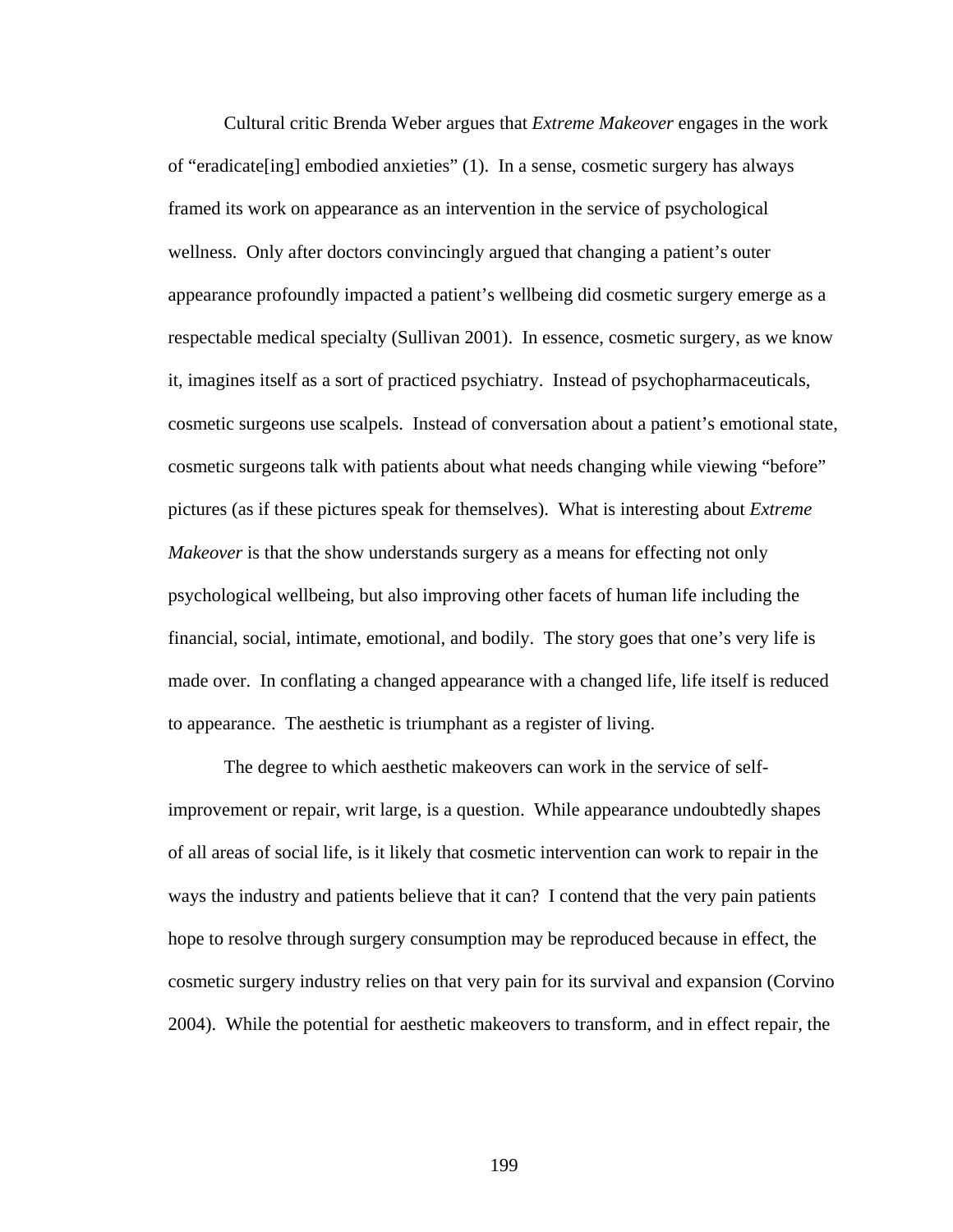subject's life are limited, in popular culture aesthetic transformation facilitated by makeovers are continually purported as the solution for whatever ails.

#### **An** *Extreme* **Makeover**

I am looking at before and after pictures. Before *and* after pictures side by side do look amazing. Staring and comparing, I see what the surgeons mean. Softening her jaw line does make her look, well, "softer." I wonder if, like her, I can get cheek implants. Would they help? Facial definition is key, even if it is effected by pockets of polymers or shaving sections of skull. Biotechnofantasies make it possible to craft faces that maintain almost *no* resemblance to their former shape. Before and after pictures juxtaposed make for shock and awe. But a before *or* after picture taken by itself captures *just another face*. One that I would look past if it was not filling up my television screen.

Extreme makeovers take place in Hollywood, America's center of fantasy production, and employ the services of many self-professed celebrity surgeons and stylemakers. It is a biotech Cinderella story, except rather than becoming a princess, candidates are primed for becoming celebrities or, more precisely, looking like celebrities. In fact, *Extreme Makeover* explicitly positions itself as a proverbial fairy godmother: through the magic of television (and the resources available to primetime shows) producers turn beasts into beauties.

Cultural critics of *Extreme Makeover* take for granted that producing celebrity look-alikes is exactly what is accomplished (Deery 2006, Weber 2006). Weber argues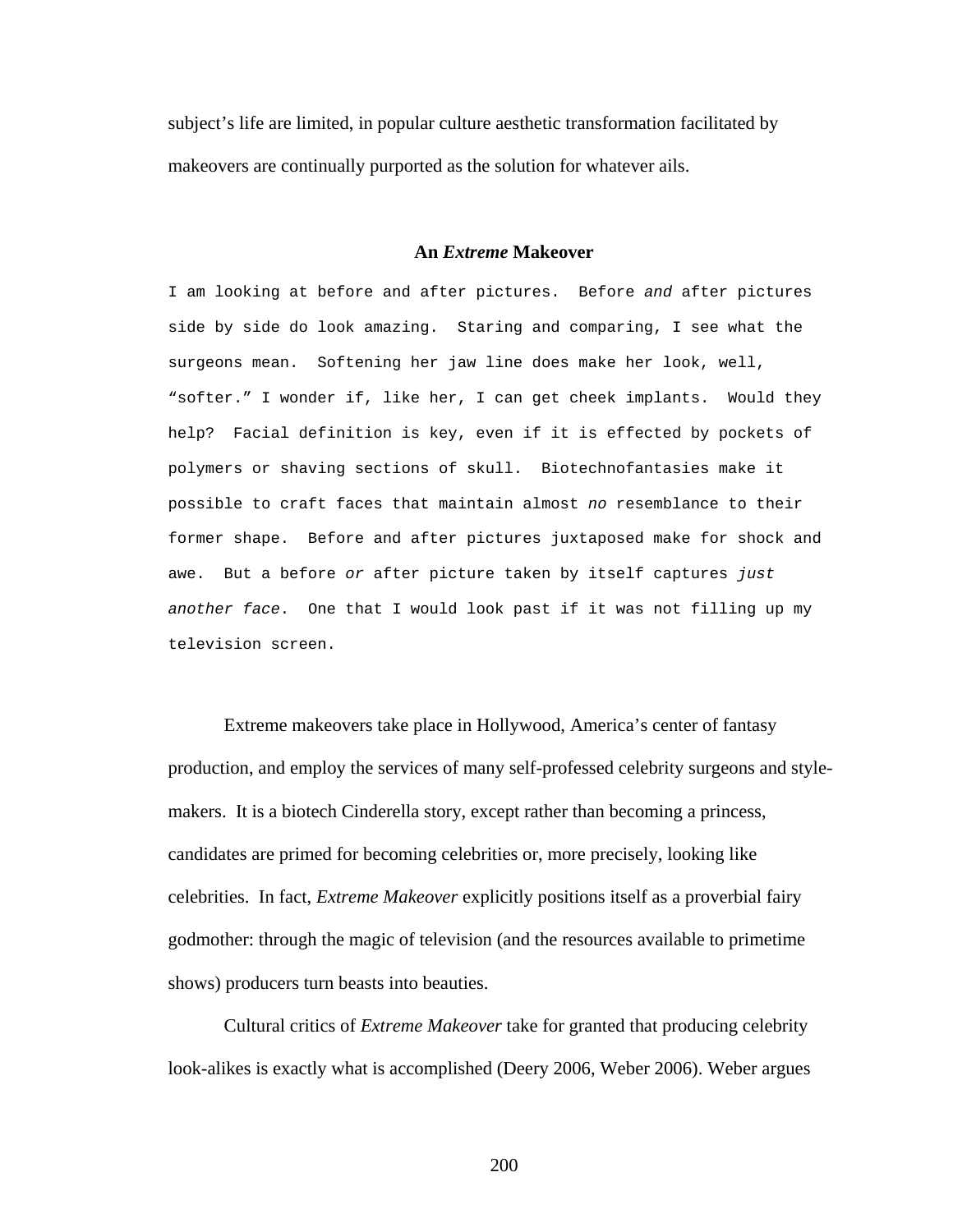that "*Extreme Makeover* offers viewers the promise of the exceptional (coded as highglamour beauty) built on an economy of sameness" (1). For Weber, the sameness inscribed on the bodies of makeover recipients is significantly shaped by celebrity culture. But if *Extreme Makeover* offers the promise of celebrity exceptionalism, as I agree that it does, viewers might be sorely disappointed. Promising celebrities is not the same as producing celebrities.

While Extreme Makeover discursively constructs celebrity look-alikes, its cosmetic interventions fall far short of producing the exceptionalism of celebrity aesthetics. While the techniques of intervention are undeniably extreme, the results are radical, though not in the ways many imagine. The pageantry of the show obscures the fact that while many candidates look different at the end of the makeover, they are still relatively unremarkable vis-à-vis somebody famous like Angelina Jolie or Johnny Depp.

Undoubtedly, candidates are more stylized. Most go from wearing little or no make-up to a full face of professionally applied cosmetics. Most arrive at the *Extreme Makeover* mansion in jeans and sweatshirts and leave in designer suits and gowns. And surgery has erased (or at least diminished) facial characteristics conventionally defined as unattractive. A scar that remains after multiple surgeries to repair a cleft palate is lightened. A brow ridge is reduced. A nose is broken and set at a straight angle. Acne is lasered away. Participants look *very* different at the end of the process compared to how they looked in the beginning, but they do not look like celebrities. Consider the following images reproduced from the Extreme Makeover website: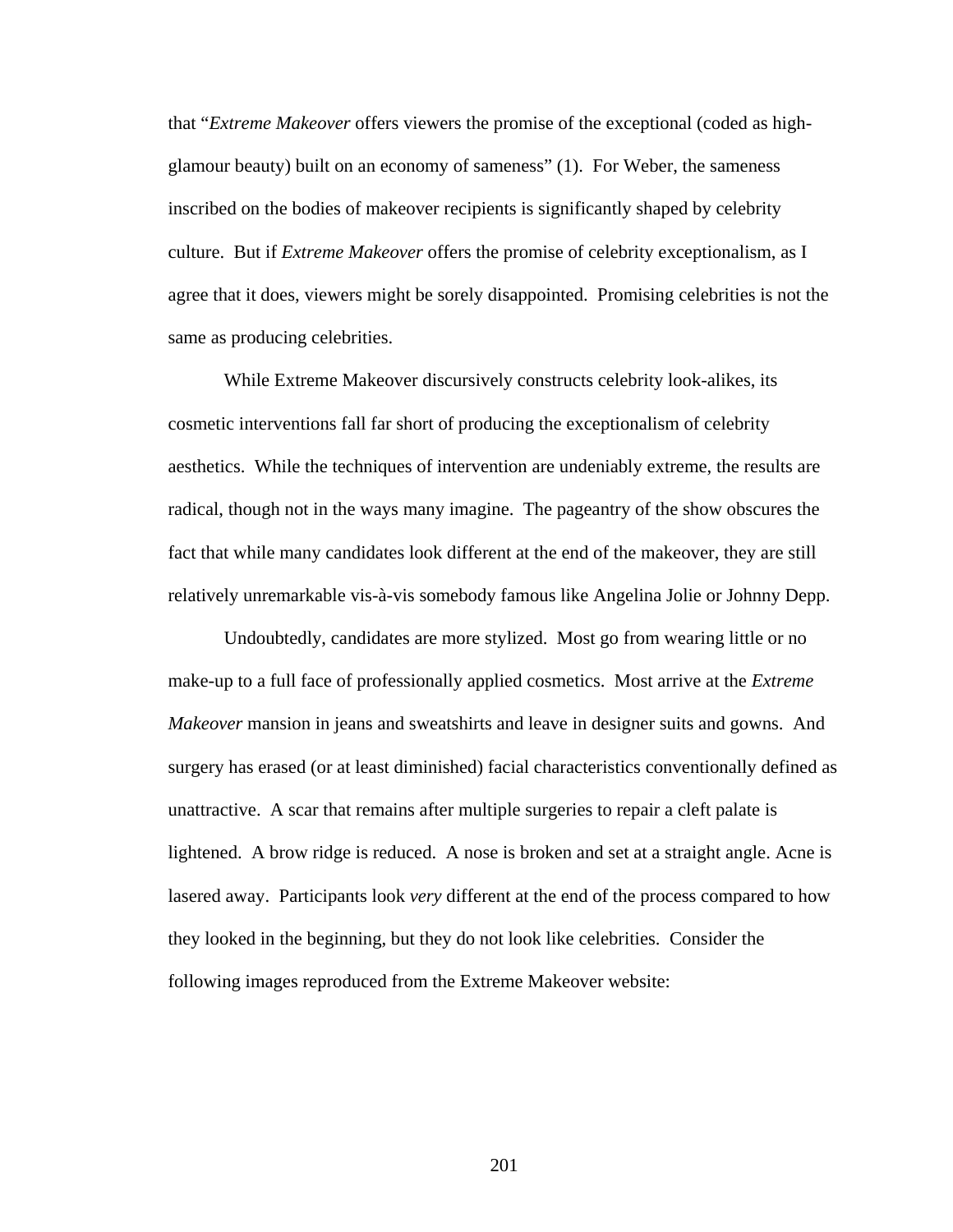



Figure 9. Tammy "Before" and "After"





Figure 10. Anthony "Before" and "After"

Undoubtedly, the after photographs are slick—faces are well lit, make-up is expertly applied, candidates are smartly posed. These photographs are professional headshots. But looking closely, they resemble head shots of character actors as opposed to movie stars. Think William H. Macy as opposed to George Clooney.

Periodically, episodes include updates. We meet candidates post-makeover who have returned to their "real" lives. Not surprisingly, these candidates look significantly different than they appear at their big reveals and in their post-makeover glamour shots.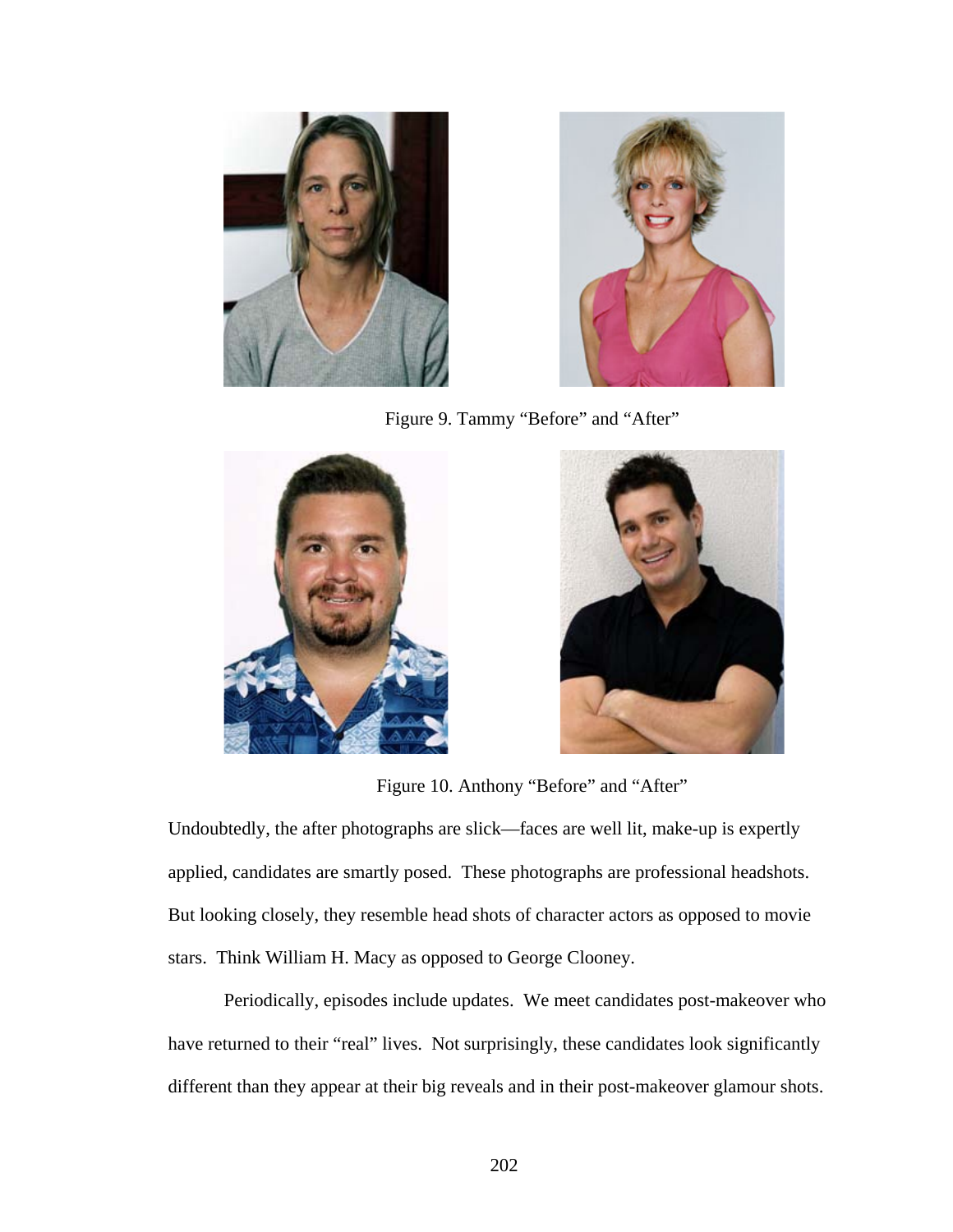High maintenance hairdos have been traded for pony-tails. Despite all of the surgical intervention, without the extreme team, candidates appear rather unremarkable. In short, participants appear entirely unlike celebrities whose aesthetic is built around chronic exceptionalism. And yet, even in updates, the story, as told by the announcer, remains one of glamorous transformation—the housewife turned starlit ingénue.

"I look like a movie star."

"From the girl next door to the girl of her dreams."

"From snaggletooth to a draw dropping dazzling beauty."

"Bill looks like a movie star."

"A nightmare transforms into a dream."

Understanding *Extreme Makeover* as a site of cosmetic intervention that culminates in the production of celebrity look-alikes relies on a fantasy of cosmetic surgery that ignores the ordinariness of post-makeover candidates' faces.

While the techniques of intervention are undeniably extreme, the results are radical though not in the ways many imagine. Setting aside instances in which consumers purchase cosmetic procedures for the purposes of inscribing classical art works onto their bodies as in the case of French performance artist Orlan or embodying animals as in the case of Seattle's CatMan Dennis Avner, there are few examples of cosmetic intervention going further than what occurs on *Extreme Makeover*. The level of intervention most candidates experience is excessive, or at the very least extraordinary. In each episode following a candidate's big reveal, before and after images of the candidates wearing only their underwear are projected onto the television screen. The announcer narrates as the images are turned revealing a side profile with a newly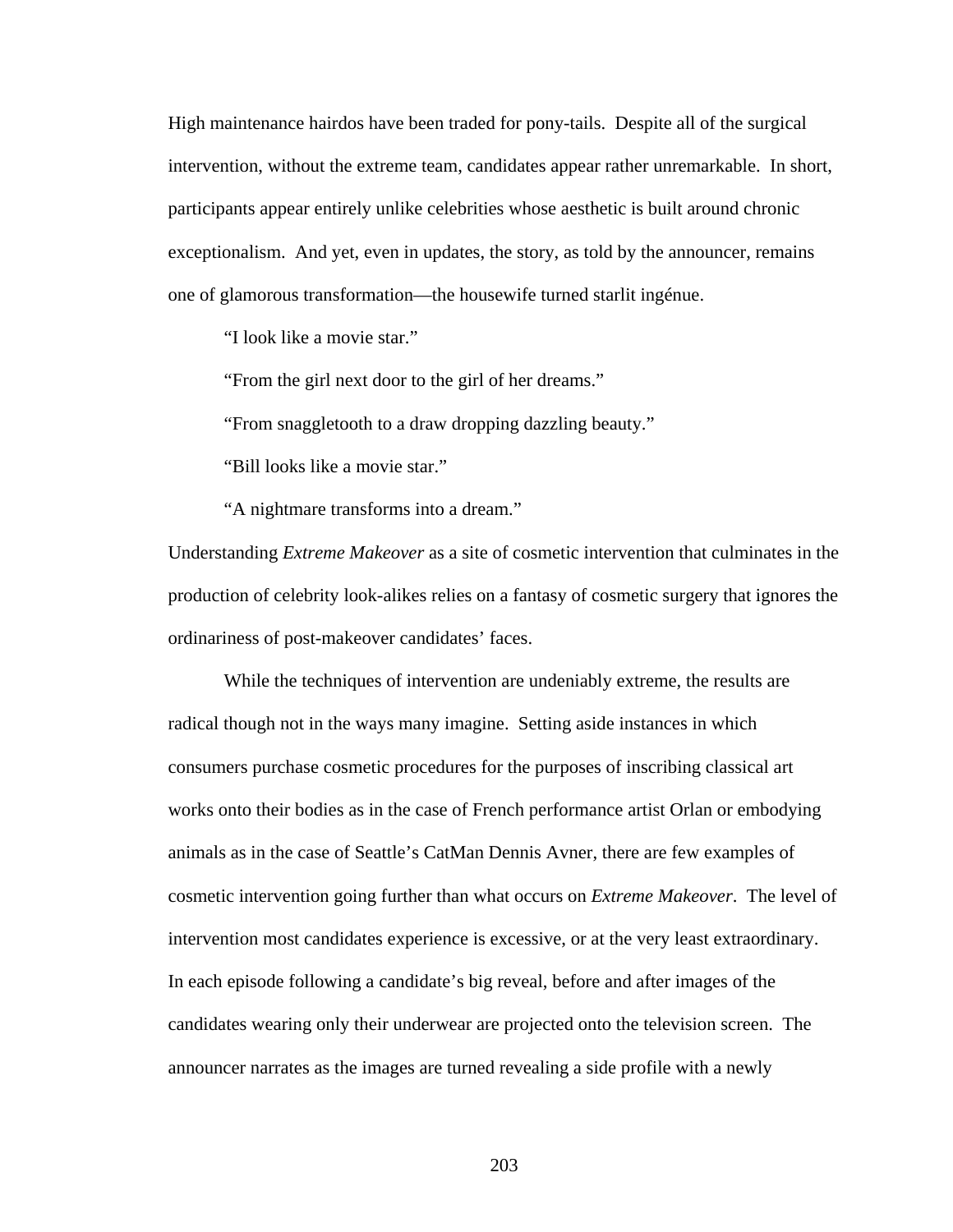achieved ski slope nose or a strong jaw line enhanced by a chin implant. As the image shifts the announcer offers a comprehensive list of the procedures undergone. Often, candidates have experienced ten cosmetic procedures. Sometimes, they have undergone almost twenty. Their entire bodies are explored, outlined, marked, magnified, cut, and conquered. But if candidates are not made into celebrities, what do candidates look like at the end of the show? Rather than extraordinary, the results are mundane. Rather than celebrities, candidates appear like different versions of everyman and everywoman. What becomes clear is that Extreme Makeover is less about producing the exceptional and instead settles for the creation of an unremarkable face. This is precisely what distinguishes face work aimed at disfigurement from cosmetic surgery aimed at attractiveness. Candidates are made over into a radically different version of themselves, albeit an unremarkable version. The investment in a different version of what remains an unremarkable face is curious.

#### **Extreme Dissociation**

The patient sits dressed in a robe, surrounded by experts poking and prodding at her face. Then at once, they stop. The experts step back and assess the patient. Slowly, her chair is turned around so that she comes face to face with her own image. Any moment she will see herself for the first time. The first time in a very long time. For a microsecond, they hold their breath. We hold our breath. She holds her breath. Slowly, her eyes open. Her jaw slacks. Her eyes widen. She sees herself for the first time in a very long time, but we cannot see her. Through the awkwardly positioned wide-angled television camera, we cannot see the mirror or her reflection in it. We watch the woman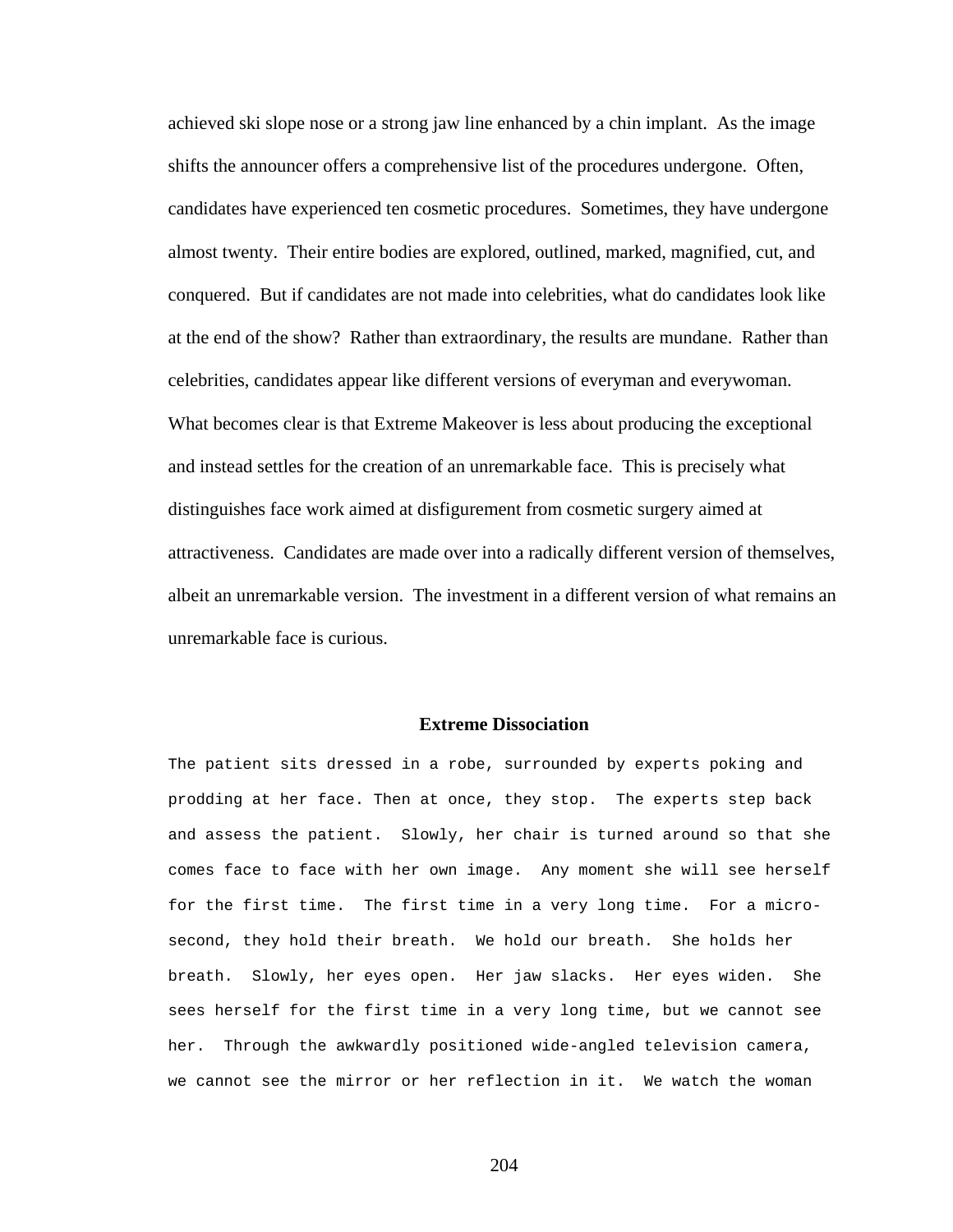watching herself (herself?) in the mirror. She looks in the mirror but does not recognize the image reflected back. Who is that in the mirror? Surely, I think, we are about to witness a psychic break, an existential crisis. Surely, this is the beginning of a science fiction nightmare, one in which the self will slowly, but perceptibly, begin to unravel. Her facial muscles begin to tighten, and slowly she begins to smile. At once she is laughing crying saying, "Oh my god. Oh my god. Who is *that* in the mirror?" Smiling and laughing—who is that in the mirror? (Did you ever wave into the funhouse mirror trying to confirm which reflection staring back belonged to you? How did it feel to look in the mirror, to not recognize your own reflection?)

Depersonalization : A frightening and/or disturbing experience of not being within one's own body or of being in immediate danger of vanishing/separating from reality – often described as the sensation of living inside a dream. Although cognitive functioning remains intact, the sufferers feel disconnected from their sense of self and often interpret it "as if I am losing my mind." "My own face in a mirror seems foreign, like I have never really seen it before this moment…"

From DPSelfHelp.Com (a website for those "suffering" depersonalization disorder)

In episodes from the last two seasons of *Extreme Makeover*, there are two climactic moments of makeover magic. Just prior to the "big reveal" and following all surgical, dermatological, optical, and dental procedures, Sam Sabora, *Extreme Makeover*'s resident stylist, accompanies participants to a Hollywood hair salon where candidates' hair is remade via hair cuts, hair extensions, hair coloring, custom toupees,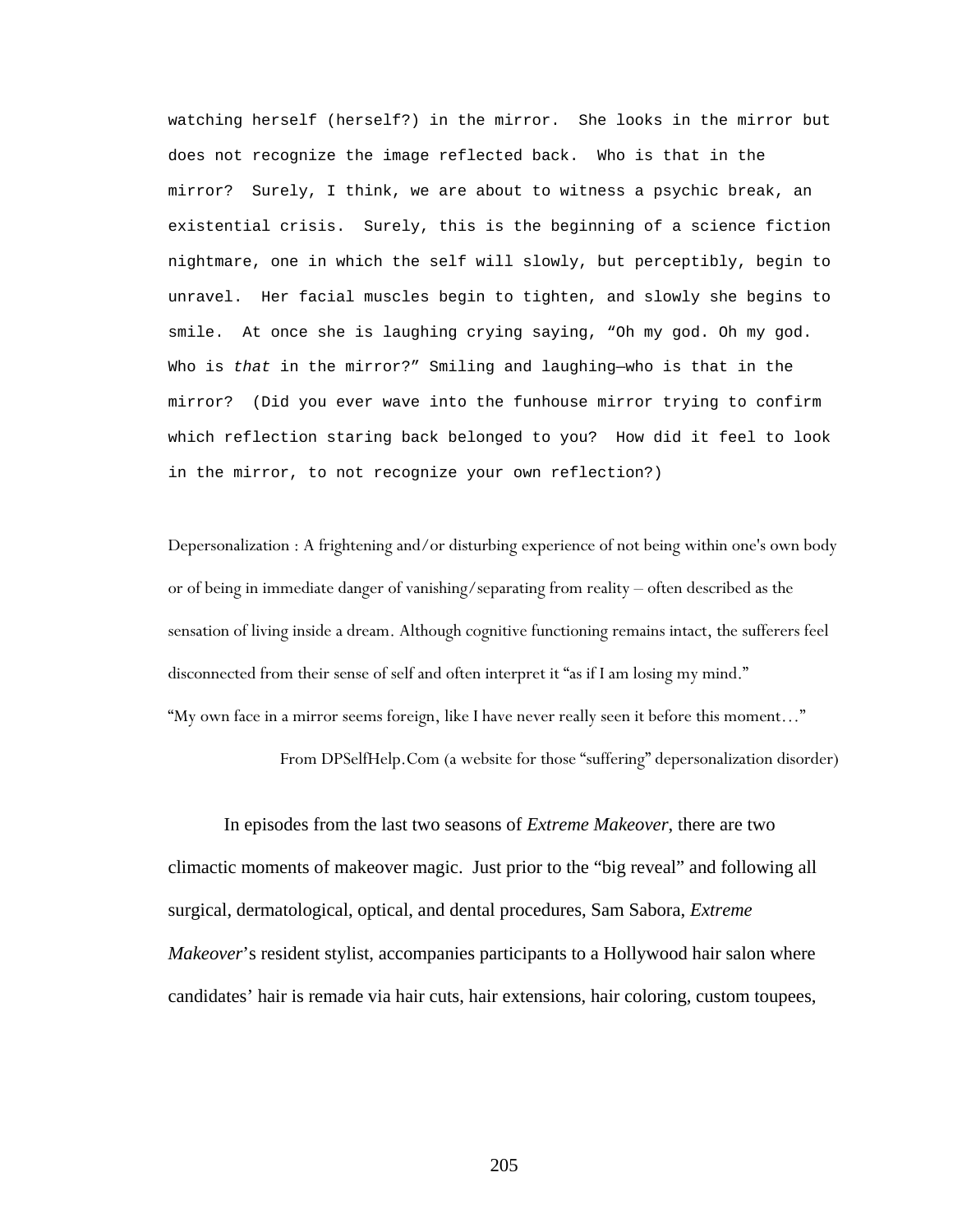and texturization procedures.<sup>[57](#page-219-0)</sup> Some participants undergo eyebrow re-shaping and coloring. Men receive old-time barber shop shaves. Finally, Hollywood make-up artists apply the final touches to women's faces<sup>[58](#page-219-1)</sup>, shading the face in such a way as to complement the surgical transformation. Sam and the salon workers surround makeover participants who sit like obedient work objects in salon chairs wearing generic drapes to protect their clothing from cut hair and color drips. Together the team turns the recipient around to face a mirror.

While the show is constructed around the promise of a big reveal, this much smaller reveal is a significant dénouement of the show. While participants have seen facets of their transformation throughout the process, this is the moment when participants see the finished product, their new faces transformed through surgery and enhanced through styling for the first time. Camera angles allow the television audience access to view the back of the participants' heads, as opposed to the participants' reflections in the mirror. In effect, the audience cannot see their faces. Rather, we watch participants from behind and listen to each see him or her self for the first time. While the big reveal centers on the audience's surprise at seeing participants post-makeover for

<span id="page-219-0"></span><sup>57</sup> The description I offer here does not occur in the first episodes of *Extreme Makeover*  These episodes only captured patients' surgery, and candidates' styling is done off camera.And yet, patients still express sentiments that could be described using the language of depersonalization.

<span id="page-219-1"></span><sup>&</sup>lt;sup>58</sup> Make-up is not applied to male candidates on camera, though it is likely that even male candidates sport make-up on their big television reveal.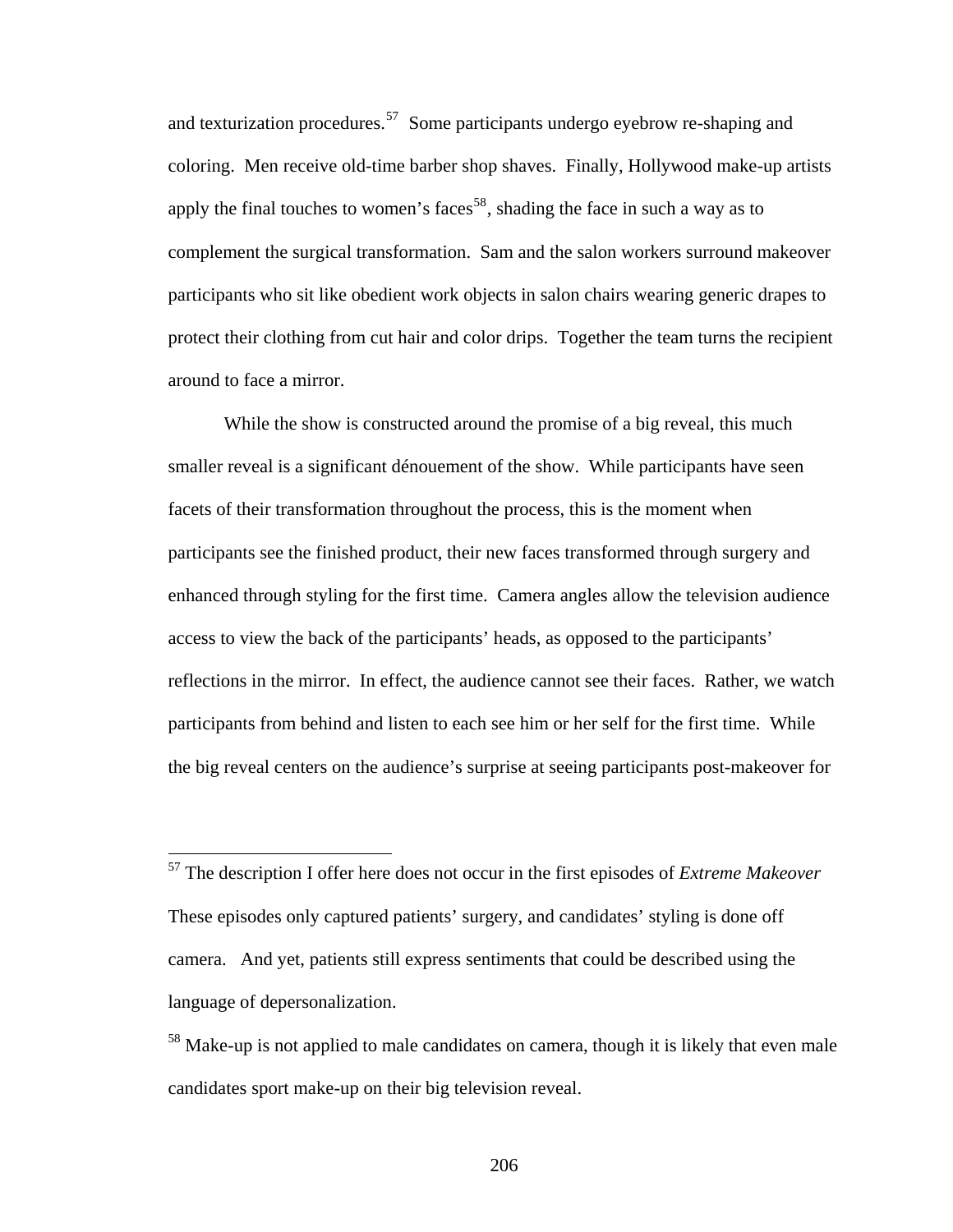the first time, this moment relies on the shock that candidate's experience when seeing him or her self for the first time.

While the big reveal is continually referenced as *the* climax of the television show, the moment in the salon when the participant sees and responds to their new look for the first time represents a momentous narrative turn. When participants see themselves for the first time, many have an uncannily similar response. Respondents do *not* immediately revel in their newfound appearance. Initially, they do not remark that they are so happy to be so beautiful. They do not admire themselves in the mirror. Instead, they stare at their reflection and repeat that they do not recognize the face staring back at them.[59](#page-220-0)

"Is that me? Is that really me?"

"When I look in the mirror it's definitely not the same person from eight weeks

ago…I could just look at myself all night and say there's no way."

"It doesn't even look like me."

"Is that me? Is that me?"

 $\overline{a}$ 

"Who is that? I cannot believe it. That's me!"

"I could just look at myself all night and say there's no way."

"This is not me…This is so different…I love it!"

"That's not me. She's beautiful. I can't breathe. I can't believe that."

"It's like a different person staring back at me."

<span id="page-220-0"></span> $59$  This is the moment in which most candidates who remark that they do not recognize themselves make such comments. Occasionally, these sorts of comments are voiced over images of the candidate riding in a limousine to their big reveal or in a final interview.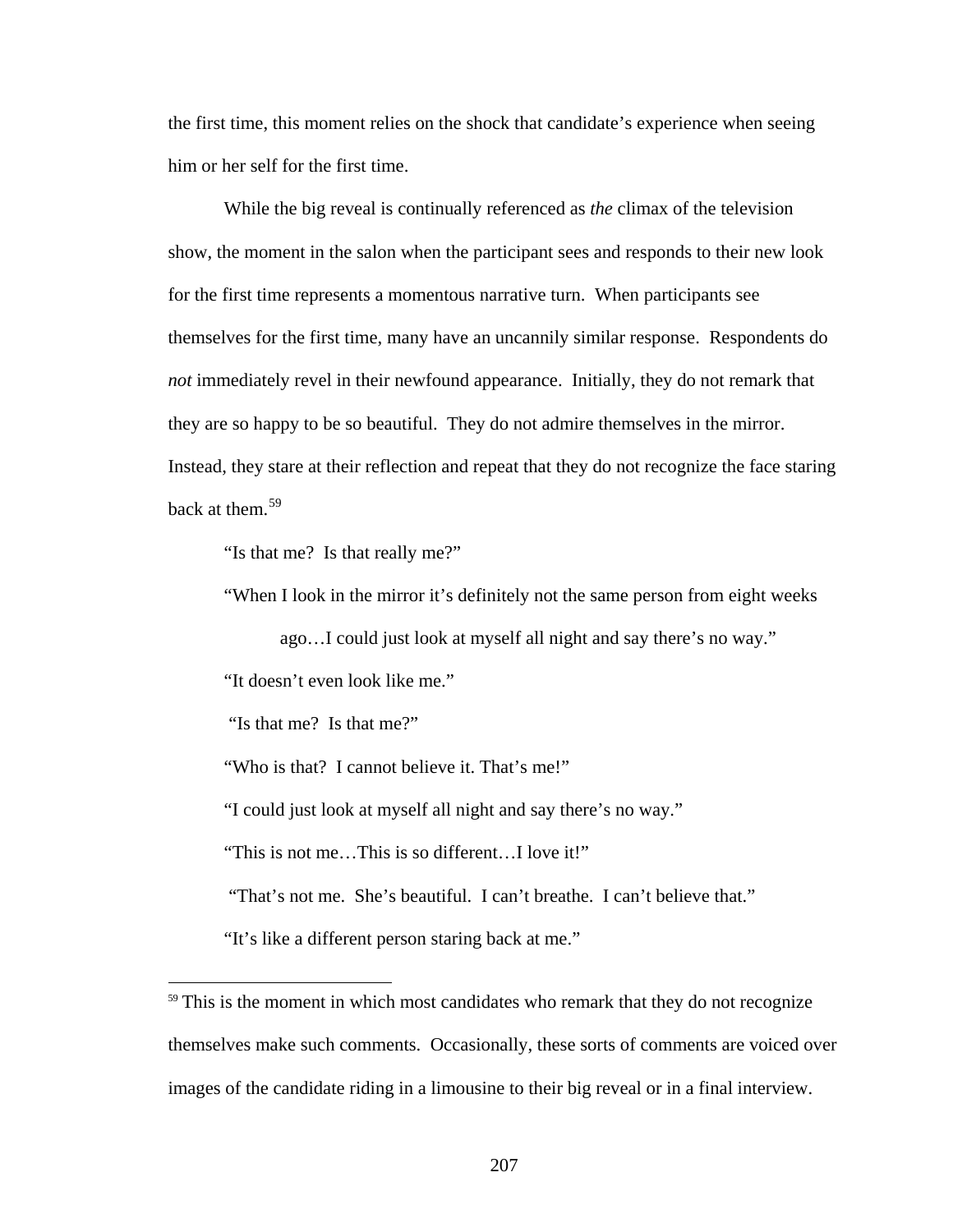What is especially interesting about this moment in *Extreme Makeover* is that participants seem to delight in not recognizing themselves. It seems as if not identifying one's reflection in the mirror is indicative of a good change. In short, this narrative turn relies on the celebration of depersonalization, not simply a changed appearance but a shift in identity.

References to mental illnesses, particularly schizophrenia, pervade social theory as an evocative point of reference through which a postmodern theory of the self is articulated. In clinical contexts, schizophrenia refers to a collection of disorders characterized by disordered thinking and speech, hallucinations and delusions, withdrawal of emotional expression, and compromised motor ability (Jenkins and Barrett 2004). Social theorists who have taken up schizophrenia to theorize postmodern subjectivity bracket the clinical construct "schizophrenia" in favor of a metaphorical schizophrenia. And yet the clinical construct schizophrenia does not exist apart from the culture in which schizophrenia is identified and diagnosed. Cultural anthropological accounts of schizophrenia note that onset, symptom formation, personal experience, and social response all vary according to the cultural context in which schizophrenia is produced and experienced. In short, the clinical construct 'schizophrenia" is a product of the culture in which it emerges. It is "an instance of transgression situated at the margins of culture, at the very edge of meaningful experience" (Jenkins and Barrett 2004: 5). It may be at the margins, but it remains within the bounds of culture, informing other facets of experience.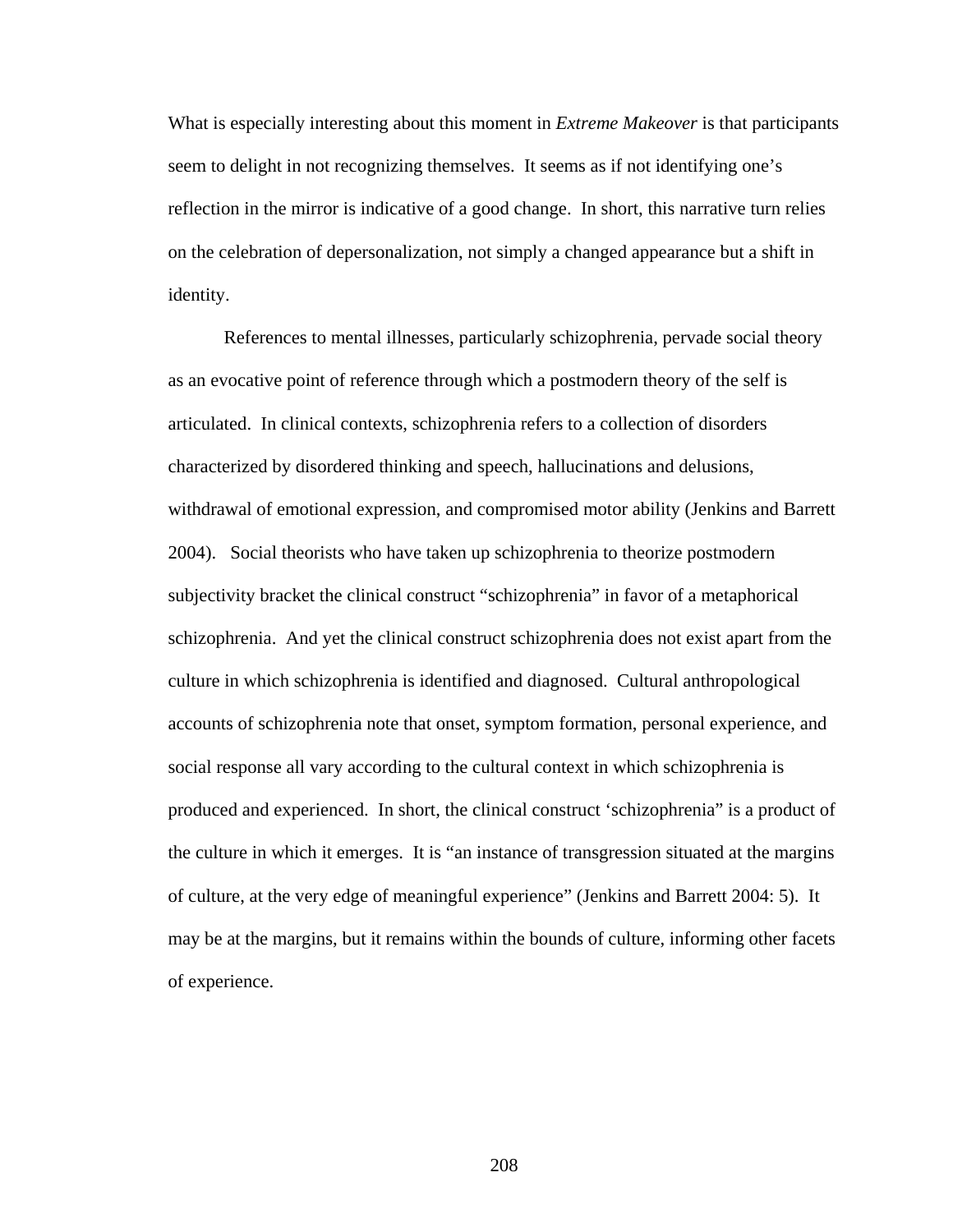For Deleuze and Guattari (1983), schizophrenia is a heuristic device used to theorize postmodern subjectivity against modernist rationality.<sup>[60](#page-222-0)</sup> Similarly, for Frederic Jameson (1984), schizophrenic sensibility is a product of late capitalism, specifically the consumption of postmodern culture. To approach postmodern sensibilities using metaphors of mental illness is not to diminish the very real experience of schizophrenia and other experiences characterized as mental illness. The schizophrenia that circulates in postmodernist accounts crudely approximates the schizophrenia determined in the medical clinic. In this way, postmodernists who employ metaphors of schizophrenia do not claim that the subjects in their theoretical narratives would necessarily be clinically diagnosed as schizophrenic (though some surely would). While schizophrenia as a metaphor does not exactly work to explain the kind of sensibility depicted by *Extreme Makeover*, the general affect described by schizo theory and a detour through clinical accounts of depersonalization are useful for understanding what appears to be at first glance a curious narrative turn.

 $\overline{a}$ 

<span id="page-222-0"></span><sup>60</sup> Keith Doubt's (1996) sociological exploration of Delueze and Guattari (1983) and other postmodern theorists conflates the clinical object schizophrenia and the theoretical object schizophrenia. Doubt is right to point out that playing with schizophrenia obscures the suffering experienced by those diagnosed with schizophrenia. Yet even as Doubt understands the schizophrenia that circulates in these accounts as a heuristic device, he approaches these accounts as constructing an etiological account of schizophrenia. It is obviously problematic to make the claim that schizophrenia, the clinical object, is an ideal model for constructing relations between the self and society, but it is Doubt who makes this claim on behalf of Delueze, Guattari, and Foucault.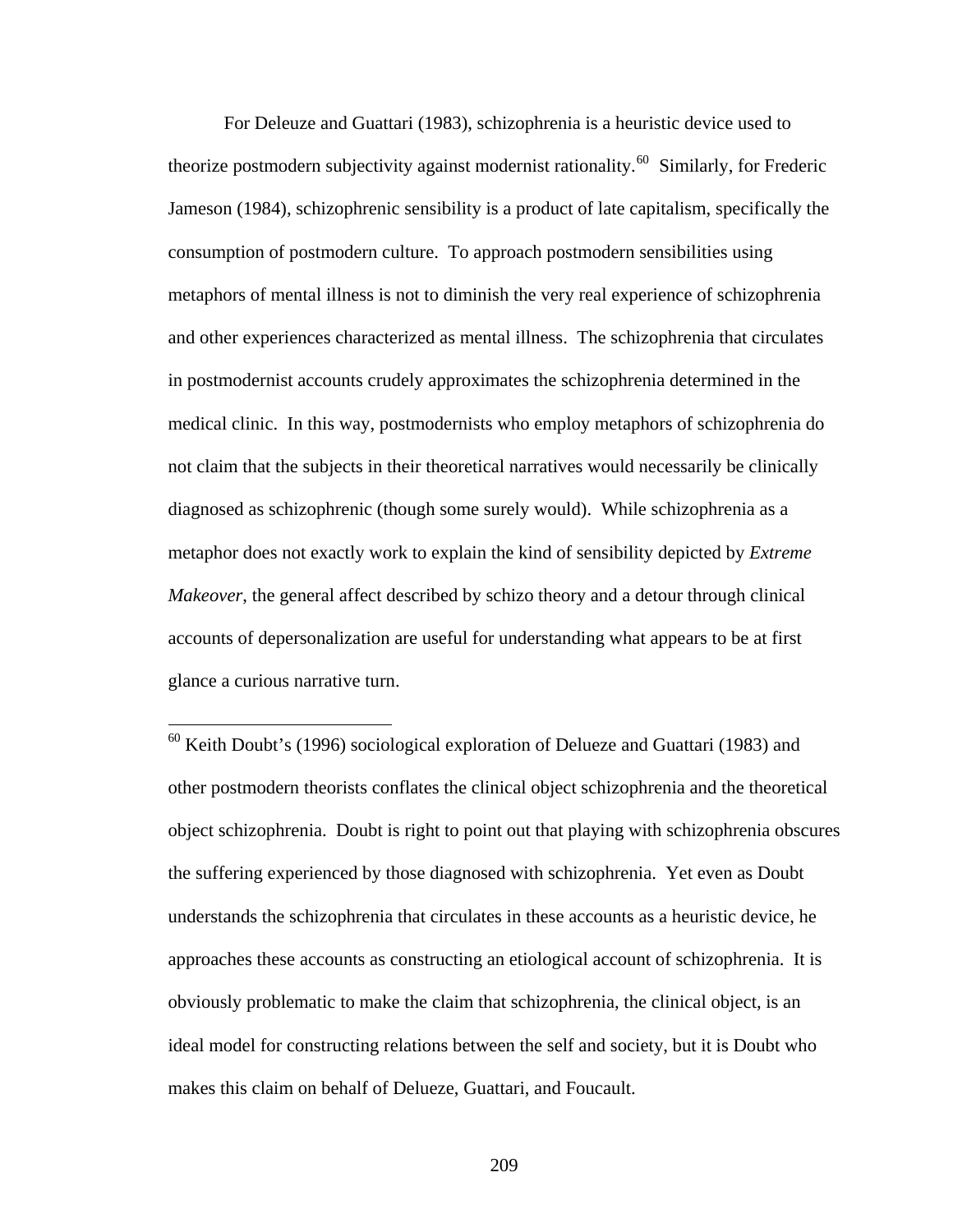In clinical contexts, depersonalization is a diagnostic category used to label patients experiencing feelings of "unreality," particularly the feeling that one's body does not belong to one's self (Simeon and Abugel 2006). It along with dissociative fugue, dissociative identity disorder (also known as multiple personality disorder), and dissociative amnesia comprise what are characterized as dissociative disorders (American Psychiatric Association DSM-IV-TR 2000). This cluster of diagnoses is characterized by disruption in consciousness, memory, identity, and/or perception. I am not claiming that *Extreme Makeover* produces depersonalization as it is understood in diagnostic accounts. Rather, like social theorists Deleuze, Guattari, and Jameson, I use depersonalization as a metaphor for framing the events that unfold on *Extreme Makeover*. I use depersonalization to understand the momentary disruption in perception that is cultivated and fetishized on *Extreme Makeover*.

 Deleuze and Guattari celebrate the schizo—the radical annihilation of an intelligible self and the glamour of dissociation. "The schizophrenic process, which is not an illness, not a 'breakdown' but a 'breakthrough,' however distressing and adventurous: breaking through the wall or the limit separating us from desiring production, causing the flows of desire to circulate" (1983: 362). I am reluctant to approach the depersonalization of *Extreme Makeover* as a celebratory moment. Rather I am interested in questioning what it means that depersonalization is des in the context of *Extreme Makeover*. Setting aside the ethical debates about whether or not schizophrenia (the metaphor or the diagnosis) should be romanticized in social theory (or if mental illness or disability should be metaphorized), dissociation *is* conceptualized as a sort of "breakthrough" on the television show.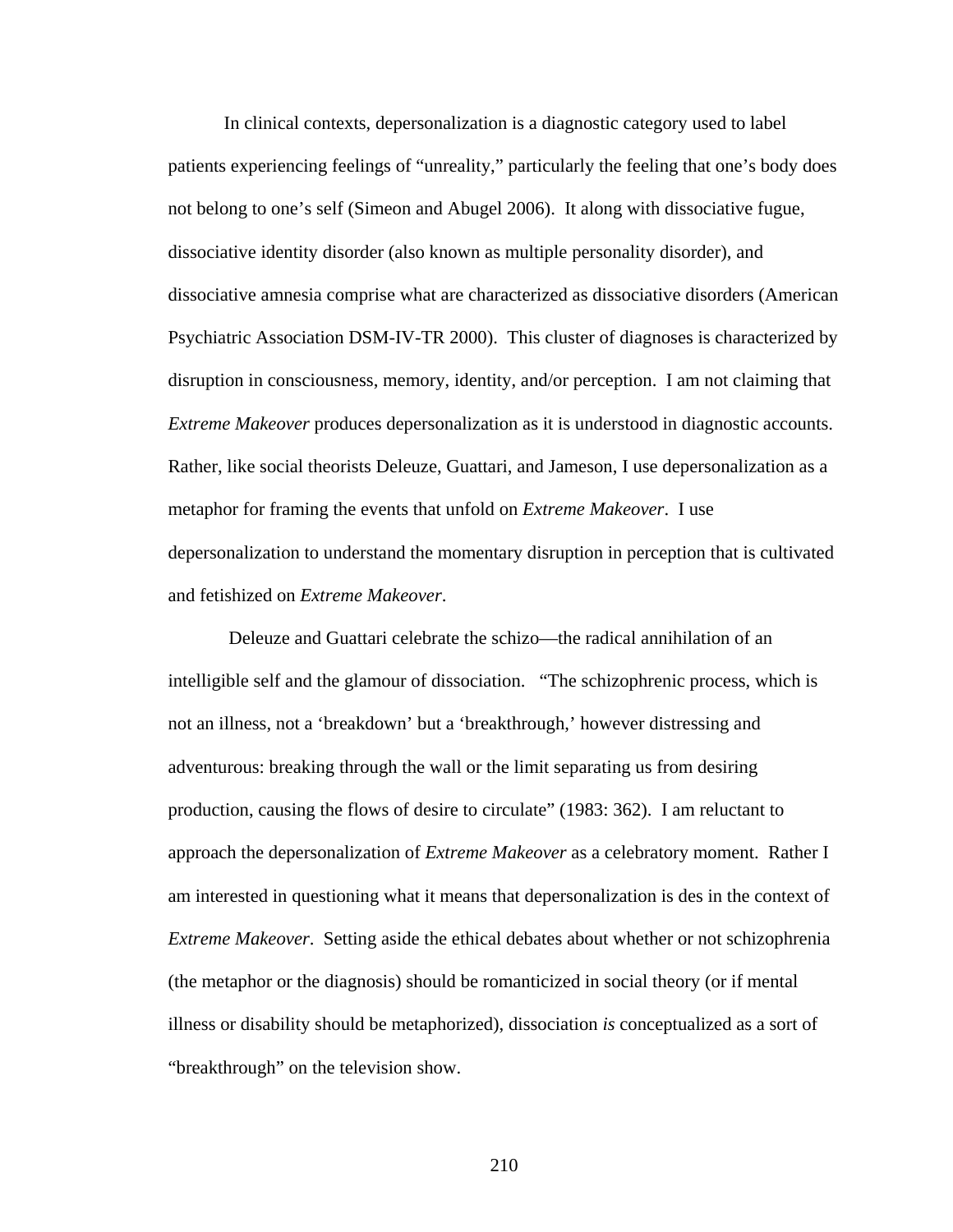In Keith Doubt's (1996) sociological interrogation of schizophrenia, he argues, using George Hebert Mead's (1934) framework for understanding the development of the self, that schizophrenia may result in limited reflexivity or, in other words, the inability to rely on one's perception of oneself. Symbolic interactionism understands the development of the self as an intrinsically social process that relies on a productive relationship between what Mead identifies as the "I" and the "me." For Mead, the ability to reflexively respond to one's own behavior by taking into account what he terms the generalized other is essential to the development of a self and to social interaction. In symbolic interactionism, there is no intelligible self without self reflexivity. In comparison, Deleuze and Guattari approach postmodern subjectivity leaving open the possibility of compromised self reflexivity (a radical divorce between the "I" and the "me" in Meadian terms). In other words, they argue that part and parcel to postmodern selfhood are moments of dissociation. This dissociation is not the breakdown of the self but rather a characteristic of postmodern selfhood. In short, postmodernism leaves open (and perhaps encourages) the possibility of breakdown/breakthrough. Similarly, depersonalization is not the destruction of the self, but rather a process through which the self is continually refashioned.

In the case of *Extreme Makeover*, depersonalization is staged in the presence of experts whose labor is invested in effecting a more desirable appearance. Together they surround the participant who is turned around to face a mirror. The makeover recipient does not recognize the reflection of his or her face in the mirror. Embodiment, the subjective experience of living in and through a body, is characterized by fluidity and malleability, but malleability implies a shifting, evolving bodily subject. *Extreme*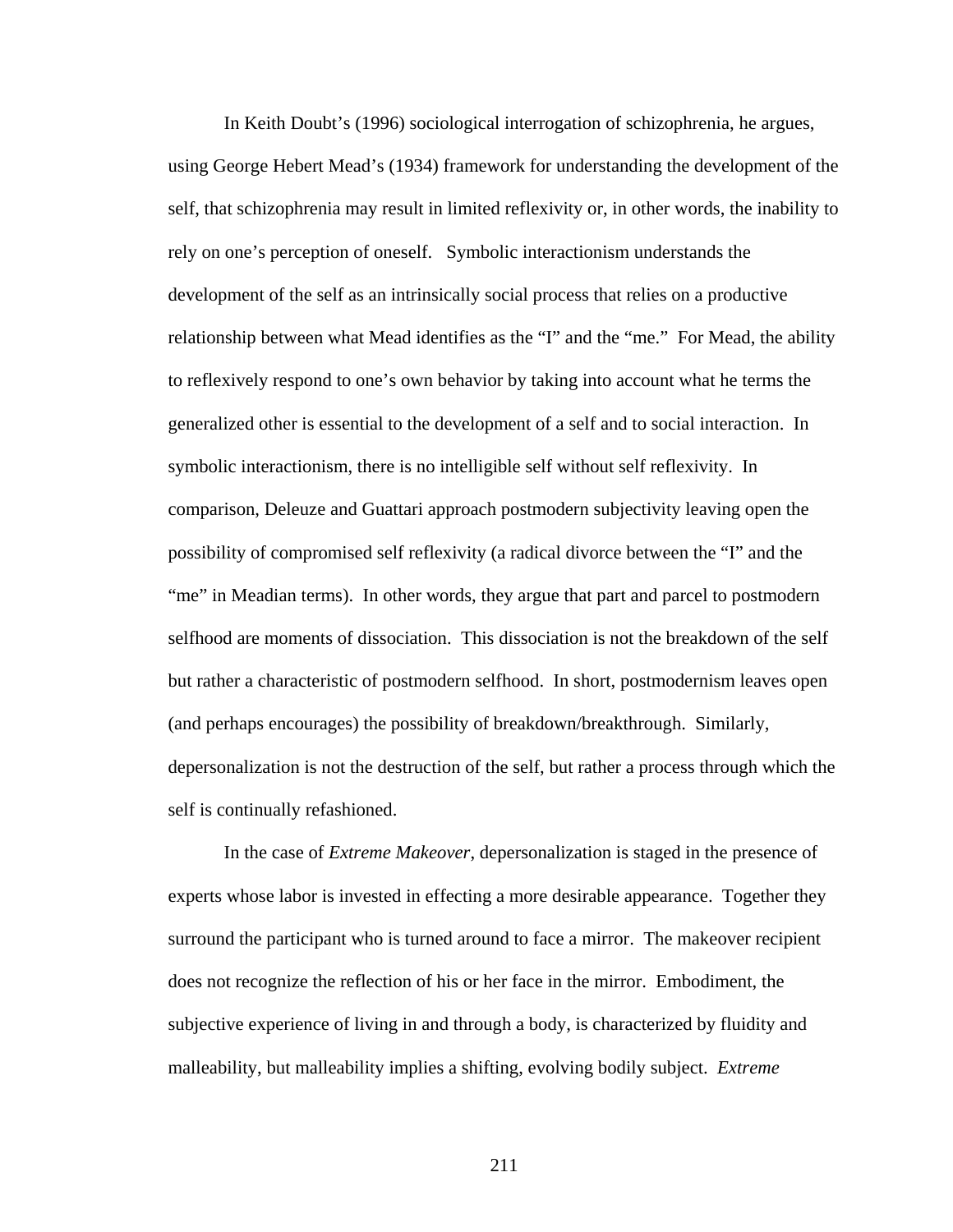*Makeover* recipients do not seem to understand or approach their transformed bodies as new manifestations of their pre-surgical body. Rather they seem to understand the postsurgical body as an altogether different body, and in some cases, a new identity and as a result a different human being altogether. In this way, the climax of *Extreme Makeover* relies on a moment of (non)recognition. What cultural work does this moment accomplish? What does it mean to look in a mirror and not recognize one's self? What does such a moment convey to the audience? Not recognizing oneself is the test of a successful makeover. A good makeover is a dramatic makeover, and in the context of makeover culture, the most dramatic outcome that one can hope for is for one's family and friends not to recognize the makeover candidate. This response is standard. Families and friends who attend a candidate's "big reveal" display the same reaction in *every* episode. They revel in their non-recognition. What does it mean to desire an aesthetic that is unrecognizable? What does it mean that we do not want to recognize our faces?

Writing about *Extreme Makeover*, Brenda Weber (2005) argues that premakeover anxiety is expressed by participants as a dissociation of subjectivity from embodied experience. This anxiety is resolved via surgery, after which candidates "claim a unity of identity and body, a sense that she has finally become herself" (1). Weber's analysis of *Extreme Makeover* is that the process offers candidates a classical (read: integrated and intelligible) subjectivity. While candidates certainly express a sense of "becoming who they really are," Weber ignores how this sense of self is forged through depersonalization. It is not simply that the makeover offers candidates a means for resolving a divided self. Rather, the makeover is investing in a moment of productive dissociation. It is the moment of depersonalization that produces a sense that the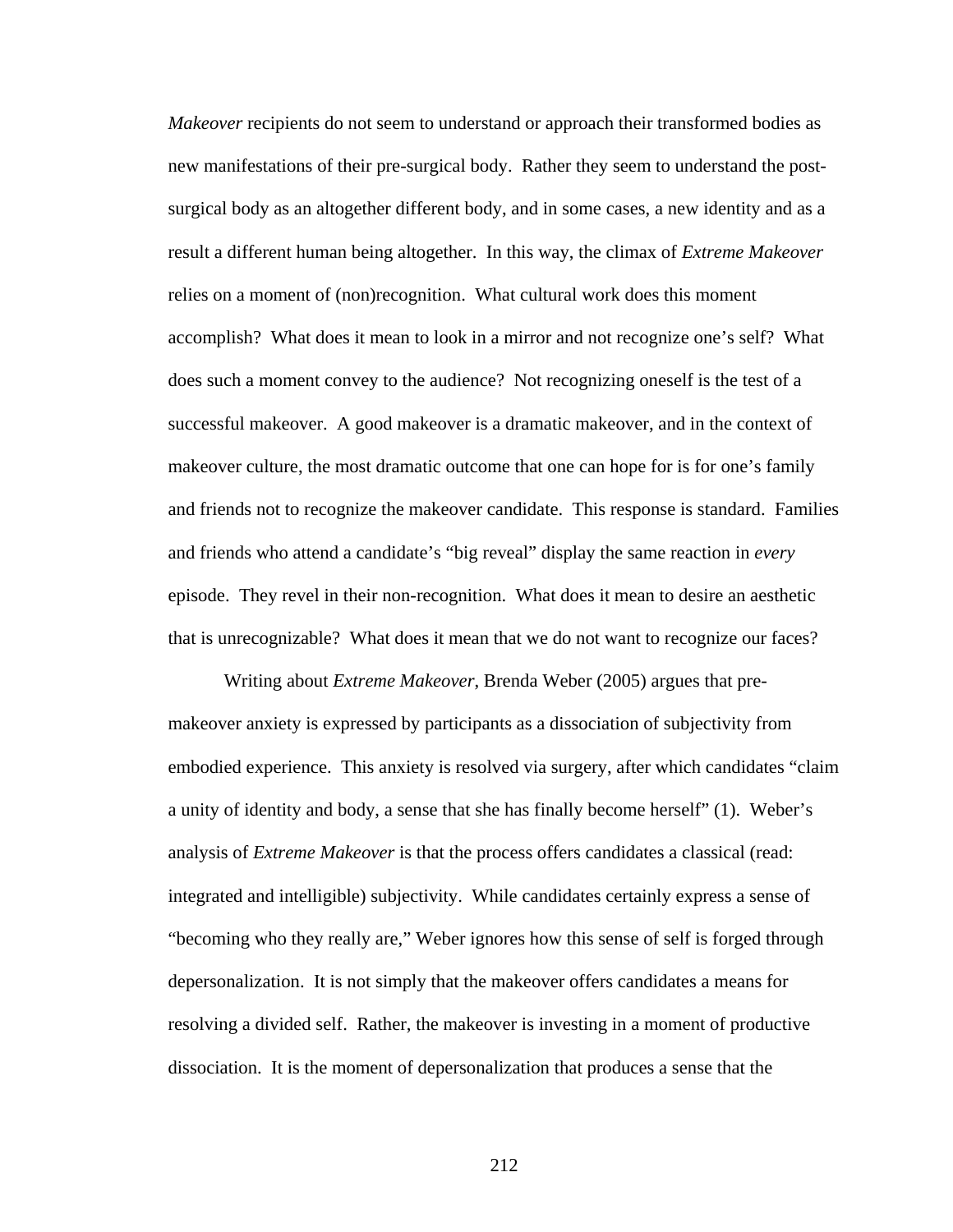makeover is sufficiently dramatic and thereby a success. The new face is not simply the manifestation of a buried self that is obscured by ugliness and hidden underneath disfigurement. Rather, this is a much more postmodern, diffractive, and complex process. A new face, one that appears so different as to be unrecognizable, becomes a moment so desired that depersonalization becomes fetishized. A successful transformation is hardly a transformation at all but rather a radical reformation wherein a new face is crafted.

 Much has been made of the way in which cosmetic surgery is an avenue for becoming one's "true self" (Crawley 2006). In this logic, cosmetic surgery is imagined as a tool for unearthing the authentic self that always already existed but was only obscured by an imperfect appearance and a corresponding lack of self esteem. Certainly, this logic operates on *Extreme Makeover*. Toward the end of their makeovers, participants often remark that they have recovered their "real" selves. In a comment reminiscent of other participants' post-makeover reflections, Pam concludes, "I'm the person I've always wanted to be on the outside and that's completed me and made me whole." I argue that the makeover is not only a recovery project but simultaneously a project of (re)invention wherein something *altogether new* is created. In displacing the old self, an entirely new future is imagined, courtesy of cosmetic intervention. What is created? What is the future that cosmetic intervention promises? *Extreme Makeover* promises a complete displacement of the previous self, an erasure of history, a dissolution of old traumas. In short, it situates a radically de-historicized self, in literal terms an unrecognizable face, as the ideal outcome.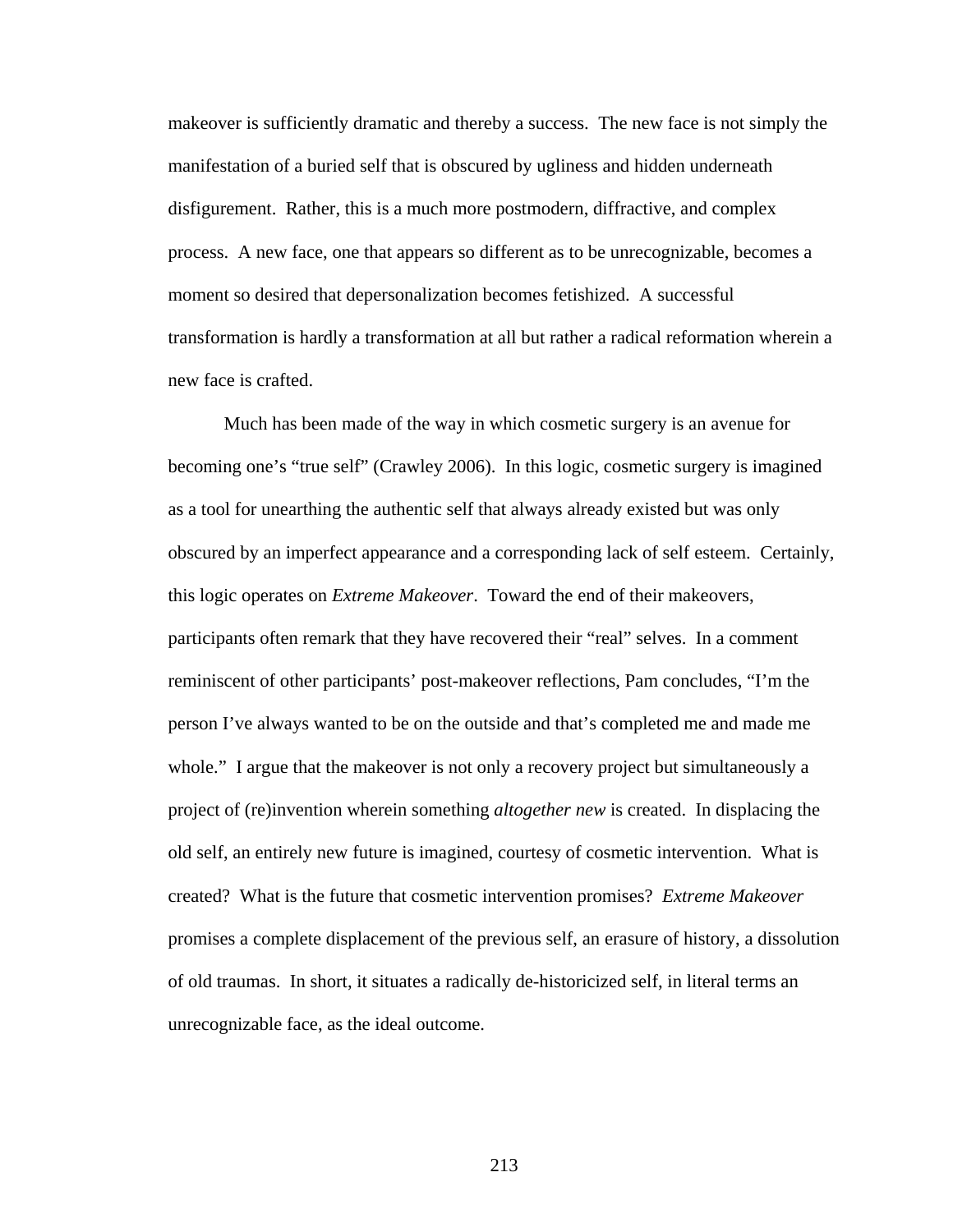## **Extreme Conclusions**

## *Cultivating Consumption*

*Extreme Makeover* makes a cultural narrative available that encourages projects of self-improvement forged through consumption towards the end of improving appearance. The rhetoric goes that everything else will fall into place post-makeover. All self improvement narratives rely on some notion of the consumer as at least inadequate and sometimes profoundly deficient. Financial guides assume that the reader does not know enough about economics. Dating books assume that the reader does not grasp how successful social interactions should proceed. What makes *Extreme Makeover* unique is that it approaches the participants as aesthetically inadequate, but rather than positing that appearance interventions will make the participant more attractive, the show goes much further. In fact, the show posits that an entire disfigured life is made over as an effect of the alteration of appearance. Survey data suggests that those with a more desirable appearance (based on conventions about what is attractive) fare better in life than those with less desirable visages (Langlois et al. 2000). Appearance matters, but does it matter in the way that *Extreme Makeover* claims that it does?

 Extreme Makeover ends a makeover declaring, "Mission Accomplished!" as if radical *self*-transformation happens via aesthetic intervention. Whether this happens or not is an empirical question, but undoubtedly this is what both experts and makeover participants claim at the end. As these shows continually frame psychological wellbeing, bodily health, along with work, family, and intimate life as fundamentally dependent on one's appearance, these shows help to propagate "endless insufficiency" (McGee 2005).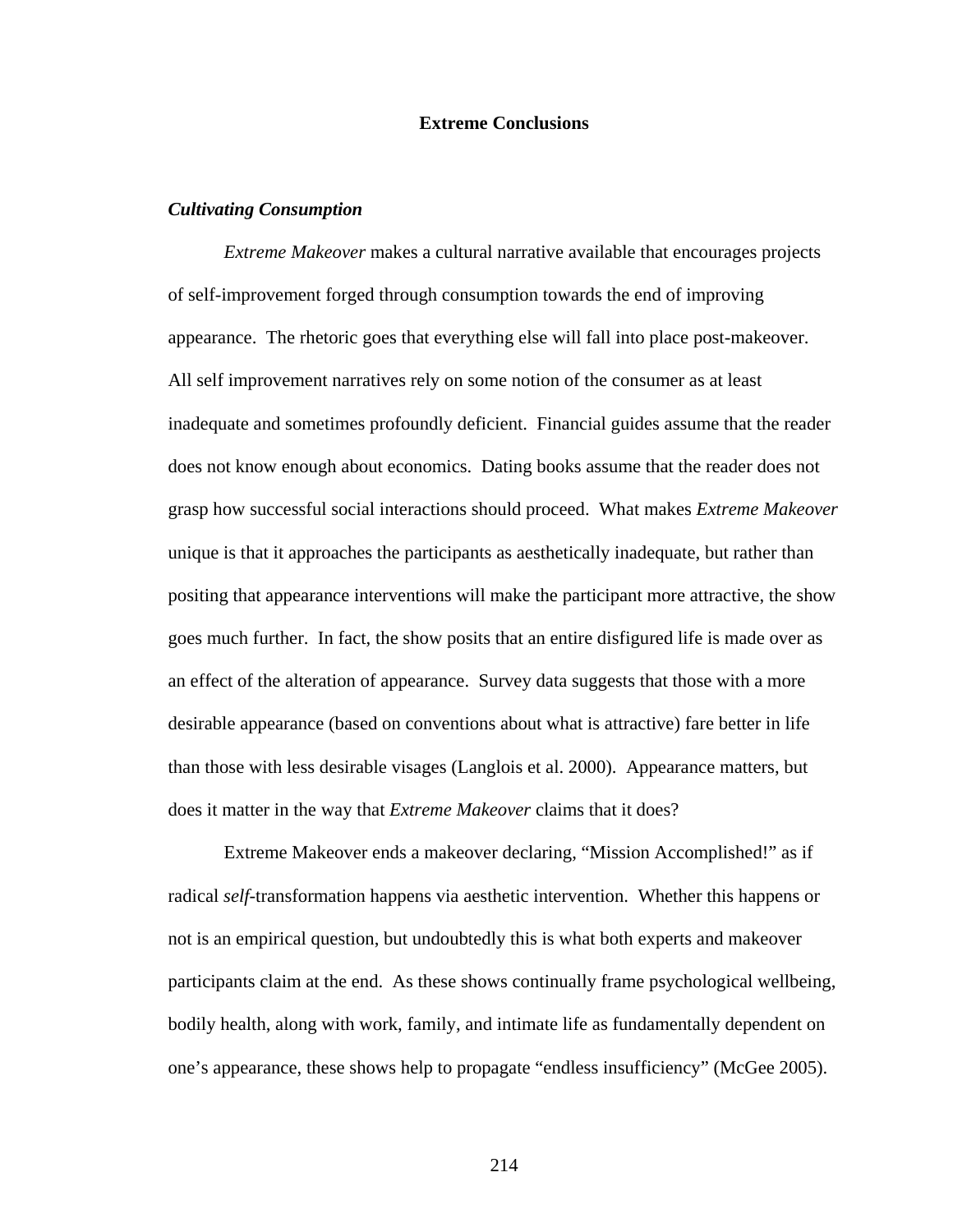*Extreme Makeover* predicates all other projects of self-improvement on a desirable aesthetic. If every facet of our lives depends on our appearance, it is *the* most important facet of our selves and one worth investing incredible resources into repairing.

Self-determination through transformation assumes that "the individual comes before society so any societal change is effected from the inside out" and that the "self is at the centre of the world" (Palmer 2004: 185). Focusing on aesthetics forgoes any kind of structural analysis that locates the causes of participants' problems in a sociohistorical-cultural context. Subsequently, individualized intervention (i.e. face work) is favored rather than broader social change, and this model for transformation is readily available for incorporation into the audience's lives, particularly because it is so compatible with contemporary American consumerist culture and the rise of the aesthetic register. Transformation happens through consumption (Deery 2006; Weber 2005). Makeovers require purchasing clothes, beauty products, aesthetic services, and cosmetic surgery. Insofar as life transformation is forged through aesthetic intervention *and* popular culture, individual enhancement cannot help but solidify and exacerbate an aesthetic glamour culture that depends on and expands consumption (Weber 2005). *Extreme Makeover* provides viewers with language to identify bodily flaws and information about expensive interventions, in effect broadening the ever-expanding market of appearance related industries.

### *Exploiting Vulnerability*

Reality television has been hailed as a profoundly democratic medium—for the people, by the people, and about the people (Andrejevic 2003). Oftentimes, the audience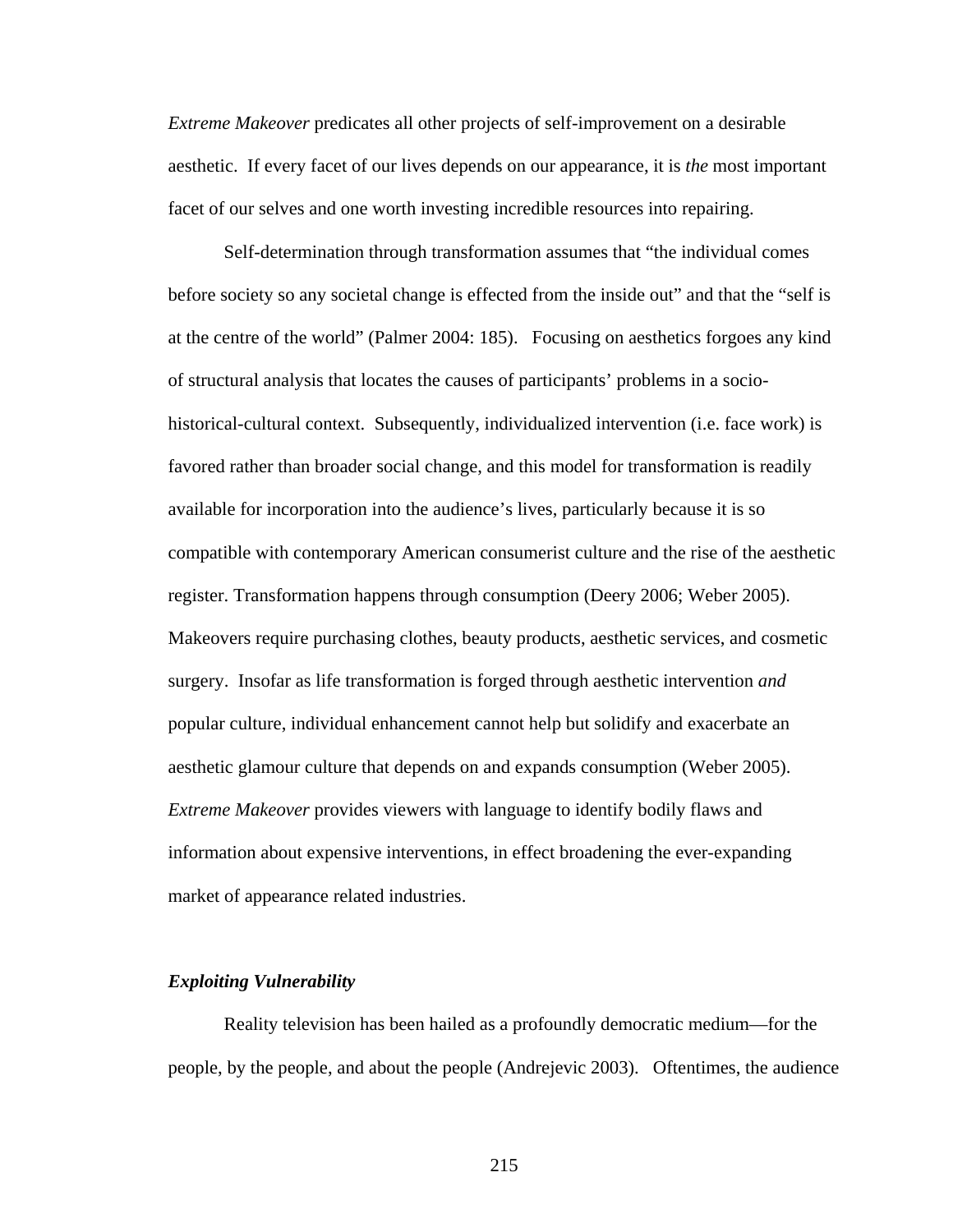shapes the outcome (through voting) and/or dialogues with participants (through blogs and online chat sessions). Audience members are given the opportunity to apply to participate in upcoming seasons. In this democracy, though, participation is only possible in exchange for exposure and vulnerability. As Andrejevic argues, participants do the "work of being watched." Reality television relies on "a form of production wherein consumers are invited to sell access to their personal lives in a way not dissimilar to that in which they sell their labor power" (6). Reality television production seems democratic in the sense anyone can do the work of being watched. Typically, shows do not demand that participants have any special skill, and participants are not excluded based on educational attainment or background. But in the case of *Extreme Makeover*, participation relies not on a particular status (i.e. citizenship) but on a very sad story (i.e. vulnerability). In this confessional culture/democracy, one trades vulnerability for the chance at a better life.

Cultural critic Jon Dovey (2000) describes television that features behind the scenes images of plastic surgery as "trauma TV." Like other plastic surgery shows, *Extreme Makeover* is trauma television in the sense that it documents the bodily trauma of surgery, but if we think about trauma as a bodily or psychic injury often inflicted from an external source that compromises wellbeing, *Extreme Makeover* is through and through trauma TV. It captures the trauma of the makeover, relies on stories of trauma, and arguably produces a trauma all of its own by positioning depersonalization as the definitive test of success. The entire experience, not simply the surgery, could be understood as traumatic. Participants often struggle alone with the effects of profound isolation and the pain of cosmetic interventions. The narrative constructed and deployed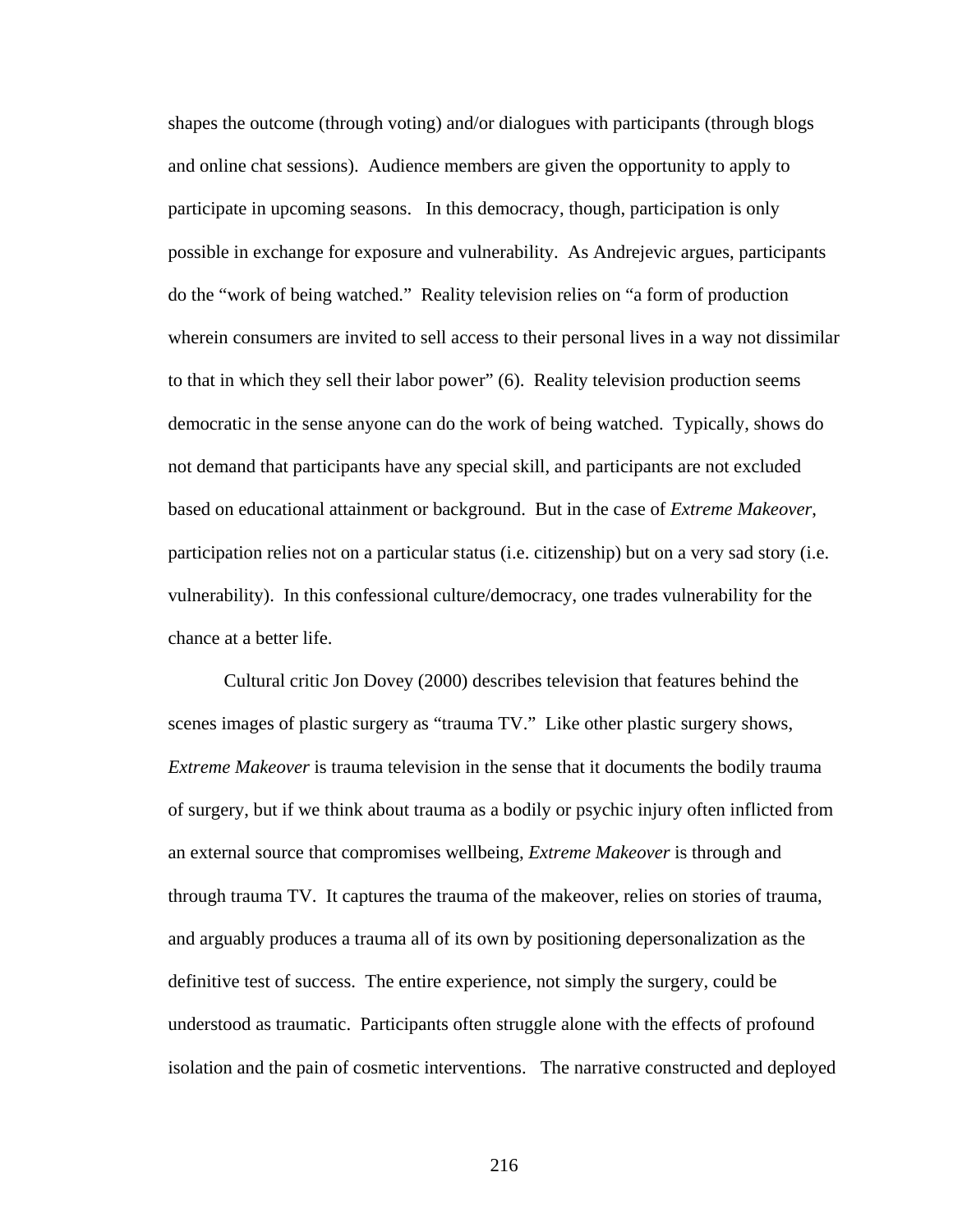on *Extreme Makeover* capitalizes on participant's trauma (death of a spouse, a miscarriage of justice, profound social isolation, memories of school yard bullying) by offering intervention in exchange for a detailed sensational account. Progress is measured by continually invoking participants' traumatic life stories: "A lifetime of heartache mended and healed." The desired outcome is, ironically, traumatic. *Extreme Makeover* is devoted to disrupting participants' identities. The show forces a radical reappraisal of self by attempting to reshape participants' appearances so that they are unrecognizable to themselves and to their families and friends.

# *Producing Disfigurement*

And what of disfigurement? *Extreme Makeover* participants are constructed through image and narrative as disfigured, but there is no escaping that most participants look (in their before *and* after pictures) like unremarkable people. No doubt, "before" pictures resemble photographs of persons many would refer to as dowdy, unkempt, or even ugly, and "after" pictures feature faces that more closely conform to dominant notions of attractiveness. But there is no self-evident facial difference that firmly situates the face work accomplished on *Extreme Makeover* as a kind of reconstructive surgery. Nevertheless, participants are firmly located within narratives about disfigurement through claims that candidates experience profound suffering and compromised lives due to their appearance. The story is strikingly familiar to studies of people clinically defined as "grossly disfigured." In both cases, the face is understood and experienced as profoundly disabling.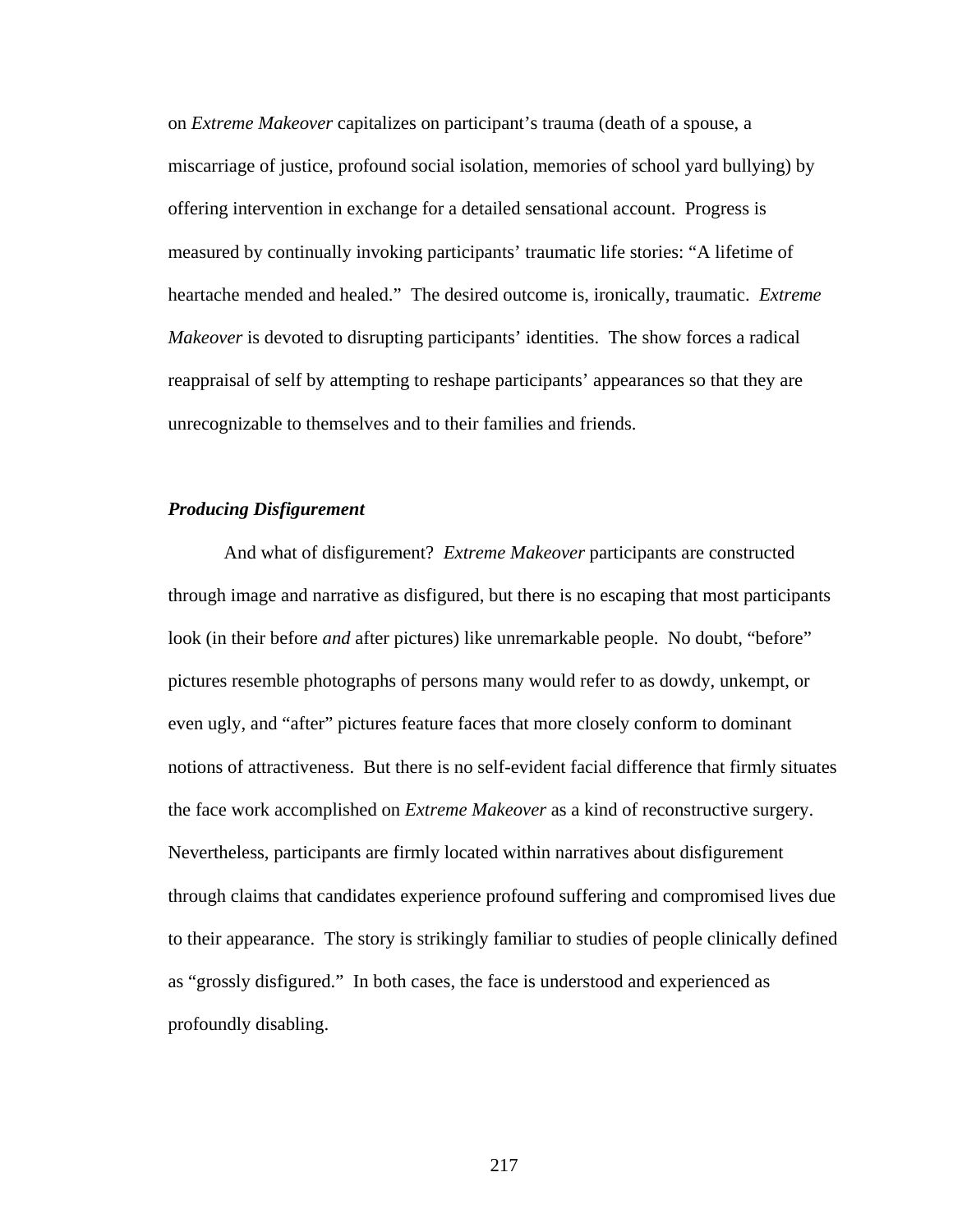But what is the difference between a face marred by crooked teeth, wrinkled skin, or a nose with a bulbous tip and a face distorted through fire that displays the signs of third-degree burns? In the world of *Extreme Makeover*, there is no difference. The bodies subjected to extreme makeovers are disfigured discursively in the hyperreality of twenty-first century reality television culture. What is the effect of framing bodies as disfigured that range in their relative ugliness but that are, for all intents and purposes, normal? This is a site engaged in the production of disfigurement—faces that in many context would be thought about as normal are redefined as disfigured—and indeed actually disfigured through intervention. Not coincidentally, the imperative to repair emerges in the same place and time as a site fully invested with the tools to intervene. This is a site devoted to repair, to face work, but also to the creation of its very work objects. In this way, *Extreme Makeover* is unavoidably and simultaneously invested in repairing and producing "disfigurement" and expanding notions of disfigurement.

In trying to account for the success of makeover television, Robert Thompson writes that "in a very real sort of way, the history of the United States is one big fat makeover show" (2003: B4). In a very real sort of way, the *future* of the United States may be fashioned through makeover shows. Extreme makeovers are a culturally accessible model for the formation of the self, but a self that is continually remade through consumption and dissociation. Who are these selves that we are fashioning? What does it mean that unremarkable bodies can become defined using tropes of disfigurement? What are the consequences of positioning facial appearance as a threat to life and positioning face work as a means for alleviating that with which we struggle?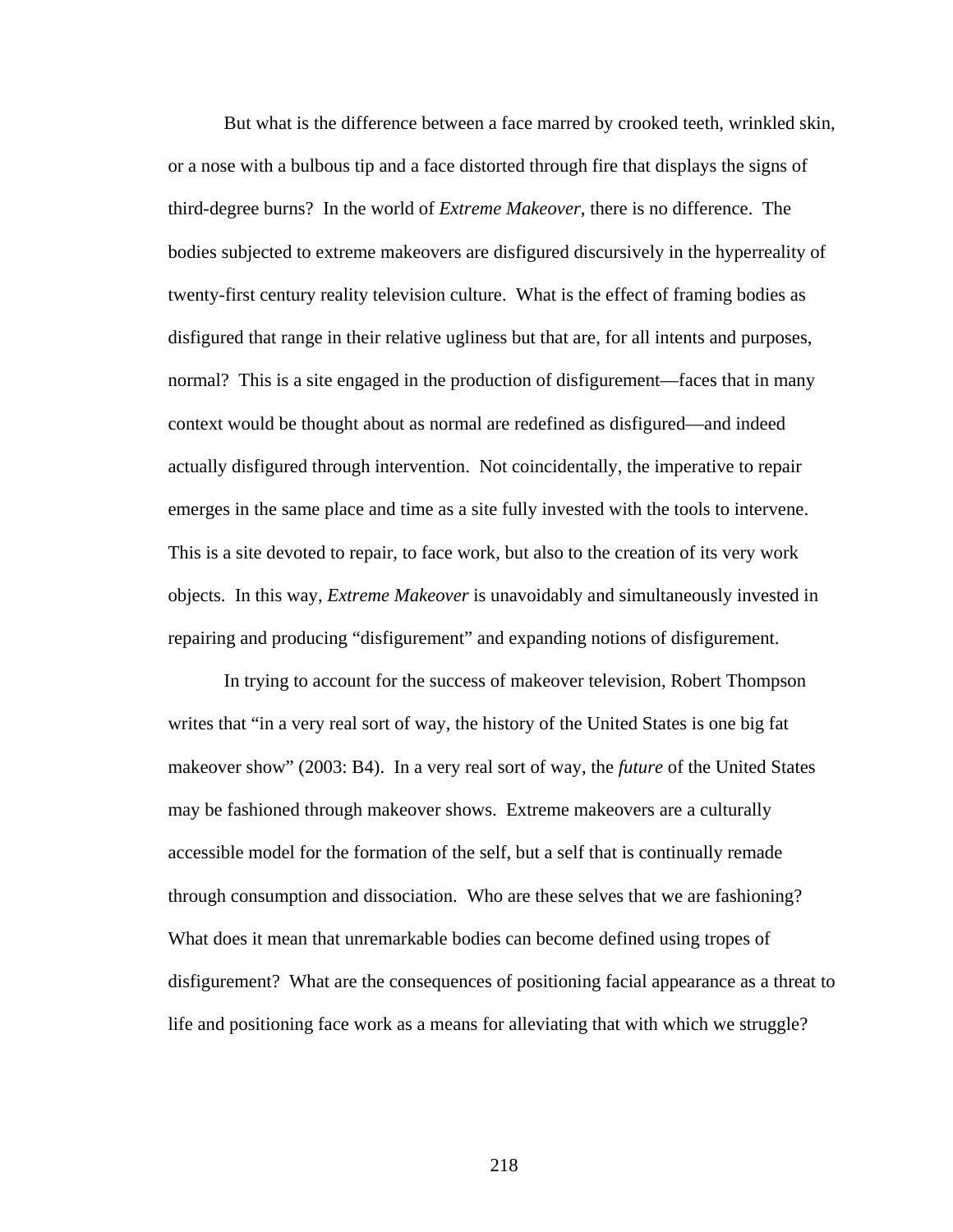## **CHAPTER 6**

# **SAVING FACE: THE MISSION OF FACE WORK**

"Changing Lives One Smile at a Time."

"Together, we create smiles, change lives, heal humanity."

Operation Smile Slogans

#### **Mission Defined**

**2. b.** A body of persons sent out by a religious organization to evangelize abroad; the enterprise or expedition on which they are sent. Also (esp. in *pl.*): the organized effort involved in preparing, equipping, and maintaining such bodies; freq. in *foreign missions*. **7. a.** The sending of representatives to a foreign country, esp. for the purpose of conducting negotiations, establishing political or commercial relations, watching over certain interests, etc.; a body of persons thus sent. **9. a.** A task which a person is designed or destined to do; a duty or function imposed on or assumed by a person; a person's vocation or work in life, a strongly felt aim or ambition in life. **9. b.** *on a mission*: determined to achieve a goal, complete a task, fulfill an obligation, etc. From the Oxford English Dictionary

## **A Portrait of Operation Smile**

The specter of global health crises periodically emerges in everyday American

life. News stories about "AIDS in Africa" appear on evening broadcasts and front pages.

GAP t-shirts and iPods, tagged with Bono's RED label, are bought and sold with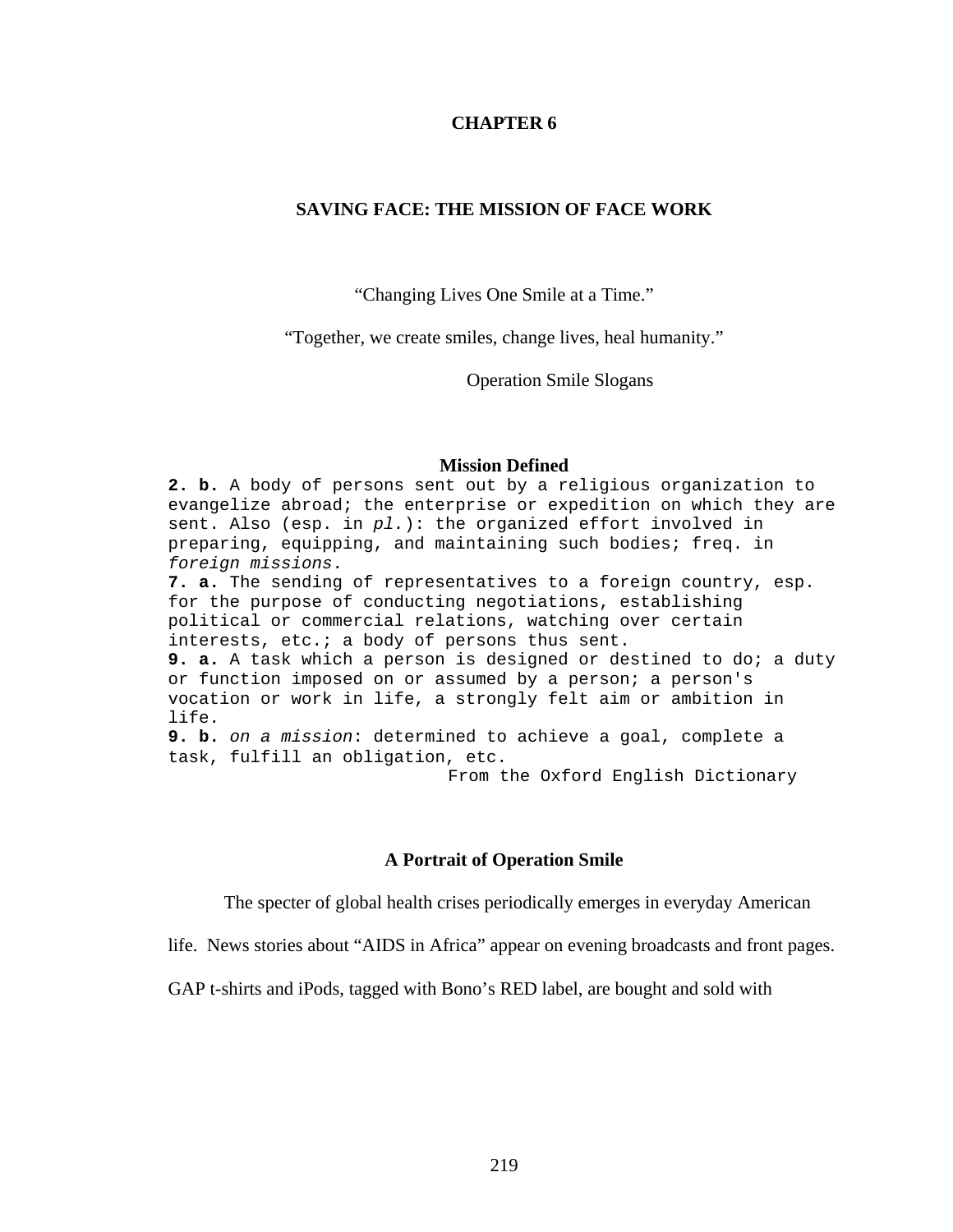promises that a portion goes towards fighting AIDS/HIV, tuberculosis, and malaria.<sup>[61](#page-233-0)</sup> Travel warnings circulate, promising an impending Avian flu pandemic. In a sociohistorical moment increasingly characterized and conceived of in "global" or transnational terms, relationships between nations and populations are forged through technoscience, specifically through biomedical interventions. Not surprisingly, cadres of international, medical philanthropic organizations, examples of which include Doctors Without Borders, the ONE Campaign, and Mercy Corps, have emerged to cure, fix, and treat bodies around the globe. These organizations rely on the traffic of treatment from the United States to places defined as "in need."

1

<span id="page-233-0"></span> $61$  Product RED is a brand deployed by companies like the Gap, Converse, American Express, Apple, Motorola, and Microsoft to denote products that are part of the RED campaign. A portion of the sales from RED products supports the Global Fund initiative. Founded in 2002 by Irish rock band U2's lead singer Bono, the RED campaign is aimed at fighting AIDS, malaria, and tuberculosis in parts of the world where rates of infection are increasing. RED products are differentiated from most of the products sold by each participating company with a logo that identifies which products are affiliated with the RED campaign. As the Manifesto published on the official website of the campaign indicates, the hope is to use consumption towards philanthropic ends. "As first world consumers, we have tremendous power. What we collectively choose to buy, or not buy, can change the course of life and history on this planet…All you have to do is upgrade your choice" (Product Red 2007). In this way, the campaign markets the idea that social change is easy. This chapter describes a similar sort of marketing strategy deployed by Operation Smile.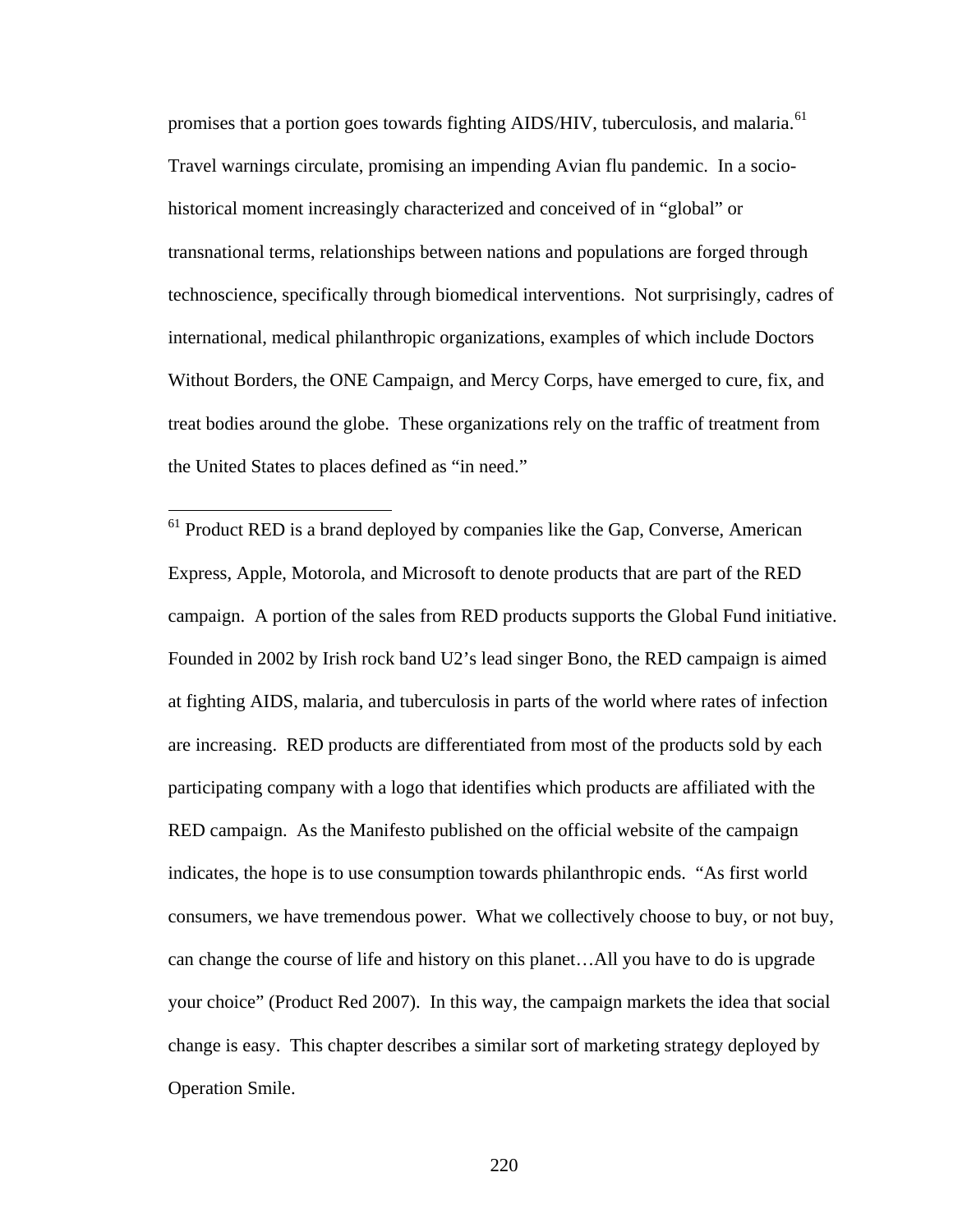Without a doubt, many of these global health crises have incited panic because of the threat of massive fatalities. In some cases, warnings predict the impending death of entire generations. For example, the World Health Organization reports that AIDS/HIV is the *leading* cause of death among adults in Africa (World Health Organization 2006). But death is not the only global health emergency. In fact, the specter of disfigurement motivates international efforts to repair the face. These efforts are spearheaded by medical philanthropic organizations, the two biggest of which are Operation Smile and Smile Train. Interestingly and ironically, repair of the face is understood as a critical intervention at the precise moment in which children in the places Operation Smile operates die of HIV/AIDS, malaria, and malnourishment. In this chapter, I focus on the work of Operation Smile in order to interrogate the social and cultural work accomplished by charitable efforts geared toward the face.

The story of Operation Smile recounted on its website and in many popular news media accounts about the organization begins in 1982 in the Philippines. During a trip with other medical volunteers, Dr. William P. Magee, a plastic surgeon, and his wife Kathleen Magee, a nurse and clinical social worker, encountered "hundreds" of children "ravaged by deformities." Most were turned away. The story is told that after encountering such overwhelming need, the Magees founded Operation Smile. Through what the organization terms "medical missions," free reconstructive surgery is provided to "indigent" children to repair facial anomalies, mostly cleft lips and palates (Operation Smile 2007a).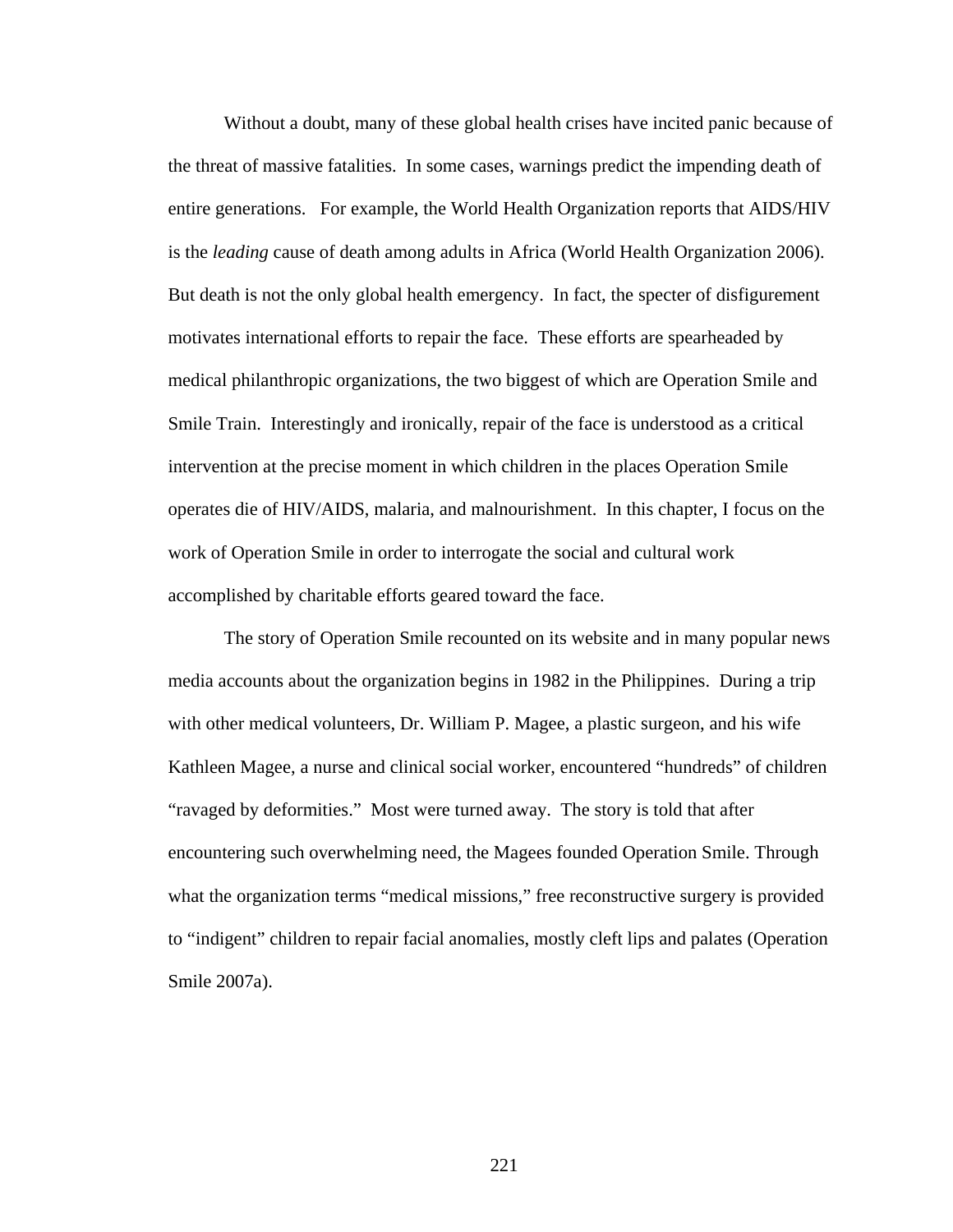Since 1982, the organization has conducted "missions" in 25 countries.<sup>[62](#page-235-0)</sup> Over 100,000 children have received reconstructive surgery through the efforts of Operation Smile. According to the 2006 Annual Report, the operating budget expenses (i.e. programming, fundraising, administrative costs) hovered around \$41 million. During the same time period, the organization accumulated \$42 million in revenue mostly through donations and grants. The value of donated medical services hovered around \$16 million dollars. During this year, Operation Smile "changed the lives" of 9,334 children through medical intervention. Perhaps, in response to the ongoing U.S. military presence in Iraq, the organization focused efforts on providing treatment to Iraqi children. In 2006, 245 Iraqi children received free reconstructive surgery through the organization. In addition to providing surgical procedures, the organization devoted efforts toward increasing public awareness of its work by placing ads in the *Financial Times* and *National Geographic* (Operation Smile 2007b). That these are the two titles in which ads appeared is telling. The *Financial Times* is an international business paper, the British equivalent of the *Wall Street Journal*, a paper with an economically privileged readership, a prime audience to target for financial contributions. By contrast, *National Geographic* is a journal devoted to educating readers about global cultures, but especially those regions largely unaccessed by most travelers. The publication overwhelmingly features the

 $\overline{a}$ 

<span id="page-235-0"></span> $62$ Missions have taken place in Bolivia, Brazil, Cambodia, China, Colombia, Ecuador, Egypt, Ethiopia, Gaza Strip/West Bank, Honduras, India, Jordan, Kenya, Mexico, Morocco, Nicaragua, Panama, Paraguay, Peru, Philippines, Russia, Thailand, Venezuela, and Vietnam.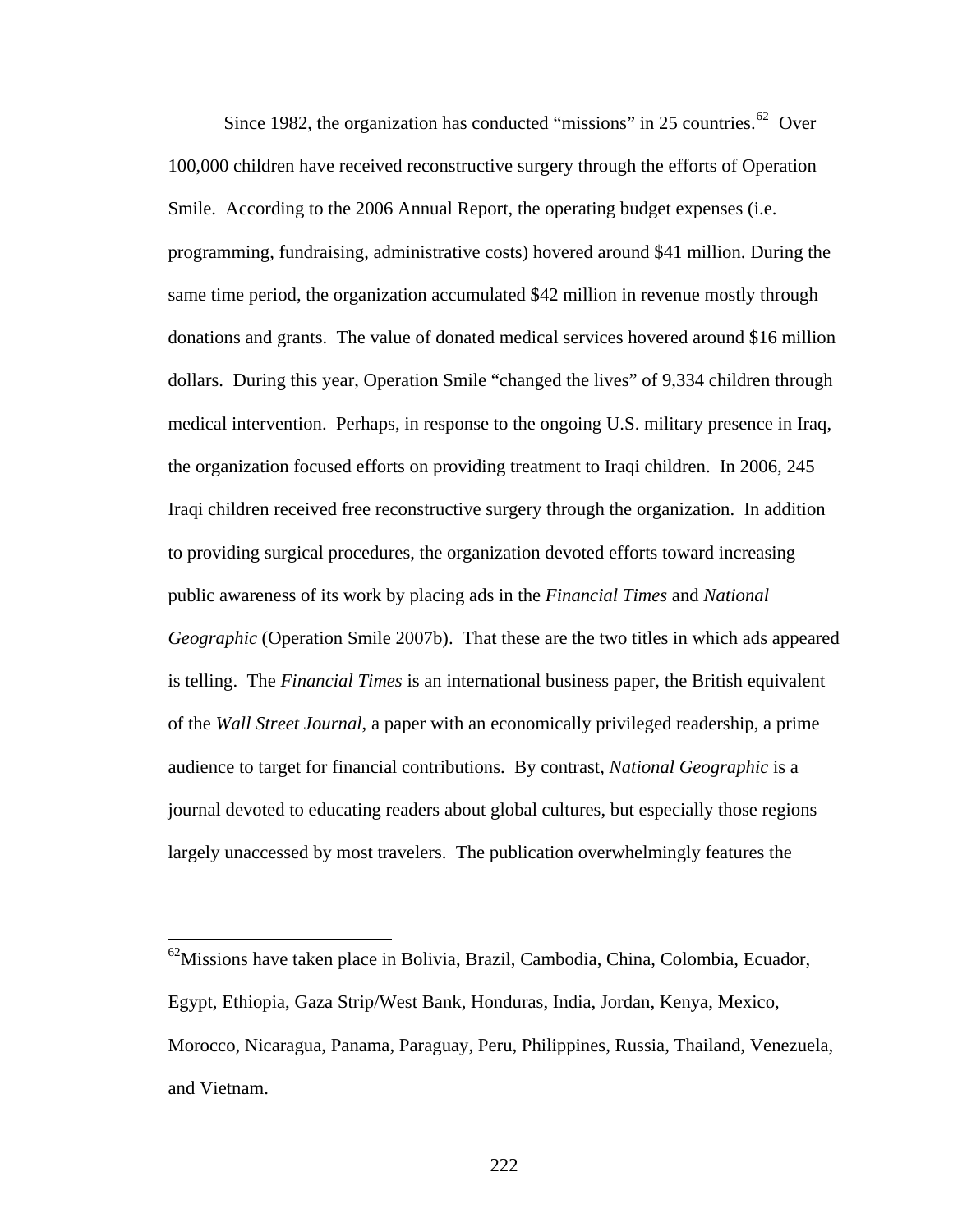Global South, and this is, perhaps, not coincidental since most of Operation Smile's efforts are focused on the "third world."

In addition to providing surgery, Operation Smile spearheads fundraising efforts, provides physician training and referrals, and educates American families with children born with facial anomalies. Operation Smile also sponsors student-led organizations that build awareness about Operation Smile's efforts in local communities and on high school and college campuses. According to its website, 450 student organizations exist. Participating college students are invited to volunteer on medical missions as Patient Imaging Technicians.

This chapter describes how the work of Operation Smile is represented through image and infused with meaning both on its website and in news media about the organization. First, I consider how "disfigured" children are pictured, talked about, and deployed "before" intervention. I ask why "creating smiles" is positioned as the "after" effect of face work. I show that the imagery of a smile is deployed in the service of positioning surgery as an intervention that transforms miserable children into happy recipients and grants them what is understood as a universal facial expression. Then, I consider the cultural work accomplished by Operation Smile celebrity spokespersons. I argue that the juxtaposition of uncommon beauty and the grotesque body mobilizes hope and simultaneously reifies the very social context that makes facial difference the tragedy that it is. I conclude by querying what it means to characterize face work as a "mission," and I speculate about the consequences of such a framing.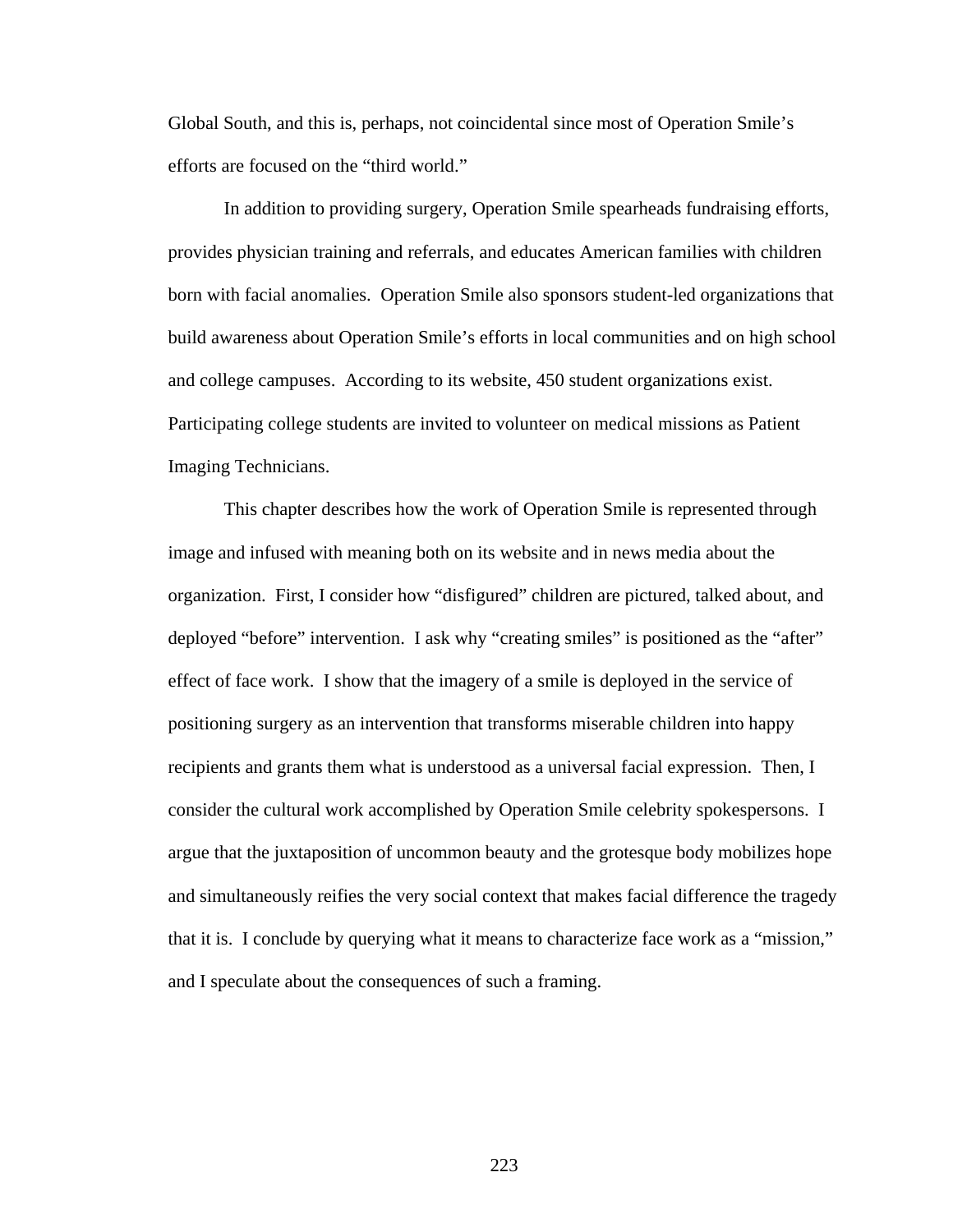#### **Creating Smiles, Changing Lives**

The Operation Smile homepage is a busy website. It is cluttered with an abbreviated organization mission, links to news and events, and portals to video footage documenting B-list celebrity Roma Downey's participation on an Operation Smile mission. The page offers a hodgepodge of possibilities—visitors can donate, volunteer, or, simply, learn more. Of all that appears on the homepage, the circulating "before" and "after" photographs of children, along with the accompanying text, constitute the central focus of the Operation Smile homepage. A slideshow of such photos fills a larger space on the page than any other single feature, and because it continually circulates images and text, the feature is particularly captivating. Like the other sites that display images of "disfigurement," it also relies on voyeuristic appeal. Children with cleft palate and lip are pictured, and because web surfers view these images on a computer screen, there is a way in which staring is made possible and almost invited.

The rotating images and accompanying text reveal much about Operation Smile, particularly how it constructs and deploys particular meanings of work on faces of "third world" children. Because this final site in my dissertation, wherein face work occurs is a not-for-profit international organization, the work is unique in particular ways. Like the other sites described in this analysis, Operation Smile engages in technical work aimed at normalizing facial difference, but to complete this work it relies on donations and volunteer labor, and thus is also intensely invested in mobilizing public support for its missions. The homepage feature culminates in a request for donations and in this way, the face work accomplished by Operation Smile is not simply conducted by the medical staff that volunteers for "missions." Rather, because the face work relies so much on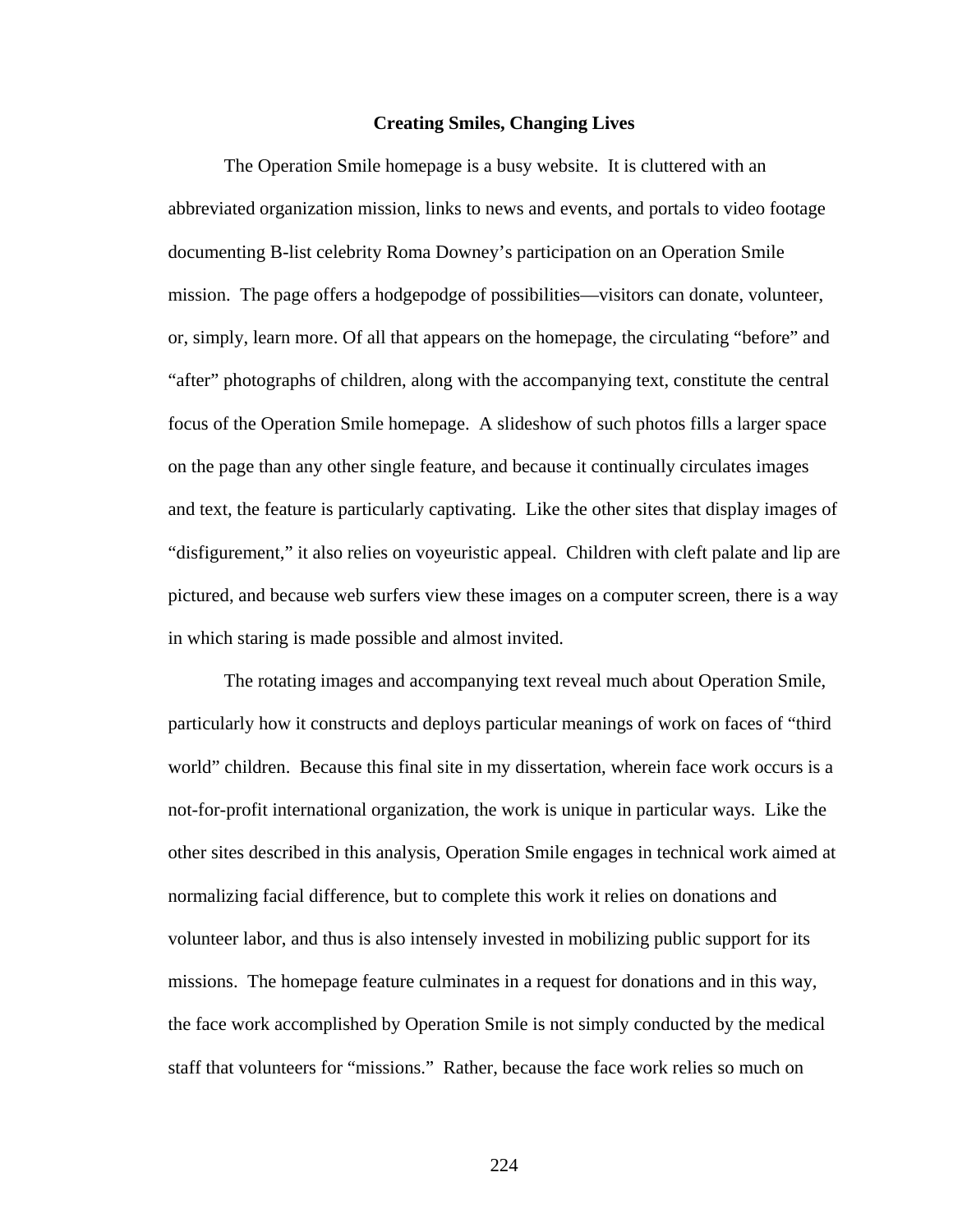public investments, financial contributors and volunteers, too, become implicated in the organization's work. In this way, the face work accomplished by Operation Smile is technically carried out by a relatively small number of volunteers but symbolically carried out in the name of those invested in the project. It begs to be asked: what is the work of Operation Smile? I demonstrate that the organization markets its work as the manufacture of smiles and that a simple smile takes on a great significance given how children are described and thought about prior to intervention. In other words, children are depicted using "before" images but also through "before" narratives. I describe these narratives prior to analyzing the significance a smile carries in this context.

 In the fall of 2007, the Operation Smile homepage featured a rotation of captivating images. "Before" pictures of six children—five year old Venezuelan boy Arnoldo, three year old Chinese girl Min Zhu Lei, thirteen year old Kenyan boy Brigid, five month old Nicaraguan baby boy Guillermo, and nine year old Vietnamese boy Thanh—circulated sequentially so that each visitor randomly encountered a child's face and story. Each "before" picture is a perfectly framed head shot, featuring the face of a child with a cleft palate or lip. The tightly framed photographs are situated at the very top of the homepage, and so they fill the computer screens of most anyone visiting the Operation Smile website. The photographs invite viewers to stare at each child's disfigured face, while the text that alternates below each before photograph incites empathy:

"Every night before I go to bed, I pray for a miracle. Will it ever come?" "My village is afraid of me. My papa hides me away. My mama cries. Happiness?"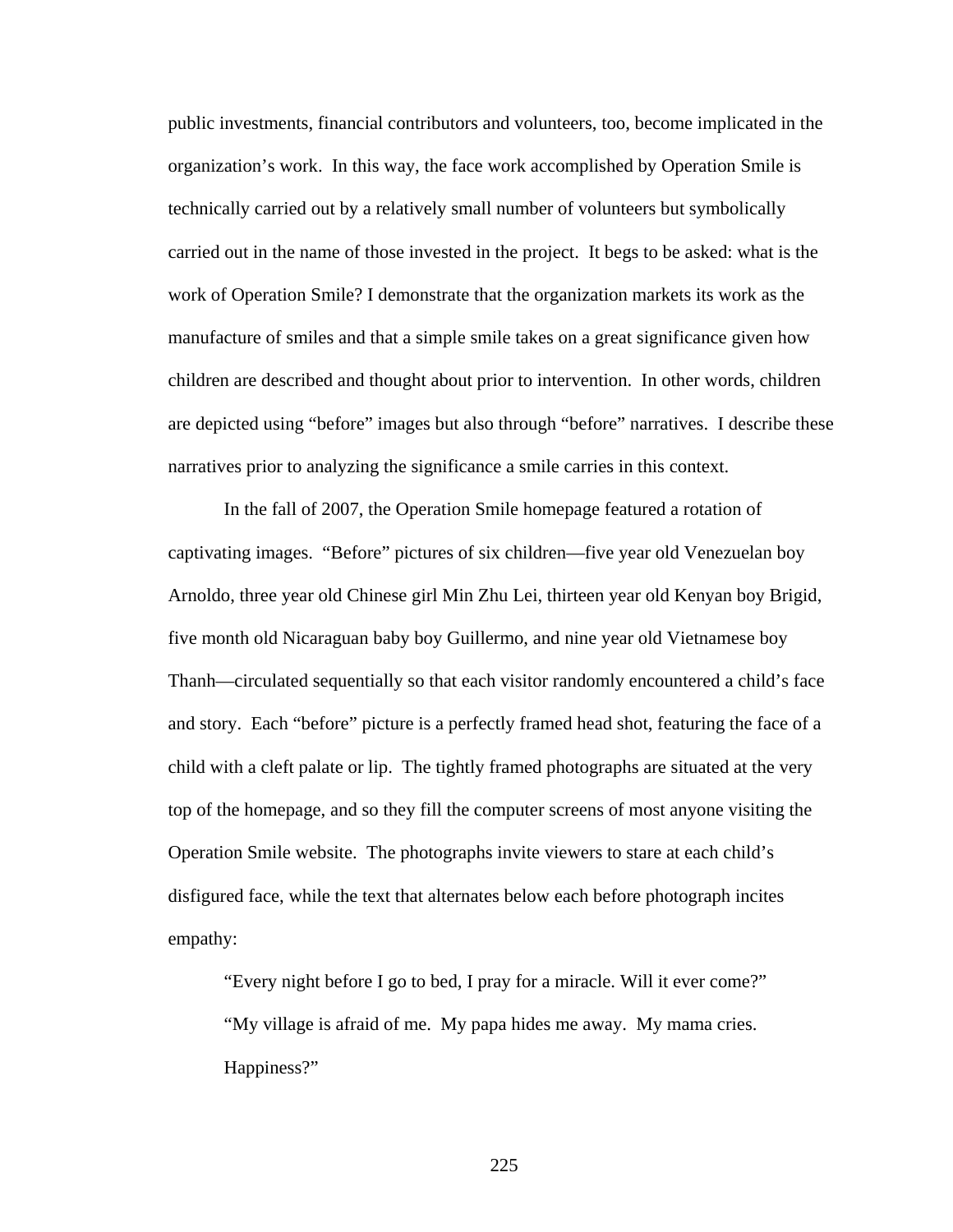"Fear. Shame. Sadness. Will there ever be a day when I do not have these feelings?"

"They call me 'Sut' [which means split lip in Vietnamese]. Will there ever be a day they call me by my name?"

"They point. They stare. They call me names when will it stop?"

"Will I ever feel like smiling with the sun shining brightly on my face?"



 $\overline{a}$ 



Figure 11. Thanh Ngan "Before" and "After"<sup>[63](#page-239-0)</sup>

As these questions are positioned next to each child's "before" picture, they are posed to the viewer as if spoken by the very child whose face appears in the photograph. It is not clear whether these are actual words spoken by the children, though at best they are a translation since it is unlikely that each child speaks English. A moment later, the word "someday" flashes next to each photo. Then, an "after" picture appears. These pictures are not altogether unlike the "before" pictures. They are tightly framed headshots too, but as opposed to the "before" pictures which feature dejected (in some cases crying) children all with cleft lips and/or palates, the "after" pictures capture

<span id="page-239-0"></span> $63$  Images from  $\langle$ http://www.operationsmile.org/testimonials/ngan/ $>$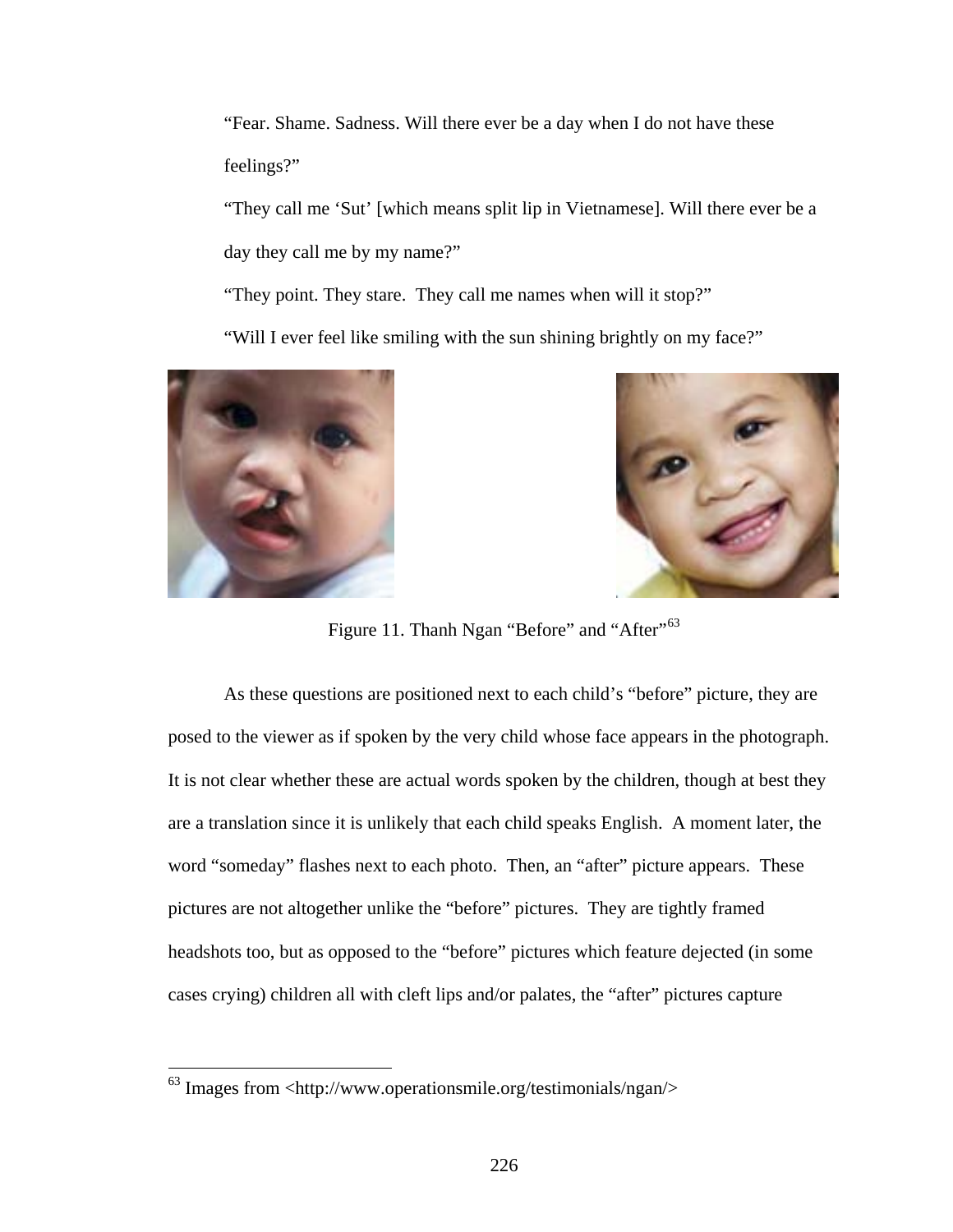smiling, beaming faces that contain only traces of facial difference. Below each "after' picture, the following text appears: "With your donation, you can make someday today."

What is this slideshow, presented to all who visit the Operation Smile homepage, trying to tell us? At the most basic level, the slideshow plays on the trope of pity to encourage visitors to "get involved," to type in their Visa number (Longmore 1997). In this way, the slideshow is a marketing tool that strategically positions image and text towards the ends of soliciting empathy, financial contributions, and perhaps future volunteers. While marketing is aimed at calculated ends, in this case donations, it simultaneously relies on and articulates meanings of disfigurement and of face work. In other words, the slide show also alludes to *what* work will be accomplished by that \$25, \$50, \$500 donation and what this work means. With a donation to Operation Smile, a child will receive reconstructive surgery. If the "after" pictures are the visual representation of what Operation Smile gives to children, as I argue, then the photographs suggest that surgery does not simply "fix" the face but rather results in a smiling face. But what does a smiling face connote? Operation Smile deploys smiles to position the work of repairing the face as a project that restores both happiness and humanness. That the face work conducted by Operation Smile can produce these ends is striking, given how facially variant children are described in news coverage about the organization.

Over and over again, the costs of facial disfigurement are enumerated and the resulting image is quite stark. At the most basic level, stories about the work of the organization establish one idea consistently—that children "suffer" from "defects," "deformities," and "abnormalities." This suffering takes multiple forms. News accounts often offer details about how children's lives— their physical and psychological health,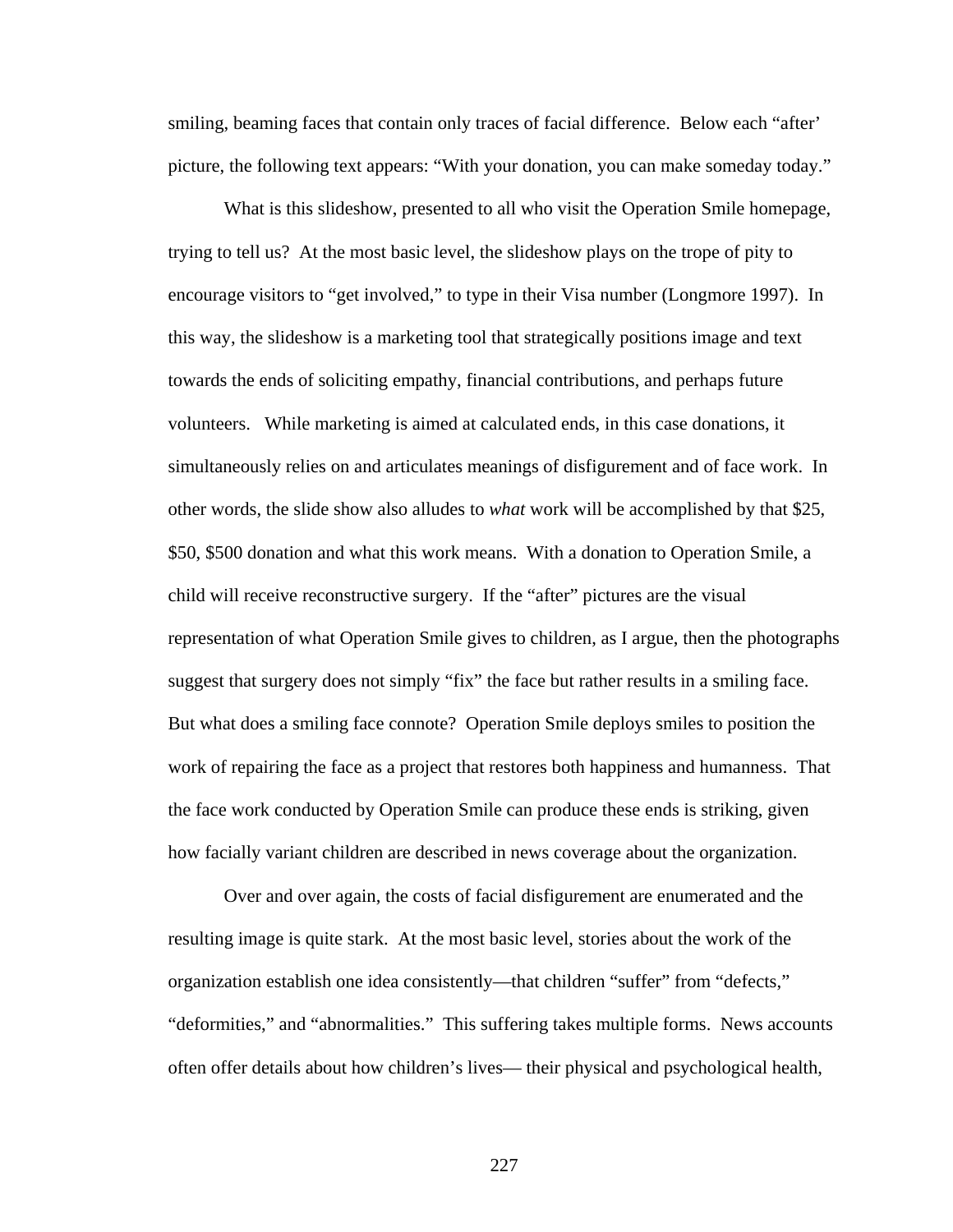their relationships with other children and with their families, and their status as normal and thus their future—are affected by their faces. By describing in detail how children suffer because of facial difference, what the work of Operation Smile accomplishes is put into sharp relief. Telling "before" narratives is crucial to making sense of "after" narratives.

In news accounts, physiological effects of craniofacial anomalies are referenced, making the "suffering" of children intelligible through the use of details and descriptions. The face can be, as the following news account suggests, a "huge handicap," specifically producing difficulties speaking, eating, and hearing. Images of children display visual difference and descriptions of children emphasize physical impairment. In this way, the children are characterized as not only disfigured but also impaired. As an *Africa News* articles puts it:

"Facial deformities are not only a physical defect but can be a huge handicap from an emotional level… 'These children can't speak clearly. They can't even eat properly because the food goes flying so they have very low self-esteem'" (Argus 2007).

Another account echoes these ideas:

 "Inability to feed well eventually leads to malnutrition and then ear and chest infections. Also, speech defects later occur as the child grows up and there are also other problems such as poor mental development, social maladjustment among others…These kids with cleft palate can get fluid into their middle ear which can result in hearing loss" (Champion 2006).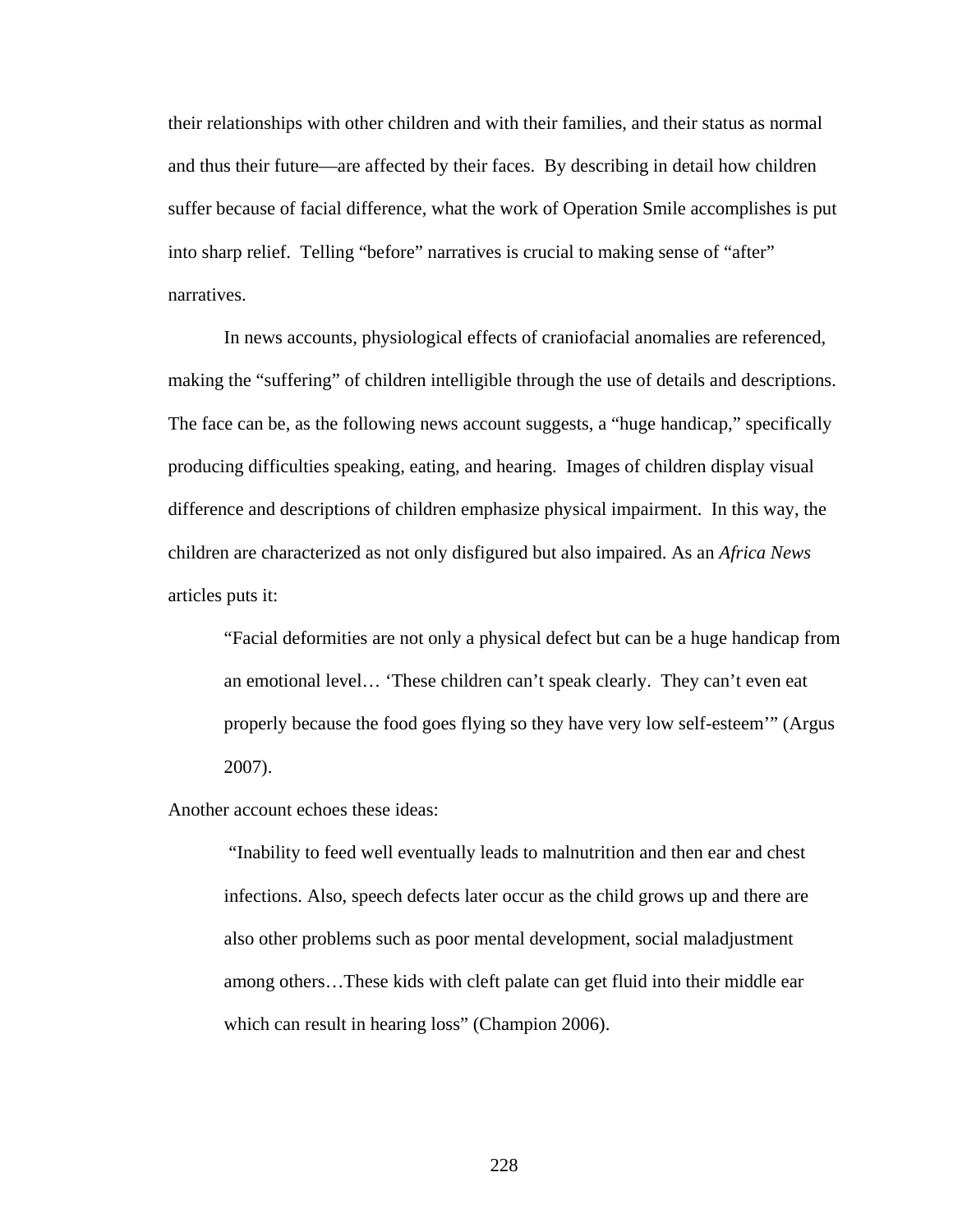News media describe the physical consequences of facial variance in order to give readers a sense of what the "costs" of disfigurement are. The insistence that children are both visually atypical and physically impaired works to characterize the children as disfigured and disabled and thus "in need."

Interestingly, both accounts make connections between the physical costs of disfigurement and the emotional or psychological experiences of children. In the first story, images of food flying from the lips of a child are used to describe both the physiological effects of cleft lips and palates, but also the presumed humiliation accompanied by such effects. In the second, difficulties with speech are linked with "social maladjustment." Both accounts make plausible connections between the physical and the emotional wellbeing of children, namely that the physical impairment results in emotional distress.

News accounts capitalize on children's difficulties with social interaction. In describing a child's experience interacting at school with other children, *The Irish Times* (2007) writes,

"The condition can cause children to be shunned."

Another article quotes a girl, who says,

"'I want to look pretty…I want to go back to school and get an education,' said Sounya, who had dropped out of school because of taunts by other children" (Halloran 2006).

Disfigurement is positioned as yielding difficulties both in social encounters with peers and in the children's own families. As *Africa News* (2007) claims,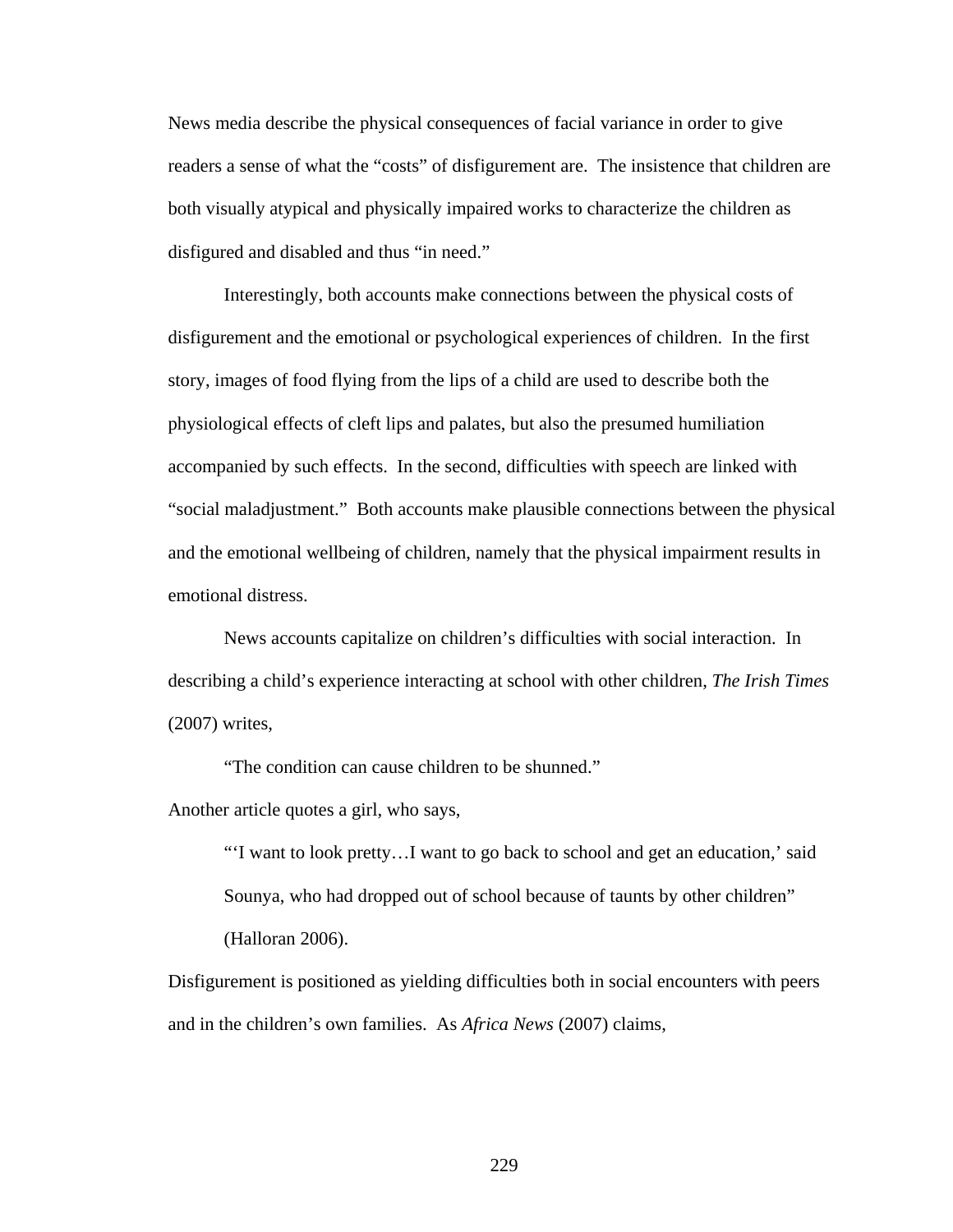"Even some parents do not want to be associated with their [the children's] deformed faces."

More than schoolyard taunting, parents' rejection of their children puts children's lives especially at risk. Because abject poverty characterizes the places Operation Smile works, food, medical care, and water are virtually inaccessible, thus children's caregivers are critically important for their survival. Stories like this intimate that intervention to fix the "deformity" is a child's only hope if he or she is actually to survive, much less be "happy."

 Another article draws on an interview with an Operation Smile worker that repeatedly makes reference to the children's inability to be "normal":

"'These children are unable to have a normal life. They can't breath, eat or speak properly, are often not admitted in schools, and are ridiculed. Our aim is to restore normal life to these children,' said Mr. Racel Wawn, development director, Operation Smile India" (Bolpur 2006)

While Wawn begins by identifying the physiological effects of cleft lip and palate, he quickly emphasizes that it is not simply physiological functioning that is at stake but rather the overall normalcy of the children toward which Operation Smile directs its efforts.

 Most dramatically, descriptions of the children's lives pre-surgery continually call the future into question. In some cases, stories suggest that children with cranio-facial anomalies have, at best, an uncertain future. One article describes a child who

"cannot blow out the [birthday] candles"(Business World 2007).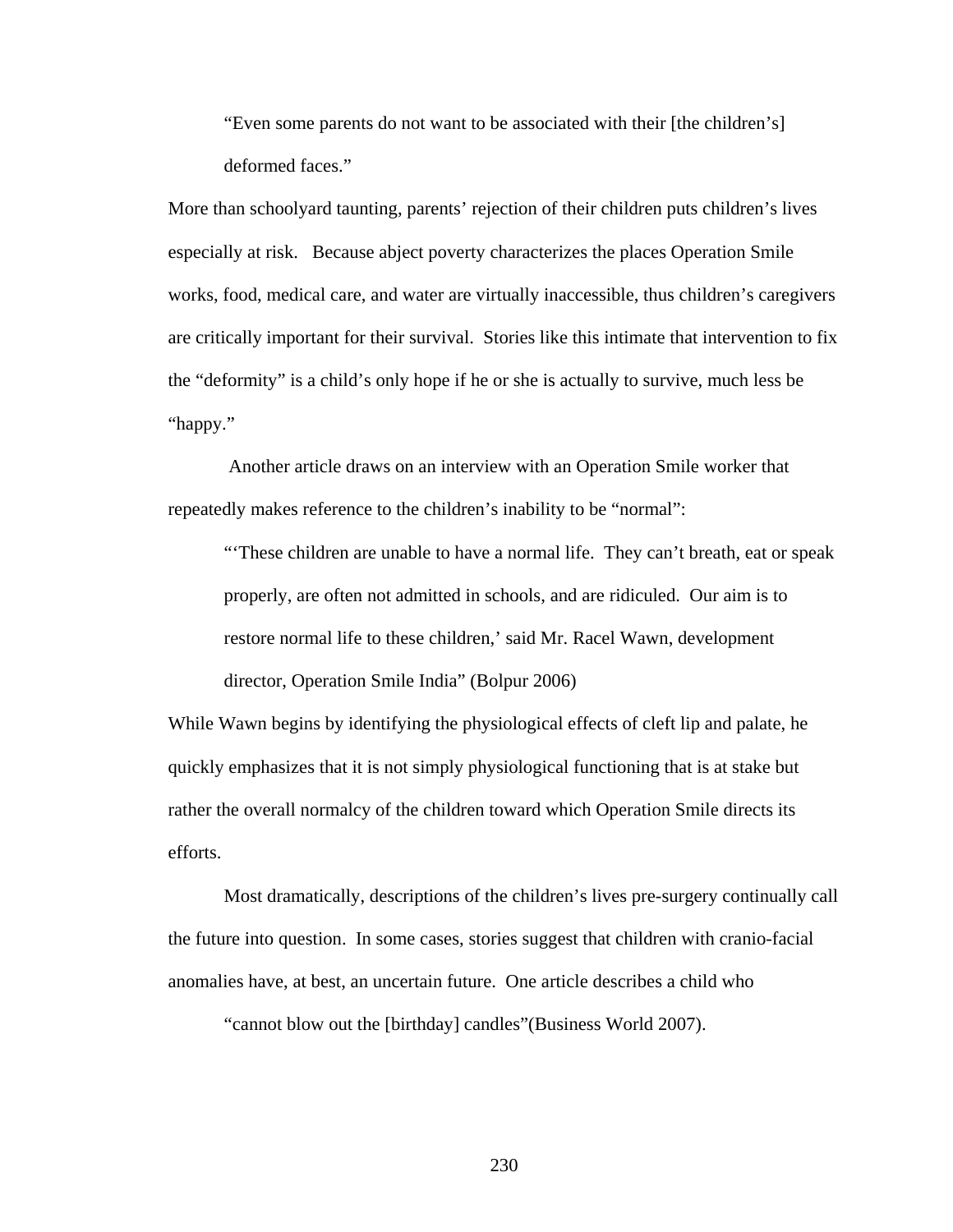This reference points to the functional effects of cleft lip and palate but also plays on the uncertainty of maturation. If she cannot blow out the candles, did she have a birthday at all? In another account, a mother is described as

"not certain what the future held for her child" (Africa News 2007).

Perhaps this is the case, given the outcomes described in other stories. An *Irish Times* article offers the following:

"Without surgery, these children in the developing world don't stand a hope. They are never part of the school going population. Many are hidden at home, and in some countries, they will be placed in institutions" (The Irish Times 2007).

In this account, children's futures are determined by several factors—the unlikelihood of attending school, the certainty of social isolation, and the chances of institutionalization. Each of these probable futures is absolutely "hopeless." Other stories conjure images of impending despair through the use of particular words. Consider the following references:

"plight of afflicted children" (Business World 2007)

"the faces of children who would otherwise have faced a bleak and very lonely future" (Condren 2007)

By characterizing the future of children with cleft lips and palates using language like "plight," "bleak," and "very lonely," Operation Smile interventions become material work aimed at the face, but also the work of creating a future and a radically different kind of life.

According to news accounts, children's lives are impacted by disfigurement in tangible ways—they are mistreated by their families, they are alienated at school, they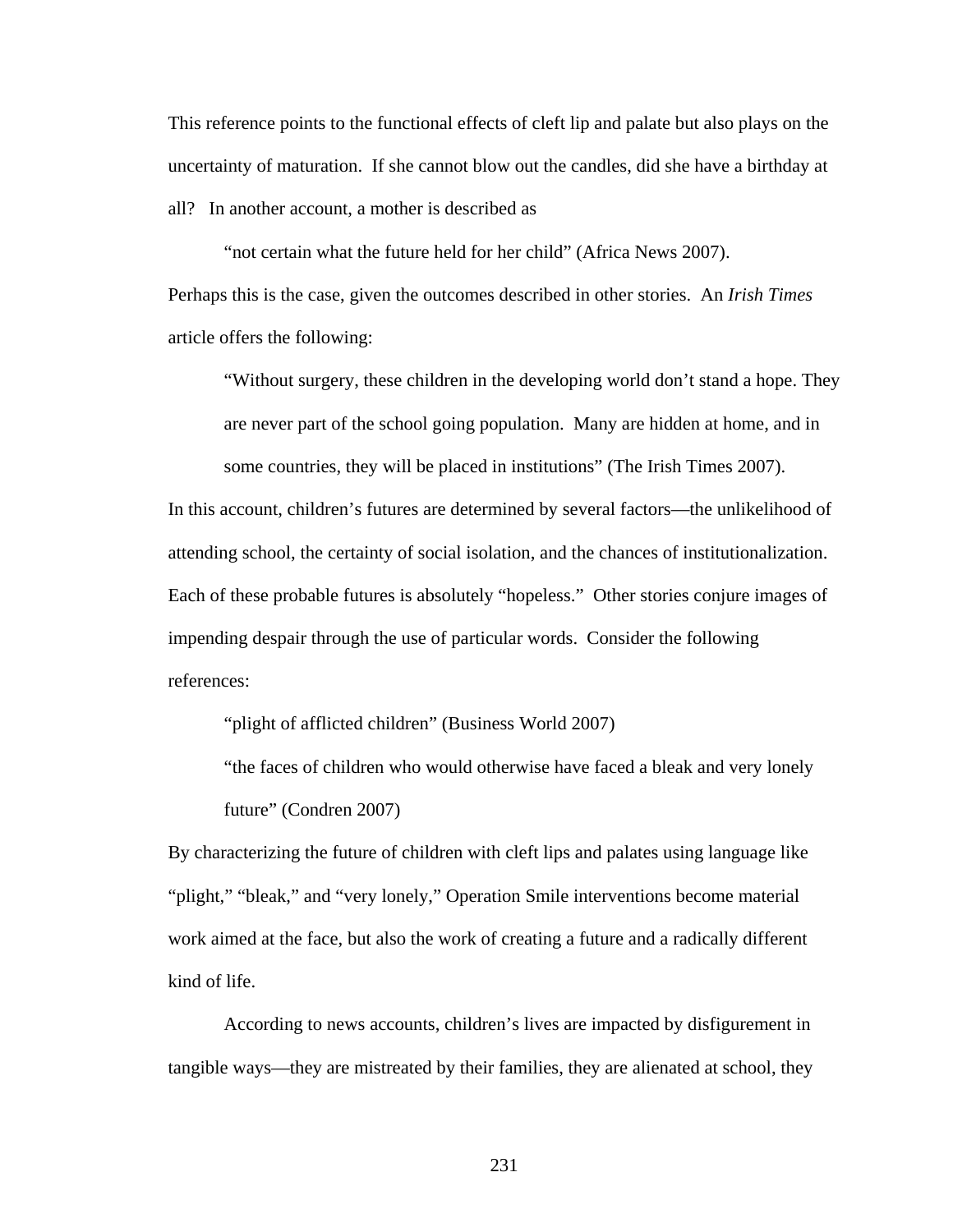experience physiological effects. In short, children upon whom Operation Smile intervenes are described as uniformly unhappy, just as the "before" pictures of children on the organization's own website often show patients crying. Stories about Operation Smile infuse repair forged through facial reconstruction with meaning by describing what children's lives are like pre-intervention and by focusing on specific effects of disfigurement.

While descriptions of disfigurement locate children in desperate and hopeless circumstances, face work is positioned as the work of giving children the ability to smile. Considering how children are described "before" surgery, the restoration of happiness "after" surgery is quite remarkable. Images on the Operation Smile website prominently feature smiling faces, but in press coverage about the organization and in self-promotion and fundraising materials, the smile also figures prominently. Most obviously, the word "smile" figures in the organization's name, and perhaps not coincidently in the name of another organization, Smile Train, which touts itself as the "the world's leading cleft charity."[64](#page-245-0) The name of the organization, thus, is quite revealing relative to its goal.

Consider too other instances of the term "operation." The word "operation" as it has been used in the last fifteen years by the U.S. government in cases of military incursions, including Operation Desert Storm and Operation Iraqi Freedom, signifies an action aimed at a particular purpose. In the first case, the goal of the operation was, in basic terms, to storm the desert. A new presidential cabinet known for euphemistic language maneuvers termed the second military expedition in a way that positioned mass death and destruction in the service of "freeing" Iraqi citizens. The terming of a medical

 $\overline{a}$ 

<span id="page-245-0"></span> $64$  From <http://www.smiletrain.org>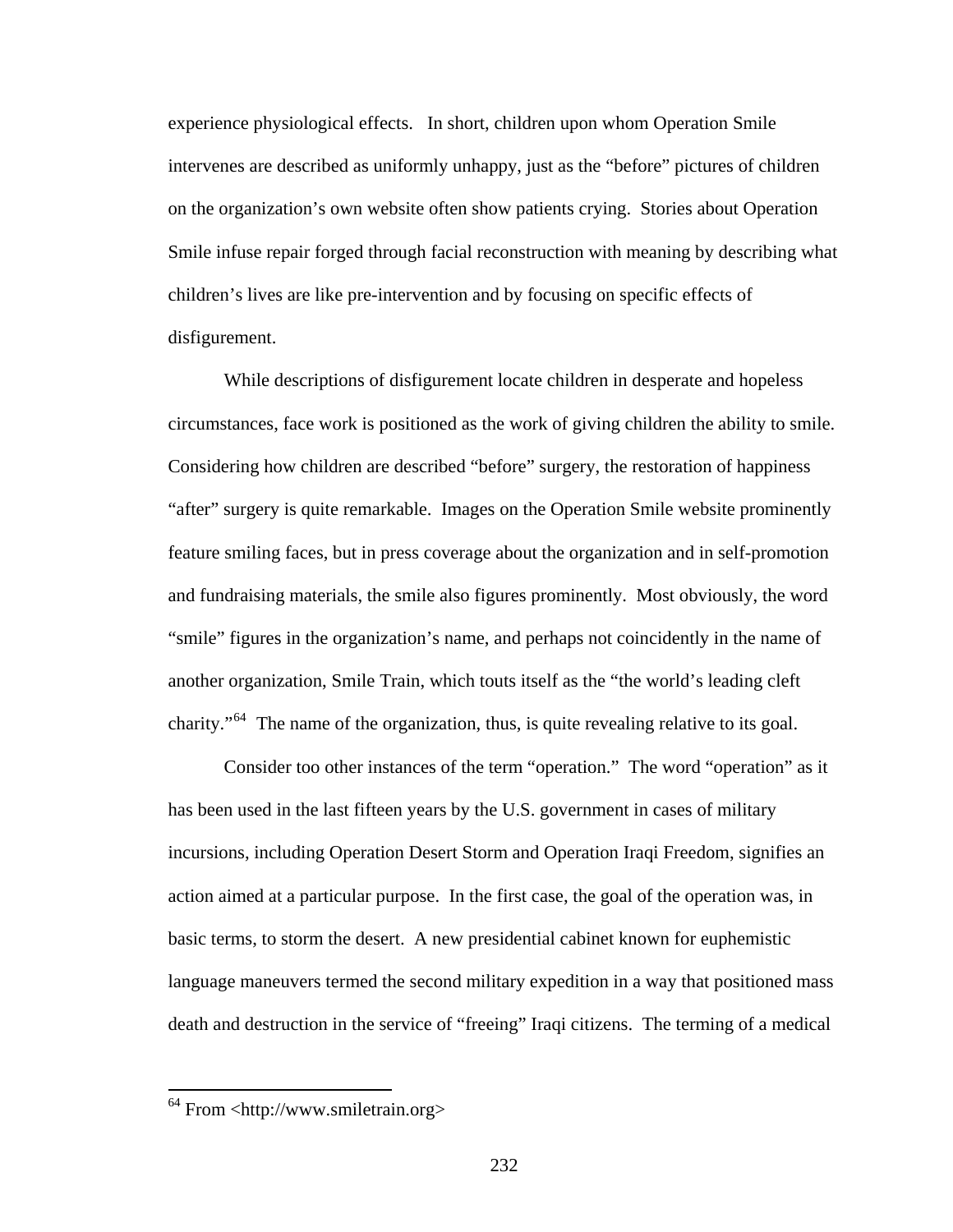charitable organization, Operation Smile, undoubtedly capitalizes on militaristic imagery. Like excursions to the Middle East, the work of the organization is characterized as calculated, organized, and directed towards a very specific goal. The name Operation Smile suggests that crafting smiles is the most central target of the enterprise.

Undoubtedly, the reference to smiles makes for a catchy tag, one that is more easily remembered than a more descriptive alternative, perhaps Operation Craniofacial Anomaly Repair. And of course, much of the work of the philanthropic organization is aimed at lodging itself in the hearts and minds of potential volunteers and donors. But references to smiles abound. It is not simply the repair of facial difference but specifically the production of "the smile" that animates the organization's work. But what is a smile, really?

 As Natalie Miller, Southern Africa Operation Smile regional director, quoted in a *Sunday Times* article acknowledges,

"Together we are changing the lives of children one smile at a time" (Doke 2007). The reconstructive techniques employed by Operation Smile produce a change in appearance that could be described in terms of repair or the return of facial function. Instead, it is the smile that is continually evoked as *the* product of an Operation Smile intervention. At the same time that the smile is used as the principal "after" effect of surgery, the smile works as a shorthand, a taken for granted point of reference. Rather than describing in detail how intervention affects the lives of children, accounts make reference to the smile as if everyone understands what crafting a smile signifies. As one *Africa News* account demonstrates, the product of intervention is described simply as a smile, without a real examination of what that means: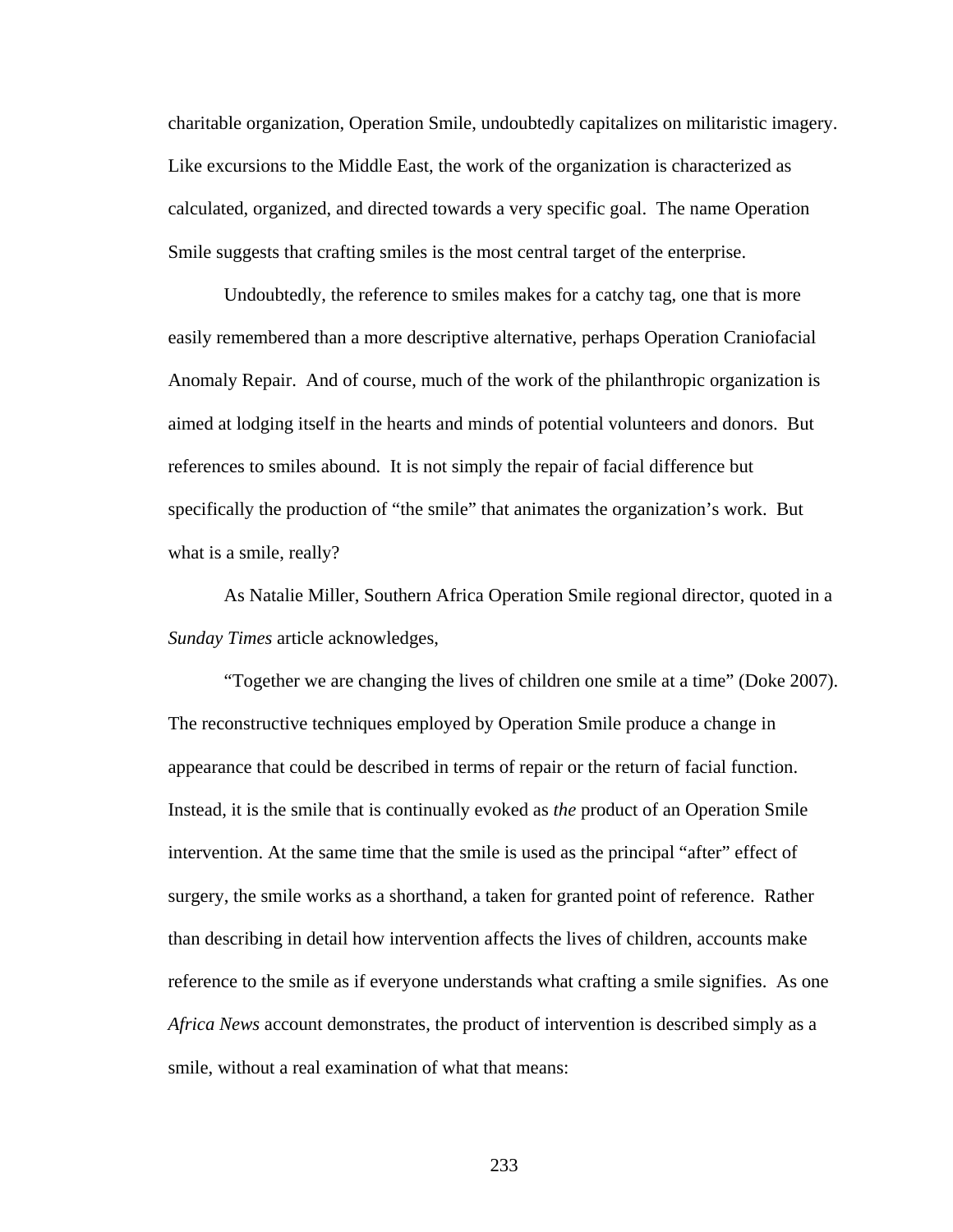"But when they come here they know the stigma will go and they will go back home with a smile, said the nurse" (Africa News 2007).

Of course, children will return home with a changed appearance and restored facial function, but the smile serves as the primary way of referencing the change that has occurred. The previous excerpt does make reference to the fact that stigma is averted by intervention. In this way, children leave a marker of difference behind, but they also return home "with a smile."

 In fact, the smile is positioned as something one can possess. It is, as one account describes:

"the best gift you can give a child" (Franco-Diyco 2006).

In this way, smiles are characterized as "gifts" which are "brought" or bestowed onto recipients, as the following excerpts indicate:

"One campaign has literally brought smiles to faces of children" (Birnbaum 2005).

"Operation Smile South Africa, whose mission is to give 'the gift of a smile'" (Argus 2007)

In these accounts, the work of Operation Smile is positioned as a kind of transaction, in which a valued good, a smile, is given to children in need. Setting aside the kind of relationship such claims rely on for the present moment, it is striking to consider a facial expression, a mode of communication as an intelligible object capable of being transferred from one to another. The smile is described as an "after" effect and more specifically as a "gift," but what kind of gift is it?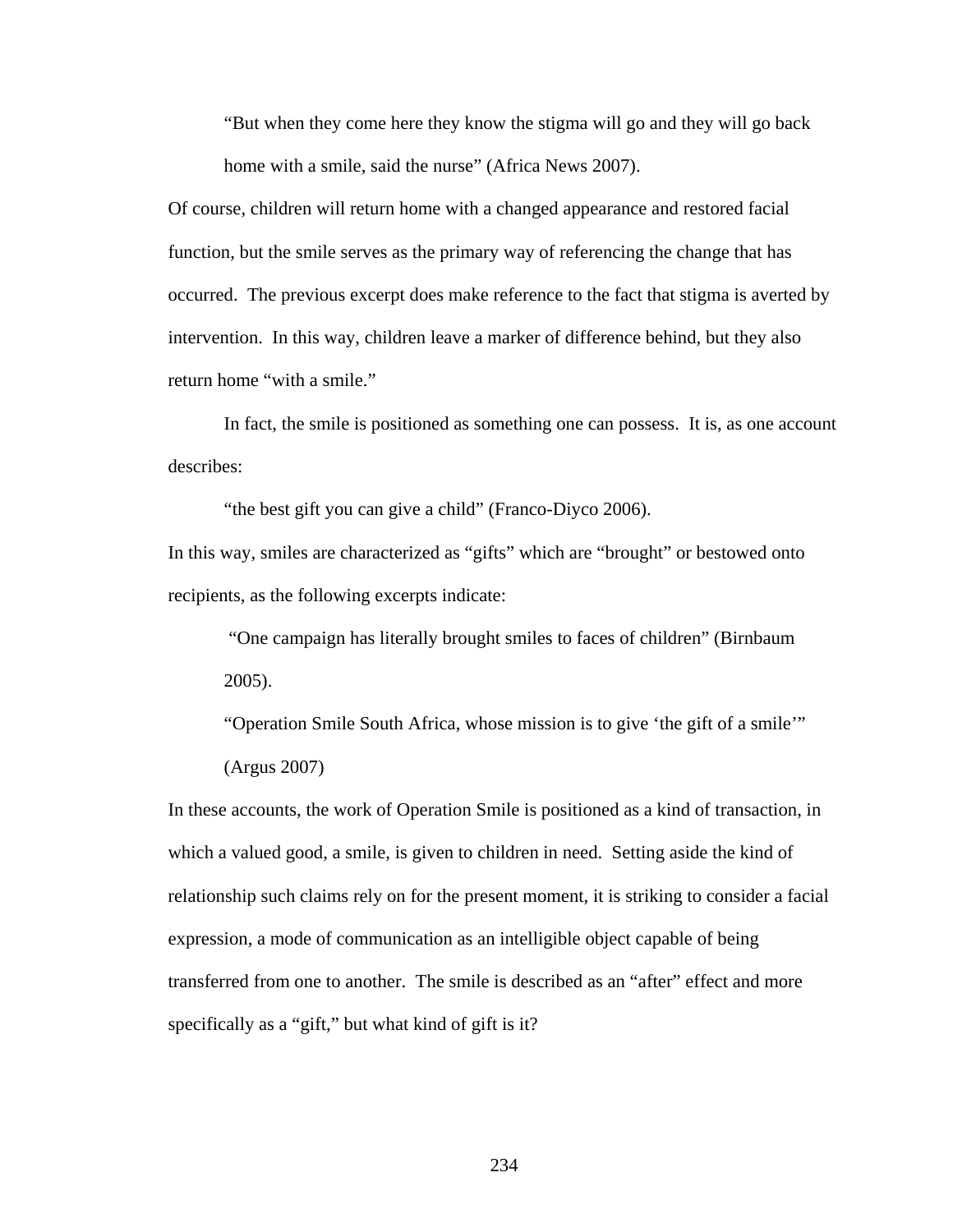The meaning of a gift is not intrinsically discernible but rather determined by context. Just as the gift of flowers can function as a sign of love, sympathy, or apology, the gift of a smile carries an ambiguous meaning in and of itself. The smile could be a gift of restored facial function or a gift of a new appearance, and certainly reconstructive surgery produces both of these effects, but news accounts suggest that the smile is a gift that symbolizes a particular kind of future. In other words, giving the gift of a smile is a way of talking about giving children the possibility for a happy life. The future is continually invoked in these accounts, as the following demonstrates:

"The correction of deformities makes a world of difference for these children. It helps build self-confidence. It not just creates smiles, it also paves the way for a brighter future" (Business World 2007).

Another story quotes a volunteer for an Operation Smile Kenya mission, who describes how a relatively small amount of money can create a smile that remains for the rest of a child's life.

"Most of these children are only Sh15,000 from that precious smile that they will live with for the rest of their lives'" (Africa 2007).

References to the smile as a gift position the smile as a gift that is so great precisely because it embodies a kind of durability. Once facial structure is restored in such a way as to facilitate smiling, presumably a child will *always* be able to smile. In this way, the effect of the smile extends beyond the present moment and shapes the future lives of the children upon whom Operation Smile works.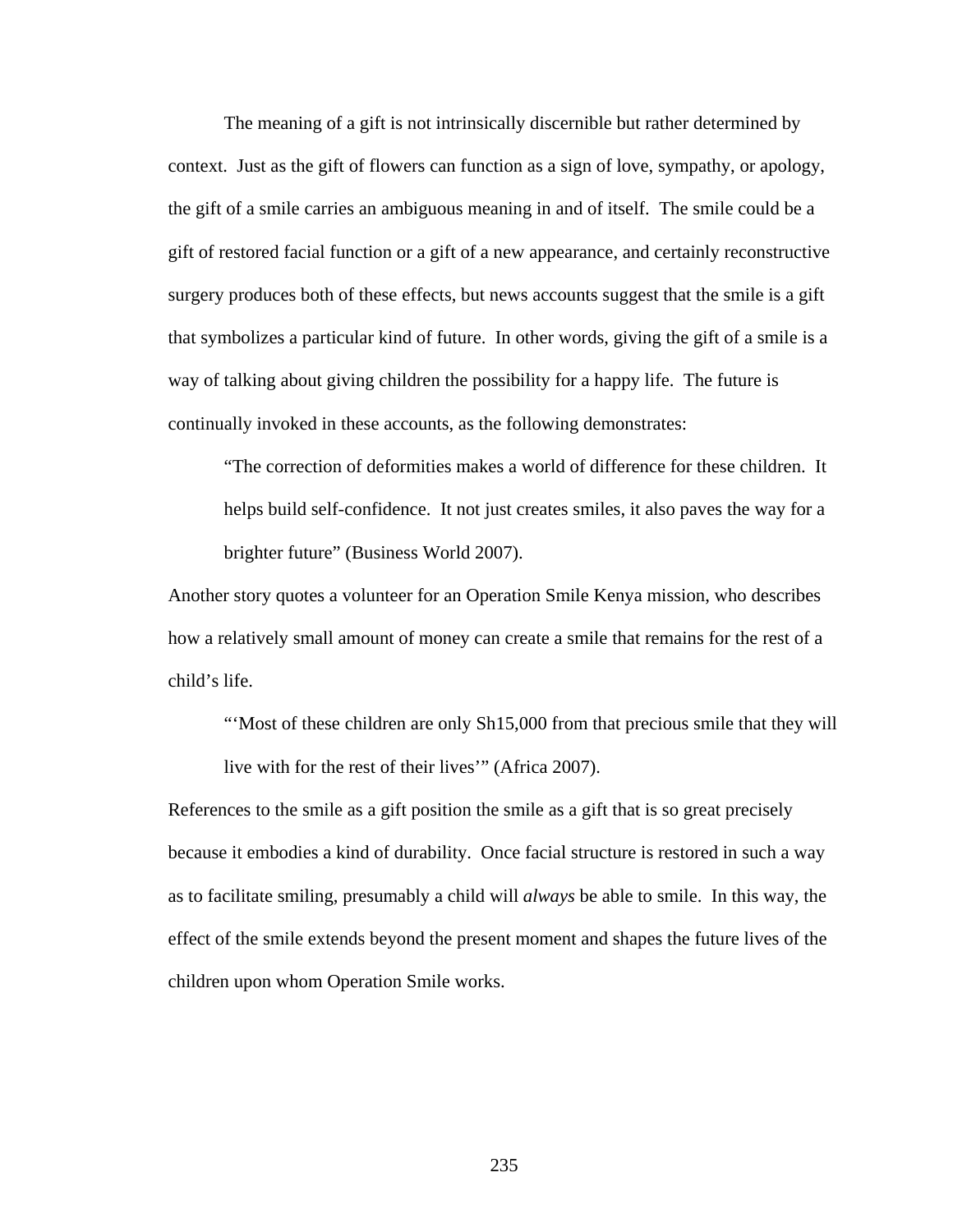The smile is also used to reference what volunteers get from participating or contributing to Operation Smile. Specifically, the smiles of children are often described in relation to how they make volunteers feel.

"The danger of challenging political and religious barriers is more than compensated by the smiles that eventually grace the faces of thousands of poor children every year—children who have been stopped from attending school, who have been locked away, ostracized by their communities and, often, by their own families... but it's the smiles that keep him [a volunteer] going back...the smiles are worth more than a million bucks" (Condren 2007).

In this account, the smile acts as proof that the work of Operation Smile has been successful. In particular, the smiles of children serve as a "pay-off" for Operation Smile volunteers, evidence that their investment has been worthwhile. What makes the smile such a gratifying outcome is that it operates as a way of talking about something much larger than a simple smile and much more weighted than facial function. Given the narrative that functions to describe the effect of Operation Smile intervention, volunteers have given children the gift of hope, the gift of a brighter future, and indeed what greater gift can one give a child?

When used in these ways, the smile is deployed as evidence that the organization is accomplishing something significant. Interestingly, the smile is made to speak for itself. How a smile changes the lives of children is never explicitly articulated. Rather the claim is simply that it does. This claim relies on a shared global sense of understanding about what a smile means. To understand what work the organization claims to be doing by crafting similes, the smile itself must be unpacked a bit. I focus on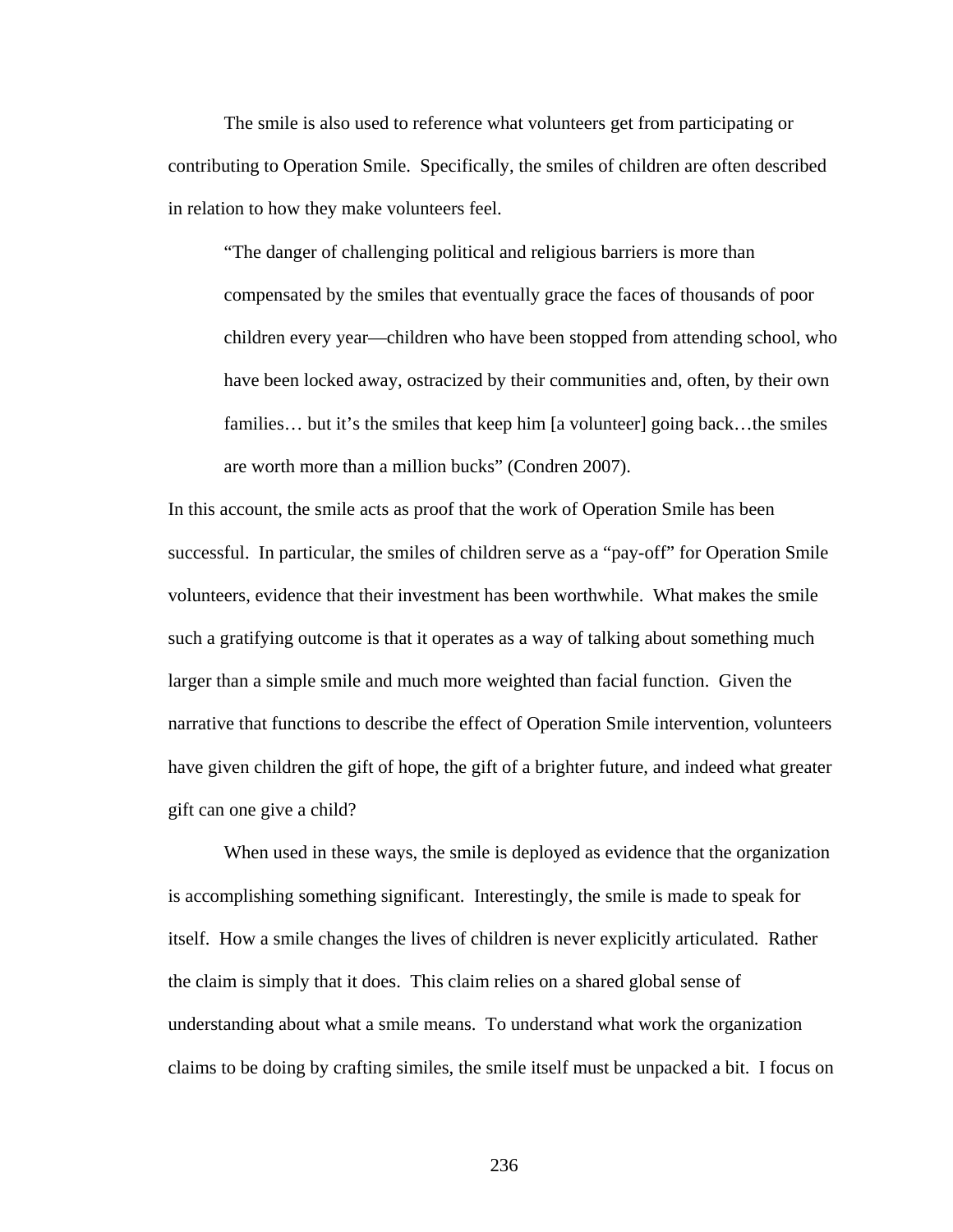two features of the smile—its association with happiness and its status as a universal facial feature—to theorize what smiling signifies.

In everyday life, a smile bespeaks happiness. A smile is typically taken as a clear indicator of contentment and even joy. Facial expression researchers would be quick to point out that a smile can be indicative of many emotions in addition to happiness. As psychologist James A. Russell writes,

[W]hereas a smile in the context of just having received a gift might be interpreted as a sign of pleasure, a smile in the context of just having spilled soup might be interpreted as a sign of embarrassment, and a smile in the context of greeting an adversary might be interpreted as an act of politeness (1994: 123).

As opposed to this more nuanced account of what a smile means, Operation Smile undoubtedly relies on common associations and everyday meanings. In the context of medical philanthropic marketing, "giving the gift of a smile" is akin to "bringing joy to the world." The charitable aim is obviously material. It is an intervention on the physical body, surgery aimed at children's actual faces. Yet the intervention may be facial reconstruction, it is positioned as more than a material intervention. By claiming that the children operated on can now smile, Operation Smile and the media outlets that cover their work suggest that happiness is a direct result of face work. The claim is that the material intervention produces an emotional, or affective, outcome.

By so centrally focusing on the smile, the aim of the organization is characterized as equal parts material and non-material. One consequence of such a claim is to infuse face work practiced by the organization as particularly spectacular. Given that children are routinely described in tandem with suffering, the shift to happiness is quite striking, almost miraculous. At the same time, happiness itself is an indefinable outcome. What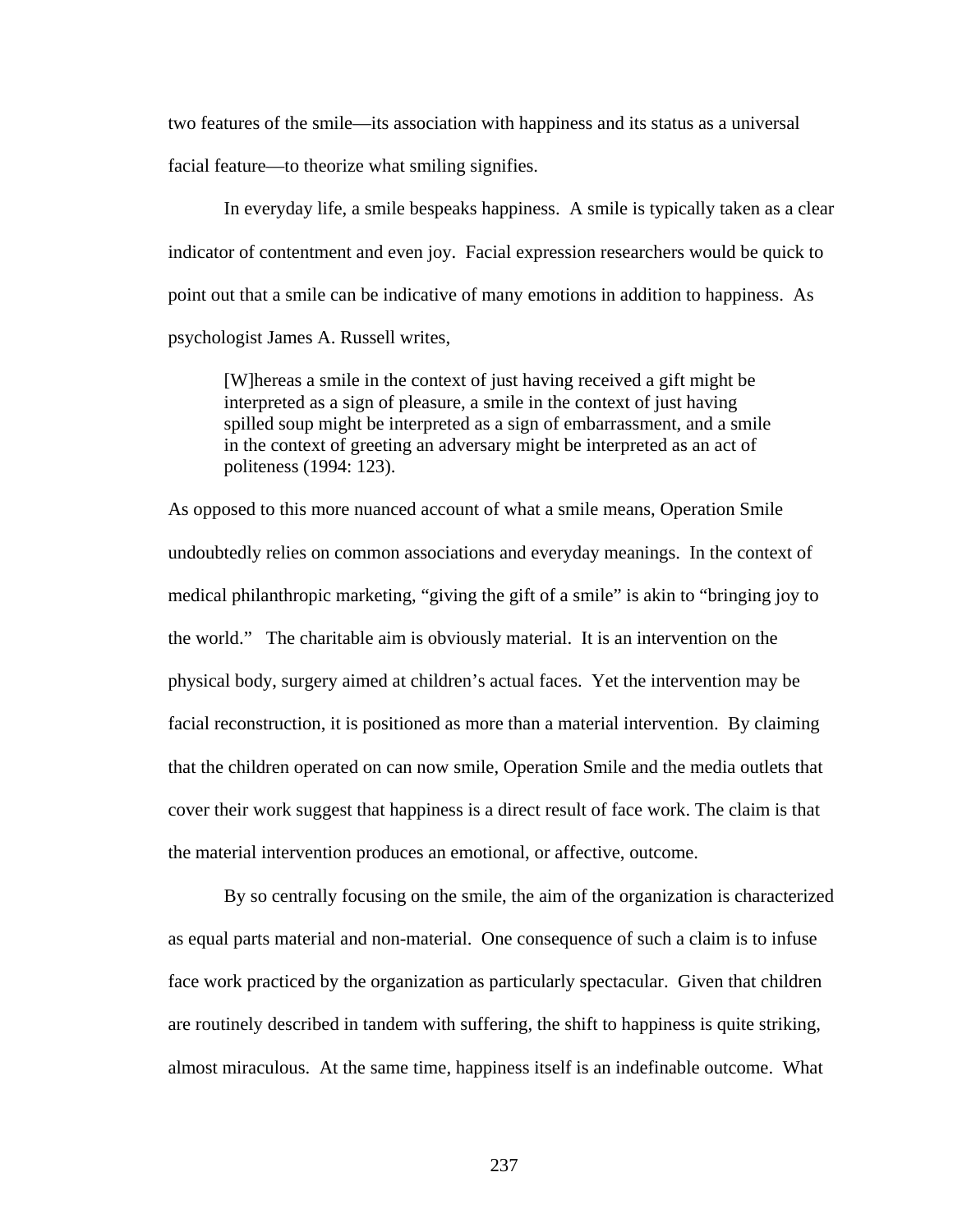precisely is happiness? How do we know if someone is happy? While answering these questions is, arguably, impossible, there is a shared sense that everyone desires happiness and that to be happy is one of the best results one can hope for in life. Producing happiness then is no small thing. It is both a highly valued outcome and one that is ineffable. By claiming to produce something that is so beyond definition, the work of Operation Smile takes on an aura of wonder. Surely, this facilitates financial contributions but so too does it reposition the "disfigured" face as an object in need of miraculous intervention.

To claim to create smiles is also significant because smiling is often thought of as something that is universally human. Those who study facial expressions claim that virtually everyone everywhere smiles (Ekman 1992). It is cliché, but confirmed in the scholarly literature, that a smile is one of the rare universals. The idea is that anyone could encounter anyone from anywhere and that each would understand (at least in a general sense) what a smile suggests about the other. The fact that the smile is one of the rare features of human life that continues to be thought of in universal terms makes Operation Smile's deployment of the smile particularly compelling. Because the smile is conceptualized as a *universal* expression, being able to smile becomes indicative of one's essential humanity. By restoring a smile, Operation Smile gives children access to an attribute that is understood as universally human. Of course, the claim to give the gift of a smile presumes that children did not have the ability to smile prior to intervention. In this way, the granting of a smile signifies the transformation of a child's status. "Before" intervention, children are lacking a universal feature of humanity. "After" intervention,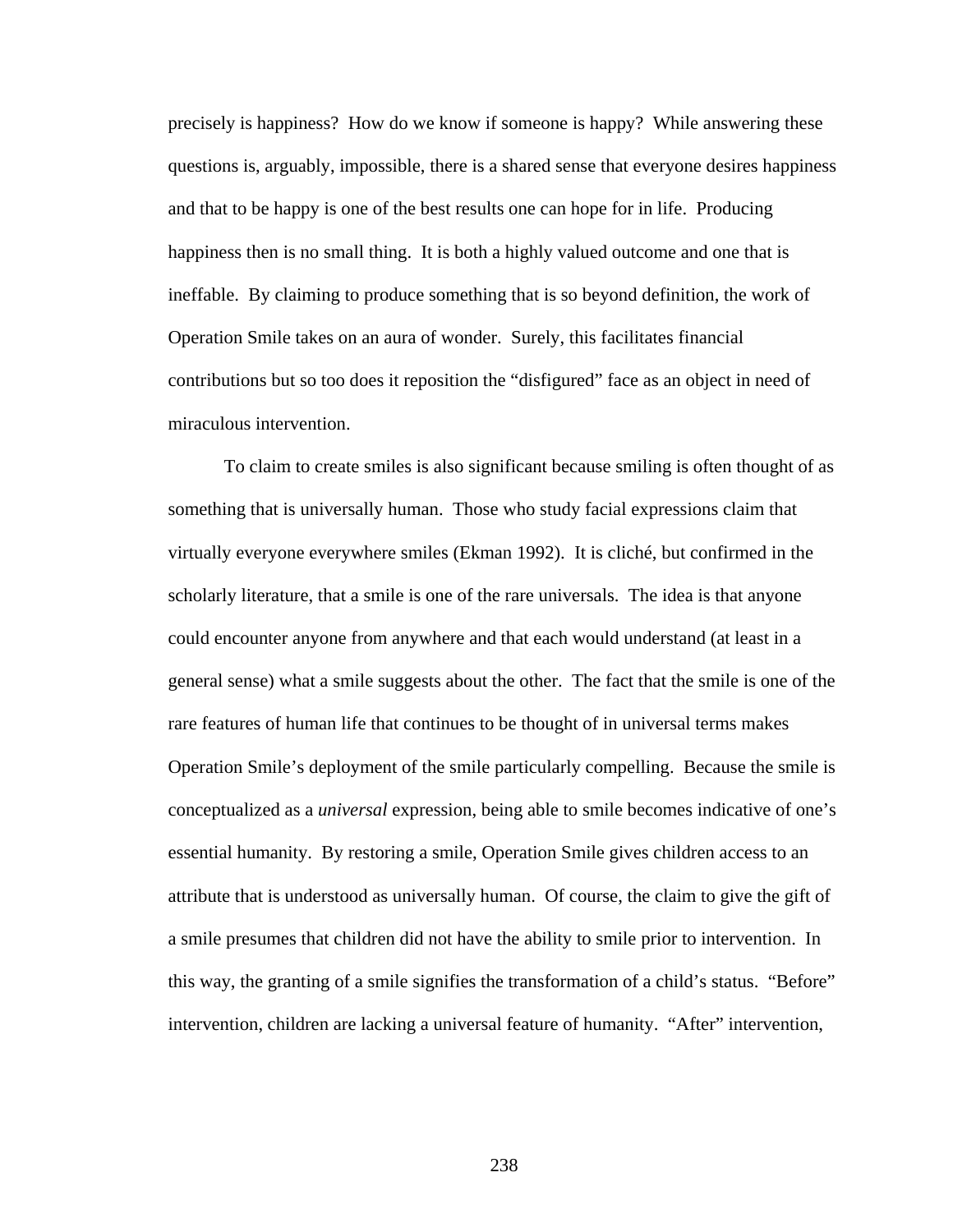children possess this universally human trait. Like other forms of face work, the intervention is imbued with human making potential.

 Positioning the work of the organization as crafting smiles infuses it with social and moral significance. First, children whose lives are characterized as profoundly lacking in significant relationships and burdened by emotional and physiological consequences, are ostensibly made happy by Operation Smile. This transformation from crying and hopeless to joyfilled and hopeful is dramatic and helps to qualify work aimed at repairing the face as incredibly important. In this way, deploying smiles is a critical move towards demonstrating the kind of transformation afforded by intervention. At the same time, by restoring a smile, as opposed to any other facial expression, the face work accomplished by Operation Smile becomes infused with humanizing potential. Producing a universal expression, a smile, takes on the weight of restoring one's humanity. Because the smile carries such meanings, invoking the smile, that universal icon, makes the following conclusions about the work of Operation Smile possible:

"The results are great, now he has a chance of a normal life…When they [volunteers] come back, they invariably say they could not believe the difference they were able to make. We give people an opportunity to dramatically change a child's life. The power of that is phenomenal" (The Irish Times 2007).

As this excerpt indicates, normalcy constitutes on the work of the organization, and face work is imagined as "dramatic," "phenomenal," larger than life.

By focusing on what children are like "before" and then describing the "after" effects in spectacular terms, the face work accomplished by Operation Smile is positioned as a shift from a life characterized by absolute dejection to one of effortless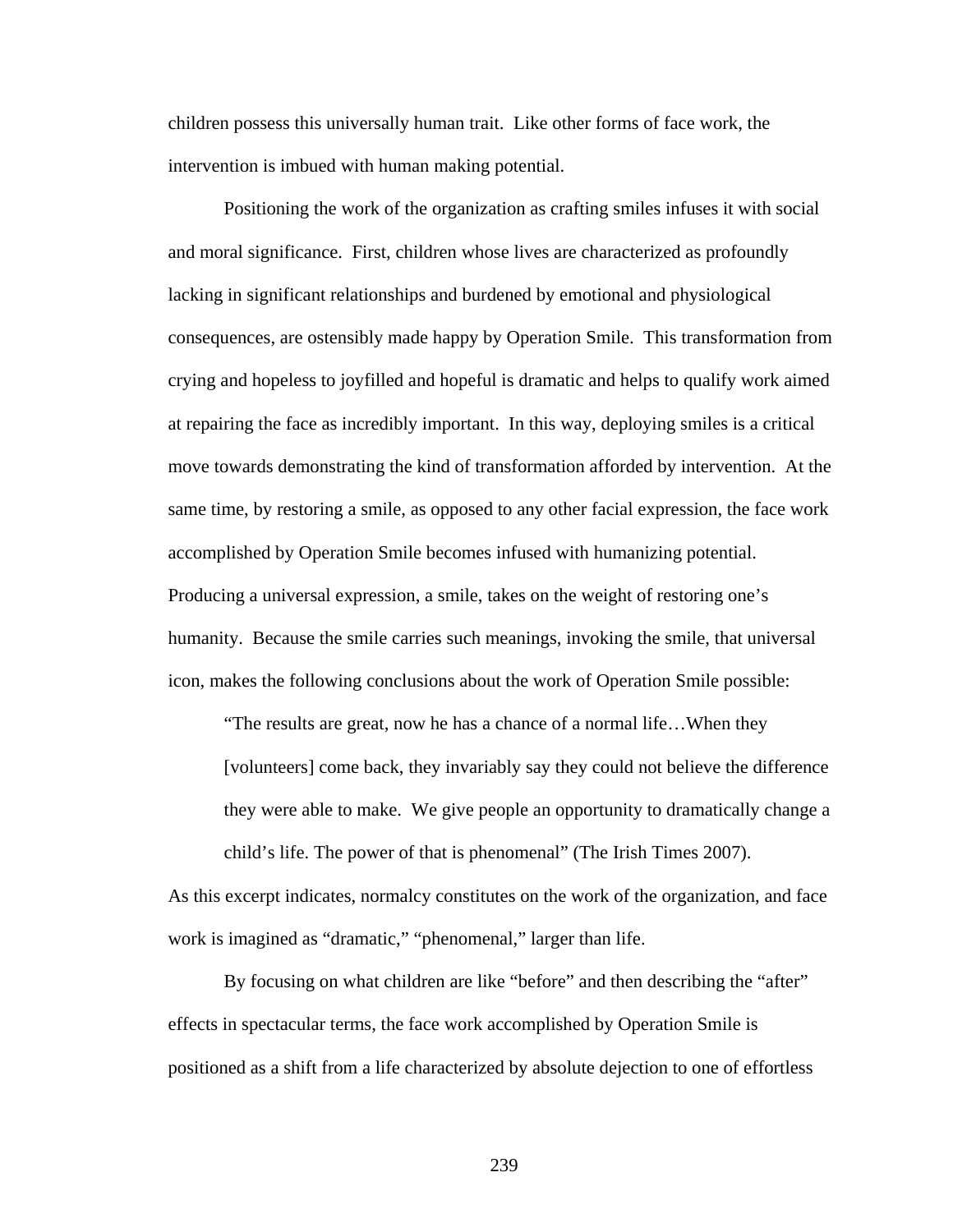joy, a transformation from non-human to universally human. These are remarkable changes. By continually visually and rhetorically picturing children in these ways "before" and "after" surgery, Operation Smile's work becomes a radical mode of social repair wherein the work objects, in this case children's faces, are dramatically remade and in the process new ways of being and experiencing the world are made possible.

Yet, it is unclear what kind of repair is actually accomplished by the organization and what kind of repair is marketed by the organization. Certainly, the organization understands its work as life changing, as the organization implies with their slogan "Changing lives one smile at a time." The tangible, material repair forged through reconstructive surgery is undoubtedly a goal, but it is not simply the face that is repaired but rather life itself. Yet as the descriptions of children's lives "before" intervention suggest, structural conditions, namely poverty, largely determine the quality of their lives. The radical making over effected by Operation Smile is forged through individualistic response, specifically surgery. It is certain that this matters for the children, but it remains doubtful that the future promised by Operation Smile can be facilitated simply through surgery since future is largely determined by economic structures, political arrangements, and cultural contexts. Both news accounts and materials produced by the organization intimate that despair is turned to hope, that out of horrible circumstances life is made possible. This is certainly a narrative that works as an effective marketing tool. The question remains to what degree what is marketed reflects what face work actually accomplishes for the children subject to intervention.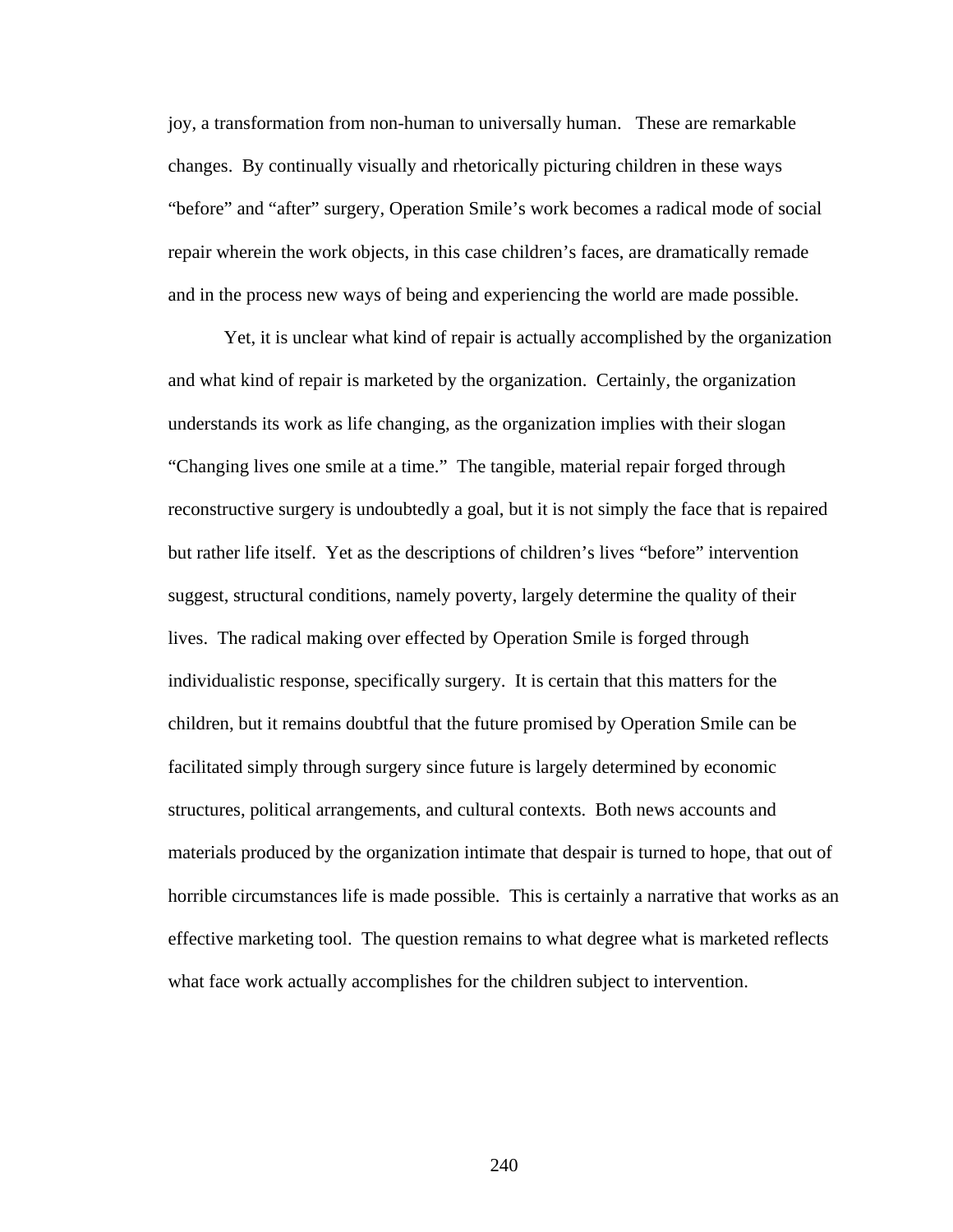# **Celebrities at Work**

While smiles are the primary symbol deployed by Operation Smile, celebrity spokespersons are also used in the service of the organization's work. Philanthropic causes and charity events have long employed entertainment to engage audience members with the aim of eliciting financial contributions. The annual Jerry Lewis Labor Day Muscular Dystrophy Telethon relies on the (declining) name recognition afforded by Jerry Lewis' participation, and on performances by other B-list celebrities. U2's Bono seems to spend more time promoting his brand RED than recording pop music. Oprah's Angel Network relies on donations largely garnered through exhortations by Oprah herself to contribute to the fund. In this way, celebrities accomplish the work of inspiring donations or philanthropic consumption aimed at alleviating social ills (Talley and Casper, forthcoming). Celebrities have also often been mobilized by philanthropic organizations. For example, UNICEF relies on a cadre of celebrity Goodwill Ambassadors including David Beckham and Susan Sarandon, while the UN has received attention for its work through the promotion efforts of Angelina Jolie. In short, finding a celebrity who is not involved in some philanthropic or charitable cause is next to impossible. It seems that the work of being famous requires good works.

But whether celebrities are engaged in entertainment or philanthropy at any given moment, their role is based upon their exceptional ability to produce an *emotional* experience in their audience. In a sense, then, the charitable work of celebrities is startlingly similar to their work as entertainers. And sometimes it is not altogether clear where the philanthropy begins and the entertainment ends. More likely, celebrity work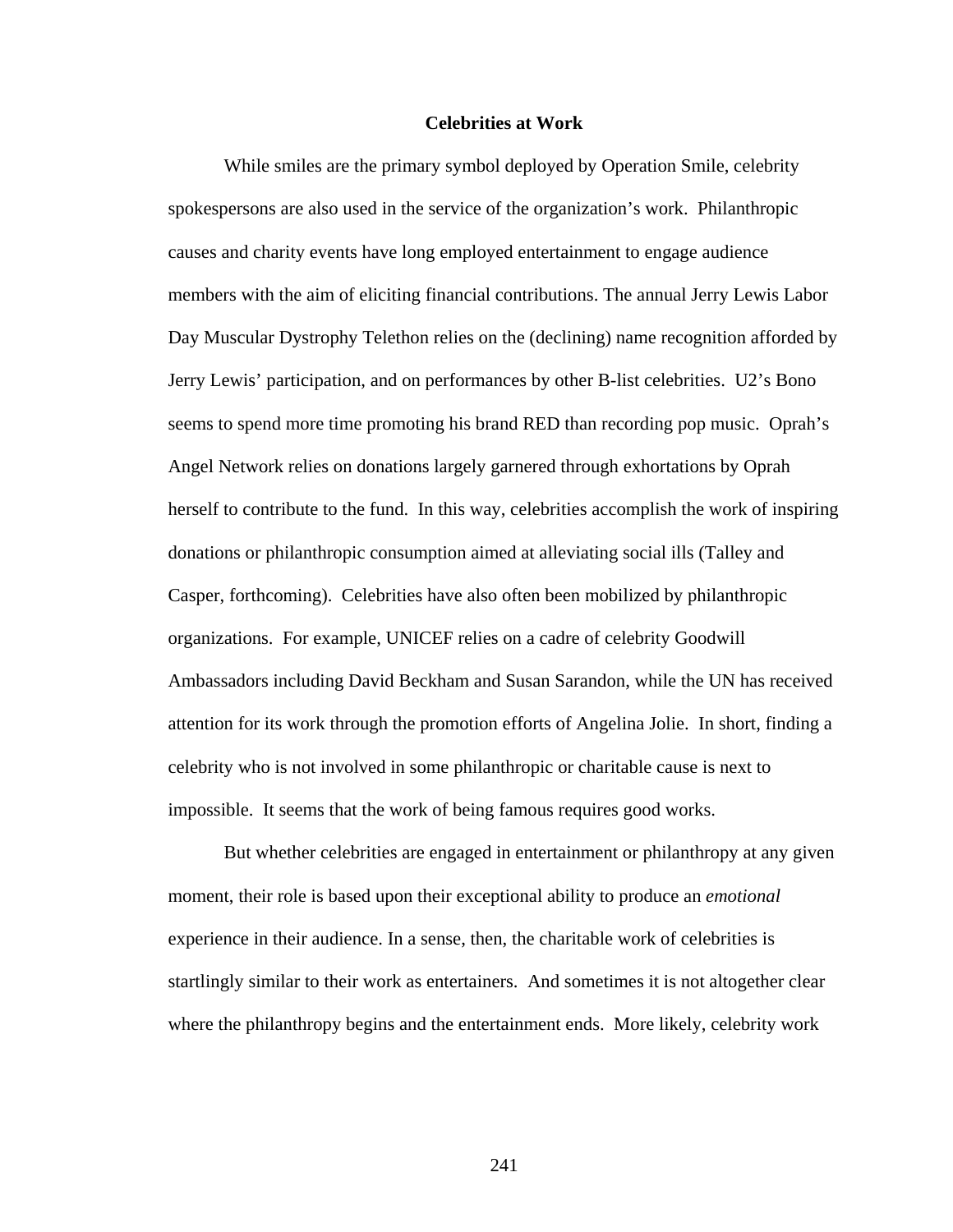on philanthropic causes deploys a kind of entertainment, a genre that engages audiences if not to act then at least to observe.

While I remain interested in the cultural work accomplished by the recent explosion of celebrity sponsored philanthropy, I am particularly interested in the work of celebrities in relation to the issue of facial difference. Operation Smile is not unique in its use of celebrities as spokespersons. But what makes the use of celebrities curious is the particular focus of the organization. Celebrity culture is inextricably intertwined with beauty culture. The work of being a celebrity is, to a large degree, the work of being attractive. Operation Smile is focused on repairing faces deemed ugly, and even grotesque. One can hardly imagine a charity focused on alleviating world poverty, with Robin Leach leading a tour of "Lifestyles of the Starving and Destitute" complete with televised images featuring slums described in detail in Leach's immediately recognizable brogue. No doubt such a move would be deemed bizarre, and even offensive to potential donors and volunteers. I argue that the participation of celebrities in the work of Operation Smile is similarly curious, and potentially problematic. Inciting beautiful celebrities to join the cause of repairing "ugliness" seems at least curious, if not grossly insensitive. I ask what particular work is accomplished by celebrities, and I show the consequences of deploying celebrities in the service of "third world" facial repair.

No doubt the most famous Operation Smile celebrity spokesperson is Jessica Simpson. The blonde pop-star's fame skyrocketed after asking her then-husband ex-boy band member Nick Lachey if the meat in the Chicken of the Sea can was tuna or chicken in an episode of their MTV reality show *The Newlyweds*. Simpson makes reference to her work with Operation Smile in many appearances and interviews. Curiously, the pop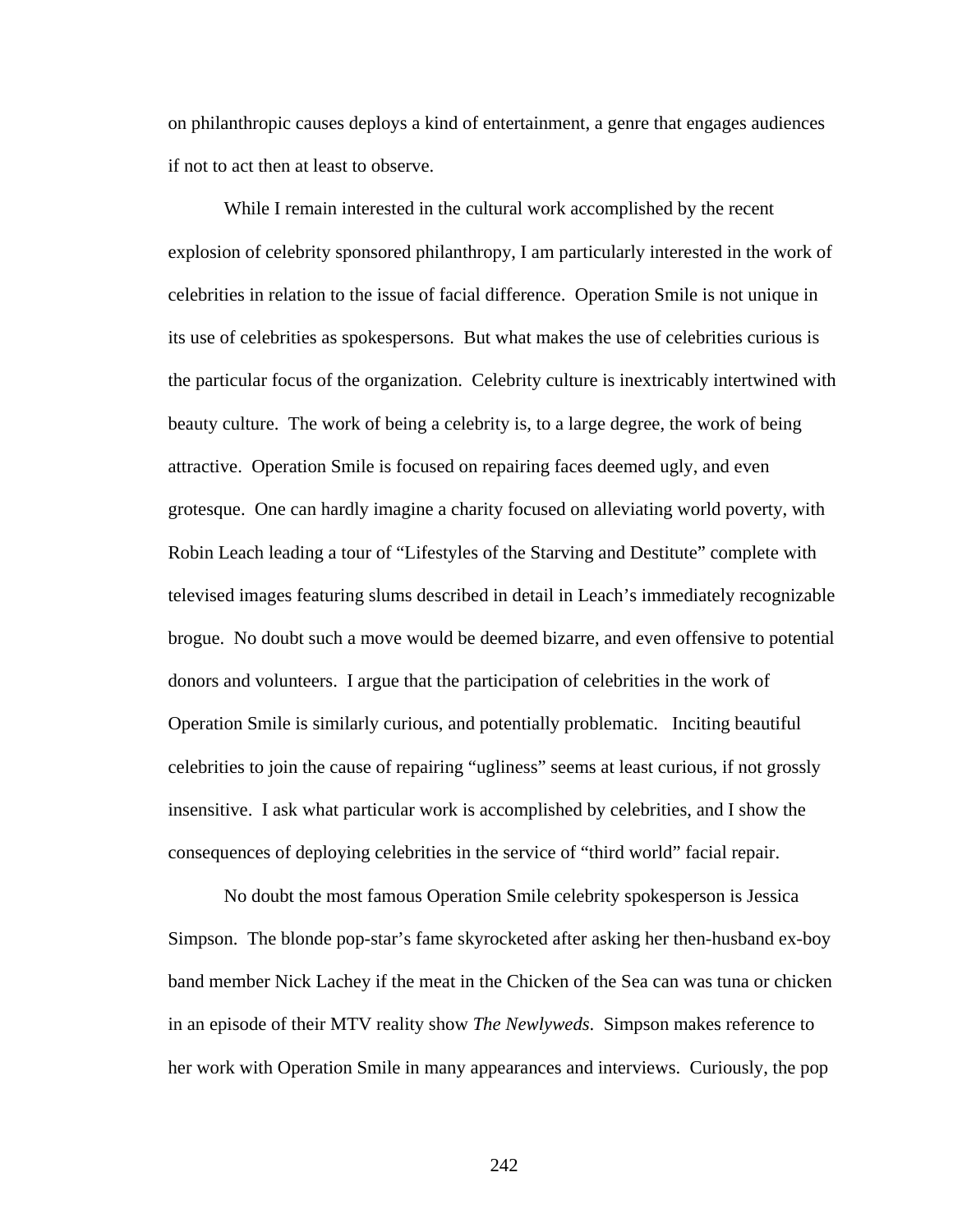star, who is infamous for her less than average intelligence (or perhaps merely the appearance of being less than competent), was invited to meet with Congress in March 2006. According to press releases appearing on the Operation Smile website, Simpson in her role as the Operation Smile International Youth Ambassador talked with senators, representatives, and congressional staffers to promote the work of the organization. Accompanying the press release is a photograph of Simpson, as usual surrounded by flashing cameras, but atypically dressed in a smart but rather conservative black suit, with her golden locks pulled into a tight bun. Operation Smile's logo hangs from a poster plastered to the front of Simpson's podium. In attendance with Simpson is Operation Smile's founder and CEO Dr. Bill Magee, who is quoted in the same press release describing Simpson's visit to Capital Hill:

"Now more than ever, it is crucial that the United States support private sector programs that exhibit the truly compassionate nature of its foreign policy objectives. Working closely with humanitarian organizations like Operation Smile, which have developed a proven track record of cross border friendships and trust, should be one important feature of a broader strategy to secure peace in the  $21<sup>st</sup>$  Century" (Operation Smile 2006).

Here the work of the organization is framed not simply as reconstructive surgery, but rather the development of international friendships and, even more important, world peace. Operation Smile Ambassador Jessica Simpson facilitates this work. Her role as celebrity is marshaled not only in eliciting support from Congress but also in facilitating international relations with people who will presumably know who she is. But Simpson's work with the organization has extended beyond the celebrity bread and butter of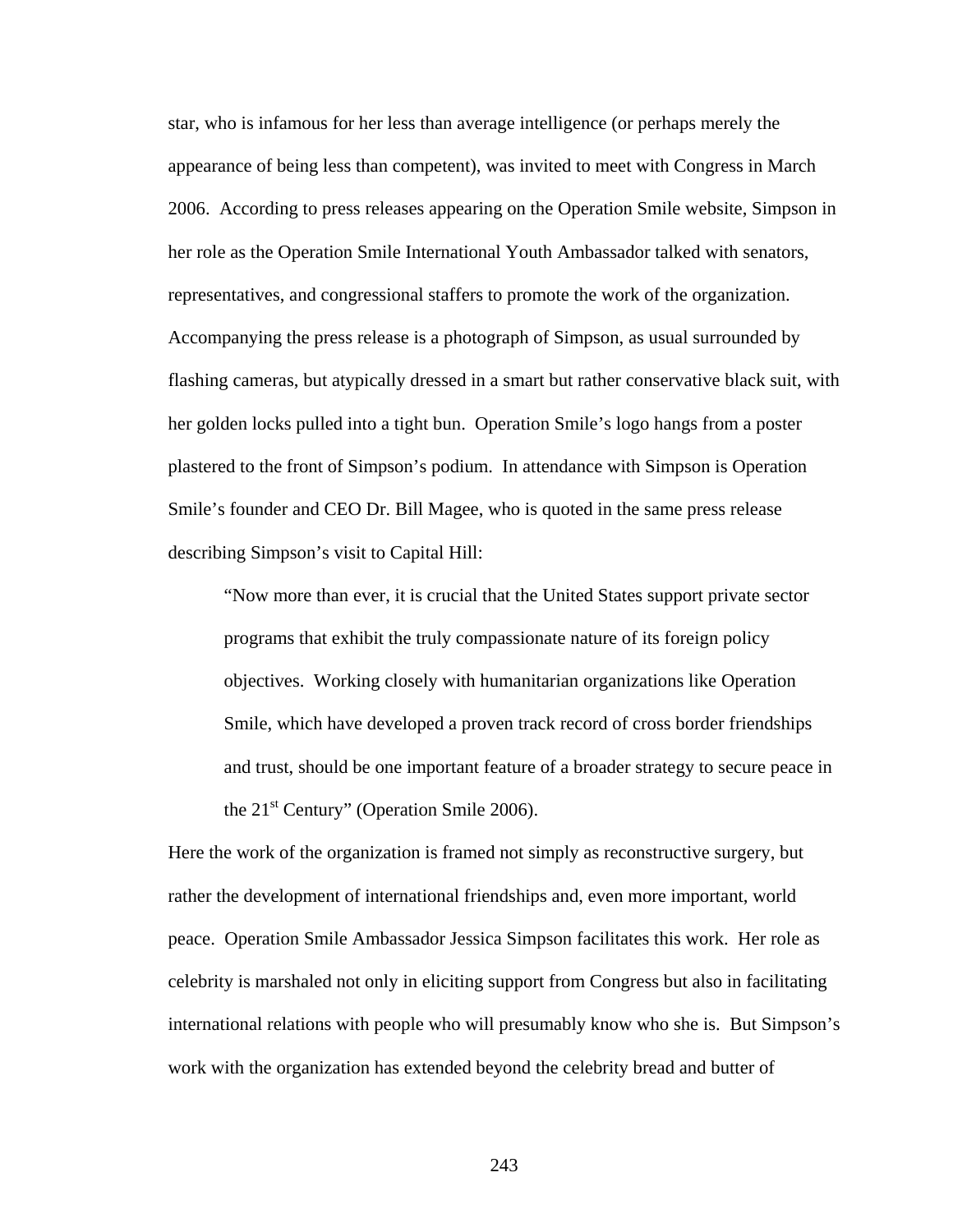promotion. Simpson has participated in the hands-on work of the organization as support staff on a medical mission, and as such, she has acquired a sort of expertise that she also strategically deploys.

For example, in 2005, Simpson participated on an Operation Smile mission to Kenya, during which 280 children were assessed. Of the experience, Simpson reported,

"My experience in Kenya with Operation Smile was incredible. To witness the truly miraculous transformations in the lives of so many desperate needy children was both powerful and personally rewarding."

By directly participating in a mission, Simpson acquired the authority to speak about the work. The work of celebrities in this site—through participation on missions, fundraising, and publicly speaking about the organization—infuses the face work accomplished by Operation Smile with a kind of cache or cultural legitimacy. Their purpose is unique from the work accomplished by medical volunteers, fundraisers, or student organizers. Celebrities both draw attention to the work of the organization and glamorize work in the global bio-trenches.

 The work of celebrities is described not only on the organization's own site but also in news media accounts about Operation Smile. As the following excerpt indicates, the work of celebrities on behalf of the organization seems to be newsworthy:

"'When people come to charity events and they see a celebrity, they want to know why the celebrity is there,' she says. 'They become interested and want to learn more about the charity and support the cause.' That can have a serious effect on donor figures and much-needed promotion in the media. Jessica Simpson's role as international youth ambassador with Operation Smile, which provides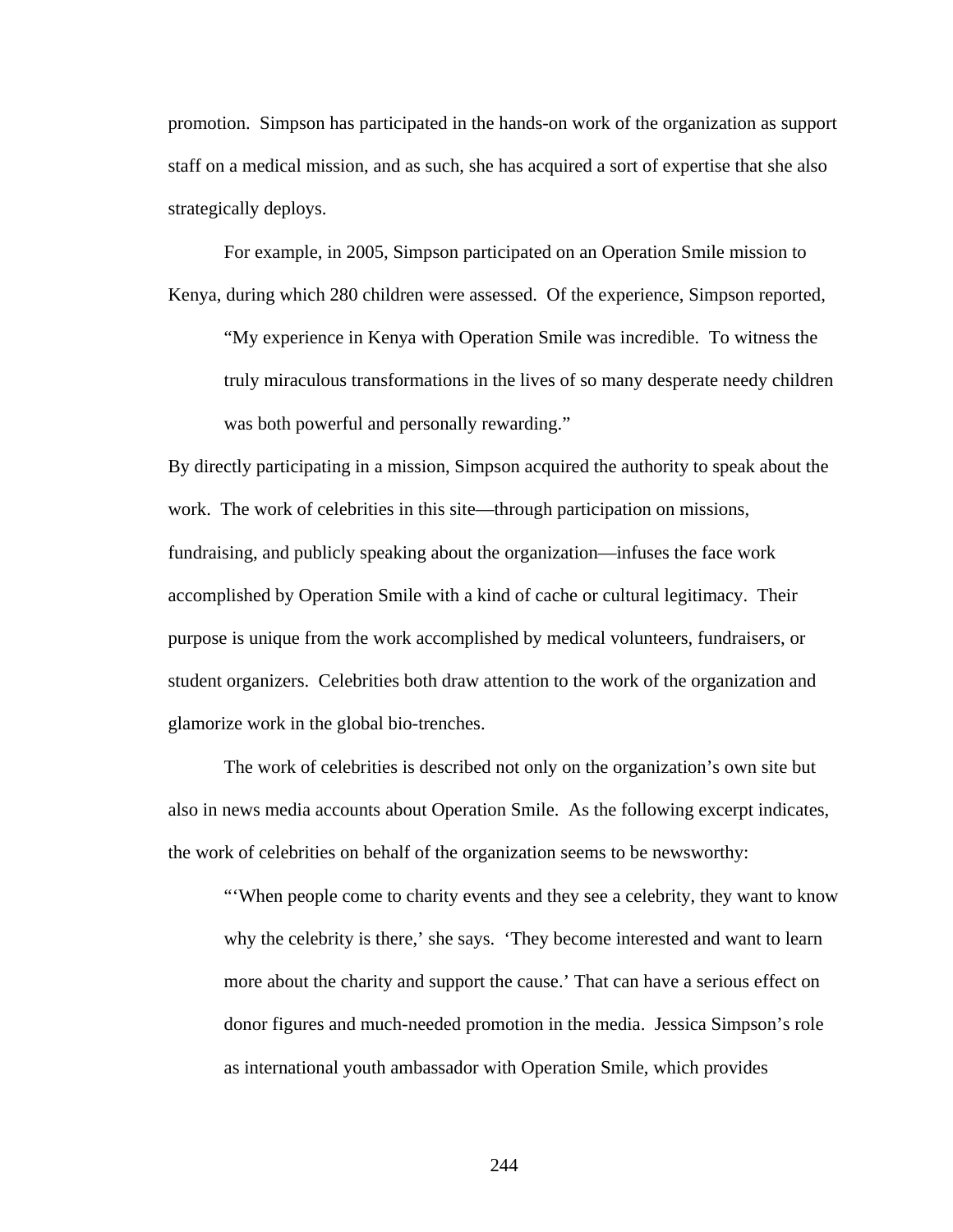corrective surgery to underprivileged children with facial deformities, has generated \$5.2 million in television coverage, according to the organization.

Operation Smile founder and CEO Bill Magee says Simpson's involvement has

focused the world spotlight on the group" (Hellard 2007).

In this account, "Simpson's involvement" brings name recognition and corresponding global attention to the work of the organization. While this certainly speaks to the power of celebrity in this socio-historical moment, it also demonstrates a way in which organizations aware of the interests stirred by a celebrity can use celebrity culture towards their own ends.

What is striking about these accounts is not simply the way the work of celebrities makes for "news" but also how their charitable work is positioned alongside signifiers of their celebrity status. In a *Daily News* article, a scandal revolving around gift bags packed with high end merchandise is referenced:

"Is Jessica Simpson the Queen of Swag or—as her flack insists—Our Lady of Largess? After the perky pop tart was caught with an amazing haul of freebies during last week's MTV Video Music Awards—tens of thousands of dollars worth of jewelry, clothes, high-tech electronic gadgets and a \$50,000 Chrysler convertible—Simpson's damage control guru, Rob Shuter, vowed that she'll donate her VMA gift bag to Operation Smile" (Grove 2006).

Simpson's public relations consultant spins the story, and Simpson's questionable behavior towards charitable ends by publicizing her donation to the organization.

 Stories about celebrities consistently make reference to that which distinguishes celebrity life from the everyday. Specifically, celebrities' exceptional appearances and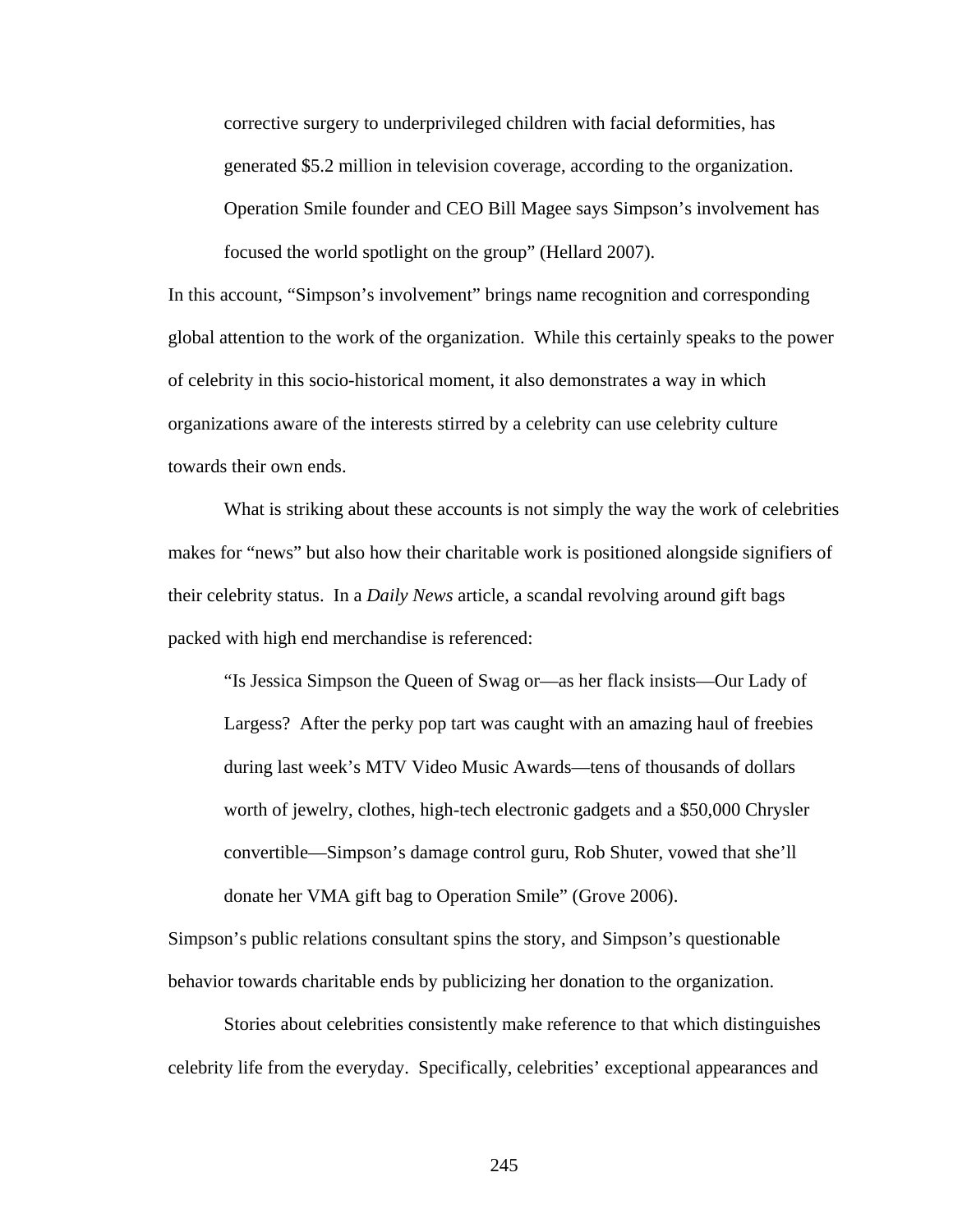their access to glamour and luxury culture are described and capitalized on. In the following article entitled "Mariah Is Just Smiles Better," Mariah Carey's participation at a fundraiser is noted via reference to her spectacular smile:

"Here's sexy singer Mariah Carey flashing her gnashers for Operation Smile…She looked stunning at the New York charity bash for kids with facial deformities" (Daily Star 2006).

The irony that Carey already has a great smile and that the organization works in the service of children, some of whom are not physiologically able to smile, goes unnoticed. Even brief asides rely on celebrity culture to describe the work of the organization:

"Actress Roma Downey attends an unveiling party at the Lladro boutique in Beverly Hills" (Los Angeles Times 2006).

Lladro is a Spanish company that produces high end porcelain. The event Downey attended marked the launch of the Utopia Collection, from which a portion of sales benefited Operation Smile. Prices of the small figurines that represent such concepts as love and friendship range in price from \$250 to \$1000 on the collectibles market. The associations among Operation Smile, Roma Downey, and Lladro porcelain work to lend meanings to each. Operation Smile acquires some cultural cache from its association with celebrities and luxury goods, and at the same time Roma Downey and Lladro porcelain become affiliated with good works.

. Stories of celebrities' charitable involvements often capitalize on how the celebrity, as opposed to children, has benefited from their participation. In a *Daily Star* account, Simpson's curvaceous body, no doubt a quality that lends her an air of Hollywood glamour, is briefly described. This reference to a celebrity signifier is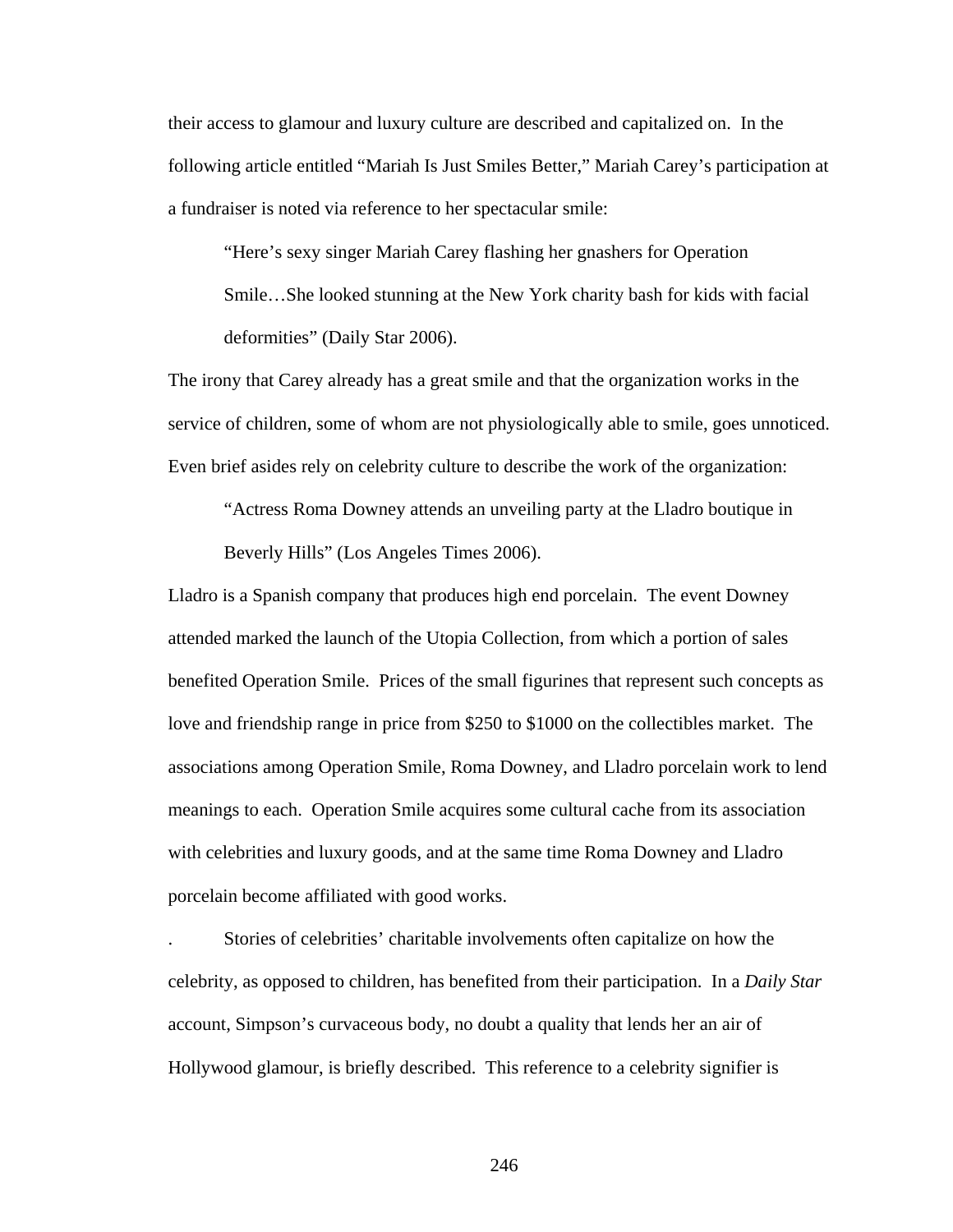followed by a quotation from Simpson, which hinges on how her charitable work makes her feel, namely humbled:

"But caring Jessica has to cover up her curves for a special mission-meeting high ranking US politicians. 'I was part of her work for charity Operation Smile which helps disfigured youngsters to get facial surgery…To entertain is what I know naturally. But to go into Congress and talk on behalf of a charity is incredibly humbling" (Partasides 2006).

Another story chronicles Simpson's various roles as a celebrity—entertainer and product endorser are named:

"The 25-year-old blond singer/reality star/Pizza Hut spokeswoman is the International Youth Ambassador for Operation Smile, a nonprofit medical charity that repairs facial deformities for Third-World children. Of all the good works needed in this world, how did Simpson pick this project? Her hairdresser's nephew had a cleft palate…Our star is smaller in person (aren't they all?) and dressed like a proper lobbyist—black pantsuit, pearl earrings, hair tucked conservatively in a loose bun…She talks about observing the surgery of a little girl on a trip to Africa last fall. 'It was a very spiritual moment,' she says, 'and made me realize the purpose of life is to go through it smiling.' She calls plastic surgeon Bill Magee, founder of the charity, an 'angel.' Rep. Trent Franks (R-Ariz.), who has had 10 operations for his cleft palate, says, 'Maybe God sends people like Jessica to the earth to make everyone smile.' Magee says it's time to stop 'paying lip service' and give some sorely needed funding to the cause. He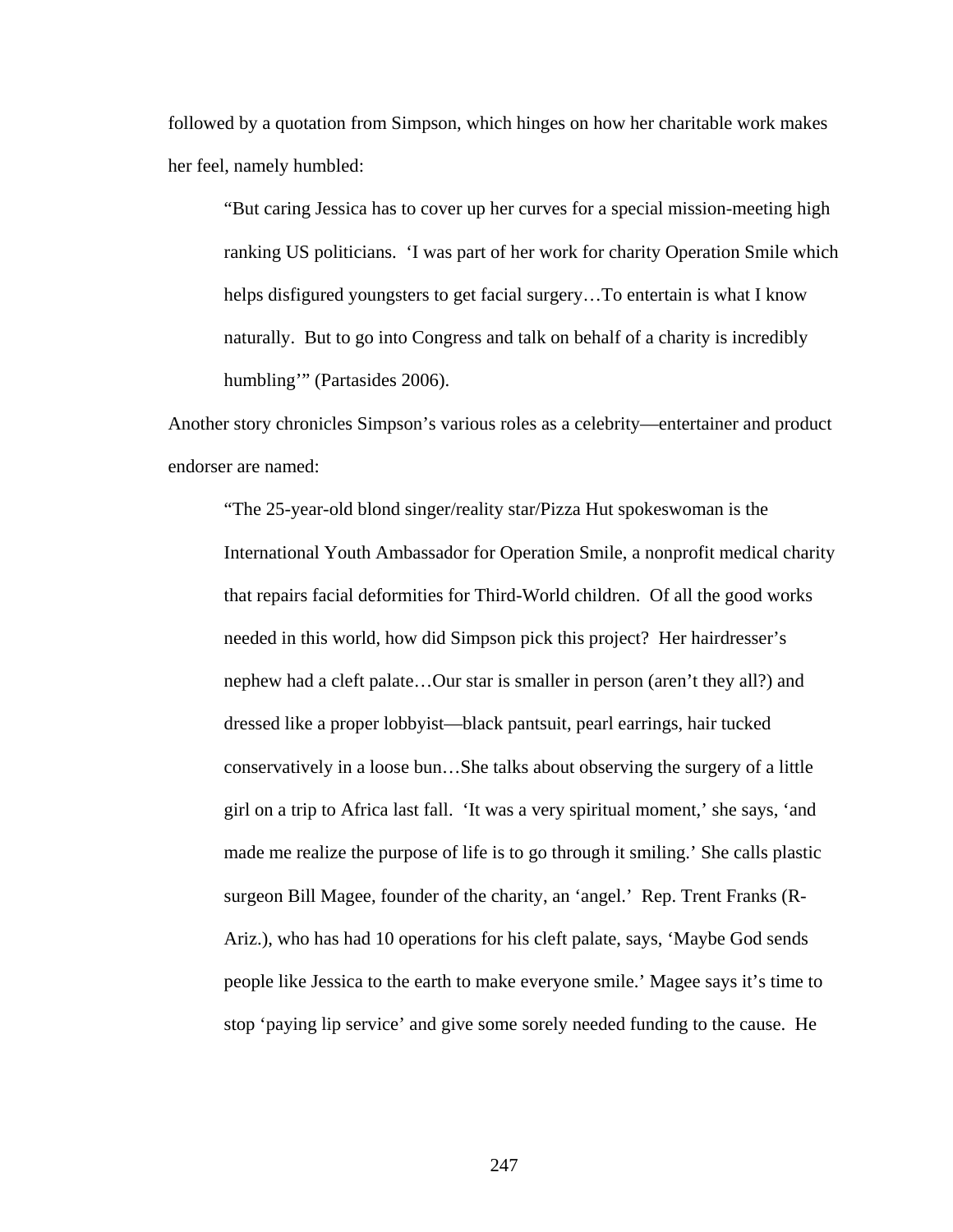calls it a 'serious day' and Simpson a 'serious woman'" (Argetsinger and Roberts 2006).

She describes her experience as a "spiritual moment" which she claims worked to reveal the purpose of her life. In a sense, then, the story of her philanthropy is about her. No wonder that the story quickly moves towards an insistence that Simpson is a "serious woman." In this way, celebrities' involvement with Operation Smile lends them credibility. Clearly, celebrities benefit from their participation with philanthropic causes like Operation Smile. But what are the consequences of mobilizing celebrities towards the ends of alleviating disfigurement?

The unique status of celebrities, and I would argue their aesthetic, infuses the work accomplished by celebrities on behalf of Operation Smile. Celebrities' bodies have long been pictured next to bodies of the sick. Princess Diana's work in AIDS wards in the initial years of the HIV/AIDS crisis typifies the charitable work of high-profile celebrities. In photo-ops documenting celebrities' hospital visits, the presumably healthy and vibrant body of the celebrity is positioned next to the ill and dying patient. The contrast puts into sharp relief both what it means to be healthy and conversely what it means to be sick. Likewise, the juxtaposition of the celebrity face (which is to a large degree their claim to fame) with the faces of children with craniofacial anomalies confers a particular significance to the disfigured face. Specifically, the celebrities' own face is proof positive that the face can make or break a life. Because it is no secret that the celebrity would likely not be famous if he or she looked otherwise, they are walking reminders of the intense importance of appearance. The very faces of celebrities serve as evidence of how important the face is. If the celebrity face makes success possible, then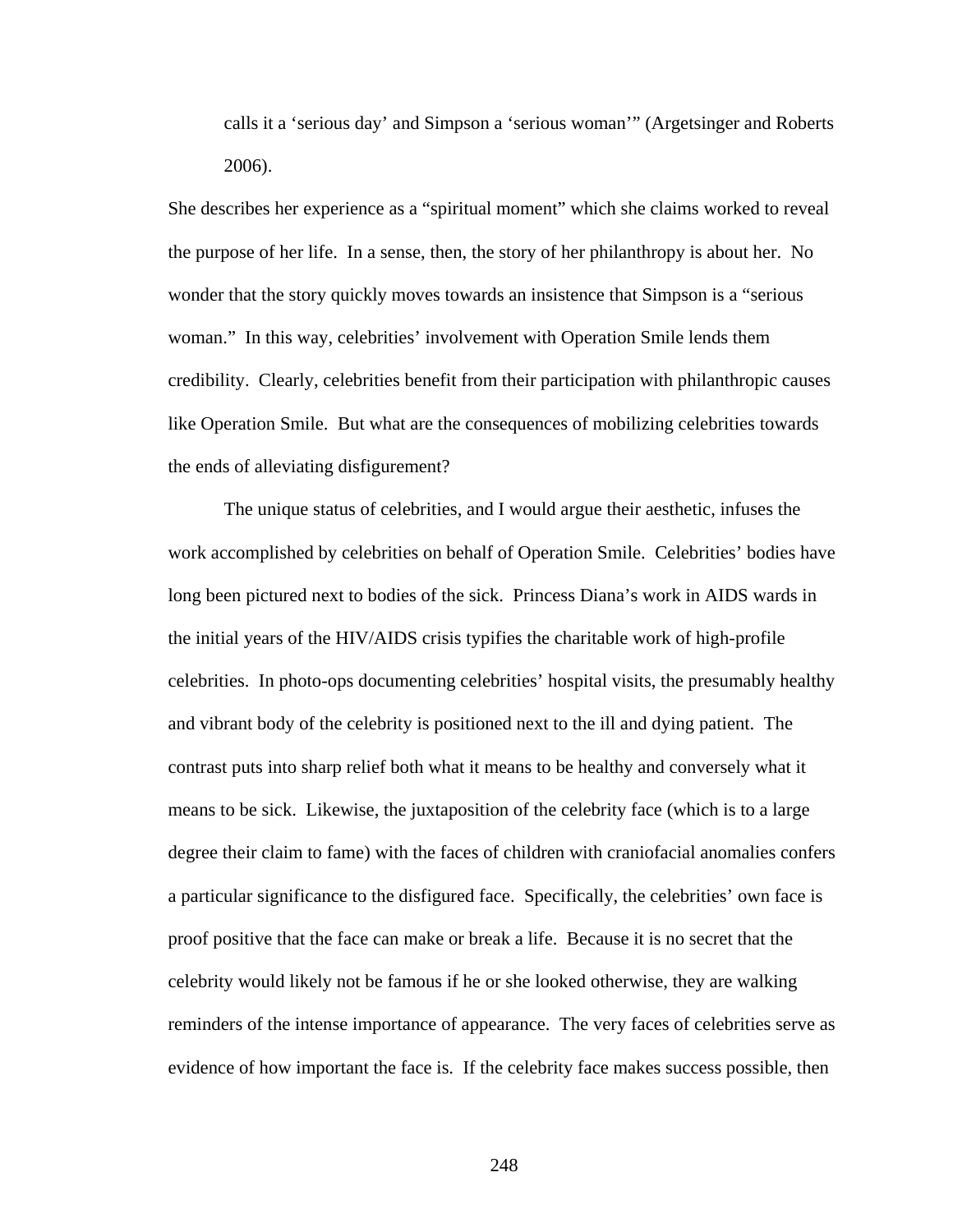positioning it next to a disfigured face suggests that facial difference threatens one's access to a life worth living. Thus, celebrities are living proof that "Changing Lives One Smile at a Time" is not only possible, but that in fact a smile is necessary for a changed, and presumably better, life—even for impoverished "third world" children.

 As aestheticization increasingly characterizes everyday life, celebrities are integral to this process. Through endorsements of products associated with improving appearance and constant information provided by the stream of celebrity news coverage, we are well acquainted with, and encouraged to undergo, the work required to look like a celebrity. At the same time, tolerance for bodily flaws has undoubtedly declined. Whether consumer culture created these needs or simply responded to our everincreasing preoccupation with all bodily flaws, Americans are engaged in more "body projects" than ever (Brumberg 1998). Things deemed natural, attributed to aging, or simply ignored twenty years ago are now subject to an array of interventions. As feminists scholars interrogating men and women's relationships with our bodies have well demonstrated, celebrities are key figures in the making of beauty culture (Bordo 1993). Celebrities' bodies are images available for modeling, like human clay. These bodies are reference points for what the body might become; they are central figures in making attractiveness take on the significance that it does in American life. Thus, one consequence of the juxtaposition of celebrities with the faces subject to intervention is that emulation may be mobilized. Because the celebrity's body is already overdetermined, a referent that so many hope to approximate, it works as a standard or an ideal point of reference. Children will not necessarily and, in fact, probably will not leave surgery beautiful or glamorous. The face work practiced by Operation Smile is not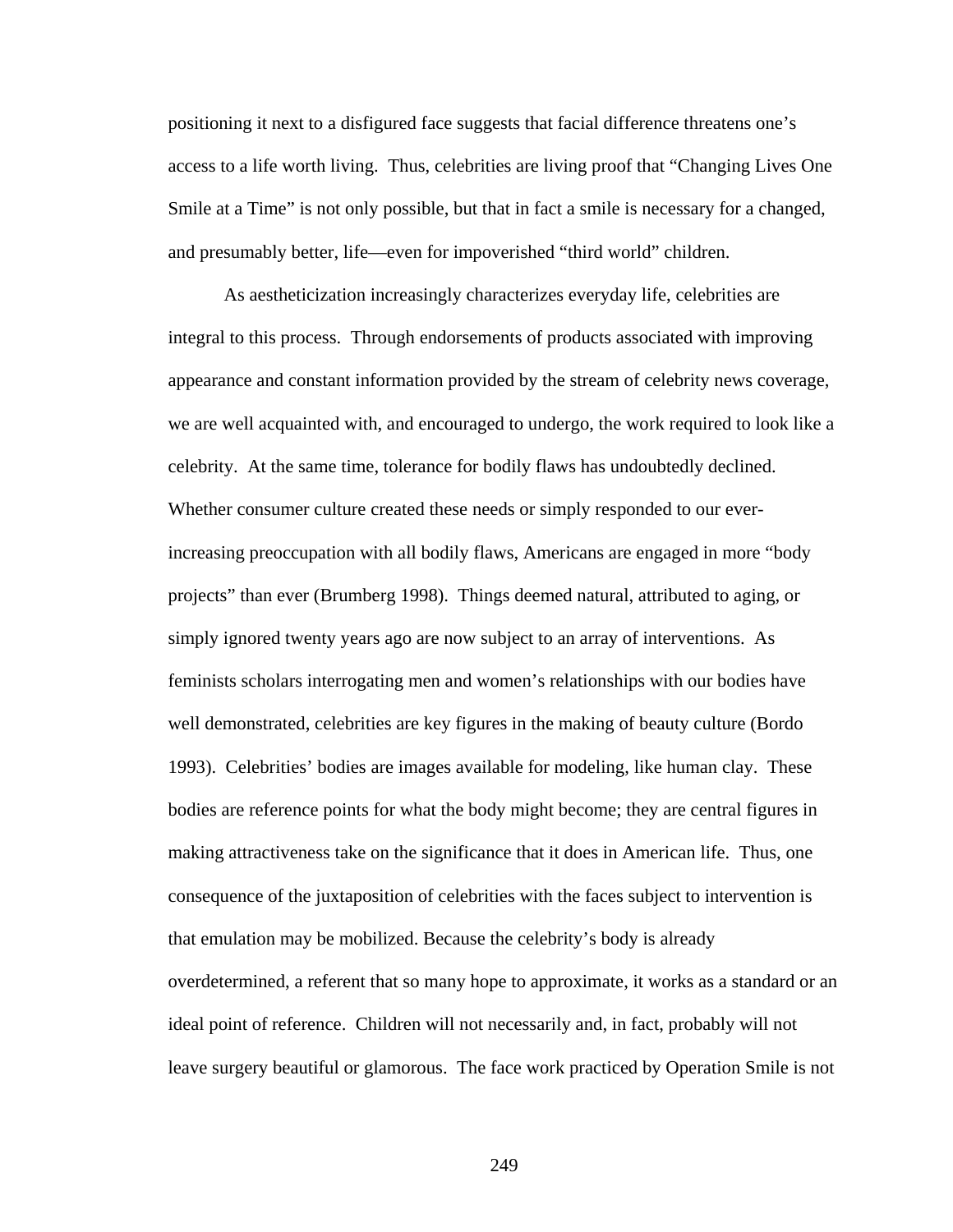aimed at inscribing the celebrity aesthetic, yet the philanthropic work of the organization continually relies upon beauty culture.

 If ideas about what constitutes an acceptable body and how bodies might be made better have changed in conjunction with the rise of celebrity glamour culture, celebrity involvement in philanthropic work aimed at appearance implicitly positions disfigurement far outside of acceptability. Celebrities like Jessica Simpson, Roma Downey, and Billy Bush, then, work towards opposite ends. As Operation Smile spokespersons, they raise awareness and mobilize support for the reconstructive surgery used to normalize faces. Simultaneously, as extraordinarily attractive celebrities, they intensify beauty culture. The celebrities' looks signify what they do because they are embedded in a cult of appearance, a hierarchy of aesthetic, a systematic privileging of attractiveness. And much of their look is made possible by the products and services offered and capitalized on by glamour culture. Their look is expensive, highly desired, and requires ongoing maintenance. In this way, the look of a celebrity is a rare commodity, and one that cannot be attained by the children subject to Operation Smile interventions. In short, celebrities are a key part of the cultural landscape that makes disfigurement the tragedy it is often thought to be. In a socio-historical moment where beauty has never been more important, the costs of being ugly have never been so great. We must ask: What can the celebrity do for disfigurement, when so much of her or his work is always already invested in the stigmatization of ugliness?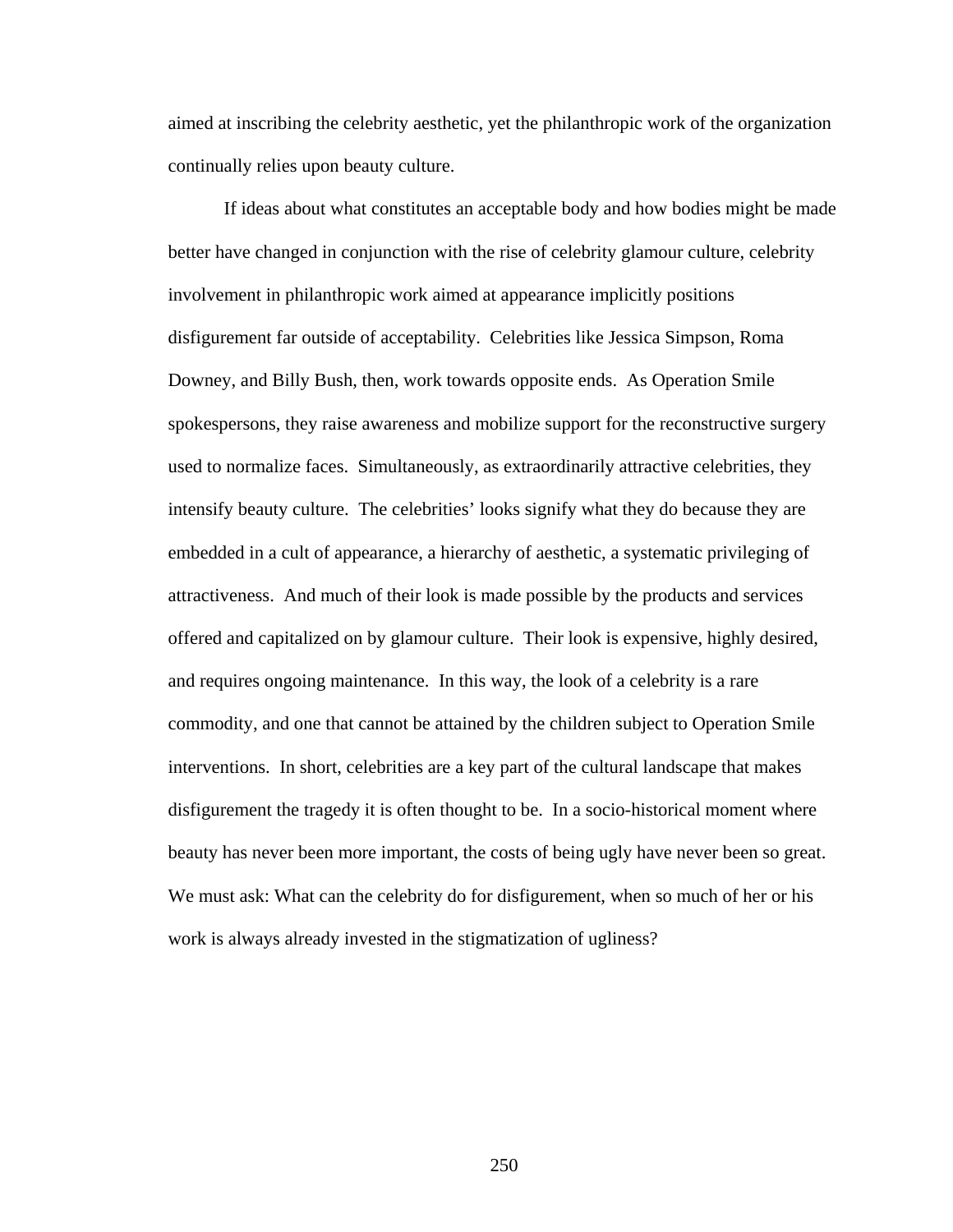# **The "Mission" of Operation Smile**

Operation Smile deploys the word "mission" to describe its technical work. Designating the travel as a "mission" infuses the work with particular connotations, often religious, for a mission relies on certain kinds of relationships. As the epigraph to this chapter reveals, the word mission describes travel wherein "missionaries," representatives, or evangelists are sent from one place to another place, a "foreign" place, a place occupied by the Other. By characterizing its work as a mission, Operation Smile's face work is framed as purposeful but also as work that relies on traffic between "haves" and "have-nots." The smile is a "gift" in the context of a mission only because Operation Smile volunteers, specifically those from privileged "first world" countries, possess the resources, technical know-how, and presumably generosity to bestow the offering. It is a relationship forged through and reliant upon differential power dynamics—global economic, political, and cultural forces.

If we do not take the terming of Operation Smile's work as a "mission" for granted, what is revealed? What does a critical sociology of missions tell us? Sociologist, Robert L. Montgomery (1999) describes the area of study in this way:

[T]he sociology of missions may be defined as a comprehensive sociological study of the spread or diffusion of religions…What makes sociology of missions distinct from other sociological studies of religions or religious growth is its focus on the crossing of socio-cultural borders by religions. In short, the sociology of missions is simply the sociological study of religions and ideologies in their diffusing activities, not simply through migration, but primarily as they have spread across sociocultural boundaries by propagation or dissemination (2).

In defining a "sociology of missions," Montgomery provides a framework for knowing a mission when we see one. Ultimately, a mission is constituted by three factors. First, a mission is aimed at the diffusion of religion, but also, as Montgomery notes, at the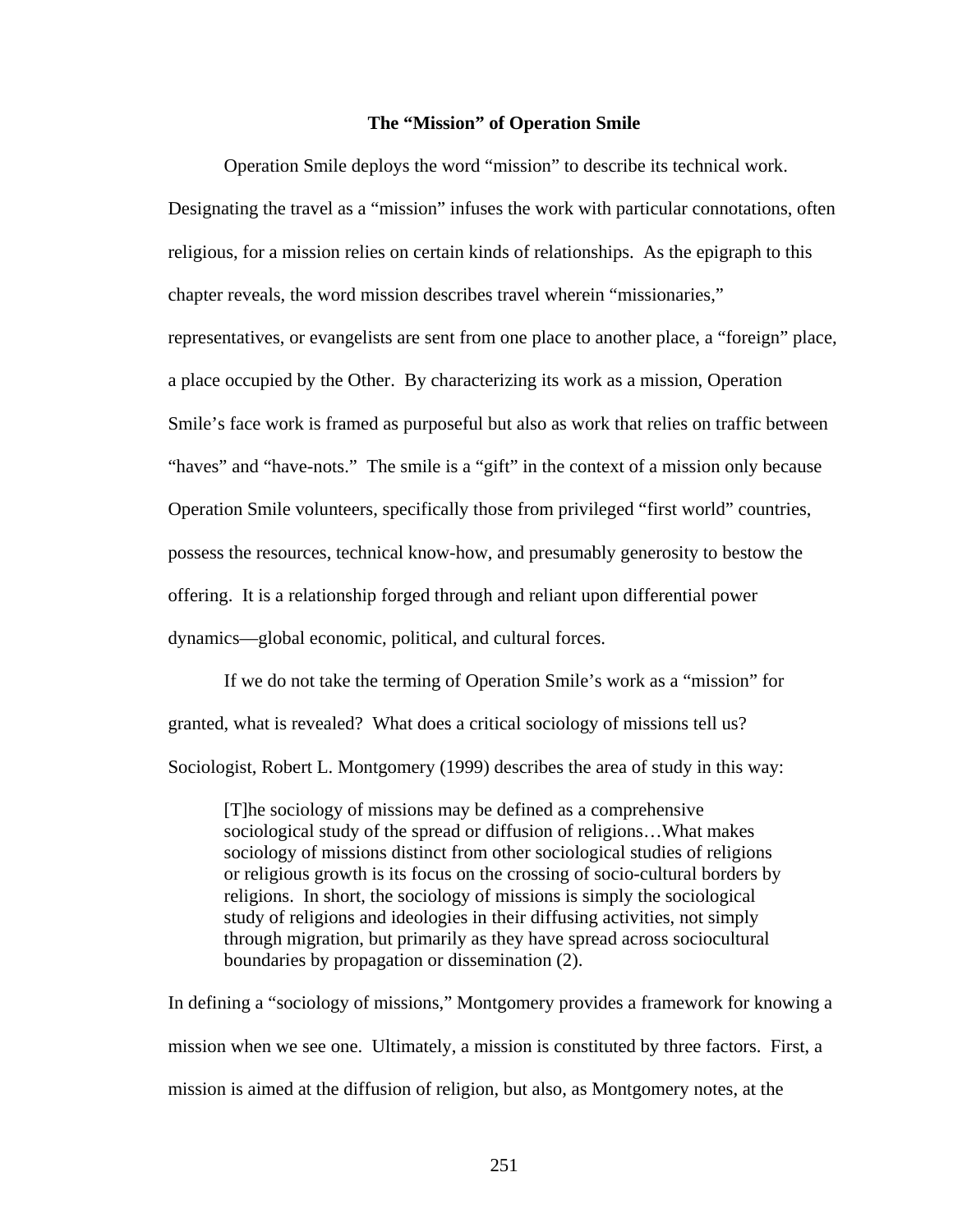circulation of ideologies. Second, the dissemination of religion and ideology takes place across "socio-cultural borders," including but not limited to geopolitical borders. Finally, "propagation," as opposed to passive diffusion, is the means for transmitting religion and ideology.

Operation Smile's work qualifies as a mission in each of these ways. Most obviously, the organization's work takes place across geographic and cultural borders. Operation Smile engages in biomedical work that unfolds across the borders of the "developed" and "developing" worlds, between the global North and the global South, between "America" and the "rest of the world." These are relations between places but these places are simultaneously characterized by varying degrees of privilege. In this way, a distinction between where the work takes place and where the people that conduct this work come from structures the relationships among the recipients that occupy this site. In addition, the organization's work mimics a religious mission in that the activities are directly organized around a central task, namely the eradication of congenital facial anomalies.

Perhaps most crucially, Operation Smile disseminates an ideological formation. Specifically, the organization conceptualizes facial disfigurement in particular ways and requires recipients to subscribe to this worldview. Operation Smile is a "troubled person industry," which understands its work as generosity to people in need (Gusfield 1989). In an examination of programs related to deafness, Harlan Lane (1997) argues that a troubled person industry, like those organizations dominated by hearing professionals who "provide services" to the Deaf, "seeks total conformity of the client to the underlying construction of deafness as disability" (158). Operation Smile demands the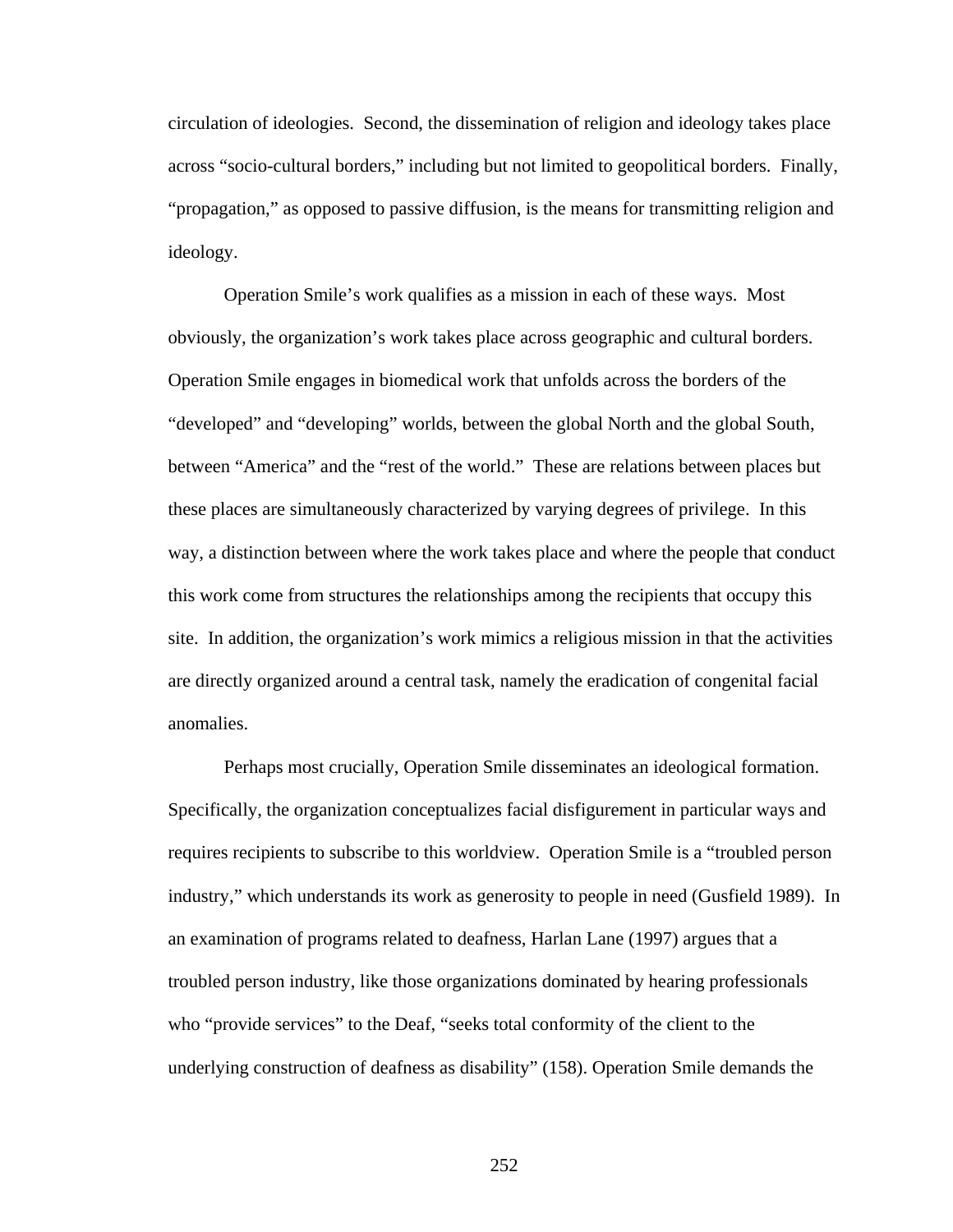same sort of conformity to expectations about what disfigurement means. It relies on a subjectivity saturated with suffering, an identity determined by the horror of facial difference. As opposed to the work of organizations that are premised on a disability rights model that calls into question the trauma or suffering of disability, Operation Smile continually characterizes the children's lives as intrinsically tragic, and participantss subscribe to this notion. Take as evidence the kinds of comments recipients and their parents make to news media about life "before" intervention.

Operation Smile medical missions resemble traditional religious missions in basic ways, though the following questions remain: to what degree do Operation Smile missions *function* like traditional missions, and what might be the consequences of structuring medical interventions on the mission model? In his book *Mission in Today's World*, theologian and missionary Donal Dorr (2000) identifies five functions of contemporary missions. Missions facilitate dialogue, evangelization, inculturation, struggle for liberation, and reconciliation. Rather than speculating about if the organization does or does not enable these practices, I want to briefly describe what each of these functions might look like in the mundane activities of medical missions in order to raise questions about the possible consequences of Operation Smile's work.

For Dorr, the notion of dialogue is intended to interrupt the notion that missions are simply about "doing" for others and are, additionally, about listening and sharing. In the context of a medical mission, such conversation might take place via a consultation or in the downtime of recovery. Dorr translates evangelization into "bringing the good news." For Operation Smile volunteers, bringing good news might be constituted through describing the hope and promise offered by technological intervention,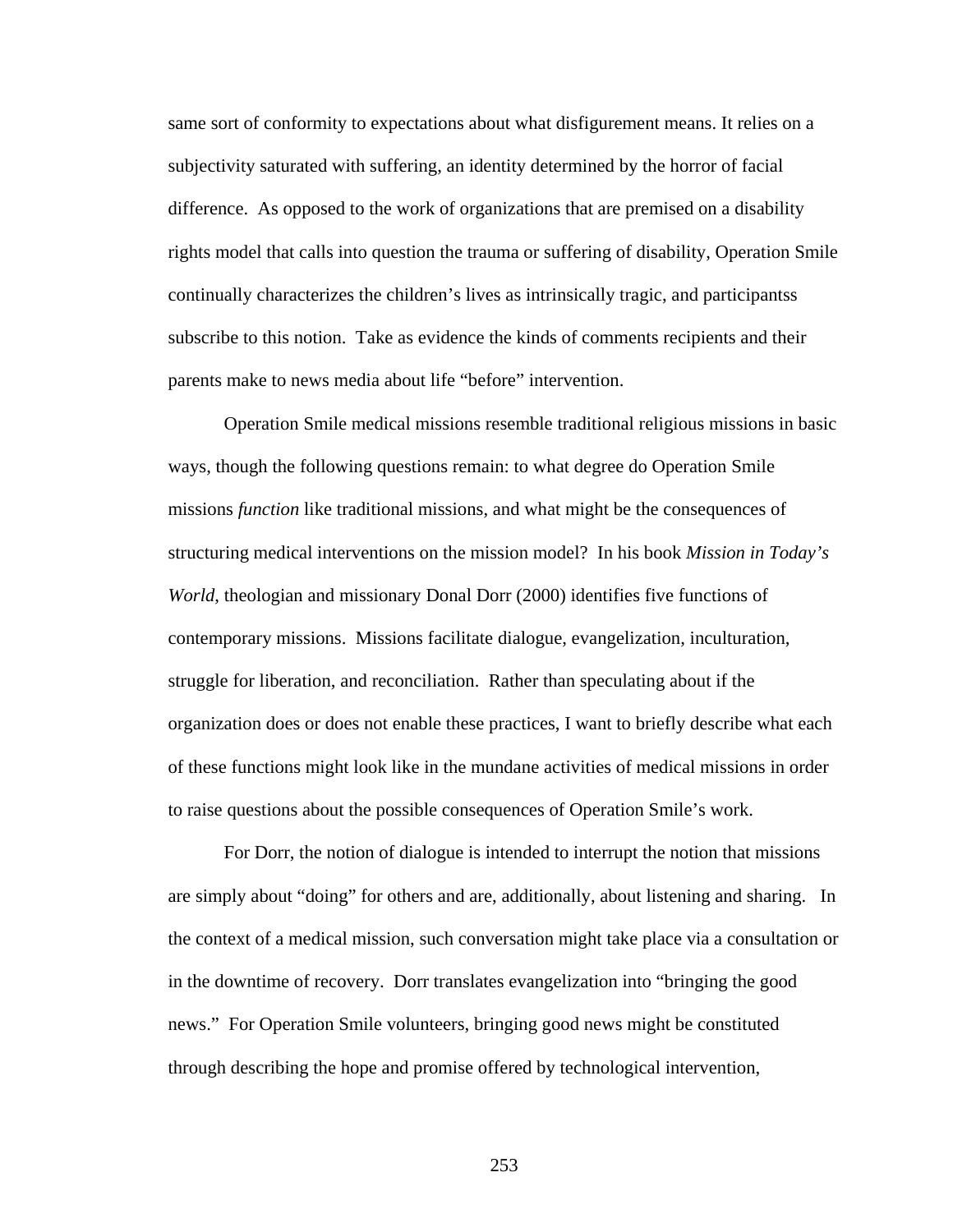specifically, and the Global North, more broadly. Relatedly, inculturation involves the processes through which a culture embodies the good news. By surgically shaping children's faces, it seems as if Operation Smile quite literally facilitates inculturation. Dorr emphasizes three levels at which liberation must occur—economic, political, and cultural-religious. Certainly by offering free medical intervention, Operation Smile "liberates" recipients from the limits of poverty. Finally, reconciliation involves a move towards forgiveness and understanding. It is the work of acknowledging that a relationship has been forged through inequality, and perhaps violence.

But Operation Smile is not the Catholic Church. It does not deal in holy water, blessed beads, and devotional candles. Operation Smile deals in surgery, anesthesia, and radical shifts in subjectivity and status. The Christian missionary project has long been criticized as ventures that propagate colonialism (Neill 1966). Conversion sometimes comes at the costs of destroying local culture, perpetuating relative powerlessness in global economic structures, and rampant geopolitical Othering. It remains a question to what degree the mundane work of Operation Smile medical missions produces similar outcomes.

In particular, it is unclear what the consequences of liberation or reconciliation forged through a medical mission might be. Is liberation constituted through self reliance, or is liberation conceptualized as being freed from one's present circumstances? In the case of the latter, what circumstances do missionaries hope the liberated will embody? If the unspoken assumption is that those liberated through missions will be empowered to be more like their missionaries, Operation Smile may facilitate "a liberation" that is in effect a solidification of the economic, political, and cultural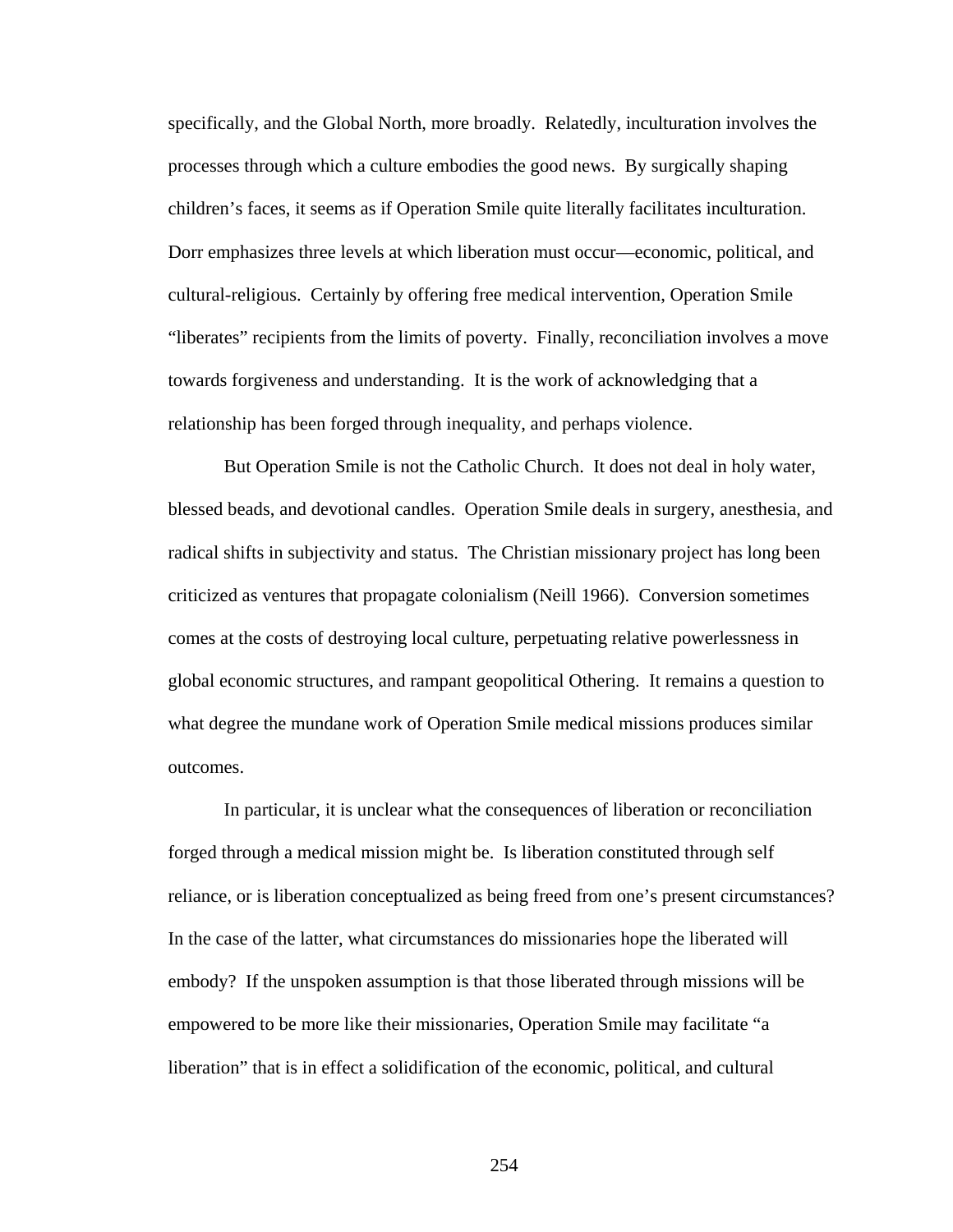relations between the Global North and the Global South. In thinking through the consequences of the reconciliation, it seems important to distinguish reconciliation from reparation. While reconciliation relies on naming inequality, it is ultimately forged when that injustice is let go. By contrast, reparations involve the sustained acknowledgement of victimization and relative powerlessness through compensation. Reparation remembers who did what to whom. Medical missions offered in response to global inequality and/or the related guilt of privileged "first-worlders" may forge a sense of reconciliation that is accompanied with a kind of forgetting that perpetuates the structural inequalities at play.

If the missions of Operation Smile function in the ways contemporary religious missions do, the consequences of this work are critically important to understand if intervention is to unfold in responsible and ethical ways. Understanding the consequences of mission work requires thinking through the mission from all sides. At the most basic level, the mission requires someone "going" on a mission and someone "receiving" a mission. To be sure, "receiving" a medical intervention on behalf of a mission situates one in a relatively powerless position, but there are consequences too for those that go on missions and for the societies that missionaries come from.

While I intend to further explore these ideas through ethnographic research conducted during an Operation Smile mission, I offer a preliminary analysis here. Missions are directed at social problems in such a way as to minimize the complexity of the issue. A mission is bounded. There is a beginning and an end, a task to be completed, and a plan for completing it. Simplification of social problems is not unique in charitable ventures, but there are consequences. Missions provide missionaries with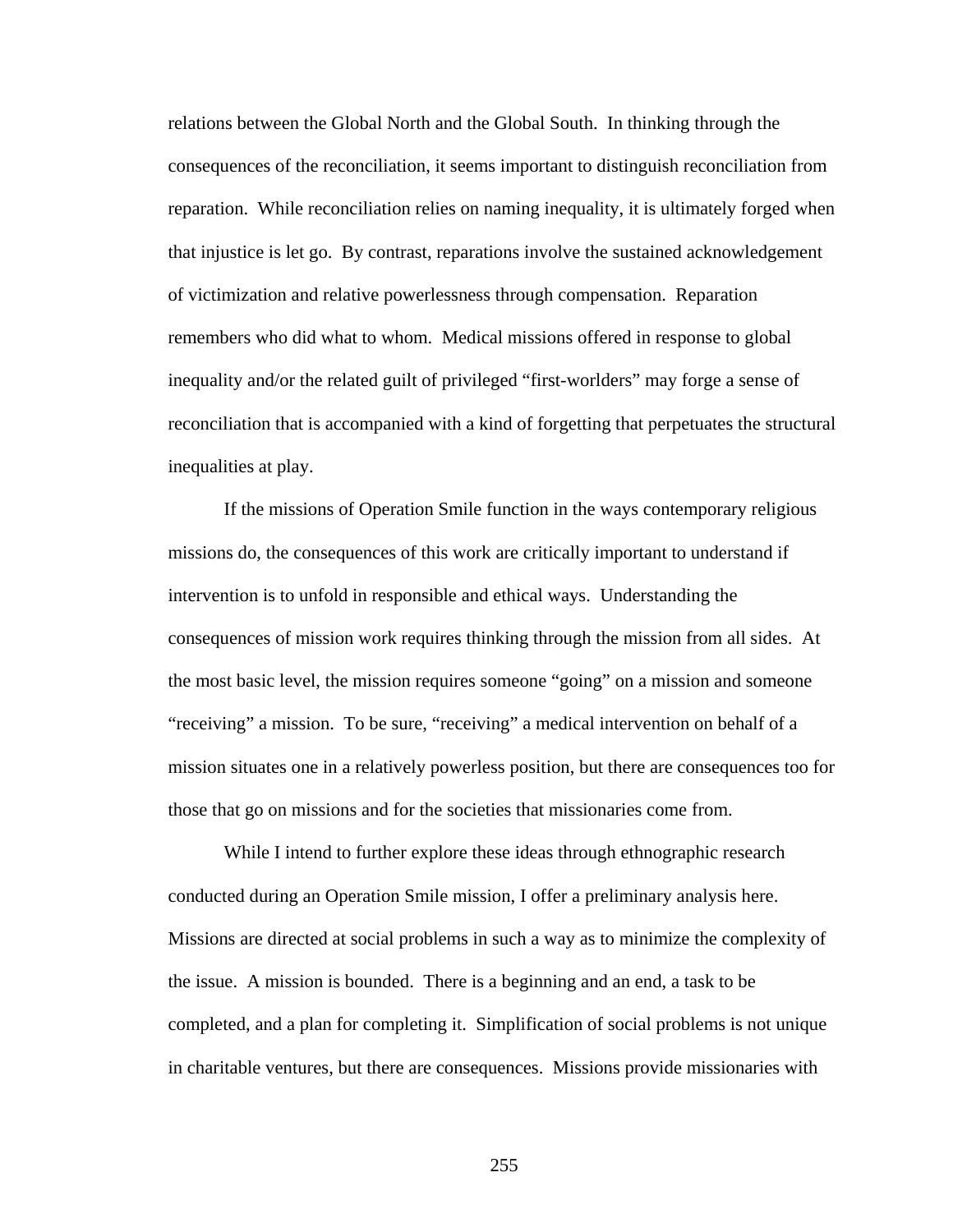the pleasure of "helping." In this way, the mission directly benefits the missionary, but the satisfaction derived by the missionary is often concealed by a narrative that overwhelmingly focuses on how "good works" benefit the needy. The mission of Operation Smile is enticing not only because it is described as so meaningful, but also because it seems so easy.

The "Quick Facts" feature on the Operation Smile website seems to suggest that the "fix" for facial difference is so simple relative to other health issues:

"For \$240 Operation Smile can change a child's life by giving the gift of a surgery…In a little as 45 minutes, one cleft lip surgery can change a child's life forever" (Operation Smile 2007a).

While repair of the face is seemingly suspect at the precise moment in which children in the places Operation Smile operates are dying of structural inequities, facial intervention is positioned both as critical and as more simple. It is described as life-changing, but at relatively little cost and little time. Children are helped, but they are helped without any radical restructuring of economic relationships, as would need to happen, for example, to provide drugs to children in the world suffering from HIV/AIDS. Children's lives are changed, and at the same time no political alliances must be dissolved or erected, as is needed, for example, to make Iraqi children safe from U.S. sponsored bombings. Children are given the gift of a future, but not by reassessing policy which keeps U.S. borders closed to those seeking entry for education or asylum. If charity is desired but not at any real costs to those positioned as gift givers, then the work of Operation Smile is a perfect mission, at least for the missionaries. The consequences for recipients have yet to be determined.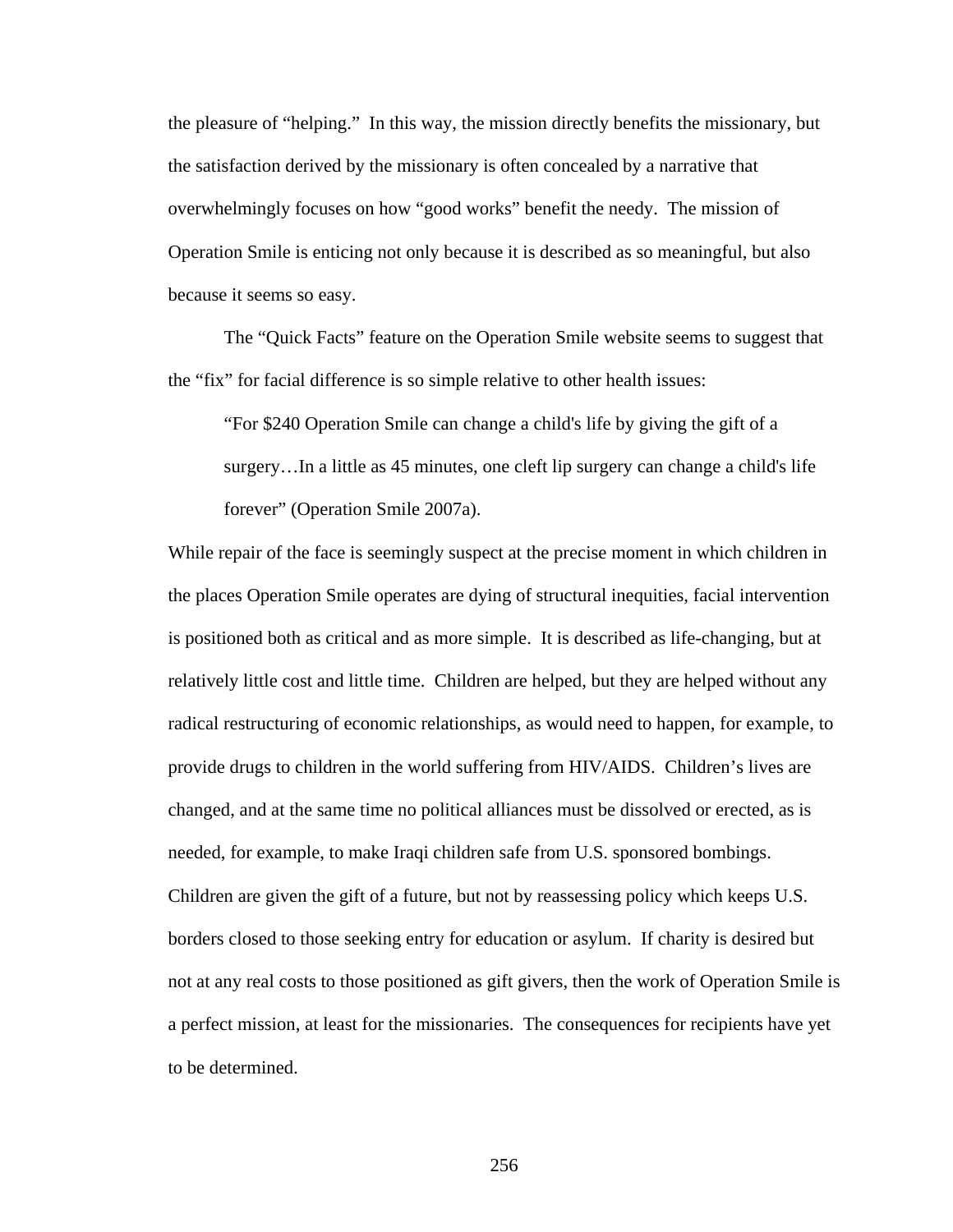Disfigurement operates in a particular way throughout the work of Operation Smile to infuse repair with social and moral significance. The disfigured faces of children subject to Operation Smile interventions are described using stigmatized terms. Disfigurement operates as an unambiguously tragic, perhaps the most catastrophic state of human existence, and the face is positioned as exceptionally significant, making intervention on human visages crucial. Yet in the site of Operation Smile, the faces are those of children around the globe. In this site, repair happens across borders, such that intervention is more like a form of charity than a procedure purchased by a medical consumer or a technological innovation which positions the patient as a collaborator of sorts in the making of a new intervention. The faces upon which Operation Smile operates are resolutely Other. But like the other sites included in this account, fixing the face takes on a much more significant weight than simply improving appearance. It may be a 45-minute, \$250 operation, but it—like so many other interventions aimed at children in the developing world— is imbued with the discursive force of "life changing" and human making work.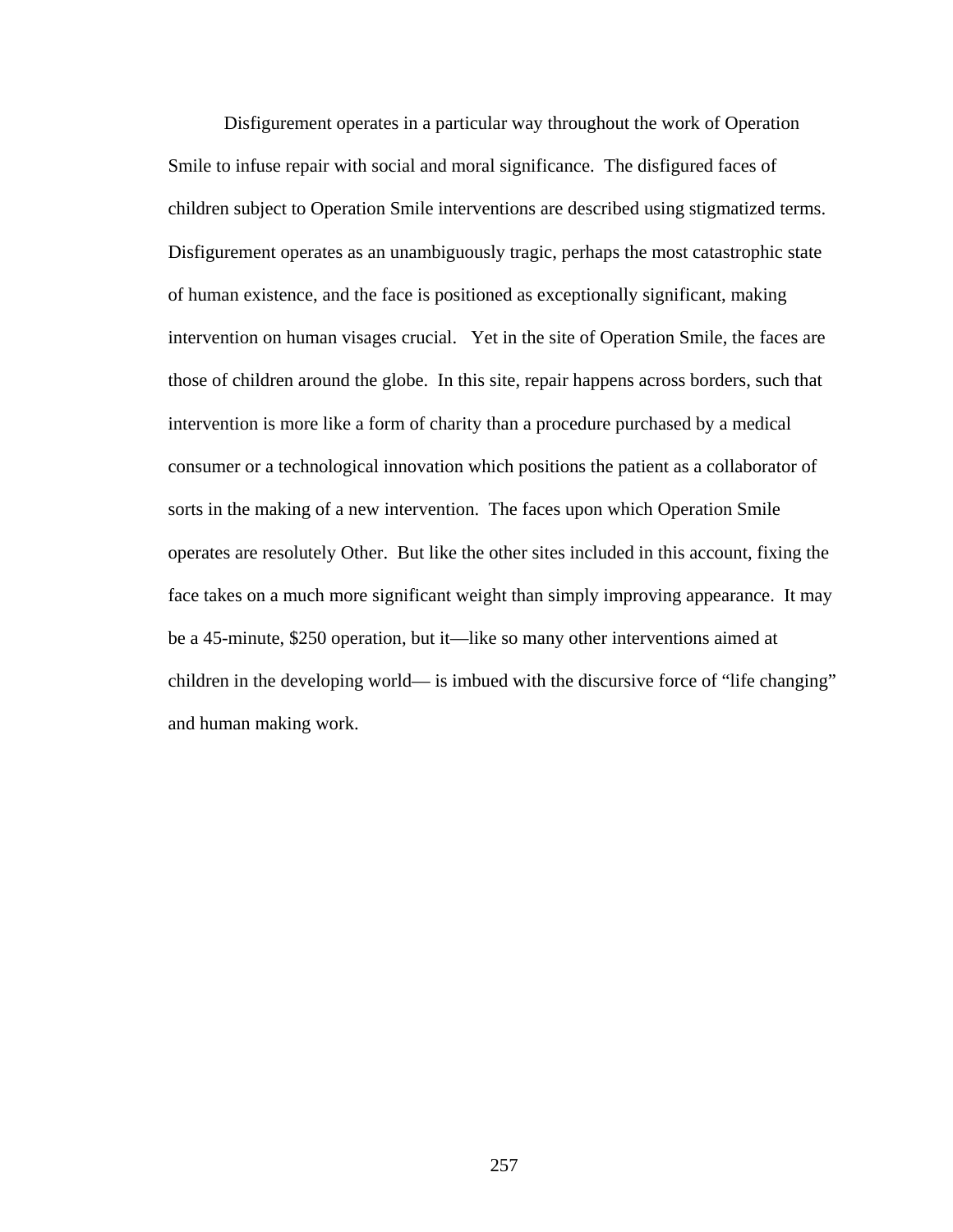# **CHAPTER 7**

# **AT FACE VALUE**

"Ugly people are just beautiful people with horrible facial deformities." bathroom graffiti in The Villager, a dive bar in Nashville, TN

# **The Flesh Becomes Human**

 This is a story of repair, an analytic exercise towards understanding how we cope with trauma superimposed onto and embedded within one of the most precious parts of our physical selves, our faces. We are at a cultural crossroads, professing to our children and our students and ourselves that the inside is more important than the outside, and yet simultaneously we consume services and products that promise to make our outsides better, like addicts desperate for one perfect high. If our faces, as we have seen, are imbued with our very being—our identities, our histories, our truths—what does the repair of faces come to signify? What desires and hopes infuse the work of repairing the human face?

 In Catholic lore/creed, the moment in which the Father, deep male consciousness, lifts a communion wafer (water, flour, and salt) into the air circulating above the altar, bread becomes body. The story of the Last Supper is recounted and the words of Jesus Christ are repeated, "Take this all of you and eat it, this is my body." And in that moment, as an altar boy rings a tiny bell, a miracle occurs. Transubstantiation is not only a ritual; it is a technology in which wheat becomes flesh, and the mundane becomes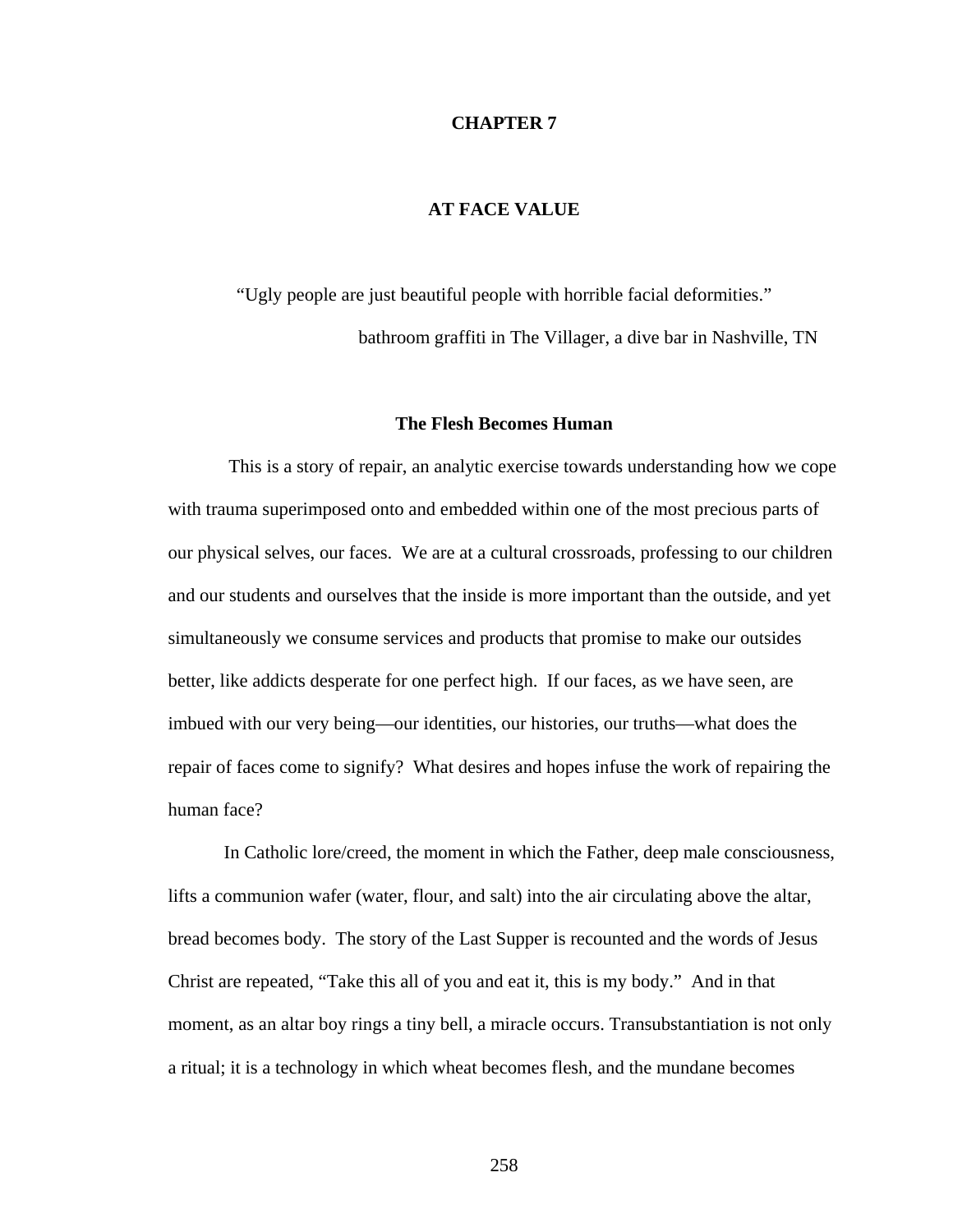sacred. As a lapsed Catholic, thirteen years of parochial schooling in the making, I remember the desire saturating that moment. Miracles are hot. They are dramatic and earth shaking, and true for those who believe. A miracle can be defined as making that which is impossible real. We know we have witnessed a miracle when we can reach out and touch the ineffable.

 Face work is the work of transubstantiation. It is the work of making that which is not configured as human, human. What is more sacred in this world? If we seek to understand why—why anyone spends tens of thousands of dollars to make the face perceptibly more feminine, why death in exchange for a face is, in fact, ethically justifiable, why celebrities become mobilized around the "tragedy" of cleft palate, why some trade public humiliation on television for the chance to be less ugly—we need only to consider our desire for technologically mediated self-improvement. Who has not held out hope for the slightest intervention—a haircut, a moisturizer, or even a facelift? How much more so, then, for the techno-intervention that holds the potential to humanize? For those defined as disfigured, face work animates the hope that life can be better and elicits desire for future embodiment, new subjectivities. Face work, like transubstantiation, is a miracle of sorts. But it may not be the only mode of humanizing the facially disfigured in the  $21<sup>st</sup>$  century.

 Throughout this thesis, I have argued that face work is so much more than reconstructive surgery aimed at repairing faces defined as disfigured. The work of fixing the face is always the work of humanizing the abject, those defined as so close to the margins. At each site I studied, the work of fixing the face is imbued with particular kinds of social and moral significance. In the case of face transplantation, a recipient's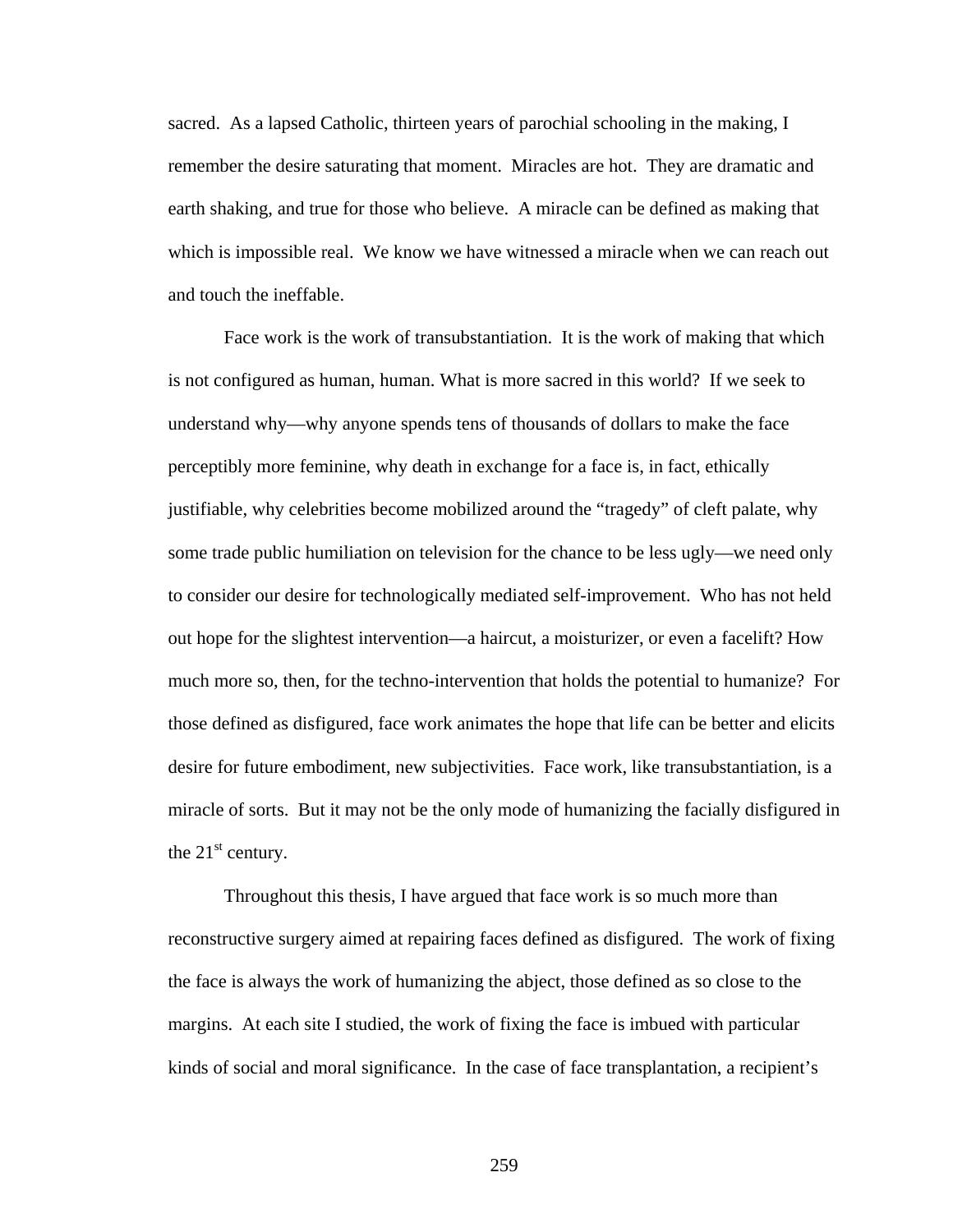disfigured face is replaced with an altogether new face, and this is positioned as "life saving work." In the case of facial feminization, a face that bespeaks masculinity is surgically revised to signal unremarkability, and the new face makes passing and consequentially a public life as female possible. In the case of *Extreme Makeover*, a face that compromises romance or work is remade, premising a life worth living on a particular kind of surgically altered visage. In the case of Operation Smile, congenital facial anomalies are amended, restoring facial function and a smile, which comes to signify a future. To be human is to have a face, an intelligible face, and so ultimately face work is about repairing and normalizing faces in the service of restoring humanness. It is the cultural and material work of making the non-human human. But what are the consequences of this particular arrangement? If we do not take repair of disfigurement at face value and instead try to understand the work it accomplishes not simply corporeally but culturally, as I have done here, what are we left with?

In this final chapter, I turn to critique, a project distinct from criticism. As Margrit Shildrick (2005) argues,

Critique is not destructive per se. Its purpose is to expose the shortcoming, the unreflective assumptions, the hidden contradictions and elisions of hitherto unchallenged structures; *to bring them into question but not to make them unusable*…The point is that things could always be otherwise, and that the answers we give ourselves—often the basis for far-reaching actions—must never be allowed to settle, to take on the timeless mantle of absolute truth or moral right or universality. (*my emphasis*, 9).

This is the mode of critique that I have employed throughout this account. My intent has not been to demonize the skilled surgeon or mock the hopeful patient. Rather, my hope and strategy is to deploy questions with the end of demonstrating that things could be otherwise, more specifically better. Procedures that improve the quality of life could be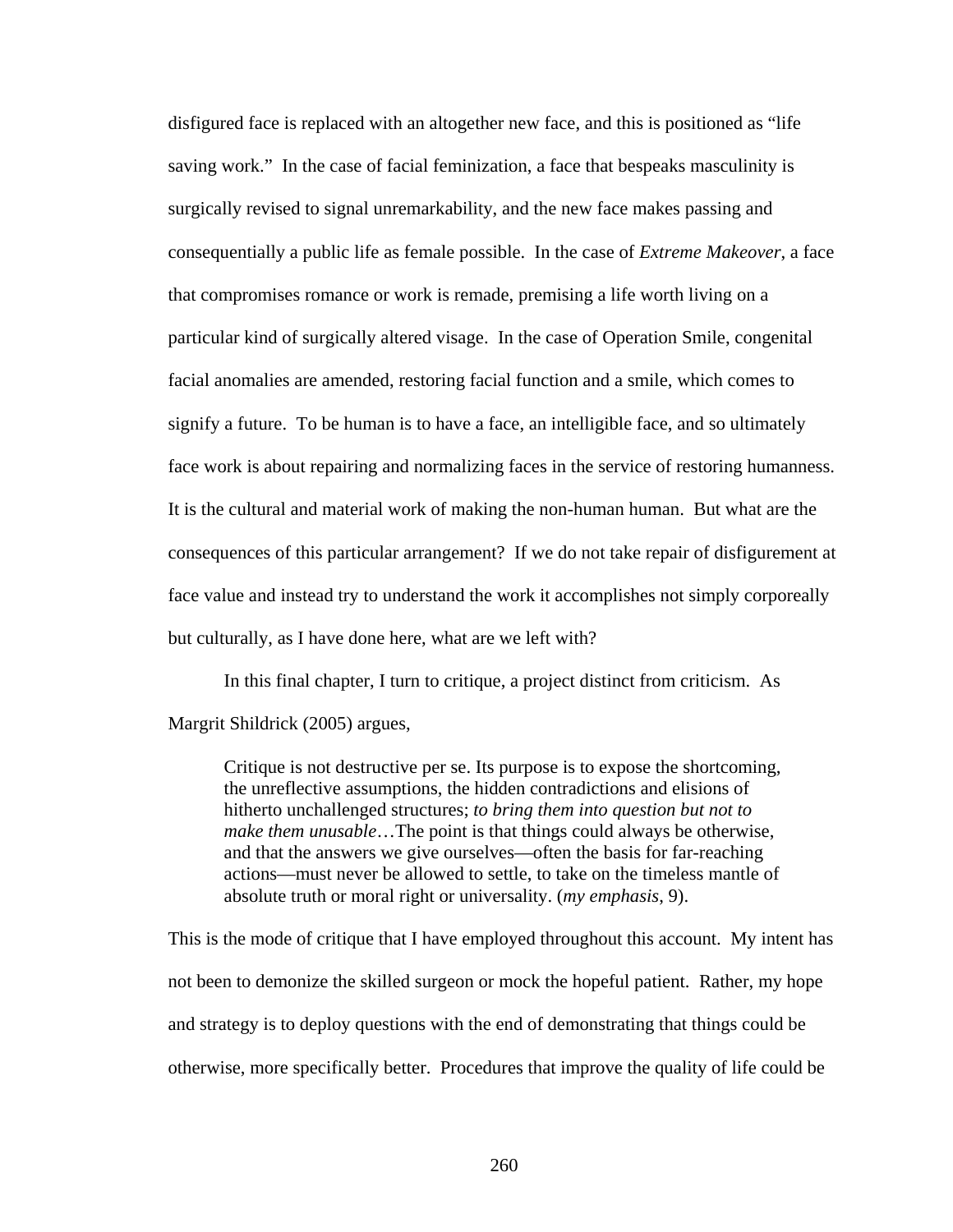distributed more democratically. Cultural assumptions that incite painful, expensive, and risky repair might be dismantled, opening up the possibility for "choosing" intervention in a less coercive context. Our ways of seeing and categorizing humans as abled and disabled, ugly and beautiful, "okay" and "in need" might be interrogated to reveal that *who* people are is to a large degree constituted by *how* we think about who people are. I ask and answer questions with the hope of producing all of these effects. I do not ask questions with the intention of dismissing the interventions I have interrogated in the preceding pages. This, unfortunately, has been the perhaps unintended consequence of some social critiques of medicine, science, and technology. Denunciation has too often masqueraded as questioning. Put another way, as bioethicist Arthur Frank (2004) does, the critical intervention I pose is less about offering guidelines for practice and more about "open[ing] up the discourses in which people—both professionals and potential patients—are able to think about how their actions affect themselves and their communities" (19).

Before offering my own critique, I want to counter a common refrain that appears in response to normalizing interventions: the call to not intervene, to reject medical practice, to instead focus on social change. As a sociologist, I want to query this response as a quick fix or a lazy logic that has come to dominate some bioethics assessments and social critiques of science and medicine. What, I ask, are the costs of rejecting intervention in favor of social change? At the same time, I do not want to suggest that things need be as they are or that suffering is inevitable.

In addition, I consider here several consequences of deploying face work in the service of humanizing. I question the work of facial repair in relation to bodily trauma,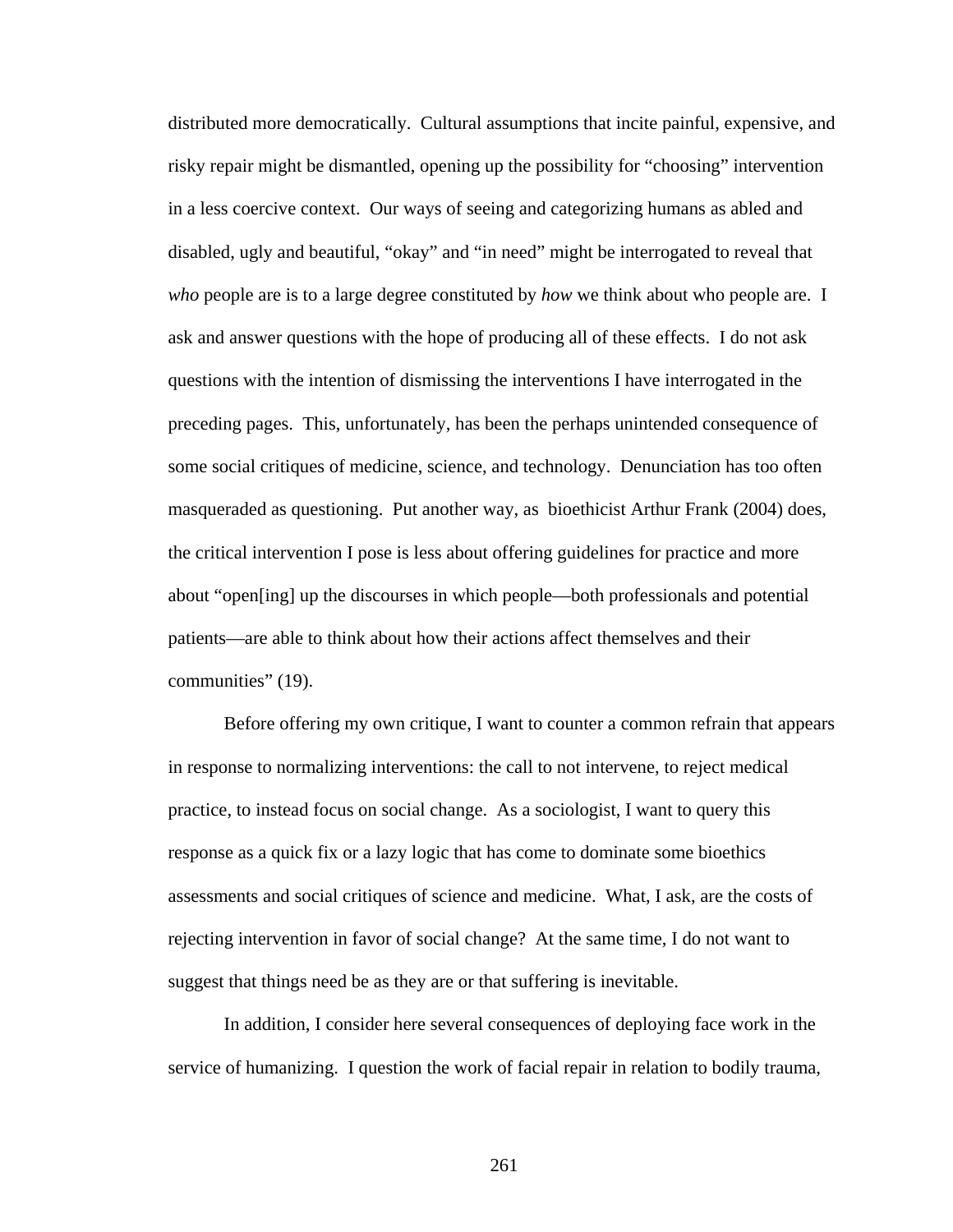and I ask what happens to our bodily histories when work is directed towards repairing or "returning" the body to a mythical past, a body pre-trauma, a body unmarked. I conclude by thinking about the animating effects of unremarkability, and I argue that, rather than beauty, so many of us simply desire to be taken for granted as human.

How does a conclusion about the political and ethical ramifications of face work simultaneously take into account the coercion embedded in the imperative to repair, the immense hope contained in the possibility of face work, and a social climate so hostile to facial difference? I understand the task of the medical sociologist, the disability studies scholar, and the writer of the body to complicate the understanding of intervention as unambiguously optimistic *and* to hold intact the suffering of bodily difference without reifying variance as necessarily tragic. The point, then, is not to conclude by identifying which interventions are ethical or politically preferable under certain conditions. Rather my aim is to comprehend the politics of biomedical intervention in relation to suffering and hope.

## **The Politics of Non-Intervention, The Promise of Social Change**

 With the rise of institutionalized, professionalized bioethics, the necessity, feasibility, and ethics of biomedical interventions of all kinds have been interrogated and contested (Franklin and Roberts 2006, Stock 2002). Concerns that particular medical interventions are unethical, coercive, exploitative, or otherwise unsatisfactory have given way to skepticism about biomedical intervention more broadly. These critiques routinely take social context into account, revealing the ways in which social norms, institutionalized power, and corporate structures feed the imperative to intervene. Take,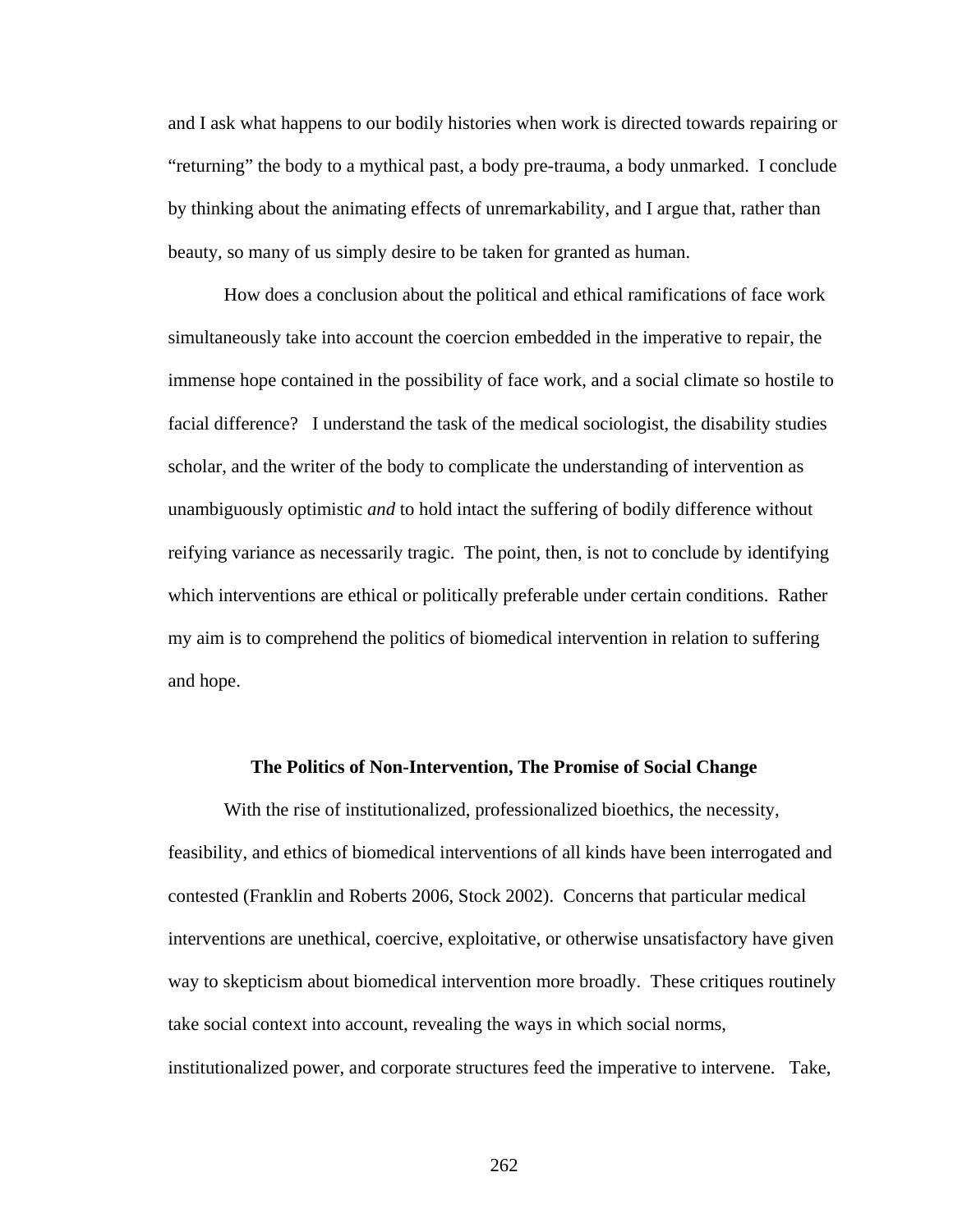for example, the case of infant male circumcision (Aggleton 2007). Because, as critics suggest, circumcision serves no purpose other than to surgically inscribe social norms about genital appearance, intervention is characterized as unethical. From this perspective, a more reasoned and ethically justifiable response is to challenge social dictates to circumcise male infants rather than intervening medically. This is a critical challenge, not only to medical practice but to society writ large. It is a position made possible by employing a particular logic; critics question the motivations for intervention and conclude that intervention should be avoided in favor of interrogating and reworking social norms.

In the last two decades, it has become almost theoretically cliché to interrogate bodily intervention and conclude that social institutions and discursive structures inspire intervention and thus intervention should cease. Sometimes explicitly but often implicitly, critics argue that social change is more favorable to biomedical intervention (Kessler 1998, Sullivan 2004). In a sense, then, the ethical tensions and anxiety surrounding science and technology are dealt with by concluding that intervention should be avoided. This is ultimately, I contend, a technophobic response. Because medical intervention lives in society, there is no intervention outside of social embeddedness. In addition, criticisms sometimes premise non-intervention on the vulnerability of those subject to intervention. While vulnerability is certainly important to consider in assessing the ethics of medical practice, it is oftentimes precisely the intervention at stake that aims to address the very vulnerability critics point to. These facts make calls for nonintervention particularly curious and unwieldy. At the same time, rejecting intervention in favor of widespread social change reads as euphoric.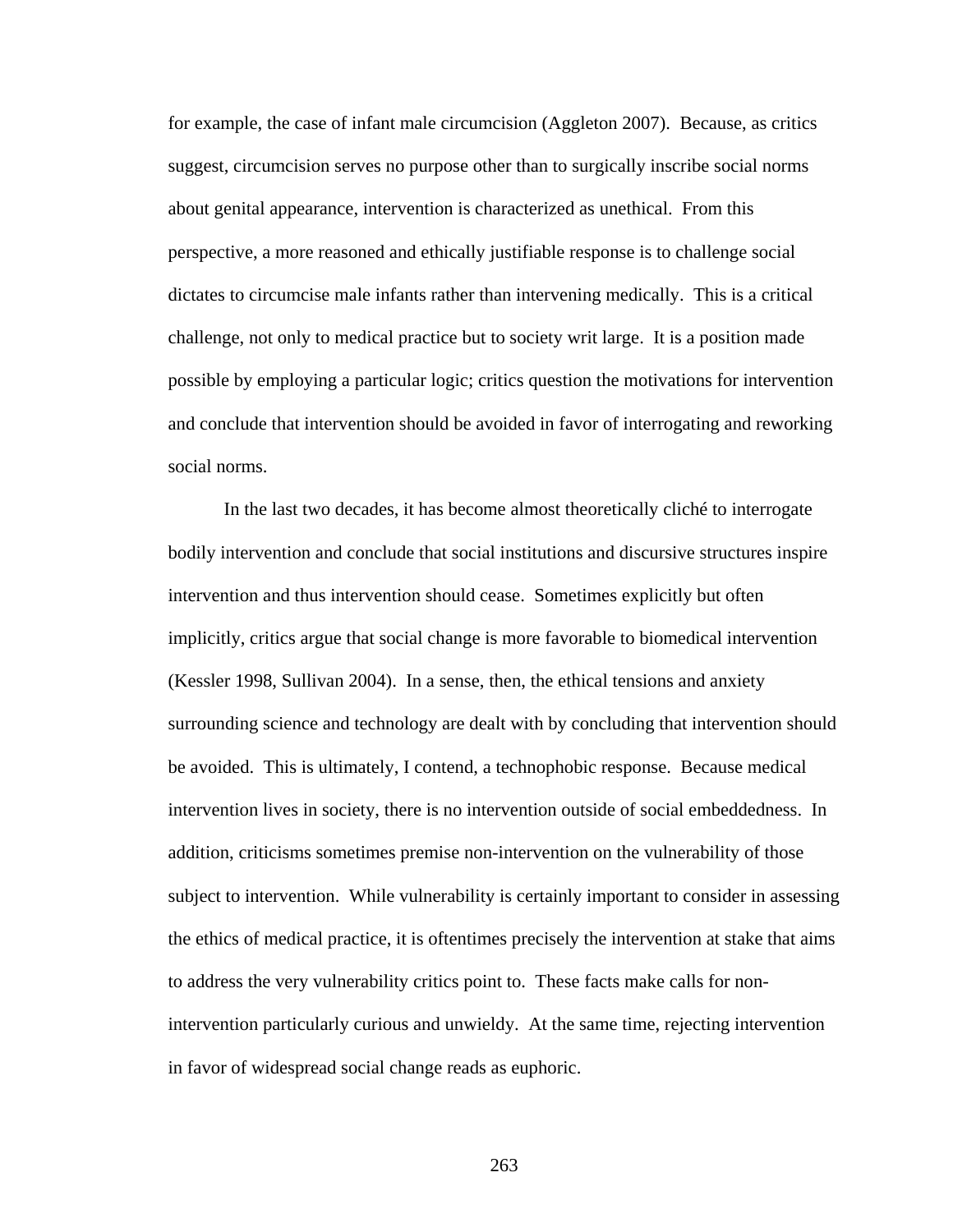An impasse has emerged between the knowledge and practice of medicine and the critiques articulated by scholars due to opposing commitments (Rosengarten 2005). One group relies on a stable notion of the real, and the other is invested in deconstructing the possibility of an existing matter. Accounts of medical science have very often created a division between critical scholars and medical practitioners. What kinds of medical practice and what kinds of intellectual accounts would emerge out of a generous collaboration? Drawing on Haraway (1991), Rosengarten articulates a compromised constructivist position. The body does not simply come into being through social practice. Rather, the body takes form at the "intersection of bodies, knowledges, treatments and associated tests, and social practices" (86). Is there a politics of intervention that simultaneously holds what an intervention might promise and queries the context in which interventions are deemed necessary in the first place?

Critique of medical practice is part of the intellectual project both in the sociology of health and medicine and in bioethics. At the same time, each discipline is aimed at different ends. Bioethics is charged with articulating normative positions (DeVries and Subedi 1998, Kuhse and Singer 2006). Interventions and the ways in which these are deployed are designated as either ethical or unethical, albeit through a range of perspectives and orientations. In essence, for bioethicists the question is: under what conditions could or should an intervention be used? By contrast, sociology is relentlessly non-normative. Sociologists of health and medicine typically engage in mapping exercises that display the embeddedness of an intervention and thus the problematics of normative judgments. For sociologists the question is: at what costs to individuals and to society do medical practices proceed? In both disciplines, dissatisfaction with medical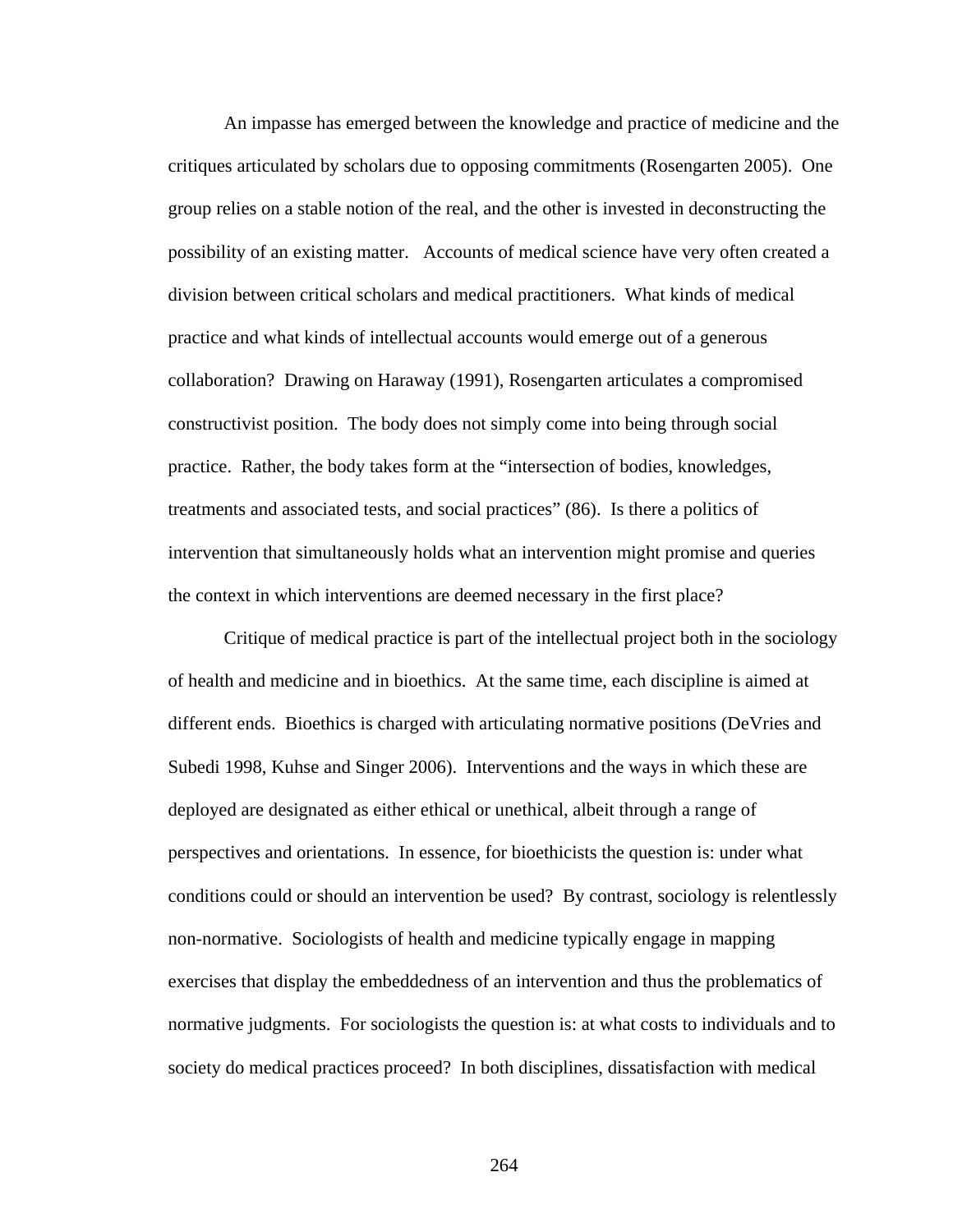practice sometimes results in conclusions that celebrate the promise of social change. I want to think about the limits of such a response.

The case of face transplantation is particularly useful for illustrating how calls for non-intervention in favor of social change operate in response to face work. In the *AJOB* accounts, some contributors employ technophobic logic when trying to come to grips with the question of whether or not to pursue face transplantation. I query these logics and raise three questions of significance to intellectual projects aimed at critiquing and assessing medial practice. First, does understanding why interventions work in the ways that they do necessarily make an intervention ethically untenable? Second, if not precisely because of the experience of suffering, upon what basis do we intervene? And third, how is the call for social change itself a practice that relies on and reproduces differential power dynamics and continued suffering?

Several *AJOB* responses argue that the cultural desire for attractiveness is so compelling that the work of repairing the face is always infused with socially derived expectations. Several critics go so far as to claim that the desire for face transplantation is constituted in conjunction with socio-cultural dynamics that stigmatize disfigurement. Thus, in this framing, there is no possibility for ethical face transplantation. As Huxtable and Woodley (2004) write,

"The patient might be influenced or even coerced by our beauty-fixated society and as such there may be less invasive and certainly less risky means of improving both society's and disfigured individuals' reactions to facial disfigurement" (507).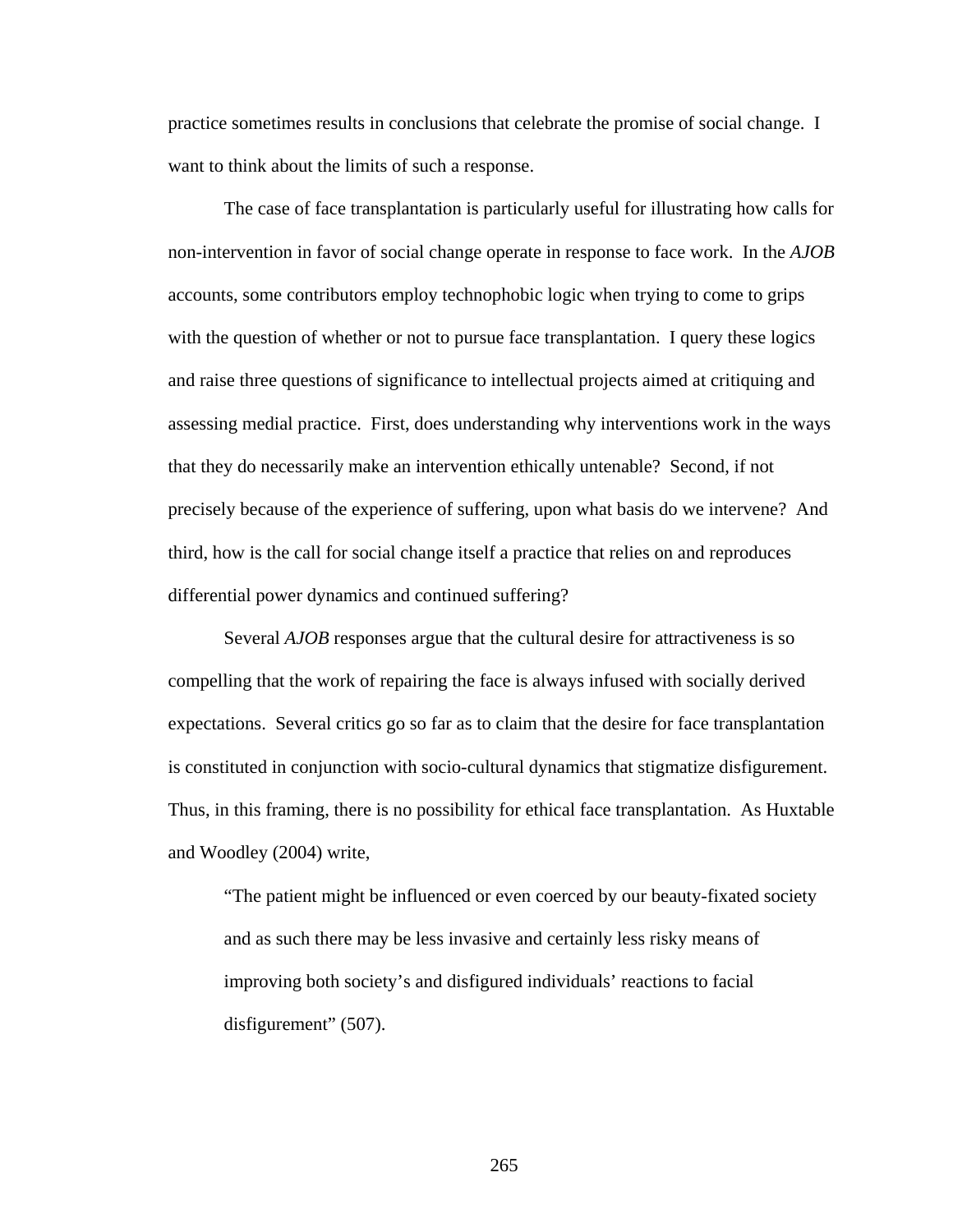In this critique, rather than surgery, the solution proffered is a complete social overhaul. It is not the face that needs fixing, rather it is "the society" that deems the face abject that needs fixing. Such "solutions" are common. Sociologists have long dismissed individualized solutions in favor of social change, but we rarely outline the processes by which social change will be effected. Thus, it is not altogether clear how such work would be accomplished.

Other responses conclude similarly that intervention should be avoided, but by way of a varied logic. Some accounts suggest that the suffering experienced by those with facial difference makes potential recipients too vulnerable for face transplantation. In these accounts, suffering becomes the grounds upon which repair is withheld, and potential patients are imagined as psychologically fragile, desperately hopeful, potentially unreliable, and unfoundedly optimistic. Consider an excerpt that appears in Butler et al.'s (2004) response:

"This process [recipient selection] would involve identifying those patients who would have functional benefit and who also had realistic expectations of the procedure. The patient would have to be determined and resolute in adhering to the prolonged rehabilitation and the need for chronic immunosuppression. The patient must be robust enough to cope with these challenges and the psychological effects involved" (16).

Their insistence that potential patients be "realistic," "determined," and "robust" suggests that some patients are not realistic, not determined, and not robust. These are presumably "bad patients," but what makes them bad is not their "condition" per se, but rather their desire for repair. The response continues,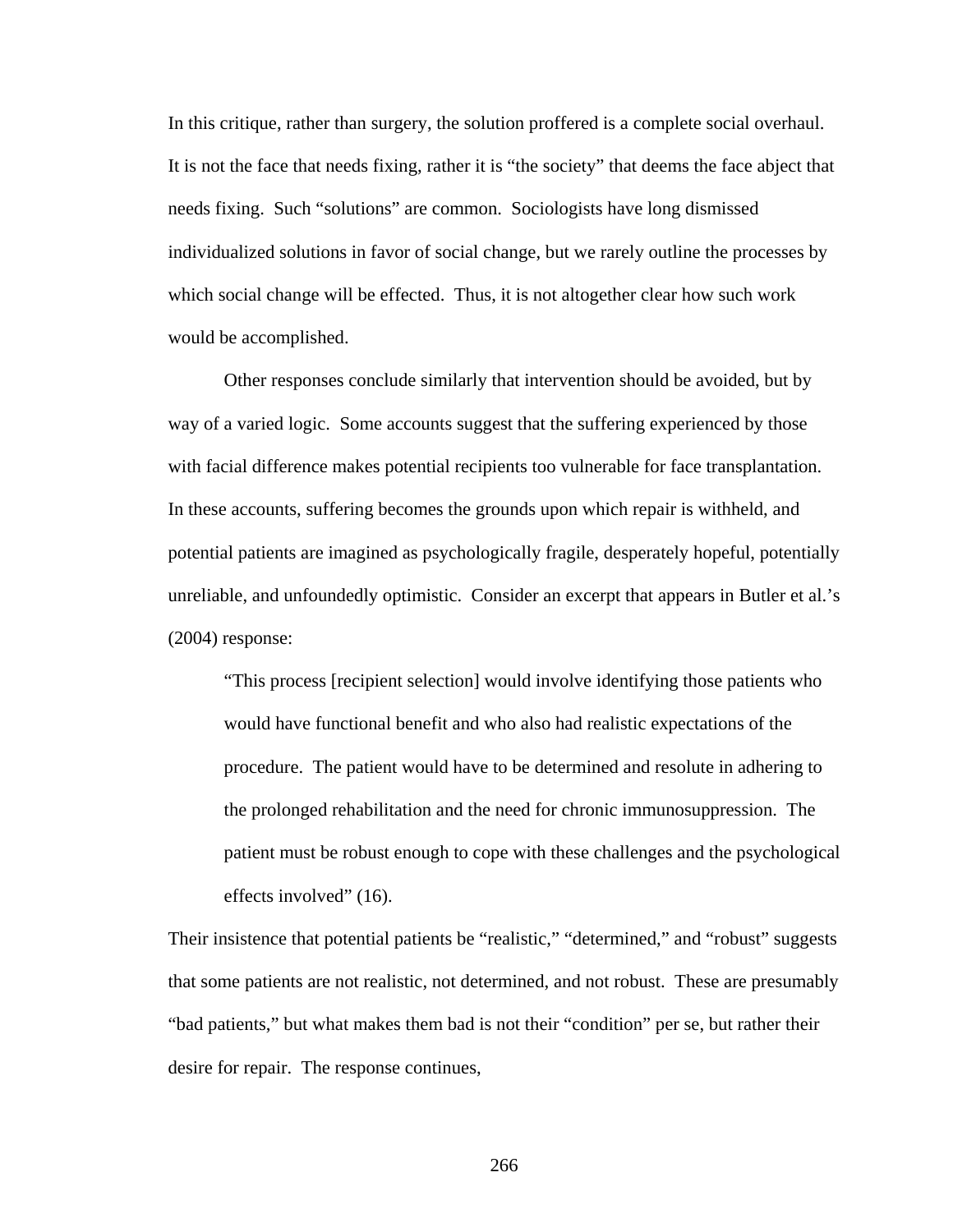"Ironically, it may be that people who have well-developed coping strategies and good social skills cope well with disfigurement, while those who find life generally more challenging, also cope poorly with disfigurement. The concern for us as clinicians proposing this complex procedure is that this group might also cope poorly with face transplantation; thus, *the very group who might benefit most are those who are least likely to cope with the procedure*, particularly if the results fall short of their expectations" (*my emphasis*, 17).

It is ironic, indeed, that suffering is simultaneously the grounds upon which critics base arguments *for and against* face transplantation.

These responses are not only technophobic. They also employ tautological reasoning—because potential patients are "disfigured," they are not able to consent to the surgery. By implication, the surgery is unethical because candidates are disfigured. Not only is this a logically untenable position, it works to situate potential consumers of medical technologies as always already inadequate for assessing those technologies. Strong's (2004) contribution demonstrates such logic:

"Potential recipients are likely to be psychologically vulnerable because of their disfigurement. Affective factors may compromise their ability to weigh risks and benefits autonomously and to have realistic expectations about the success of the transplant" (13).

In essence, Strong argues that because potential patients might want the procedure too much, they are incapable of providing informed consent. Psychologist Nicola Rumsey employs a similar logic arguing,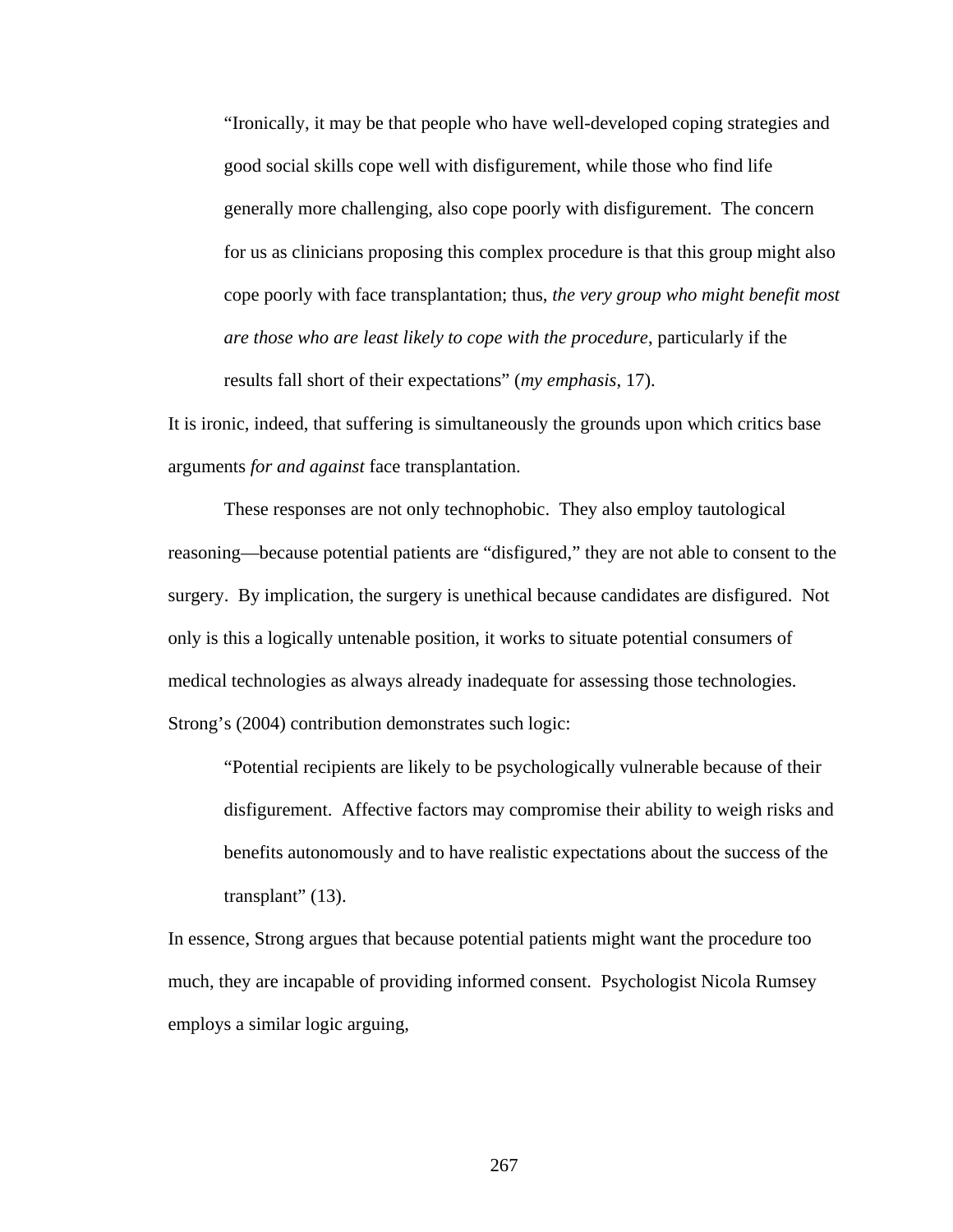"These [those most distressed about their disfigurement] are the people most likely to seek a face transplant, yet they are also the more psychologically vulnerable and less well equipped to deal with the rigors of complex surgery,

uncertain outcomes, and demanding postoperative treatment regimens" (23). Desire for technology becomes the criteria upon which to deny the technology, and recipients' ability to consent is questioned in light of the suffering they may be experiencing. If the experience of disfigurement becomes the grounds upon which to deny technologies aimed at repairing the face, it is unclear then what the "solution" to disfigurement is. Additionally, given that in the United States so much medical intervention is located within consumer structures, why, in the case of face transplantation, is desire for consumption indefensible?

The impetus to *not* intervene demands as much critical attention as the compulsion to intervene. Upon what grounds is intervention resisted? Who gets to say that a desired intervention should not be made available? Why isn't suffering precisely the grounds upon which informed consent can be given? What might bioethics understand about face transplantation if it were read through suffering rather than outside of it? In a health care system characterized by a free market model of supply and demand, why does a patient's desire for face transplantation preclude him or her from being an "ideal candidate"?In what cases are long and difficult solutions, namely social change, reasonable and ethical alternatives to biotechnological interventions? These are questions not posed often enough, but they are the questions that to be asked of selfreflexive, feminist, and/or critical accounts of science and technology. If theory has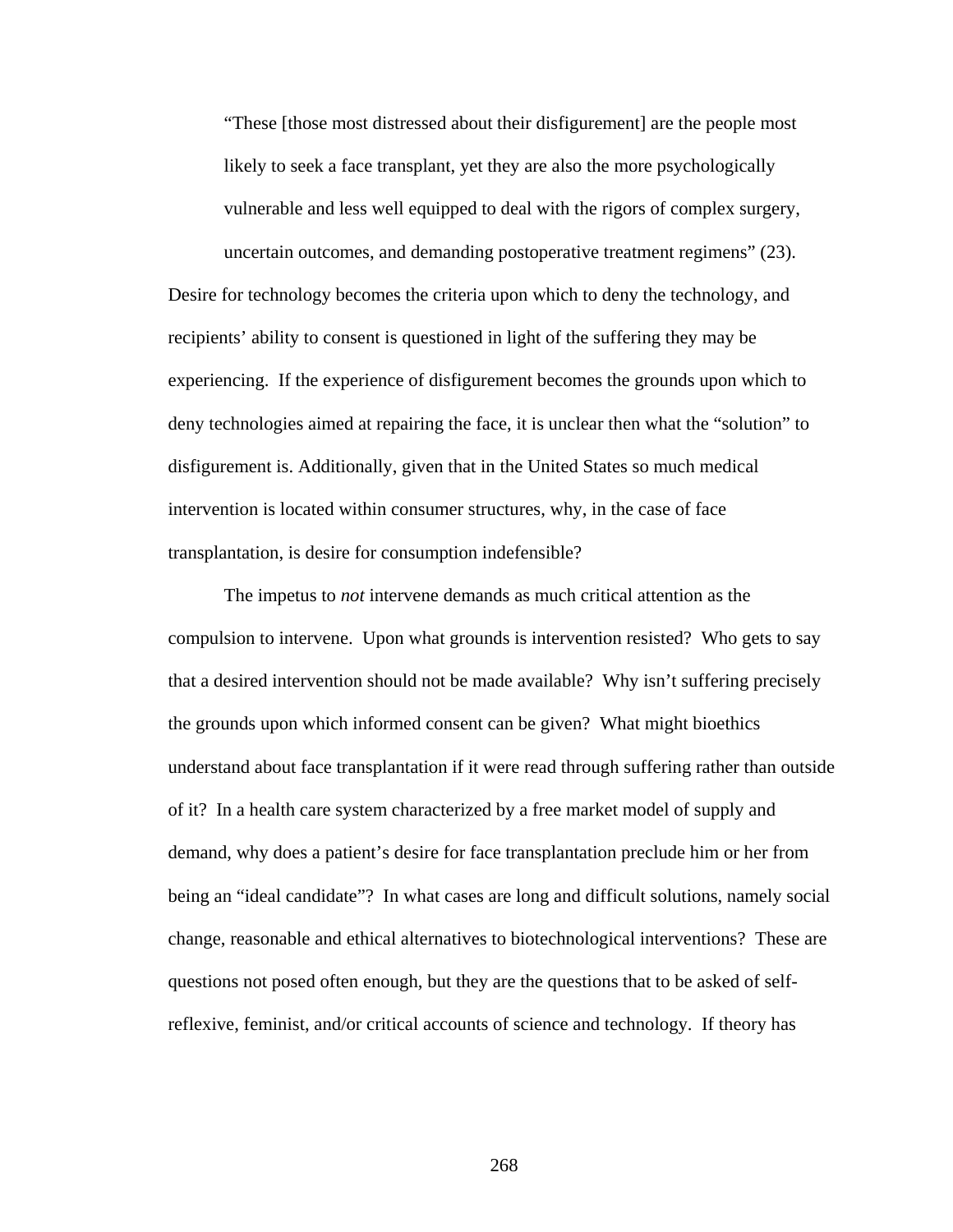fallen into a rut, dominated by predictable logics, then these questions are important for exposing the assumptions that undergird "critical" accounts.

Importantly, calls for non-intervention vary according to context. Some interventions, like those practiced by Operation Smile, are taken for granted in ways that "extreme makeovers" are not. Some bodies seem to be positioned as "really" defective and thus "in need," while other forms of intervention are taken up as "elective" and thus not necessary. To be sure, repair of cleft lip and palate may facilitate physiological functioning, but functioning itself is not the linchpin upon which claims for nonintervention rest. As I demonstrated, critics encourage non-intervention in the case of face transplantation, even as those faces are surely most "in need" of intervention relative to functioning. In this case, innovation seems to animate fear that results in a rejection of biomedical intervention.

Another factor seems to inspire non-intervention. The children upon whom Operation Smile operates are innocent by the very fact of their youth, and they are poor and disenfranchised relative to global operations of politics and economics. They are, by most standards, deserving. By comparison, the faces that circulate in the narrative of *Extreme Makeover* belong to those whose very participation is premised on their inability to cope. While their faces do not look altogether different from those of the audience, extreme makeover candidates are presented as desperate, inappropriately so. Facial feminization is aimed at male-to-female transsexuals, a group who remain the object of widespread cultural mockery and, in some cases, loathing. Face transplantation is aimed at repairing "severe disfigurement," cases in which public personhood is significantly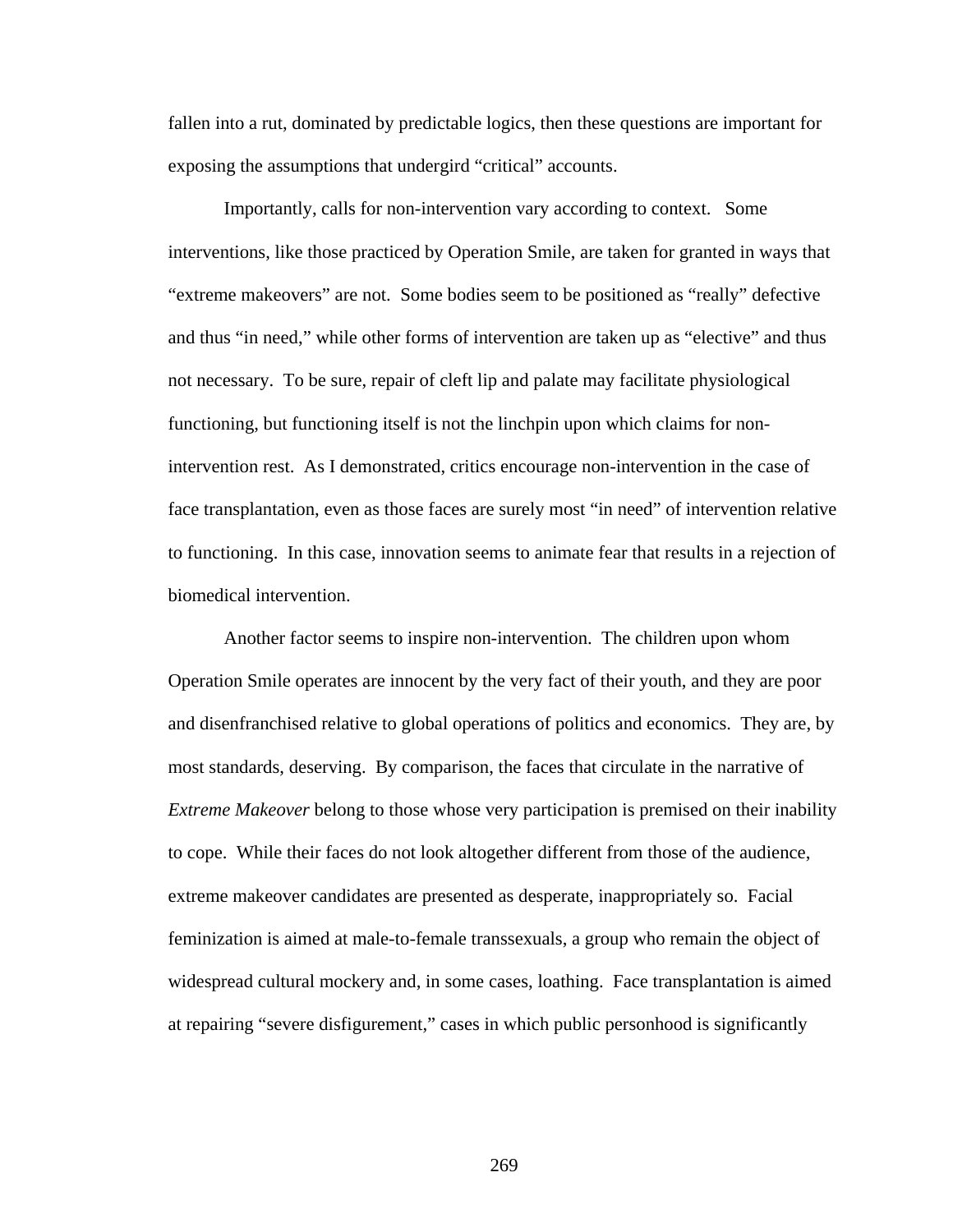compromised because of appearance. The common story is that potential recipients are repulsive to the general public.

How is it that the children of Operation Smile unequivocally deserve intervention and the "psychopathological," the transsexual, and the severely disfigured do not? It is not simply that functionality works to justify some forms of normalization and invalidate others; rather, there is a way in which the most devalued, the most stigmatized, the most inhuman get positioned as not deserving. The call for non-intervention rests on such an assumption. It rests on valuing social change, ostensibly change aimed at the already human, more than the change an intervention might produce in a single life. When change is aimed at a life that is fundamentally devalued, it can be easily dismissed in favor of a kind of progress that extends the suffering potentially alleviated by medical intervention. In some cases, a single life is deemed to matter, and in other cases, it is not. The ways in which the call for non-intervention rests on privileging some lives at real costs to others must be named and critiqued. This is not a logic upon which theoretical projects can continue to operate if bioethics and/or the sociology of health and medicine are at all interested at understanding in the service of alleviating suffering.

In the case of bioethics, these questions matter for articulating a normative stance; and in the case of sociology of health and medicine, these questions matter in mapping the consequences of particular interventions. There are consequences, too, of suggesting social change as the solution to what ails us. And at the same time, however, I do not dismiss social change out of hand. Perhaps more than anything else, this project reveals the ways in which living with facial difference is untenable not because of something intrinsic to the face but rather something endemic to society. The solution clearly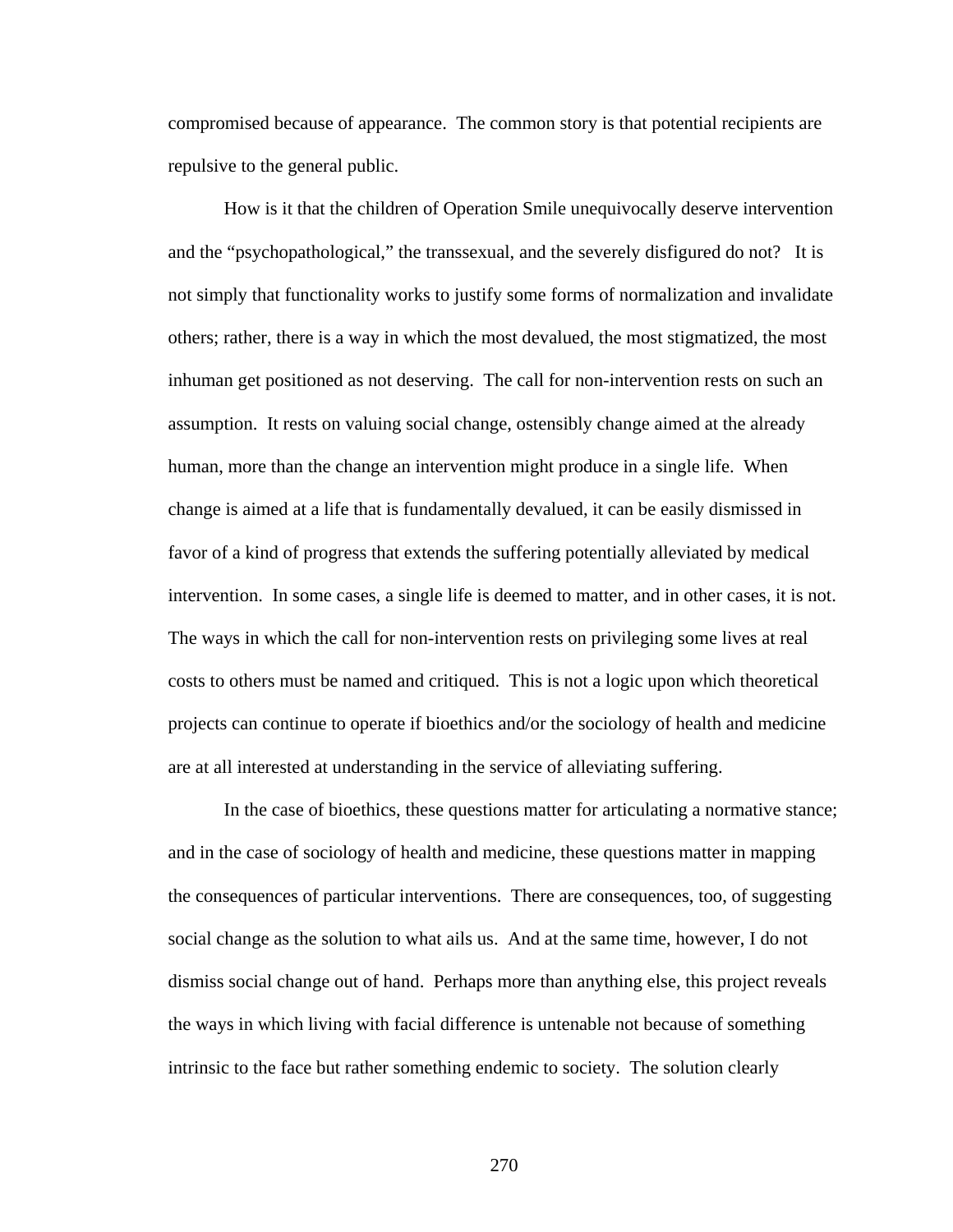involves restructuring how "we" look at bodies and assign these bodies differential value, redefining what constitutes the "grotesque" body, and interrogating how people are expected to navigate bodily difference. Radical social change is needed, but it is deep social revision that may be long and hard in the making.

What shall be done in the meantime? What of Isabelle Dinoire who has a life made possible by the transplant that gave her back a face? What of the woman who approached me at IFGE claiming that her life was infinitely better after facial feminization surgery? What of Thanh Ngan whose crying face occupies the Operation Smile homepage? What of *Extreme Makeover*'s Ray Croc, the "snaggle tooth killer," who is trying to start a new life after spending years on death row? It is the either/or that is so problematic. It is the call for ceasing intervention in favor of social change that is so problematic. Dismissing intervention brackets the possibility of improving lives *now*. It is true that improving life via face work carries consequences, but I remain hesitant to reject this possibility altogether when the social change needed may not come in Dinoire, Ngan, or Croc's lifetimes.

#### **The Imperative to Erase**

In the case of facial trauma, as in the case of an animal attack or a car accident, face work relies on a notion of the face as it existed before the trauma. Face work becomes a way to return the face to its pre-trauma state or some close proximity. But in the case of congenital anomalies, what is the reference point for face work? What face is it that interventions for cleft palate return the face to since there was no face pre-existing the atypical? This is one way in which face work aimed at faces congenitally marked by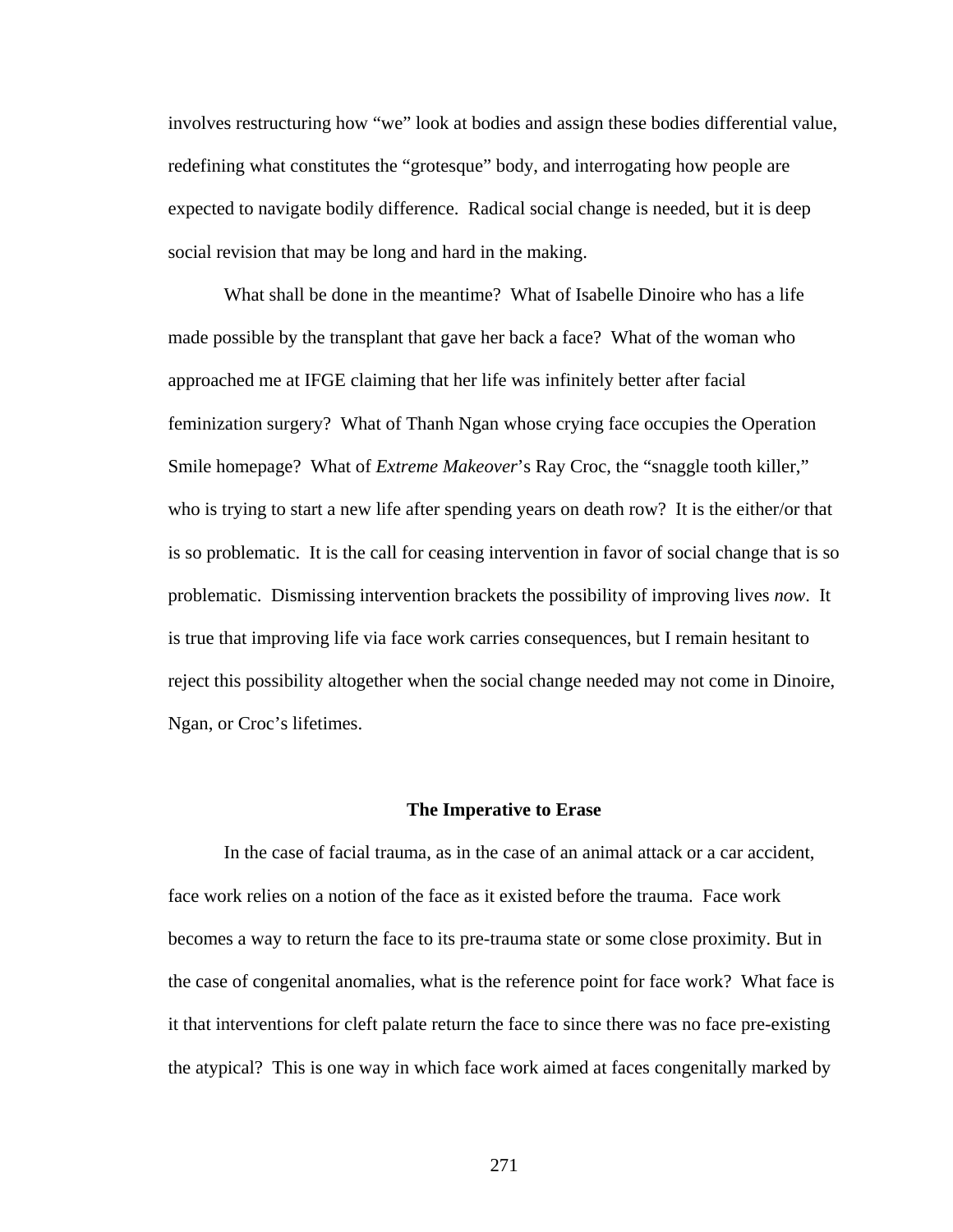features defined as undesirable is unique. While the language of such surgical intervention may be characterized by notions of repair, rehabilitation, reconstruction, and restoration, face work is a generative or productive intervention. Whether in the case of trauma or congenital difference, face work creates a face that does not pre-exist medical intervention.

 No face pre-exists the medical intervention that shapes it. There is no surgery that returns the face to its prior state—the younger, the slimmer, the unburned, the unmauled. And yet, face work (along with other cosmetic interventions) is couched in these very terms. Face work is sold, consumed, understood, researched, and enacted as if this is precisely what it does—that it "recovers" the face. Instead, as I have shown here, face work is a kind of surgical, technical, and cultural erasure, in which experience is erased in favor of the face that does not bespeak aging or, perhaps more importantly, trauma and fetal development. If the face is so important to us for all the reasons that we know it is, then face work accomplishes the incredible by erasing the parts of our history and experience that make themselves known by bearing witness on our bodies. The narrative and practice of recovery and repair obscures the replacement central to face work. There is a difference between making something more functional or more pleasing and transforming that thing into something different. The difference between these aims is striking when the something being repaired *or* replaced is the human face.

 That which marks our bodies speaks of something true, something undeniable and inescapable. Sighted people see these marks. What would people know about us if they knew something about our trauma or embryological path? Bodily marks call for storytelling, an answer to the ubiquitous question, "What happened to you?" And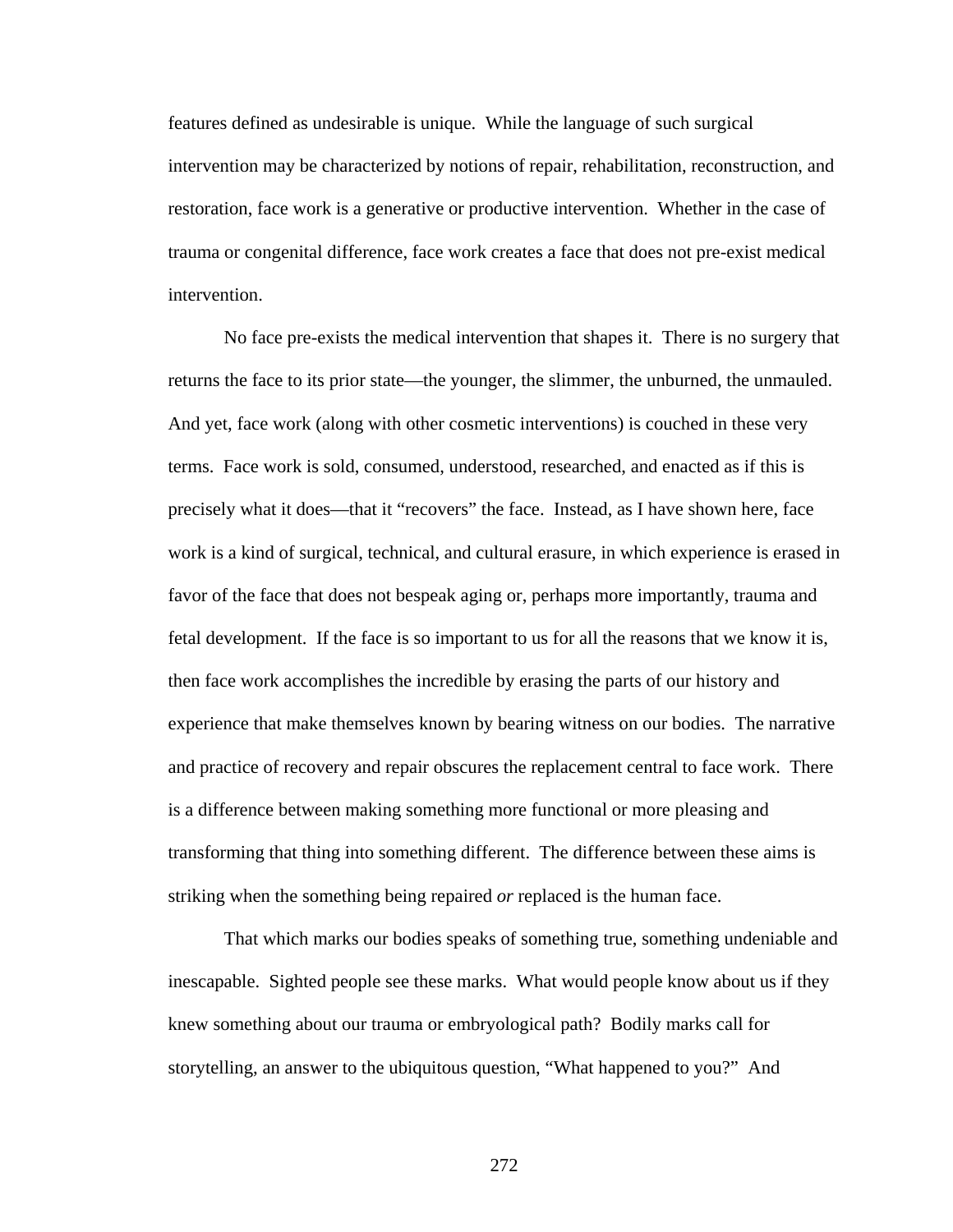storytelling is revealing. In the case of fetal development, congenital anomalies reveal that we were born imperfect, that our lives are characterized by difference. Our bodies have always been marked. Yet, to have never been considered normal is very different than to have been normal and to become abnormal. As Arthur Frank writes, "Scars do hit us like a brick, as they connect immediate persons to imagined forms of suffering and thus render that suffering tangible" (Frank 2004: 28). The trauma on our bodies tells the story of where we have been and what we have encountered. Erasing these embodied stories obscures part of what makes us who we are. In this way, the desire for face work embodies the desire for erasure.

Biotechnological interventions like face work rely on and mobilize hope. They promise that, through bodily interventions, life can be better. Techniques of intervention mobilize hope, but often the access to a better future is conceived of as solely accessible through particular interventions. Thus, choosing an intervention, hoping for repair, is always already embedded in coercive discursive structures which rely on the imperative to repair. Face work becomes not simply one mode of coping, but the presumed mode of negotiating bodily difference.

 Positioning interventions as humanizing is potentially insidious for this very reason. If a technology or a practice possesses the power to make one human, is there a way of opting out? If humanity hangs in the balance, how does normalization rely on coercion? If normalization is deployed as a necessary intervention, then the assumption remains that there is no other way to live. As Clarke et al. (2005) argue, biomedicalization is facilitating radical reappraisals of what constitutes life. These transformations are not simply raising questions to be answered; rather, the work of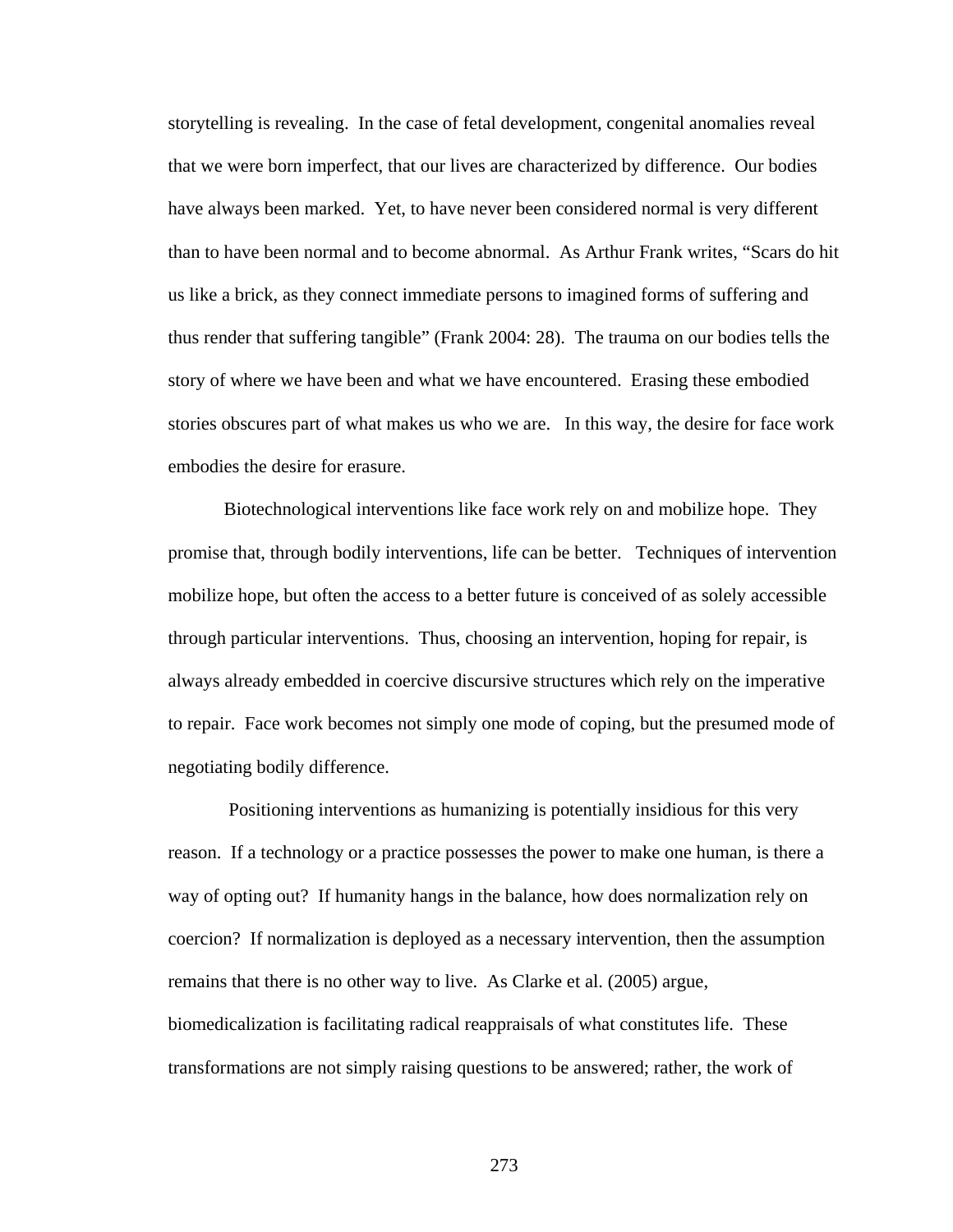humanizing is something that is increasingly part of the work forged through medical practice and technologies. Face work calls into question how we conceptualize life and death. What is at stake is *not* our heartbeat, our respiration, our nourishment. In this case, what is at stake is the face, which depending on one's perspective might be *just* a face, or it might be everything. It might be what makes humanness possible.

 But is face work the only means of imbuing humanness? In 2002, the National Portrait Gallery in London debuted a series of portraits by artist Mark Gilbert. The paintings captured disfigured faces "before," "after," and "during" interventions aimed at normalizing these faces. According to the website of Saving Faces, a United Kingdom organization that commissioned the works, those painted by Gilbert reported that the experience of being painted was "cathartic" (The Facial Surgery Research Foundation 2007). It was the experience of being captured precisely because of, rather than in spite of, disfigurement that elicited such an emotional, and presumably healing, response. Could the experience of being treated as a valued aesthetic object because of one's face, and all its difference, work as a mode of repair?

 On the New York University sponsored Literature, Arts, and Medicine blog, artist Laura Ferguson writes in an article entitled "Towards a New Aesthetics of the Body,"

As an artist, I understand that fixing, healing, transforming an abnormal body into a more normal one, is what gives doctors satisfaction, a sense of accomplishment - that it is their form of creative expression. But the result is that there is no alternative paradigm offered to patients, no acknowledgment that an unusual body might be okay the way it is – that there doesn't have to be a 'fix.' I realize that the idea of deformity having its own beauty, without the need of fixing or altering, is a radical one. But I believe in an alternative vision of aesthetics in medicine, one that gives more value to process, to empathetic connection, than to fixing or curing. Art is a good place to look for an alternative aesthetic: a place where the less-than-perfect body can be shown to have its own kind of beauty, grace, sensuality, originality" (Ferguson 2007).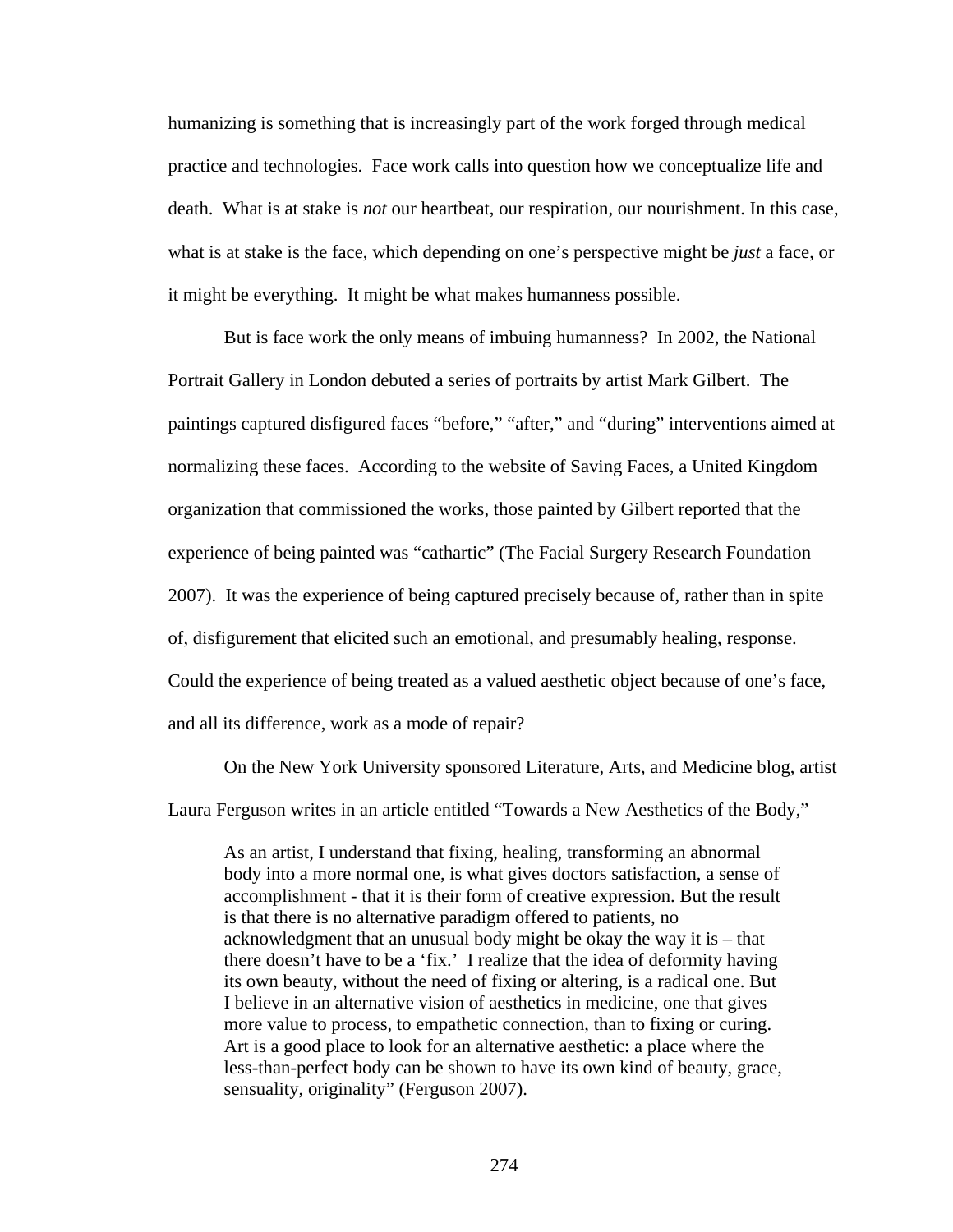Ferguson's work captures the beauty of her own body. It is a body marked and devalued, in particular contexts, by scoliosis.<sup>[65](#page-288-0)</sup> Ferguson does not seem to suggest that "fixing" be dismissed altogether, but she does call for a new "aesthetics in medicine," one that leaves open the possibility of alternative beauties. Imagine a body desired for its originality, for the ways in which life and biology have made themselves visible on the body. Imagine a face longed for because it embodies a vision of the self in all its trauma and suffering.

## **Making Not Ugly**

 So much intellectual inquiry has focused on the work invested in making the body beautiful, but what of making the body *not ugly*? The work of making the body not ugly is aimed at both grotesque bodies and bodies already unremarkable. It is not simply the disfigured face, but rather all of our faces that are subject to attempts at erasing ugliness. The work of making not ugly stands in sharp contrast to making the body beautiful. Rather than inscribing the most desirable attributes onto the body, as is so clearly the case in cosmetic surgery, the work of making the body not ugly attempts to erase those features of ourselves that situate us precariously close to the abnormal. It is not simply being beautiful that pervades our everyday aesthetic practices. Many are unambiguously aimed at erasing ugliness. For example, eyebrows that grow together meeting over the bridge of our noses are plucked, waxed, and lasered in an attempt to avoid a uni-brow. Concealer and pressed powder and bronzer together do more than define faces into more

 $\overline{a}$ 

<span id="page-288-0"></span><sup>&</sup>lt;sup>65</sup> Scoliosis describes the condition wherein the spine displays curvature from side to side.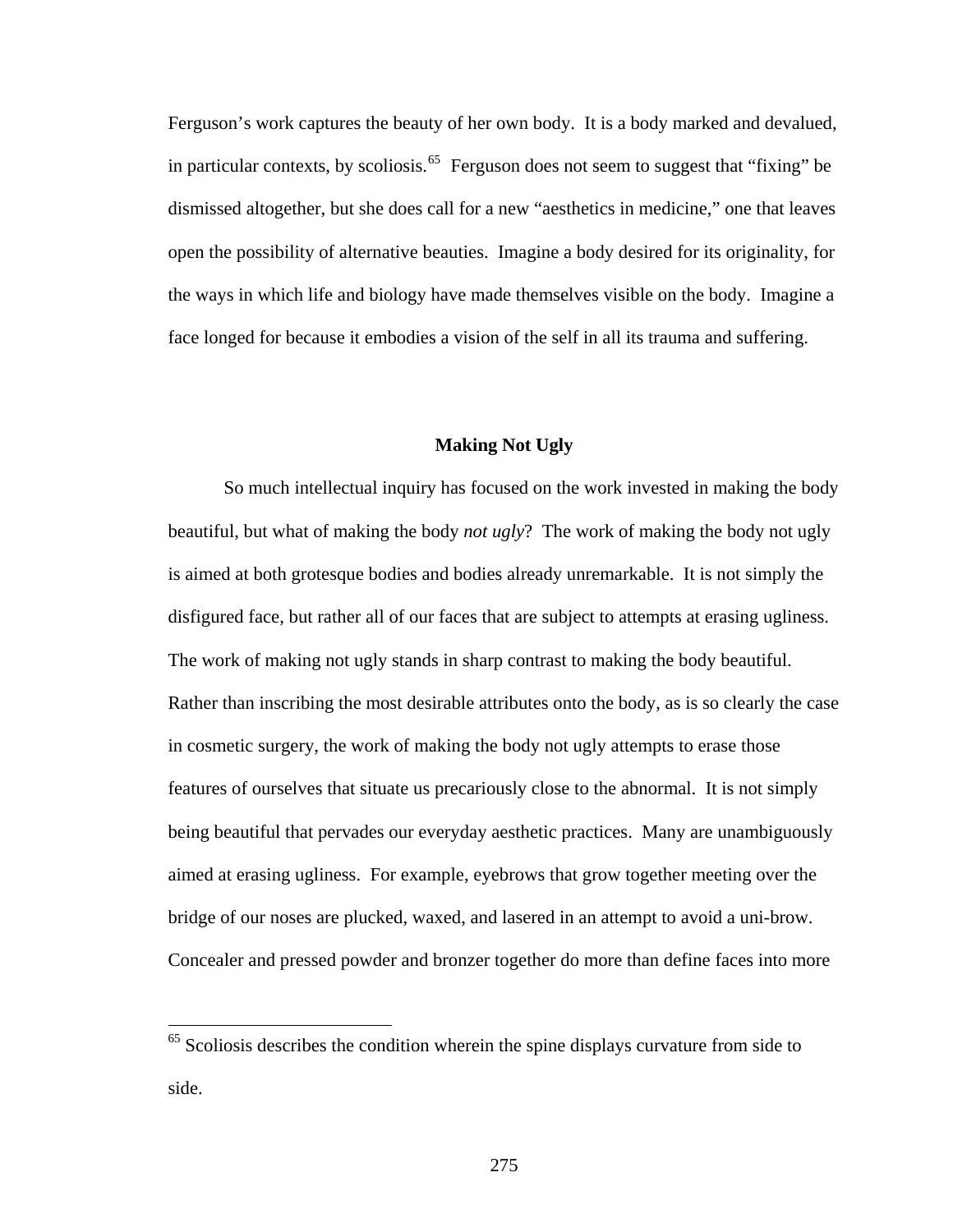beautiful structures. These are tools for hiding pores, obscuring lines, evening skin tone. Imperfect teeth are whitened, with bleach and flashes of light, sometimes in attempts to make a beautiful smile, but just as often in attempts to reduce yellowing or graying, so that flaws are less noticeable. Hair is cut and colored, straightened and relaxed not purely in an attempt to be beautifully tressed but also in an attempt to make our hair less ugly less frizzy, less gray, less blah—than it would "naturally" be. Sometimes better is not more beautiful. Sometimes better is less ugly.

In erasing the abject, we inscribe unremarkability. Like the *Extreme Makeover* participants who desire the moment of unrecognition—the moment at which the reflection in the mirror is unrecognizable—in our attempts at unremarkability we desire to disappear, to become more like the taken for granted, to erase that which threatens to mark us as different. The collective fantasy is that our bodies might be made beautiful, which is ultimately a desire that would mark us as separate and unique. In our continual attempts to identify what beauty is, we routinely find that much that is beautiful is a sharp departure, an aesthetic outlier from the average. To be beautiful is to be different and unusual. And yet while we may hold onto the fantasy, the dream and wonder about what is might be like to be so beautiful, so distinct, we fiercely hold onto another fantasy, though this one so often goes unnamed. It is the fantasy that we will be good enough, and that those facets of our appearance which make us different and thus dangerously close to the margins might be erased. As opposed to a fantasy about standing out, this is a fantasy about blending in, about embodying an aesthetic so unremarkable that no one notices us at all. What does it mean that we so desperately desire to be unremarkable, to, in a word, disappear?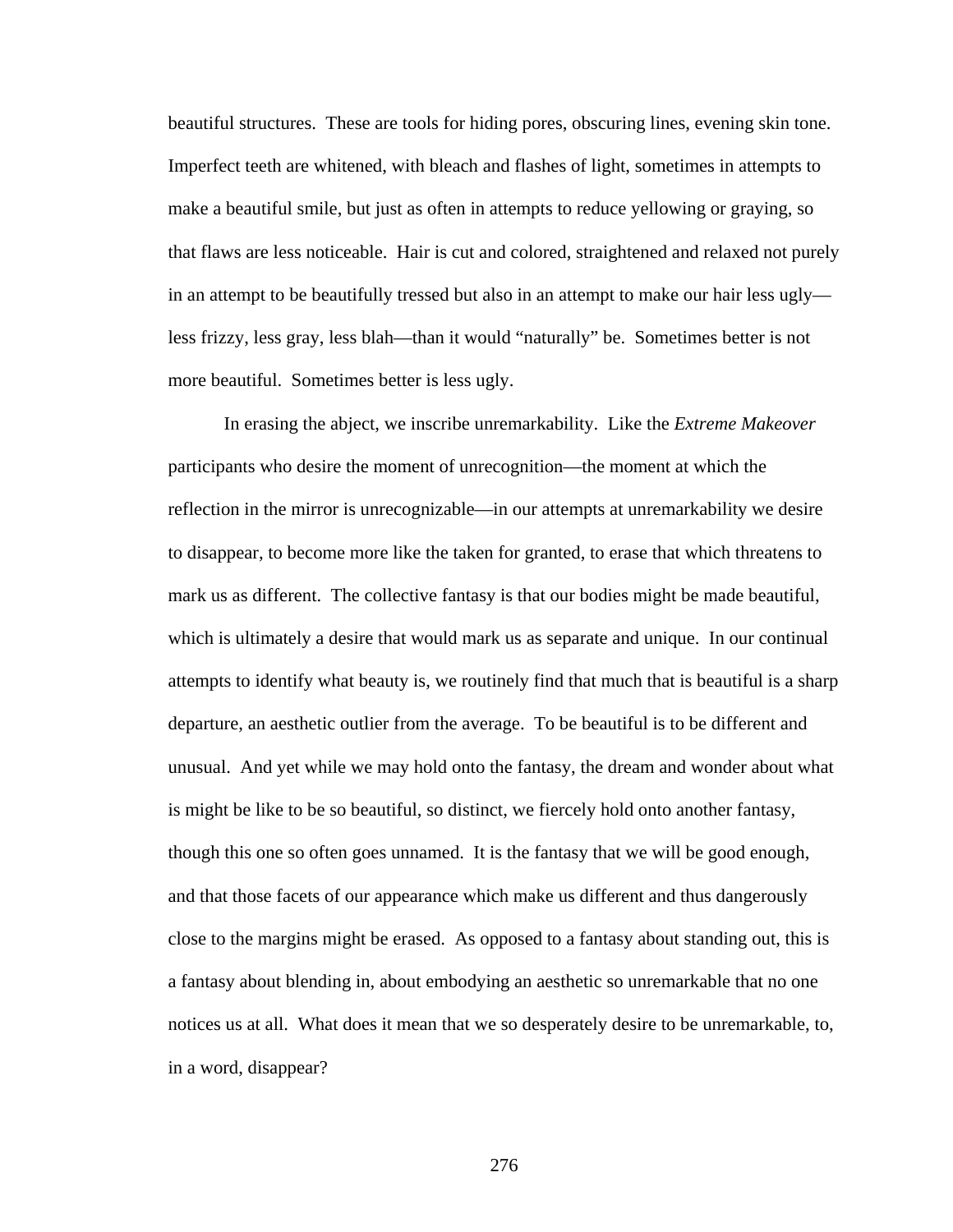Beauty and ugliness exist, then, in an uneasy tension. Of course, each informs the other. In the same way that black denotes the presence of all color and white the absence, beauty and ugliness stand in sharp contrast to one another and yet entirely depend on the other for their respective significance. Beauty and ugliness are contextual. We know beauty when we see it, partially because we have some looming sense of what is ugly. But there is much to be learned by analytically separating out attempts towards producing beauty and techniques aimed towards obfuscating ugliness. Our desire to be beautiful is a desire infused with cultural discourses and practices related to youth, ablebodiness, gender, race, and class, and this desire is continually forged through commercial culture, through material and experiential consumption. Yet this desire is also informed by notions of uniqueness and rarity. Most of us know that there is only so much that we can do.

In contrast, the work of making the body not ugly is a never-ending project. It is a Sisyphean task. The stone will not stay atop the mountain. Aging, bodily trauma, and aesthetic fashions are not fixed, and thus the work of not being ugly is an ongoing and impossible project. We may be finished for today, but tomorrow is another day complete with another set of problems—new freckles, fine lines, solar damage, car wrecks, standards of bodily care. The specter of disfigurement, specifically, and ugliness, more generally, is so overwhelming because it is always there, threatening to affect our bodies with every passing day, with every risk encountered. Relative then to our everyday lives, the feat of being not ugly looms large, and the ways in which the specter of ugliness inspires consumption (including consumer debt), self loathing, and postmodern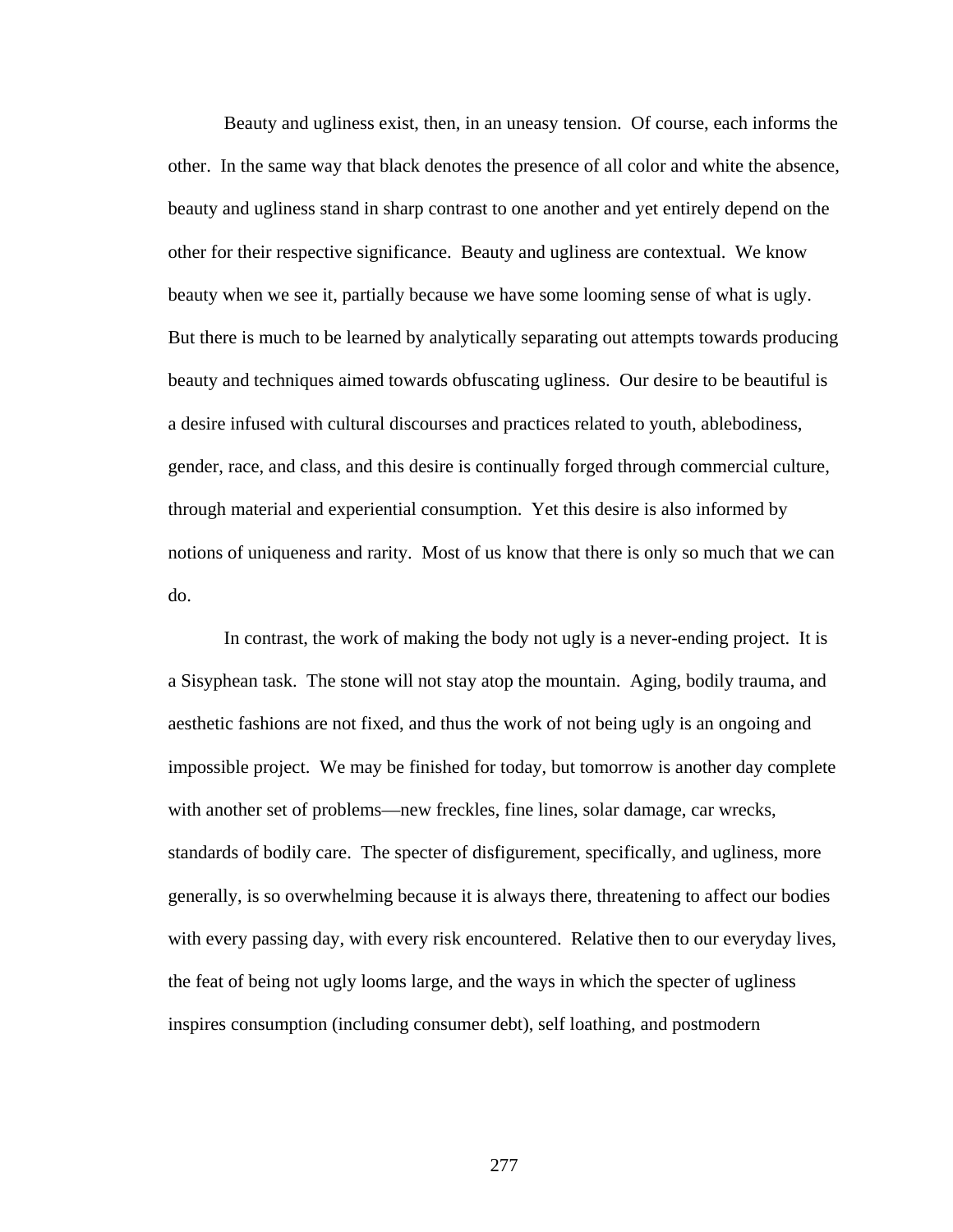sensibilities must be queried in the same way that the fantasy of beauty has been dismantled.

The question of ugliness matters for us all, but it particularly matters for those with bodies unambiguously ugly as defined by our collective norms of bodily appearance. We know that we are not all equally beautiful, but we are also not all equally unremarkable. We all wrestle with ugliness, but as this inquiry into the work of repairing the face demonstrates, this struggle is disproportionately stacked against those with facial difference. The stakes are much higher. The possibilities for unremarkability are much lower, and thus the specter of ugliness not only looms for those with facial difference but it infuses everyday life. In assessing these technologies, these mechanisms of face work, these interventions aimed at repair, it is essential to recall that interventions are simultaneously coercive, compelling, and desired.

Rather than dismissing face transplantation as a technology too risky for potential recipients while too advantageous for those who continue to innovate it, rather than criticizing Operation Smile for investing in appearance rather than sustenance, rather than exposing *Extreme Makeover* as a circus in which participants are the clowns, rather than focusing on the violence inflicted on the faces of male to female transsexuals undergoing facial feminization, I empathetically ask: what forces make choosing these interventions compelling, what structures make appearance so essential, what pleasure and hope is there to be had in repair? It is these questions that help us understand why face work means what is does and what consequences emerge out of processes aimed at fixing the face. I am left with rage that only some choices seem possible in the  $21<sup>st</sup>$  century, despair that some lives are defined as lives not worth living, fascination about what we have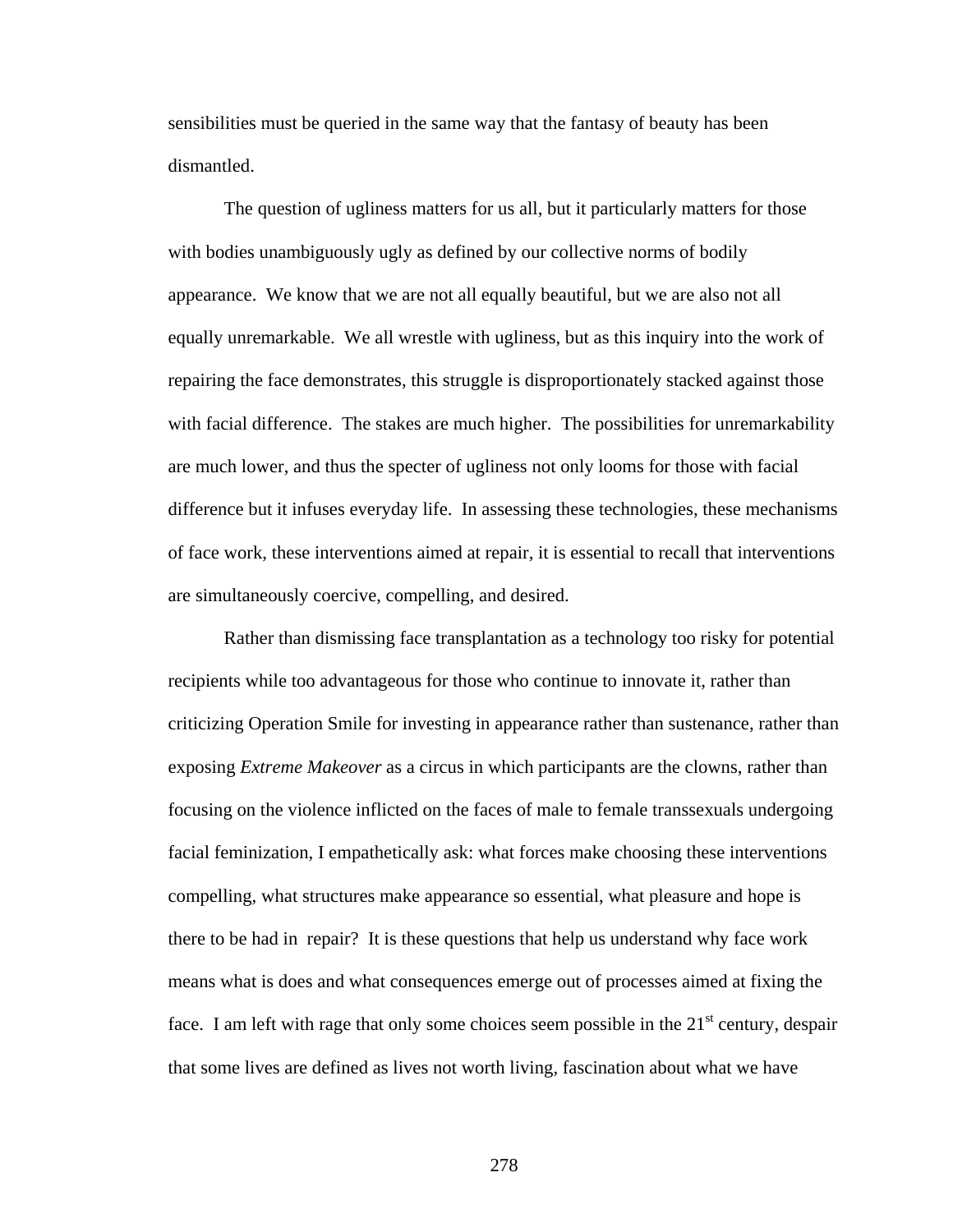made technologically possible, and compassion for those of us desiring by whatever means possible to be fully human.

## **Coda**

At the end of this narrative, I am reluctant to conclude by endorsing or demonizing face work, or even by offering a framework that differentiates between the ethical and necessary moments of intervention and the unethical and gratuitous. I conclude acutely aware of how intervention varies according to context—that the specificities of the faces involved matter and that procedures technically identical carry different meanings for patients, practitioners, and societies depending on the particulars. I end with some sense that the desire to be unremarkable is profound, and despite what I know are problematic means towards this end, I am reluctant to definitively reject what so many hope for. And mostly, I finish this story with a sense that despite the ways in which embodiment is socially mediated and thus shaped by forces not unique to any particular individual, bodily experience varies to such a degree that attempts to communicate across experience inevitably fail.

If there are any facts of life, they are that all humans breathe, consume, and excrete, though even these functions are mediated socially and technologically. Language, geo-political locations, familial context, and personal narrative vary, but *all* humans are embodied. This is universally true, but even in the face of the only universal, there is no there there. Even the universal experience of breathing varies dramatically. Some breathe with the aid of ventilators. Some breathe through transplanted lungs. Others breathe air saturated with pollens. Some are allergic, and others are not. Bodily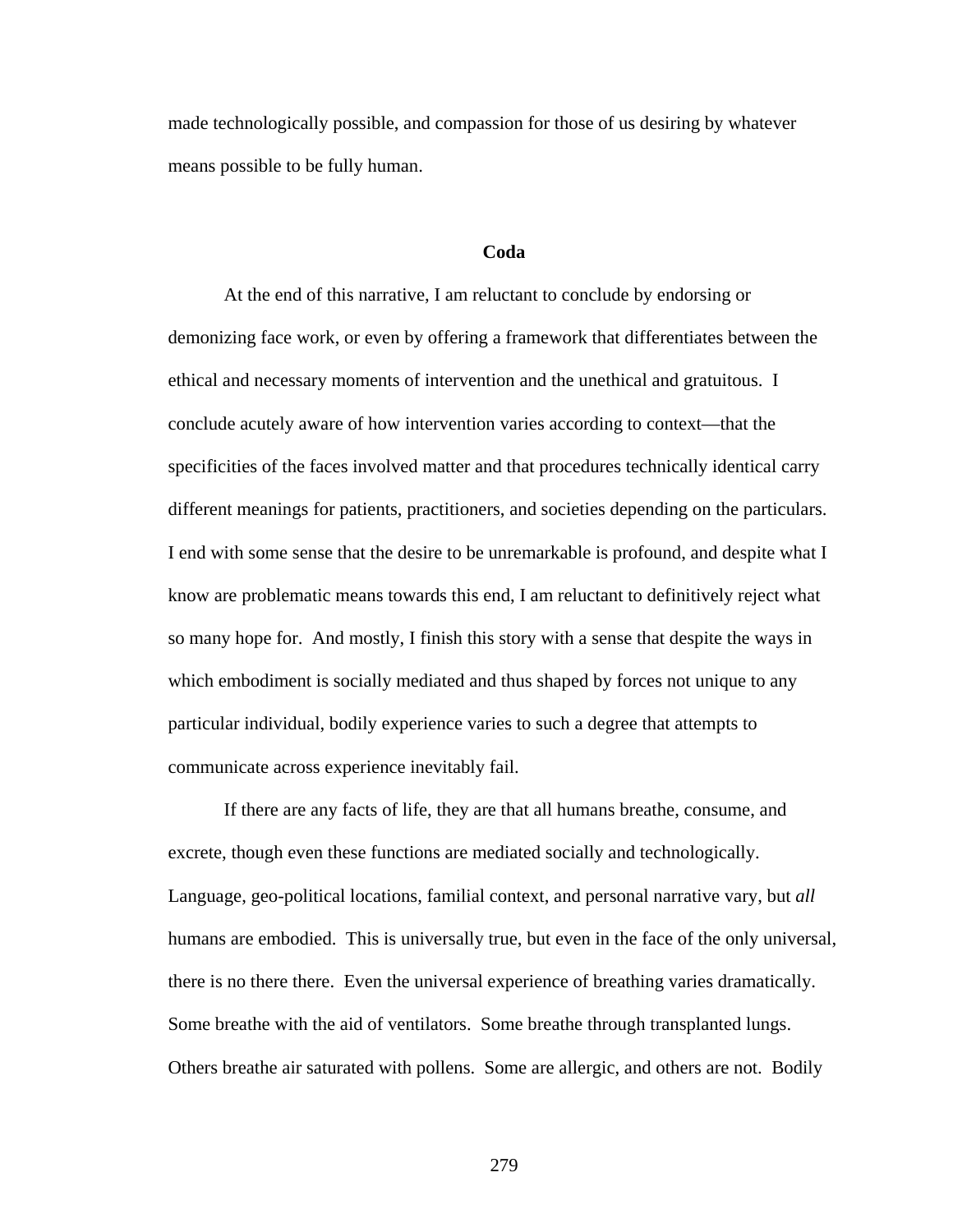experience varies so dramatically that it is certain that even those bodily experiences shared by all humans are experienced differently. This is the paradox of bodily experience and the source of tension that makes a politics of bodily intervention so complicated. The fact is the only thing common to all humans is that we inhabit a body, and yet bodily experience differs profoundly between human creatures. Culture, ability, aesthetics, and trauma imprint the common body, marking and making each one in ways entirely different from the other. Utterly common, yet incomprehensibly different.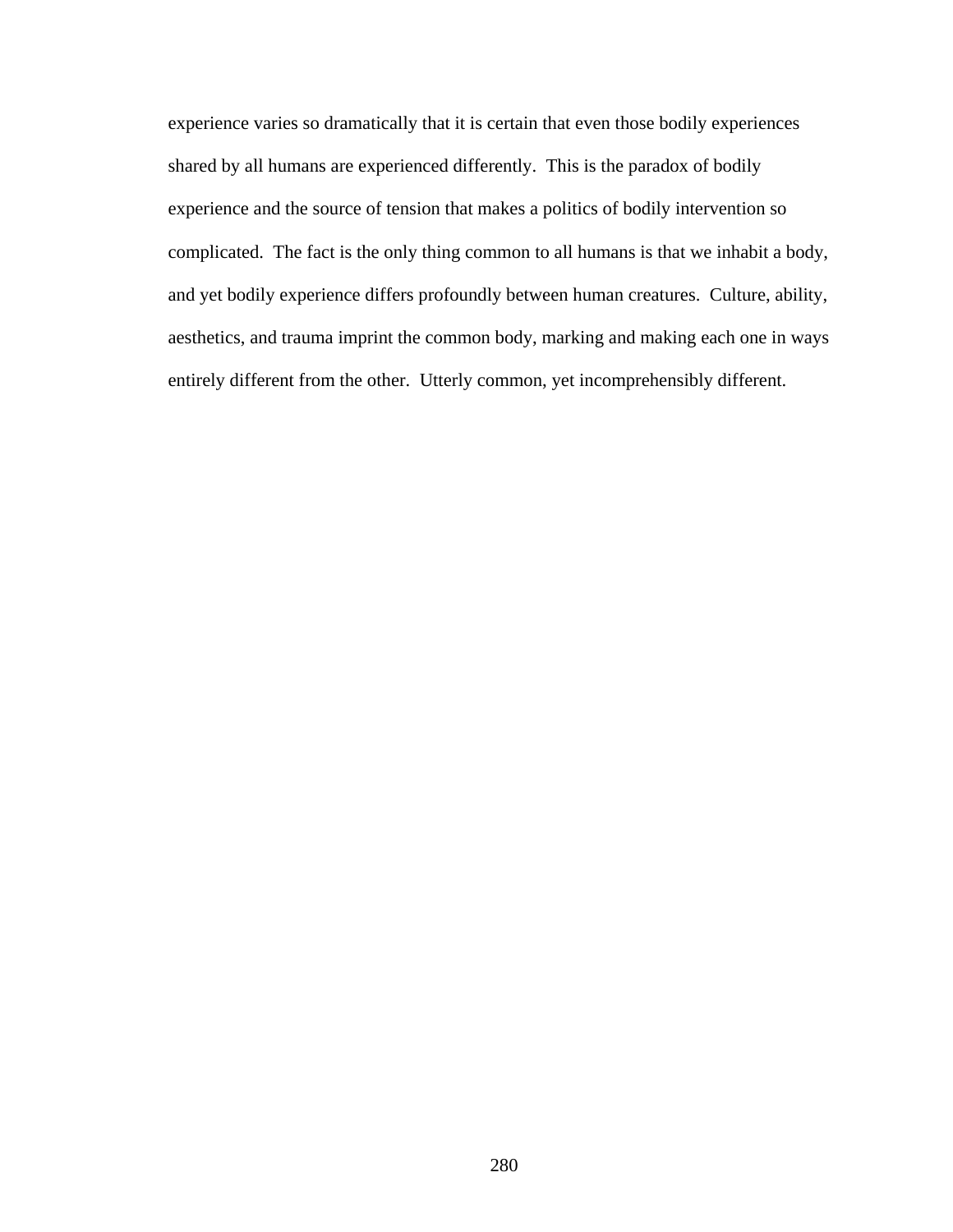## **BIBLIOGRAPHY**

- ABC Television Network. 2006. "Extreme Makeover Application." Los Angeles: ABC Television Network, Retrieved June 1, 2006. (http://abc.go.com/primetime/specials/makeover/application.html).
- ABC Television Network. 2007. "Extreme Makeover 7/2 Series Return." Los Angeles: ABC Television Network, Retrieved June 18, 2007 (http://www.abcmedianet.com/assets/pr%5Chtml/061807\_09.html).
- Africa News. 2007. "Kenya: Volunteers Put Smiles on the Faces of Children with Cleft Lips." *Africa News*. August 29.
- Alexander, Judd H. 1993. *In Defense of Garbage*. Westport, CT: Praegar Publishers.
- Agich, George J. and Maria Siemionow. 2004. "Facing the Ethical Questions in Facial Transplantation." *American Journal of Bioethics*. 4: 25-27.
- Aggleton, Peter. 2007. "'Just a Snip'?: A Social History of Male Circumcision." *Reproductive Health Matters*. 15: 15-21.
- Allen, William. 2003. "Louisville Doctors Studying Face Transplants Weigh Ethical Issues." *The Courier-Journal*. November 16.
- Althusser, Louis. 1971. *Lenin and Philosophy and Other Essays*. London: Monthly Review Press.
- American Journal of Bioethics. 2004. "What is the Mission of AJOB?" Albany, NY: American Journal of Bioethics, Retrieved September 6, 2007 (http://www.bioethics.net/information.php?infoCat=faq&infoId=9).
- American Psychiatric Association. 2000. Diagnostic and Statistic Manual of Mental Disorders. Washington, DC: American Psychiatric Association.
- Andrejevic, Mark. 2003. *Reality TV: The Work of Being Watched*. Lanham, MD: Rowman and Littlefield.
- Angermeyer, Matthias and Herbert Matschinger. 1994. "Lay Beliefs about Schizophrenic Disorder: The Results of a Population Study in Germany." *Acta Psychiatrica Scandinavica*. 89: 39– 45.
- Ankeny, Rachel A. and Ian Kerridge. 2004. "On Not Taking Objective Risk Assessments at Face Value." *American Journal of Bioethics*. 4: 35-37.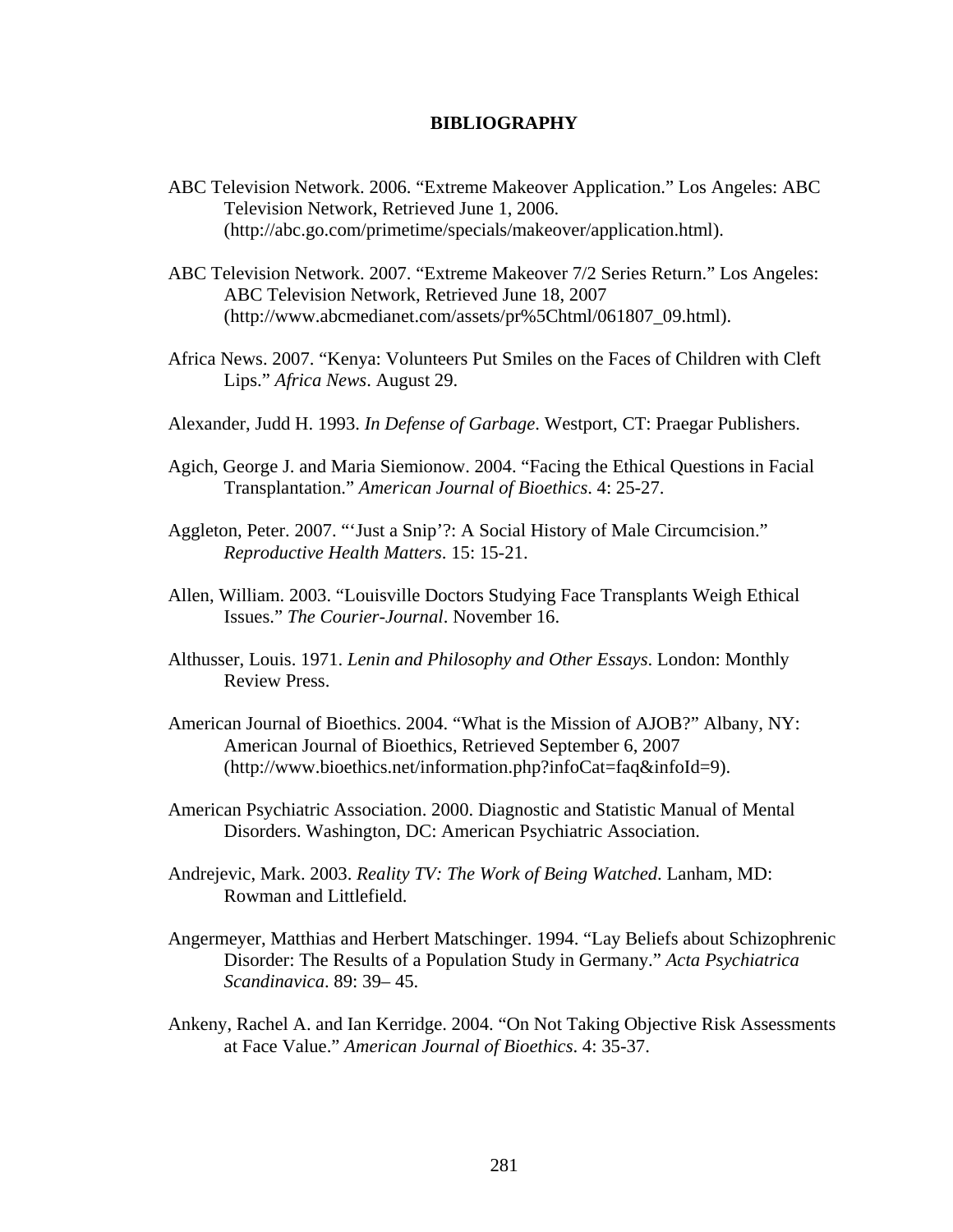- Argetsinger, Amy and Roxanne Roberts. 2006. "The Reliable Source." *The Washington Post*. March 17.
- Argus, Cape. 2007. "South Africa: Cape Duo's Journey of a 'Thousandsmiles' Brings Smiles to the Innocent." *Africa News*. February 3.
- Aronowitz, Stanley, Barbara R. Martinsons, and Michale Menser. Eds. 1996. *Technoscience and Cyberculture*. New York: Routledge
- Aronson, Naomi. 1984. "Science as a Claims-Making Activity: Implications for Social Problems Research." Pp. 1-30. In *Studies of the Sociology of Social Problems*, edited by J. Schneider and J. I. Kituse Norwood, NJ: Ablex.
- Baker, Dave B. 2007. "Extreme Makeover for Pets: When Your Dog Just Can't Take Life Without A Set of \$1,800 Balls." *Dig & Scratch*. Retrieved October 26, 2007 (http://www.digandscratch.com/?page\_id=12).
- Bakhtin, Mikhail. 1941. *Rabelais and His World*. Bloomington: Indiana University Press.
- Barden, R. Christopher, Martin E. Ford, A. Gayle Jensen, Marcy Rogers-Salyer, and Kenneth E. Salyer.1989. "Effects of Craniofacial Deformity in Infancy on the Quality of Mother-Infant Interactions." *Child Development*. 60: 819-824.
- Bargiela-Chiappini, Francesca. 2003. "Face and Politeness: New (Insights) for Old (Concepts)." *Journal of Pragmatics*. 35: 1453-1469.
- Barnes, Colin. 1998. "The Social Model of Disability: A Sociological Phenomenon Ignored by Sociologists." Pp. 65-78. in *The Disability Reader: Social Science Perspectives*, edited by Tom Shakespeare. London: Cassell.
- Bartky, Sandra Lee. 2003. "Foucault, Femininity, and the Modernization of Patriarchal Power" Pp. 25-45. in *The Politics of Women's Bodies*, edited by Rose Weitz. Oxford: Oxford University Press.
- Baylis, Francoise. 2004. "A Face is Not Just Like a Hand: pace Barker." *American Journal of Bioethics*. 4: 30-32.
- Becking, Alfred G., D. Bram Tuinzing, J. Joris Hage and Louis J.G. Gooren. 2007. "Transgender Feminization of the Facial Skeleton." *Clinics in Plastic Surgery*. 34: 557-564.
- Bernard, Ariane and Smith, Craig S. 2006. "Woman Makes First Appearance After Face Transplant." *New York Times*. February 6.
- Bijker, Weibe E. 1995. *Of Bicycles, Bakelites, and Bulbs: Toward a Theory of Sociotechnical Change*. Cambridge, MA: MIT Press.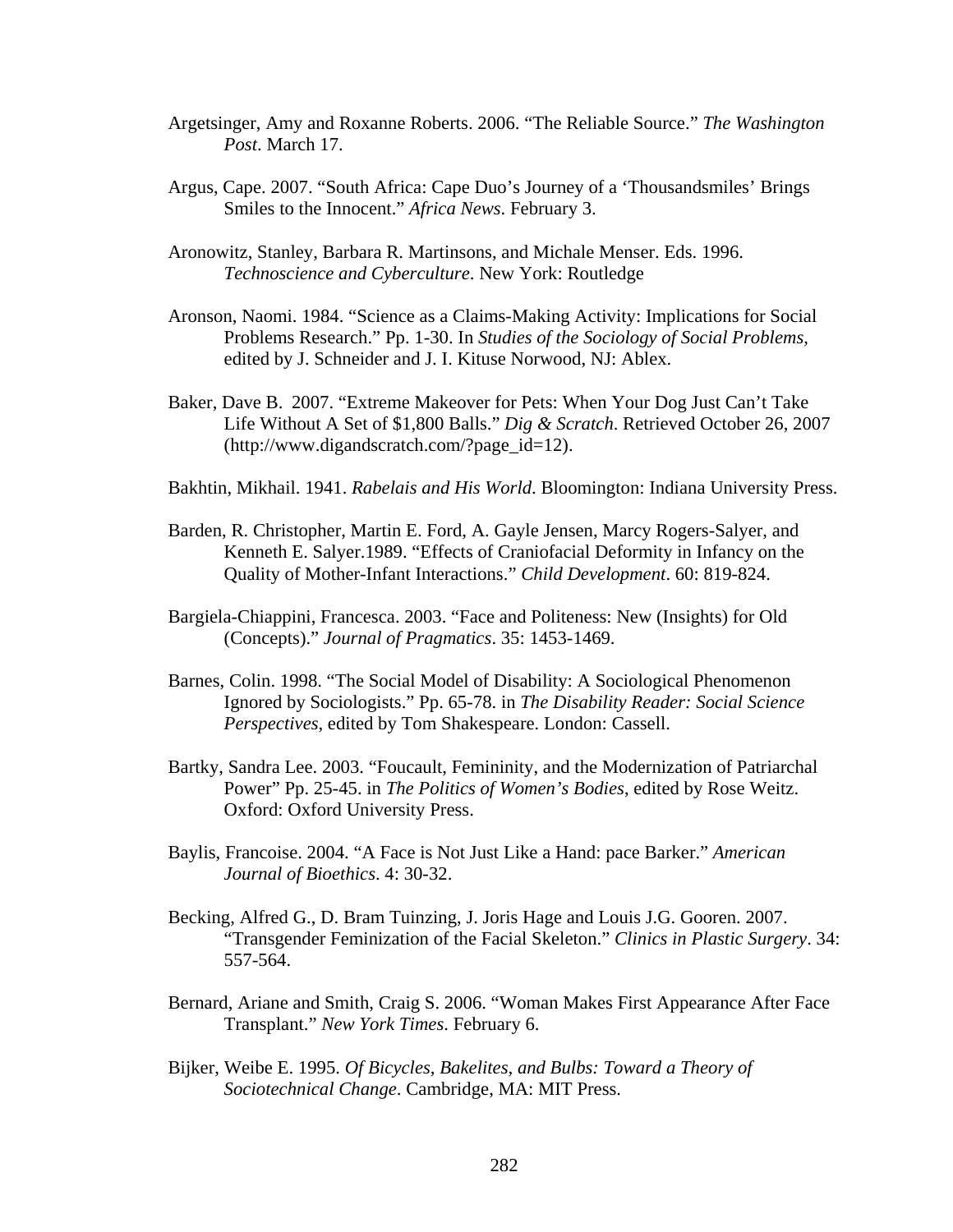- Birnbaum, Jeffrey H. 2005. "Lobbyists Can Boast of Their Share of Good Deeds." *The Washington Post*. December 26.
- Blum, Virginia L. 2003. *Flesh Wounds: The Culture of Cosmetic Surgery*. Berkeley: University of California Press.
- Blumer, Herbert. 1969. *Symbolic Interactionism: Perspective and Method*. Berkeley: University of California Press.
- Bolpur, Sabyasachi Roy. 2006. "Operation Brings Back Smile Through Operation Smile." *The Statesman*. November 4.
- Bordo, Susan. 1993. *Unbearable Weight: Feminism, Western Culture, and the Body*. Berkeley: University of California Press.
- Bordo, Susan. 2003. "The Empire of Images in Our World of Bodies." *The Chronicle of Higher Education*, December 19, B6.
- Bordo, Susan. 2000. *The Male Body: A New Look at Men in Public and Private*. New York: Farrar, Straus, and Giroux.
- Bourdieu, Pierre. 1978. "Sport and Social Class." *Social Science Information*. 17: 819 840.
- Bourdieu, Pierre. 1984. *Distinction. A Social Critique of the Judgment of Taste*. London: Routledge.
- Bourdieu, Pierre. 1986. "The Forms of Capital." Pp. 241-258 in *Handbook of Theory and Research for the Sociology of Education*, edited by John G. Richardson. New York: Greenwood.
- Bowen, Jon. 1999. "Gaining Face." *Salon*, May 19. Retrieved July 22, 2007 (http://www.salon.com/health/feature/1999/05/19/face\_transplants/index.html).
- Bowker, Geoffrey and Star, Susan Leigh. 1999. *Sorting Things Out: Classification and Its Consequences*. Cambridge, MA: MIT Press.
- Boyd, Emily M. 2007. Altering Bodies, Transforming Selves: Emotion and Gender on Makeover. (unpublished dissertation) Florida State University.
- Braidotti, Rosi. 1996. "Signs of Wonder and Traces of Doubt: On Teratology and Embodied Differences." Pp. 135-152. in *Between Monsters, Goddesses and Cyborgs: Feminist Confrontations with Science, Medicine and Cyberspace*. Nina Lykke and Rosi Braidotti. London: Zed Books.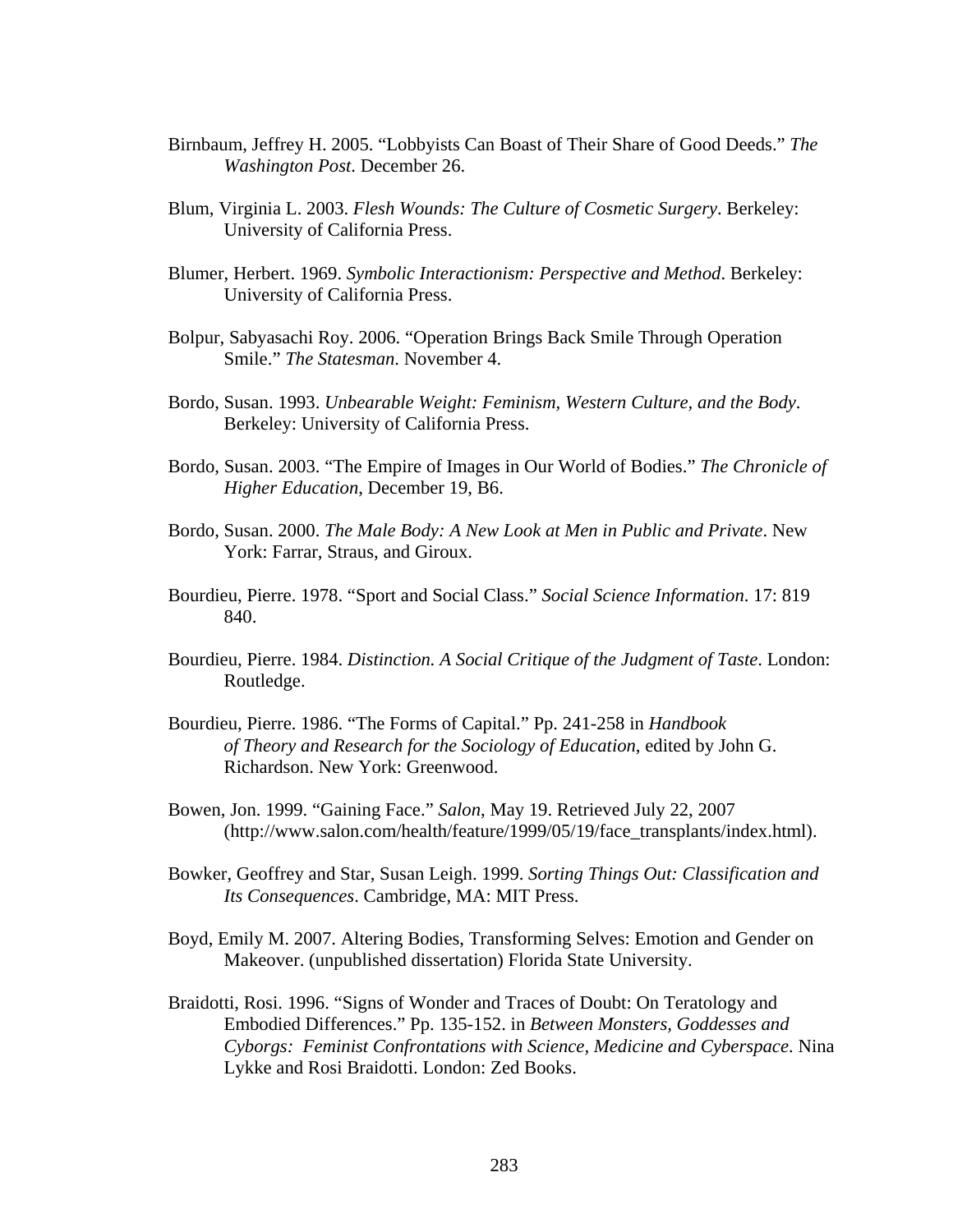- Brown, Penelope and Steven C. Levinson. 1987. *Politeness: Some Universals in Language Usage*. Cambridge: Cambridge University Press.
- Brumberg, Joan Jacobs. 1998. *The Body Project: An Intimate History of American Girls*. New York: Vintage.
- Burns, Tom.1991. *Erving Goffman*. New York: Routledge.
- Business World. 2007. "Agency Helps Operation Smile Light Up Children's Lives." *Business World*. August 3.
- Butler, Judith. 1992. "Sexual Inversions: Rereading the End of Foucault's *History of Sexuality, Vol. I*." Pp. 344-361. in *Discourses of Sexuality: From Aristotle to AIDS*, edited by Domna C. Stanton. Ann Arbor: University of Michigan Press.
- Cahill, Spencer and Robin Eggleston. 1995. "Reconsidering the Stigma of Physical Disability: Wheelchair Use and Public Kindness." *Sociological Quarterly.* 36: 681-698.
- Callahan, Christine. 2004. "Facial Disfigurement and Sense of Self in Head and Neck Cancer." *Social Work in Health Care*. 40: 73-87.
- Canguilhem, Georges. 1991. *The Normal and the Pathological*. Cambridge, MA: Zone Books.
- Caplan, Arthur. 2004. "Facing Ourselves." *American Journal of Bioethics*. 4: 18-20.
- Casper, Monica. 1998. *Making of the Unborn Patient: A Social Anatomy of Fetal Surgery*. New Brunswick, NJ: Rutledge University Press.
- Catlin, Roger. 2007. "On TV, Being Gay Is So Passe, Now Transsexuals Are In." *The Harford Courant*. November 11.
- Causey, Kelly A. and Candan Duran-Aydintug. 1997. "Tendency to Stigmatize Lesbian Mothers in Custody Cases. *Journal of Divorce and Remarriage*. 28: 171-182.
- Cetina, Karin Knorr. 1996. "Laboratory Studies: The Cultural Approach to the Study of Science." Pp. 140-166. in *Handbook of Science and Technology Studies*, edited by Sheila Jasanoff et al. Thousand Oaks: Sage Publications.
- Chambers, Tod. 2004. "How to Do Things with AJOB: The Case of Facial Transplantation." *American Journal of Bioethics*. 4: 20-21.
- Champion, Daily. 2006. "Nigeria: Lagos Embarks on Free Corrective Surgery." *Africa News*. June 13.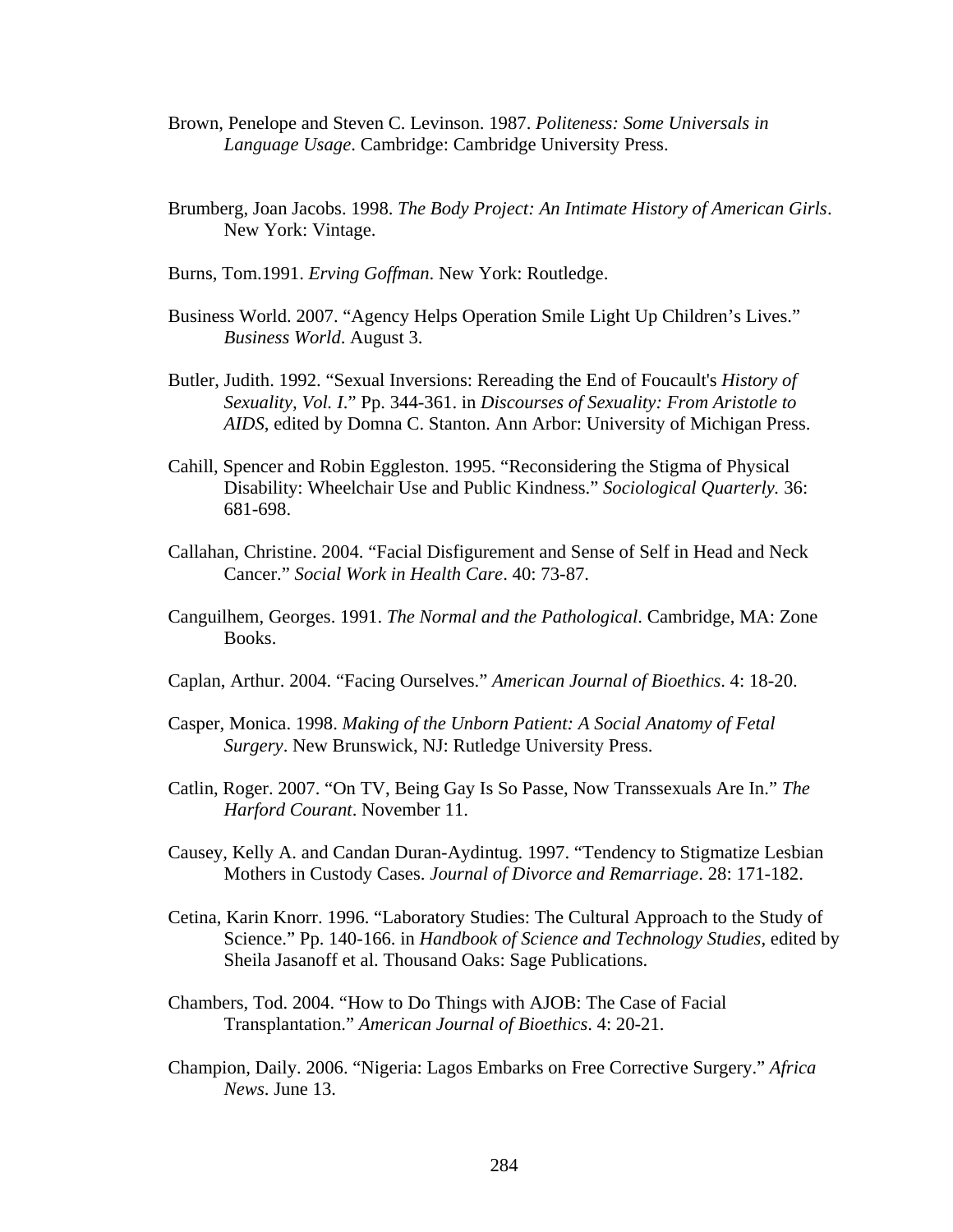- Clark, David L. and Catherine Myser. 1996. "Being Humaned: Medical Documentaries and the Hyperrealization of Conjoined Twins." Pp. 338-355 in *Freakery: Cultural Spectacles of the Extraordinary Body*, edited by Rosemarie Garland Thomson. New York: New York University Press.
- Clarke, Adele E. 1995. "Modernity, Postmodernity, and Reproductive Processes ca. 1890-1990 or, 'Mommy, Where Do Cyborgs Come From Anyway?" Pp. 139-155. in *The Cyborg Handbook*, edited by C.H. Gray, H.J. Figueroa-Sarriera, and S. Mentor. New York: Routledge.
- Clarke, Adele E. 2005. *Situational Analysis: Grounded Theory After the Postmodern Turn*. Thousand Oaks, CA: Sage.
- Clarke, Adele E., Jennifer Fishman, Jennifer Fosket, Laura Mamo and Janet Shim. 2003. "Biomedicalization: Technoscientific Transformations of Health, Illness, and U.S. Biomedicine." *American Sociological Review*. 68: 161-194.
- Clarke, Adele E. and Joan H. Fujimura. 1992. "What Tools? Which Jobs? Why Right?" Pp. 3-44. in *The Right Tools for the Job: At Work in Twentieth Century Life Sciences*, edited by Adele E. Clarke and Joan H. Fujimura. Princeton, NJ: Princeton University Press.
- Coleman, Marilyn, Lawrence H. Ganong, and Susan M. Cable. 1996. "Perceptions of Stepparents: An Examination of the Incomplete Institutionalization and Social Stigma Hypotheses." *Journal of Divorce and Remarriage*. 26: 25-48.
- Condren, Bernadette. 2007. "A World of Difference in a Smile." *The Courier Mail*. October 27.
- Conrad, Peter 2005. *Sociology of Health and Illness: Critical Perspectives*. New York: Worth Publishers.
- Conrad, Peter and Joseph W. Schneider. 1992. *Deviance and Medicalization: From Badness to Sickness*. Philidelphia: Temple University Press.
- Cooley, Charles. 1902. *Human Nature and the Social Order*. New York: Charles Schribner Sons.
- Corrigan, Patrick W. and David L. Penn. 1999. "Lessons from Social Psychology on Discrediting Psychiatric Stigma." *American Psychologist.* 54: 765– 76.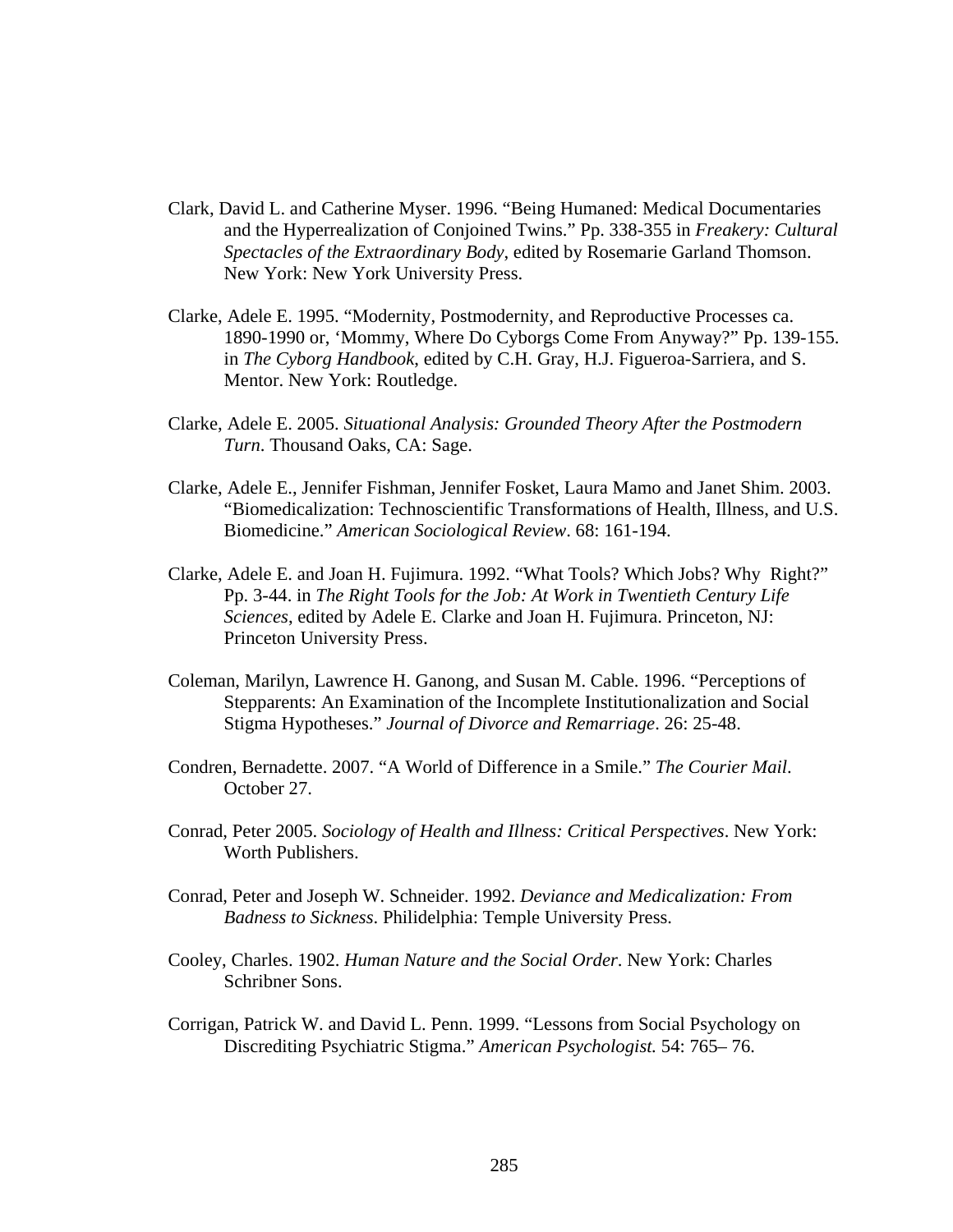- Corvino, Deborah Calav. 2004. *Amending the Abject Body: Aesthetic Makeovers in Medicine and Culture*. Albany, NY: State University of New York Press.
- Covey, Steven R. 1989. *The Seven Habits of Highly Effective People*. Washington, DC: Free Press.
- Crawley, Melissa. 2006. *Mr. Sorkin Goes to Washington: Shaping the President on Television's the West Wing*. Jefferson, NC: McFarland.
- Cunningham, Michael, Ramsey Majzoub, Pascal Brouha et al. 2004. "Risk Acceptance in Composite Tissue Allotransplantation Reconstructive Procedures—Instrument Design and Validation." *European Journal of Trauma.* 30: 12-16.
- Daily Star. 2006. "Mariah Is Just Smiles Better." *Daily Star*. May 22.
- Daston, Lorraine. Ed. 2004. *Things That Talk*. New York: Zone Books.
- Daston, Lorraine and Katharine Park. 1998. *Wonders and the Order of Nature: 1150 1750*. New York: Zone Books.
- Davis, Kathy R. 1998. "Bankruptcy: A Moral Dilemma for Women Debtors." *Law and Psychological Review*. 22: 235– 49.
- Davis, Kathy R. 2003 "Surgical Passing: Or Why Michael Jackson's Nose Makes 'Us' Uneasy" *Feminist Theory*. 4: 73-92.
- Davis, Lennard J. 1995. *Enforcing Normalcy: Disability, Deafness, and the Body*. New York: Verso.
- Davis, Lennard J. 1997. *The Disability Studies Reader*. New York: Routledge.
- Deery, June. 2006. "Interior Design: Commodifying Self and Place in *Extreme Makeover*, *Extreme Makeover: Home Edition*, and *The Swan*." Pp. 159-174. in *The Great American Makeover: Television, History, Nation*, edited by Dana Heller. New York: Palgrave MacMillan.
- Deleuze, Gilles and Felix Guattari. 1983. *Anti-Oedipus: Schizophrenia and Capitalism*. Minneapolis: University of Minnesota Press.
- Depersonalization Self Help. 2007. "What is Depersonalization?" Depersonalization Support Community. Retrieved June 14, 2007. (http://www.dpselfhelp.com).
- Deustch, Helen and Felicity Nussbaum. 2000. *"Defects": Engendering the Modern Body*, Ann Arbor: MI: University of Michigan Press.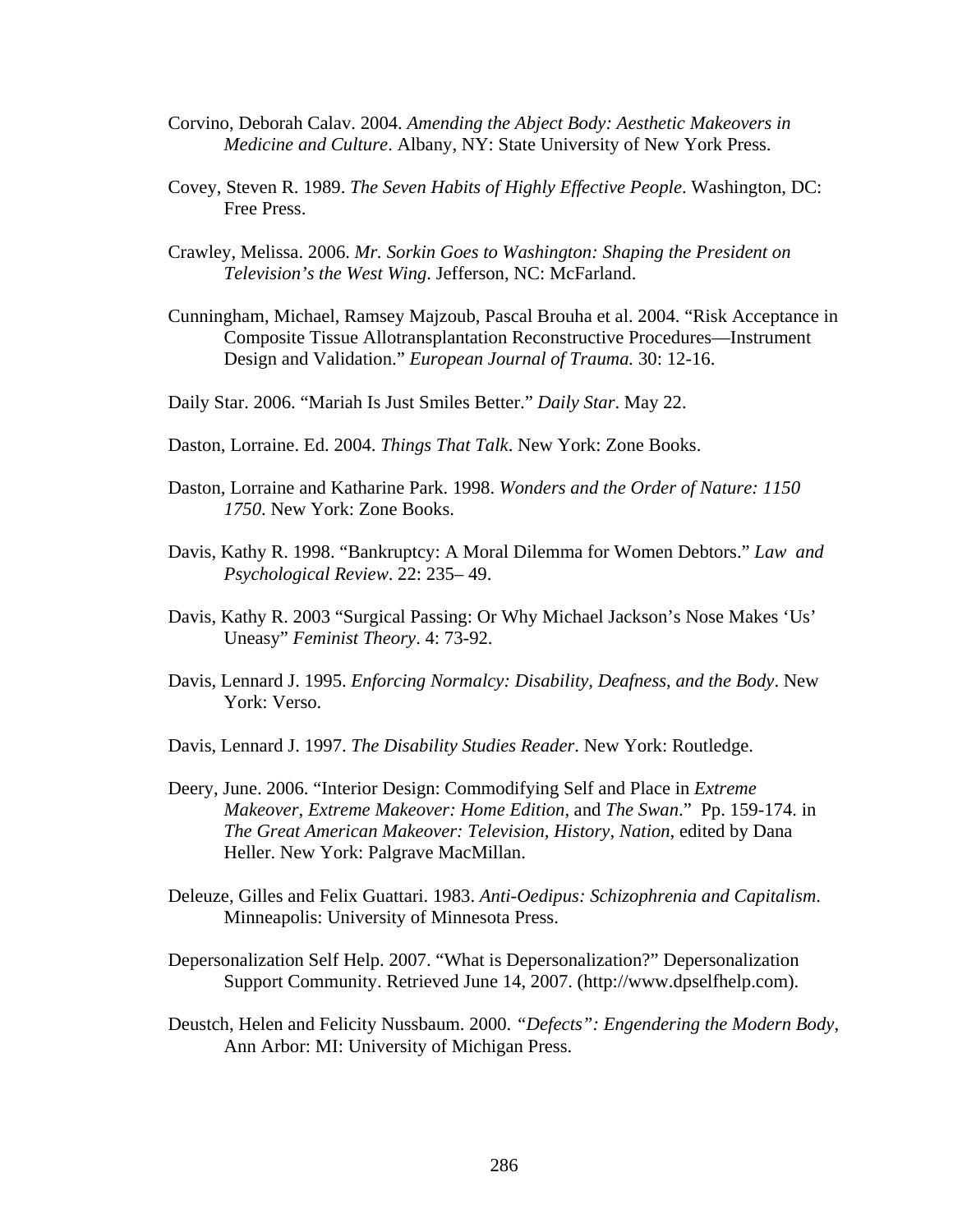- DeVries, Raymond and Janardan Subedi, eds. 1998. *Bioethics and Society: Constructing the Ethical Enterprise*. Upper Saddle River, NJ: Prentice Hall.
- Doke, Linda. 2007. "Direct Selling Means Personal Investment." *Sunday Times*. August 19.
- Door, Donal. 2000. *Mission in Today's World*. Maryknoll, NY: Orbis Books.
- Doubt, Keith. 1996. *Towards a Sociology of Schizophrenia: Humanistic Reflections*. Toronto: University of Toronto Press.
- Dovey, Jon. 2000. *Freakshow: First Person Media and Factual Television*. Sterling, VA: Pluto Press.
- Downey, Gary Lee and Dumit, Joseph. 1997. "Locating and Intervening: An Introduction." Pp. 5-30. in *Cyborgs & Citadels: Anthropological Interventions in Emerging Sciences and Technologies*, edited by Gary Lee Downey and Joseph Dumit. Santa Fe: School of American Research Press.
- Dull, Diane and Candace West. 2002. "Accounting for Cosmetic Surgery: The Accomplishment of Gender." Pp. 141-168. in *Doing Gender, Doing Difference: Inequality, Power, and Institutional Change*, edited by Sarah Fenstermaker and Candace West. New York: Routledge.
- Durkheim, Emile. 1965. *The Elementary Forms of the Religious Life*. New York: The Free Press.
- Ekman, Paul. 1992. "Facial Expressions of Emotion: New Findings, New Questions." *Psychological Science*. 3: 34-38.
- Ekman, Paul and Wallace V. Friesen. 2003. *Unmasking the Face*. Los Altos, CA: Malor Books.
- Elber, Lynn. 2002. "'Makeover' Shows Ugly Side of Perfection." *Associated Press*. December 9.
- Etcoff, Nancy.1999. *Survival of the Prettiest: The Science of Beauty*. New York: Doubleday.
- Evans, Mary and Ellie Lee. 2002. *Real Bodies: A Sociological Introduction*. London: Palgrave Macmillan.
- Ferguson, Laura. 2007. "Toward a New Aesthetic of the Body." New York: New York University School of Medicine, Retrieved November 12, 2007. (http://medhum.med.nyu.edu/blog/?p=63)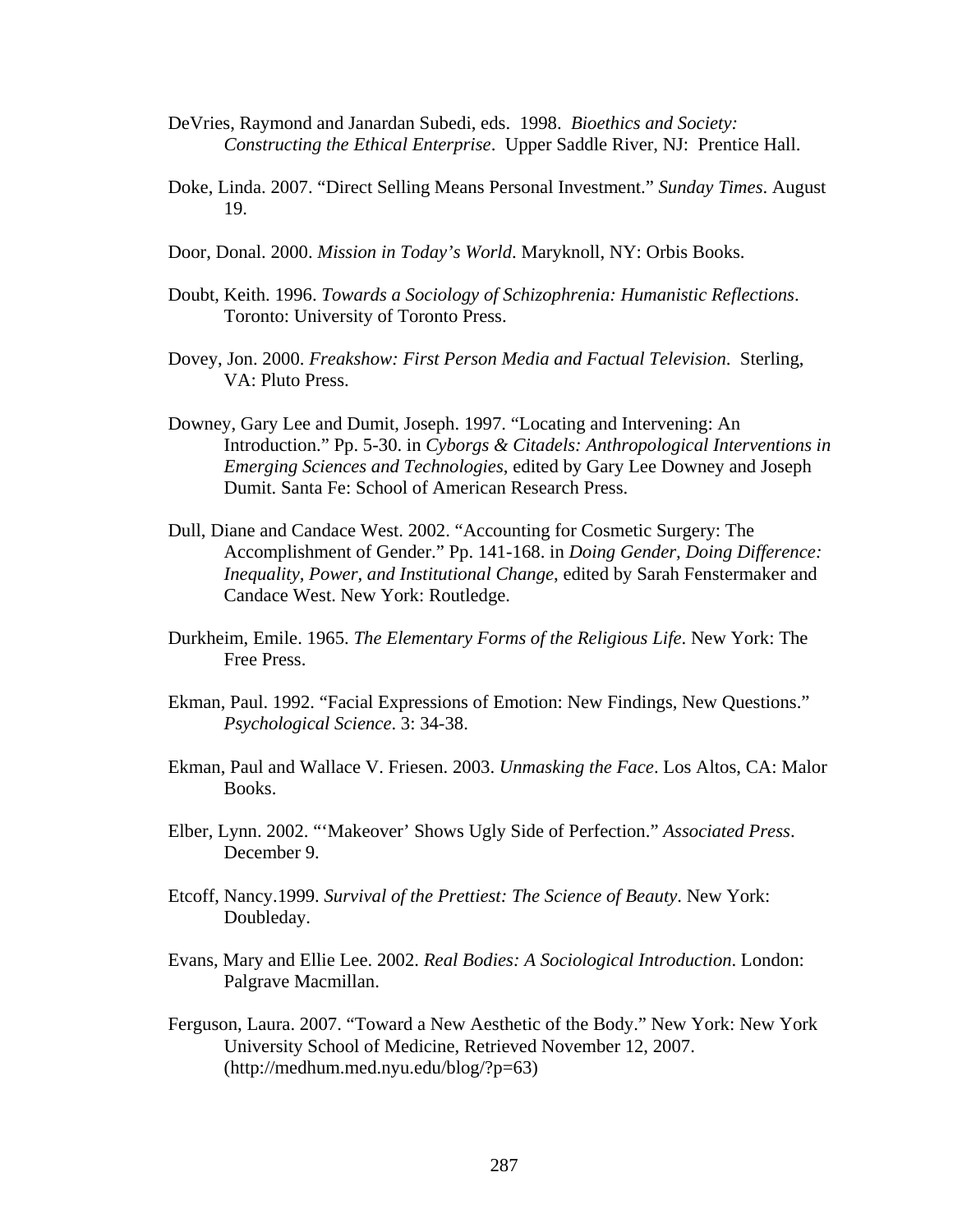- Fife, Betsy L. and Eric R.Wright. 2000. "The Dimensionality of Stigma: A Comparison of its Impact on the Self of Persons with HIV/AIDS and Cancer." *Journal of Health and Social Behavior*. 41: 50-67.
- Fosket, Jennifer Ruth. 2002. "Breast Cancer Risk and the Politics of Prevention: Analysis of Clinical Trial." Ph.D. Dissertation, Department of Social and Behavioral Sciences, University of California, San Francisco, CA.

Foucault, Michel. 1990. *The History of Sexuality: An Introduction*. New York: Vintage.

Foucault, Michel. 1999. *Birth of the Clinic*. New York: Routledge.

- Fox, Renee C. and Judith P. Swazey. 1974. *The Courage to Fail: A Social View of Organ Transplants and Dialysis*. Chicago: University of Chicago Press.
- Franco-Diyco, Nanette. 2006. "Marketing: A Reason to Smile." *Business World*. December 8.
- Frank, Arthur W. 2004. "Emily's Scars: Surgical Shapings, Technoluxe, and Bioethics." *The Hastings Center Report*. 34: 18-29.
- Franklin, Sarah & Celia Roberts. 2006. *Born and Made: An Ethnography of Preimplantation Genetic Diagnosis.* Princeton, NJ: Princeton University Press.
- Garber, Marjorie. 1997. *Vested Interests: Cross-Dressing and Cultural Anxiety*. New York: Routledge.
- Gardner, Carol Brooks and William P. Gronfein. 2006. "Body Armour: Managing Disability and the Precariousness of the Territories of the Self." Pp. 83-94 in *Body/Embodiment: Symbolic Interaction and the Sociology of the Body*, edited by Dennis Waskul and Phillip Vannini. Burlington, VT: Ashgate.
- Gerschick, Thomas J. 1998. "Sisyphus in a Wheelchair: Men in Wheelchairs Confront Gender Domination." Pp. 189-212. in *Everyday Inequalities: Critical Inquiries*, edited by Jodi O'Brien and Judith Howard. New York: Wiley-Blackwell.
- Gieryn, Thomas F. 1983. "Boundary-Work and the Demarcation of Science from Non Science: Strains and Interests in Professional Ideologies of Science." *American Sociological Review*. 48: 781-795.
- Gilman, Sander L. 1999. *Making the Body Beautiful: A Cultural History of Aesthetic Surgery*. Princeton, NJ: Princeton University Press.
- Ginsberg, Elaine K. 1996. *Passing and the Fictions of Identity*. Durham, NC: Duke University Press.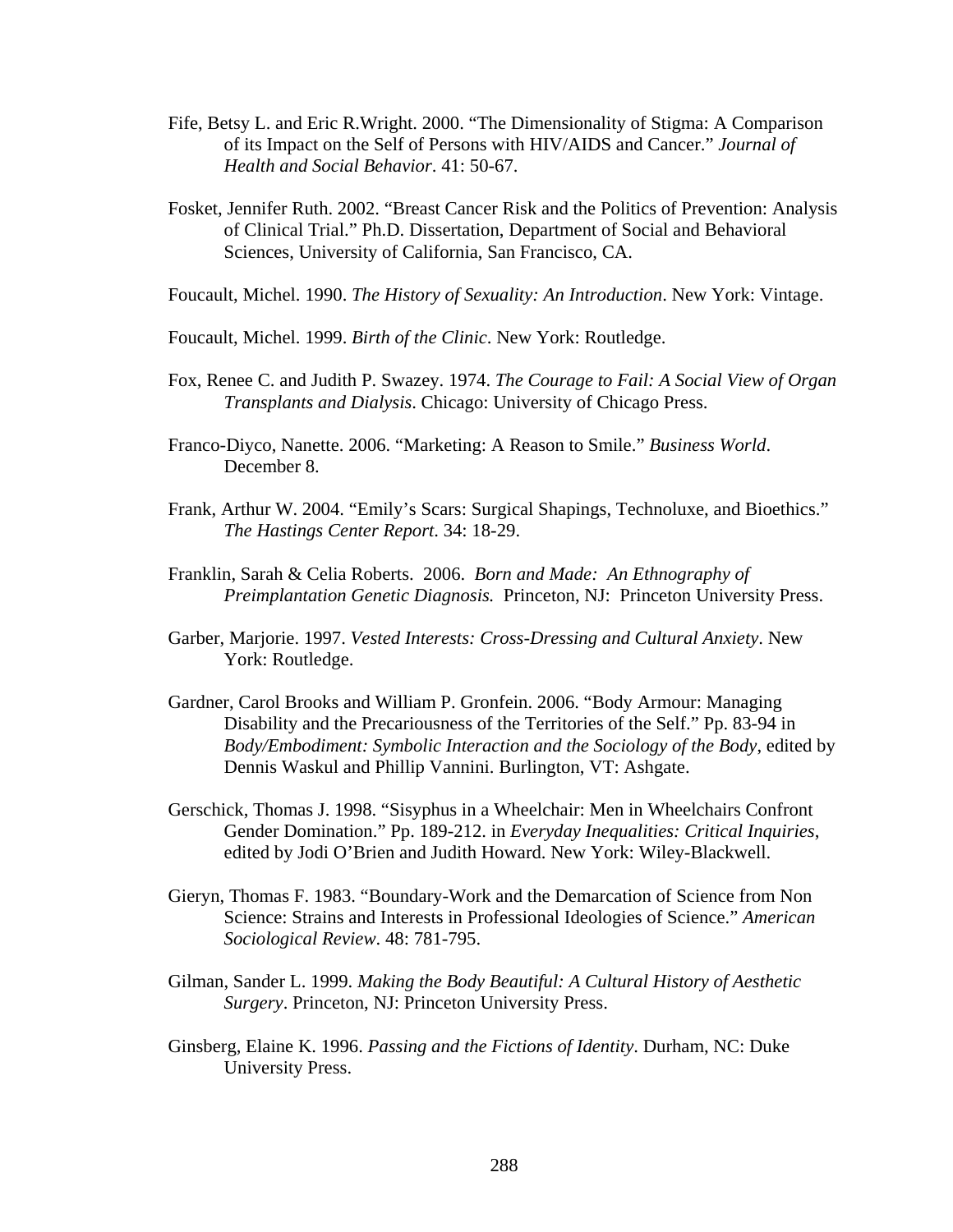- Glaister, Dan. 2005. "U.S. Doctors Prepare for First Human Face Transplant." *The Guardian*. September 19.
- Goering, Sara. 2004. "Facing the Consequences of Facial Transplantation: Individual Choices, Social Effect." *American Journal of Bioethics*. 4: 37-39.
- Goffman, Erving. 1955. "On Face-Work: An Analysis of Ritual Elements in Social Interaction." *Psychiatry: Journal for the Study of Interpersonal Processes*. 4:7-13.
- Goffman, Erving. 1963. *Stigma: Notes on the Management of Spoiled Identity*. Englewood Cliffs, NJ: Prentice-Hall.
- Goffman, Erving. 1967. *Interaction Ritual*. New York: Pantheon.
- Gould, Steven Jay. 1981. *The Mismeasure of Man*. New York: W.W. Norton.
- Grealy, Lucy. 1994. *Autobiography of a Face*. New York: Houghton Mifflin.
- Grove, Lloyd. 2006. "Getting the Goods on Simpson Wag." *Daily News*. September 5.
- Gusfield, Joseph R. 1989. "Constructing the Ownership of Social Problems: Fun and Profit in the Welfare State." *Social Problems*. 36: 431-441.
- Haiken, Elizabeth. 2000. "The Making of the Modern Face." *Social Research*. Retrieved May 17, 2007 (http://www.newschool.edu/centers/socres/vol67/issue671.htm).
- Halloran, Richard. 2006. "U.S. Navy Doctors Deliver Mercy at Sea: Hospital Ship's Crew Treats Poor in Southeast Asia." July 31.
- Hanlon, Michael. 2005. "The Surgery of Science Fiction." *Daily Mail*. December 1.
- Haraway, Donna. 1988. "Situated Knowledges: The Science Question in Feminism and the Privilege of Partial Perspective." *Feminist Studies*. 14: 575-599.
- Haraway, Donna. 1990. *Primate Visions: Gender, Race, and Nature in the World of Modern Science*. New York: Routledge.
- Haraway, Donna. 1991. "A Cyborg Manifesto: Science, Technology, and Socialist Feminism in the Late Twentieth Century," Pp. 149-181. in *Simians, Cyborgs and Women: The Reinvention of Nature*. New York: Routledge.
- Harding, Sandra. 1991. *Whose Science? Whose Knowledge?: Thinking from Women's Lives*. Ithaca, NY: Cornell University Press.
- Hartsock, Nancy. 1983. *Money, Sex, and Power: Toward a Feminist Historical Materialism*. Boston: Northeastern University Press.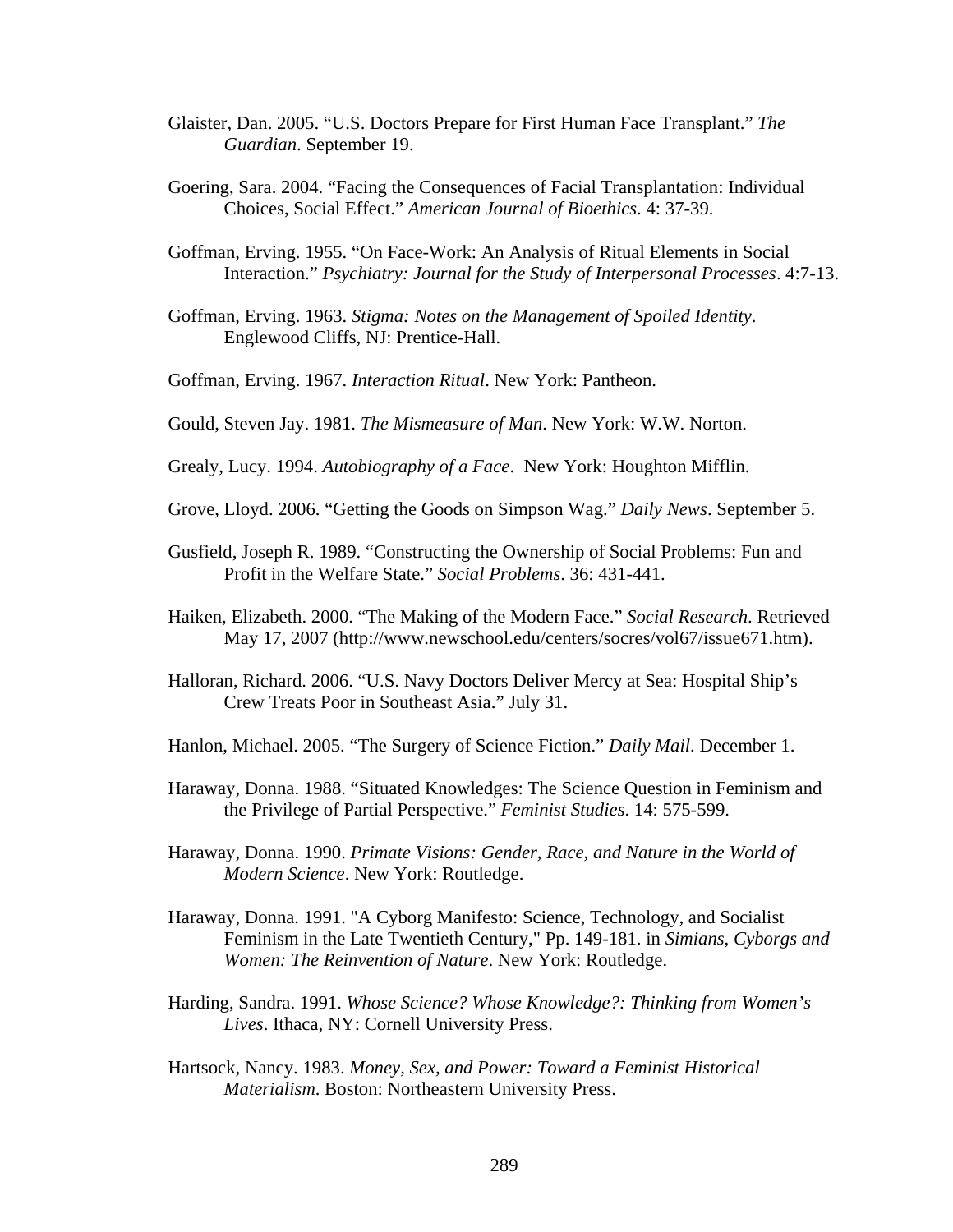- Harry Benjamin International Gender Dysphoria Association. 2001. "HBIGDA Standards of Care." HBIGDA, Retrieved November 27, 2007 (http://www.wpath.org/publications\_standards.cfm).
- Hawkins, Joan. 1996. "'One of Us': Tod Browning's *Freaks*." Pp. 265-276. in *Freakery: Cultural Spectacles of the Extraordinary Body*, edited by Rosemarie Garland Thomson. New York: New York University Press.
- Heisler, Troy. Diane Vincent, Annie Bergeron. 2003. "Evaluative Metadiscursive Comments and Face-work in Conversational Discourse." *Journal of Pragmatics*. 35: 1613-1631.
- Hellard, Peta. 2007. "All for a Good Cause." *The Daily Telegraph*. February 3.
- Heller, Dana. 2006. "Things Just Keep Getting Better." Pp. 1-10. *The Great American Makeover: Television, History, Nation*, edited by Dana Heller. New York: Palgrave.
- Herman, Joanne. 2007. "A Big Year on the Small Screen." *The Advocate*. August 8.
- Hess, David. 1997. *Science Studies: An Advanced Introduction*. New York: New York University Press.
- Hill-Collins, Patricia. 1990. *Black Feminist Thought: Knowledge, Consciousness, and the Politics of Empowerment*. Boston: Unwin Hyman.
- Hinchliffe, Mark. 2007. "Kia's Extreme Makeover." *The Courier Mail*. March 31.
- Hine, Christine. 2007. "Multi-sited Ethnography as a Middle Range Methodology for Contemporary STS." *Science, Technology, and Human Values*. 32: 652-671.
- Hochschild, Arlie and Annie Machung. 2003. *The Second Shift*. New York: Penguin.
- Holmes, Su and Deborah Jermyn. 2004. *Understanding Reality Television*. New York: Routledge.
- Hogle, Linda F. 1999. *Recovering the Nation's Body*. New Brunswick: Rutgers University Press.
- Holtgraves, Thomas. 1992. "The Linguistic Realization of Face Management: Implications for Language Production and Comprehension, Person Perception, and Cross-Cultural Communication." *Social Psychology Quarterly*. 55: 141-159.
- Hughes, Michael. 1998. *The Social Consequences of Facial Disfigurement*. London: Ashgate.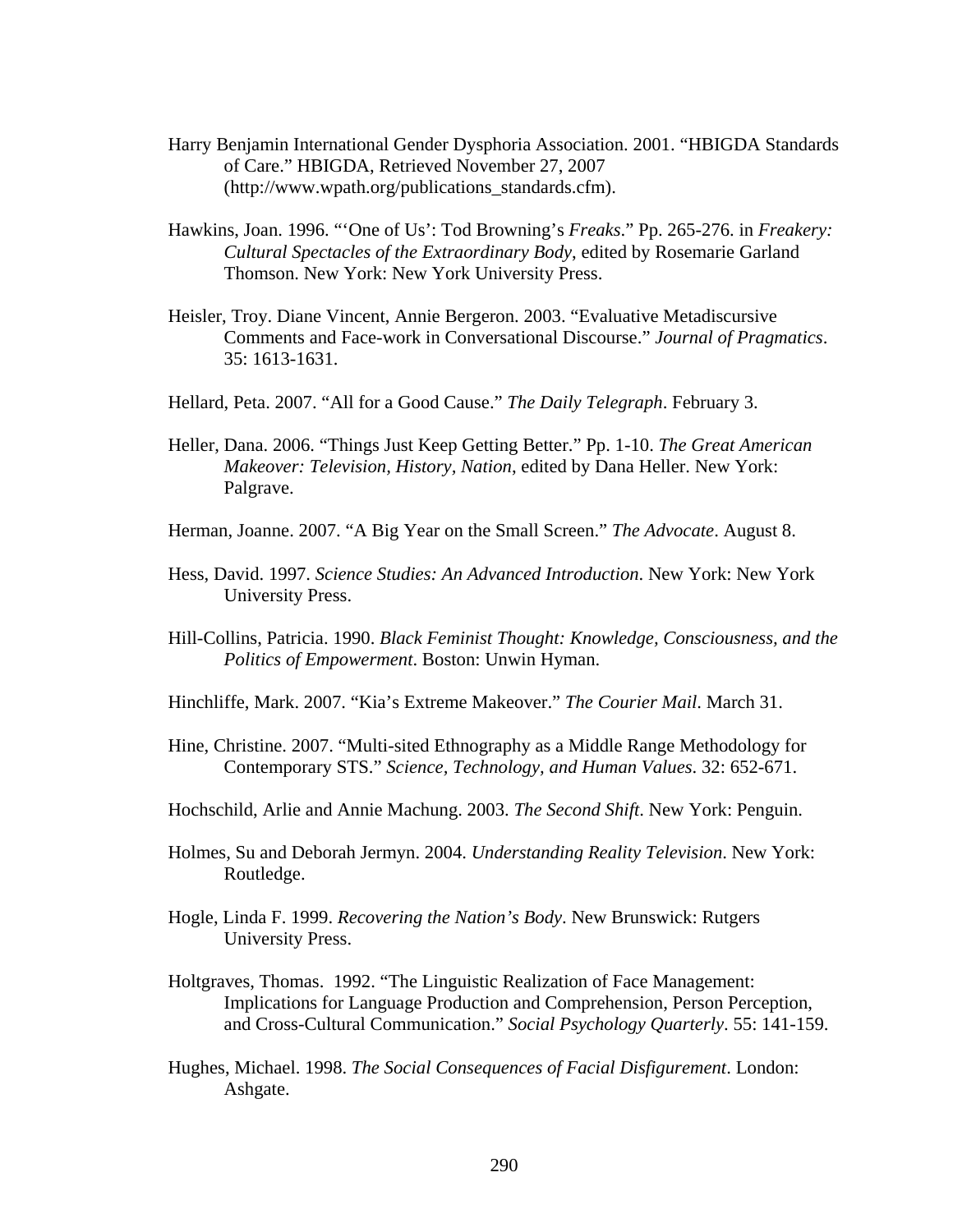Huff, Richard M. 2006. *Reality Television*. Westport, CT: Praeger.

- Huxtable Richard and Julie Woodley. 2004. "Gaining Face or Losing Face? Framing the Debate on Face Transplants." *Bioethics*. 19: 505-522.
- Ines, Maria Lobato, Walter José Koff, Carlo Manenti, Débora da Fonseca Seger, Jaquelinev Salvador, Maria da Graça Borges Fortes, Analídia Rodolpho Petry, Esalba Silveira, and Alexandre Annes Henriques.2006. "Follow-Up of Sex Reassignment Surgery in Transsexuals: A Brazilian Cohort." *Archives of Sexual Behavior*. 35: 711-5.
- Ingraham, Chrys. 1994. "The Heterosexual Imaginary: Feminist Sociology and Theories of Gender." *Sociological Theory*. 12: 203-219.
- James, Caryn. 2002. "It's All in the Mix: A Plastic Surgery Reality Show." *New York Times*. December 11.
- Jameson, Frederic. 1984. "Postmodernism, or the Cultural Logic of Late Capitalism." *New Left Review*. 146: 53-93.
- Jefferson, Margo. 1994. "The Scars of Disease, External and Internal." *New York Times*, September 28.
- Jenkins, Janice Hunter and Robert John Barrett. 2004. *Schizophrenia, Culture, and Subjectivity: The Edge of Experience*. Cambridge: Cambridge University Press.
- Kaw, Eugenia 1998. "Medicalization of Racial Features: Asian American Women and Cosmetic Surgery." Pp. 167–83 in *The Politics of Women's Bodies: Sexuality, Appearance, and Behavior*, edited by RoseWeitz. New York: Oxford University Press.
- Kessler, Suzanne. 1998. *Lessons from the Intersexed*. New Brunswick, NJ: Rutgers University Press.
- Kessler, Suzanne J. and Wendy McKenna. 1978. *Gender: An Ethnomethodological Approach*. Chicago: University of Chicago Press.
- Kemp, Theresa. 2004. *Future Face: Image, Identity, Innovation*. London: Profile.
- Kent, Gerry. 2000. "Understanding the Experiences of People with Disfigurements: An Integration of Four Models of Social and Psychological Functioning." *Psychology, Health, & Medicine*. 5: 117-129.
- Kristeva, Julia.1982. *Powers of Horror: An Essay on Abjection*. New York: Columbia University Press.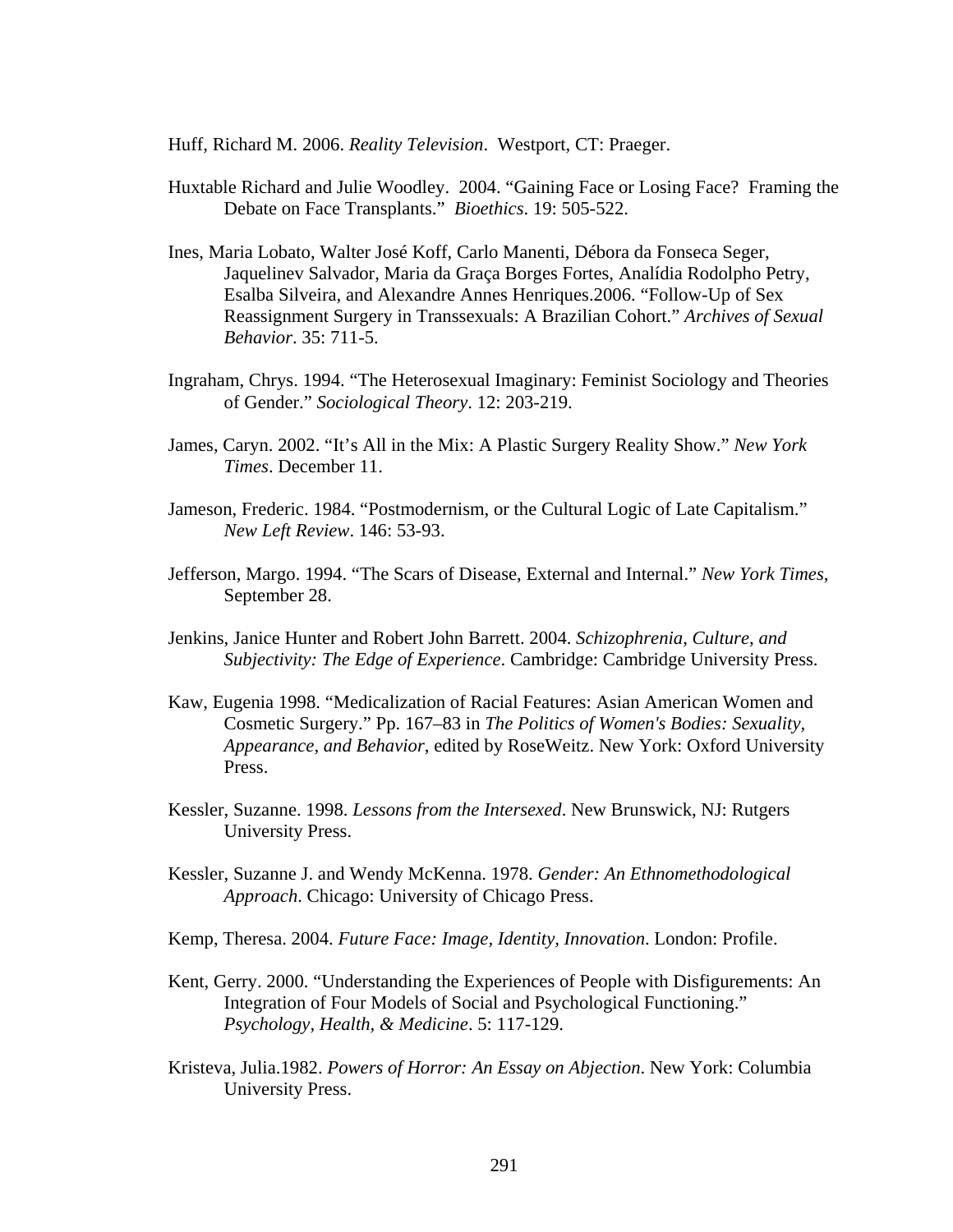- Kuhse, Helga and Peter Singer, eds. 2006. *Bioethics: An Anthology.* Malden, MA: Blackwell.
- Kundera, Milan. 1999. *The Unbearable Lightness of Being*. New York: Harper Perennial.
- Kusa, Zuzana.2005. "Representations of Virtues: Examples of Presidential Billboards." *Slovak Sociology Review*. 4: 323-350.
- LaFerla, Ruth and Natasha Singer. 2005. "The Face of the Future." *The New York Times*. December 15.
- Landsdown, Richard et al. 1997. *Visibly Different: Coping with Disfigurement*. London: Butterwordth-Heinemann.
- Lane, Harlan. 1997. "Constructions of Deafness." Pp. 153-171. in *The Disability Studies Reader*, edited by Lennard J. Davis. New York: Routledge.
- Langlois, Judith H. et al. 2000. "Maxims or Myths of Beauty: A Meta-Analytic and Theoretical Review." *Psychological Bulletin*. 126: 390-423.
- Longmore, Paul K. 1997. "Conspicuous Contribution and American Cultural Dilemmas: Telethon Rituals of Cleansing and Renewal." Pp. 134-160. in The Body and Physical Difference: Discourses of Disability, David T. Mitchell and Sharon L. Snyder. Ann Arbor, MI: University of Michigan Press.
- Latour, Bruno. 1987. *Science in Action: How to Follow Scientists and Engineers Through Society*. Cambridge, MA: Harvard University Press.
- Lefebvre, A. and S. Barclay 1982. "Psychosocial Impact of Craniofacial Deformities Before and After Reconstructive Surgery." *Canadian Journal of Psychiatry*. 27: 579-584.
- Lewis, Jacqueline. 1998. "Learning to Strip: The Socialization Experiences of Exotic Dancers." *The Canadian Journal of Human Sexuality* 7: 51-66.
- Link, Bruce G. and Jo C. Phelen. 2001. "Conceptualizing Stigma." *Annual Review of Sociology*. 27: 363- 385.
- Linton, Simi. 2006. *My Body Politic: A Memoir*. Ann Arbor, MI: University of Michigan Press.
- Lock, Margaret. 2001. *Twice Dead: Organ Transplantation and the Reinvention of Death*. Berkeley: University of California Press.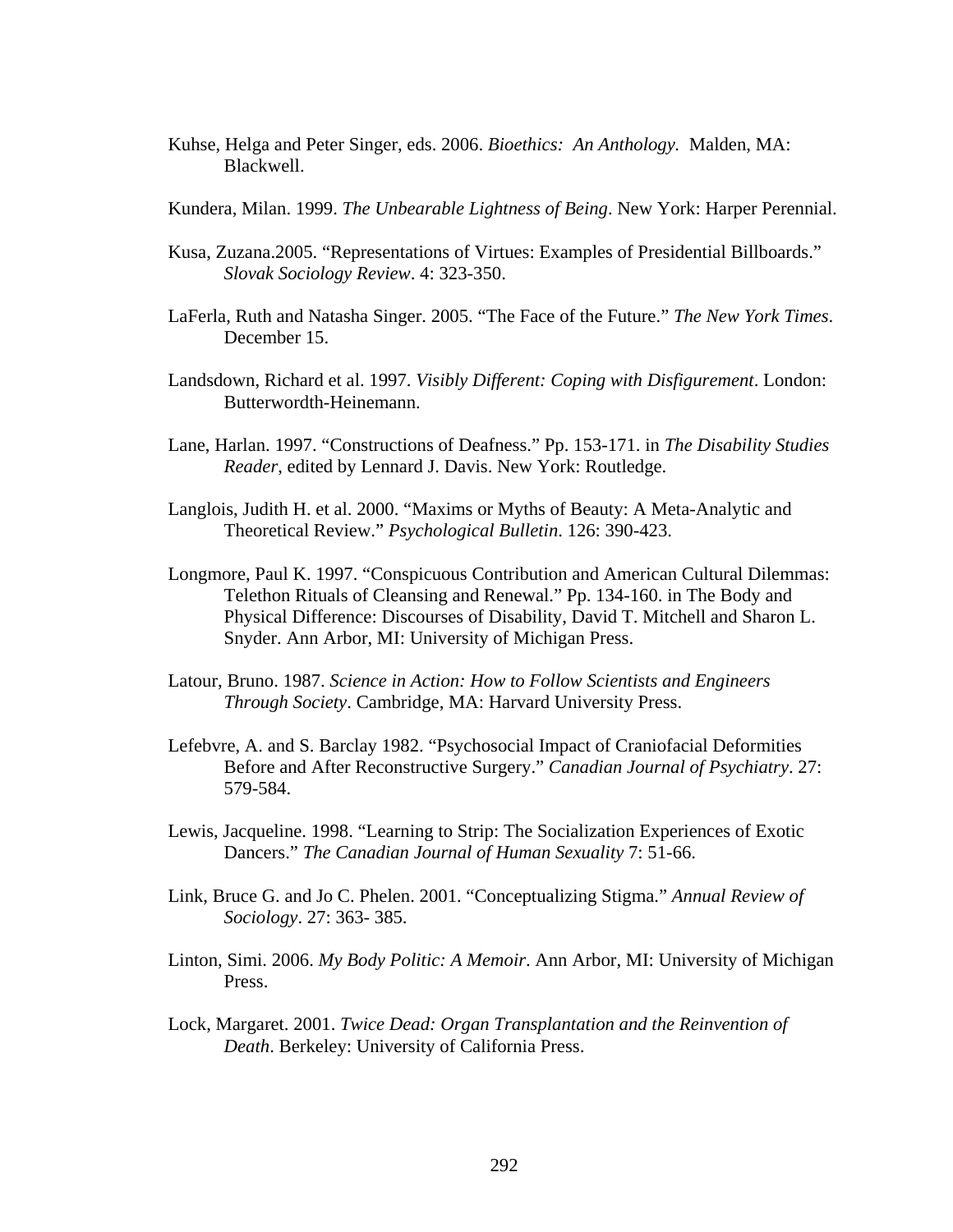- Longmore, Paul K. 1997. "Conspicuous Contribution and American Cultural Dilemmas: Telethon Rituals of Cleansing and Renewal." Pp. 134-160 in *The Body and Physical Difference: Discourses of Disability*, edited by David T. Mitchell and Sharon L. Snyder. Ann Arbor, MI: University of Michigan Press.
- Lorber, Judith. 1993. "Believing is Seeing: Biology as Ideology." *Gender and Society*. 7:568-591.
- Los Angeles Times. 2006. "Smile Spread Around the Wide World." *Los Angeles Times*. April 23.
- Luscombe, Richard. 2003. "Silicone Victims: A Body To Die For." *The Observer Miami*. May 25.
- Lupton, Deborah. 1997. "Foucault and the Medicalisation Critique." Pp. 94-112. in *Foucault, Health and Medicine*, edited by Alan Peterson and Robin Bunton. New York: Routledge.
- Macartney, Jane. 2006. "China Performs Face Transplant." *The Times*. April 14.
- MacCannell, Dean. 1989. "Faking it: Comment on Face-Work in Pornography." In *American Journal of Semiotics*. 6: 153-74.
- Macgregor, Frances Cooke. 1953. *Facial Deformities and Plastic Surgery*. Springfield, IL: Thomas.
- Macgregor, Frances Cooke. 1974. *Transformation and Identity: The Face and Plastic Surgery*.
- MacGregor, Frances Cooke. 1990. "Facial Disfigurement: Problems and Management of Social Interaction and Implications for Mental Health." *Aesthetic Plastic Surgery*. 14: 249-257.
- Manning, Phillip. 1992. *Erving Goffman and Modern Sociology*. Stanford, CA: Stanford University Press.
- Marcus, George. 1998. *Ethnography through Thick and Thin*. Princeton, NJ: Princeton University Press.
- Marcus, Ruth. 2007. "Mitt Romney's Extreme Makeover." *The Washington Post*. February 21.
- Martin, Emily. 1995. *Flexible Bodies: The Role of Immunity in American Culture From the Days of Polio to the Age of AIDS*. Boston: Beacon Press.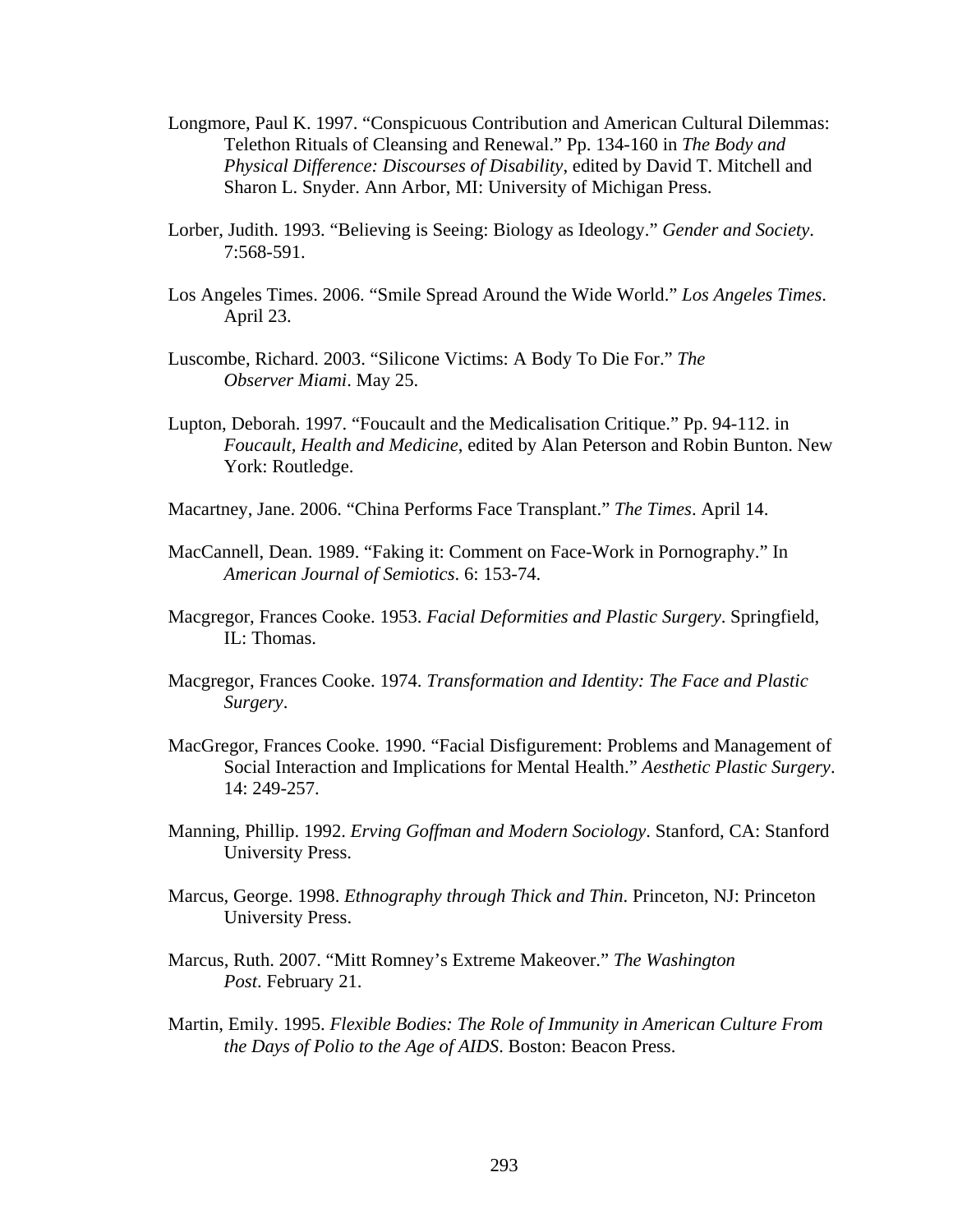- Martinez-Jimenez, Santiago, Jorge Carrillo, Aura L. Rivera and Santiago E. Rossi. 2006. "Illicit Cosmetic Silicone Injections Carry Lethal Consequences." *Medical News Today*. December 1.
- Maschke, Karen J. and Eric Trump. 2004. "Facial Transplantation Research: A Need for Additional Deliberation." *American Journal of Bioethics*. 4: 33-35.
- Mason, Michael. 2005. "Face Transplantation Takes Leave of Science Fiction." *The New York Times*. July 27.
- McGee, Micki. 2005. *Self Help, Inc.: Makeover Culture in American Life*. Oxford: Oxford University Press.
- McLaughlin, Sabrina. 2003. "Face to Face." *Current Science*. September 12, pp. 8.
- Mead, George Herbert. 1934. *Mind Self, and Society*. Chicago: University of Chicago Press.
- Merkin, Rebecca S. 2006a. "Power Distance and Facework Strategies." *Journal of Intercultural Communication Research*. 35:139-160.
- Merkin, Rebecca S. 2006b. "Uncertainty Avoidance and Facework: A Test of the Hofstede Model." *International Journal of Intercultural Relations*. 30: 213-228.
- Miles, Steven H. 2004. "Medical Ethicists, Human Curiosities, and the New Media Midway." *American Journal of Bioethics*. 4: 39-43.
- Mojtabai, A.G. 1994. "I Was Too Ugly To Go To School." *The New York Times*. September 24.
- Montgomery, Robert L. 1999. *Introduction to the Sociology of Missions*. Westport, CT: Praeger.
- Morrieum, Haavi. 2004. "About Face: Downplaying the Role of the Press in Facial Transplantation Research." *American Journal of Bioethics*. 4: 27-29.
- Myers, Greg. 2003. "Risk and Face: A Review of the Six Studies." *Health, Risk, & Society*. 5: 215-220.
- Neill, Steven. 1966. *Colonialism and Christian Missions*. New York: McGraw Hill.
- New York Times. 2002. "Frances Cooke MacGregor." *The New York Times*. May 12.

Oldenburg, Ann. 2003. "'Makeover' Is Making Waves." *USA Today*. May 13.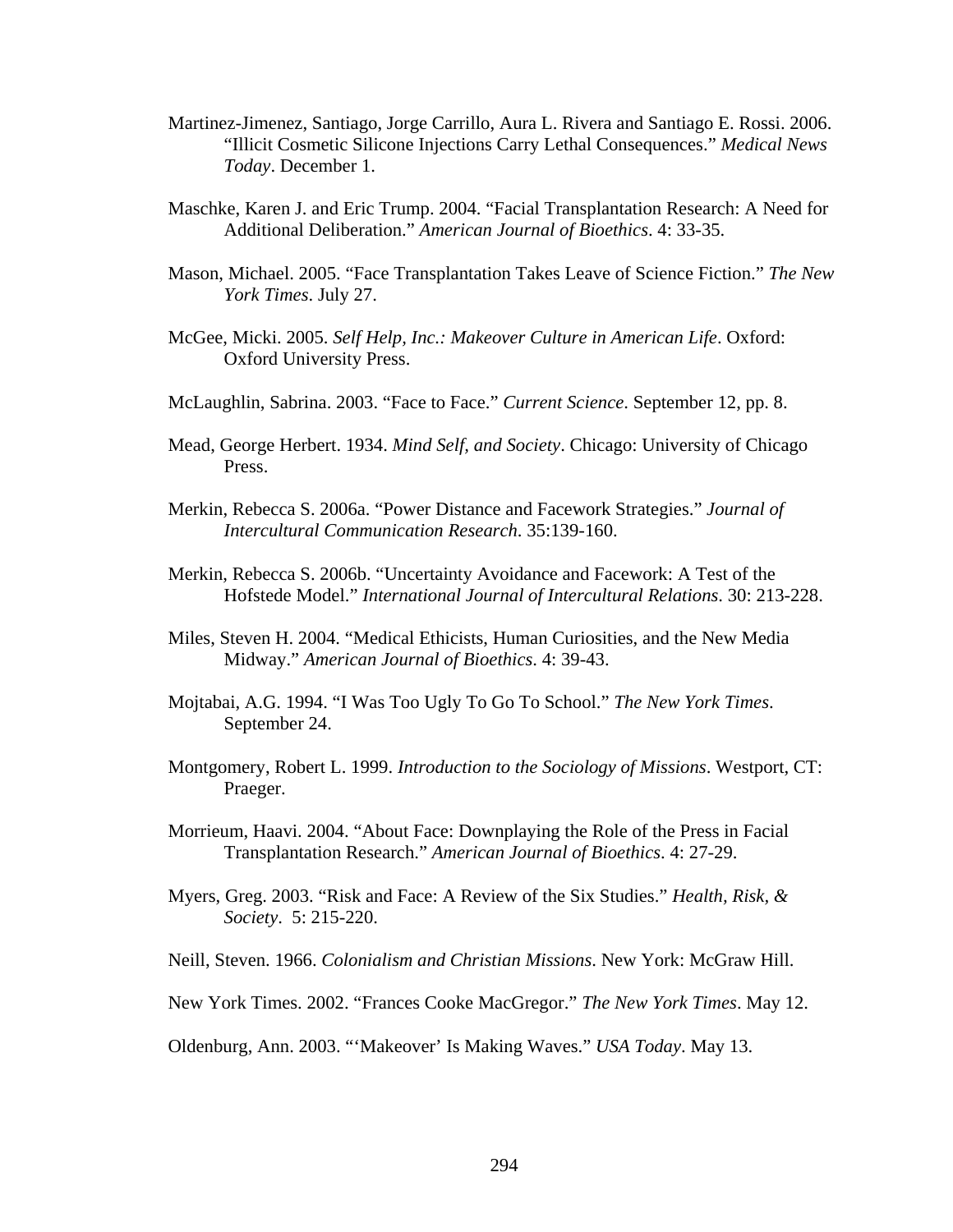- Opala, Joseph and Francois Boillot. 1996. "Leprosy among the Limba: Illness and Healing in the Context of World View." *Social Science and Medicine*. 42: 3-19.
- Operation Smile. 2006. "Operation Smile Int'l Youth Ambassador Jessica Simpson , Operation Smile CEO and Founder Dr. Bill MaGee Jr. and Rep. Trent Franks (R-AZ) to Meet with Members of Congress " Norfolk, VA: Operation Smile, Retrieved December 1, 2007 (http://www.operationsmile.org/docs/pr20060316.pdf).
- Operation Smile. 2007a. "Our History." Norfolk, VA: Operation Smile, Retrieved December 1, 2007 (http://www.operationsmile.org/aboutus/history/).
- Operation Smile. 2007b. "2006 Annual Report." Norfolk, VA: Operation Smile, Retrieved May 9, 2007 (http://www.operationsmile.org/aboutus/history/).
- Osterweil, Neil. 2006. "Face Transplant Recipient's Habit Could Jeopardize Recovery." *MedPage Today*. January 19.
- Oudshoorn, Nelly. 1994. *Beyond the Natural Body: An Archaeology of Sex Hormones*. Thousand Oaks, CA: Sage.
- Ousterhout, Douglas K. "Feminization of the Forehead: Contour Changing to Improve Female Aesthetics." *Plastic and Reconstructive Surgery*. 79: 701-711.
- Ousterhout, Douglas K. 1994. "Feminization of the Transsexual." Self Published.
- Page, Robert M. 1984. *Stigma*. London: Routledge.
- Palmer, Gareth. 2004. "'The New You:' Class and Transformation in Lifestyle Television." Pp. 173-190 in *Understanding Reality Television*, edited by Sue Homes and Deborah Jermyn. New York: Routledge.
- Partasides, Maz. 2006. "Fresh as a Daisy: Babe's Hot Bot is Top." *Daily Star*. March 25.
- Patchett, Ann. 2004. *Truth and Beauty: A Friendship*. New York: Harper Collins.
- People. 2007. "Dirty Sexy Money's Candis Cayne." People, November 5, Pp. 133.
- Peterson, Maxine E. and Robert Dickey. 1995 "Surgical Sex Reassignment: A Comparative Survey of International Centers." *Archives of Sexual Behavior*. 24: 135-156.
- Petit, Francois, Antoine Paraskevas, and Laurent Lantieri. 2004. "A Surgeons' Perspective on the Ethics of Face Transplantation." *American Journal of Bioethics*. 4: 14-16.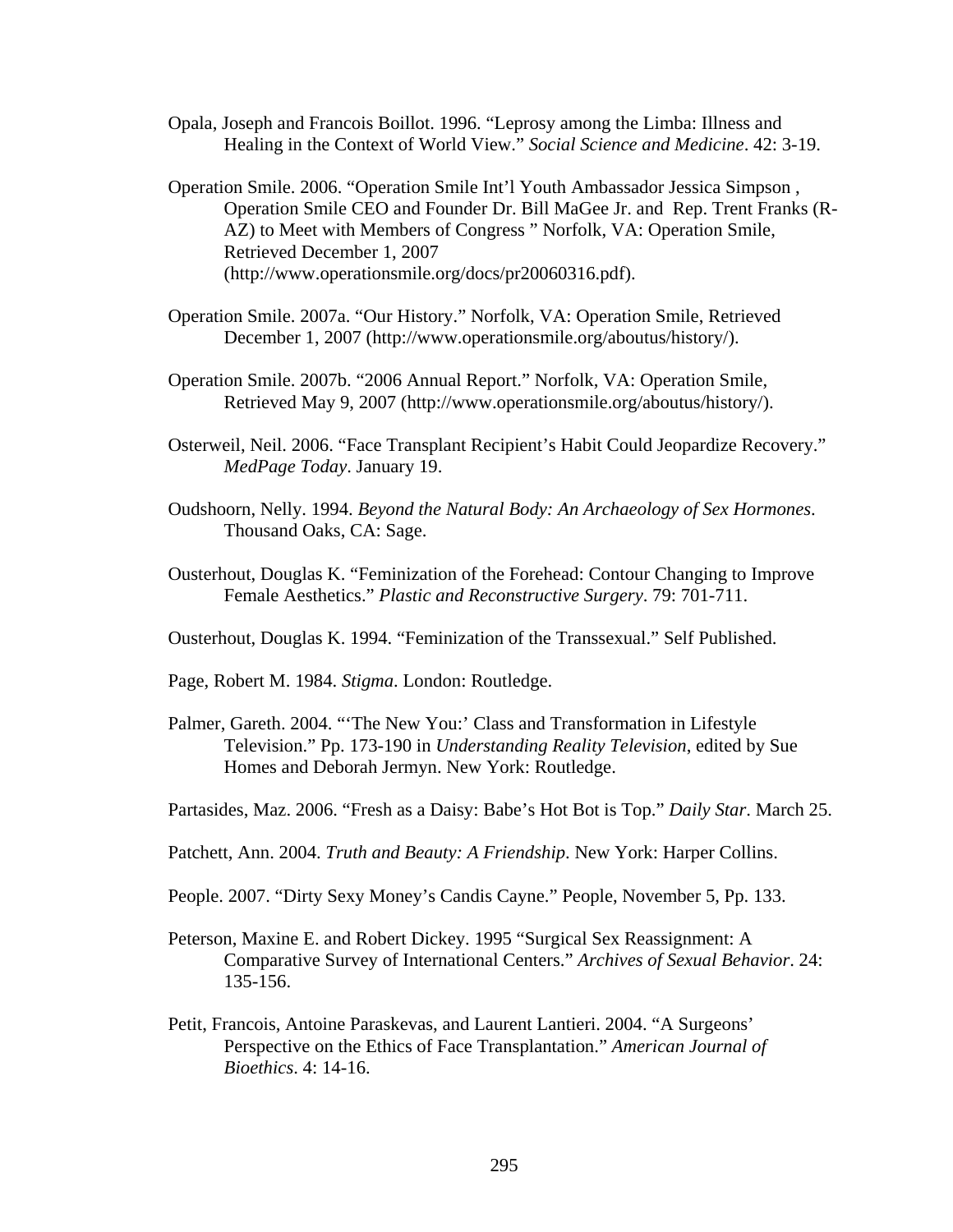- Petrozzello, Donna. 2002. "Reality TV Is Getting a Face Lift with ABC's 'Extreme Makeover.'" *New York Daily News*. August 12.
- Phelan, Jo C., Bruce G. Link, Ann Stueve, Bernice A. Pescosolido. 2000. "Public Conceptions of Mental Illness in 1950 and 1996: What Is Mental Illness and Is It to Be Feared?" *Journal of Health and Social Behavior*. 41: 188– 207.
- Pitts-Taylor, Victoria. 2007. *Surgery Junkies: Wellness and Pathology in Cosmetic Culture*. New Brunswick, NJ: Rutgers University Press.
- Powell, Tia. 2006. "Face Transplant: Real and Imagined Ethical Challenges." *Journal of Law, Medicine, and Ethics*. Spring 2006: 111-115.
- Prior, Lindsey. 1997. "Following Foucault's Footsteps: Text and Context in Qualitative Research." Pp. 63-79. in *Qualitative Research: Theory, Method, and Practice*, edited by David Silverman. Thousand Oaks, CA: Sage.
- Product Red. 2007. "Product (Red) Manifesto." Product (Red), Retrieved April 28, 2008. (http://www.joinred.com/manifesto/).
- RCS Working Party. 2003. "Facial Transplantation: Working Party Report" London: Royal College of Surgeons, Retrieved August 11, 2007 (http://www.rcseng.ac.uk/rcseng/content/publications/docs/facial\_transplantation. html).
- Rapp, Rayna. 1999. *Testing Women, Testing the Fetus: The Social Impact of Amniocentisis in Everyday Life*. London: Routledge.
- Rathje, William L. and Cullen Murphy. 1993. *Rubbish: The Archaeology of Garbage*. New York: Perennial.
- Ravard, Jean-Francois and Henri-Jacques Stiker. 2001. "Inclusion/Exclusion: An Analysis of Historical and Cultural Meanings." Pp. 490-414. in *Handbook of Disability Studies*, edited by Gary L. Albrecht et al. Thousand Oaks, CA: Sage.
- Raymond, Janice. 1979. *The Transexual Empire*. New York: Columbia University Press.
- Robertson, John A. 2004. "Face Transplants: Enriching the Debate." *American Journal of Bioethics*. 4: 32-33.
- Rosaldo, Renato. 1989. *Truth and Culture: The Remaking of Social Analysis*. Boston: Beacon Press.
- Rose, Nikolas. 1994. "Medicine, History, and the Present." Pp. 48-72. in *Reassessing Foucault: Power, Medicine, and the Body*, edited by Colin Jones and Roy Porter. New York: Routledge.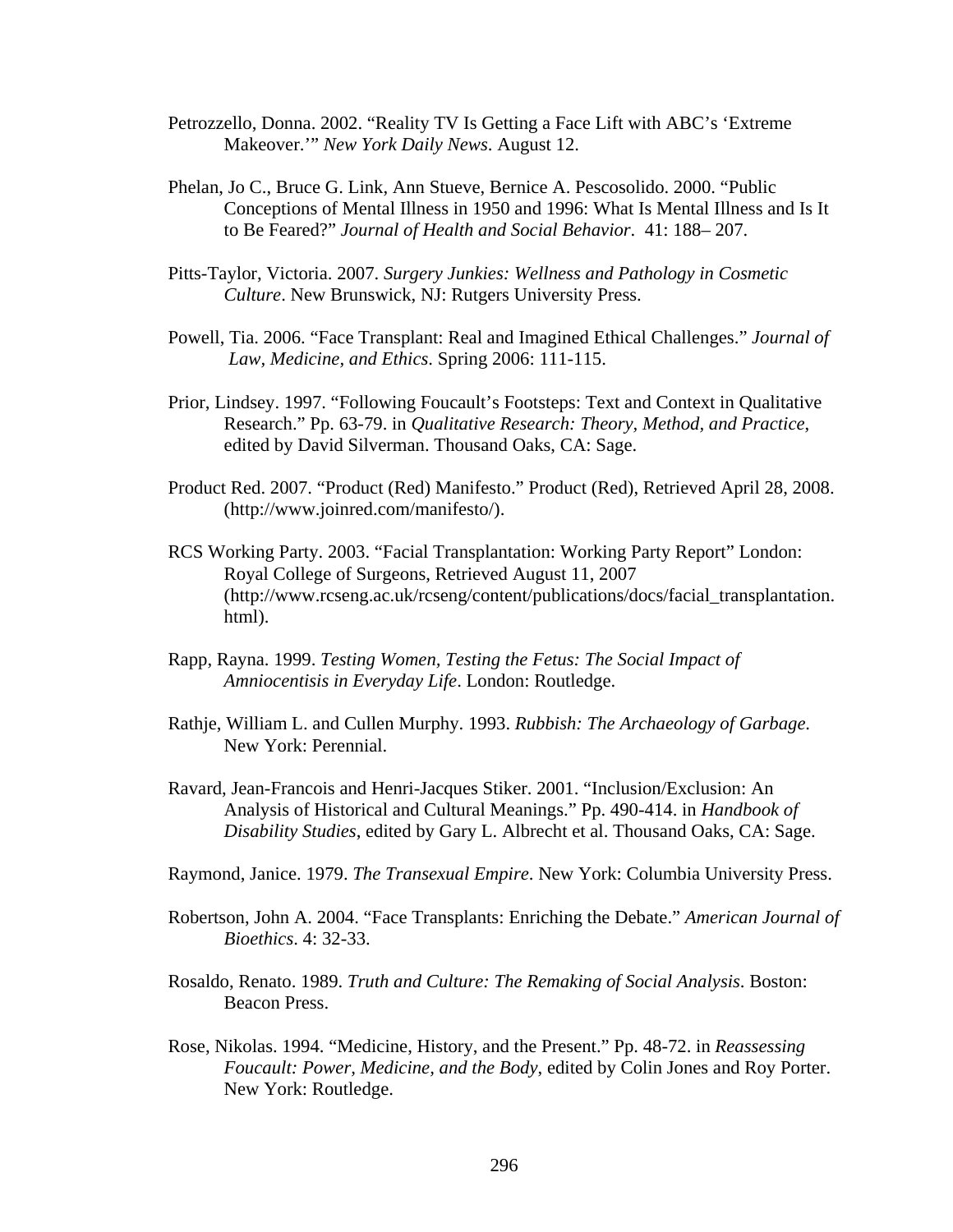- Rosengarten, Marsha. 2005. "The Measure of HIV as a Matter of Bioethics." Pp. 71-90. In *Ethics of the Body*, edited by Margrit Shildrick and Roxanne Mykitiuk. Cambridge, MA: MIT Press.
- Rumsey, Nicola. 2004. "Psychological Aspects of Face Transplantation: Read the Small Print Carefully." *The American Journal of Bioethics*. 4:22-25.
- Rumsey, Nichola and Diana Harcourt. 2004. "Body Image and Disfigurement: Issues and Interventions." *Body Image*. 1:83-97.
- Russell, James A. 1994. "Is There Universal Recognition of Emotion from Facial Expression? A Review of the Cross Cultural Studies." *Psychological Bulletin*. 115: 102-141.
- Russo, Mary. 1994. *The Female Grotesque: Risk, Excess, and Modernity*. New York: Routledge.
- Schiebinger, Londa. 1986. "Skeletons in the Closet: The First Illustrations of the Female Skeleton in Eighteenth-Century Anatomy." R*epresentations*. 14: 42-82.
- Shabot, Sara Cohen. 2006. "Grotesque Bodies: A Response to Disembodied Cyborgs." *Journal of Gender Studies*. 15: 223-235.
- Shakespeare, Tom. 1998. *The Disability Reader: Social Science Perspectives*. London: Cassell.
- Sharp, Lesley A. 2006. *Strange Harvest: Organ Transplants, Denatured Bodies, and the Transformed Self*. Berkeley: University of California Press.
- Sheldon K. and L. Caldwell L. 1994. "Urinary Incontinence in Women: Implications for Therapeutic Recreation." *Therapeutic Recreation Journal*. 28: 203-12.
- Shildrick, Margrit. 1997. *Leaky Bodies and Boundaries: Feminism, Postmodernism, and (Bio)ethics*. London: Routledge.
- Shildrick, Margrit. 2002. Embodying the Monster: Encounters with the Vulnerable Self: Thousand Oaks, CA: Sage.
- Shildrick, Margrit. 2005. "Beyond the Body of Bioethics: Challenging the Conventions." Pp. 1-28. in *Ethics of the Body: Postconventional Challenges*, edited by Margrit Shildrick and Roxanne Mykitiuk. Cambridge: MIT Press.
- Shilling, Chris. 2003. *The Body and Social Theory*. Thousand Oaks, CA: Sage.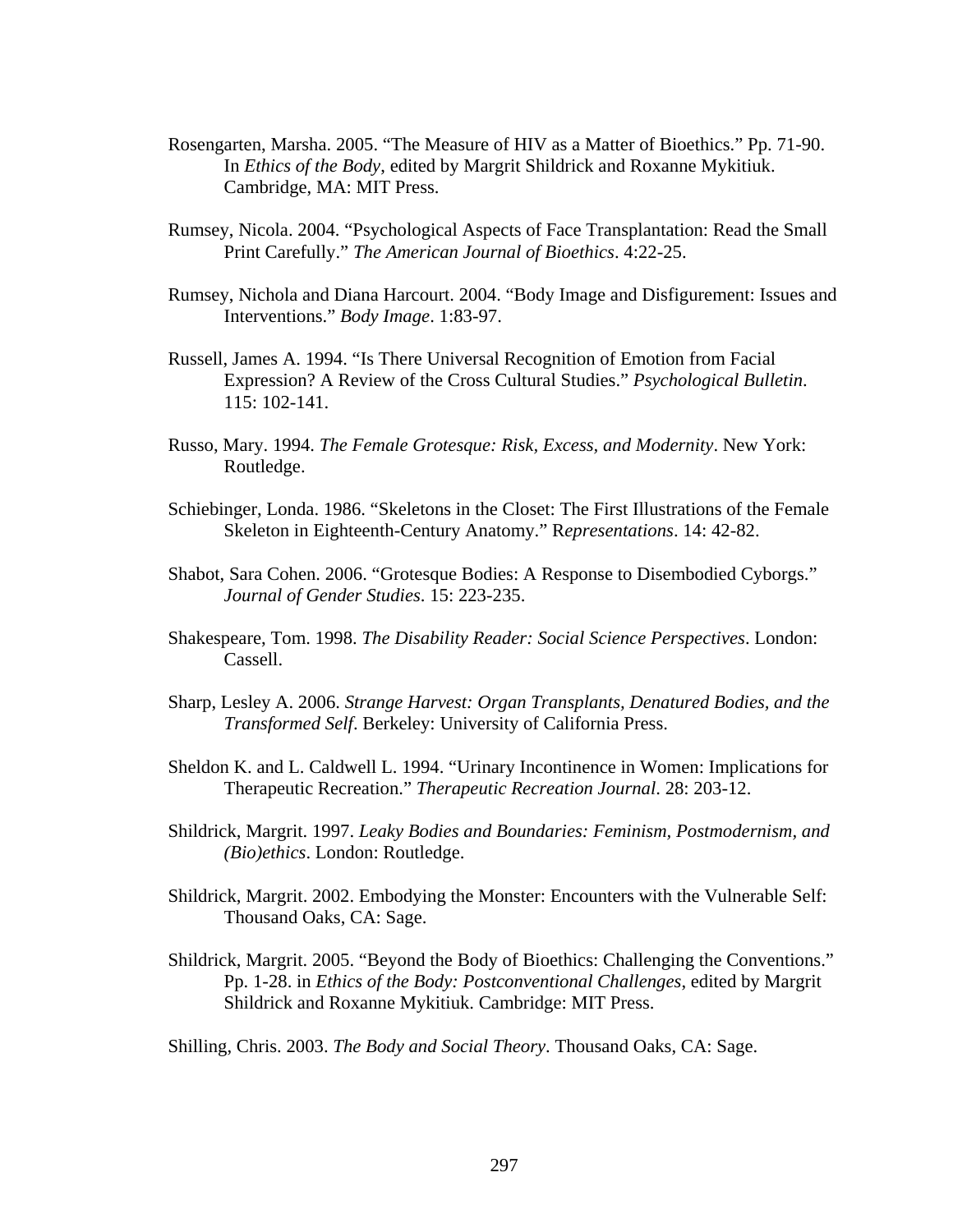- Shilling, Chris. 2004. "Physical Capital and Situated Action: A New Direction for Corporeal Sociology." *British Journal of Sociology of Education*. 25: 473-487.
- Shilling, Chris. 2007. *Embodying Sociology: Retrospect, Progress and Prospects*. Boston: Blackwell.
- Simeon, Daphne and Jeffrey Abugel. 2006. *Feeling Unreal: Depersonalization Disorder and the Loss of the Self*. Oxford: Oxford University Press.
- Smith, Craig. 1999. *Goffman and Social Organizations: Studies in a Sociological Legacy*. London: Routledge.
- Smith, Dorothy. 1989. *The Everyday World as Problematic: A Feminist Sociology*. Evanston, IL: Northwestern University Press.
- Spelman, Elizabeth V. 2003. *Repair: The Impulse to Restore in a Fragile World*. Boston, MA. Beacon Press.
- Stafford, Barbara Maria. 1991. *Body Criticism: Imaging the Unseen in Enlightenment Art and Medicine*. Cambridge, MA: MIT Press.
- Stevenage, Sarah V. and Yolanda McKay 1999. "Model Applicants: The Effect of facial Appearance on Recruitment Decisions." British Journal of Psychology. 90:221- 234.
- Stock, Gregory. 2002. *Redesigning Humans: Our Inevitable Genetic Future.* Boston: Houghton Mifflin.
- Strong, Carson. 2004. "Should We Be Putting a Good Face on Facial Transplantation?" *American Journal of Bioethics*. 4: 13-14.
- Sullivan, Deborah A. 2004. *Cosmetic Surgery: The Cutting Edge of Medicine*. New Brunswick, NJ: Rutgers University Press.
- Tait, Sue. 2007."Television and the Domestication of Cosmetic Surgery." *Feminist Media Studies*. 7: 119-135.
- Talley, Heather Laine and Monica Casper. forthcoming. "Oprah Goes to Africa: Philanthropic Consumption and Political (Dis)Engagement." in *Stories of O*, edited by Kimberly Springer and Trystan Cotten. Oxford, MS: The University of Mississippi Press.
- Templeton, Sarah Kate. 2007. "Fury at TV Face Surgery Show." *The Sunday Times*. June 3.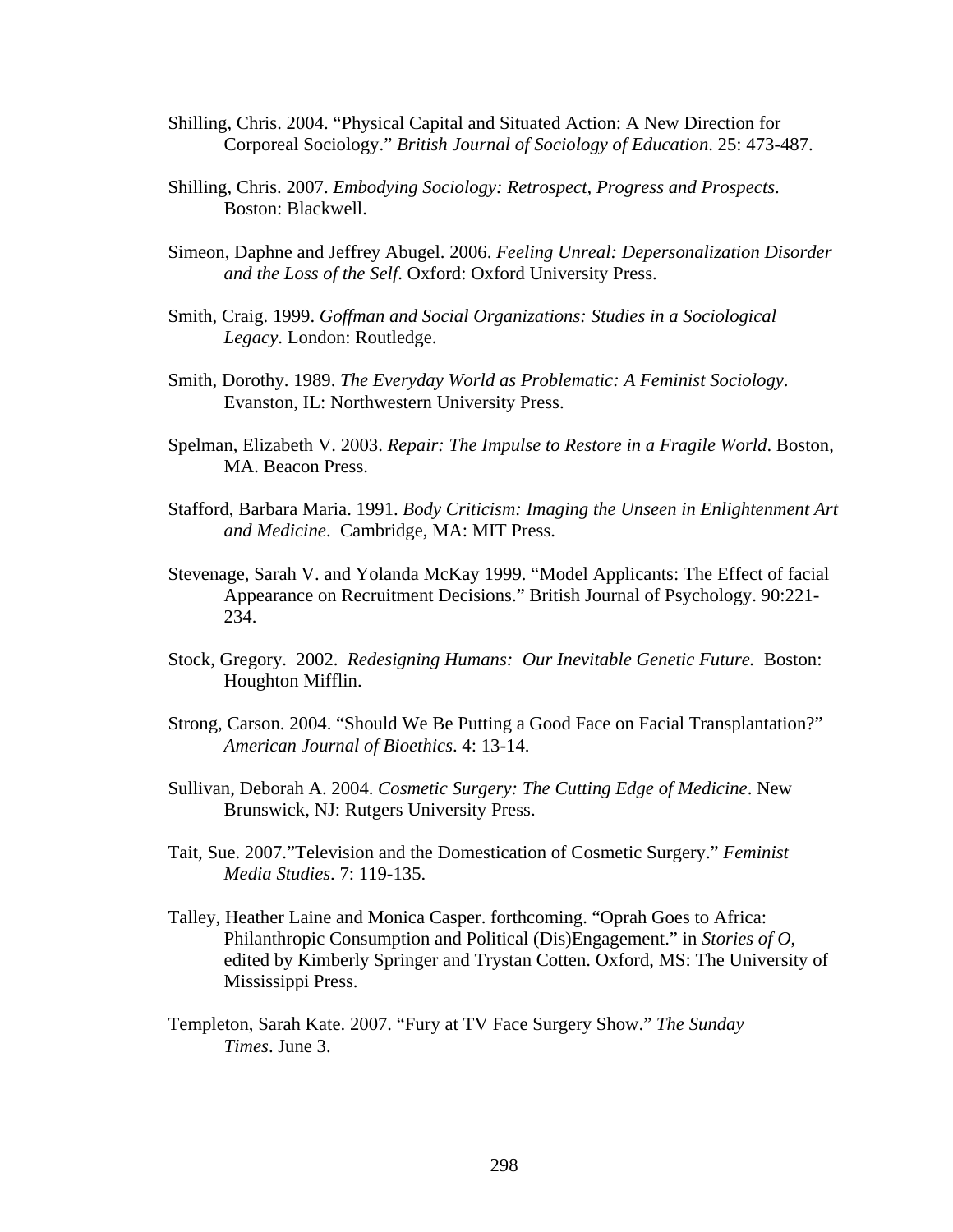- The Facial Surgery Research Foundation. 2007. "The Saving Faces Art Exhibition." London: The Facial Surgery Research Foundation, Retrieved December 3, 2007. (http://www.savingfaces.co.uk/index.php?option=com\_content&task=view&id=1 5&Itemid=36)
- The Irish Times. 2007. "That Certain Smile." *The Irish Times*. January 10.
- Thomas, Abraham, Vijay Obed, Anil Muraka, Gopal Malhotra. 1998. "Total Face and Scalp Replantation: Case Report." *Plastic and Reconstructive Surgery*. 102: 2085-2087.
- Thomas, William I. and Dorothy Thomas. 1928. *The Child in America*. New York: Alfred Knopf.
- Thompson, Robert. 2003. "Finding Happiness Between Commercials." *The Chronicle of Higher Education*. 17: B4.
- Thomson, Rosemarie Garland. 1994. "Redrawing the Boundaries of Feminist Disability Studies." *Feminist Studies* 20: 583.
- Thomson, Rosemarie Garland. 1996. *Extraordinary Bodies: Figuring Physical Disability in American Culture and Literature*. New York: Columbia University Press.
- Thomson, Rosemarie Garland. 1997. *Freakery: Cultural Spectacles of the Extraordinary Body*. New York: New York University Press.
- Thomson, Rosemarie Garland. 2002. "Integrating Disability, Transforming Feminist Theory." *NWSA Journal*. 14: 1-32.
- Thomson, Rosemarie Garland . 2006. "Ways of Staring." *Journal of Visual Culture*. 5: 173-192.
- Trevino, A. Javier. 2003. *Goffman's Legacy*. Lanham, MD: Rowman & Littlefield.
- Turner, Bryan S. 1996. *The Body and Society: Explorations in Social Theory*. Thousand Oaks, CA: Sage.
- Turner, Bryan S. 2001. "Disability and the Sociology of the Body." Pp. 252-266. in *Handbook of Disability Studies*, edited by Gary L. Albrecht, Katherine D. Seelman, and Michael Bury. Thousand Oaks, CA: Sage Publications.
- Wald, Rebecca L. and John F. Knutson. 2000. "Childhood Disciplinary Experiences Reported by Adults with Crano-facial Anamolies." *Child Abuse & Neglect*. 24: 1623-1627.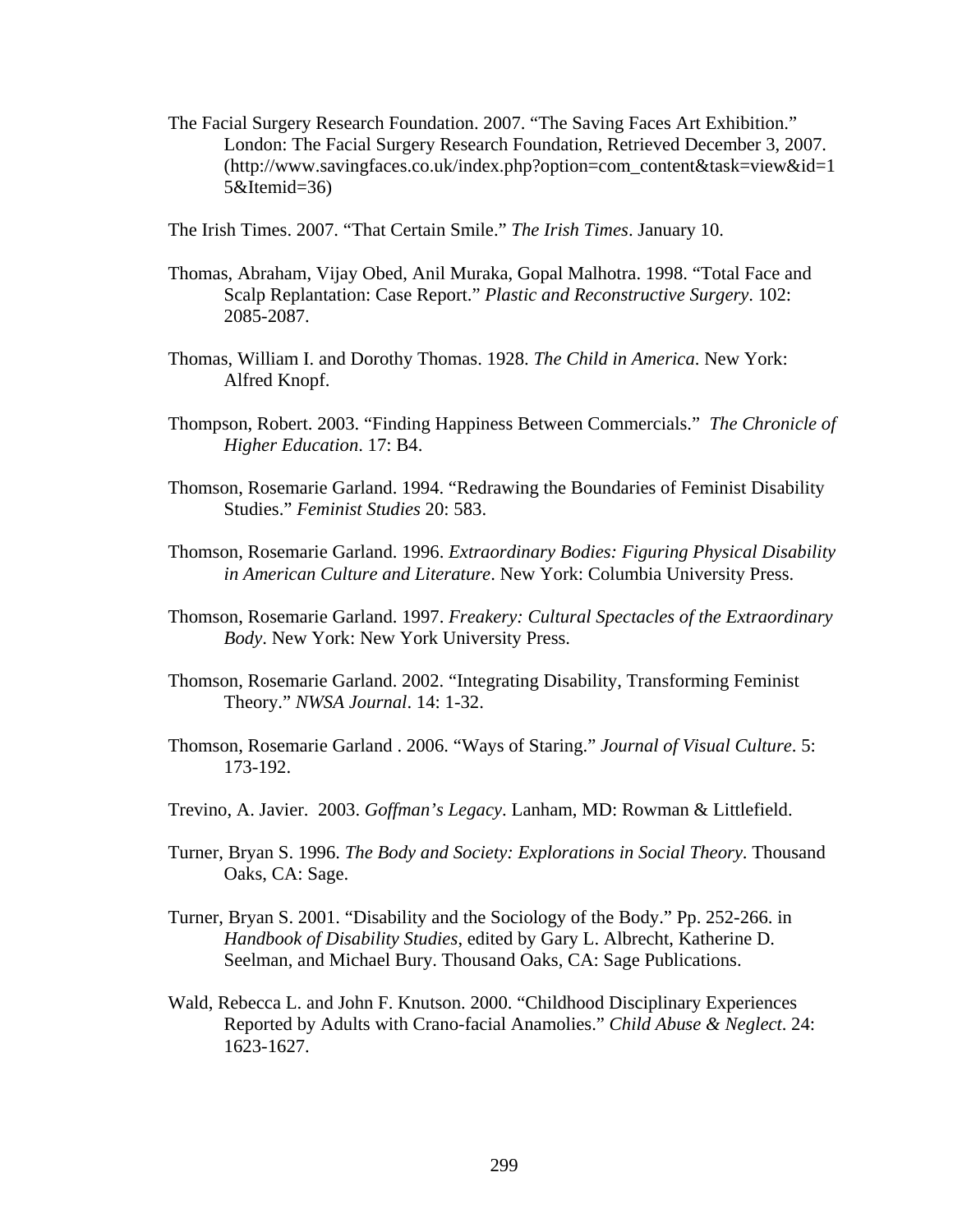- Wallusis, Jerald. 1998. *The New Insecurity: The End of the Standard Job and Family*. Albany, NY: Statue University of New York Press.
- Walsgrove, Derek. 1987. "Policing Yourself: Social Closure and The Internalization of Stigma." in *The Manufacture of Disadvantage: Stigma and Social Closure*, edited by Gloria Lee and Ray Loveridge. Philadelphia: Open University Press.
- Waskul, Dennis D. and Phillip Vannini. 2006. "Introduction: The Body in Symbolic Interaction." Pp. 1-18. in *Body/Embodiment: Symbolic Interaction and the Sociology of the Body*, edited by Dennis Waskul and Phillip Vannini. Burlington, VT: Ashgate.
- Wasserman, Gail A. and Rhianon Allen. 1985. "Maternal Withdrawal from Handicapped Toddlers." *Journal of Child Psychology & Psychiatry & Allied Disciplines*. 26: 381-387.
- Weber, Brenda. 2005. "Beauty, Desire, and Anxiety: The Economy of Sameness in ABC's Extreme Makeover." *Genders*. 41: 1. Retrieved April 10, 2007 (http://www.genders.org/g41/g41\_weber.html).
- Weber, Max. 1978. *Economy and Society*. Berkeley: University of California Press.
- Weiss, Joanna. 2007. "On TV, Shows Confronting Transgender Stereotypes." *The Boston Globe*. October 13.
- Wendell, Susan. 2006. "Toward a Feminist Theory of Disability" Pp. 243-256. in *The Disability Studies Reader*, edited by Lennard J. Davis. New York: Routledge.
- West, Candace. 1996. "Goffman in Feminist Perspective." *Sociological Perspectives*. 39: 353-369.
- West, Candace and Don H. Zimmerman. 1987. "Doing Gender." *Gender and Society*, 1: 125-151.
- Wiggins, Osborne P., John H. Barker, Serge Martinez, Marieke Vossen, Claudio Maldonado, Frederico V. Grossi, Cedric G. Francois, Michael Cunningham, Gustavo Perez-Abadia, Moshe Kon, and Joseph C. Banis. 2004. "On the Ethics of Facial Transplantation Research." *The American Journal of Bioethics*. 4: 1-12.
- Williams, Simon J. and Gillian Bendelow. 1998. *The Lived Body: Sociological Themes, Embodied Issues*. New York: Routledge.
- World Health Organization. 2006. "Facts About Health in the African Region of WHO." Geneva: World Health Organization, Retrieved May 1, 2008. (http://www.who.int/mediacentre/factsheets/fs314/en/index.html)